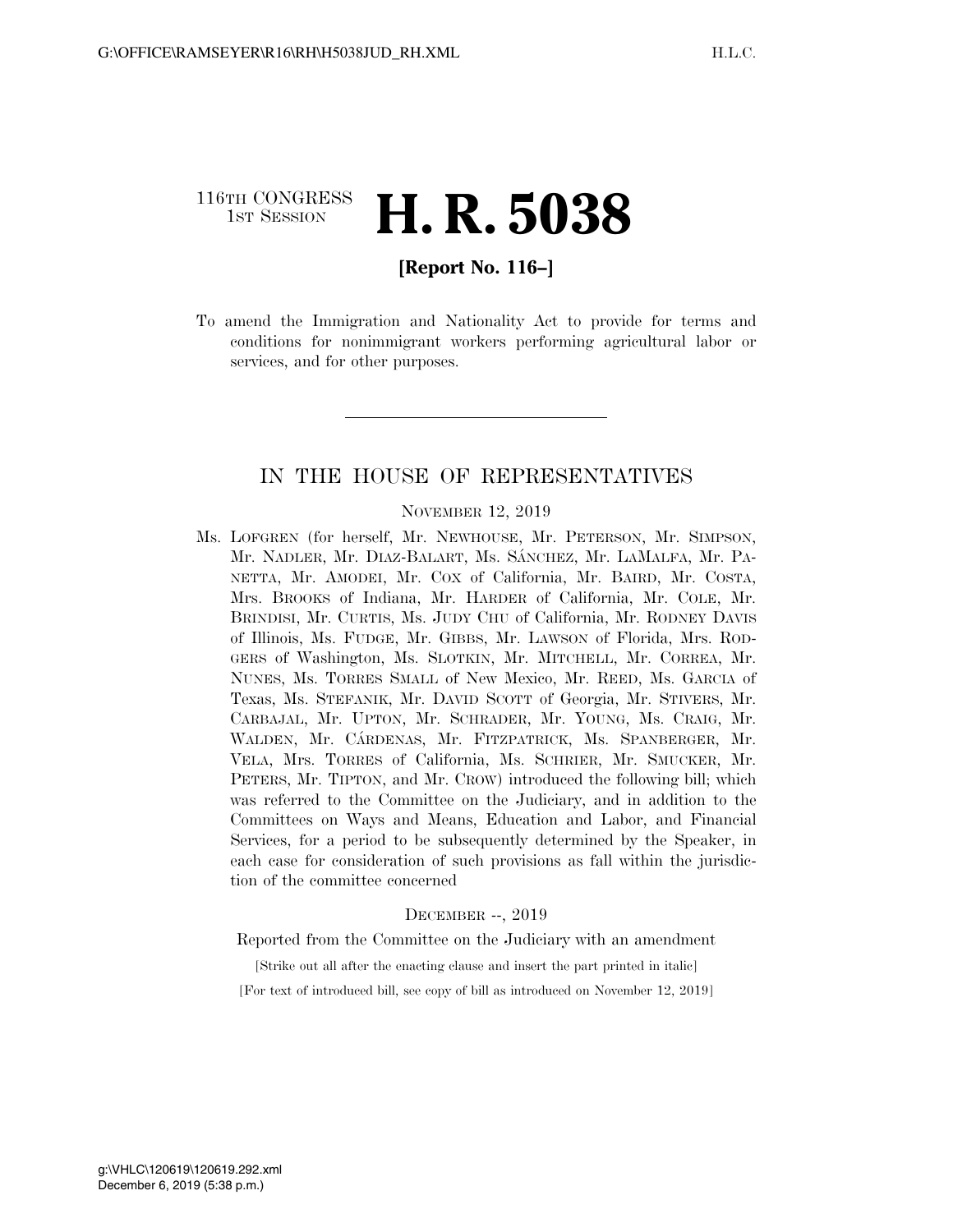# **A BILL**

To amend the Immigration and Nationality Act to provide for terms and conditions for nonimmigrant workers performing agricultural labor or services, and for other purposes.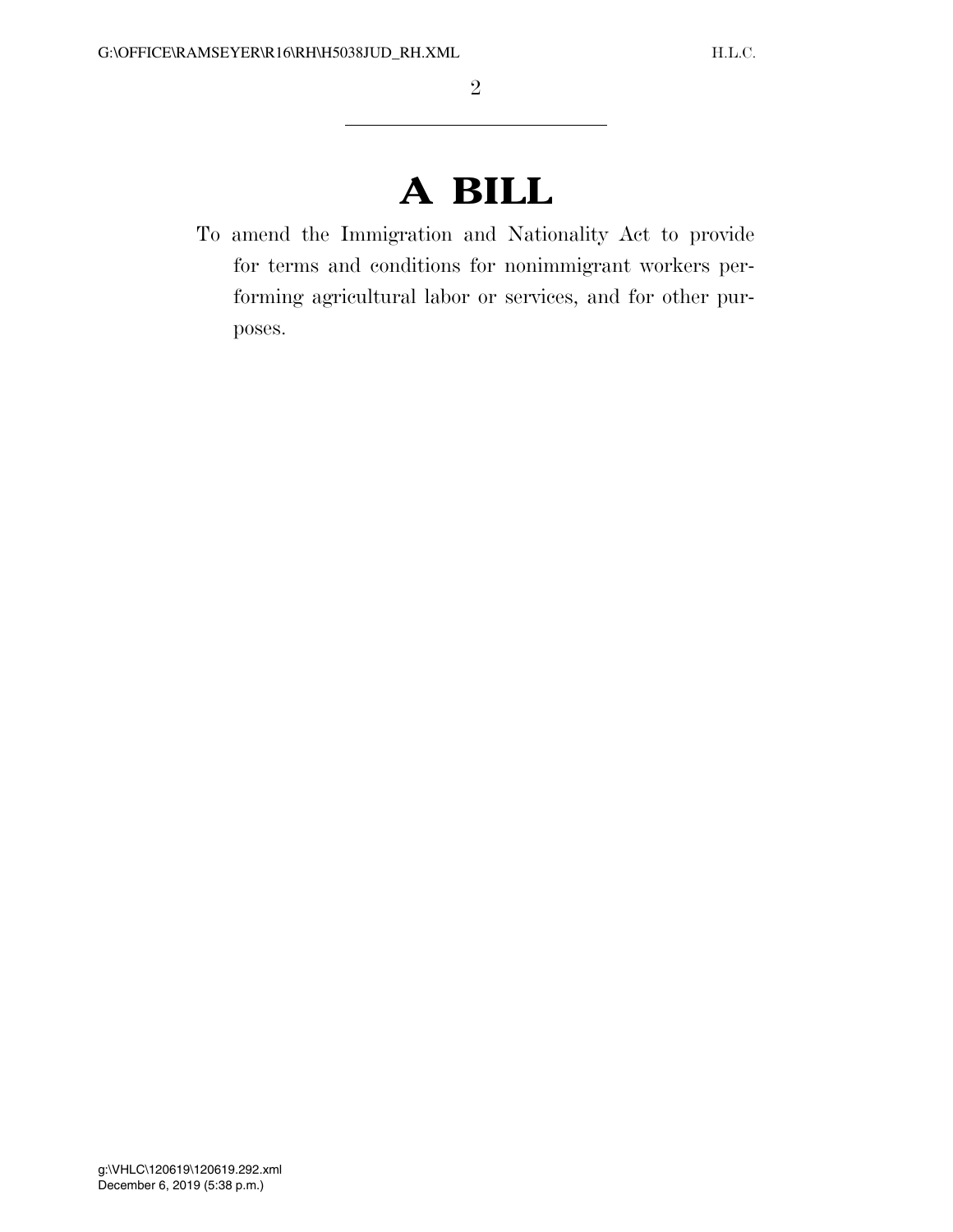- 1 *Be it enacted by the Senate and House of Representa-*
- 2 *tives of the United States of America in Congress assembled,*

#### 3 *SECTION 1. SHORT TITLE; TABLE OF CONTENTS.*

- 4 *(a) SHORT TITLE.—This Act may be cited as the*
- 5 *''Farm Workforce Modernization Act of 2019''.*
- 6 *(b) TABLE OF CONTENTS.—The table of contents for*

#### 7 *this Act is as follows:*

*Sec. 1. Short title; table of contents.* 

#### *TITLE I—SECURING THE DOMESTIC AGRICULTURAL WORKFORCE*

*Subtitle A—Temporary Status for Certified Agricultural Workers* 

- *Sec. 101. Certified agricultural worker status.*
- *Sec. 102. Terms and conditions of certified status.*
- *Sec. 103. Extensions of certified status.*
- *Sec. 104. Determination of continuous presence.*
- *Sec. 105. Employer obligations.*
- *Sec. 106. Administrative and judicial review.*

*Subtitle B—Optional Earned Residence for Long-term Workers* 

- *Sec. 111. Optional adjustment of status for long-term agricultural workers.*
- *Sec. 112. Payment of taxes.*
- *Sec. 113. Adjudication and decision; review.*

#### *Subtitle C—General Provisions*

- *Sec. 121. Definitions.*
- *Sec. 122. Rulemaking; Fees.*
- *Sec. 123. Background checks.*
- *Sec. 124. Protection for children.*
- *Sec. 125. Limitation on removal.*
- *Sec. 126. Documentation of agricultural work history.*
- *Sec. 127. Employer protections.*
- *Sec. 128. Correction of social security records.*
- *Sec. 129. Disclosures and privacy.*
- *Sec. 130. Penalties for false statements in applications.*
- *Sec. 131. Dissemination of information.*
- *Sec. 132. Exemption from numerical limitations.*
- *Sec. 133. Reports to Congress.*
- *Sec. 134. Grant program to assist eligible applicants.*
- *Sec. 135. Authorization of appropriations.*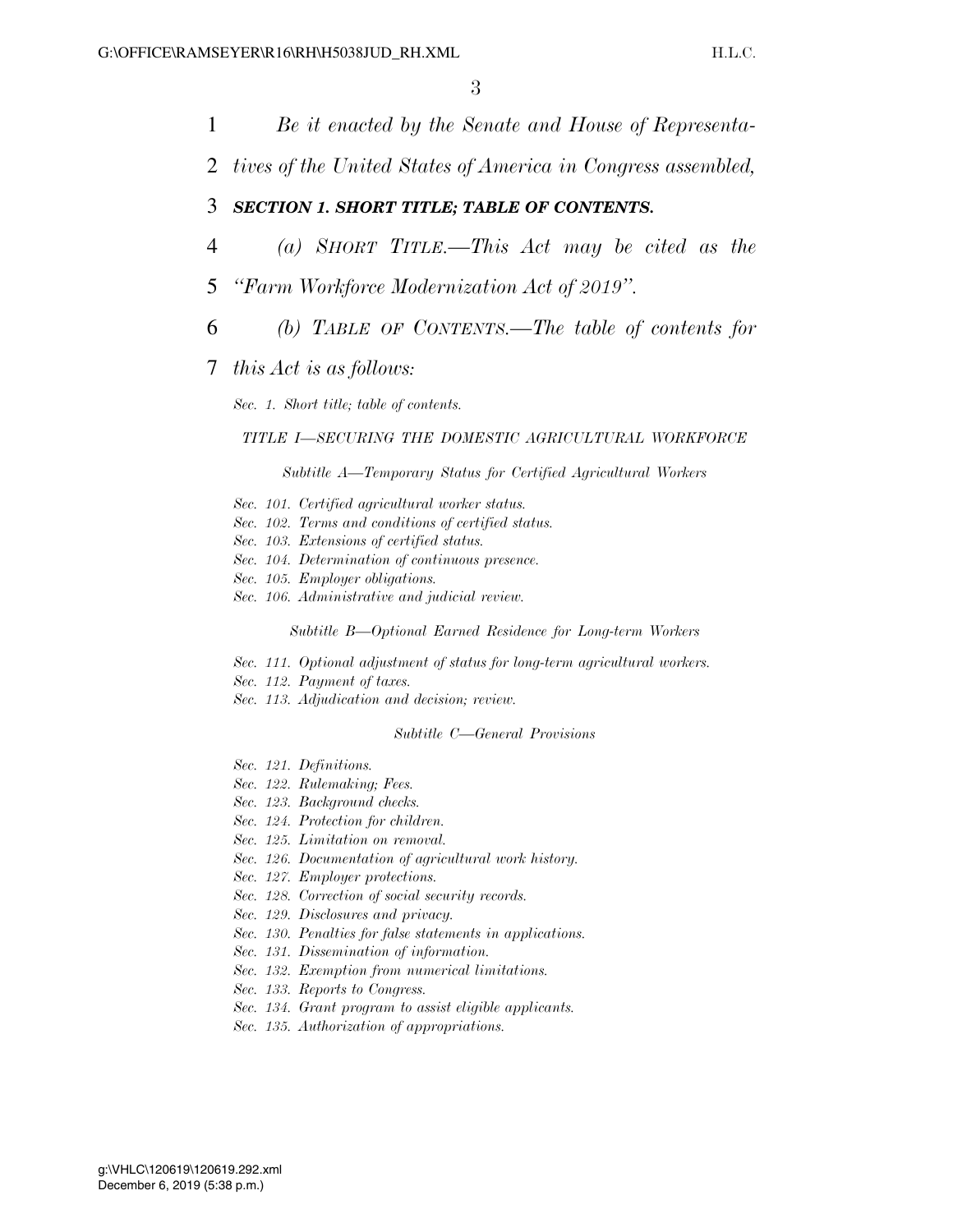#### *TITLE II—ENSURING AN AGRICULTURAL WORKFORCE FOR THE FUTURE*

#### *Subtitle A—Reforming the H–2A Temporary Worker Program*

- *Sec. 201. Comprehensive and streamlined electronic h-2a platform.*
- *Sec. 202. H–2a program requirements.*
- *Sec. 203. Agency roles and responsibilities.*
- *Sec. 204. Worker protection and compliance.*
- *Sec. 205. Report on wage protections.*
- *Sec. 206. Portable h-2a visa pilot program.*
- *Sec. 207. Improving access to permanent residence.*

#### *Subtitle B—Preservation and Construction of Farmworker Housing*

- *Sec. 220. Short title.*
- *Sec. 221. Permanent establishment of housing preservation and revitalization program.*
- *Sec. 222. Eligibility for rural housing vouchers.*
- *Sec. 223. Amount of voucher assistance.*
- *Sec. 224. Rental assistance contract authority.*
- *Sec. 225. Funding for multifamily technical improvements.*
- *Sec. 226. Plan for preserving affordability of rental projects.*
- *Sec. 227. Covered housing programs.*
- *Sec. 228. New farmworker housing.*
- *Sec. 229. Loan and grant limitations.*
- *Sec. 230. Operating assistance subsidies.*
- *Sec. 231. Eligibility of certified workers.*

#### *Subtitle C—Foreign Labor Recruiter Accountability*

- *Sec. 251. Registration of foreign labor recruiters.*
- *Sec. 252. Enforcement.*
- *Sec. 253. Appropriations.*
- *Sec. 254. Definitions.*

#### *TITLE III—ELECTRONIC VERIFICATION OF EMPLOYMENT ELIGIBILITY*

- *Sec. 301. Electronic employment eligibility verification system.*
- *Sec. 302. Mandatory electronic verification for the agricultural industry.*
- *Sec. 303. Coordination with E–Verify Program.*
- *Sec. 304. Fraud and misuse of documents.*
- *Sec. 305. Technical and conforming amendments.*
- *Sec. 306. Protection of Social Security Administration programs.*
- *Sec. 307. Report on the implementation of the electronic employment verification system.*
- *Sec. 308. Modernizing and streamlining the employment eligibility verification process.*
- *Sec. 309. Rulemaking and Paperwork Reduction Act.*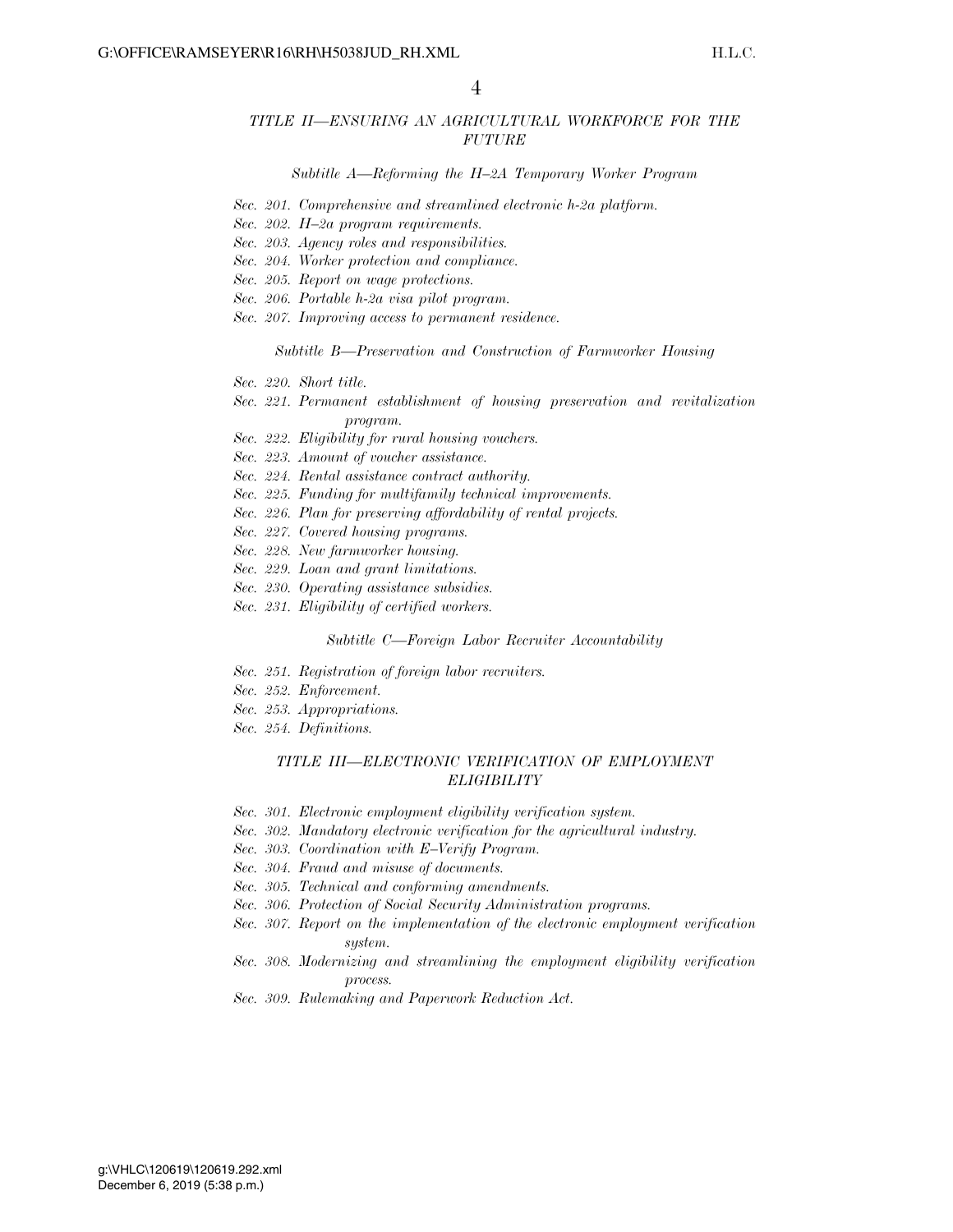| $\mathbf{1}$   | TITLE I-SECURING THE DOMES-                            |
|----------------|--------------------------------------------------------|
| $\overline{2}$ | ${\bf AGRICULTURAL}$<br><b>TIC</b><br>WORK-            |
| 3              | <b>FORCE</b>                                           |
| $\overline{4}$ | <b>Subtitle A—Temporary Status for</b>                 |
| 5              | <b>Certified Agricultural Workers</b>                  |
| 6              | SEC. 101. CERTIFIED AGRICULTURAL WORKER STATUS.        |
| 7              | (a) REQUIREMENTS FOR CERTIFIED AGRICULTURAL            |
| 8              | WORKER STATUS.—                                        |
| 9              | (1) PRINCIPAL ALIENS.—The Secretary may                |
| 10             | grant certified agricultural worker status to an alien |
| 11             | who submits a completed application, including the     |
| 12             | required processing fees, before the end of the period |
| 13             | set forth in subsection (c) and who-                   |
| 14             | (A) performed agricultural labor or services           |
| 15             | in the United States for at least 1,035 hours (or      |
| 16             | 180 work days) during the 2-year period pre-           |
| 17             | ceding the date of the introduction of this Act;       |
| 18             | $(B)$ is inadmissible or deportable from the           |
| 19             | United States on the date of the introduction of       |
| 20             | this Act;                                              |
| 21             | $(C)$ subject to section 104, has been continu-        |
| 22             | ously present in the United States since the date      |
| 23             | of the introduction of this Act and until the date     |
| 24             | on which the alien is granted certified agricul-       |
| 25             | tural worker status; and                               |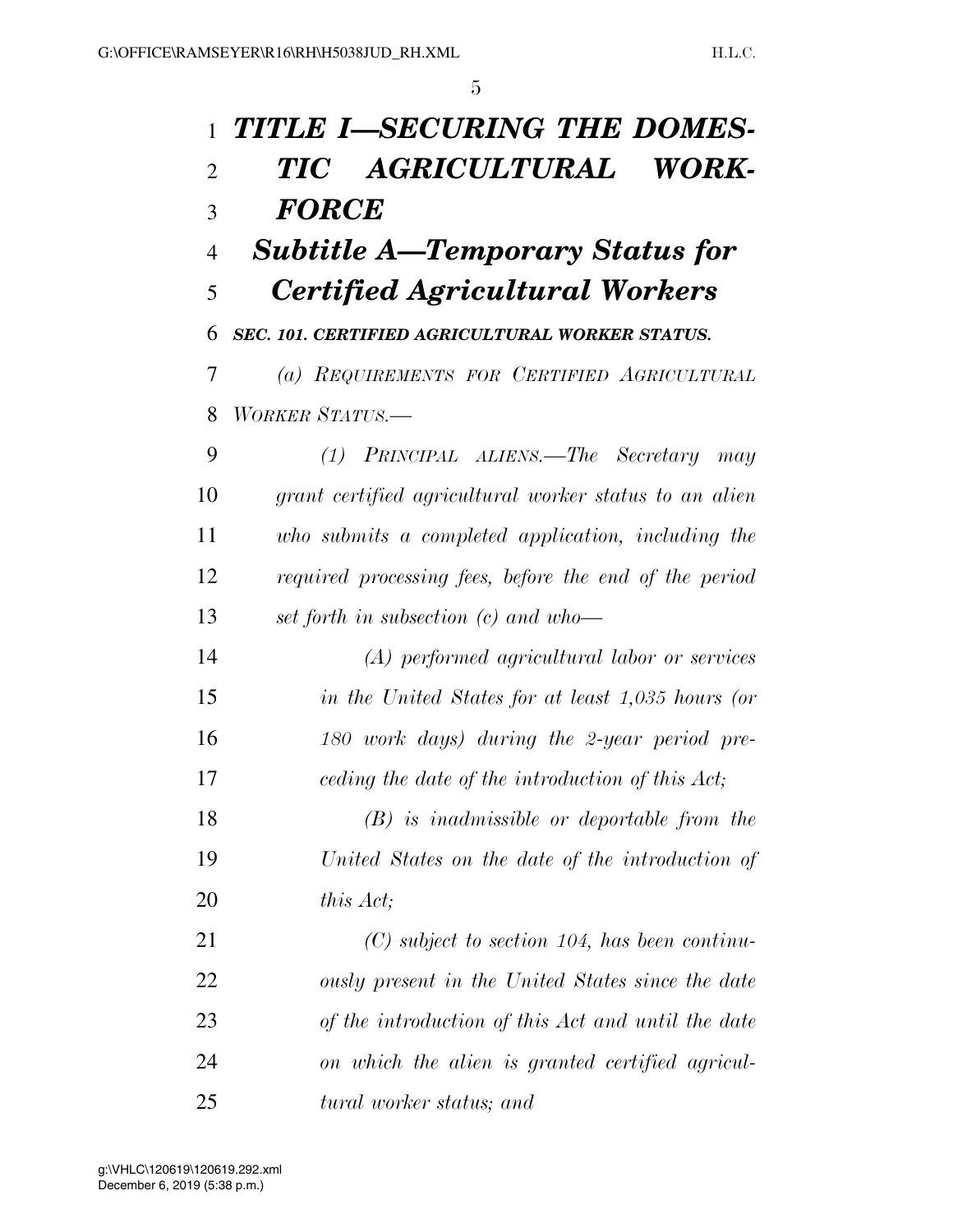*(D) is not otherwise ineligible for certified agricultural worker status as provided in sub-section (b).* 

 *(2) DEPENDENT SPOUSE AND CHILDREN.—The Secretary may grant certified agricultural dependent status to the spouse or child of an alien granted cer- tified agricultural worker status under paragraph (1) if the spouse or child is not ineligible for certified ag- ricultural dependent status as provided in subsection (b).* 

*(b) GROUNDS FOR INELIGIBILITY.—* 

 *(1) GROUNDS OF INADMISSIBILITY.—Except as provided in paragraph (3), an alien is ineligible for certified agricultural worker or certified agricultural dependent status if the Secretary determines that the alien is inadmissible under section 212(a) of the Im- migration and Nationality Act (8 U.S.C. 1182(a)), except that in determining inadmissibility—* 

 *(A) paragraphs (4), (5), (7), and (9)(B) of such section shall not apply;* 

 *(B) subparagraphs (A), (C), (D), (F), and (G) of such section 212(a)(6) and paragraphs (9)(C) and (10)(B) of such section 212(a) shall not apply unless based on the act of unlawfully*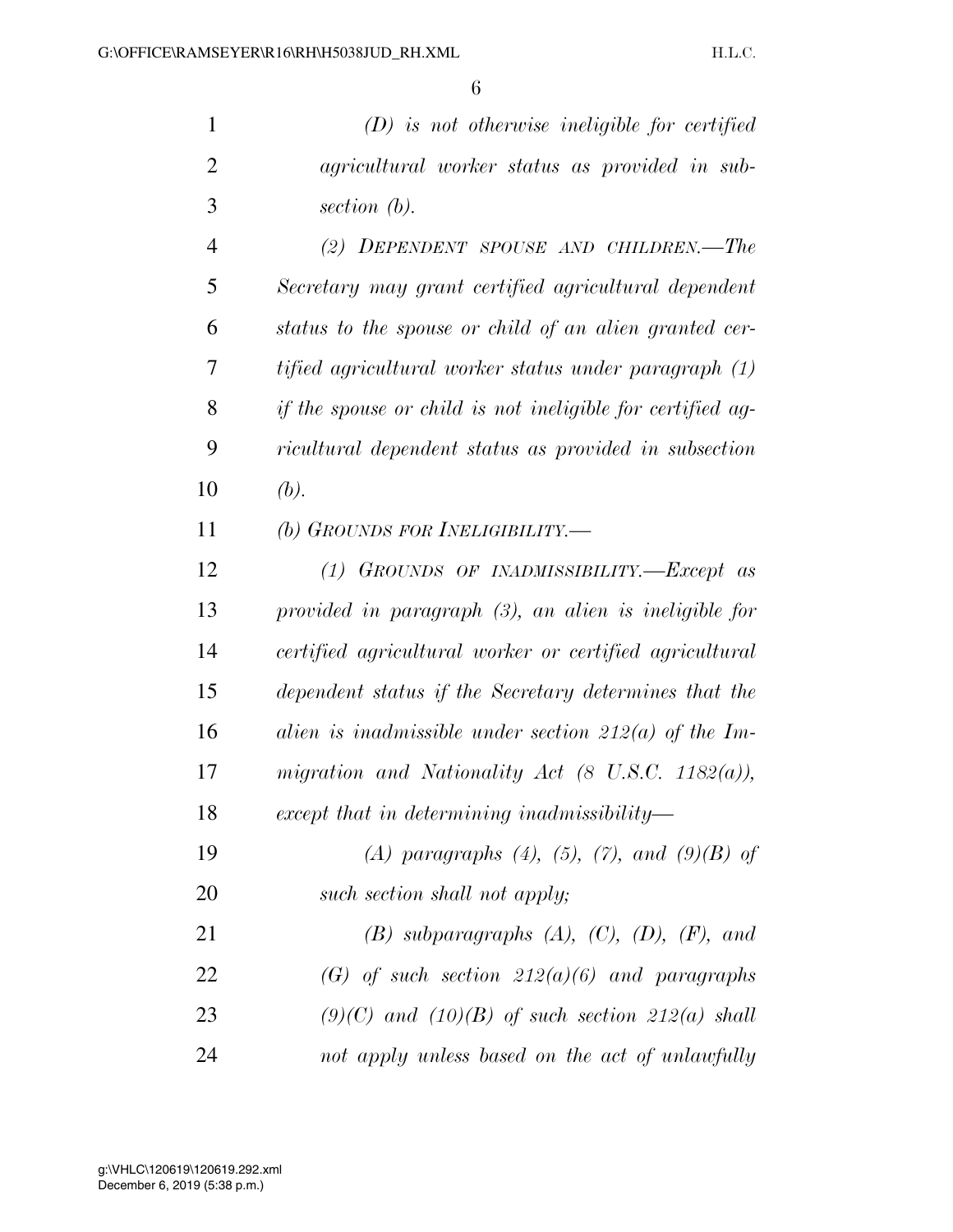| $\mathbf{1}$   | entering the United States after the date of in-        |
|----------------|---------------------------------------------------------|
| $\overline{2}$ | troduction of this Act; and                             |
| 3              | (C) paragraphs $(6)(B)$ and $(9)(A)$ of such            |
| $\overline{4}$ | section $212(a)$ shall not apply unless the relevant    |
| 5              | conduct began on or after the date of filing of the     |
| 6              | application for certified agricultural worker sta-      |
| 7              | tus.                                                    |
| 8              | (2) ADDITIONAL CRIMINAL BARS.-Except<br>as              |
| 9              | provided in paragraph (3), an alien is ineligible for   |
| 10             | certified agricultural worker or certified agricultural |
| 11             | dependent status if the Secretary determines that, ex-  |
| 12             | cluding any offense under State law for which an es-    |
| 13             | sential element is the alien's immigration status and   |
| 14             | any minor traffic offense, the alien has been convicted |
| 15             | $of-$                                                   |
| 16             | $(A)$ any felony offense;                               |
| 17             | $(B)$ an aggravated felony (as defined in sec-          |
| 18             | tion $101(a)(43)$ of the Immigration and Nation-        |
| 19             | ality Act (8 U.S.C. 1101(a)(43)) at the time of         |
| 20             | <i>the conviction)</i> ;                                |
| 21             | $(C)$ two misdemeanor offenses involving                |
| 22             | moral turpitude, as described in<br>section             |
| 23             | $212(a)(2)(A)(i)(I)$ of the Immigration and Na-         |
| 24             | tionality Act (8 U.S.C. 1182(a)(2)(A)(i)(I)), un-       |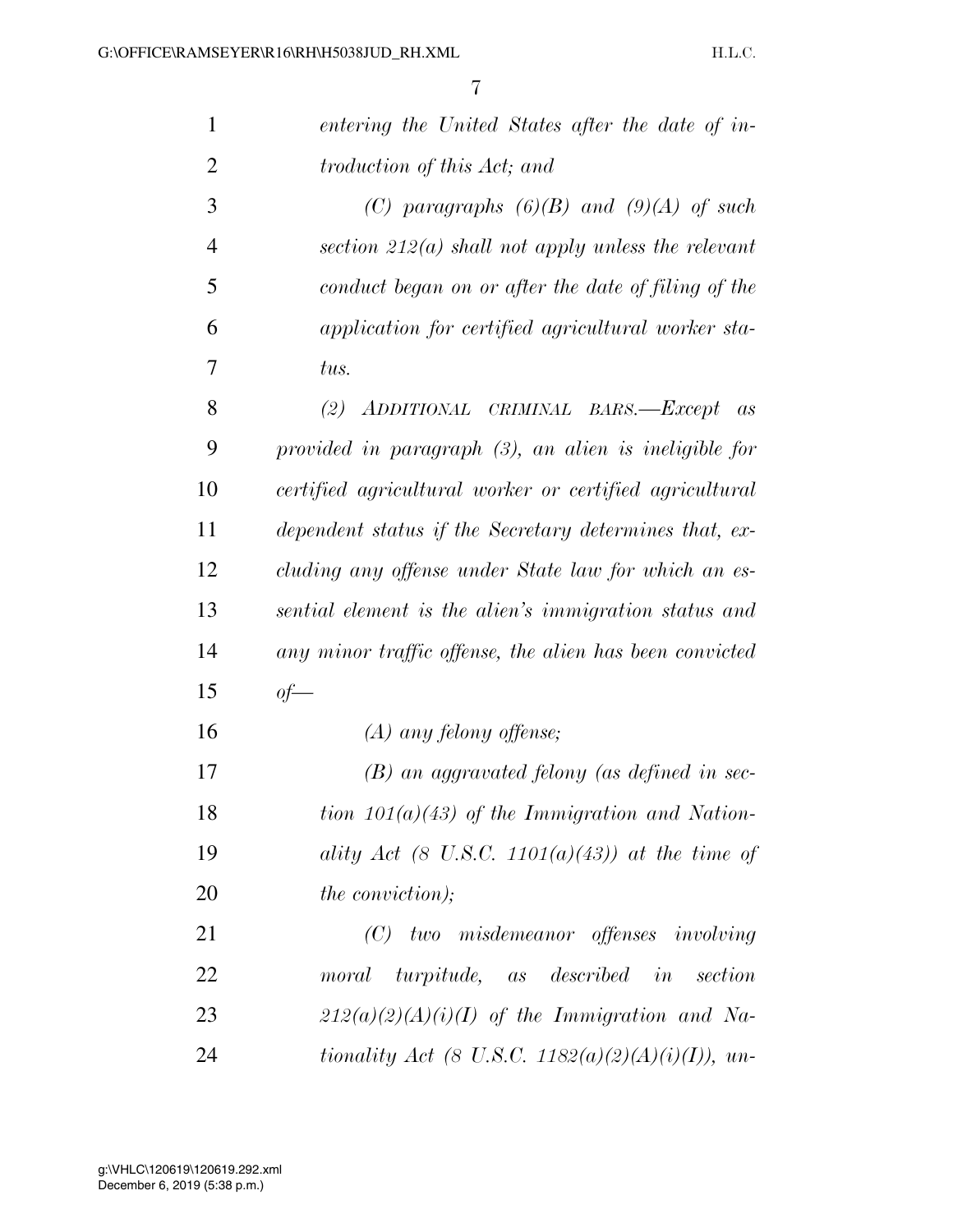| $\mathbf{1}$   | less an offense is waived by the Secretary under        |
|----------------|---------------------------------------------------------|
| $\overline{2}$ | paragraph $(3)(B)$ ; or                                 |
| 3              | $(D)$ three or more misdemeanor offenses not            |
| $\overline{4}$ | occurring on the same date, and not arising out         |
| 5              | of the same act, omission, or scheme of mis-            |
| 6              | <i>conduct.</i>                                         |
| 7              | (3) WAIVERS FOR CERTAIN GROUNDS OF INAD-                |
| 8              | MISSIBILITY.—For humanitarian purposes, family          |
| 9              | unity, or if otherwise in the public interest, the Sec- |
| 10             | retary may waive the grounds of inadmissibility         |
| 11             | $under-$                                                |
| 12             | (A) paragraph (1), (6)(E), or (10)(D) of                |
| 13             | section $212(a)$ of the Immigration and Nation-         |
| 14             | ality Act (8 U.S.C. 1182(a)); or                        |
| 15             | $(B)$ subparagraphs $(A)$ and $(D)$ of section          |
| 16             | $212(a)(2)$ of the Immigration and Nationality          |
| 17             | Act (8 U.S.C. 1182 $(a)(2)$ ), unless inadmissibility   |
| 18             | is based on a conviction that would otherwise           |
| 19             | render the alien ineligible under subparagraph          |
| 20             | $(A), (B), or (D)$ of paragraph $(2).$                  |
| 21             | (c) $APPLICATION$ .                                     |
| 22             | $(1)$ APPLICATION PERIOD.—Except as provided            |
| 23             | in paragraph (2), the Secretary shall accept initial    |
| 24             | applications for certified agricultural worker status   |
| 25             | during the 18-month period beginning on the date on     |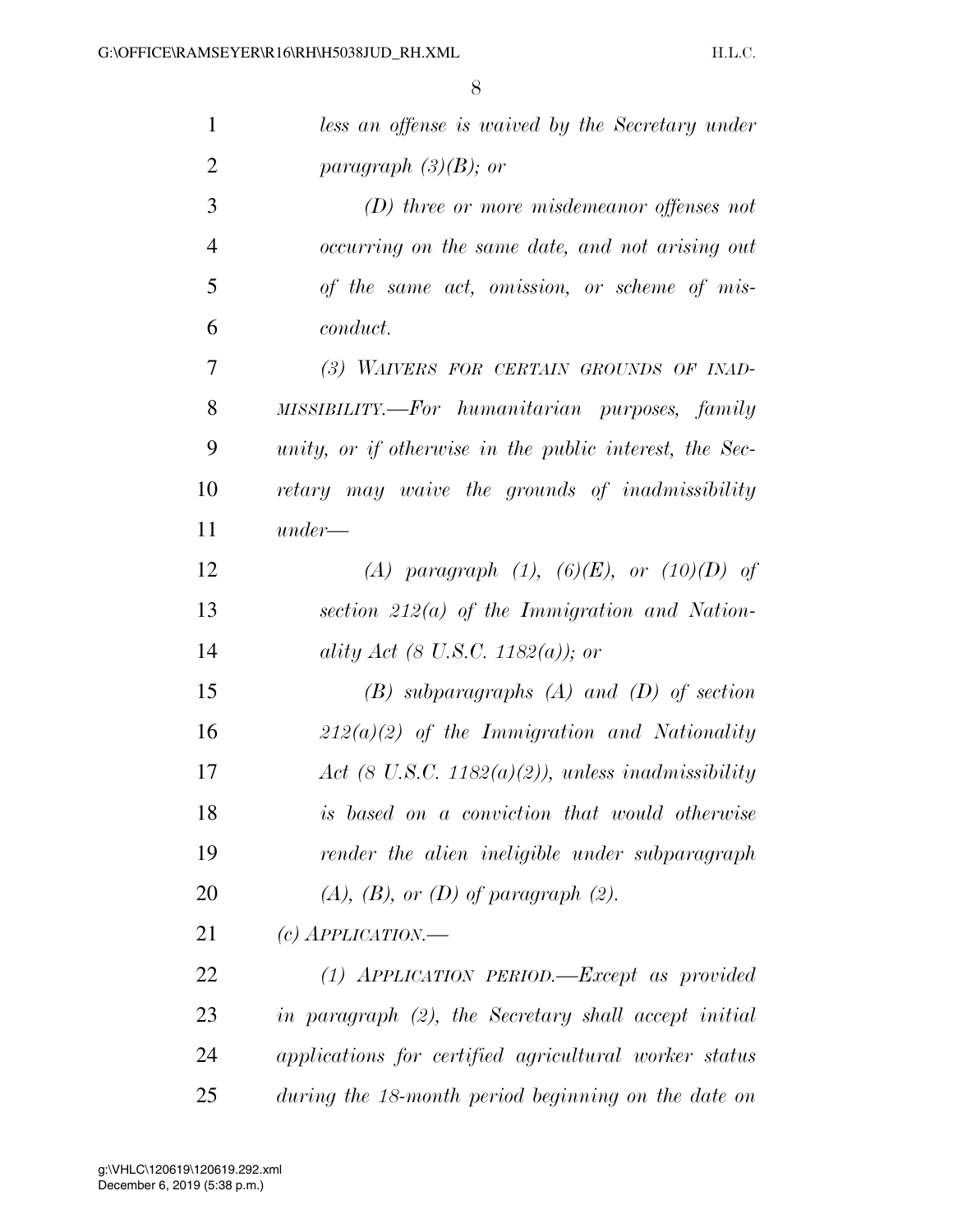| 1              | which the interim final rule is published in the Fed-    |
|----------------|----------------------------------------------------------|
| $\overline{2}$ | eral Register pursuant to section $122(a)$ .             |
| 3              | $(2)$ EXTENSION.—If the Secretary determines,            |
| $\overline{4}$ | during the initial period described in paragraph $(1)$ , |
| 5              | that additional time is required to process initial ap-  |
| 6              | plications for certified agricultural worker status or   |
| 7              | for other good cause, the Secretary may extend the pe-   |
| 8              | riod for accepting applications for up to an addi-       |
| 9              | tional 12 months.                                        |
| 10             | (3) SUBMISSION OF APPLICATIONS.—                         |
| 11             | $(A)$ IN GENERAL.—An alien may file an                   |
| 12             | application with the Secretary under this section        |
| 13             | with the assistance of an attorney or a nonprofit        |
| 14             | religious, charitable, social service, or similar or-    |
| 15             | ganization recognized by the Board of Immigra-           |
| 16             | tion Appeals under section 292.2 of title 8, Code        |
| 17             | of Federal Regulations. The Secretary shall also         |
| 18             | $create\ a\ procedure\ for\ accepting\ applications$     |
| 19             | filed by qualified designated entities with the          |
| 20             | consent of the applicant.                                |
| 21             | (B) FARM SERVICE AGENCY OFFICES.—The                     |
| 22             | Secretary, in consultation with the Secretary of         |
| 23             | Agriculture, shall establish a process for the fil-      |
| 24             | ing of applications under this section at Farm           |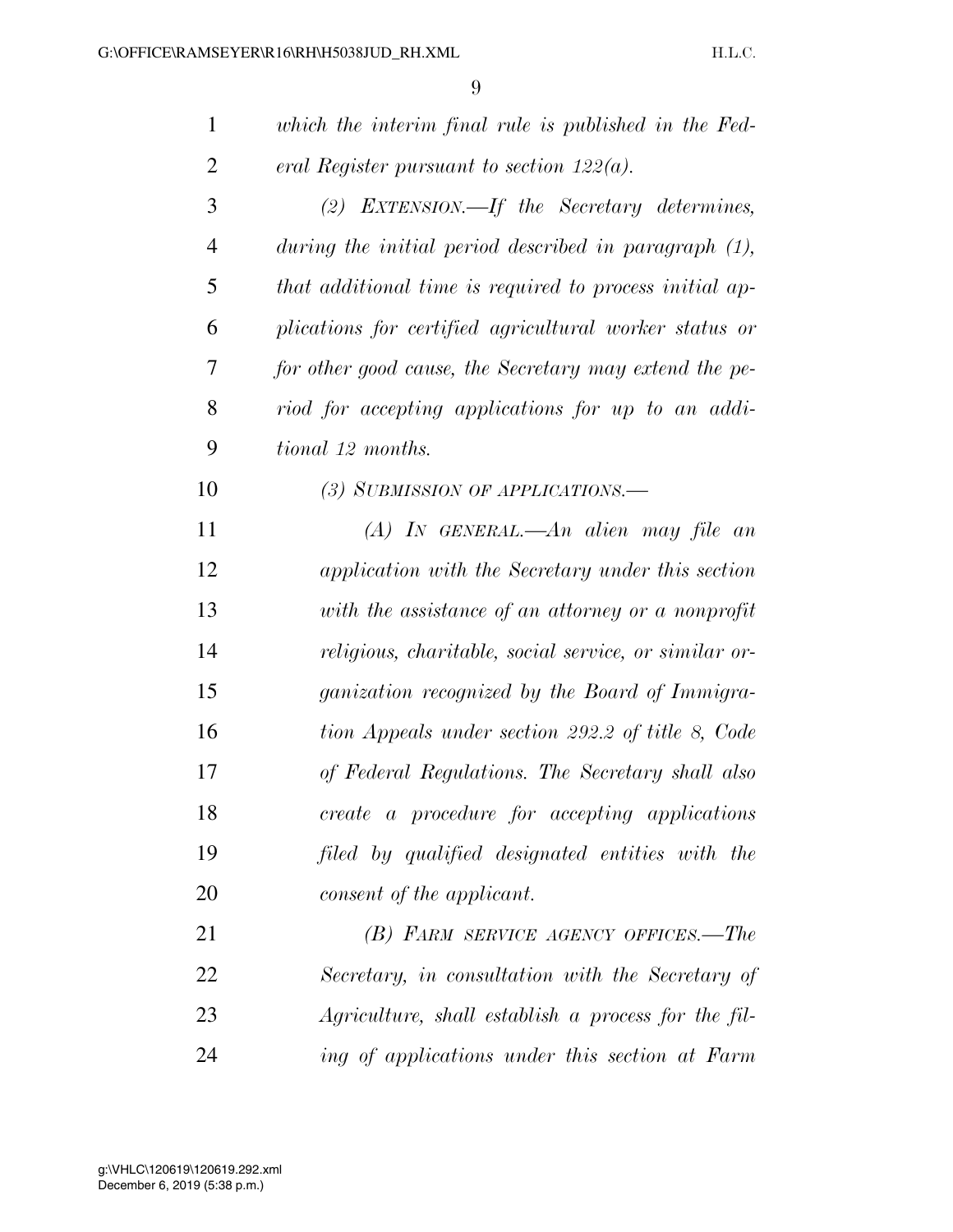*Service Agency offices throughout the United States.* 

 *(4) EVIDENCE OF APPLICATION FILING.—As soon as practicable after receiving an application for cer- tified agricultural worker status, the Secretary shall provide the applicant with a document acknowledging the receipt of such application. Such document shall serve as interim proof of the alien's authorization to accept employment in the United States and shall be accepted by an employer as evidence of employment authorization under section 274A(b)(1)(C) of the Im- migration and Nationality Act (8 U.S.C. 1324a(b)(1)(C)), pending a final administrative deci-sion on the application.* 

 *(5) EFFECT OF PENDING APPLICATION.—During the period beginning on the date on which an alien applies for certified agricultural worker status under this subtitle, and ending on the date on which the Secretary makes a final administrative decision re- garding such application, the alien and any depend-ents included in the application—* 

 *(A) may apply for advance parole, which shall be granted upon demonstrating a legitimate need to travel outside the United States for a temporary purpose;*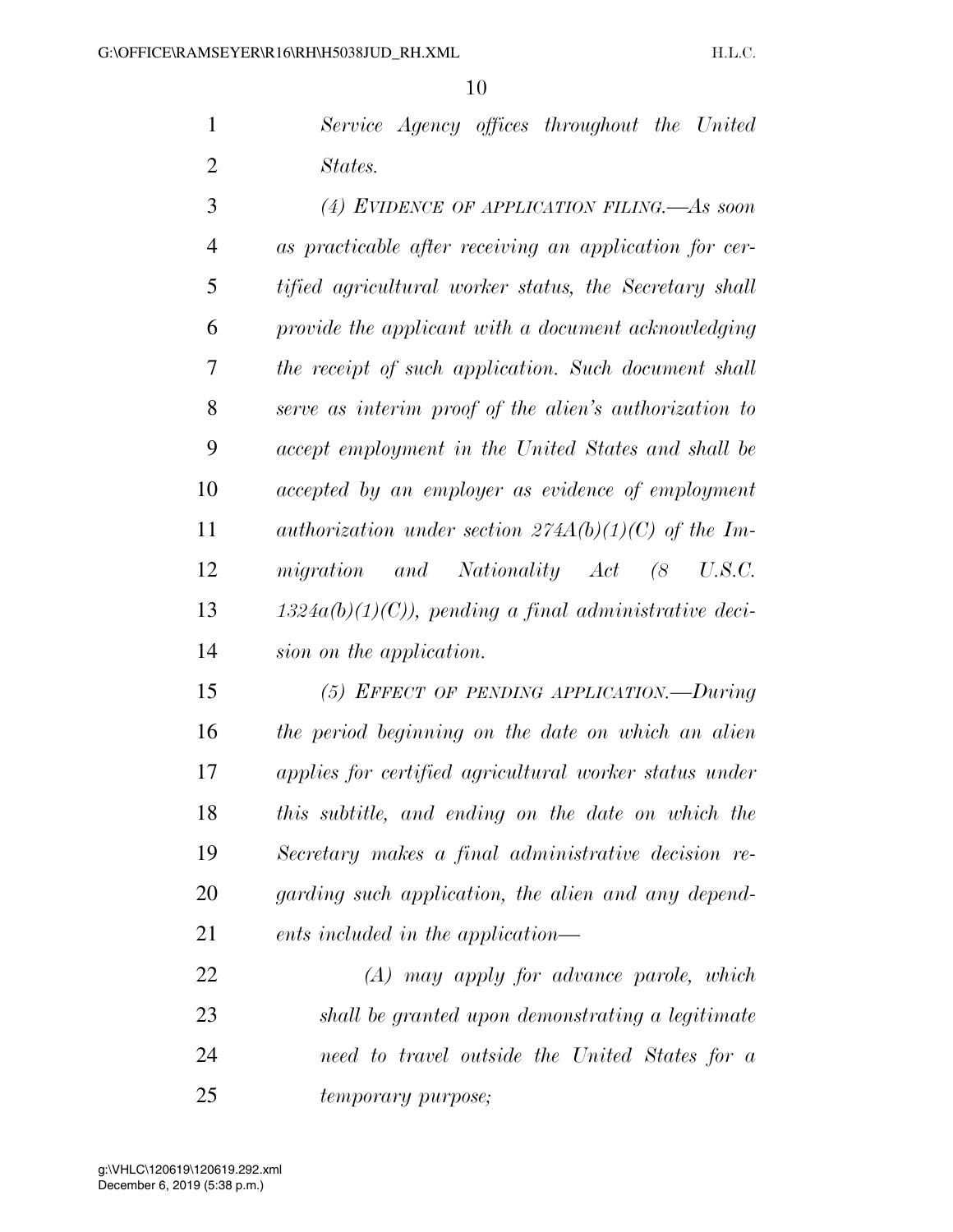| $\mathbf{1}$   | $(B)$ may not be detained by the Secretary or           |
|----------------|---------------------------------------------------------|
| $\overline{2}$ | removed from the United States unless the Sec-          |
| 3              | retary makes a prima facie determination that           |
| $\overline{4}$ | such alien is, or has become, ineligible for cer-       |
| 5              | tified agricultural worker status;                      |
| 6              | $(C)$ may not be considered unlawfully                  |
| 7              | present under section $212(a)(9)(B)$ of the Immi-       |
| 8              | gration and Nationality Act (8 U.S.C.                   |
| 9              | $1182(a)(9)(B)$ ; and                                   |
| 10             | $(D)$ may not be considered an unauthorized             |
| 11             | alien (as defined in section $274A(h)(3)$ of the        |
| 12             | Immigration and Nationality Act (8 U.S.C.               |
| 13             | $1324a(h)(3))$ .                                        |
| 14             | (6) WITHDRAWAL OF APPLICATION.—The Sec-                 |
| 15             | retary shall, upon receipt of a request from the appli- |
| 16             | cant to withdraw an application for certified agricul-  |
| 17             | tural worker status under this subtitle, cease proc-    |
| 18             | essing of the application, and close the case. With-    |
| 19             | drawal of the application shall not prejudice any fu-   |
| 20             | ture application filed by the applicant for any immi-   |
| 21             | gration benefit under this Act or under the Immigra-    |
| 22             | tion and Nationality Act (8 U.S.C. 1101 et seq.).       |
| 23             | (d) ADJUDICATION AND DECISION.—                         |
| 24             | $(1)$ IN GENERAL.—Subject to section 123, the           |
| 25             | Secretary shall render a decision on an application     |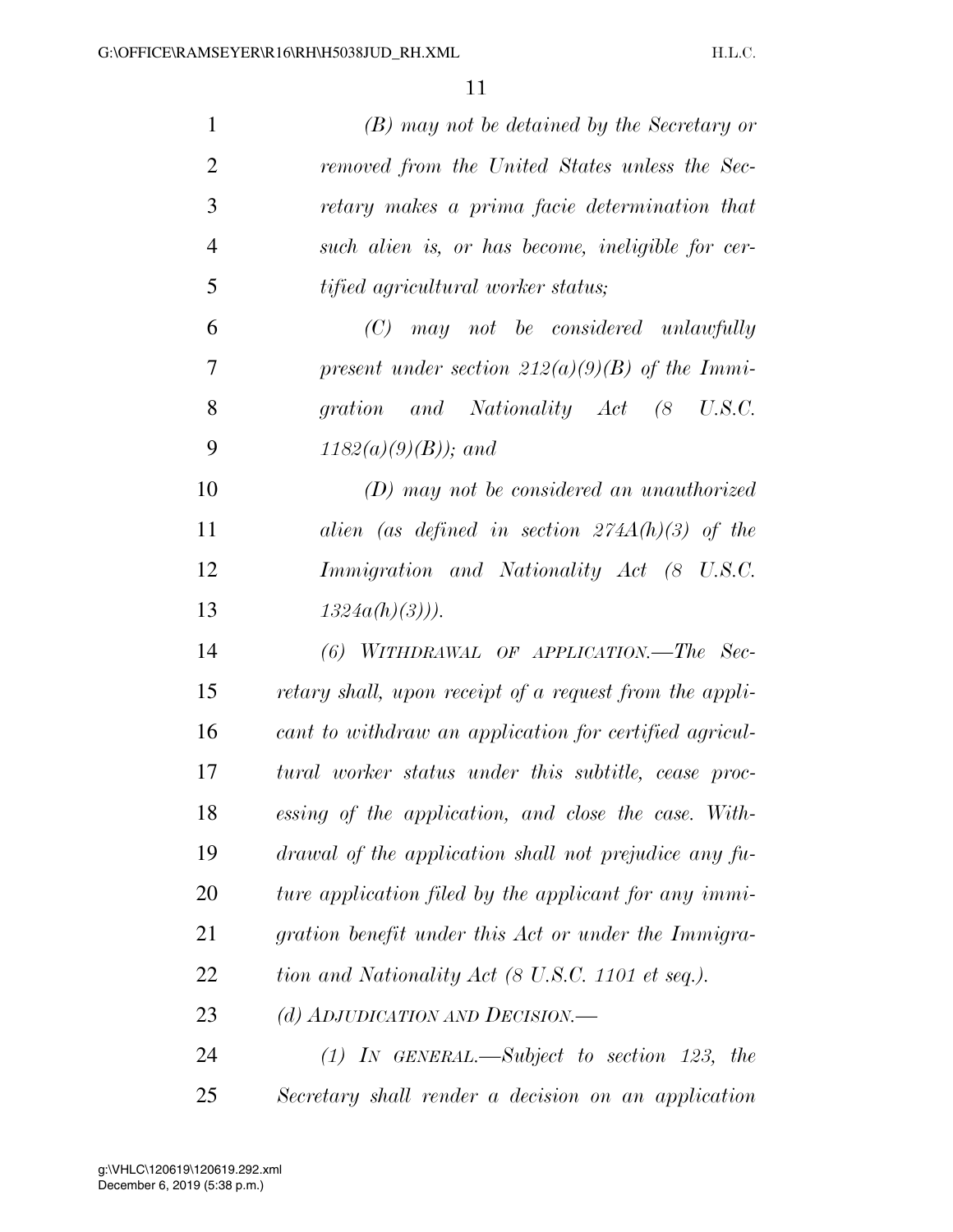| $\mathbf{1}$   | for certified agricultural worker status not later than           |
|----------------|-------------------------------------------------------------------|
| $\overline{2}$ | 180 days after the date the application is filed.                 |
| 3              | (2) NOTICE.—Prior to denying an application                       |
| $\overline{4}$ | for certified agricultural worker status, the Secretary           |
| 5              | shall provide the alien with—                                     |
| 6              | $(A)$ written notice that describes the basis                     |
| 7              | for ineligibility or the deficiencies in the evidence             |
| 8              | submitted; and                                                    |
| 9              | $(B)$ at least 90 days to contest ineligibility                   |
| 10             | or submit additional evidence.                                    |
| 11             | $(3)$ AMENDED APPLICATION.—An alien whose                         |
| 12             | application for certified agricultural worker status is           |
| 13             | denied under this section may submit an amended                   |
| 14             | application for such status to the Secretary if the               |
| 15             | amended application is submitted within the applica-              |
| 16             | tion period described in subsection (c) and contains              |
| 17             | all the required information and fees that were miss-             |
| 18             | ing from the initial application.                                 |
| 19             | (e) ALTERNATIVE H-2A STATUS.—An alien who has                     |
| 20             | not met the required period of agricultural labor or services     |
| 21             | under subsection $(a)(1)(A)$ , but is otherwise eligible for cer- |
| 22             | tified agricultural worker status under such subsection,          |
| 23             | shall be eligible for classification as a nonimmigrant de-        |
| 24             | scribed in section $101(a)(15)(H)(ii)(a)$ of the Immigration      |
| 25             | and Nationality Act (8 U.S.C. 1101(a)(15)(H)(ii)(a)) upon         |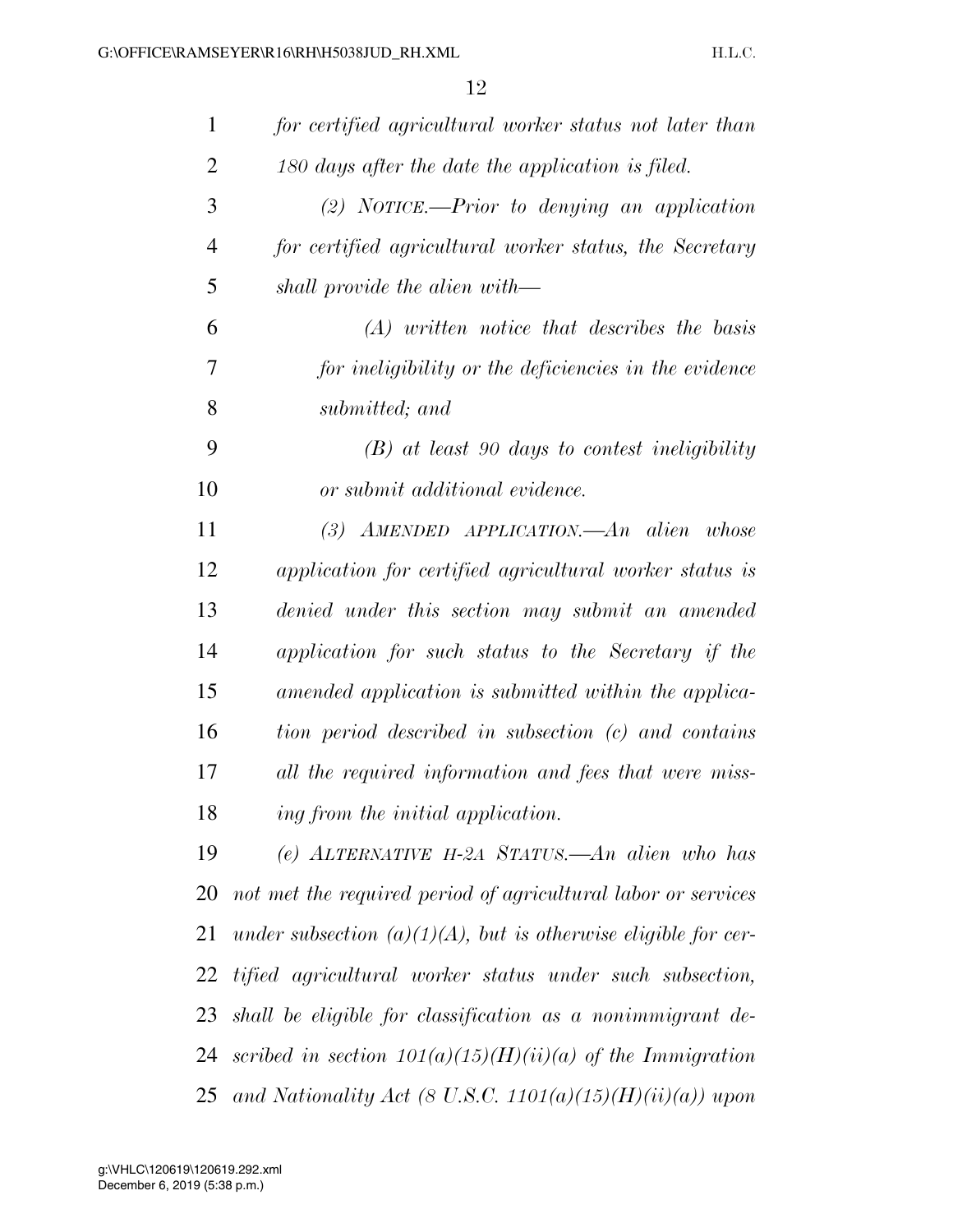*approval of a petition submitted by a sponsoring employer, if the alien has performed at least 575 hours (or 100 work days) of agricultural labor or services during the 3-year pe- riod preceding the date of the introduction of this Act. The Secretary shall create a procedure to provide for such classi- fication without requiring the alien to depart the United States and obtain a visa abroad. SEC. 102. TERMS AND CONDITIONS OF CERTIFIED STATUS. (a) IN GENERAL.— (1) APPROVAL.—Upon approval of an applica- tion for certified agricultural worker status, or an ex- tension of such status pursuant to section 103, the Secretary shall issue— (A) documentary evidence of such status to the applicant; and (B) documentary evidence of certified agri- cultural dependent status to any qualified de- pendent included on such application. (2) DOCUMENTARY EVIDENCE.—In addition to any other features and information as the Secretary may prescribe, the documentary evidence described in paragraph (1)— (A) shall be machine-readable and tamper- resistant; (B) shall contain a digitized photograph;*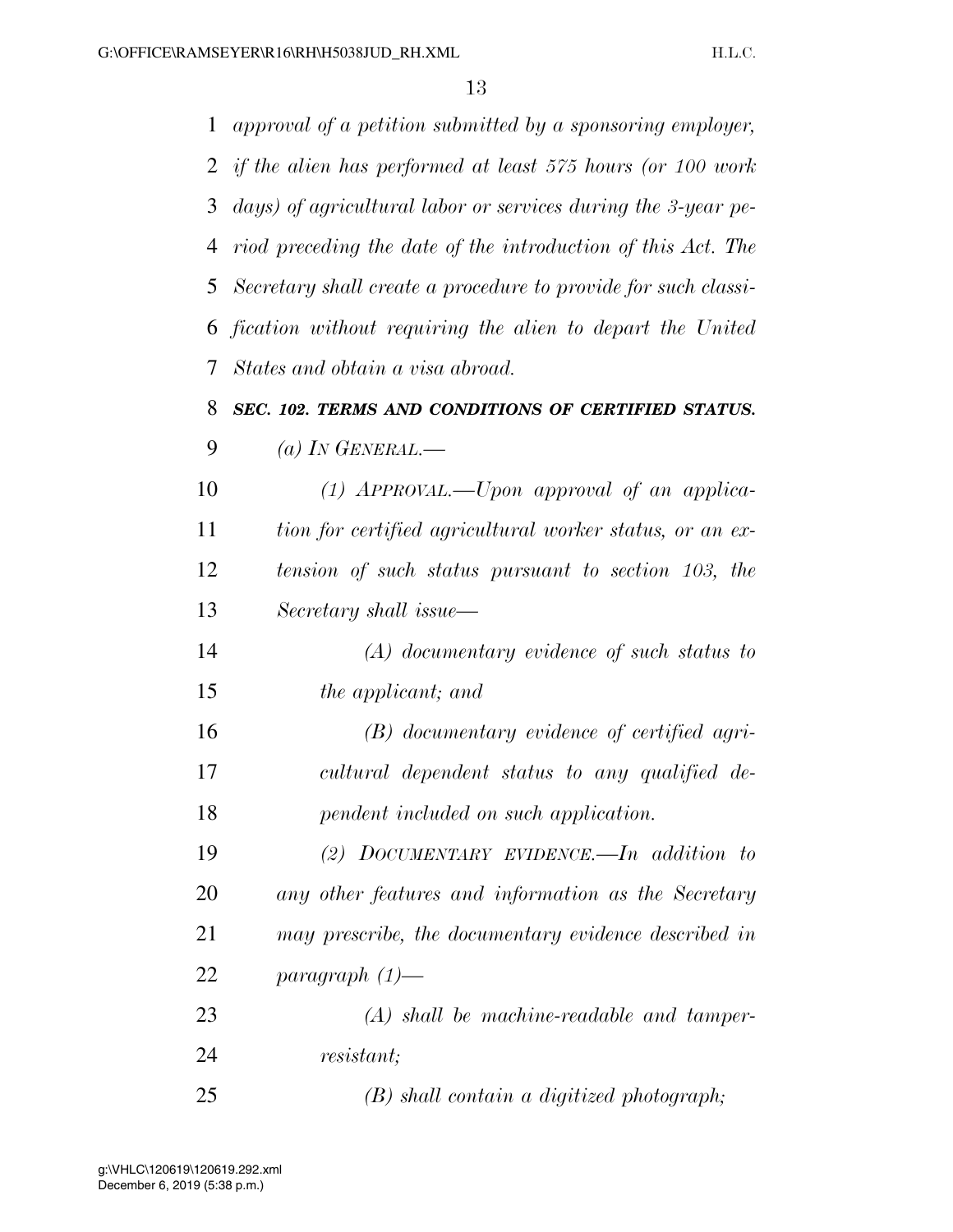| $\mathbf{1}$   | $(C)$ shall serve as a valid travel and entry           |
|----------------|---------------------------------------------------------|
| $\overline{2}$ | document for purposes of applying for admission         |
| 3              | to the United States; and                               |
| $\overline{4}$ | $(D)$ shall be accepted during the period of            |
| 5              | its validity by an employer as evidence of em-          |
| 6              | ployment authorization and identity under sec-          |
| 7              | tion $274A(b)(1)(B)$ of the Immigration and Na-         |
| 8              | <i>tionality Act</i> (8 U.S.C. 1324 $a(b)(1)(B)$ ).     |
| 9              | $(3)$ VALIDITY PERIOD.—Certified agricultural           |
| 10             | worker and certified agricultural dependent status      |
| 11             | shall be valid for five and one-half years beginning on |
| 12             | the date of approval.                                   |
| 13             | $(4)$ TRAVEL AUTHORIZATION.—An alien with               |
| 14             | certified agricultural worker or certified agricultural |
| 15             | dependent status may—                                   |
| 16             | $(A)$ travel within and outside of the United           |
| 17             | States, including commuting to the United               |
| 18             | States from a residence in a foreign country; and       |
| 19             | (B) be admitted to the United States upon               |
| 20             | return from travel abroad without first obtaining       |
| 21             | $\alpha$ visa if the alien is in possession of —        |
| 22             | $(i)$ valid, unexpired documentary evi-                 |
| 23             | dence of certified agricultural worker or cer-          |
| 24             | tified agricultural worker dependent status             |
| 25             | as described in subsection $(a)$ ; or                   |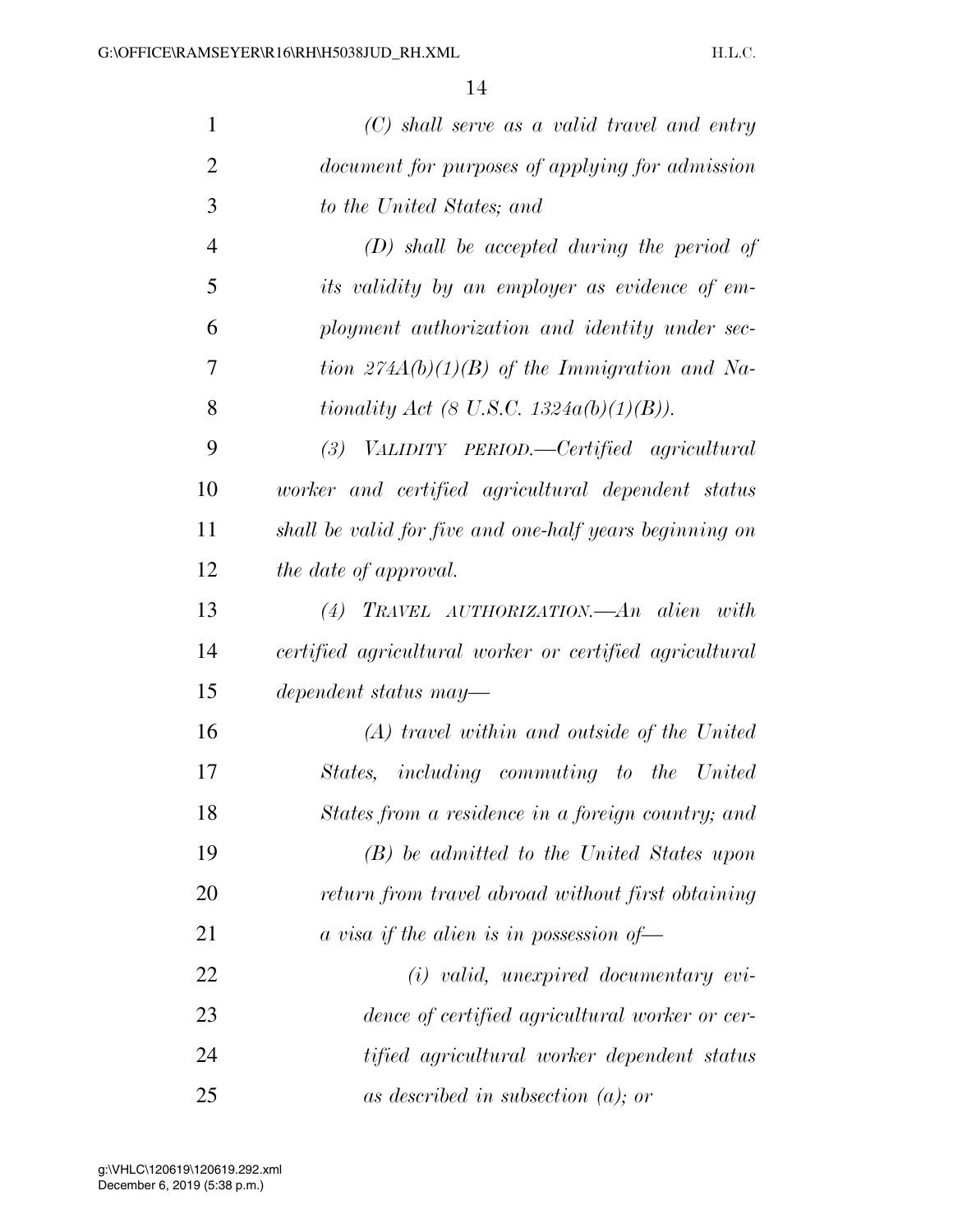| $\mathbf{1}$   | $(ii)$ a travel document that has been                        |
|----------------|---------------------------------------------------------------|
| $\overline{2}$ | approved by the Secretary and was issued                      |
| 3              | to the alien after the alien's original docu-                 |
| $\overline{4}$ | mentary evidence was lost, stolen, or de-                     |
| 5              | stroyed.                                                      |
| 6              | (b) ABILITY TO CHANGE STATUS.-                                |
| 7              | <i>CHANGE</i><br>(1)<br>TO CERTIFIED AGRICULTURAL             |
| 8              | WORKER STATUS.—Notwithstanding section $101(a)$ ,             |
| 9              | an alien with valid certified agricultural dependent          |
| 10             | status may apply to change to certified agricultural          |
| 11             | worker status, at any time, if the alien—                     |
| 12             | $(A)$ submits a completed application, in-                    |
| 13             | cluding the required processing fees; and                     |
| 14             | $(B)$ is not ineligible for certified agricul-                |
| 15             | tural worker status under section $101(b)$ .                  |
| 16             | (2) CLARIFICATION.—Nothing in this title pro-                 |
| 17             | hibits an alien granted certified agricultural worker         |
| 18             | or certified agricultural dependent status from chang-        |
| 19             | ing status to any other nonimmigrant classification           |
| 20             | for which the alien may be eligible.                          |
| 21             | (c) PROHIBITION ON PUBLIC BENEFITS, TAX BENE-                 |
| 22             | FITS, AND HEALTH CARE SUBSIDIES.-Aliens granted cer-          |
| 23             | tified agricultural worker or certified agricultural depend-  |
| 24             | ent status shall be considered lawfully present in the United |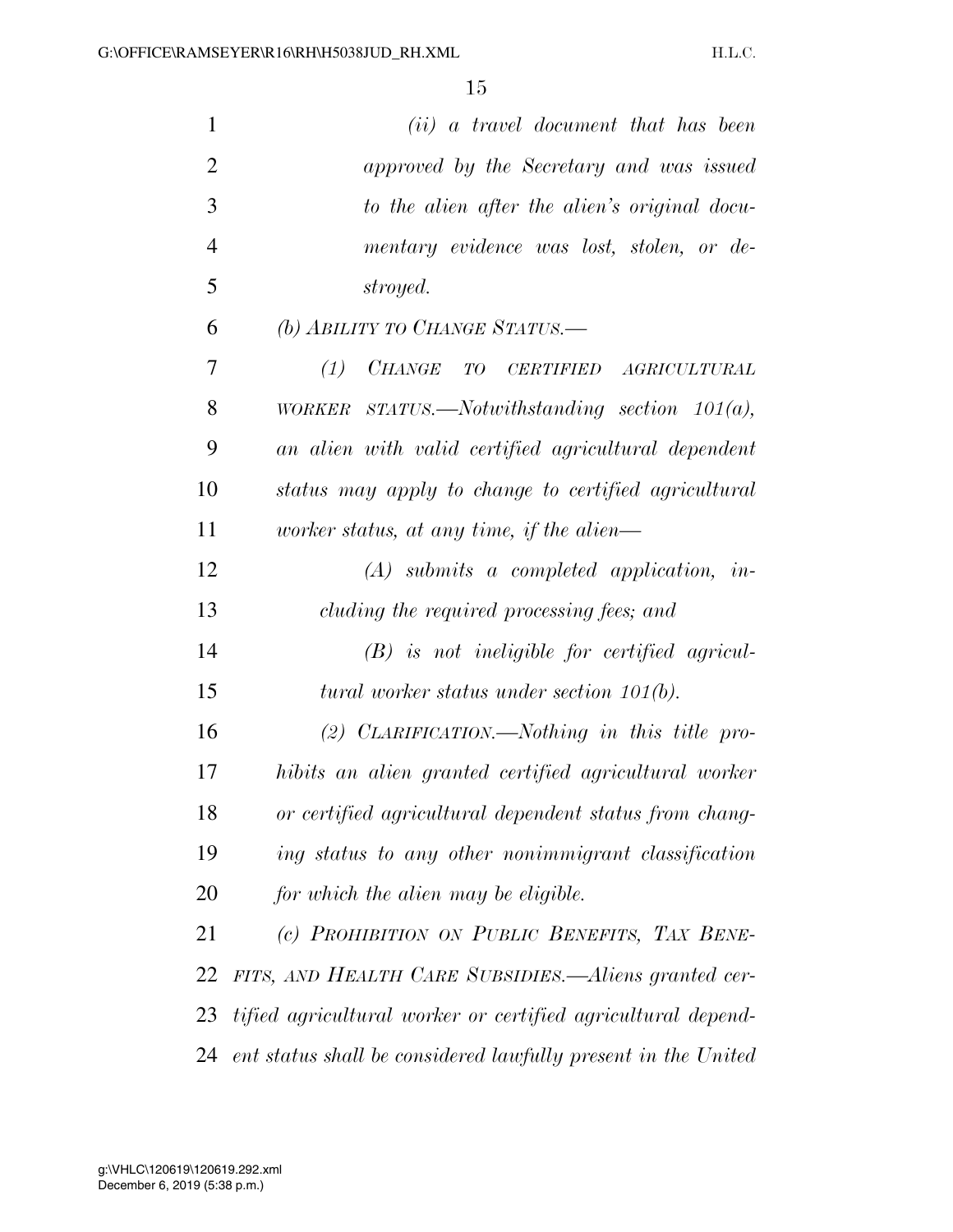*States for all purposes for the duration of their status, ex-cept that such aliens—* 

 *(1) shall be ineligible for Federal means-tested public benefits to the same extent as other individuals who are not qualified aliens under section 431 of the Personal Responsibility and Work Opportunity Rec-onciliation Act of 1996 (8 U.S.C. 1641);* 

 *(2) are not entitled to the premium assistance tax credit authorized under section 36B of the Inter- nal Revenue Code of 1986 (26 U.S.C. 36B), and shall be subject to the rules applicable to individuals who are not lawfully present set forth in subsection (e) of such section;* 

 *(3) shall be subject to the rules applicable to in- dividuals who are not lawfully present set forth in section 1402(e) of the Patient Protection and Afford-able Care Act (42 U.S.C. 18071(e)); and* 

 *(4) shall be subject to the rules applicable to in- dividuals not lawfully present set forth in section 5000A(d)(3) of the Internal Revenue Code of 1986 (26 U.S.C. 5000A(d)(3)).* 

*(d) REVOCATION OF STATUS.—* 

 *(1) IN GENERAL.—The Secretary may revoke cer- tified agricultural worker or certified agricultural de-pendent status if, after providing notice to the alien*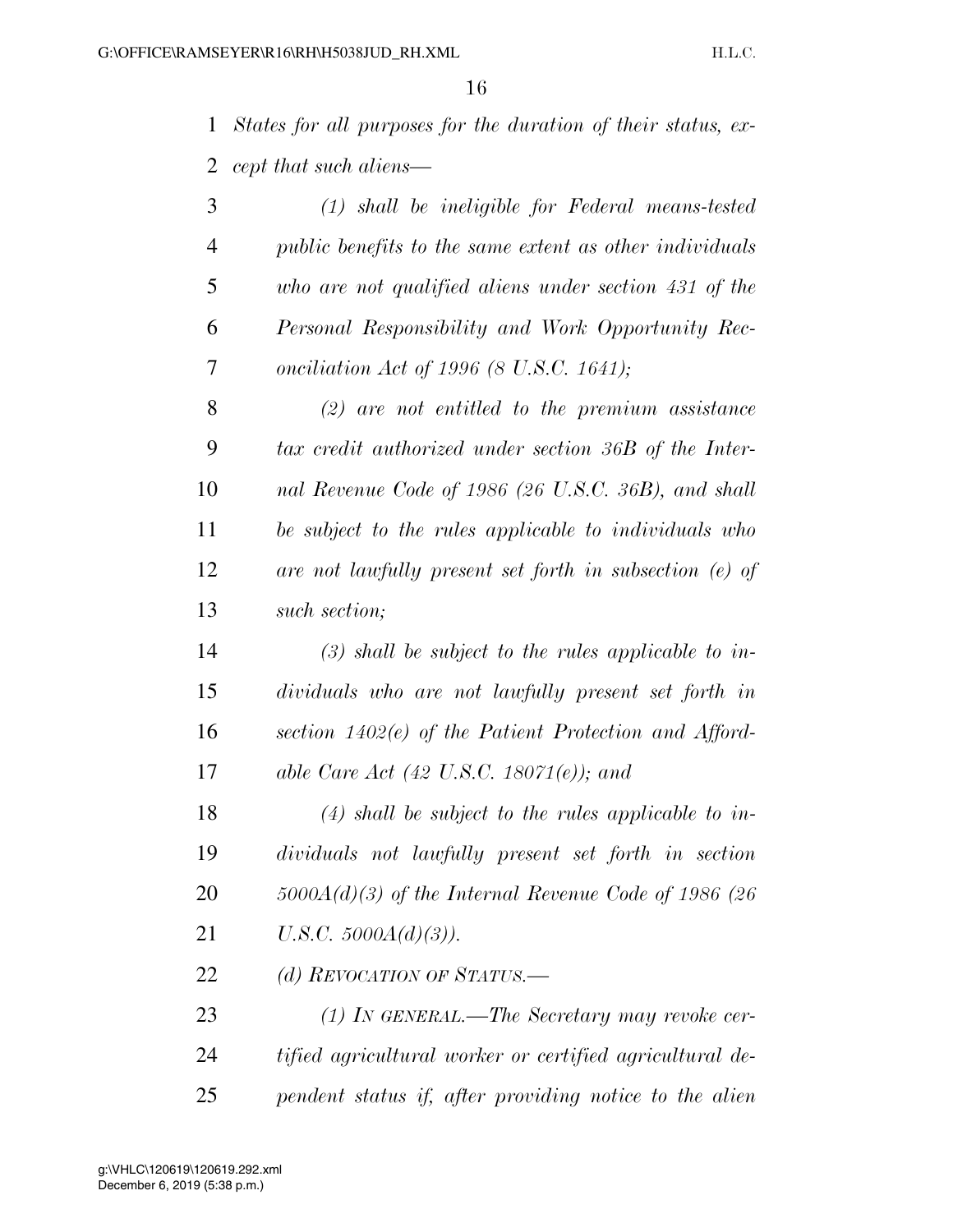*and the opportunity to provide evidence to contest the proposed revocation, the Secretary determines that the alien no longer meets the eligibility requirements for such status under section 101(b).* 

 *(2) INVALIDATION OF DOCUMENTATION.—Upon the Secretary's final determination to revoke an alien's certified agricultural worker or certified agri- cultural dependent status, any documentation issued by the Secretary to such alien under subsection (a) shall automatically be rendered invalid for any pur-pose except for departure from the United States.* 

#### *SEC. 103. EXTENSIONS OF CERTIFIED STATUS.*

 *(a) REQUIREMENTS FOR EXTENSIONS OF STATUS.— (1) PRINCIPAL ALIENS.—The Secretary may ex- tend certified agricultural worker status for addi- tional periods of five and one-half years to an alien who submits a completed application, including the required processing fees, within the 120-day period beginning 60 days before the expiration of the fifth year of the immediately preceding grant of certified agricultural worker status, if the alien—* 

 *(A) except as provided in subsection (b), has performed agricultural labor or services in the United States for at least 575 hours (or 100 work days) for each of the prior five years in*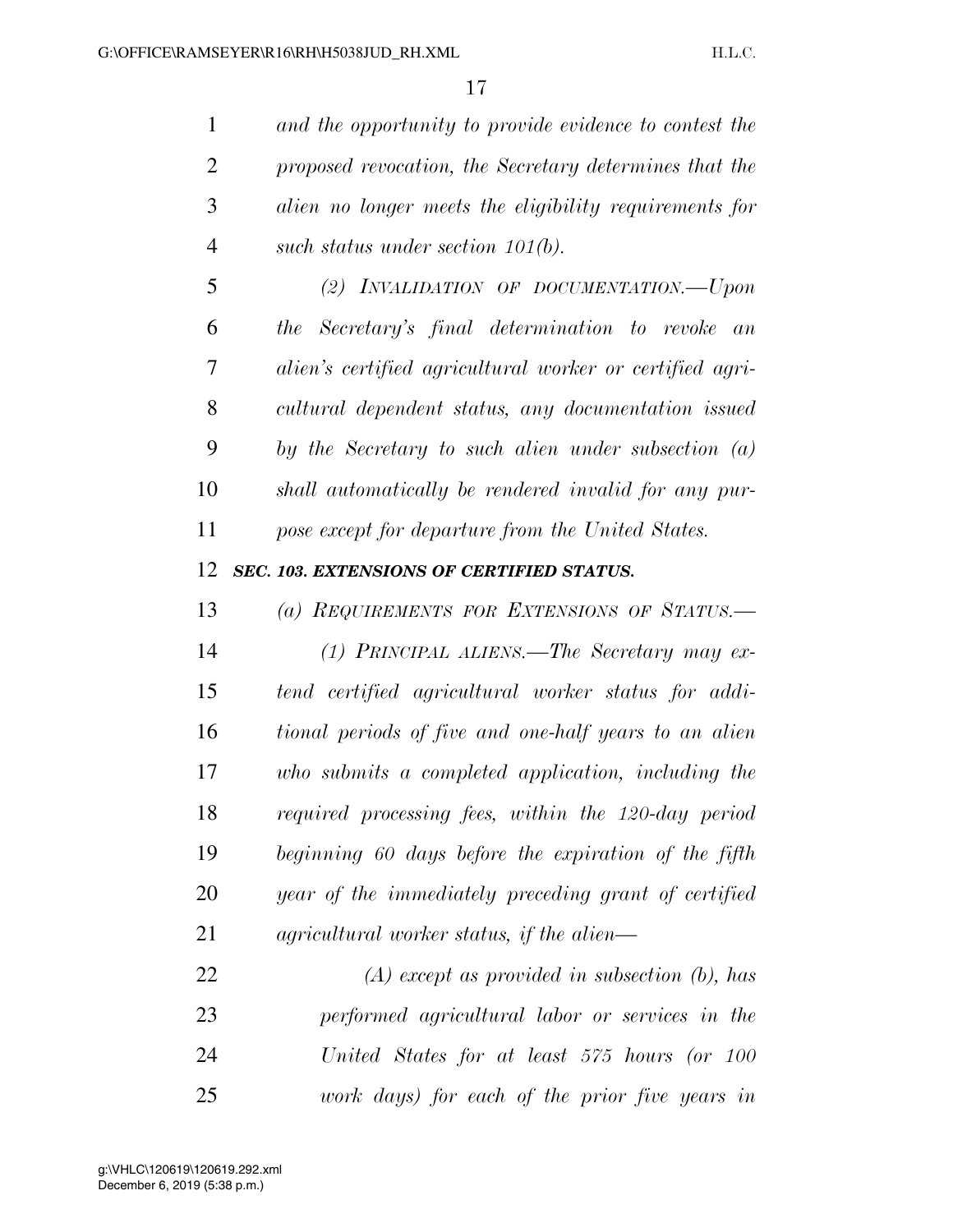| which the alien held certified agricultural worker |
|----------------------------------------------------|
| status; and                                        |
| $(B)$ has not become ineligible for certified      |

 *agricultural worker status under section 101(b). (2) DEPENDENT SPOUSE AND CHILDREN.—The Secretary may grant or extend certified agricultural dependent status to the spouse or child of an alien granted an extension of certified agricultural worker status under paragraph (1) if the spouse or child is not ineligible for certified agricultural dependent sta-tus under section 101(b).* 

 *(3) WAIVER FOR LATE FILINGS.—The Secretary may waive an alien's failure to timely file before the expiration of the 120-day period described in para- graph (1) if the alien demonstrates that the delay was due to extraordinary circumstances beyond the alien's control or for other good cause.* 

 *(b) STATUS FOR WORKERS WITH PENDING APPLICA-TIONS.—* 

 *(1) IN GENERAL.—Certified agricultural worker status of an alien who timely files an application to extend such status under subsection (a) (and the sta- tus of the alien's dependents) shall be automatically extended through the date on which the Secretary*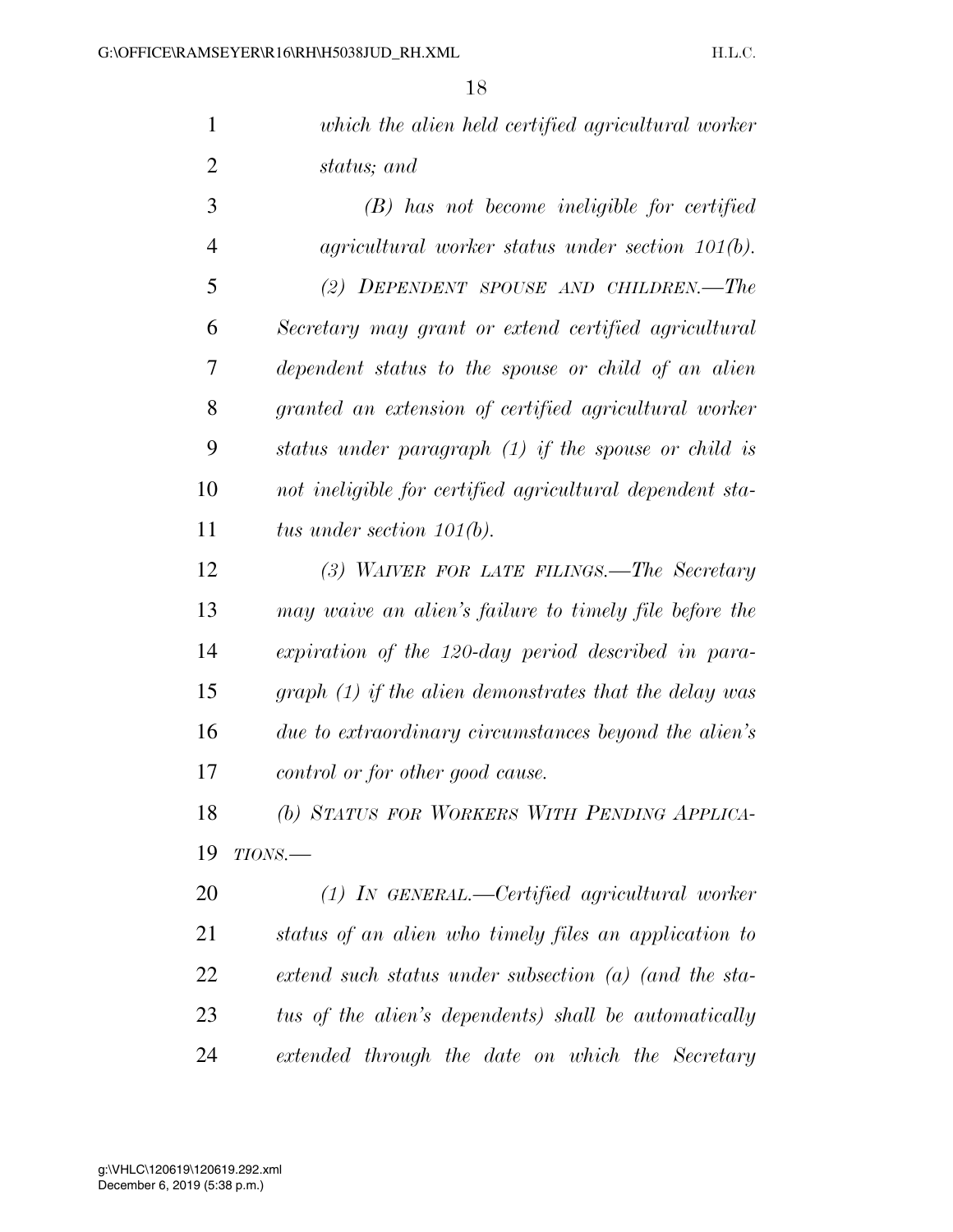*makes a final administrative decision regarding such application.* 

 *(2) DOCUMENTATION OF EMPLOYMENT AUTHOR- IZATION.—As soon as practicable after receipt of an application to extend certified agricultural worker status under subsection (a), the Secretary shall issue a document to the alien acknowledging the receipt of such application. An employer of the worker may not refuse to accept such document as evidence of employ- ment authorization under section 274A(b)(1)(C) of the Immigration and Nationality Act (8 U.S.C. 1324a(b)(1)(C)), pending a final administrative deci-sion on the application.* 

 *(c) NOTICE.—Prior to denying an application to ex- tend certified agricultural worker status, the Secretary shall provide the alien with—* 

 *(1) written notice that describes the basis for in- eligibility or the deficiencies of the evidence submitted; and* 

 *(2) at least 90 days to contest ineligibility or submit additional evidence.* 

## *SEC. 104. DETERMINATION OF CONTINUOUS PRESENCE.*

 *(a) EFFECT OF NOTICE TO APPEAR.—The continuous presence in the United States of an applicant for certified agricultural worker status under section 101 shall not ter-*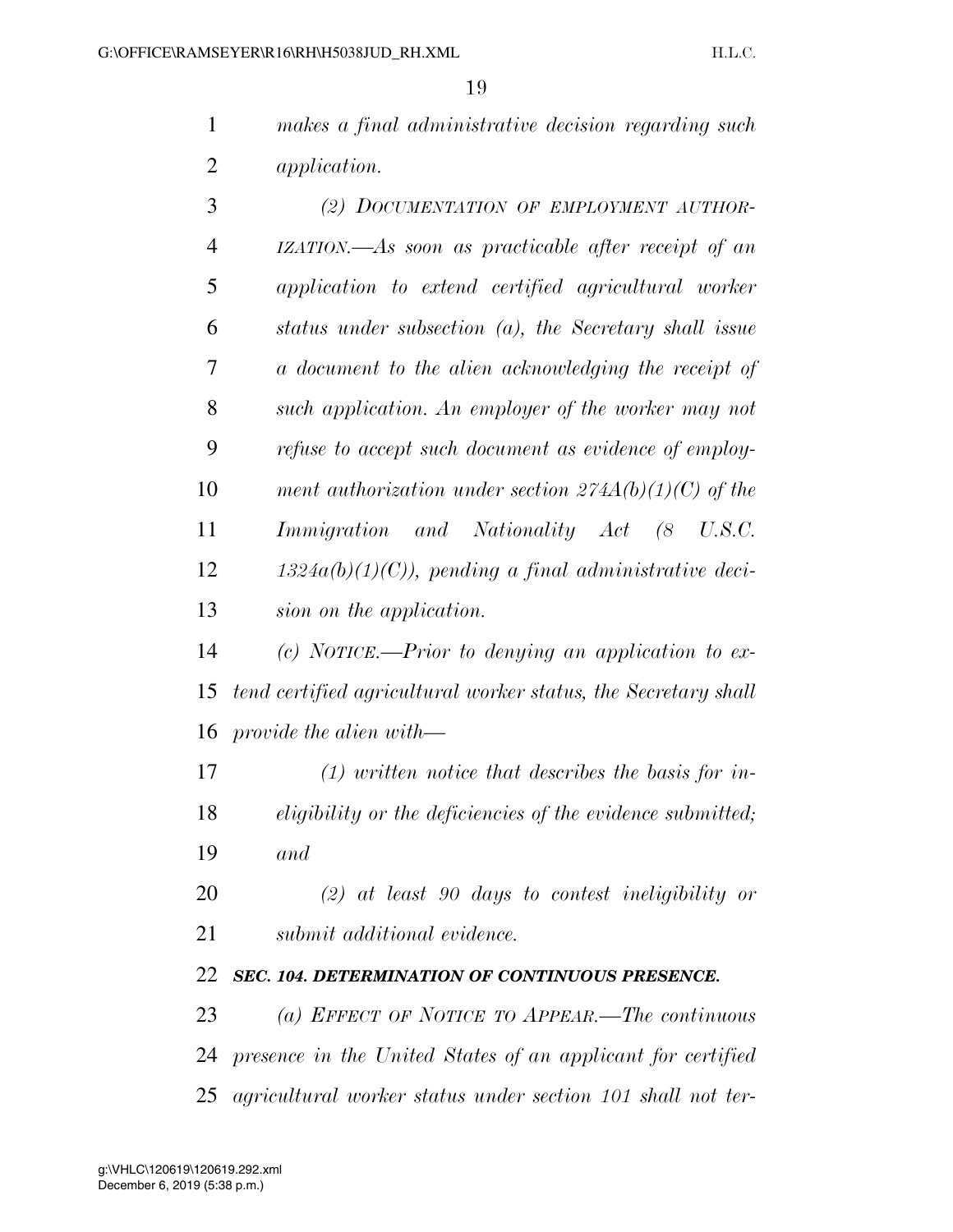*minate when the alien is served a notice to appear under section 239(a) of the Immigration and Nationality Act (8 U.S.C. 1229(a)).* 

 *(b) TREATMENT OF CERTAIN BREAKS IN PRESENCE.— (1) IN GENERAL.—Except as provided in para- graphs (2) and (3), an alien shall be considered to have failed to maintain continuous presence in the United States under this subtitle if the alien departed the United States for any period exceeding 90 days, or for any periods, in the aggregate, exceeding 180 days.* 

 *(2) EXTENSIONS FOR EXTENUATING CIR- CUMSTANCES.—The Secretary may extend the time periods described in paragraph (1) for an alien who demonstrates that the failure to timely return to the United States was due to extenuating circumstances beyond the alien's control, including the serious ill- ness of the alien, or death or serious illness of a spouse, parent, son or daughter, grandparent, or sib-ling of the alien.* 

 *(3) TRAVEL AUTHORIZED BY THE SECRETARY.— Any period of travel outside of the United States by an alien that was authorized by the Secretary shall not be counted toward any period of departure from the United States under paragraph (1).*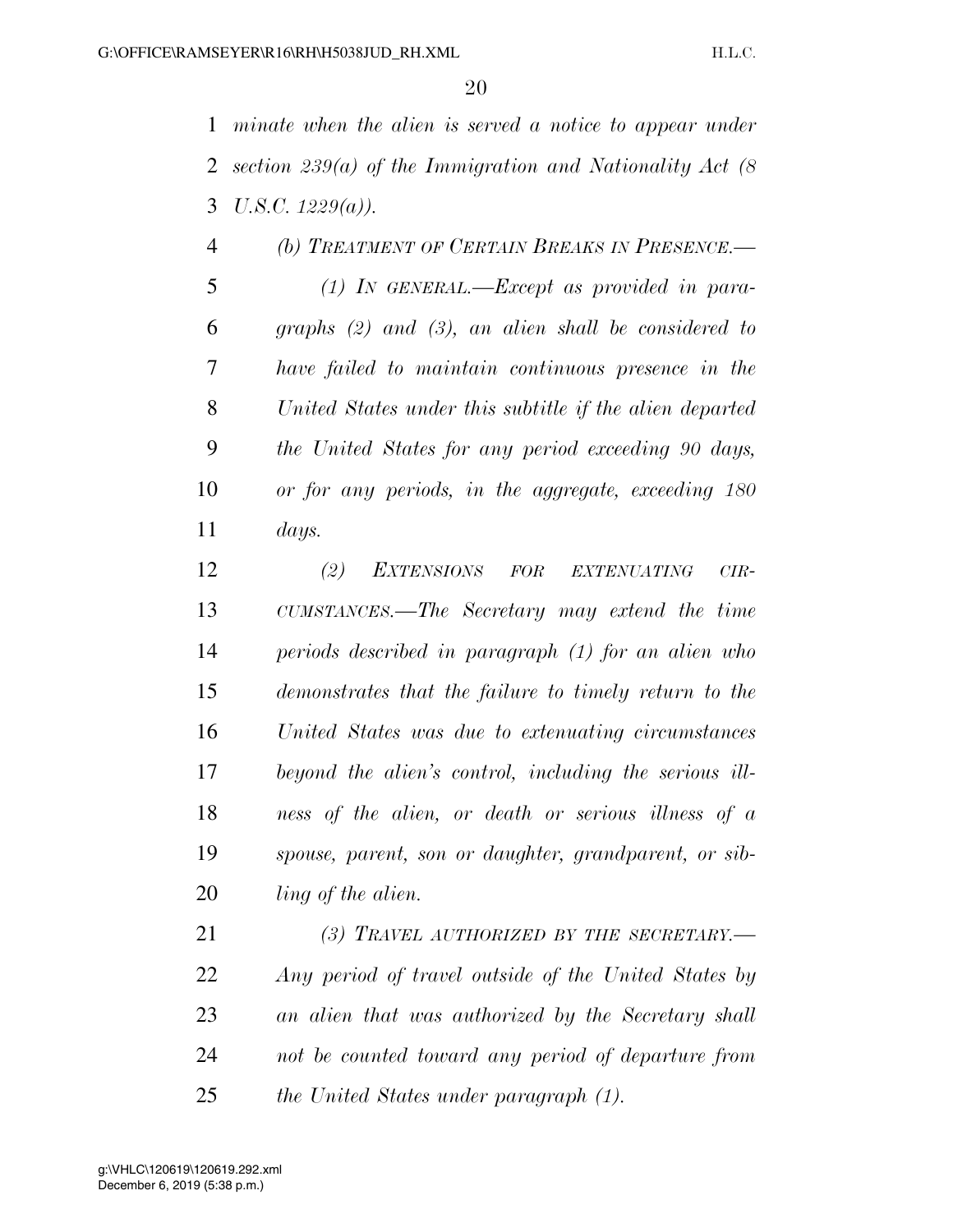# *SEC. 105. EMPLOYER OBLIGATIONS.*

 *(a) RECORD OF EMPLOYMENT.—An employer of an alien in certified agricultural worker status shall provide such alien with a written record of employment each year during which the alien provides agricultural labor or serv-ices to such employer as a certified agricultural worker.* 

*(b) CIVIL PENALTIES.—* 

 *(1) IN GENERAL.—If the Secretary determines, after notice and an opportunity for a hearing, that an employer of an alien with certified agricultural worker status has knowingly failed to provide the record of employment required under subsection (a), or has provided a false statement of material fact in such a record, the employer shall be subject to a civil penalty in an amount not to exceed \$500 per viola-tion.* 

 *(2) LIMITATION.—The penalty under paragraph (1) for failure to provide employment records shall not apply unless the alien has provided the employer with evidence of employment authorization described in section 102 or 103.* 

 *(3) DEPOSIT OF CIVIL PENALTIES.—Civil pen- alties collected under this paragraph shall be depos- ited into the Immigration Examinations Fee Account under section 286(m) of the Immigration and Nation-ality Act (8 U.S.C. 1356(m)).*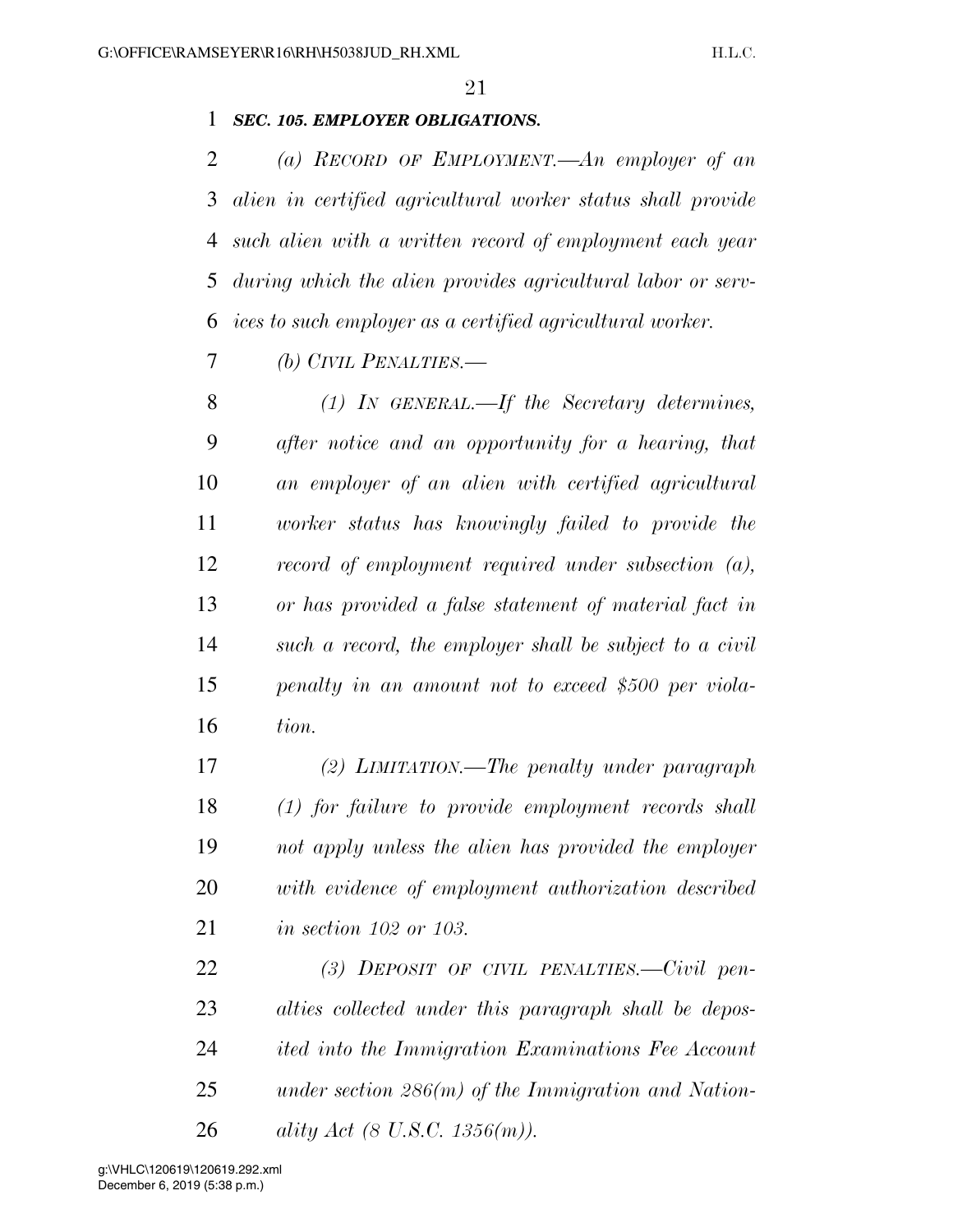# *SEC. 106. ADMINISTRATIVE AND JUDICIAL REVIEW.*

 *(a) ADMINISTRATIVE REVIEW.—The Secretary shall establish a process by which an applicant may seek admin- istrative review of a denial of an application for certified agricultural worker status under this subtitle, an applica- tion to extend such status, or a revocation of such status. (b) ADMISSIBILITY IN IMMIGRATION COURT.—Each record of an alien's application for certified agricultural worker status under this subtitle, application to extend such status, revocation of such status, and each record created pursuant to the administrative review process under sub- section (a) is admissible in immigration court, and shall be included in the administrative record.* 

 *(c) JUDICIAL REVIEW.—Notwithstanding any other provision of law, judicial review of the Secretary's decision to deny an application for certified agricultural worker sta- tus, an application to extend such status, or the decision to revoke such status, shall be limited to the review of an order of removal under section 242 of the Immigration and Nationality Act (8 U.S.C. 1252).* 

 *Subtitle B—Optional Earned Residence for Long-term Workers SEC. 111. OPTIONAL ADJUSTMENT OF STATUS FOR LONG- TERM AGRICULTURAL WORKERS. (a) REQUIREMENTS FOR ADJUSTMENT OF STATUS.—*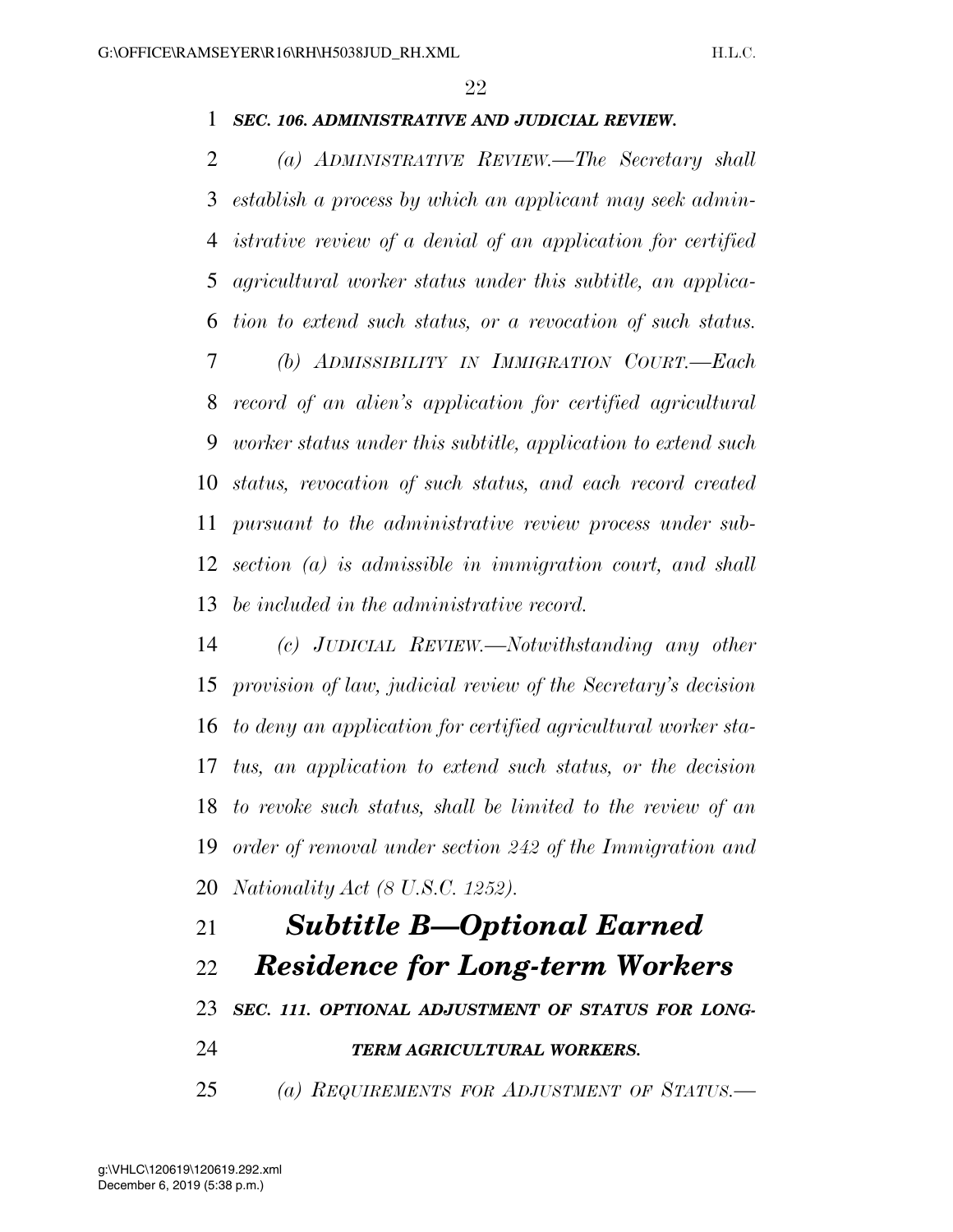| $\mathbf{1}$   | (1) PRINCIPAL ALIENS.—The Secretary may ad-              |
|----------------|----------------------------------------------------------|
| $\overline{2}$ | just the status of an alien from that of a certified ag- |
| 3              | ricultural worker to that of a lawful permanent resi-    |
| 4              | dent if the alien submits a completed application, in-   |
| 5              | cluding the required processing and penalty fees, and    |
| 6              | the Secretary determines that—                           |
| 7              | $(A)$ except as provided in section 126(c), the          |
| 8              | alien performed agricultural labor or services for       |
| 9              | not less than 575 hours (or 100 work days) each          |
| 10             | $year-$                                                  |
| 11             | $(i)$ for at least 10 years prior to the                 |
| 12             | date of the enactment of this Act and for at             |
| 13             | least 4 years in certified agricultural work-            |
| 14             | er status; or                                            |
| 15             | (ii) for fewer than 10 years prior to                    |
| 16             | the date of the enactment of this Act and for            |
| 17             | at least 8 years in certified agricultural               |
| 18             | worker status; and                                       |
| 19             | $(B)$ the alien has not become ineligible for            |
| 20             | certified agricultural worker status under section       |
| 21             | 101(b).                                                  |
| 22             | (2) DEPENDENT ALIENS.—                                   |
| 23             | $(A)$ IN GENERAL.—The spouse and each                    |
| 24             | $child$ of an alien described in paragraph $(1)$         |
| 25             | whose status has been adjusted to that of a law-         |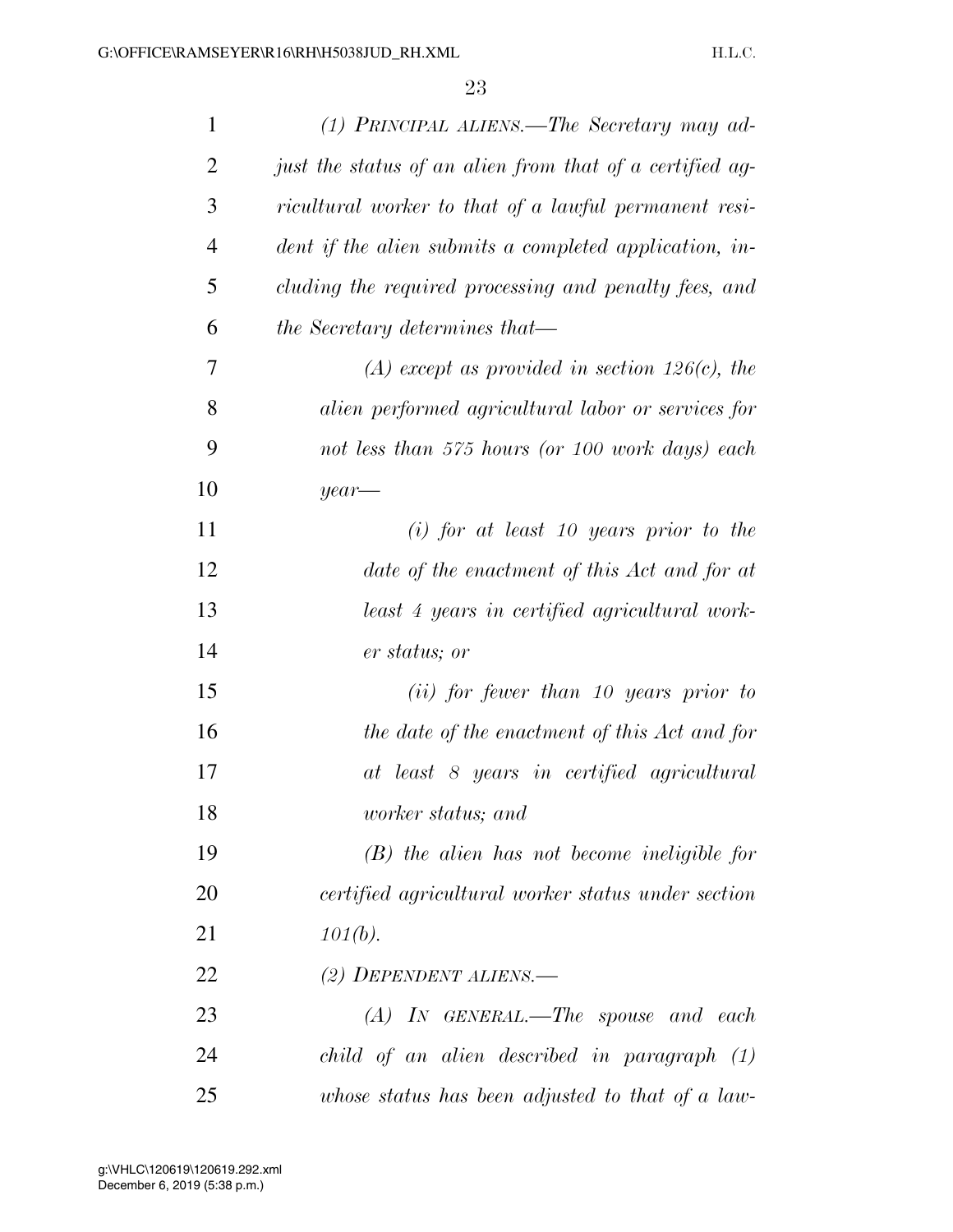| 1              | ful permanent resident may be granted lawful            |
|----------------|---------------------------------------------------------|
| $\overline{2}$ | permanent residence under this subtitle if-             |
| 3              | $(i)$ the qualifying relationship to the                |
| $\overline{4}$ | principal alien existed on the date on which            |
| 5              | such alien was granted adjustment of status             |
| 6              | under this subtitle; and                                |
| 7              | ( <i>ii</i> ) the spouse or child is not ineligible     |
| 8              | for certified agricultural worker dependent             |
| 9              | status under section $101(b)$ .                         |
| 10             | (B) PROTECTIONS FOR SPOUSES AND CHIL-                   |
| 11             | DREN.—The Secretary of Homeland Security                |
| 12             | shall establish procedures to allow the spouse or       |
| 13             | child of a certified agricultural worker to self-pe-    |
| 14             | tition for lawful permanent residence under this        |
| 15             | subtitle in cases involving—                            |
| 16             | $(i)$ the death of the certified agricul-               |
| 17             | tural worker, so long as the spouse or child            |
| 18             | submits a petition not later than 2 years               |
| 19             | after the date of the worker's death; or                |
| 20             | (ii) the spouse or a child being battered               |
| 21             | or subjected to extreme cruelty by the cer-             |
| 22             | <i>tified agricultural worker.</i>                      |
| 23             | DOCUMENTATION OF WORK HISTORY.- An<br>(3)               |
| 24             | applicant for adjustment of status under this section   |
| 25             | shall not be required to resubmit evidence of work his- |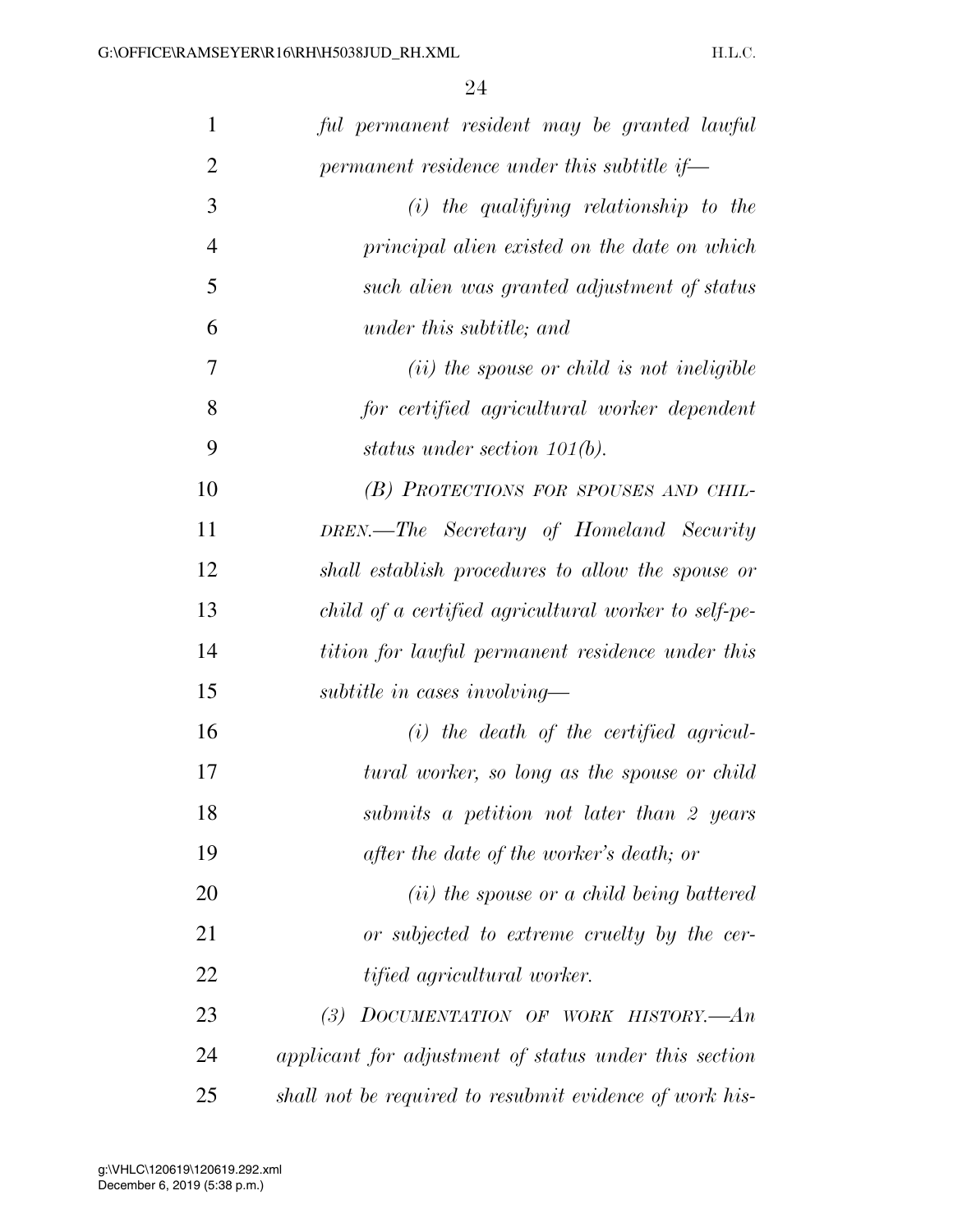*tory that has been previously submitted to the Sec- retary in connection with an approved extension of certified agricultural worker status.* 

 *(b) PENALTY FEE.—In addition to any processing fee that the Secretary may assess in accordance with section 122(b), a principal alien seeking adjustment of status under this subtitle shall pay a \$1,000 penalty fee, which shall be deposited into the Immigration Examinations Fee Account pursuant to section 286(m) of the Immigration and Nation-ality Act (8 U.S.C.1356(m)).* 

 *(c) EFFECT OF PENDING APPLICATION.—During the period beginning on the date on which an alien applies for adjustment of status under this subtitle, and ending on the date on which the Secretary makes a final administrative decision regarding such application, the alien and any de-pendents included on the application—* 

 *(1) may apply for advance parole, which shall be granted upon demonstrating a legitimate need to travel outside the United States for a temporary pur-pose;* 

 *(2) may not be detained by the Secretary or re- moved from the United States unless the Secretary makes a prima facie determination that such alien is, or has become, ineligible for adjustment of status under subsection (a);*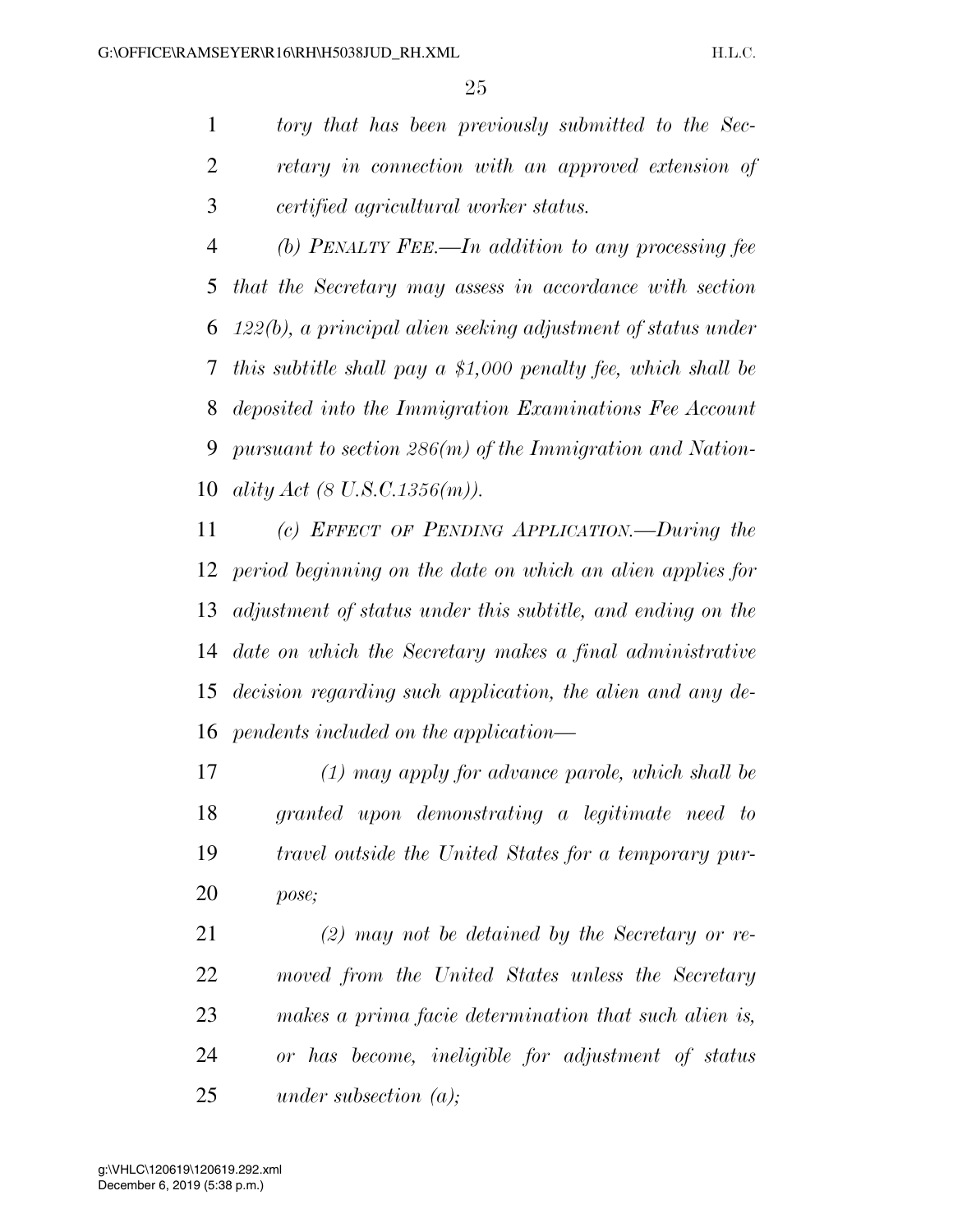| $\mathbf{1}$   | $(3)$ may not be considered unlawfully present               |
|----------------|--------------------------------------------------------------|
| $\overline{2}$ | under section $212(a)(9)(B)$ of the Immigration and          |
| 3              | Nationality Act (8 U.S.C. 1182(a)(9)(B)); and                |
| $\overline{4}$ | $(4)$ may not be considered an unauthorized alien            |
| 5              | (as defined in section $274A(h)(3)$ of the Immigration       |
| 6              | and Nationality Act (8 U.S.C. 1324 $a(h)(3)$ ).              |
| 7              | (d) EVIDENCE OF APPLICATION FILING.—As soon as               |
| 8              | practicable after receiving an application for adjustment of |
| 9              | status under this subtitle, the Secretary shall provide the  |
| 10             | applicant with a document acknowledging the receipt of       |
| 11             | such application. Such document shall serve as interiment    |
| 12             | proof of the alien's authorization to accept employment in   |
| 13             | the United States and shall be accepted by an employer as    |
| 14             | evidence of employment authorization under section           |
| 15             | $274A(b)(1)(C)$ of the Immigration and Nationality Act (8)   |
| 16             | U.S.C. $1324a(b)(1)(C)$ , pending a final administrative de- |
| 17             | cision on the application.                                   |
| 18             | (e) WITHDRAWAL OF APPLICATION.—The Secretary                 |

 *shall, upon receipt of a request to withdraw an application for adjustment of status under this subtitle, cease processing of the application, and close the case. Withdrawal of the application shall not prejudice any future application filed by the applicant for any immigration benefit under this Act or under the Immigration and Nationality Act (8 U.S.C. 1101 et seq.).*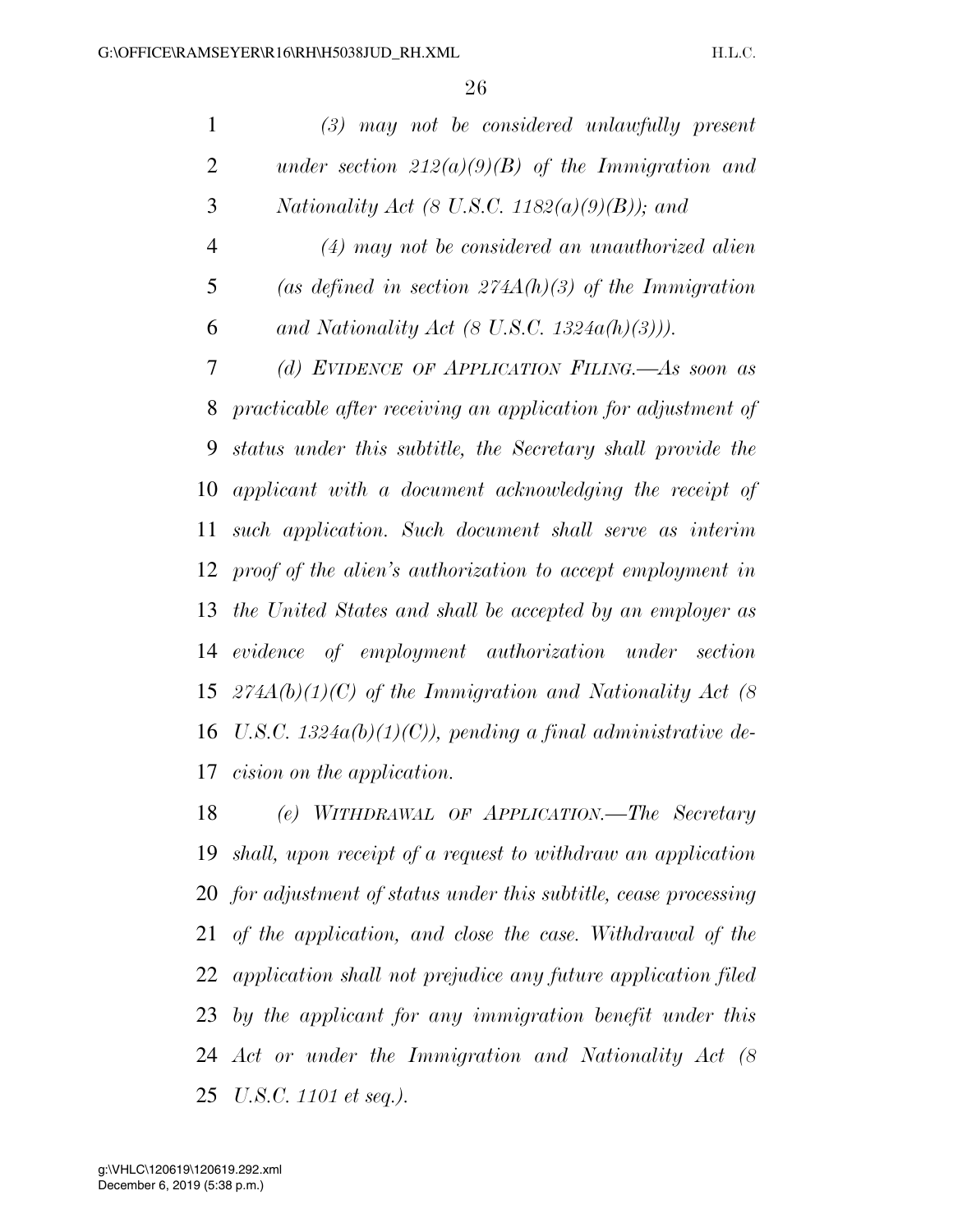# *SEC. 112. PAYMENT OF TAXES.*

 *(a) IN GENERAL.—An alien may not be granted ad- justment of status under this subtitle unless the applicant has satisfied any applicable Federal tax liability.* 

 *(b) COMPLIANCE.—An alien may demonstrate compli- ance with subsection (a) by submitting such documentation as the Secretary, in consultation with the Secretary of the Treasury, may require by regulation.* 

# *SEC. 113. ADJUDICATION AND DECISION; REVIEW.*

 *(a) IN GENERAL.—Subject to the requirements of sec- tion 123, the Secretary shall render a decision on an appli- cation for adjustment of status under this subtitle not later than 180 days after the date on which the application is filed.* 

 *(b) NOTICE.—Prior to denying an application for ad- justment of status under this subtitle, the Secretary shall provide the alien with—* 

 *(1) written notice that describes the basis for in- eligibility or the deficiencies of the evidence submitted; and* 

 *(2) at least 90 days to contest ineligibility or submit additional evidence.* 

 *(c) ADMINISTRATIVE REVIEW.—The Secretary shall es- tablish a process by which an applicant may seek adminis- trative review of a denial of an application for adjustment of status under this subtitle.*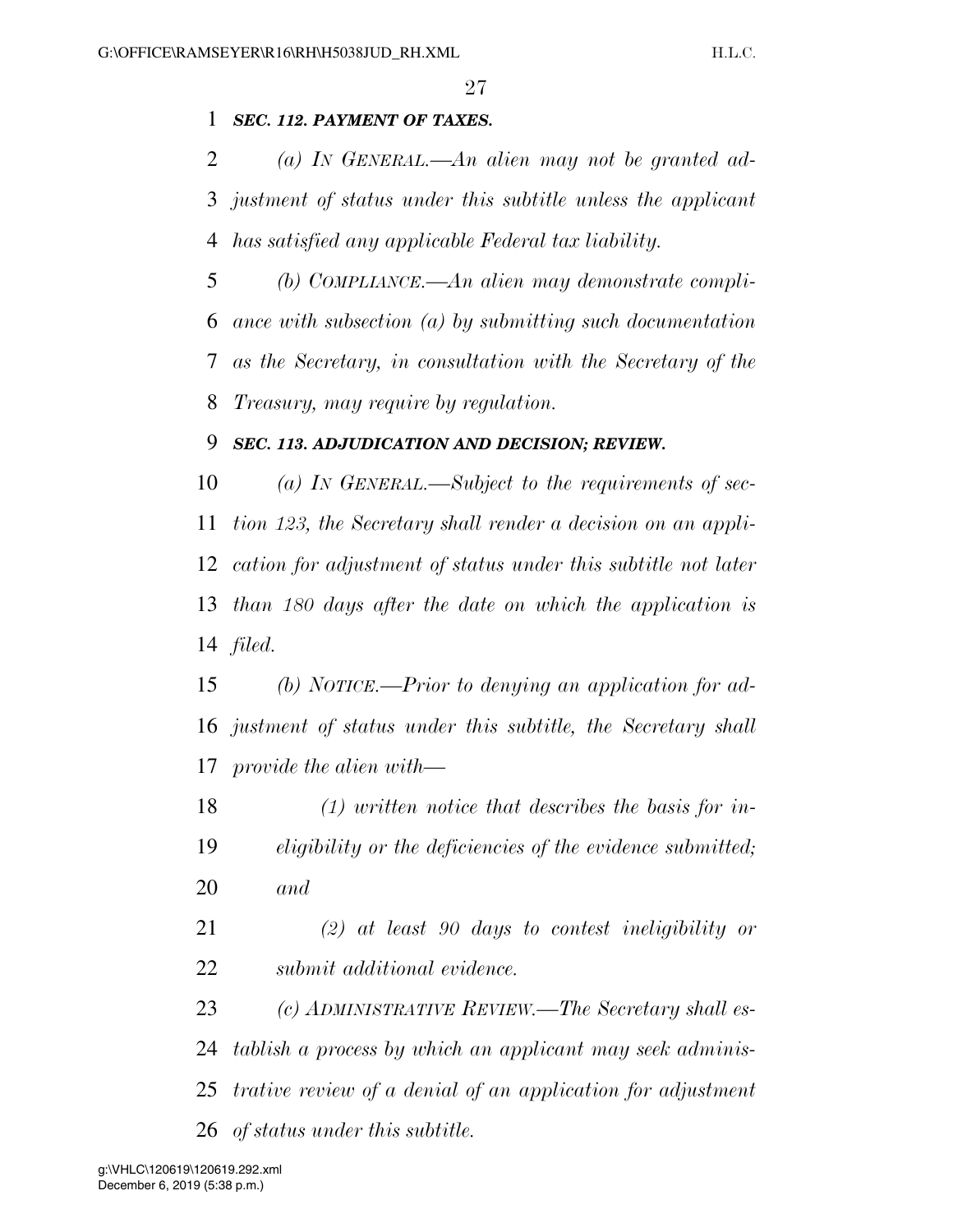*(d) JUDICIAL REVIEW.—Notwithstanding any other provision of law, an alien may seek judicial review of a denial of an application for adjustment of status under this title in an appropriate United States district court.* 

# *Subtitle C—General Provisions*

# *SEC. 121. DEFINITIONS.*

*In this title:* 

 *(1) IN GENERAL.—Except as otherwise provided, any term used in this title that is used in the immi- gration laws shall have the meaning given such term in the immigration laws (as such term is defined in section 101 of the Immigration and Nationality Act (8 U.S.C. 1101)).* 

 *(2) AGRICULTURAL LABOR OR SERVICES.—The term ''agricultural labor or services'' means—* 

 *(A) agricultural labor or services as such term is used in section 101(a)(15)(H)(ii) of the Immigration and Nationality Act (8 U.S.C. 1101(a)(15)(H)(ii)), without regard to whether the labor or services are of a seasonal or tem-porary nature; and* 

 *(B) agricultural employment as such term is defined in section 3 of the Migrant and Sea-sonal Agricultural Worker Protection Act (29*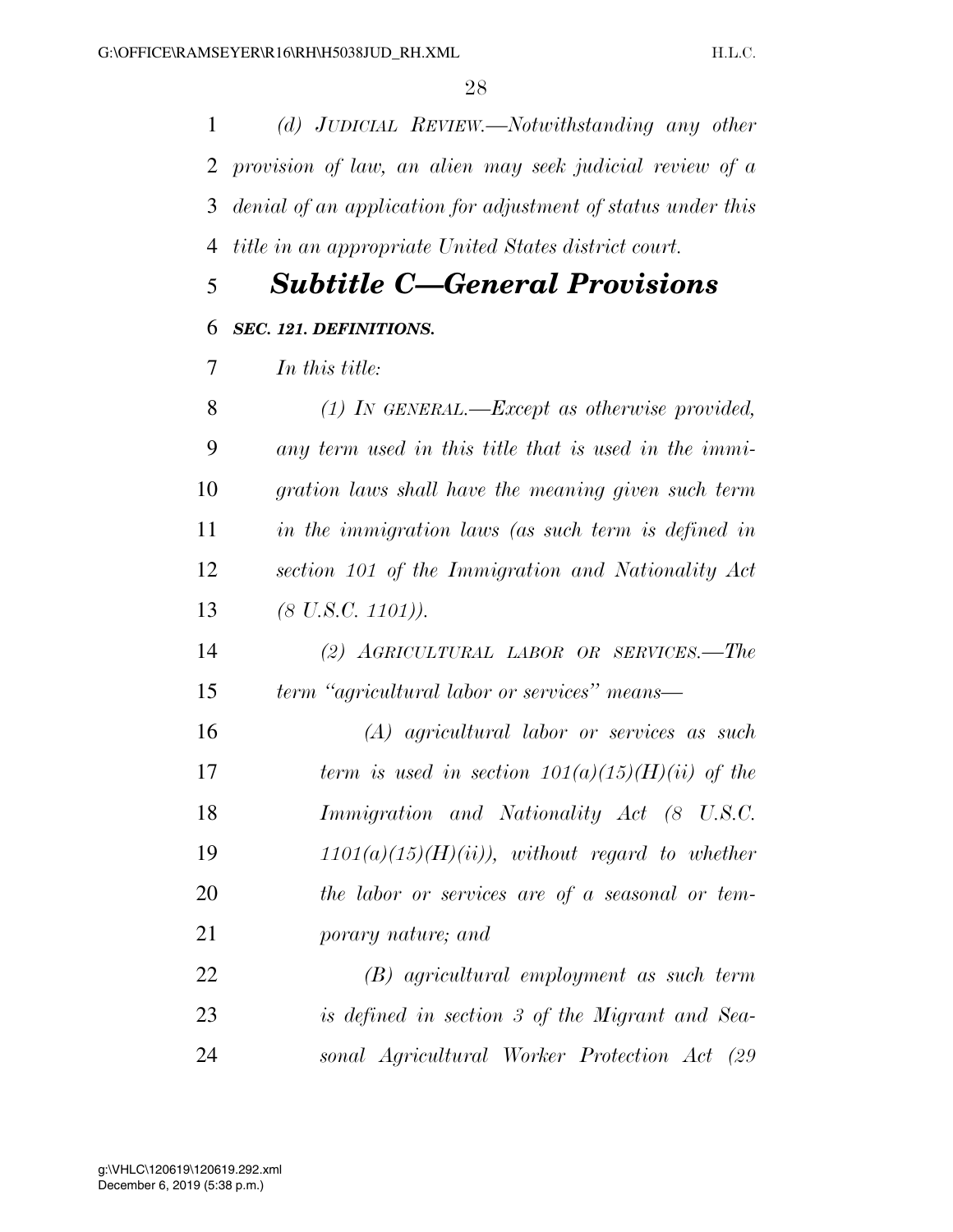| $\mathbf{1}$   | U.S.C. 1802), without regard to whether the spe-           |
|----------------|------------------------------------------------------------|
| $\overline{2}$ | cific service or activity is temporary or seasonal.        |
| 3              | (3) APPLICABLE FEDERAL TAX LIABILITY.—The                  |
| $\overline{4}$ | term "applicable Federal tax liability" means all          |
| 5              | Federal income taxes assessed in accordance with sec-      |
| 6              | tion 6203 of the Internal Revenue Code of 1986 begin-      |
| 7              | ning on the date on which the applicant was author-        |
| 8              | ized to work in the United States as a certified agri-     |
| 9              | cultural worker.                                           |
| 10             | (4)<br>APPROPRIATE UNITED STATES<br><b>DISTRICT</b>        |
| 11             | COURT.—The term "appropriate United States dis-            |
| 12             | trict court" means the United States District Court        |
| 13             | for the District of Columbia or the United States dis-     |
| 14             | trict court with jurisdiction over the alien's principal   |
| 15             | place of residence.                                        |
| 16             | $(5)$ CHILD.—The term "child" has the meaning              |
| 17             | given such term in section $101(b)(1)$ of the Immigra-     |
| 18             | tion and Nationality Act $(8 \text{ U.S.C. } 1101(b)(1)).$ |
| 19             | $(6)$ CONVICTED OR CONVICTION.—The term "con-              |
| 20             | victed" or "conviction" does not include a judgment        |
| 21             | that has been expunged or set aside, that resulted in      |
| 22             | a rehabilitative disposition, or the equivalent.           |
| 23             | (7) EMPLOYER.—The term "employer" means                    |
| 24             | any person or entity, including any labor contractor       |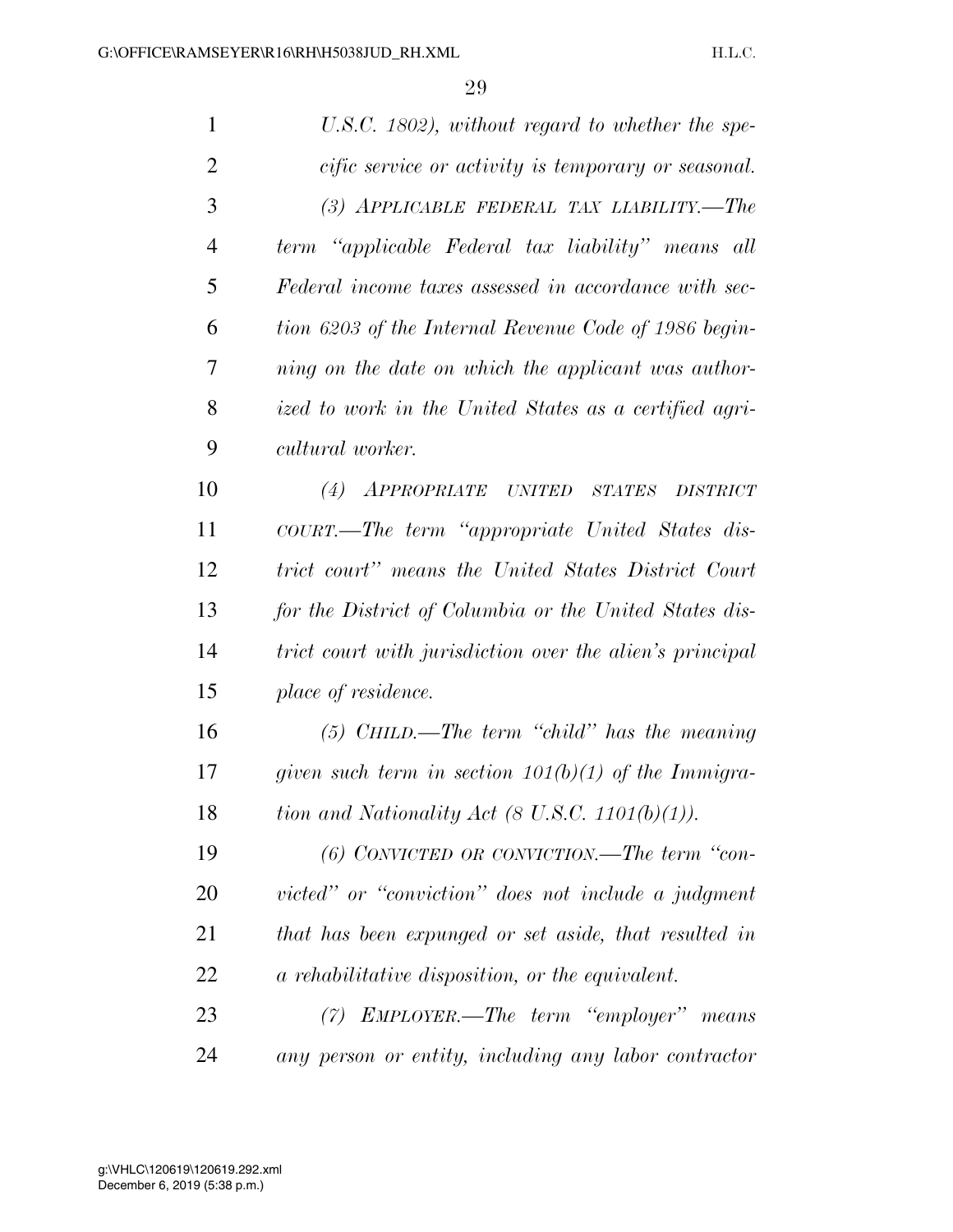| $\mathbf{1}$   | or any agricultural association, that employs workers          |
|----------------|----------------------------------------------------------------|
| $\overline{2}$ | <i>in agricultural labor or services.</i>                      |
| 3              | (8) QUALIFIED DESIGNATED ENTITY.—The term                      |
| $\overline{4}$ | "qualified designated entity" means—                           |
| 5              | $(A)$ a qualified farm labor organization or                   |
| 6              | an association of employers designated by the                  |
| 7              | Secretary; or                                                  |
| 8              | $(B)$ any other entity that the Secretary des-                 |
| 9              | <i>ignates as having substantial experience, dem-</i>          |
| 10             | onstrated competence, and a history of long-term               |
| 11             | involvement in the preparation and submission                  |
| 12             | of application for adjustment of status under                  |
| 13             | title II of the Immigration and Nationality Act                |
| 14             | $(8 \text{ U.S. C. } 1151 \text{ et seq.}).$                   |
| 15             | (9) SECRETARY.—The term "Secretary" means                      |
| 16             | the Secretary of Homeland Security.                            |
| 17             | $(10)$ WORK DAY.—The term "work day" means                     |
| 18             | any day in which the individual is employed 5.75 or            |
| 19             | more hours in agricultural labor or services.                  |
| 20             | SEC. 122. RULEMAKING; FEES.                                    |
| 21             | (a) RULEMAKING.—Not later than 180 days after the              |
| 22             | date of the enactment of this Act, the Secretary shall publish |
| 23             | in the Federal Register, an interim final rule implementing    |
| 24             | this title. Notwithstanding section 553 of title 5, United     |
| 25             | States Code, the rule shall be effective, on an interim basis, |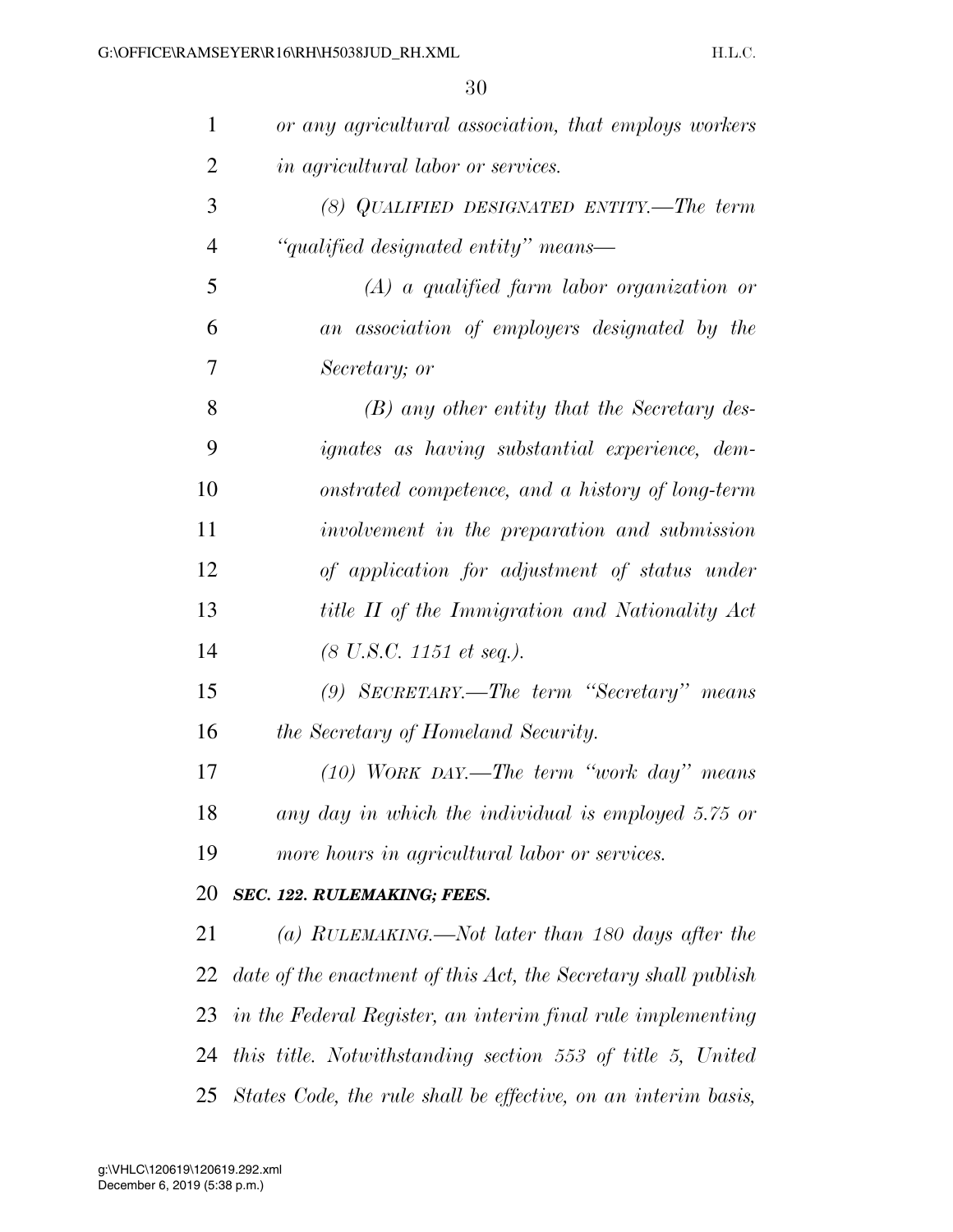|    | 1 <i>immediately upon publication, but may be subject to change</i> |
|----|---------------------------------------------------------------------|
| 2  | and revision after public notice and opportunity for com-           |
| 3  | ment. The Secretary shall finalize such rule not later than         |
| 4  | 1 year after the date of the enactment of this Act.                 |
| 5  | (b) FEES.—                                                          |
| 6  | $(1)$ In GENERAL.—The Secretary may require an                      |
| 7  | alien applying for any benefit under this title to pay              |
| 8  | a reasonable fee that is commensurate with the cost                 |
| 9  | of processing the application.                                      |
| 10 | (2) FEE WAIVER; INSTALLMENTS.—                                      |
| 11 | $(A)$ IN GENERAL.—The Secretary shall es-                           |
| 12 | tablish procedures to allow an alien to-                            |
| 13 | $(i)$ request a waiver of any fee that the                          |
| 14 | Secretary may assess under this title if the                        |
| 15 | alien demonstrates to the satisfaction of the                       |
| 16 | Secretary that the alien is unable to pay the                       |
| 17 | prescribed fee; or                                                  |
| 18 | (ii) pay any fee or penalty that the                                |
| 19 | Secretary may assess under this title in in-                        |
| 20 | stallments.                                                         |
| 21 | $(B)$ CLARIFICATION.—Nothing in this sec-                           |
| 22 | tion shall be read to prohibit an employer from                     |
| 23 | paying any fee or penalty that the Secretary                        |
| 24 | may assess under this title on behalf of an alien                   |
| 25 | and the alien's spouse or children.                                 |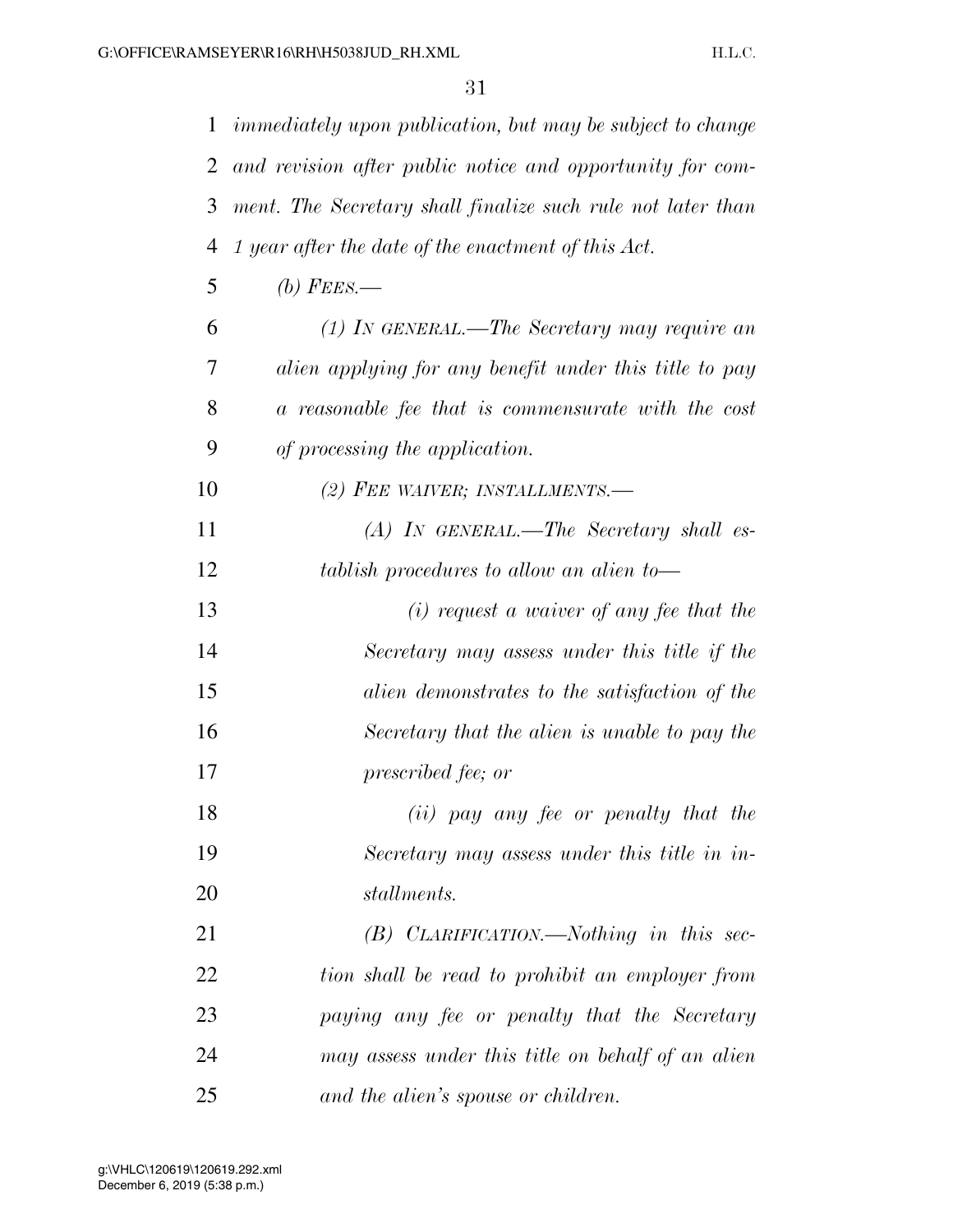# *SEC. 123. BACKGROUND CHECKS.*

 *(a) SUBMISSION OF BIOMETRIC AND BIOGRAPHIC DATA.—The Secretary may not grant or extend certified agricultural worker or certified agricultural dependent sta- tus under subtitle A, or grant adjustment of status to that of a lawful permanent resident under subtitle B, unless the alien submits biometric and biographic data, in accordance with procedures established by the Secretary. The Secretary shall provide an alternative procedure for aliens who cannot provide all required biometric or biographic data because of a physical impairment.* 

 *(b) BACKGROUND CHECKS.—The Secretary shall use biometric, biographic, and other data that the Secretary de- termines appropriate to conduct security and law enforce- ment background checks and to determine whether there is any criminal, national security, or other factor that would render the alien ineligible for status under this title. An alien may not be granted any such status under this title unless security and law enforcement background checks are completed to the satisfaction of the Secretary.* 

### *SEC. 124. PROTECTION FOR CHILDREN.*

 *(a) IN GENERAL.—Except as provided in subsection (b), for purposes of eligibility for certified agricultural de- pendent status or lawful permanent resident status under this title, a determination of whether an alien is a child shall be made using the age of the alien on the date on which*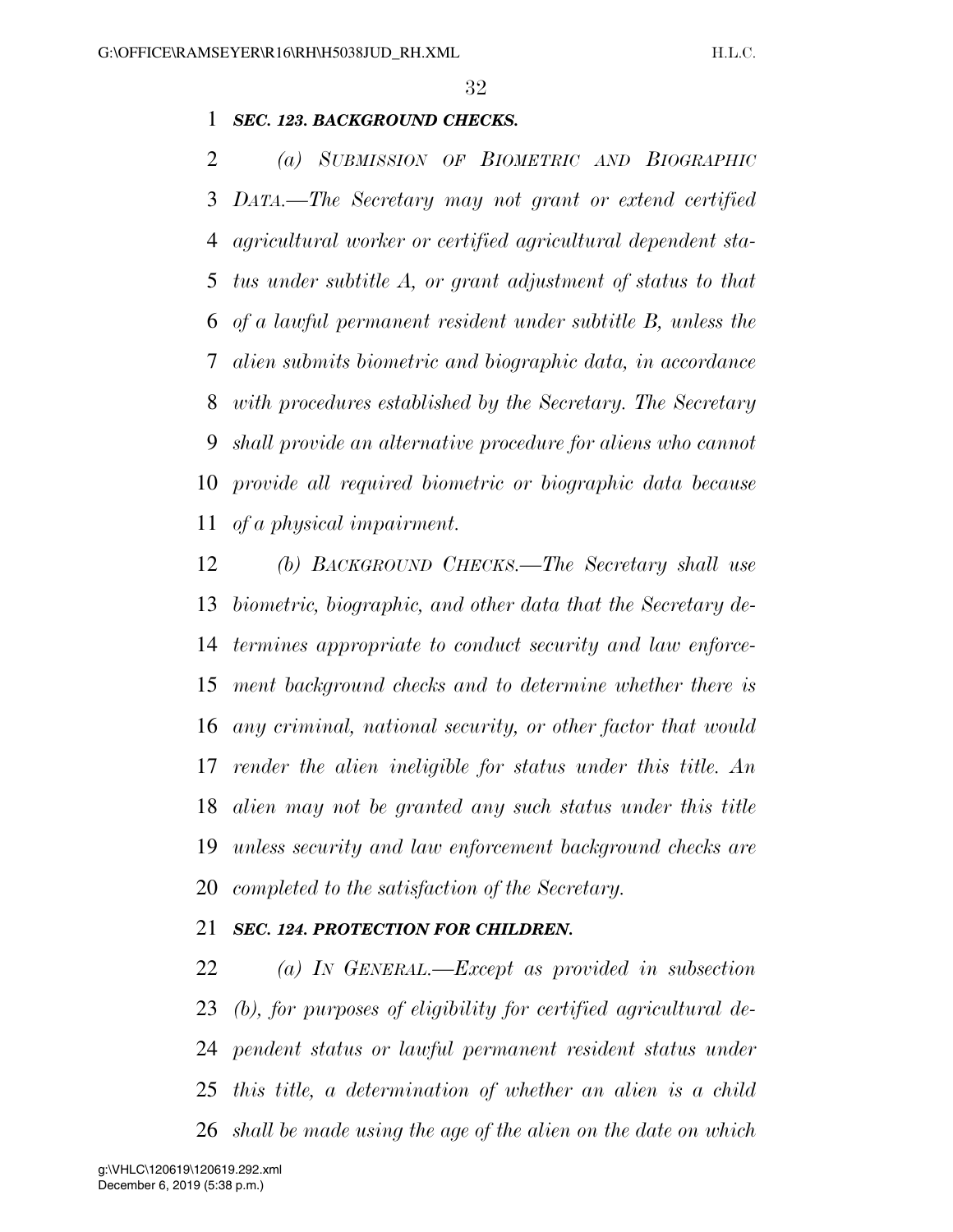*the initial application for certified agricultural worker sta-*

*tus is filed with the Secretary of Homeland Security.* 

 *(b) LIMITATION.—Subsection (a) shall apply for no more than 10 years after the date on which the initial ap- plication for certified agricultural worker status is filed with the Secretary of Homeland Security.* 

# *SEC. 125. LIMITATION ON REMOVAL.*

 *(a) IN GENERAL.—An alien who appears to be prima facie eligible for status under this title shall be given a rea- sonable opportunity to apply for such status and shall not be placed in removal proceedings or removed from the United States until a final administrative decision estab-lishing ineligibility for such status is rendered.* 

 *(b) ALIENS IN REMOVAL PROCEEDINGS.—Notwith- standing any other provision of the law, the Attorney Gen- eral shall (upon motion by the Secretary with the consent of the alien, or motion by the alien) terminate removal pro- ceedings, without prejudice, against an alien who appears to be prima facie eligible for status under this title, and provide such alien a reasonable opportunity to apply for such status.* 

 *(c) EFFECT OF FINAL ORDER.—An alien present in the United States who has been ordered removed or has been permitted to depart voluntarily from the United States may, notwithstanding such order or permission to depart,*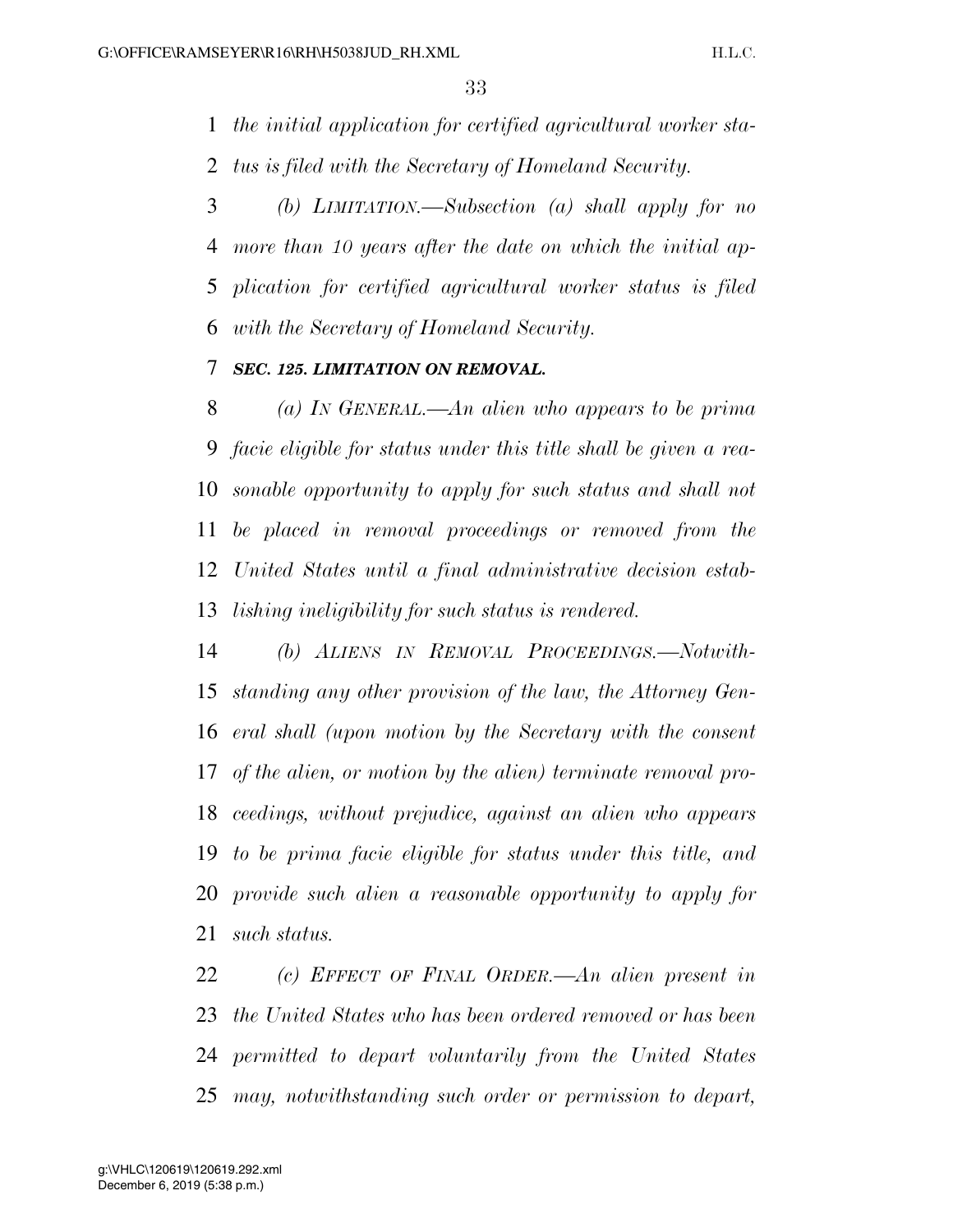*apply for status under this title. Such alien shall not be required to file a separate motion to reopen, reconsider, or vacate the order of removal. If the Secretary approves the application, the Secretary shall notify the Attorney General of such approval, and the Attorney General shall cancel the order of removal. If the Secretary renders a final adminis- trative decision to deny the application, the order of re- moval or permission to depart shall be effective and enforce- able to the same extent as if the application had not been made, only after all available administrative and judicial remedies have been exhausted.* 

 *(d) EFFECT OF DEPARTURE.—Section 101(g) of the Immigration and Nationality Act (8 U.S.C. 1101(g)) shall not apply to an alien who departs the United States—* 

 *(1) with advance permission to return to the United States granted by the Secretary under this title; or* 

 *(2) after having been granted certified agricul- tural worker status or lawful permanent resident sta-tus under this title.* 

 *SEC. 126. DOCUMENTATION OF AGRICULTURAL WORK HIS-TORY.* 

 *(a) BURDEN OF PROOF.—An alien applying for cer- tified agricultural worker status under subtitle A or adjust-ment of status under subtitle B shall provide evidence that*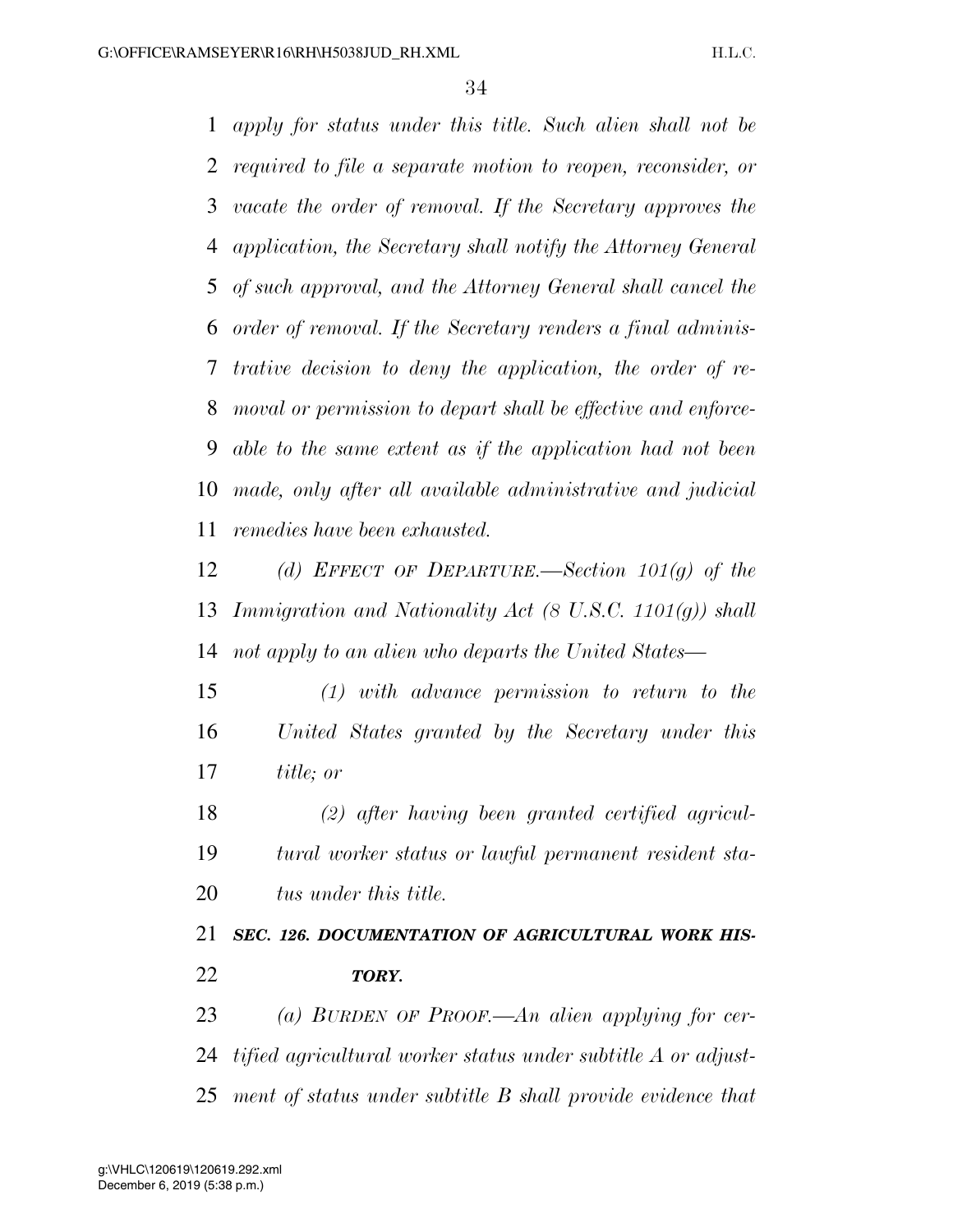*the alien has worked the requisite number of hours or days required under section 101, 103, or 111, as applicable. The Secretary shall establish special procedures to properly credit work in cases in which an alien was employed under an assumed name.* 

- *(b) EVIDENCE.—An alien may meet the burden of proof under subsection (a) by producing sufficient evidence to show the extent of such employment as a matter of just and reasonable inference. Such evidence may include—*
- *(1) an annual record of certified agricultural worker employment as described in section 105(a), or other employment records from employers;*
- *(2) employment records maintained by collective bargaining associations;*

*(3) tax records or other government records;* 

- *(4) sworn affidavits from individuals who have direct knowledge of the alien's work history; or*
- *(5) any other documentation designated by the Secretary for such purpose.*

 *(c) EXCEPTION FOR EXTRAORDINARY CIR-CUMSTANCES.—* 

 *(1) IN GENERAL.—In determining whether an alien has met the requirement under section 103(a)(1)(A) or 111(a)(1)(A), the Secretary may cred-it the alien with not more than 575 hours (or 100*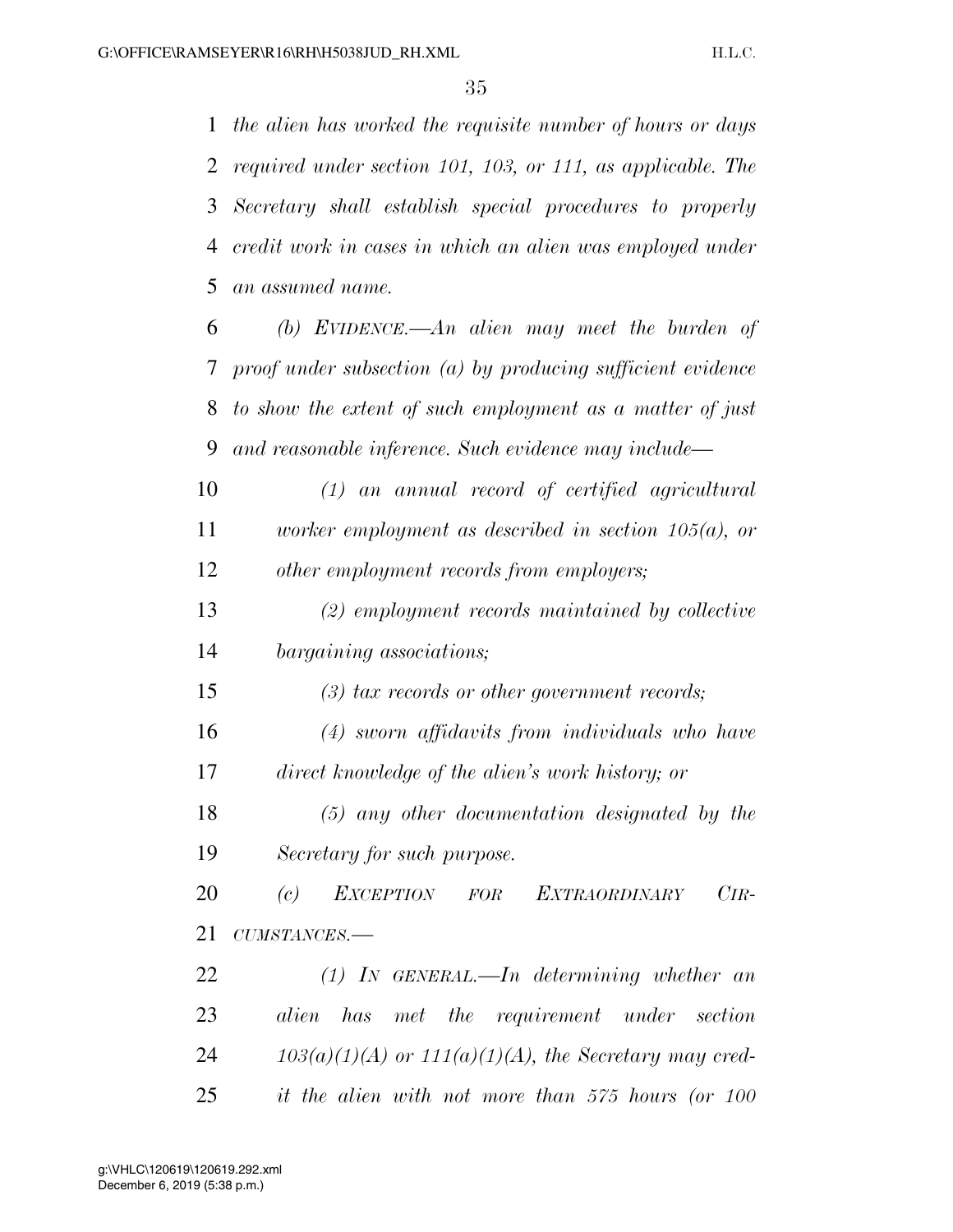| $\mathbf{1}$   | work days) of agricultural labor or services in the    |
|----------------|--------------------------------------------------------|
| $\overline{2}$ | United States if the alien was unable to perform the   |
| 3              | required agricultural labor or services due to-        |
| $\overline{4}$ | $(A)$ pregnancy, illness, disease, disabling in-       |
| 5              | jury, or physical limitation of the alien;             |
| 6              | $(B)$ injury, illness, disease, or other special       |
| 7              | needs of the alien's child or spouse;                  |
| 8              | $(C)$ severe weather conditions that prevented         |
| 9              | the alien from engaging in agricultural labor or       |
| 10             | services; or                                           |
| 11             | $(D)$ termination from agricultural employ-            |
| 12             | ment, if the Secretary determines that—                |
| 13             | $(i)$ the termination was without just                 |
| 14             | cause; and                                             |
| 15             | $(ii)$ the alien was unable to find alter-             |
| 16             | native agricultural employment after a rea-            |
| 17             | sonable job search.                                    |
| 18             | (2) EFFECT OF DETERMINATION.—A determina-              |
| 19             | tion under paragraph $(1)(D)$ shall not be conclusive, |
| 20             | binding, or admissible in a separate or subsequent ju- |
| 21             | dicial or administrative action or proceeding between  |
| 22             | the alien and a current or prior employer of the alien |
| 23             | or any other party.                                    |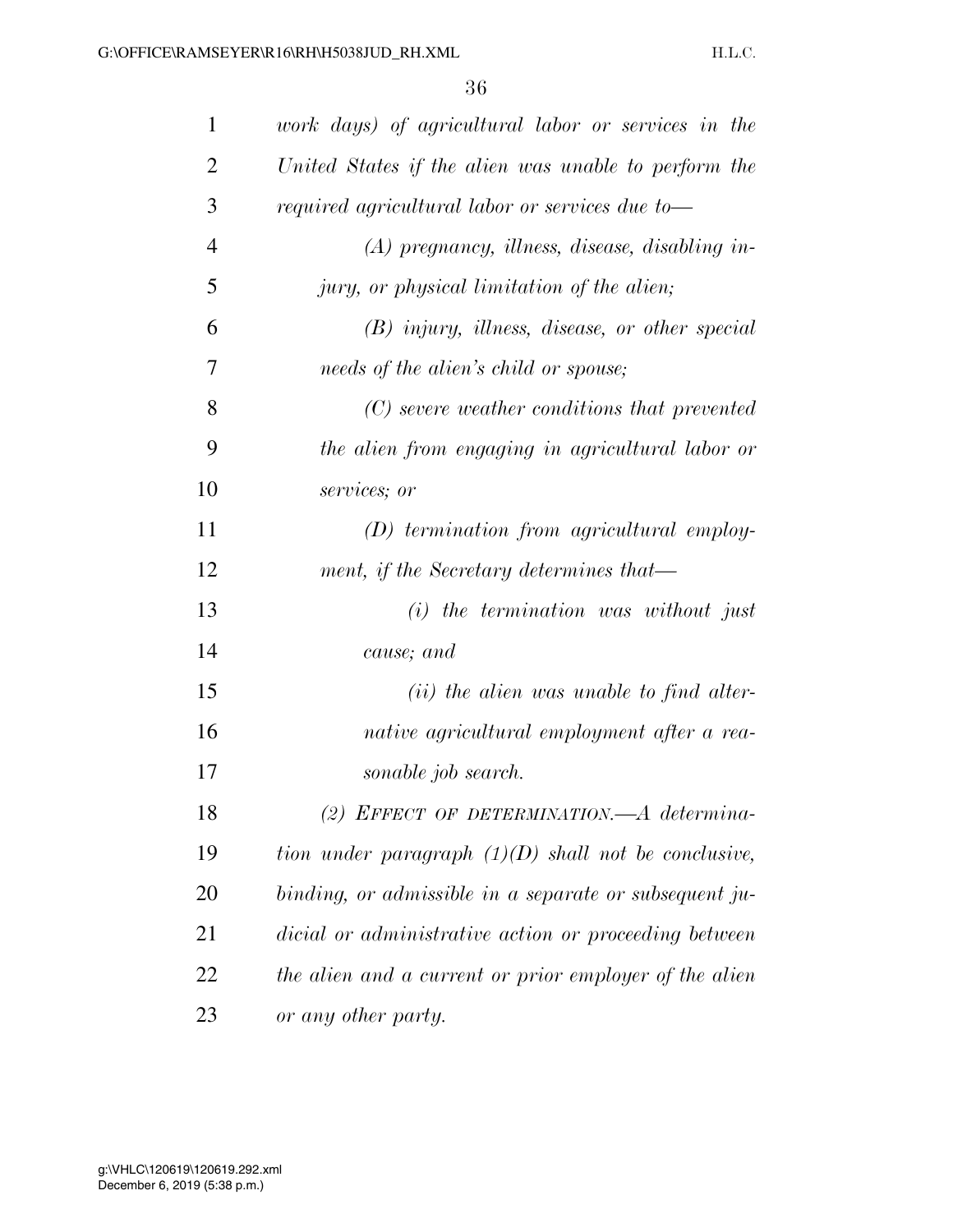## *SEC. 127. EMPLOYER PROTECTIONS.*

 *(a) CONTINUING EMPLOYMENT.—An employer that continues to employ an alien knowing that the alien intends to apply for certified agricultural worker status under sub- title A shall not violate section 274A(a)(2) of the Immigra- tion and Nationality Act (8 U.S.C. 1324a(a)(2)) by con- tinuing to employ the alien for the duration of the applica- tion period under section 101(c), and with respect to an alien who applies for certified agricultural status, for the duration of the period during which the alien's application is pending final determination.* 

 *(b) USE OF EMPLOYMENT RECORDS.—Copies of em- ployment records or other evidence of employment provided by an alien or by an alien's employer in support of an alien's application for certified agricultural worker or ad- justment of status under this title may not be used in a civil or criminal prosecution or investigation of that em- ployer under section 274A of the Immigration and Nation- ality Act (8 U.S.C. 1324a) or the Internal Revenue Code of 1986 for the prior unlawful employment of that alien regardless of the outcome of such application.* 

 *(c) ADDITIONAL PROTECTIONS.—Employers that pro- vide unauthorized aliens with copies of employment records or other evidence of employment in support of an applica- tion for certified agricultural worker status or adjustment of status under this title shall not be subject to civil and*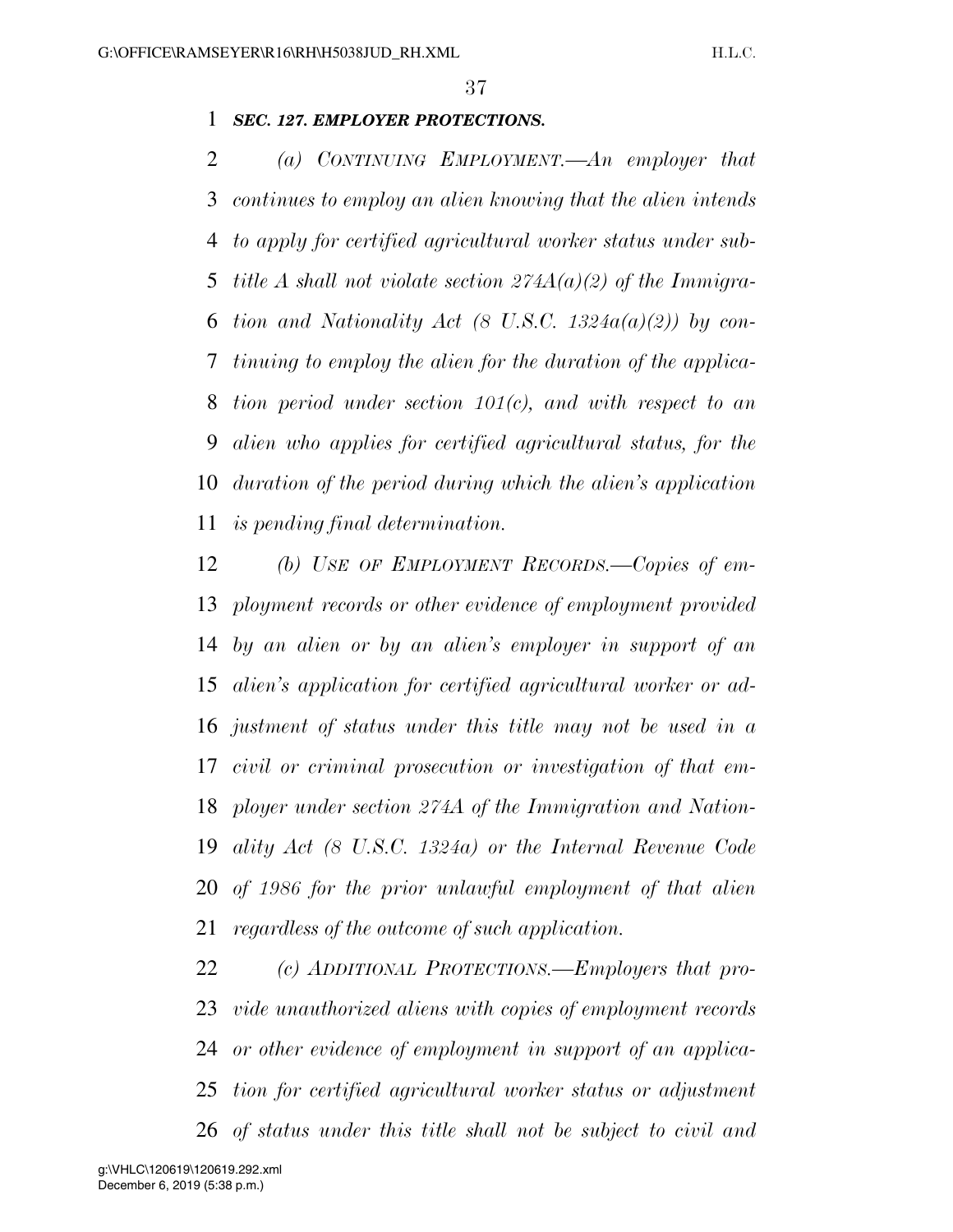*criminal liability pursuant to such section 274A for em- ploying such unauthorized aliens. Records or other evidence of employment provided by employers in response to a re- quest for such records for the purpose of establishing eligi- bility for status under this title may not be used for any purpose other than establishing such eligibility.* 

 *(d) LIMITATION ON PROTECTION.—The protections for employers under this section shall not apply if the employer provides employment records to the alien that are deter-mined to be fraudulent.* 

## *SEC. 128. CORRECTION OF SOCIAL SECURITY RECORDS.*

 *(a) IN GENERAL.—Section 208(e)(1) of the Social Se-curity Act (42 U.S.C. 408(e)(1)) is amended—* 

 *(1) in subparagraph (B)(ii), by striking ''or'' at the end;* 

 *(2) in subparagraph (C), by inserting ''or'' at the end;* 

 *(3) by inserting after subparagraph (C) the fol-lowing:* 

 *''(D) who is granted certified agricultural worker status, certified agricultural dependent status, or law- ful permanent resident status under title I of the Farm Work Modernization Act of 2019,''; and* 

 *(4) in the undesignated matter following sub-paragraph (D), as added by paragraph (3), by strik-*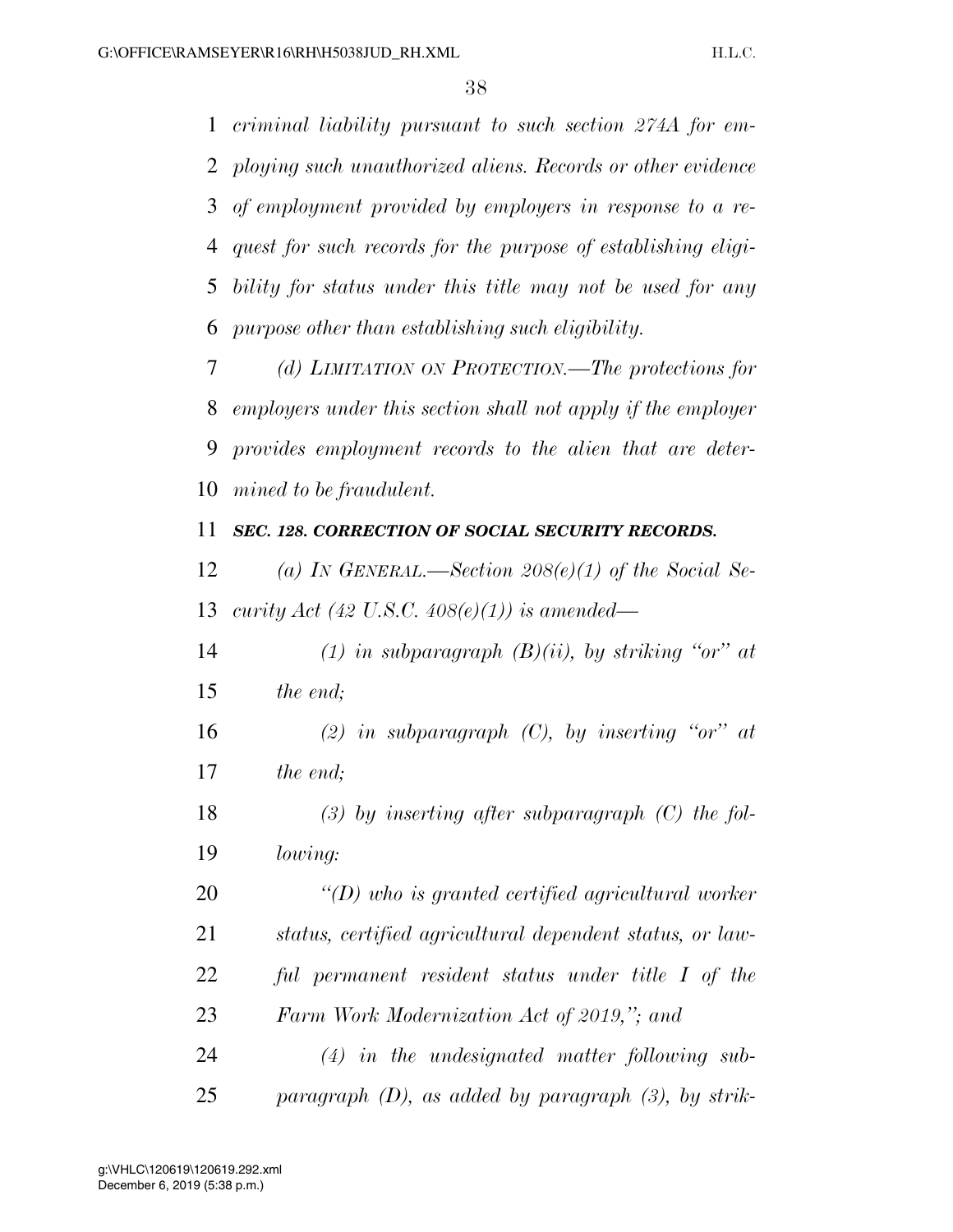*ing ''1990.'' and inserting ''1990, or in the case of an alien described in subparagraph (D), if such conduct is alleged to have occurred before the date on which the alien was granted status under title I of the Farm Work Modernization Act of 2019.''.* 

 *(b) EFFECTIVE DATE.—The amendments made by sub- section (a) shall take effect on the first day of the seventh month that begins after the date of the enactment of this Act.* 

### *SEC. 129. DISCLOSURES AND PRIVACY.*

 *(a) IN GENERAL.—The Secretary may not disclose or use information provided in an application for certified ag- ricultural worker status or adjustment of status under this title (including information provided during administra- tive or judicial review) for the purpose of immigration en-forcement.* 

 *(b) REFERRALS PROHIBITED.—The Secretary, based solely on information provided in an application for cer- tified agricultural worker status or adjustment of status under this title (including information provided during ad- ministrative or judicial review), may not refer an applicant to U.S. Immigration and Customs Enforcement, U.S. Cus- toms and Border Protection, or any designee of either such entity.*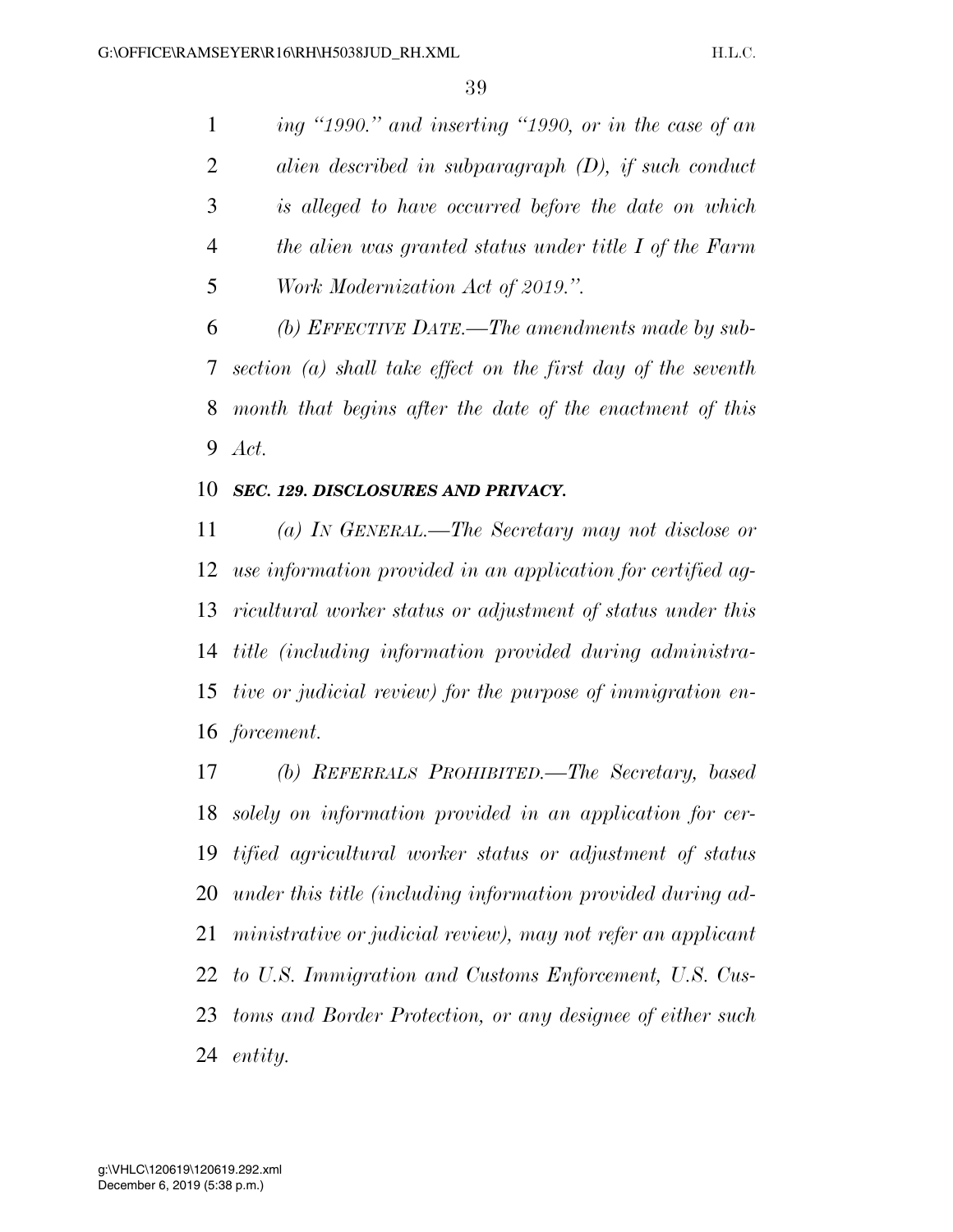| $\mathbf{1}$ | EXCEPTIONS.—Notwithstanding subsections<br>(c)<br>$\left( a\right)$ |
|--------------|---------------------------------------------------------------------|
| 2            | and (b), information provided in an application for cer-            |
| 3            | tified agricultural worker status or adjustment of status           |
| 4            | under this title may be shared with Federal security and            |
| 5            | law enforcement agencies—                                           |
| 6            | $(1)$ for assistance in the consideration of an ap-                 |
| 7            | plication under this title;                                         |
| 8            | $(2)$ to identify or prevent fraudulent claims or                   |
| 9            | schemes;                                                            |
| 10           | $(3)$ for national security purposes; or                            |
| 11           | $(4)$ for the investigation or prosecution of any                   |
| 12           | felony not related to immigration status.                           |
| 13           | (d) PENALTY.—Any person who knowingly uses, pub-                    |
| 14           | lishes, or permits information to be examined in violation          |
| 15           | of this section shall be fined not more than \$10,000.              |
| 16           | (e) $PRIVACY$ .—The Secretary shall ensure that appro-              |
| 17           | priate administrative and physical safeguards are in place          |
| 18           | to protect the security, confidentiality, and integrity of per-     |
| 19           | sonally identifiable information collected, maintained, and         |
| 20           | disseminated pursuant to this title.                                |
| 21           | SEC. 130. PENALTIES FOR FALSE STATEMENTS IN APPLICA-                |
| 22           | <b>TIONS.</b>                                                       |
| 23           | (a) CRIMINAL PENALTY.—Any person who—                               |
| 24           | $(1)$ files an application for certified agricultural               |
| 25           | worker status or adjustment of status under this title              |
|              |                                                                     |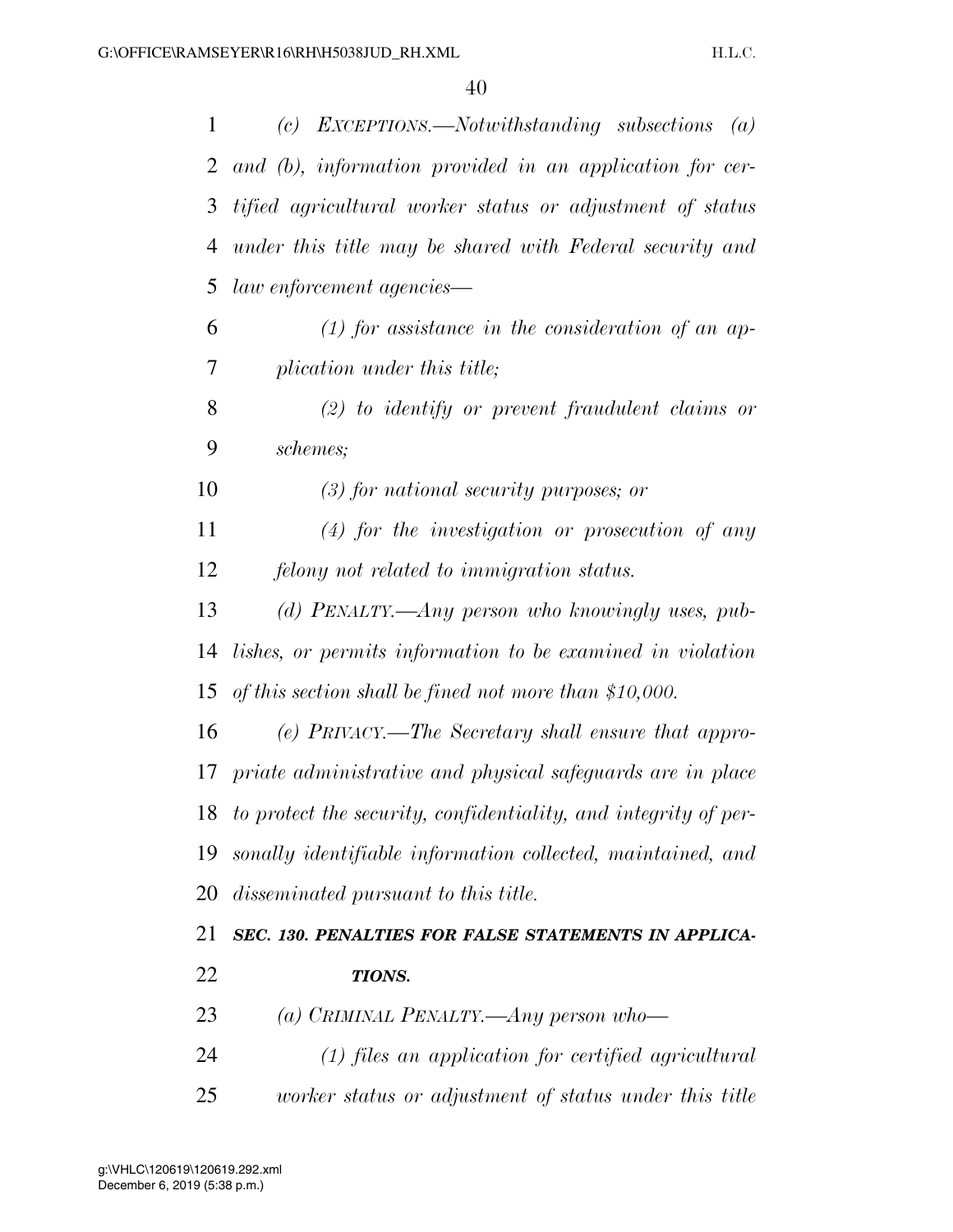| $\mathbf{1}$   | and knowingly falsifies, conceals, or covers up a ma-         |
|----------------|---------------------------------------------------------------|
| $\overline{2}$ | terial fact or makes any false, fictitious, or fraudulent     |
| 3              | statements or representations, or makes or uses any           |
| $\overline{4}$ | false writing or document knowing the same to con-            |
| 5              | tain any false, fictitious, or fraudulent statement or        |
| 6              | entry; or                                                     |
| 7              | $(2)$ creates or supplies a false writing or docu-            |
| 8              | ment for use in making such an application,                   |
| 9              | shall be fined in accordance with title 18, United States     |
| 10             | Code, imprisoned not more than 5 years, or both.              |
| 11             | (b) INADMISSIBILITY.— $An$ alien who is convicted             |
| 12             | under subsection $(a)$ shall be deemed inadmissible to the    |
| 13             | United States under section $212(a)(6)(C)(i)$ of the Immi-    |
| 14             | gration and Nationality Act (8 U.S.C. 1182(a)(6)(C)(i)).      |
| 15             | (c) DEPOSIT.—Fines collected under subsection $(a)$           |
| 16             | shall be deposited into the Immigration Examinations Fee      |
| 17             | Account pursuant to section $286(m)$ of the Immigration and   |
|                | 18 <i>Nationality Act</i> (8 U.S.C. 1356 $(m)$ ).             |
| 19             | SEC. 131. DISSEMINATION OF INFORMATION.                       |
| 20             | (a) IN GENERAL.—Beginning not later than the first            |
| 21             | day of the application period described in section $101(c)$ — |
| 22             | $(1)$ the Secretary of Homeland Security, in co-              |
| 23             | operation with qualified designated entities, shall           |
| 24             | broadly disseminate information described in sub-             |
| 25             | section $(b)$ ; and                                           |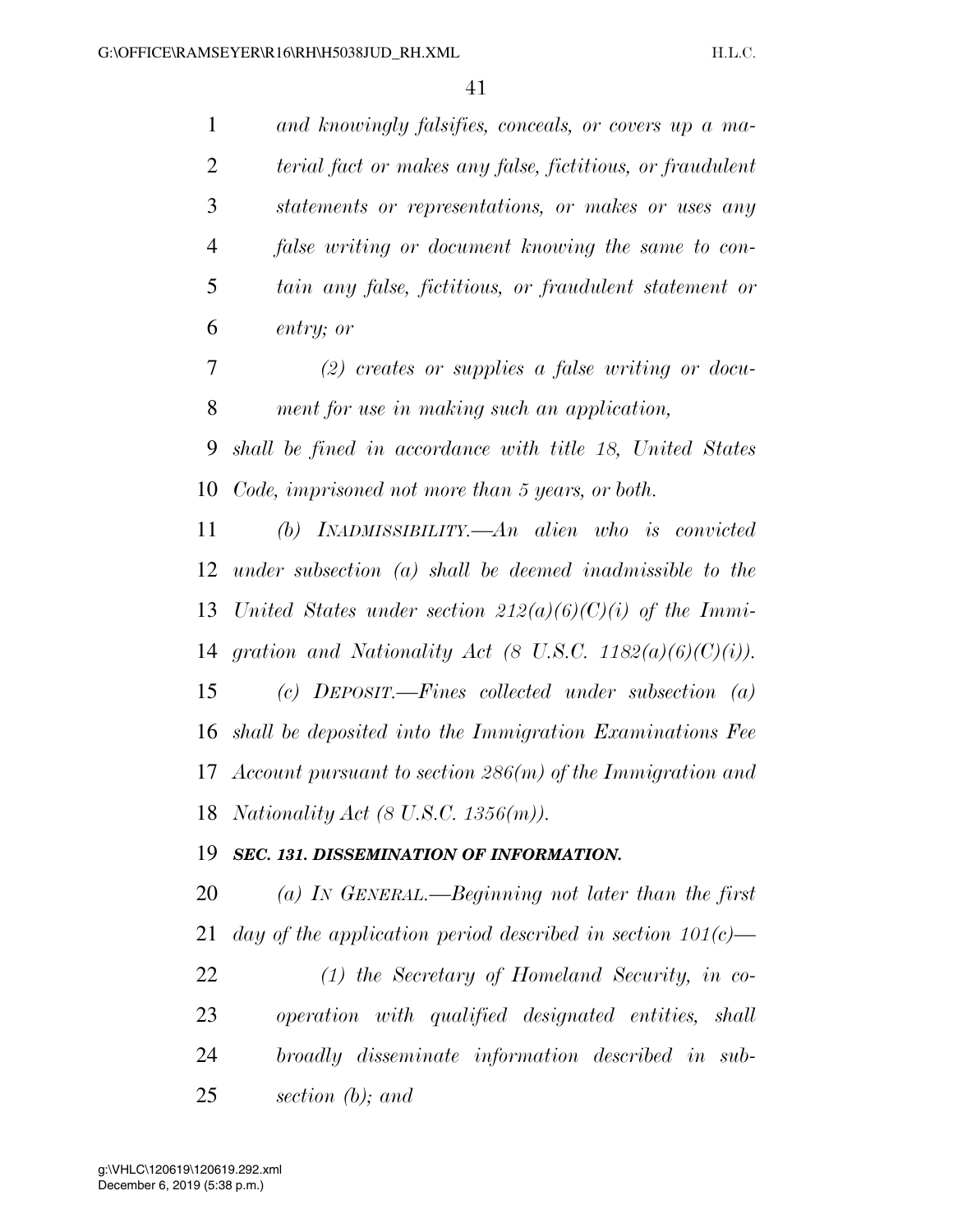| $\mathbf{1}$   | $(2)$ the Secretary of Agriculture, in consultation             |
|----------------|-----------------------------------------------------------------|
| $\overline{2}$ | with the Secretary of Homeland Security, shall dis-             |
| 3              | seminate to agricultural employers a document con-              |
| $\overline{4}$ | taining the information described in subsection (b) for         |
| 5              | posting at employer worksites.                                  |
| 6              | (b) INFORMATION DESCRIBED.—The information de-                  |
| 7              | scribed in this subsection shall include—                       |
| 8              | $(1)$ the benefits that aliens may receive under                |
| 9              | <i>this title; and</i>                                          |
| 10             | $(2)$ the requirements that an alien must meet to               |
| 11             | receive such benefits.                                          |
| 12             | SEC. 132. EXEMPTION FROM NUMERICAL LIMITATIONS.                 |
| 13             | The numerical limitations under title II of the Immi-           |
| 14             | gration and Nationality Act (8 U.S.C. 1151 et seq.) shall       |
| 15             | not apply to the adjustment of aliens to lawful permanent       |
| 16             | resident status under this title, and such aliens shall not     |
| 17             | be counted toward any such numerical limitation.                |
| 18             | SEC. 133. REPORTS TO CONGRESS.                                  |
| 19             | Not later than 180 days after the publication of the            |
| 20             | final rule under section $122(a)$ , and annually thereafter for |
| 21             | the following 10 years, the Secretary shall submit a report     |
| 22             | to Congress that identifies, for the previous fiscal year—      |
| 23             | $(1)$ the number of principal aliens who applied                |
| 24             | for certified agricultural worker status under subtitle         |
|                |                                                                 |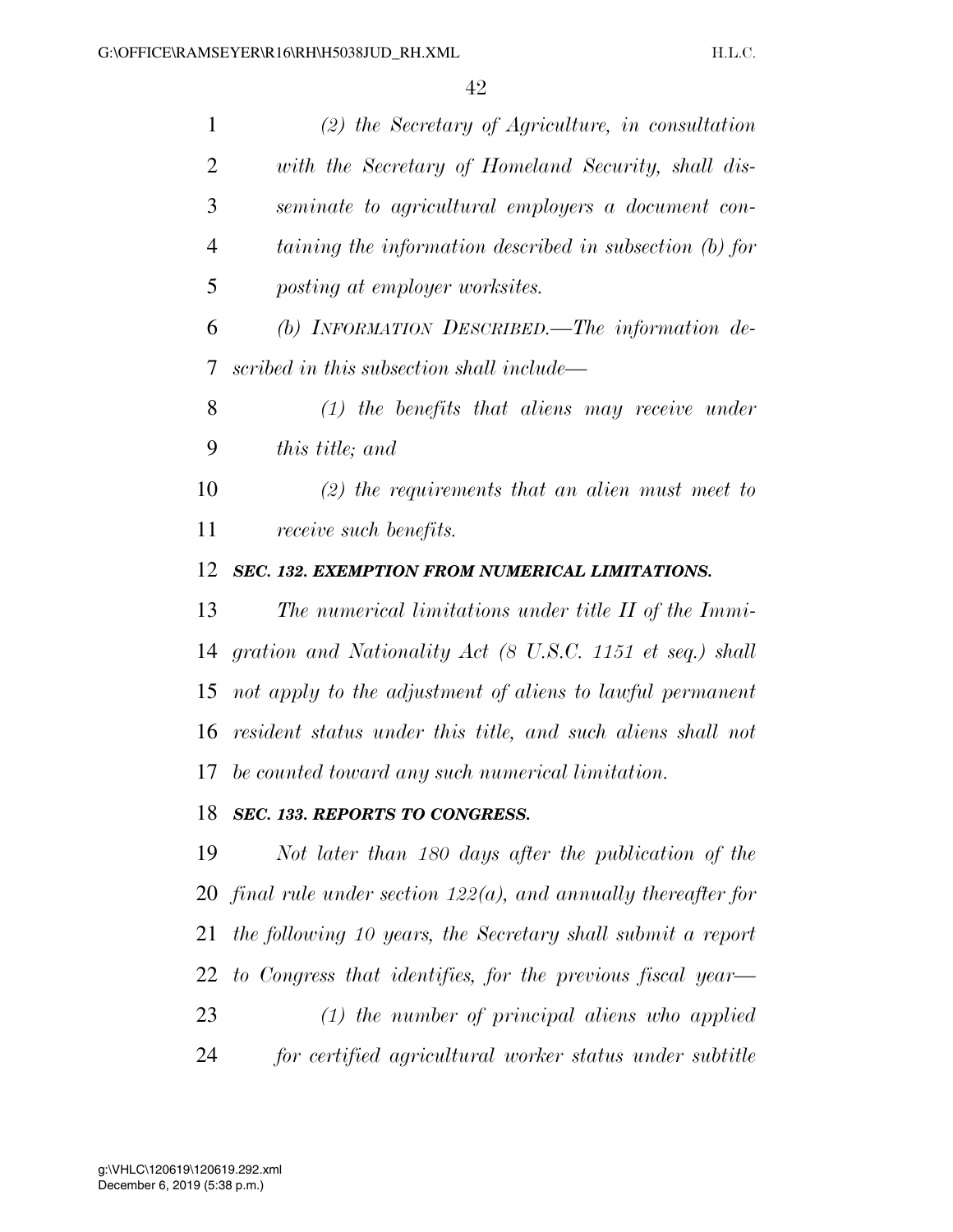| $\mathbf{1}$   | A, and the number of dependent spouses and children     |
|----------------|---------------------------------------------------------|
| $\overline{2}$ | included in such applications;                          |
| 3              | $(2)$ the number of principal aliens who were           |
| $\overline{4}$ | granted certified agricultural worker status under      |
| 5              | subtitle A, and the number of dependent spouses and     |
| 6              | children who were granted certified agricultural de-    |
| 7              | pendent status;                                         |
| 8              | $(3)$ the number of principal aliens who applied        |
| 9              | for an extension of their certified agricultural worker |
| 10             | status under subtitle A, and the number of dependent    |
| 11             | spouses and children included in such applications;     |
| 12             | $(4)$ the number of principal aliens who were           |
| 13             | granted an extension of certified agricultural worker   |
| 14             | status under subtitle A, and the number of dependent    |
| 15             | spouses and children who were granted certified agri-   |
| 16             | cultural dependent status under such an extension;      |
| 17             | $(5)$ the number of principal aliens who applied        |
| 18             | for adjustment of status under subtitle B, and the      |
| 19             | number of dependent spouses and children included in    |
| 20             | such applications;                                      |
| 21             | $(6)$ the number of principal aliens who were           |
| 22             | granted lawful permanent resident status under sub-     |
| 23             | title B, and the number of spouses and children who     |
| 24             | were granted such status as dependents;                 |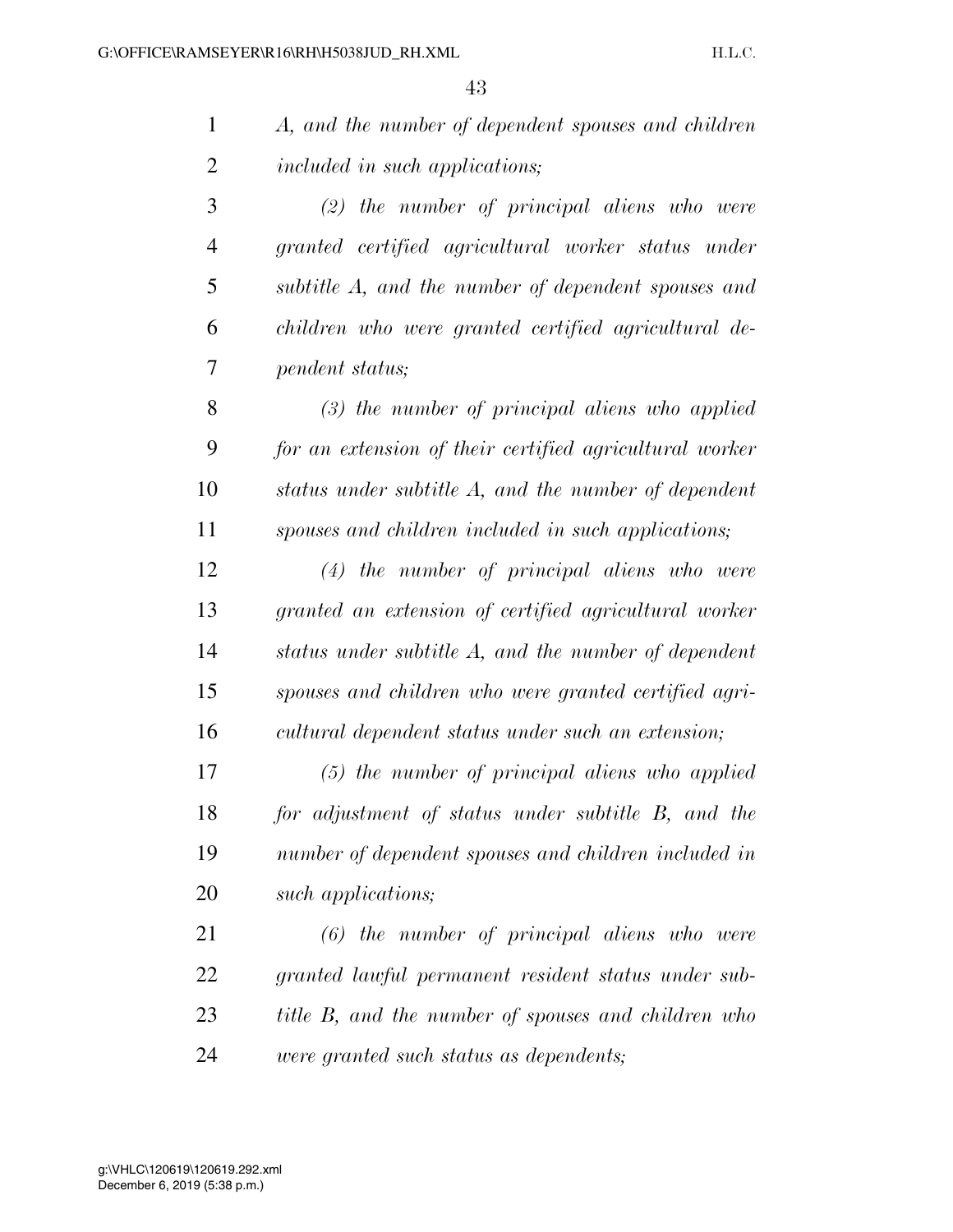*(7) the number of principal aliens included in petitions described in section 101(e), and the number of dependent spouses and children included in such applications; and* 

 *(8) the number of principal aliens who were granted H–2A status pursuant to petitions described in section 101(e), and the number of dependent spouses and children who were granted H–4 status.* 

 *SEC. 134. GRANT PROGRAM TO ASSIST ELIGIBLE APPLI-CANTS.* 

 *(a) ESTABLISHMENT.—The Secretary shall establish a program to award grants, on a competitive basis, to eligible nonprofit organizations to assist eligible applicants under this title by providing them with the services described in subsection (c).* 

 *(b) ELIGIBLE NONPROFIT ORGANIZATION.—For pur- poses of this section, the term ''eligible nonprofit organiza- tion'' means an organization described in section 501(c)(3) of the Internal Revenue Code of 1986 (excluding a recipient of funds under title X of the Economic Opportunity Act of 1964 (42 U.S.C. 2996 et seq.)) that has demonstrated qualifications, experience, and expertise in providing qual-ity services to farm workers or aliens.*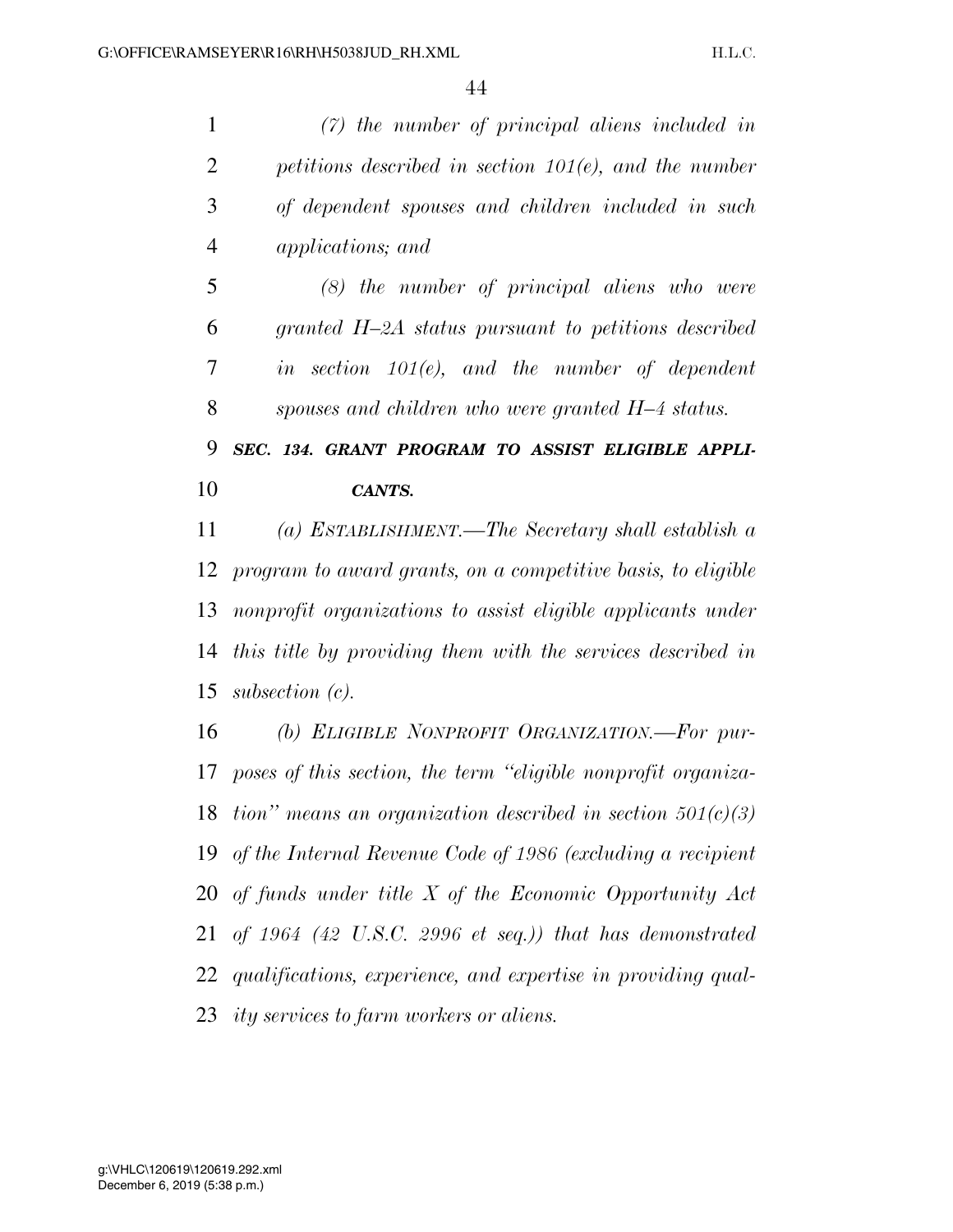| 1              | (c) USE OF FUNDS.—Grant funds awarded under this                       |  |
|----------------|------------------------------------------------------------------------|--|
| 2              | section may be used for the design and implementation of               |  |
| 3              | programs that provide—                                                 |  |
| $\overline{4}$ | $(1)$ information to the public regarding the eligi-                   |  |
| 5              | bility and benefits of certified agricultural worker sta-              |  |
| 6              | tus authorized under this title; and                                   |  |
| 7              | $(2)$ assistance, within the scope of authorized                       |  |
| 8              | practice of immigration law, to individuals submit-                    |  |
| 9              | ting applications for certified agricultural worker sta-               |  |
| 10             | tus or adjustment of status under this title, includ-                  |  |
| 11             | $ing$ —                                                                |  |
| 12             | $(A)$ screening prospective applicants to as-                          |  |
| 13             | sess their eligibility for such status;                                |  |
| 14             | $(B)$ completing applications, including pro-                          |  |
| 15             | viding assistance in obtaining necessary docu-                         |  |
| 16             | ments and supporting evidence; and                                     |  |
| 17             | $(C)$ providing any other assistance that the                          |  |
| 18             | Secretary determines useful to assist aliens in                        |  |
| 19             | applying for certified agricultural worker status                      |  |
| 20             | or adjustment of status under this title.                              |  |
| 21             | (d) SOURCE OF FUNDS.—In addition to any funds ap-                      |  |
| 22             | propriated to carry out this section, the Secretary may use            |  |
| 23             | up to \$10,000,000 from the Immigration Examinations Fee               |  |
| 24             | Account under section $286(m)$ of the Immigration and Na-              |  |
| 25             | tionality Act $(8 \text{ U.S.C. } 1356(m))$ to carry out this section. |  |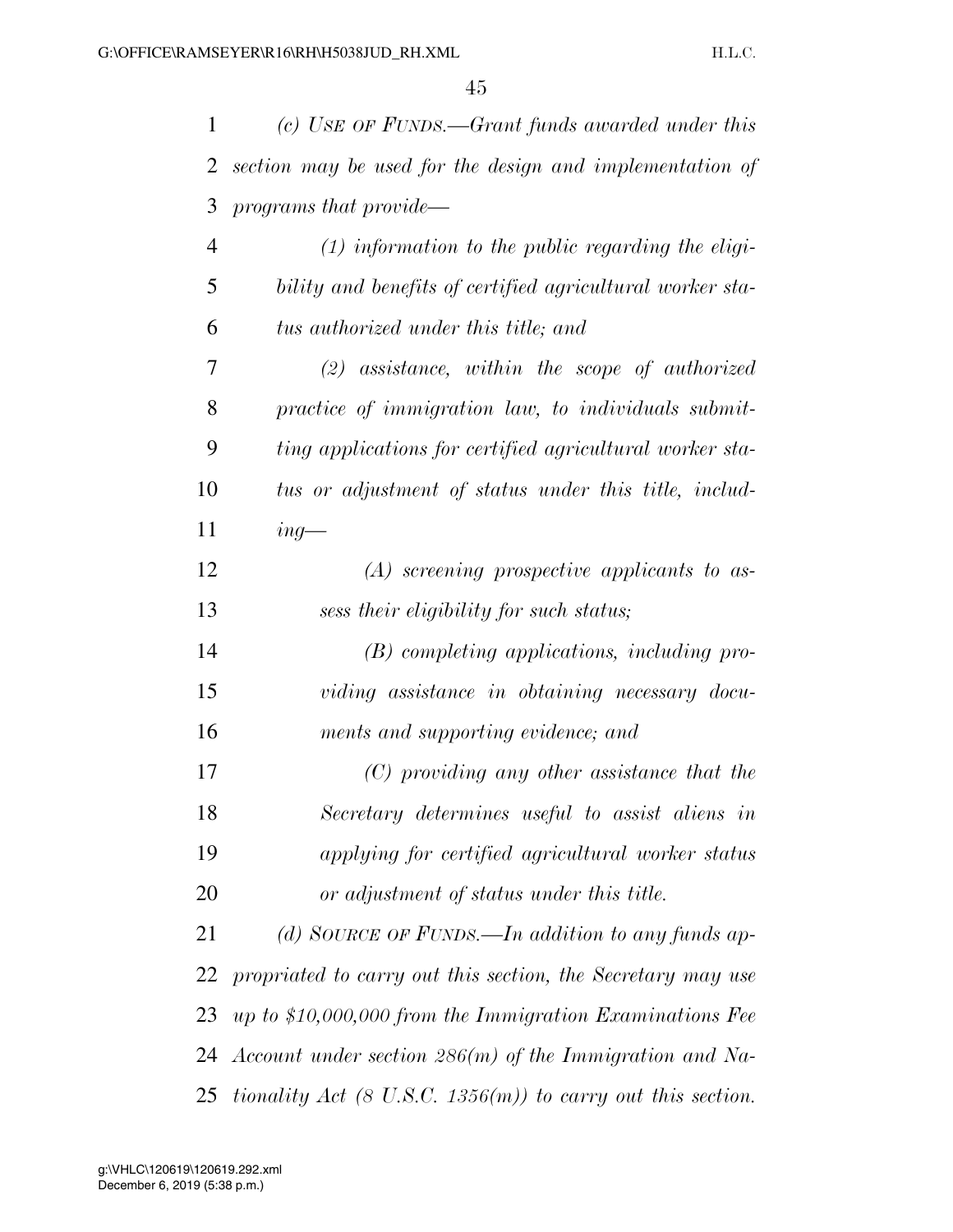*(e) ELIGIBILITY FOR SERVICES.—Section 504(a)(11) of Public Law 104–134 (110 Stat. 1321–53 et seq.) shall not be construed to prevent a recipient of funds under title X of the Economic Opportunity Act of 1964 (42 U.S.C. 2996 et seq.) from providing legal assistance directly related to an application for status under this title or to an alien granted such status.* 

#### *SEC. 135. AUTHORIZATION OF APPROPRIATIONS.*

 *There is authorized to be appropriated to the Sec- retary, such sums as may be necessary to implement this title, including any amounts needed for costs associated with the initiation of such implementation, for each of fiscal years 2020 through 2022.* 

# *TITLE II—ENSURING AN AGRI- CULTURAL WORKFORCE FOR THE FUTURE*

*Subtitle A—Reforming the H–2A* 

*Temporary Worker Program* 

*SEC. 201. COMPREHENSIVE AND STREAMLINED ELEC-*

## *TRONIC H-2A PLATFORM.*

*(a) STREAMLINED H-2A PLATFORM.—* 

 *(1) IN GENERAL.—Not later than 12 months after the date of the enactment of this Act, the Sec- retary of Homeland Security, in consultation with the Secretary of Labor, the Secretary of Agriculture,*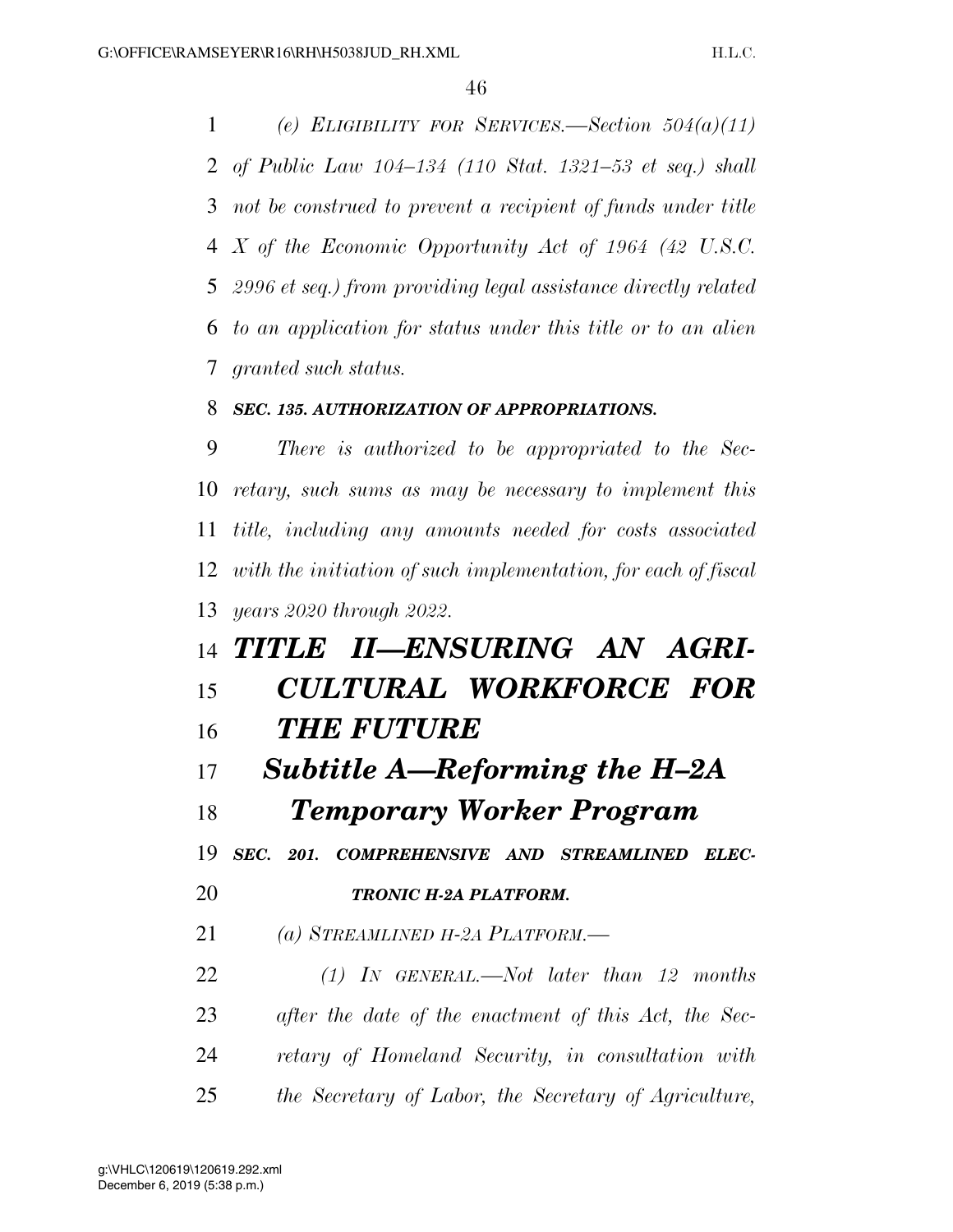| $\mathbf{1}$   | the Secretary of State, and United States Digital        |
|----------------|----------------------------------------------------------|
| $\overline{2}$ | Service, shall ensure the establishment of an electronic |
| 3              | platform through which a petition for an $H$ -2A work-   |
| $\overline{4}$ | er may be filed. Such platform shall—                    |
| 5              | $(A)$ serve as a single point of access for an           |
| 6              | employer to input all information and sup-               |
| 7              | porting documentation required for obtaining             |
| 8              | labor certification from the Secretary of Labor          |
| 9              | and the adjudication of the $H$ -2A petition by the      |
| 10             | Secretary of Homeland Security;                          |
| 11             | $(B)$ serve as a single point of access for the          |
| 12             | Secretary of Homeland Security, the Secretary of         |
| 13             | Labor, and State workforce agencies to concur-           |
| 14             | rently perform their respective review and adju-         |
| 15             | $dictionary$ responsibilities in the $H$ -2A process;    |
| 16             | $(C)$ facilitate communication between em-               |
| 17             | ployers and agency adjudicators, including by            |
| 18             | allowing employers to $-$                                |
| 19             | $(i)$ receive and respond to notices of de-              |
| 20             | ficiency and requests for information;                   |
| 21             | (ii) submit requests for inspections and                 |
| 22             | <i>licensing</i> ;                                       |
| 23             | ( <i>iii</i> ) receive notices of approval and de-       |
| 24             | nial; and                                                |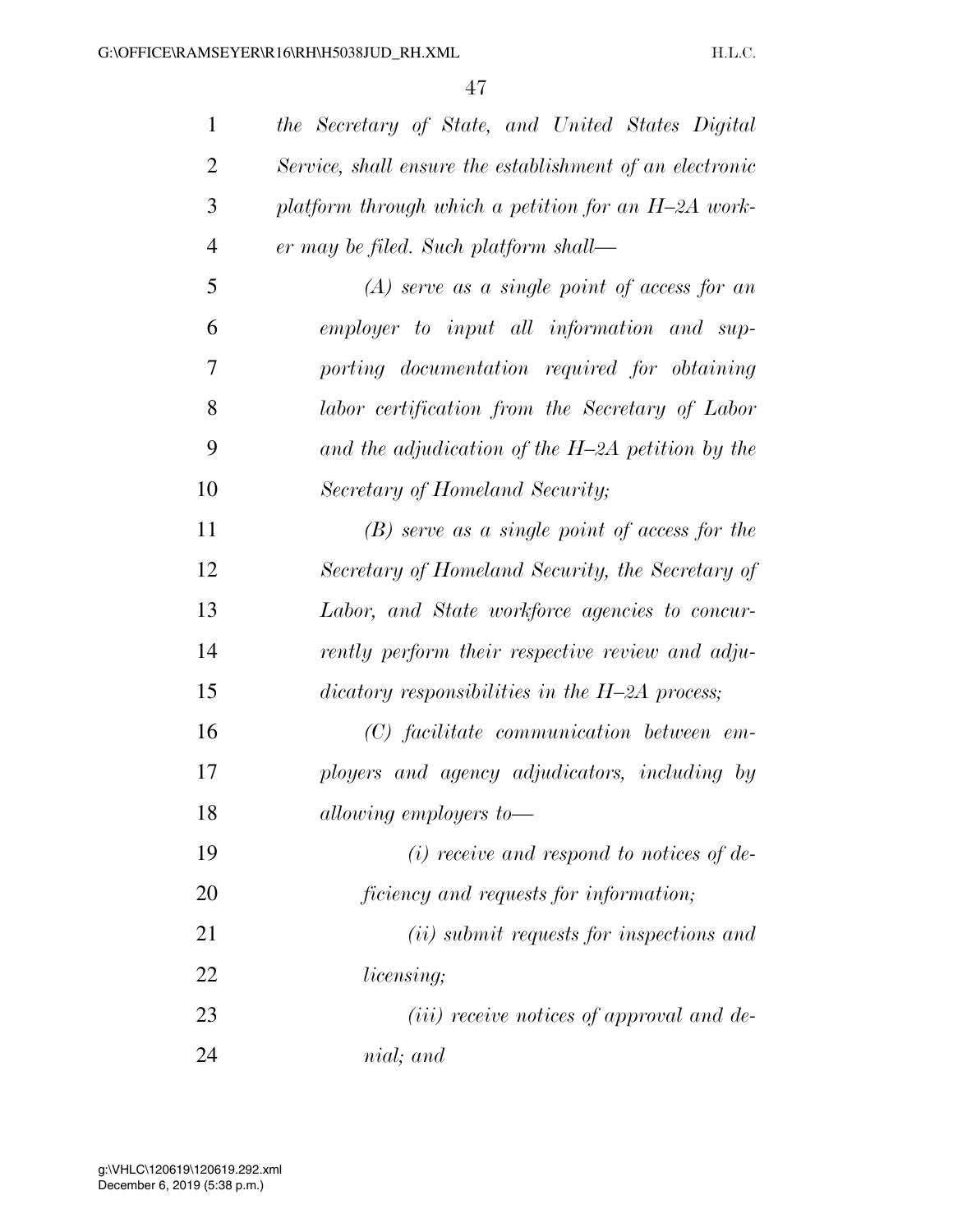| $\mathbf{1}$   | $(iv)$ request reconsideration or appeal               |
|----------------|--------------------------------------------------------|
| $\overline{2}$ | of agency decisions; and                               |
| 3              | (D) provide information to the Secretary of            |
| $\overline{4}$ | State and U.S. Customs and Border Protection           |
| 5              | necessary for the efficient and secure processing      |
| 6              | of $H$ -2A visas and applications for admission.       |
| 7              | (2) OBJECTIVES.—In developing the platform de-         |
| 8              | scribed in paragraph (1), the Secretary of Homeland    |
| 9              | Security, in consultation with the Secretary of Labor, |
| 10             | the Secretary of Agriculture, the Secretary of State,  |
| 11             | and United States Digital Service, shall streamline    |
| 12             | and improve the H-2A process, including by-            |
| 13             | $(A)$ eliminating the need for employers to            |
| 14             | submit duplicate information and documenta-            |
| 15             | tion to multiple agencies;                             |
| 16             | $(B)$ eliminating redundant processes, where           |
| 17             | a single matter in a petition is adjudicated by        |
| 18             | more than one agency;                                  |
| 19             | $(C)$ reducing the occurrence of common peti-          |
| 20             | tion errors, and otherwise improving and expe-         |
| 21             | diting the processing of $H$ -2A petitions; and        |
| 22             | $(D)$ ensuring compliance with $H$ -2A pro-            |
| 23             | gram requirements and the protection of the            |
| 24             | wages and working conditions of workers.               |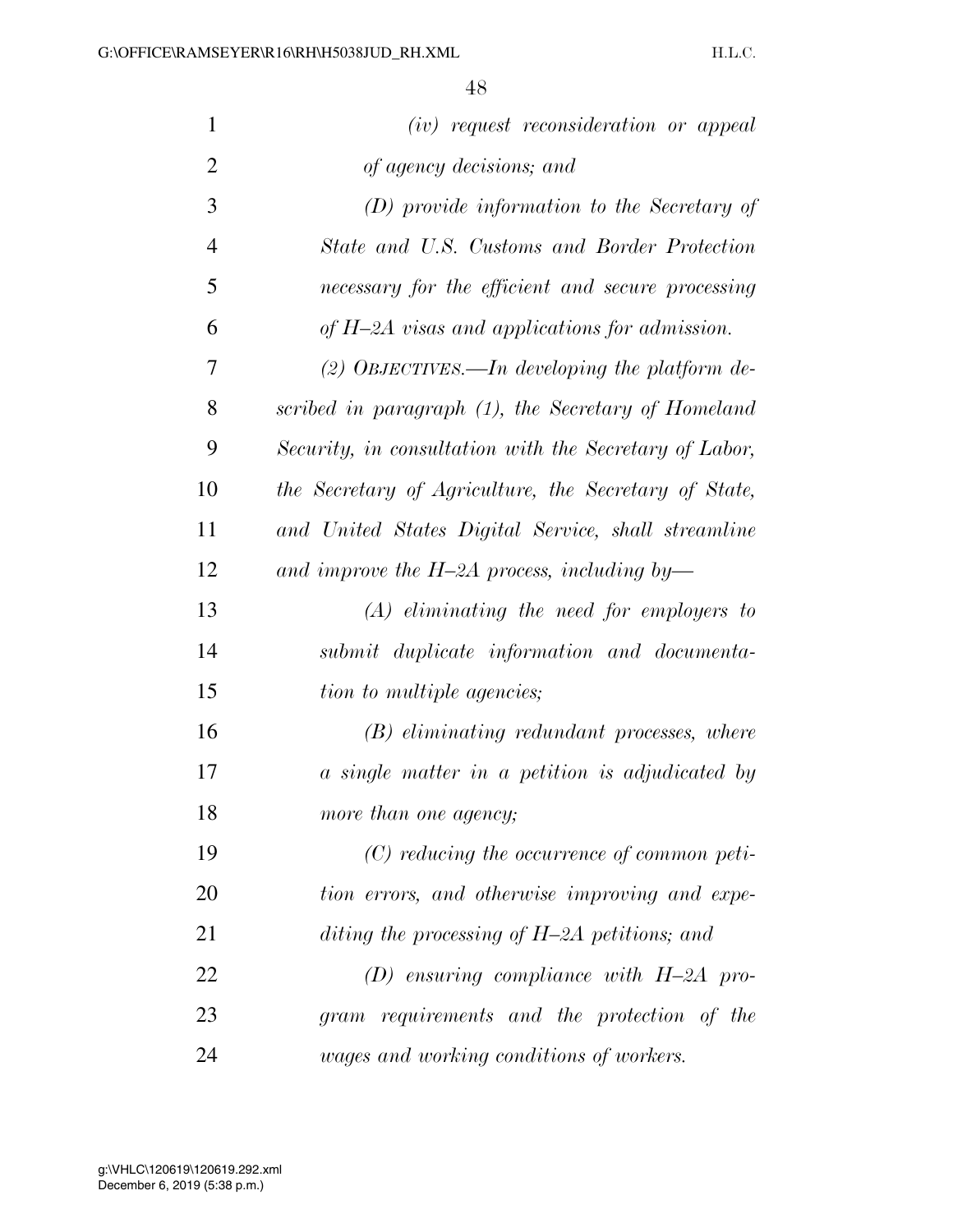*(b) ONLINE JOB REGISTRY.—The Secretary of Labor shall maintain a national, publicly-accessible online job registry and database of all job orders submitted by H–2A employers. The registry and database shall— (1) be searchable using relevant criteria, includ- ing the types of jobs needed to be filled, the date(s) and location(s) of need, and the employer(s) named in the job order; (2) provide an interface for workers in English, Spanish, and any other language that the Secretary of Labor determines to be appropriate; and (3) provide for public access of job orders ap- proved under section 218(h)(2) of the Immigration and Nationality Act. SEC. 202. H–2A PROGRAM REQUIREMENTS. Section 218 of the Immigration and Nationality Act (8 U.S.C. 1188) is amended to read as follows: ''SEC. 218. ADMISSION OF TEMPORARY H–2A WORKERS. ''(a) LABOR CERTIFICATION CONDITIONS.—The Sec- retary of Homeland Security may not approve a petition to admit an H–2A worker unless the Secretary of Labor has certified that— ''(1) there are not sufficient United States work- ers who are able, willing and qualified, and who will be available at the time and place needed, to perform*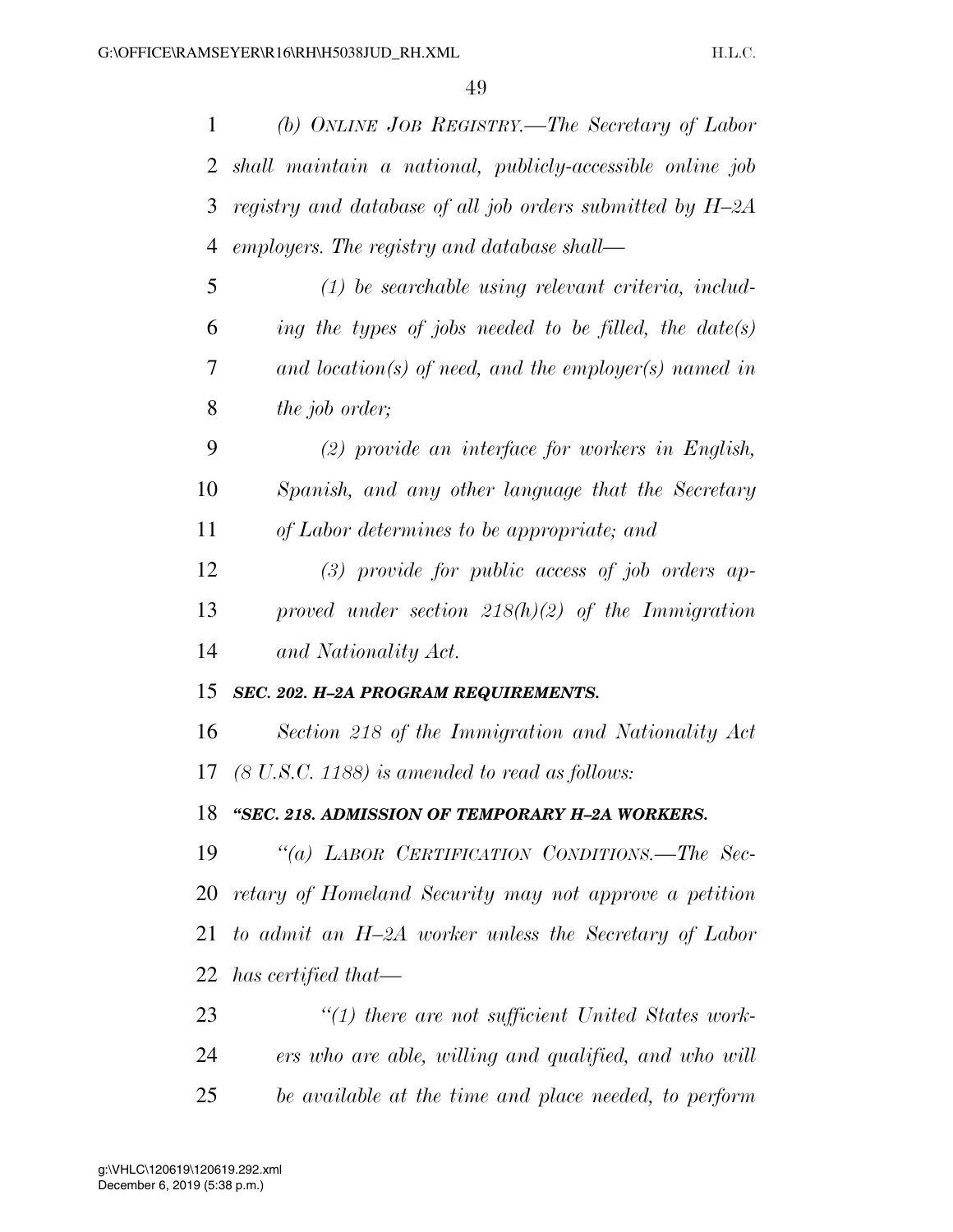|                | 50                                                           |
|----------------|--------------------------------------------------------------|
| $\mathbf{1}$   | the agricultural labor or services described in the peti-    |
| $\overline{2}$ | tion; and                                                    |
| 3              | "(2) the employment of the H-2A worker in such               |
| $\overline{4}$ | labor or services will not adversely affect the wages        |
| 5              | and working conditions of workers in the United              |
| 6              | States who are similarly employed.                           |
| 7              | "(b) H-2A PETITION REQUIREMENTS.—An employer                 |
| 8              | filing a petition for an H-2A worker to perform agricul-     |
| 9              | tural labor or services shall attest to and demonstrate com- |
| 10             | pliance, as and when appropriate, with all applicable re-    |
| 11             | quirements under this section, including the following:      |
| 12             | "(1) NEED FOR LABOR OR SERVICES.—The em-                     |
| 13             | ployer has described the need for agricultural labor or      |
| 14             | services in a job order that includes a description of       |
| 15             | the nature and location of the work to be performed,         |
| 16             | the anticipated period or periods (expected start and        |
| 17             | end dates) for which the workers will be needed, and         |
| 18             | the number of job opportunities in which the em-             |

*ployer seeks to employ the workers.* 

 *''(2) NONDISPLACEMENT OF UNITED STATES WORKERS.—The employer has not and will not dis- place United States workers employed by the em- ployer during the period of employment of the H–2A worker and during the 60-day period immediately preceding such period of employment in the job for*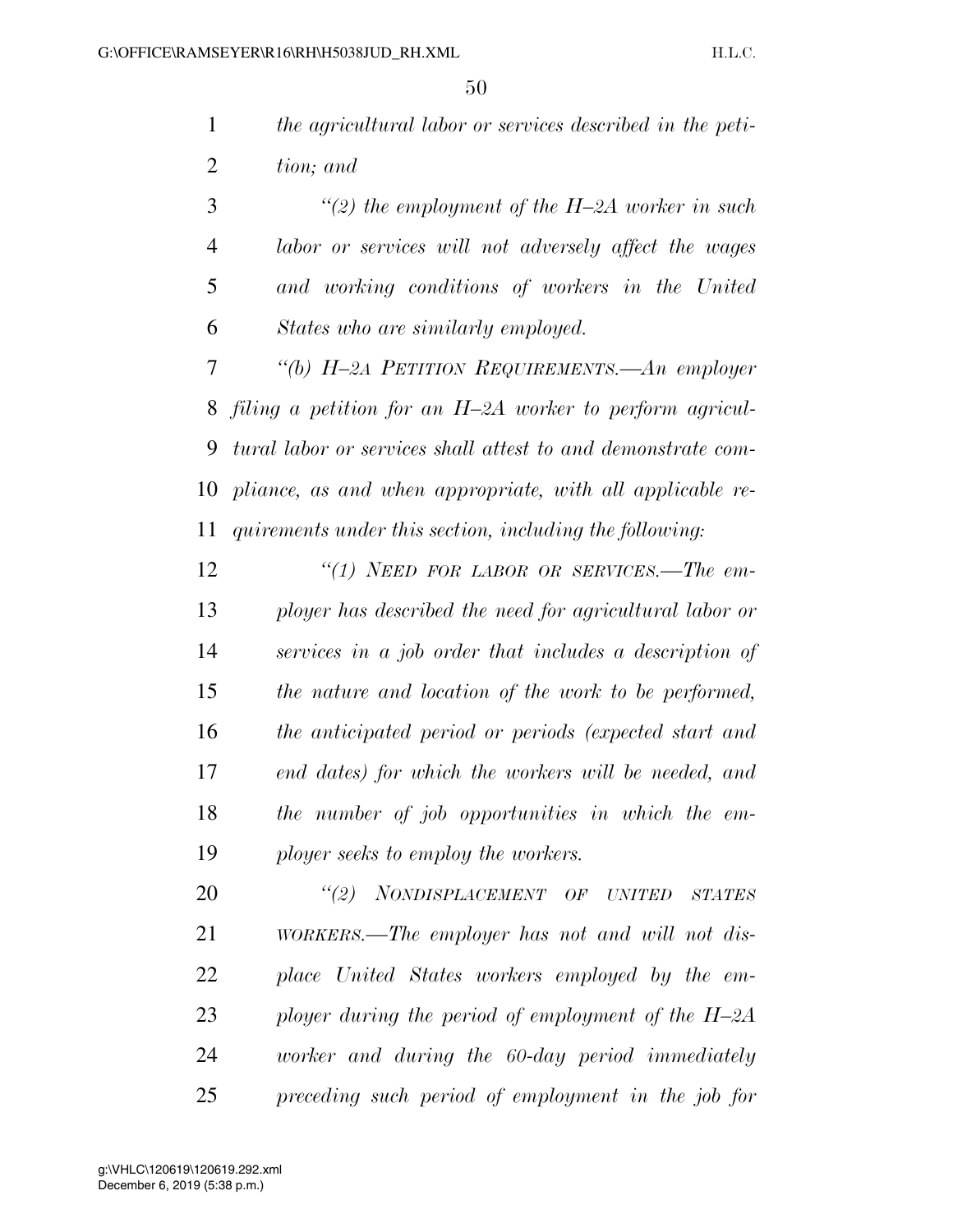*which the employer seeks approval to employ the H– 2A worker.* 

 *''(3) STRIKE OR LOCKOUT.—Each place of em- ployment described in the petition is not, at the time of filing the petition and until the petition is ap- proved, subject to a strike or lockout in the course of a labor dispute.* 

 *''(4) RECRUITMENT OF UNITED STATES WORK- ERS.—The employer shall engage in the recruitment of United States workers as described in subsection (c) and shall hire such workers who are able, willing and qualified, and who will be available at the time and place needed, to perform the agricultural labor or services described in the petition. The employer may reject a United States worker only for lawful, job-re-lated reasons.* 

 *''(5) WAGES, BENEFITS, AND WORKING CONDI- TIONS.—The employer shall offer and provide, at a minimum, the wages, benefits, and working condi- tions required by this section to the H–2A worker and all United States workers who are similarly em-ployed. The employer—* 

 *''(A) shall offer such United States workers not less than the same benefits, wages, and work-*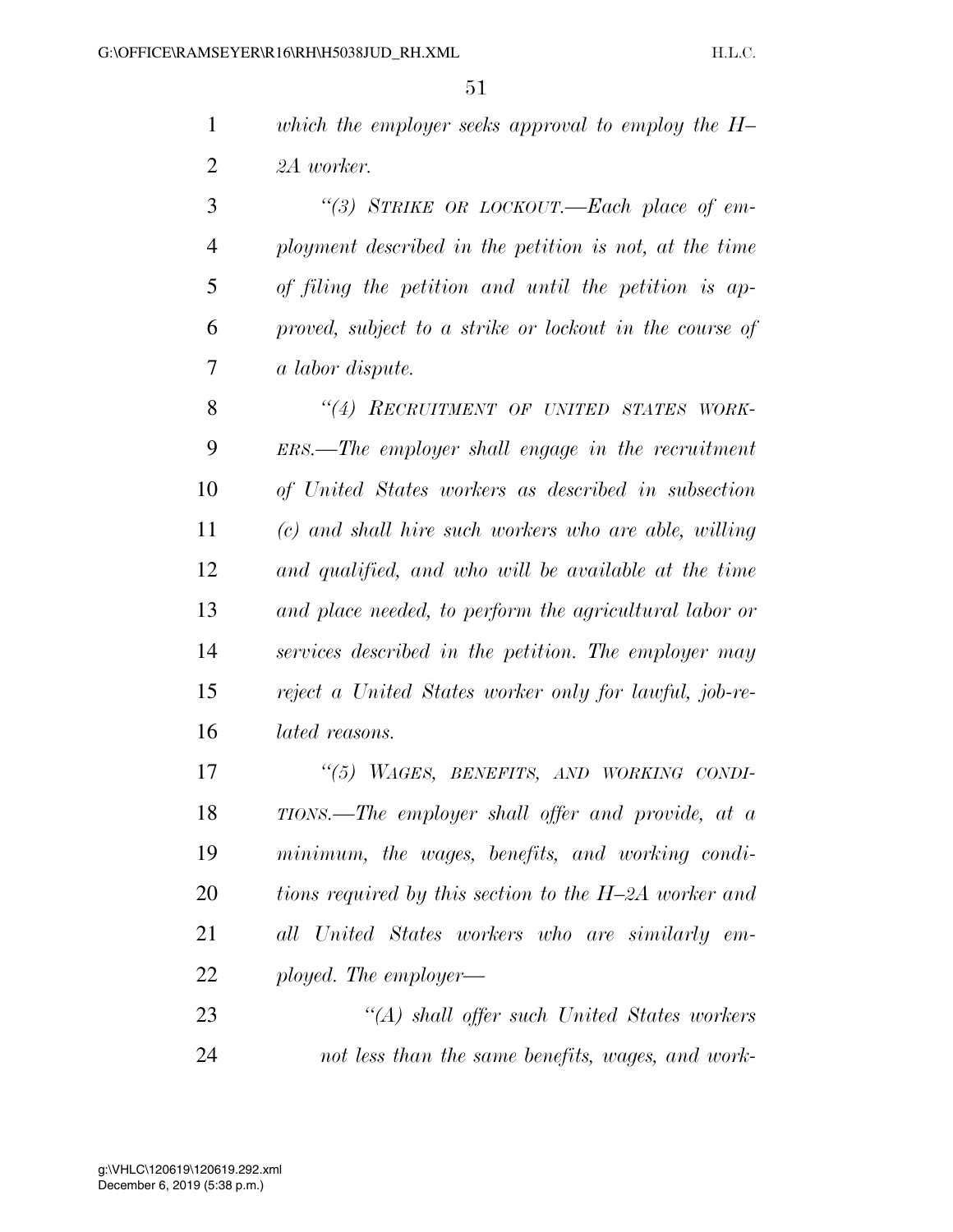| $\mathbf{1}$   | ing conditions that the employer is offering or       |
|----------------|-------------------------------------------------------|
| $\overline{2}$ | will provide to the H-2A worker; and                  |
| 3              | $\lq$ (B) may not impose on such United States        |
| $\overline{4}$ | workers any restrictions or obligations that will     |
| 5              | not be imposed on the H-2A worker.                    |
| 6              | "(6) WORKERS' COMPENSATION.—If the job op-            |
| 7              | portunity is not covered by or is exempt from the     |
| 8              | State workers' compensation law, the employer shall   |
| 9              | provide, at no cost to the worker, insurance covering |
| 10             | injury and disease arising out of, and in the course  |
| 11             | of, the worker's employment which will provide bene-  |
| 12             | fits at least equal to those provided under the State |
| 13             | <i>workers' compensation law.</i>                     |
| 14             | "(7) COMPLIANCE WITH LABOR AND EMPLOY-                |
| 15             | MENT LAWS.—The employer shall comply with all ap-     |
| 16             | plicable Federal, State and local employment-related  |
| 17             | laws and regulations.                                 |
| 18             | "(c) RECRUITING REQUIREMENTS.                         |
| 19             | "(1) IN GENERAL.—The employer may satisfy             |
| 20             | the recruitment requirement described in subsection   |
| 21             | $(b)(4)$ by satisfying all of the following:          |
| 22             | "(A) $JoB$ $ORDER. - As$ provided in sub-             |
| 23             | section $(h)(1)$ , the employer shall complete a job  |
| 24             | order for posting on the electronic job registry      |
| 25             | maintained by the Secretary of Labor and for          |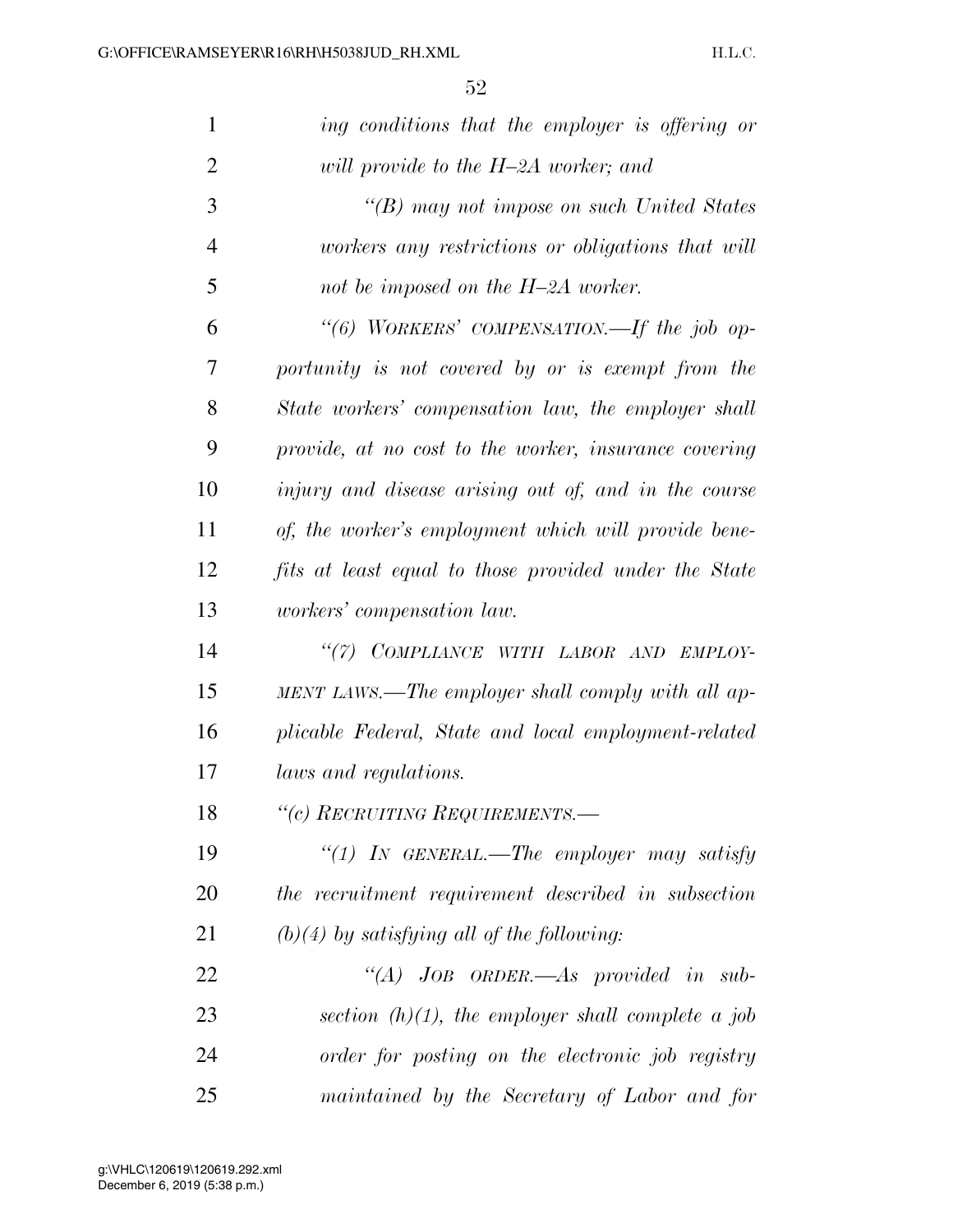| 1              | distribution by the appropriate State workforce    |
|----------------|----------------------------------------------------|
| $\overline{2}$ | agency. Such posting shall remain on the job       |
| 3              | registry as an active job order through the period |
| $\overline{4}$ | described in paragraph $(2)(B)$ .                  |
| 5              | "(B) FORMER WORKERS.—At least 45 days              |
| 6              | before each start date identified in the petition, |
| 7              | the employer shall—                                |
| 8              | $"(i)$ make reasonable efforts to contact          |
| 9              | any United States worker the employer em-          |
| 10             | ployed in the previous year in the same oc-        |
| 11             | cupation and area of intended employment           |
| 12             | for which an $H$ -2A worker is sought (ex-         |
| 13             | cluding workers who were terminated for            |
| 14             | cause or abandoned the worksite); and              |
| 15             | $``(ii)$ post such job opportunity in a            |
| 16             | conspicuous location or locations at the           |
| 17             | place of employment.                               |
| 18             | "(C) POSITIVE RECRUITMENT.—During the              |
| 19             | period of recruitment, the employer shall com-     |
| 20             | plete any other positive recruitment steps within  |
| 21             | a multi-State region of traditional or expected    |
| 22             | labor supply where the Secretary of Labor finds    |
| 23             | that there are a significant number of qualified   |
| 24             | United States workers who, if recruited, would be  |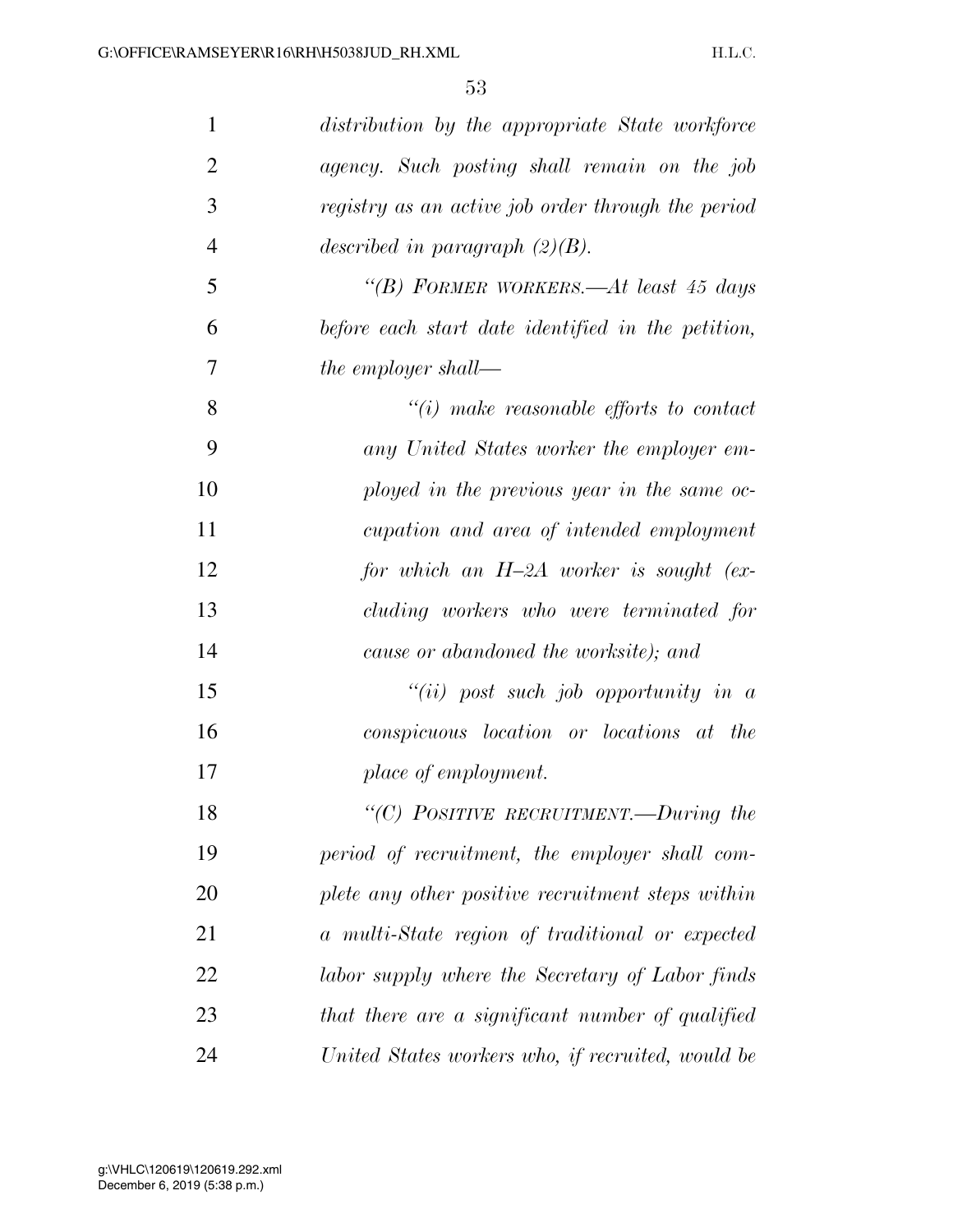| 1              | willing to make themselves available for work at                   |
|----------------|--------------------------------------------------------------------|
| $\overline{2}$ | the time and place needed.                                         |
| 3              | "(2) PERIOD OF RECRUITMENT.-                                       |
| $\overline{4}$ | "(A) IN GENERAL.—For purposes of this                              |
| 5              | subsection, the period of recruitment begins on                    |
| 6              | the date on which the job order is posted on the                   |
| 7              | online job registry and ends on the date that $H-$                 |
| 8              | 2A workers depart for the employer's place of                      |
| 9              | employment. For a petition involving more than                     |
| 10             | 1 start date under subsection $(h)(1)(C)$ , the end                |
| 11             | of the period of recruitment shall be determined                   |
| 12             | by the date of departure of the $H$ -2A workers for                |
| 13             | the final start date identified in the petition.                   |
| 14             | $\lq(B)$<br>REQUIREMENT TO HIRE US<br>WORK-                        |
| 15             | ERS.                                                               |
| 16             | $``(i)$ IN GENERAL.—Notwithstanding                                |
| 17             | the limitations of subparagraph (A), the                           |
| 18             | employer will provide employment to any                            |
| 19             | qualified United States worker who applies                         |
| 20             | to the employer for any job opportunity in-                        |
| 21             | cluded in the petition until the later of $\overline{\phantom{a}}$ |
| 22             | "(I) the date that is 30 days after                                |
| 23             | the date on which work begins; or                                  |
| 24             | "(II) the date on which—                                           |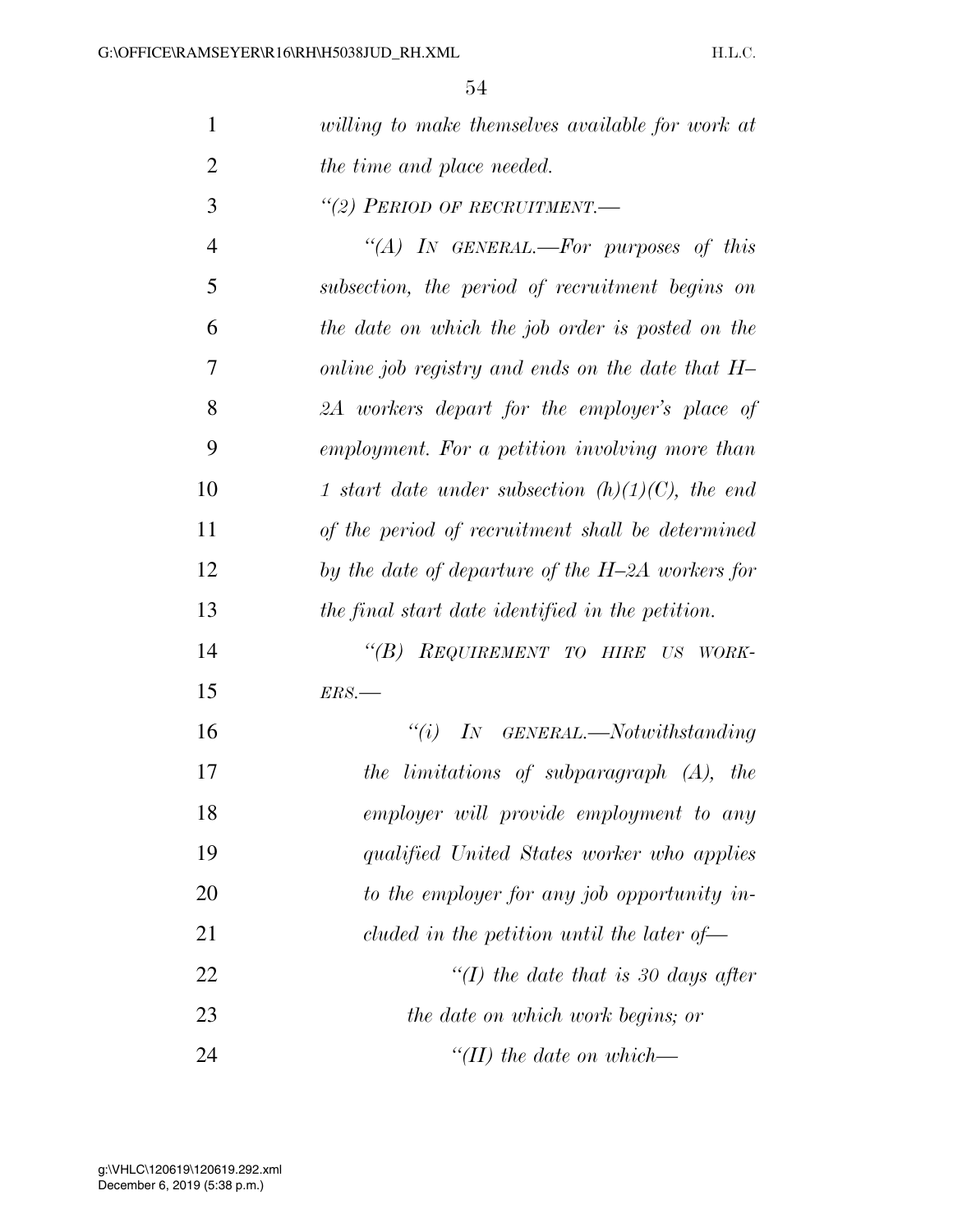| $\mathbf{1}$   | "(aa) 33 percent of the work                          |
|----------------|-------------------------------------------------------|
| $\overline{2}$ | contract for the job opportunity                      |
| 3              | has elapsed; or                                       |
| $\overline{4}$ | "(bb) if the employer is a                            |
| 5              | labor contractor, 50 percent of the                   |
| 6              | work contract for the job oppor-                      |
| 7              | tunity has elapsed.                                   |
| 8              | "(ii) STAGGERED ENTRY.—For a peti-                    |
| 9              | tion involving more than 1 start date under           |
| 10             | subsection $(h)(1)(C)$ , each start date des-         |
| 11             | <i>ignated in the petition shall establish a sep-</i> |
| 12             | arate job opportunity. An employer may                |
| 13             | not reject a United States worker because             |
| 14             | the worker is unable or unwilling to fill             |
| 15             | more than 1 job opportunity included in the           |
| 16             | <i>petition.</i>                                      |
| 17             | "(iii) $EXCEPTION.$ —Notwithstanding                  |
| 18             | clause (i), the employer may offer a job op-          |
| 19             | portunity to an H-2A worker instead of an             |
| 20             | alien granted certified agricultural worker           |
| 21             | status under title I of the Farm Workforce            |
| 22             | Modernization Act of 2019 if the H-2A                 |
| 23             | worker was employed by the employer in                |
| 24             | each of 3 years during the most recent 4-             |
| 25             | year period.                                          |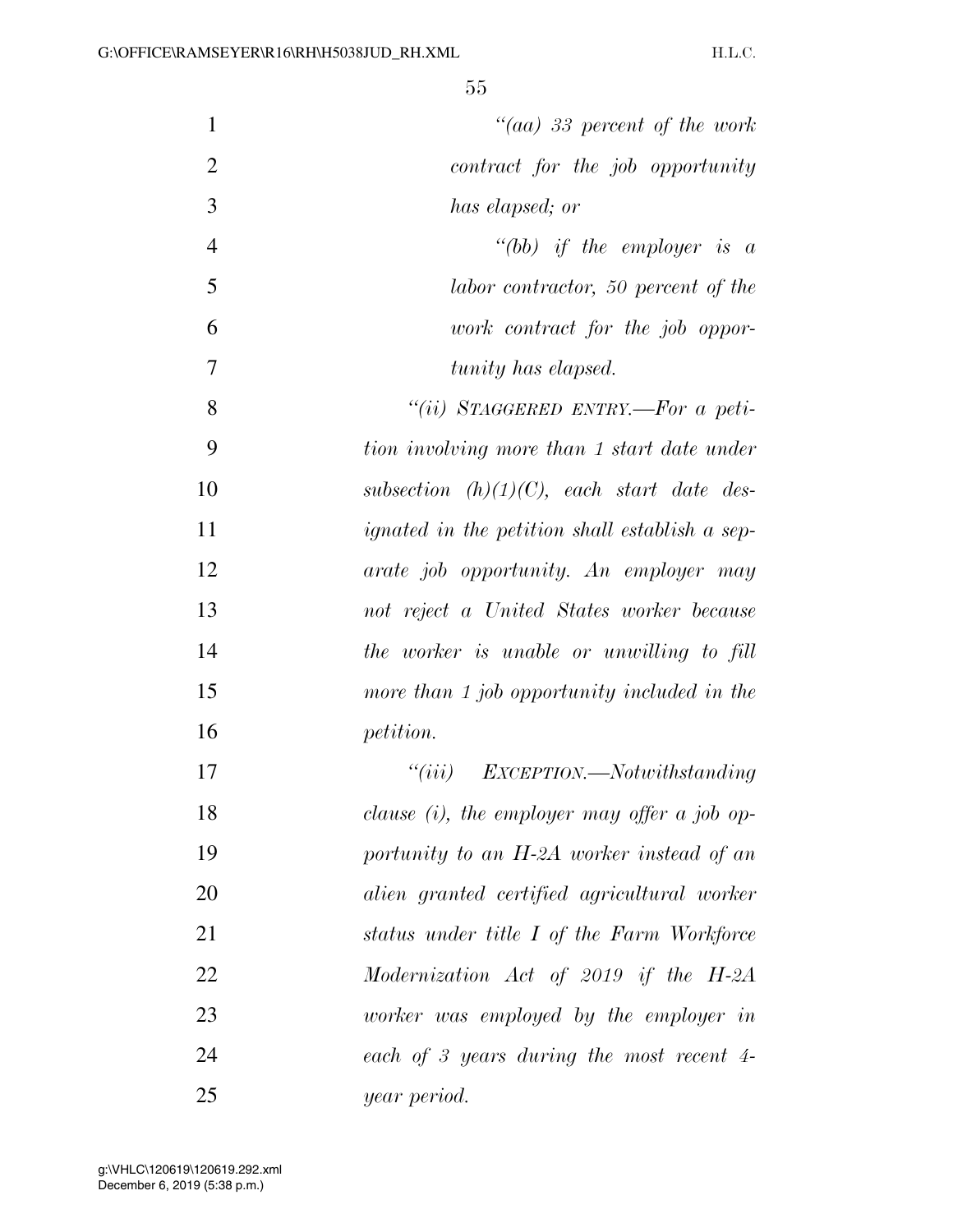| "(3) RECRUITMENT REPORT.— |  |
|---------------------------|--|
|---------------------------|--|

| $\overline{2}$ | "(A) IN GENERAL.—The employer shall                       |
|----------------|-----------------------------------------------------------|
| 3              | maintain a recruitment report through the ap-             |
| $\overline{4}$ | plicable period described in paragraph $(2)(B)$           |
| 5              | and submit regular updates through the elec-              |
| 6              | <i>tronic platform on the results of recruitment. The</i> |
| 7              | employer shall retain the recruitment report, and         |
| 8              | all associated recruitment documentation, for a           |
| 9              | period of 3 years from the date of certification.         |
| 10             | "(B) BURDEN OF PROOF.—If the employer                     |
| 11             | asserts that any eligible individual who has ap-          |
| 12             | plied or been referred is not able, willing or            |
| 13             | qualified, the employer bears the burden of proof         |
| 14             | to establish that the individual is not able, will-       |
| 15             | ing or qualified because of a lawful, employment-         |
| 16             | <i>related reason.</i>                                    |
| 17             | "(d) WAGE REQUIREMENTS.-                                  |
| 18             | "(1) IN GENERAL.—Each employer under this                 |
| 19             | section will offer the worker, during the period of au-   |
| 20             | thorized employment, wages that are at least the          |
| 21             | greatest of $-$                                           |
| 22             | $\lq (A)$ the agreed-upon collective bargaining           |
| 23             | wage;                                                     |
| $\bigcap$      |                                                           |

 *''(B) the adverse effect wage rate (or any successor wage established under paragraph (7));*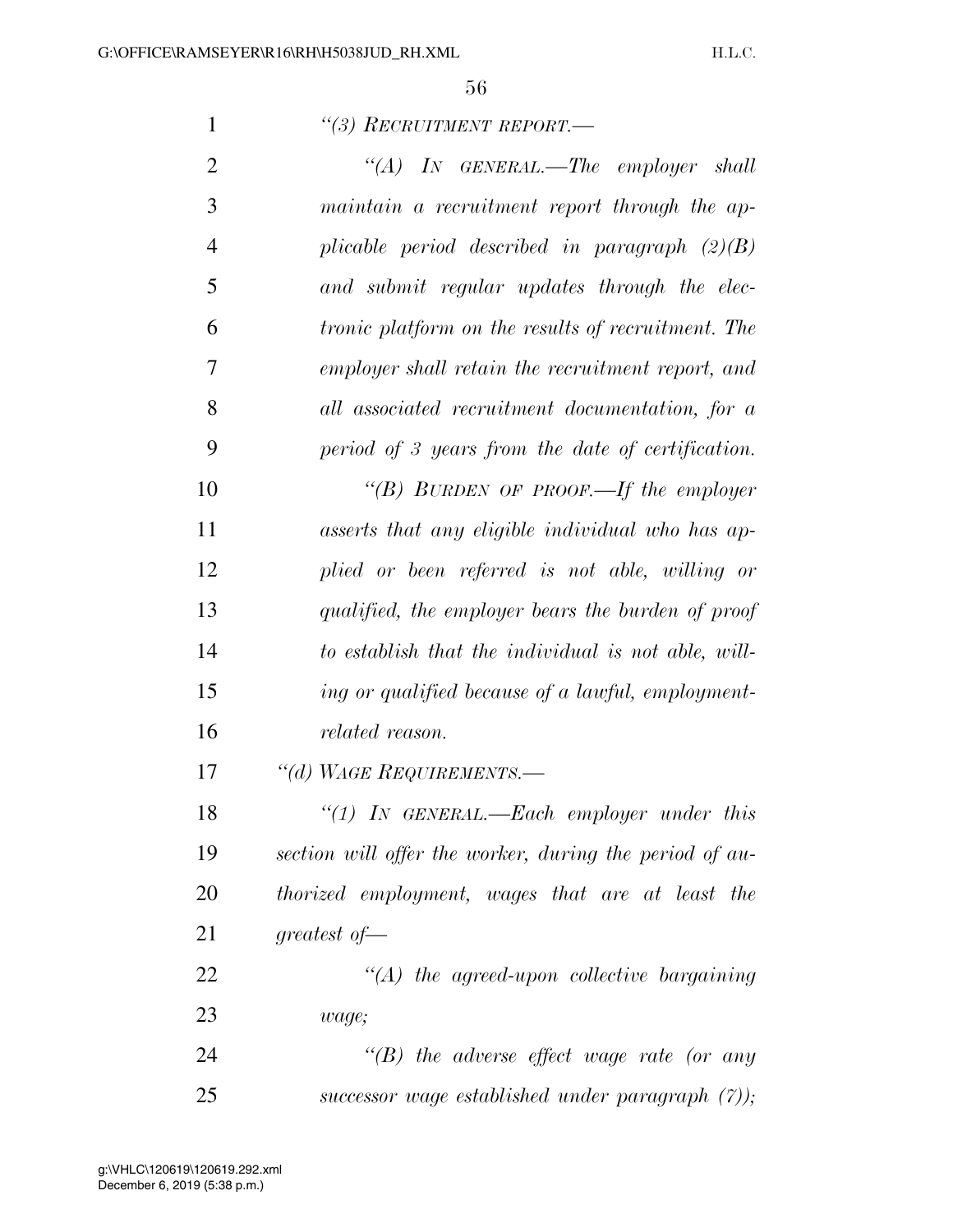| $\mathbf{1}$   | $"$ (C) the prevailing wage (hourly wage or         |
|----------------|-----------------------------------------------------|
| $\overline{2}$ | piece rate); or                                     |
| 3              | $\lq (D)$ the Federal or State minimum wage.        |
| $\overline{4}$ | "(2) ADVERSE EFFECT WAGE RATE DETERMINA-            |
| 5              | $TIONS$ .                                           |
| 6              | "(A) IN GENERAL.—Except as provided                 |
| 7              | under subparagraph $(B)$ , the applicable adverse   |
| 8              | effect wage rate for each State and occupational    |
| 9              | classification for a calendar year shall be as fol- |
| 10             | lows:                                               |
| 11             | $``(i)$ The annual average hourly wage              |
| 12             | for the occupational classification in the          |
| 13             | State or region as reported by the Secretary        |
| 14             | of Agriculture based on a wage survey con-          |
| 15             | ducted by such Secretary.                           |
| 16             | "(ii) If a wage described in clause (i)             |
| 17             | is not reported, the national annual average        |
| 18             | hourly wage for the occupational classifica-        |
| 19             | tion as reported by the Secretary of Agri-          |
| 20             | culture based on a wage survey conducted            |
| 21             | by such Secretary.                                  |
| 22             | $``(iii)$ If a wage described in clause (i)         |
| 23             | or (ii) is not reported, the Statewide annual       |
| 24             | average hourly wage for the standard occu-          |
| 25             | pational classification as reported by the          |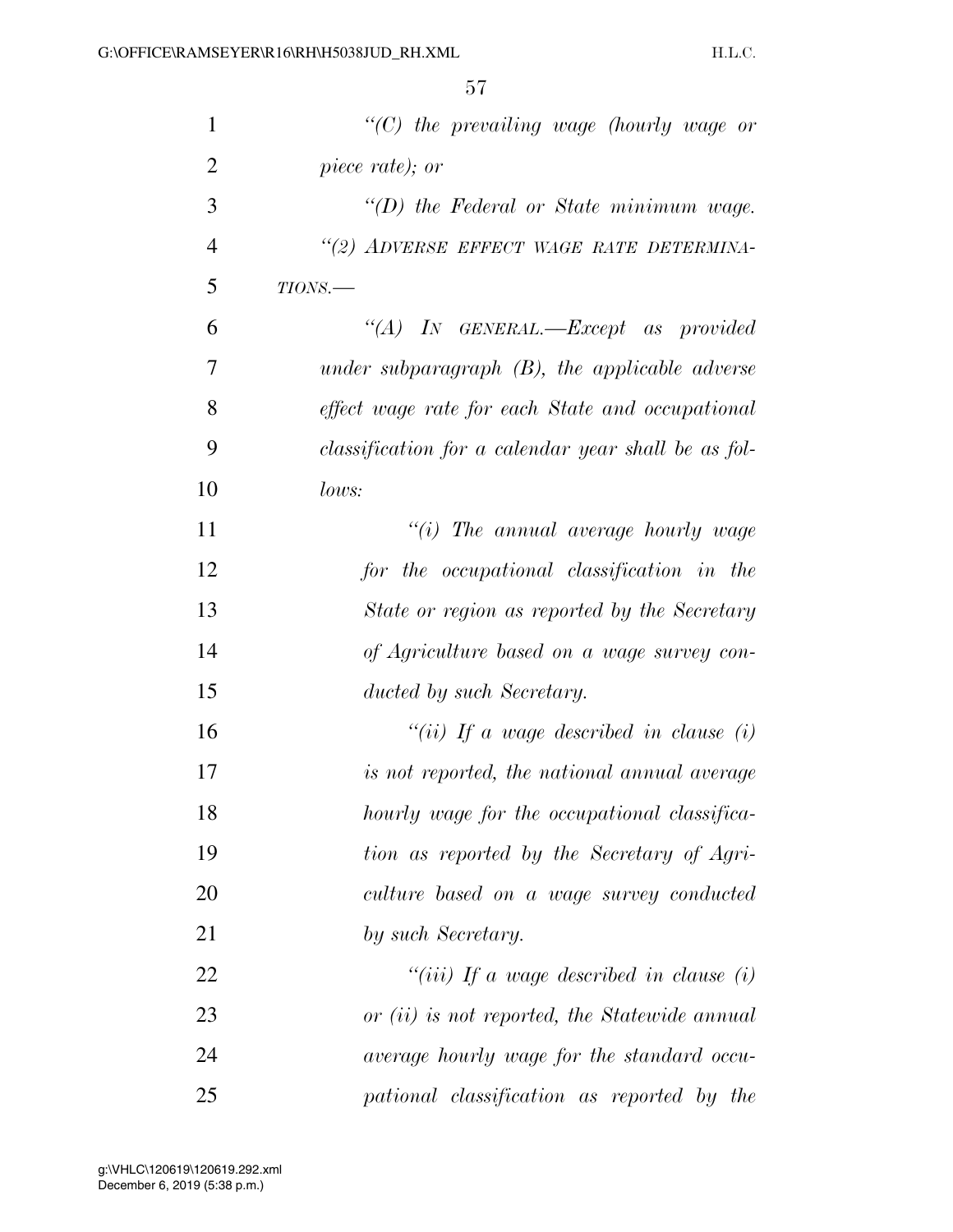| 1              | Secretary of Labor based on a wage survey           |
|----------------|-----------------------------------------------------|
| $\overline{2}$ | conducted by such Secretary.                        |
| 3              | "(iv) If a wage described in clause (i),            |
| $\overline{4}$ | $(ii)$ , or $(iii)$ is not reported, the national   |
| 5              | average hourly wage for the occupational            |
| 6              | classification as reported by the Secretary of      |
| 7              | Labor based on a wage survey conducted by           |
| 8              | such Secretary.                                     |
| 9              | "(B) LIMITATIONS ON WAGE FLUCTUA-                   |
| 10             | $TIONS$ .                                           |
| 11             | "(i) WAGE FREEZE FOR CALENDAR                       |
| 12             | YEAR 2020.—For calendar year 2020, the              |
| 13             | adverse effect wage rate for each State and         |
| 14             | occupational classification under this sub-         |
| 15             | section shall be the adverse effect wage rate       |
| 16             | that was in effect for $H$ -2A workers in the       |
| 17             | applicable State in calendar year 2019.             |
| 18             | "(ii) CALENDAR YEARS 2021 THROUGH                   |
| 19             | $2029. - For \ each \ of \ calendar \ years \ 2021$ |
| 20             | through 2029, the adverse effect wage rate          |
| 21             | for each State and occupational classifica-         |
| 22             | tion under this subsection shall be the wage        |
| 23             | calculated under subparagraph (A), except           |
| 24             | that such wage may not—                             |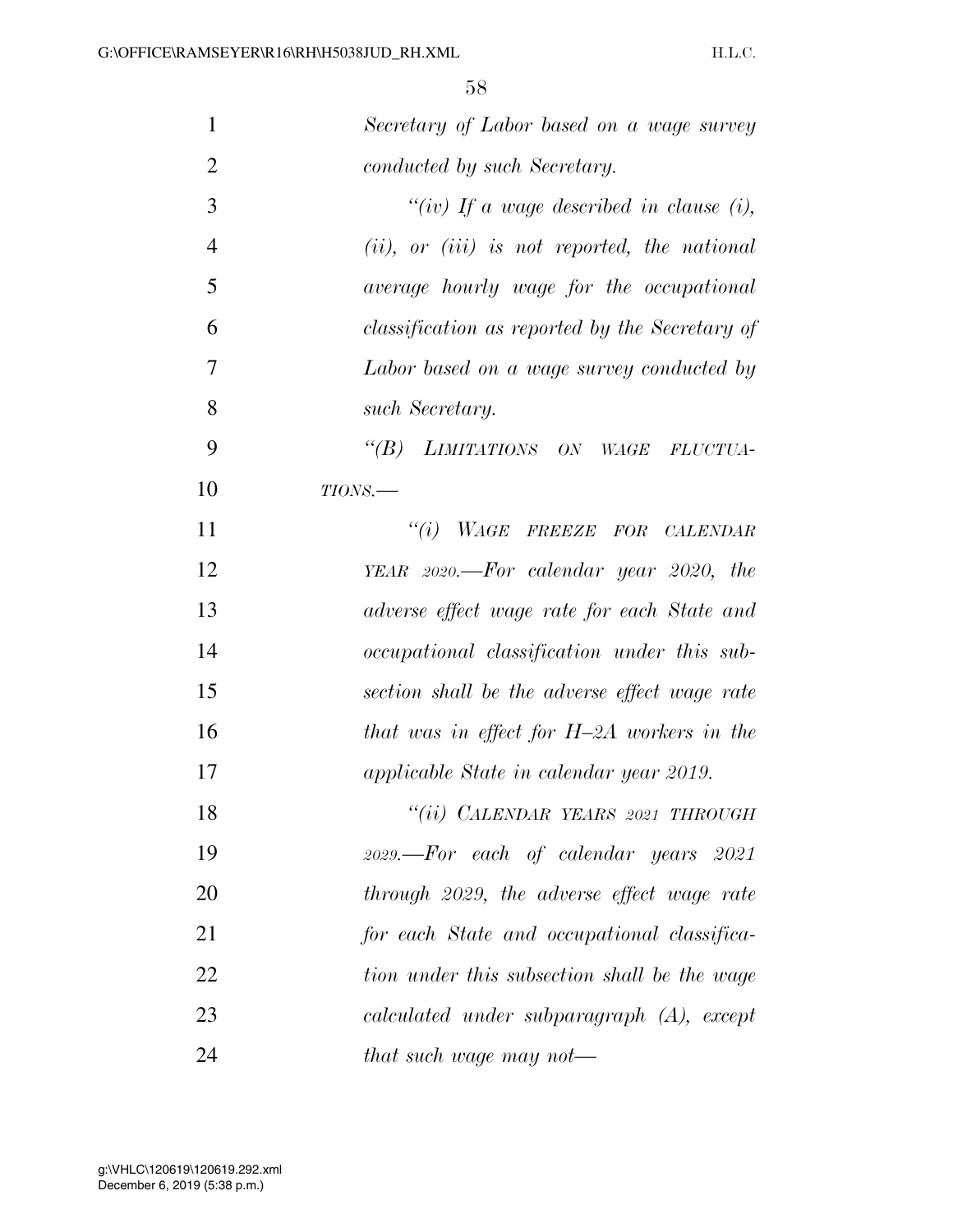| $\mathbf{1}$   | $\lq (I)$ be more than 1.5 percent             |
|----------------|------------------------------------------------|
| $\overline{2}$ | lower than the wage in effect for $H$ -2A      |
| 3              | <i>workers in the applicable State and oc-</i> |
| $\overline{4}$ | cupational classification in the imme-         |
| 5              | diately preceding calendar year;               |
| 6              | "(II) except as provided in clause             |
| 7              | $(III)$ , be more than 3.25 percent higher     |
| 8              | than the wage in effect for $H$ -2A work-      |
| 9              | ers in the applicable State and occupa-        |
| 10             | tional classification in the immediately       |
| 11             | preceding calendar year; and                   |
| 12             | "(III) if the application of clause            |
| 13             | $(II)$ results in a wage that is lower         |
| 14             | than 110 percent of the applicable Fed-        |
| 15             | eral or State minimum wage, be more            |
| 16             | than 4.25 percent higher than the wage         |
| 17             | in effect for $H$ -2A workers in the ap-       |
| 18             | plicable State and occupational classi-        |
| 19             | fication in the immediately preceding          |
| 20             | calendar year.                                 |
| 21             | "(iii) CALENDAR YEARS AFTER 2029.—             |
| 22             | For any calendar year after 2029, the ap-      |
| 23             | plicable wage rate described in paragraph      |
| 24             | $(1)(B)$ shall be the wage rate established    |
| 25             | pursuant to paragraph $(7)(D)$ . Until such    |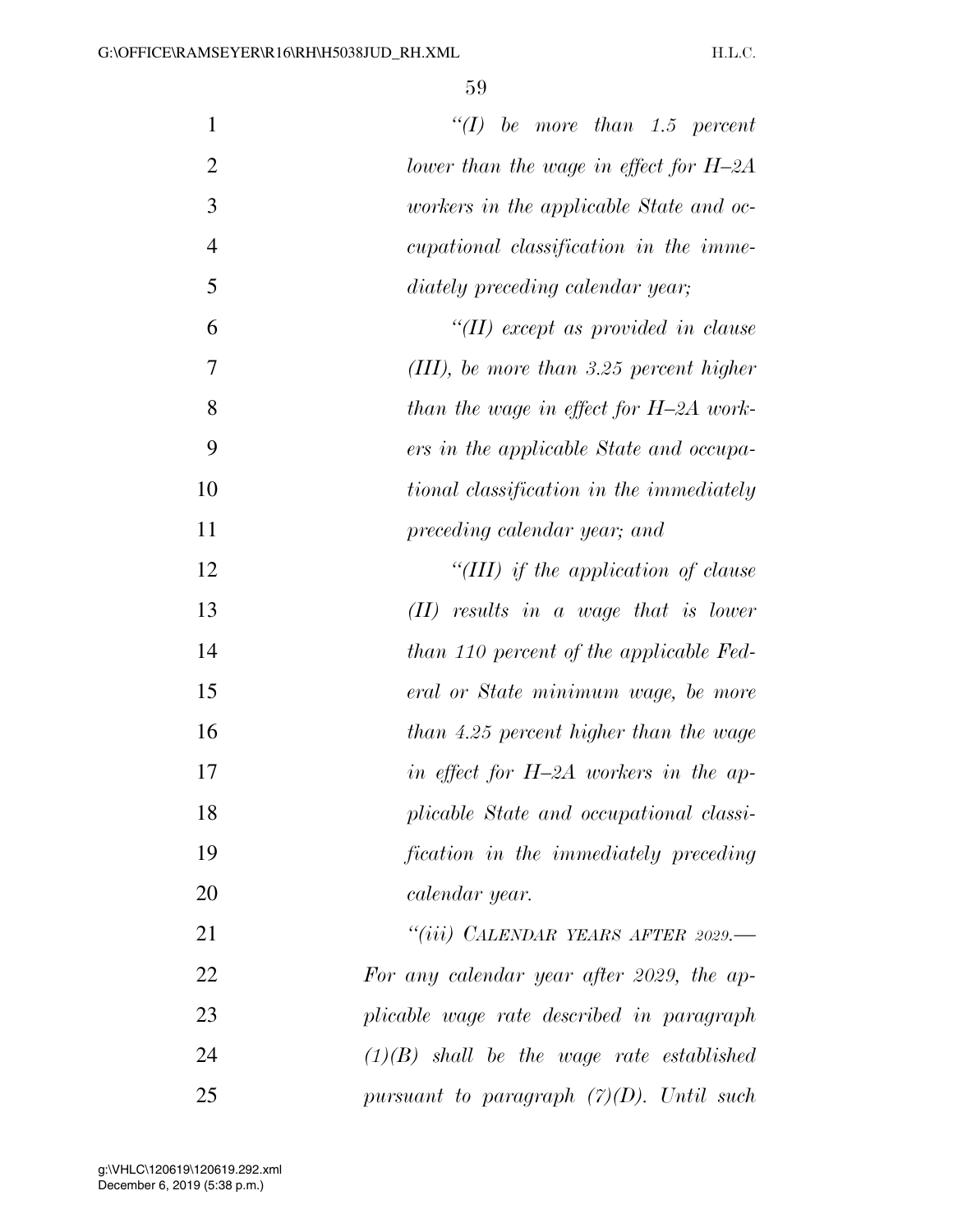| $\mathbf{1}$   | wage rate is effective, the adverse effect wage           |
|----------------|-----------------------------------------------------------|
| $\overline{2}$ | rate for each State and occupational classi-              |
| 3              | fication under this subsection shall be the               |
| $\overline{4}$ | wage calculated under subparagraph $(A)$ ,                |
| 5              | except that such wage may not be more                     |
| 6              | than 1.5 percent lower or 3.25 percent high-              |
| 7              | er than the wage in effect for $H$ -2A workers            |
| 8              | in the applicable State and occupational                  |
| 9              | classification in the immediately preceding               |
| 10             | calendar year.                                            |
| 11             | "(3) MULTIPLE OCCUPATIONS.—If the primary                 |
| 12             | job duties for the job opportunity described in the pe-   |
| 13             | tition do not fall within a single occupational classi-   |
| 14             | fication, the applicable wage rates under subpara-        |
| 15             | graphs $(B)$ and $(C)$ of paragraph $(1)$ for the job op- |
| 16             | portunity shall be based on the highest such wage         |
| 17             | rates for all applicable occupational classifications.    |
| 18             | "(4) PUBLICATION; WAGES IN EFFECT.-                       |
| 19             | "(A) PUBLICATION.—Prior to the start of                   |
| 20             | each calendar year, the Secretary of Labor shall          |
| 21             | publish the applicable adverse effect wage rate           |
| 22             | (or successor wage rate, if any), and prevailing          |
| 23             | wage if available, for each State and occupa-             |
| 24             | tional classification through notice in the Fed-          |
| 25             | eral Register.                                            |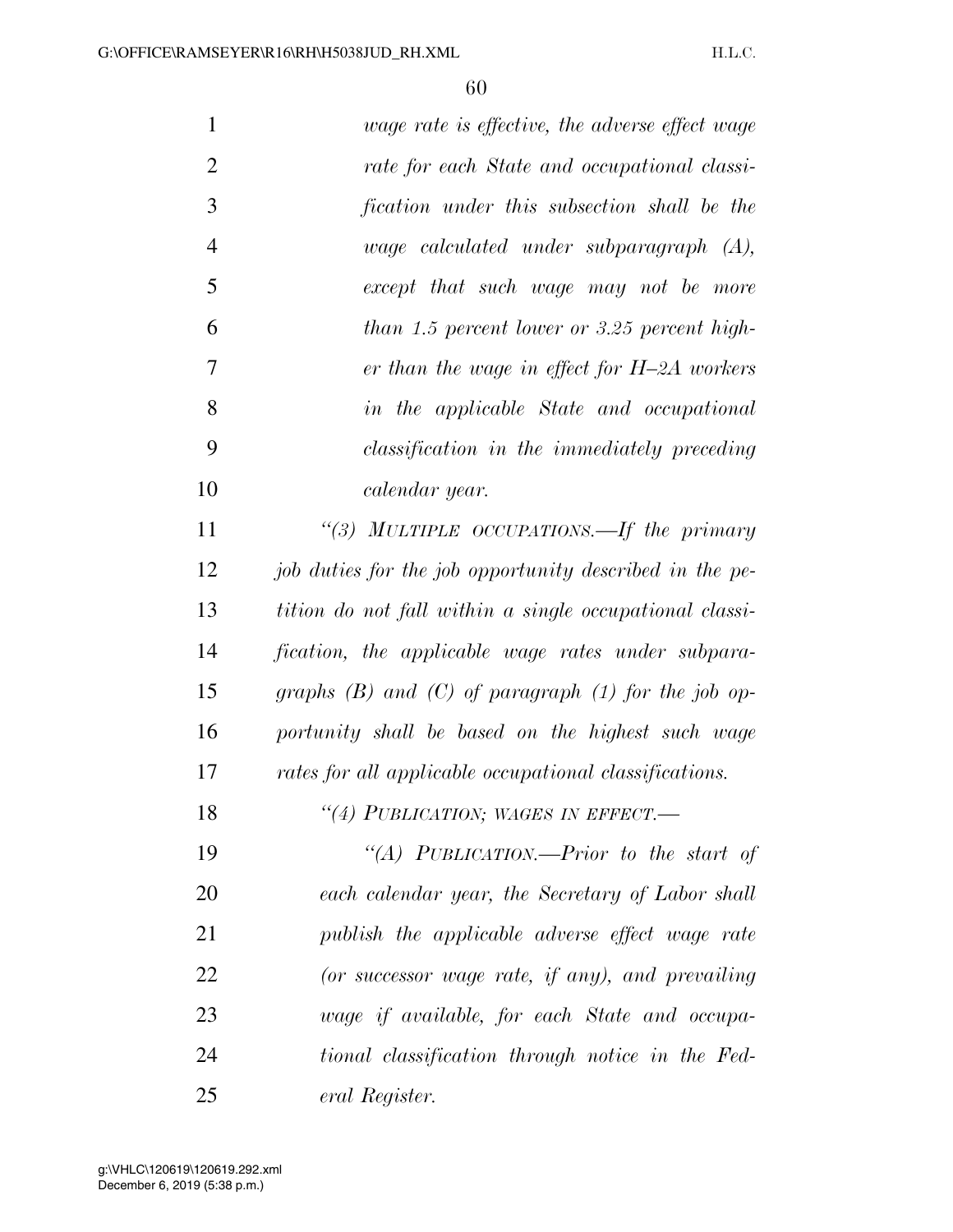| $\mathbf{1}$   | "(B) JOB ORDERS IN EFFECT.—Except as                  |
|----------------|-------------------------------------------------------|
| $\overline{2}$ | provided in subparagraph $(C)$ , publication by       |
| 3              | the Secretary of Labor of an updated adverse ef-      |
| $\overline{4}$ | fect wage rate or prevailing wage for a State and     |
| 5              | occupational classification shall not affect the      |
| 6              | wage rate guaranteed in any approved job order        |
| 7              | for which recruitment efforts have commenced at       |
| 8              | the time of publication.                              |
| 9              | "(C) EXCEPTION FOR YEAR-ROUND JOBS.-                  |
| 10             | If the Secretary of Labor publishes an updated        |
| 11             | adverse effect wage rate or prevailing wage for a     |
| 12             | State and occupational classification concerning      |
| 13             | a petition described in subsection (i), and the       |
| 14             | updated wage is higher than the wage rate guar-       |
| 15             | anteed in the work contract, the employer shall       |
| 16             | pay the updated wage not later than 14 days           |
| 17             | after publication of the updated wage in the Fed-     |
| 18             | eral Register.                                        |
| 19             | "(5) WORKERS PAID ON A PIECE RATE OR                  |
| 20             | OTHER INCENTIVE BASIS.—If an employer pays by         |
| $\mathbf{C}$ 1 | the views wete on other inequative mother and meaning |

 *the piece rate or other incentive method and requires 1 or more minimum productivity standards as a con- dition of job retention, such standards shall be speci- fied in the job order and shall be no more than those normally required (at the time of the first petition for*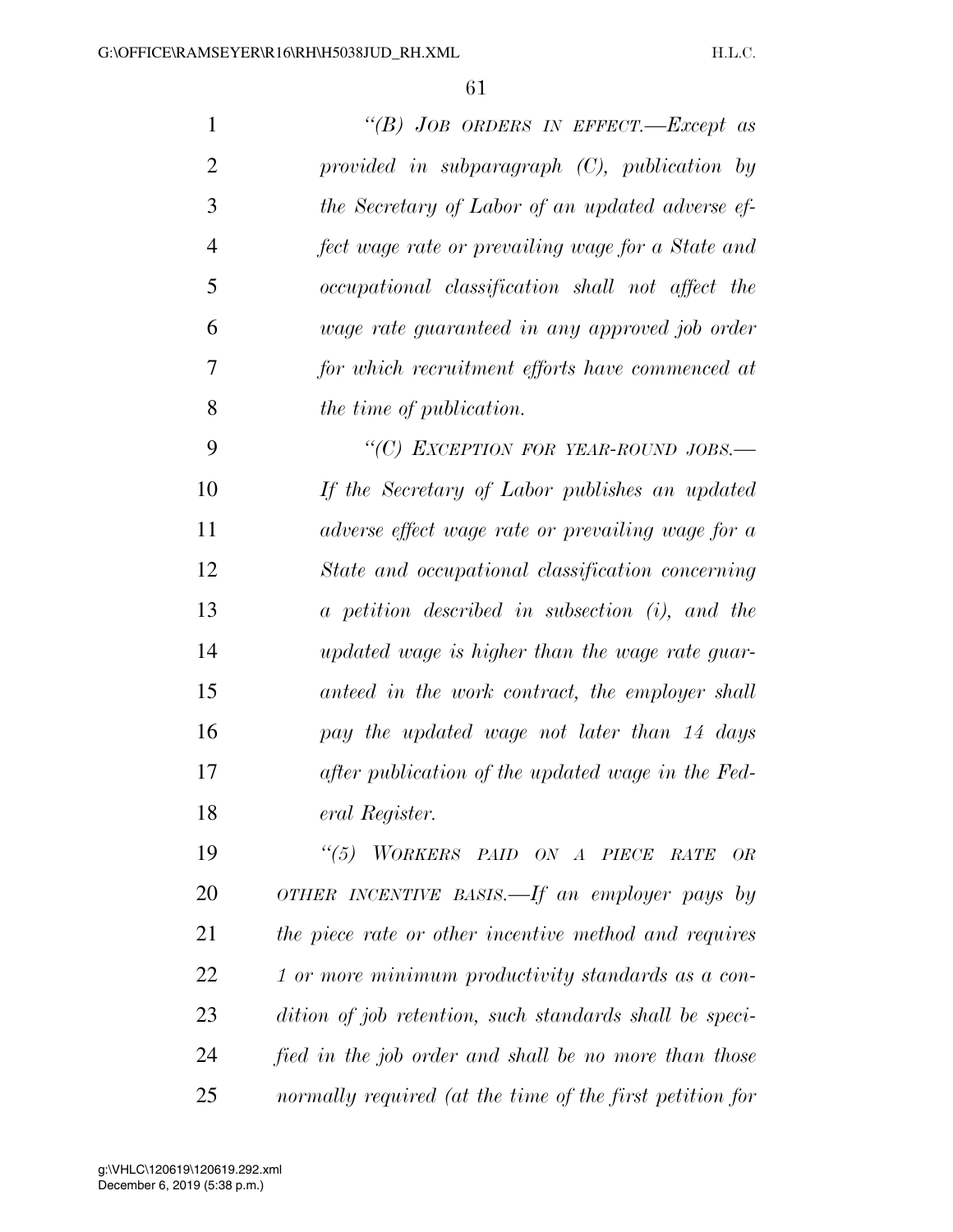| $\mathbf{1}$   | $H$ -2A workers) by other employers for the activity in |
|----------------|---------------------------------------------------------|
| $\overline{2}$ | the area of intended employment, unless the Secretary   |
| 3              | of Labor approves a higher minimum standard re-         |
| $\overline{4}$ | sulting from material changes in production methods.    |
| 5              | "(6) GUARANTEE OF EMPLOYMENT.-                          |
| 6              | "(A) OFFER TO WORKER.—The employer                      |
| 7              | shall guarantee the worker employment for the           |
| 8              | hourly equivalent of at least three-fourths of the      |
| 9              | work days of the total period of employment, be-        |
| 10             | ginning with the first work day after the arrival       |
| 11             | of the worker at the place of employment and            |
| 12             | ending on the date specified in the job offer. For      |
| 13             | purposes of this subparagraph, the hourly equiv-        |
| 14             | alent means the number of hours in the work             |
| 15             | days as stated in the job offer and shall exclude       |
| 16             | the worker's Sabbath and Federal holidays. If the       |
| 17             | employer affords the worker less employment             |
| 18             | than that required under this paragraph, the em-        |
| 19             | ployer shall pay the worker the amount which            |
| 20             | the worker would have earned had the worker, in         |
| 21             | fact, worked for the guaranteed number of hours.        |
| 22             | "(B) FAILURE TO WORK.—Any hours which                   |
| 23             | the worker fails to work, up to a maximum of            |
| 24             | the number of hours specified in the job offer for      |
|                |                                                         |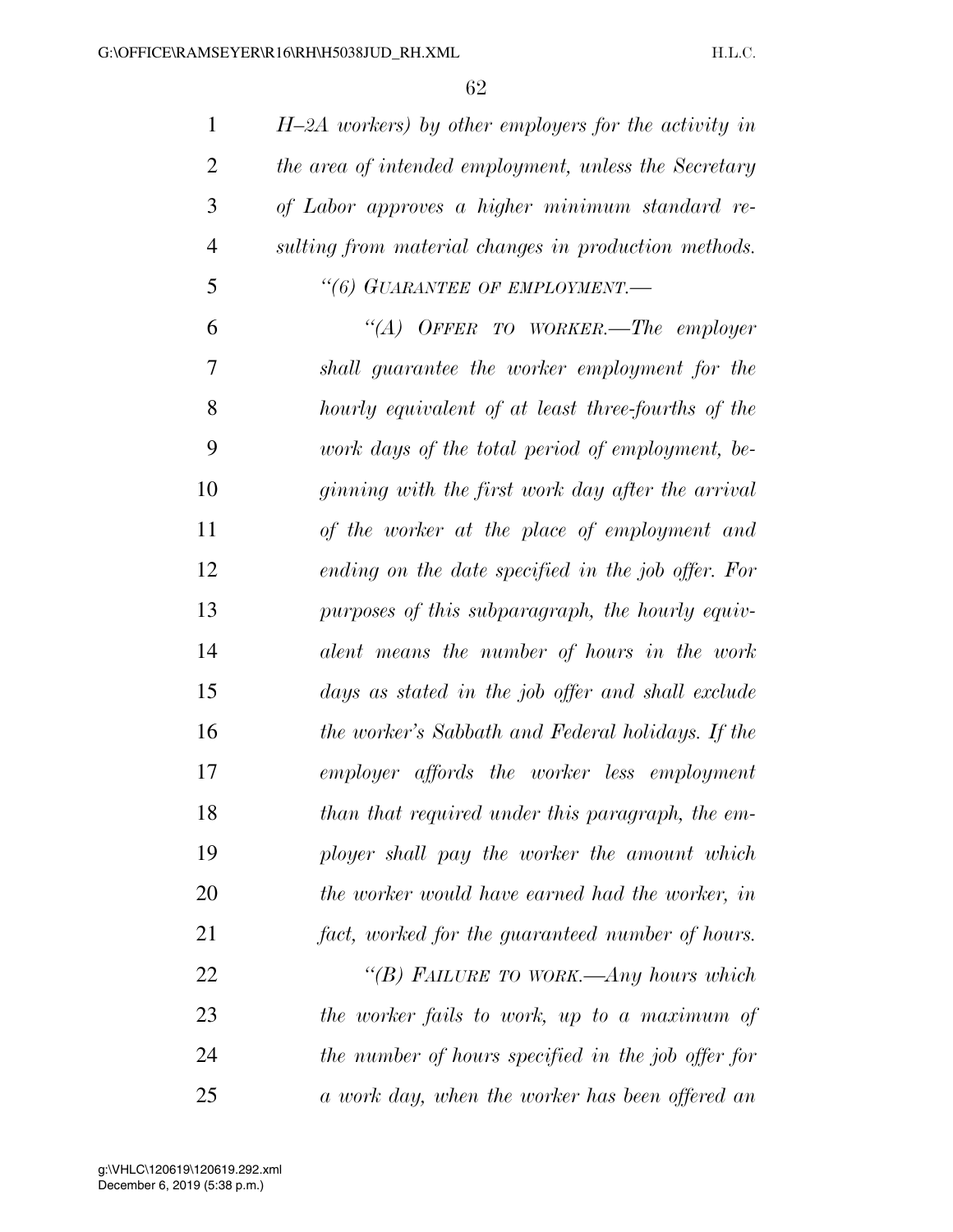| 1              | opportunity to do so, and all hours of work actu-       |
|----------------|---------------------------------------------------------|
| $\overline{2}$ | ally performed (including voluntary work in ex-         |
| 3              | cess of the number of hours specified in the job        |
| 4              | offer in a work day, on the worker's Sabbath, or        |
| 5              | on Federal holidays) may be counted by the em-          |
| 6              | ployer in calculating whether the period of guar-       |
| 7              | anteed employment has been met.                         |
| 8              | "(C) ABANDONMENT OF EMPLOYMENT; TER-                    |
| 9              | MINATION FOR CAUSE.—If the worker voluntarily           |
| 10             | abandons employment without good cause before           |
| 11             | the end of the contract period, or is terminated        |
| 12             | for cause, the worker is not entitled to the guar-      |
| 13             | antee of employment described in subparagraph           |
| 14             | (A).                                                    |
| 15             | "(D) CONTRACT IMPOSSIBILITY.—If, before                 |
| 16             | the expiration of the period of employment speci-       |
| 17             | fied in the job offer, the services of the worker are   |
| 18             | no longer required for reasons beyond the control       |
| 19             | of the employer due to any form of natural dis-         |
| 20             | aster before the guarantee in subparagraph (A)          |
| 21             | is fulfilled, the employer may terminate the            |
| 22             | <i>worker's employment. In the event of such termi-</i> |
| 23             | nation, the employer shall fulfill the employment       |
| 24             | guarantee in subparagraph $(A)$ for the work            |
| 25             | days that have elapsed from the first work day          |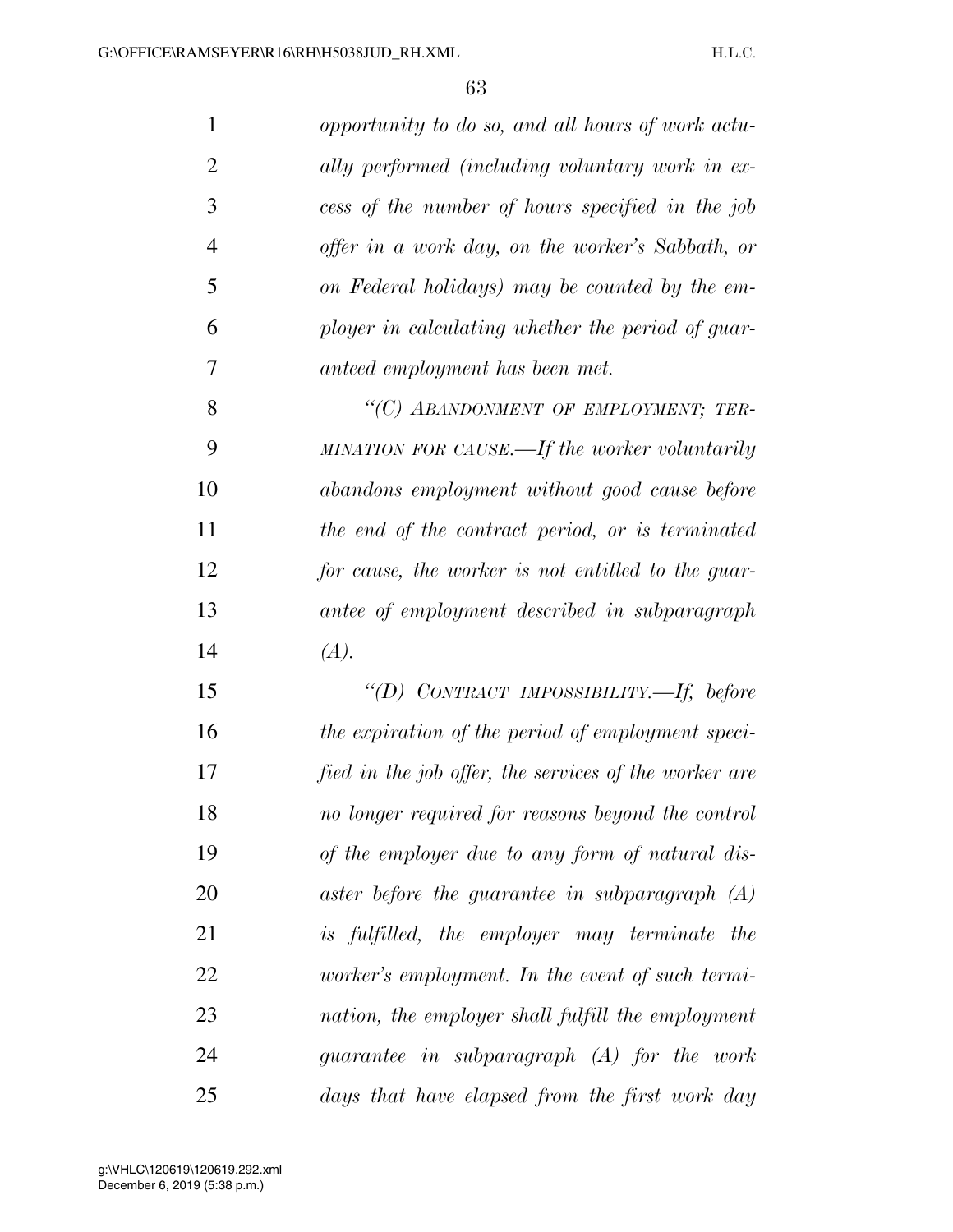| $\mathbf{1}$   | after the arrival of the worker to the termination                |
|----------------|-------------------------------------------------------------------|
| $\overline{2}$ | of employment. The employer shall make efforts                    |
| 3              | to transfer a United States worker to other com-                  |
| $\overline{4}$ | parable employment acceptable to the worker. If                   |
| 5              | such transfer is not affected, the employer shall                 |
| 6              | provide the return transportation required in                     |
| 7              | subsection $(f)(2)$ .                                             |
| 8              | "(7) WAGE STANDARDS AFTER $2029$ .                                |
| 9              | "(A) STUDY OF ADVERSE EFFECT WAGE                                 |
| 10             | $\textit{RATE}\text{---}$ Beginning in fiscal year 2026, the Sec- |
| 11             | retary of Agriculture and Secretary of Labor                      |
| 12             | shall jointly conduct a study that addresses—                     |
| 13             | "(i) whether the employment of $H$ -2A                            |
| 14             | workers has depressed the wages of United                         |
| 15             | States farm workers;                                              |
| 16             | $``(ii)$ whether an adverse effect wage                           |
| 17             | rate is necessary to protect the wages of                         |
| 18             | United States farm workers in occupations                         |
| 19             | in which H-2A workers are employed;                               |
| 20             | $``(iii)$ whether alternative wage stand-                         |
| 21             | ards would be sufficient to prevent wages in                      |
| 22             | occupations in which H-2A workers are                             |
| 23             | employed from falling below the wage level                        |
| 24             | that would have prevailed in the absence of                       |
| 25             | $H$ -2A employment;                                               |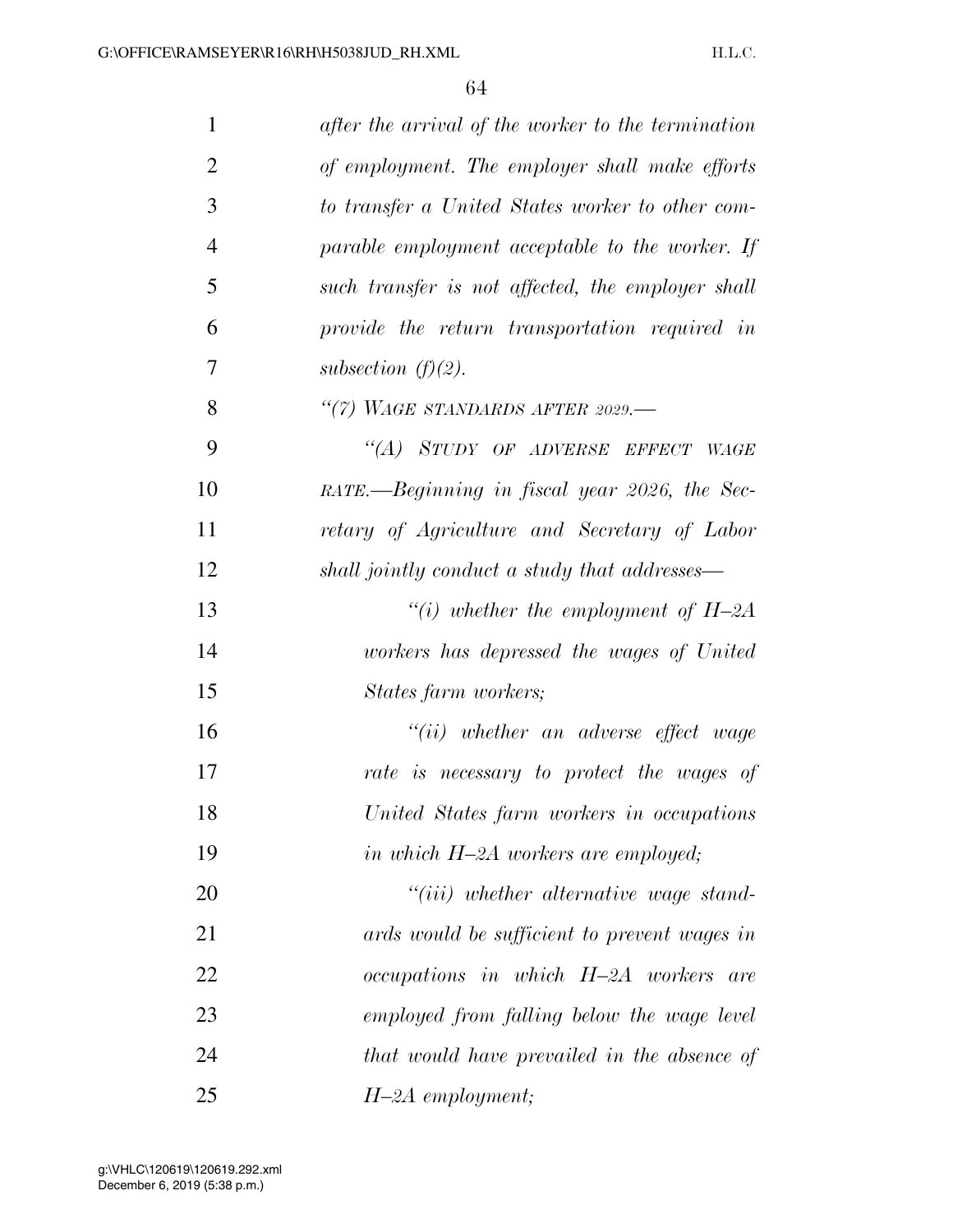| $\mathbf{1}$   | $``(iv)$ whether any changes are war-              |
|----------------|----------------------------------------------------|
| $\overline{2}$ | ranted in the current methodologies for cal-       |
| 3              | culating the adverse effect wage rate and the      |
| $\overline{4}$ | prevailing wage rate; and                          |
| 5              | $\tilde{f}(v)$ recommendations for future wage     |
| 6              | protection under this section.                     |
| 7              | "(B) FINAL REPORT.—Not later than Octo-            |
| 8              | ber 1, 2027, the Secretary of Agriculture and      |
| 9              | Secretary of Labor shall jointly prepare and sub-  |
| 10             | mit a report to the Congress setting forth the     |
| 11             | findings of the study conducted under subpara-     |
| 12             | $graph(A)$ and recommendations for future wage     |
| 13             | protections under this section.                    |
| 14             | " $(C)$ CONSULTATION.—In conducting the            |
| 15             | study under subparagraph (A) and preparing         |
| 16             | the report under subparagraph $(B)$ , the Sec-     |
| 17             | retary of Agriculture and Secretary of Labor       |
| 18             | shall consult with representatives of agricultural |
| 19             | employers and an equal number of representa-       |
| 20             | tives of agricultural workers, at the national,    |
| 21             | State and local level.                             |
| 22             | "(D) WAGE DETERMINATION AFTER $2029$ .             |
| 23             | Upon publication of the report described in sub-   |
| 24             | paragraph (B), the Secretary of Labor, in con-     |
| 25             | sultation with and the approval of the Secretary   |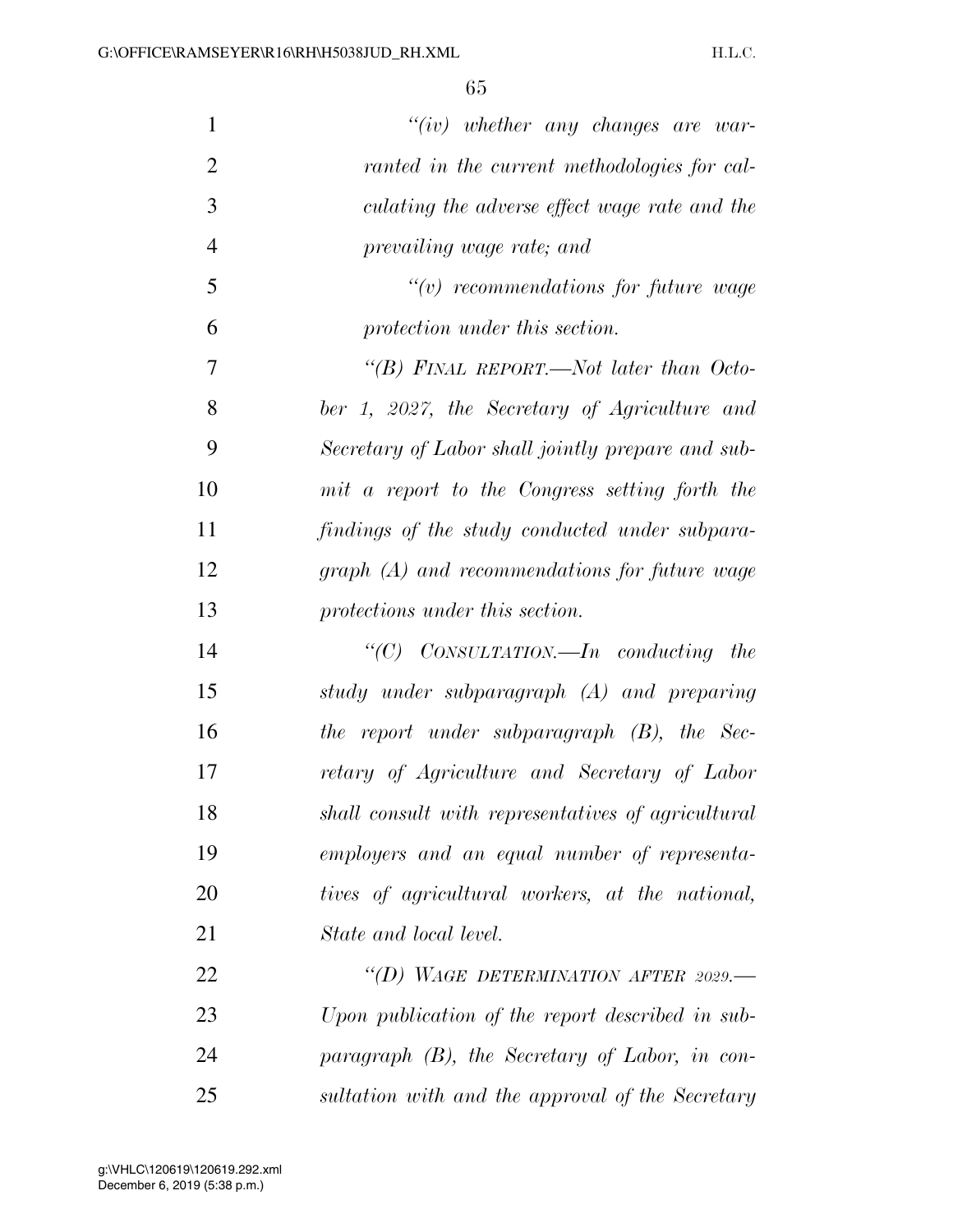|   | of Agriculture, shall make a rule to establish $\alpha$ |
|---|---------------------------------------------------------|
| 2 | process for annually determining the wage rate          |
| 3 | for purposes of paragraph $(1)(B)$ for fiscal years     |
| 4 | after 2029. Such process shall be designed to en-       |
| 5 | sure that the employment of $H$ -2A workers does        |
| 6 | not undermine the wages and working conditions          |
|   | of similarly employed United States workers.            |
|   |                                                         |

 *''(e) HOUSING REQUIREMENTS.—Employers shall fur- nish housing in accordance with regulations established by the Secretary of Labor. Such regulations shall be consistent with the following:* 

 *''(1) IN GENERAL.—The employer shall be per- mitted at the employer's option to provide housing meeting applicable Federal standards for temporary labor camps or to secure housing which meets the local standards for rental and/or public accommoda- tions or other substantially similar class of habi- tation: Provided, That in the absence of applicable local standards, State standards for rental and/or public accommodations or other substantially similar class of habitation shall be met: Provided further, That in the absence of applicable local or State stand- ards, Federal temporary labor camp standards shall apply.*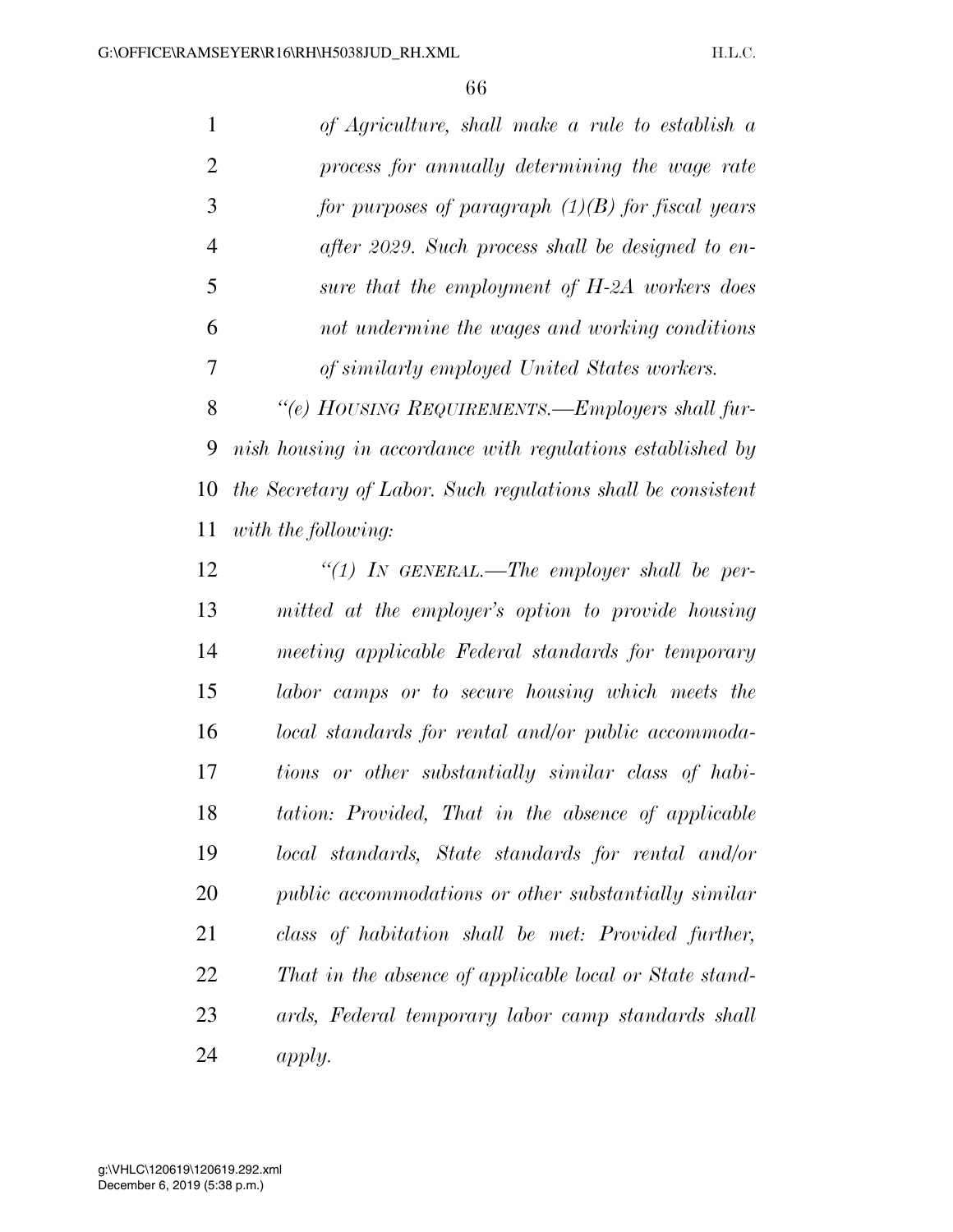| $\mathbf{1}$   | "(2) FAMILY HOUSING.—Except as otherwise                  |
|----------------|-----------------------------------------------------------|
| $\overline{2}$ | provided in subsection $(i)(5)$ , the employer shall pro- |
| 3              | vide family housing to workers with families who re-      |
| $\overline{4}$ | quest it when it is the prevailing practice in the area   |
| 5              | and occupation of intended employment to provide          |
| 6              | family housing.                                           |
| 7              | $\lq(3)$ UNITED<br>STATES<br><i>WORKERS.—Notwith-</i>     |
| 8              | standing paragraphs $(1)$ and $(2)$ , an employer is not  |
| 9              | required to provide housing to United States workers      |
| 10             | who are reasonably able to return to their residence      |
| 11             | within the same day.                                      |
| 12             | "(4) TIMING OF INSPECTION.—                               |
| 13             | "(A) IN GENERAL.—The Secretary of Labor                   |
| 14             | or designee shall make a determination as to              |
| 15             | whether the housing furnished by an employer              |
| 16             | for a worker meets the requirements imposed by            |
| 17             | this subsection prior to the date on which the            |
| 18             | Secretary of Labor is required to make a certifi-         |
| 19             | cation with respect to a petition for the admis-          |
| 20             | sion of such worker.                                      |
| 21             | "(B) TIMELY INSPECTION.—The Secretary                     |
| 22             | of Labor shall provide a process for-                     |
| 23             | $"(i)$ an employer to request inspection                  |
| 24             | of housing up to 60 days before the date on               |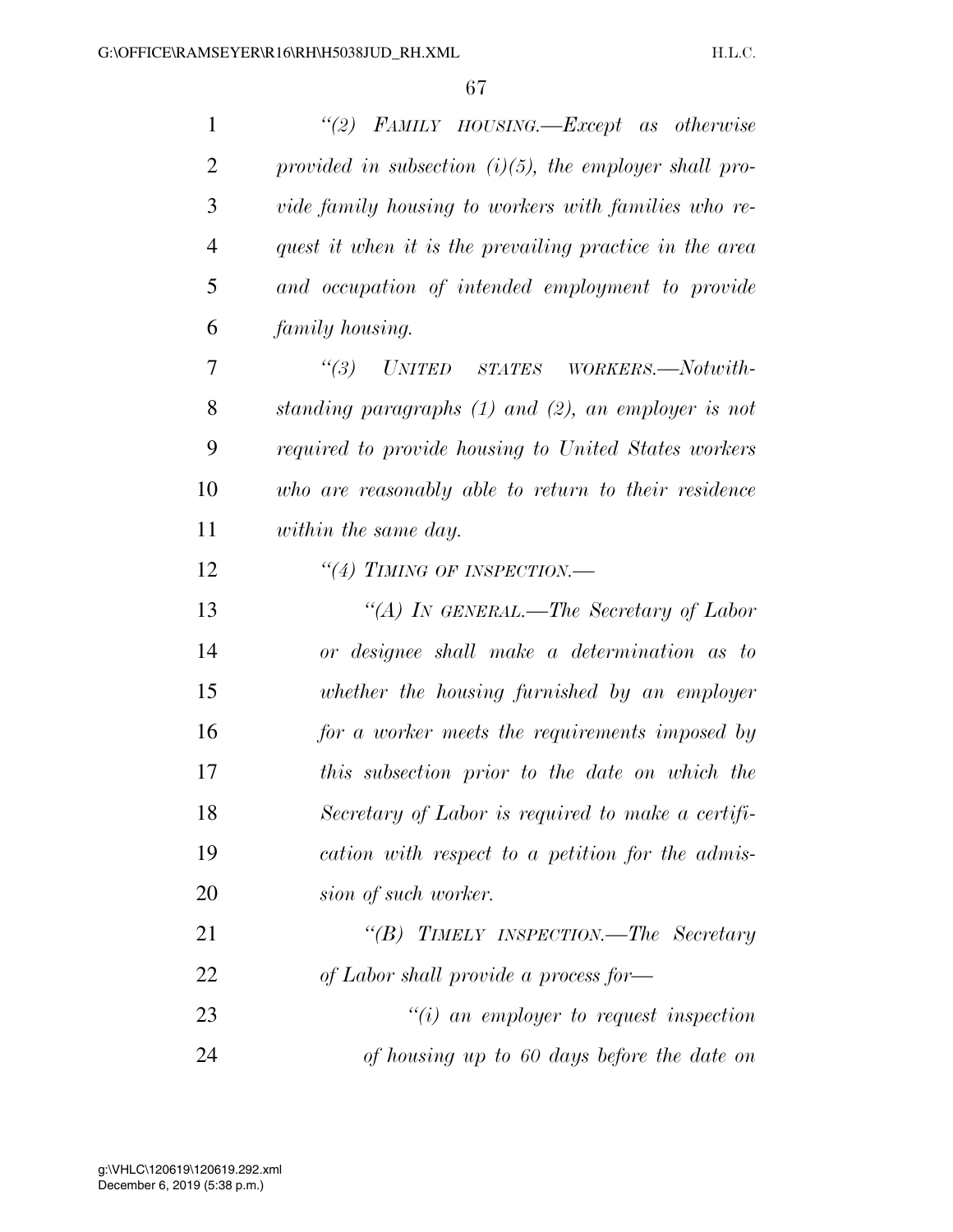| $\mathbf{1}$   | which the employer will file a petition               |
|----------------|-------------------------------------------------------|
| $\overline{2}$ | under this section; and                               |
| 3              | "(ii) annual inspection of housing for                |
| $\overline{4}$ | workers who are engaged in agricultural               |
| 5              | employment that is not of a seasonal or               |
| 6              | <i>temporary nature.</i>                              |
| 7              | "(f) TRANSPORTATION REQUIREMENTS.-                    |
| 8              | "(1) TRAVEL TO PLACE OF EMPLOYMENT. $-A$              |
| 9              | worker who completes 50 percent of the period of em-  |
| 10             | ployment specified in the job order shall be reim-    |
| 11             | bursed by the employer for the cost of the worker's   |
| 12             | transportation and subsistence from the place from    |
| 13             | which the worker came to work for the employer (or    |
| 14             | place of last employment, if the worker traveled from |
| 15             | such place) to the place of employment.               |
| 16             | "(2) TRAVEL FROM PLACE OF EMPLOYMENT.-                |
| 17             | For a worker who completes the period of employment   |
| 18             | specified in the job order or who is terminated with- |
| 19             | out cause, the employer shall provide or pay for the  |
| 20             | worker's transportation and subsistence from<br>the   |
| 21             | place of employment to the place from which the       |
| 22             | worker, disregarding intervening employment, came     |
| 23             | to work for the employer, or to the place of next em- |
| 24             | ployment, if the worker has contracted with a subse-  |
| 25             | quent employer who has not agreed to provide or pay   |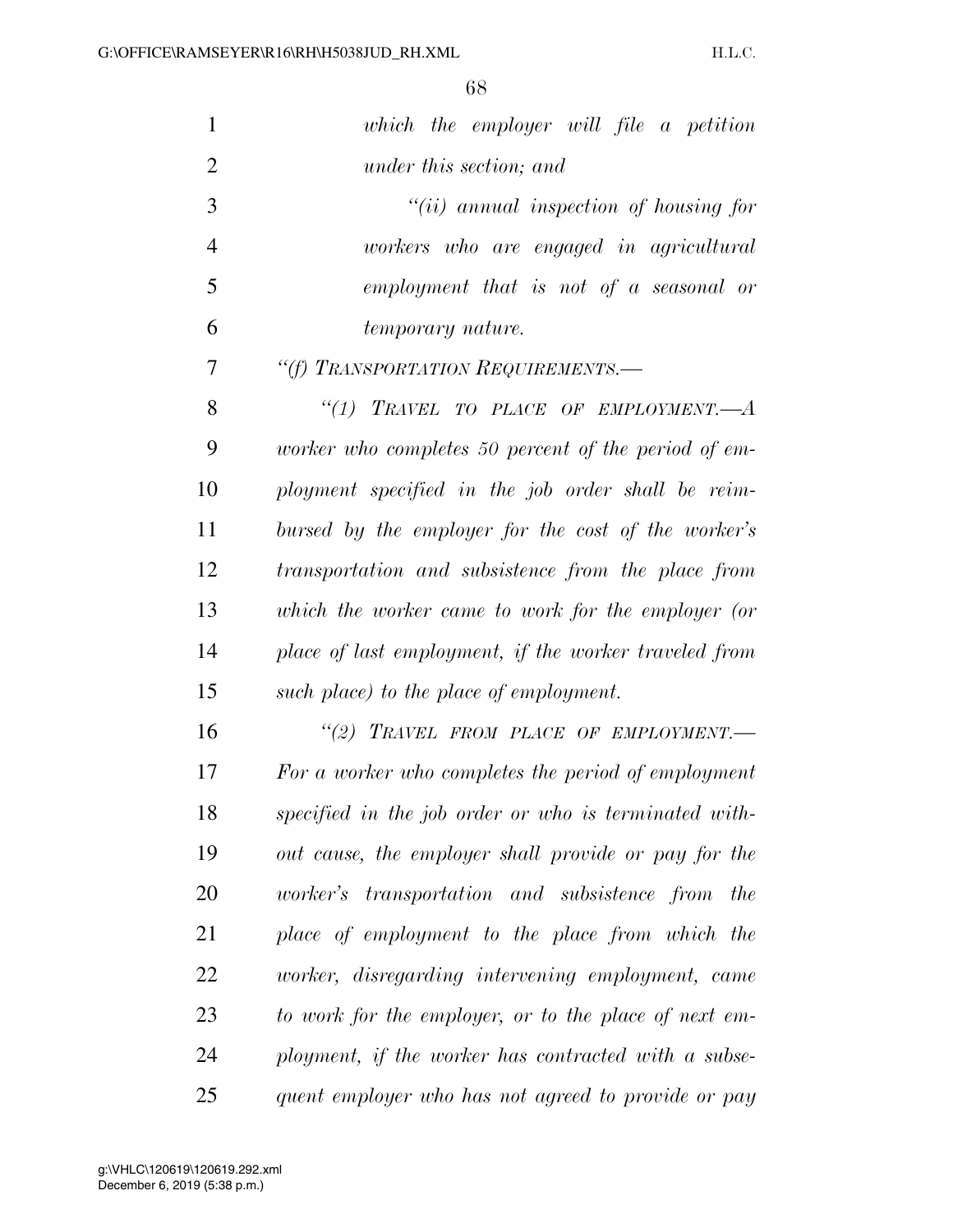| $\mathbf{1}$   | for the worker's transportation and subsistence to            |
|----------------|---------------------------------------------------------------|
| $\overline{2}$ | such subsequent employer's place of employment.               |
| 3              | "(3) LIMITATION.-                                             |
| $\overline{4}$ | "(A) AMOUNT OF REIMBURSEMENT.- $Ex-$                          |
| 5              | cept as provided in subparagraph $(B)$ , the                  |
| 6              | amount of reimbursement provided under para-                  |
| 7              | graph $(1)$ or $(2)$ to a worker need not exceed the          |
| 8              | $lesser of -$                                                 |
| 9              | $\lq\lq(i)$ the actual cost to the worker of the              |
| 10             | transportation and subsistence involved; or                   |
| 11             | $``(ii)$ the most economical and reason-                      |
| 12             | able common carrier transportation charges                    |
| 13             | and subsistence costs for the distance in-                    |
| 14             | volved.                                                       |
| 15             | "(B) DISTANCE TRAVELED.—For travel to                         |
| 16             | or from the worker's home country, if the travel              |
| 17             | distance between the worker's home and the rel-               |
| 18             | evant consulate is 50 miles or less, reimburse-               |
| 19             | ment for transportation and subsistence may be                |
| 20             | based on transportation to or from the consulate.             |
| 21             | "(g) HEAT ILLNESS PREVENTION PLAN.—The em-                    |
| 22             | ployer shall maintain a reasonable plan that describes the    |
| 23             | employer's procedures for the prevention of heat illness, in- |
|                | 24 cluding appropriate training, access to water and shade,   |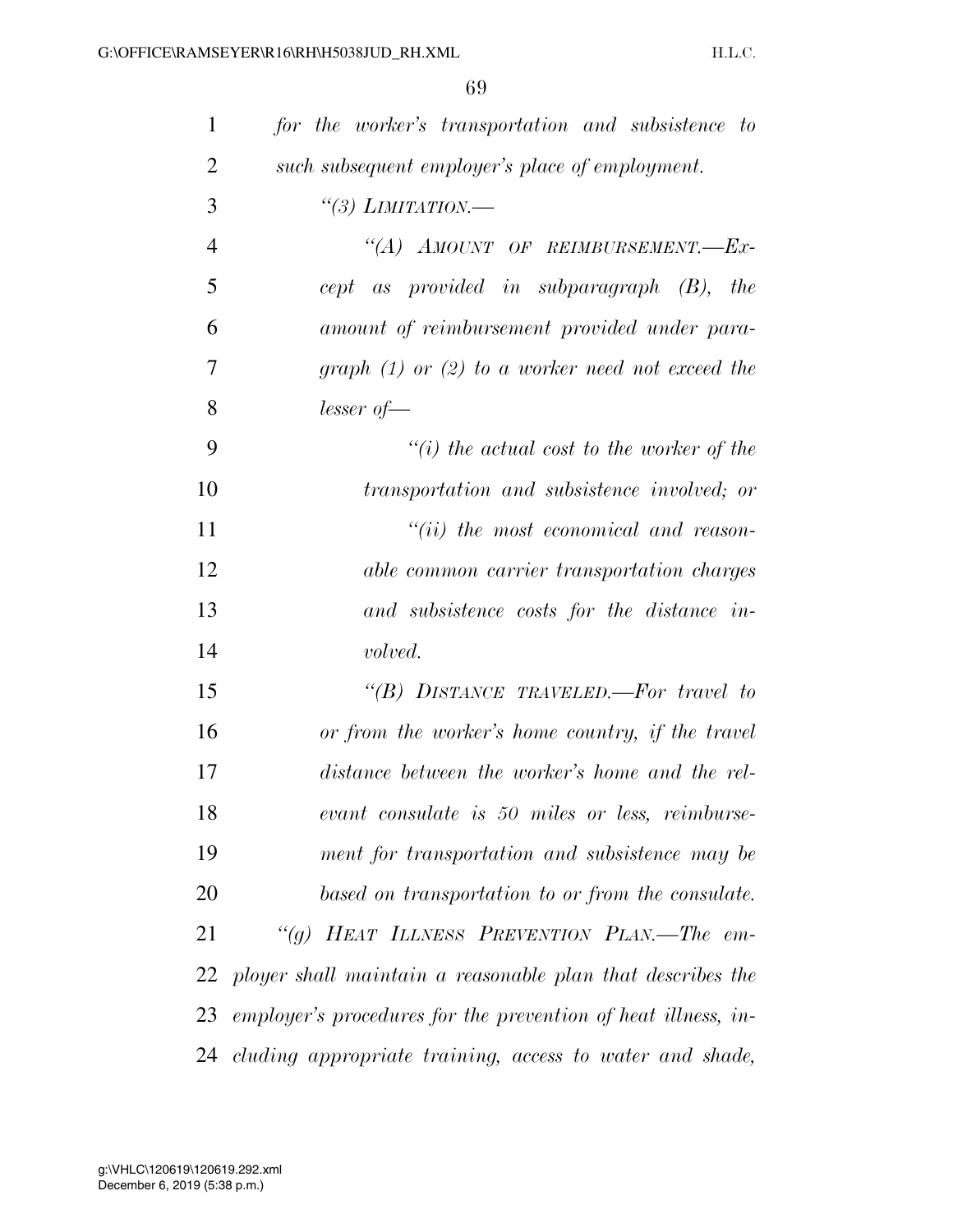| $\mathbf{1}$   | the provision of breaks, and the protocols for emergency re- |
|----------------|--------------------------------------------------------------|
| 2              | sponse. Such plan shall—                                     |
| 3              | $\lq(1)$ be in writing in English and, to the extent         |
| $\overline{4}$ | necessary, any language common to a significant por-         |
| 5              | tion of the workers if they are not fluent in English;       |
| 6              | and                                                          |
| 7              | $\lq(2)$ be posted at a conspicuous location at the          |
| 8              | worksite and provided to employees prior to the com-         |
| 9              | mencement of labor or services.                              |
| 10             | "(h) H-2A PETITION PROCEDURES.-                              |
| 11             | "(1) SUBMISSION OF PETITION AND<br>JOB                       |
| 12             | $ORDER. -$                                                   |
| 13             | "(A) IN GENERAL.—The employer shall sub-                     |
| 14             | mit information required for the adjudication of             |
| 15             | the $H$ -2A petition, including a job order,                 |
| 16             | through the electronic platform no more than 75              |
| 17             | calendar days and no fewer than 60 calendar                  |
| 18             | days before the employer's first date of need spec-          |
| 19             | <i>ified in the petition.</i>                                |
| 20             | "(B) FILING BY AGRICULTURAL ASSOCIA-                         |
| 21             | TIONS.—An association of agricultural producers              |
| 22             | that use agricultural services may file an $H$ -2A           |
| 23             | petition under subparagraph $(A)$ . If an associa-           |
| 24             | tion is a joint or sole employer of workers who              |
| 25             | perform agricultural labor or services, H-2A                 |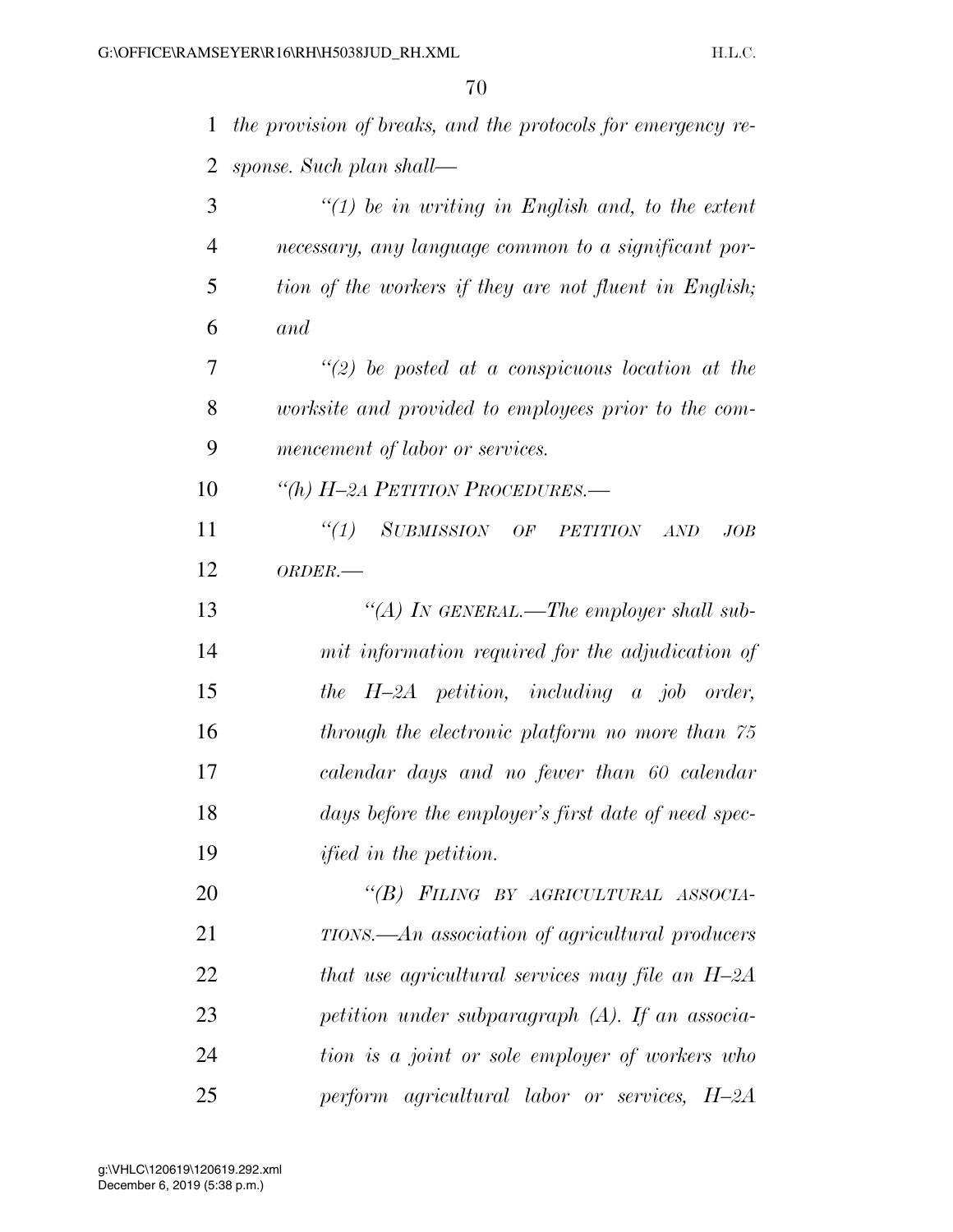| $\mathbf{1}$   | workers may be used for the approved job oppor-   |
|----------------|---------------------------------------------------|
| $\overline{2}$ | tunities of any of the association's producer     |
| 3              | members and such workers may be transferred       |
| $\overline{4}$ | among its producer members to perform the agri-   |
| 5              | cultural labor or services for which the petition |
| 6              | was approved.                                     |
| 7              | "(C) PETITIONS INVOLVING STAGGERED                |
| 8              | $ENTRY$ .                                         |
| 9              | "(i) IN GENERAL.—Except as provided               |
| 10             | in clause (ii), an employer may file a peti-      |
| 11             | tion involving employment in the same oc-         |
| 12             | cupational classification and same area of        |
| 13             | intended employment with multiple start           |
| 14             | dates if $-$                                      |
| 15             | $``(I)$ the petition involves tem-                |
| 16             | porary or seasonal employment and no              |
| 17             | more than 10 start dates;                         |
| 18             | $``(II)$ the multiple start<br>$date$ s           |
| 19             | share a common end date that is no                |
| 20             | longer than 1 year after the first start          |
| 21             | date;                                             |
| 22             | "(III) no more than 120 days sep-                 |
| 23             | arate the first start date and the final          |
| 24             | start date listed in the petition; and            |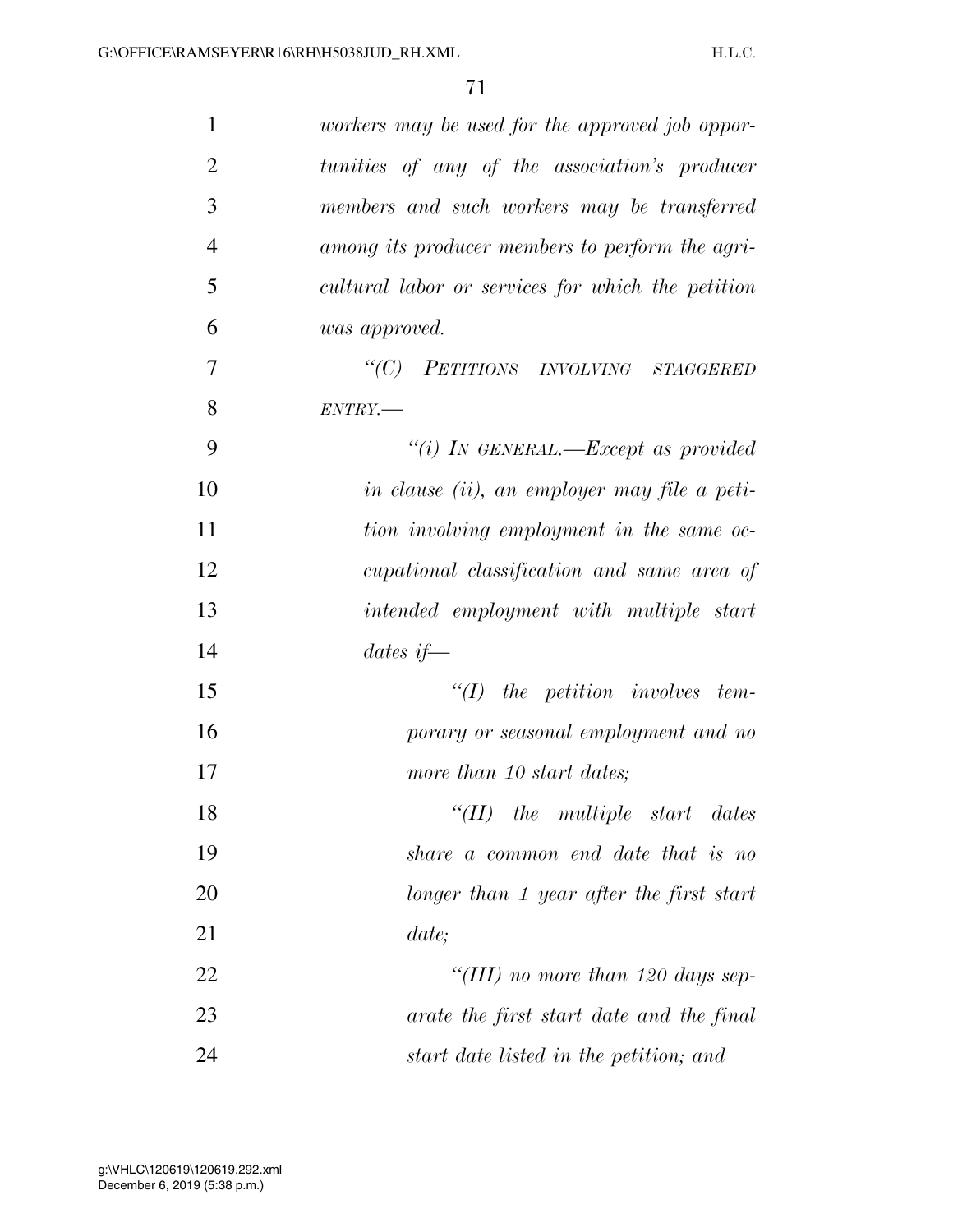| $\mathbf{1}$   | $``(IV)$ the need for multiple start            |
|----------------|-------------------------------------------------|
| $\overline{2}$ | dates arises from variations in labor           |
| 3              | needs associated with the job oppor-            |
| $\overline{4}$ | tunity identified in the petition.              |
| 5              | "(ii) LABOR CONTRACTORS.—A labor                |
| 6              | contractor may not file a petition described    |
| 7              | in clause $(i)$ unless the labor contractor—    |
| 8              | "(I) is filing as a joint employer              |
| 9              | with its contractees, or is operating in        |
| 10             | a State in which joint employment               |
| 11             | and liability between the labor con-            |
| 12             | <i>tractor and its contractees is otherwise</i> |
| 13             | established; or                                 |
| 14             | $H(H)$ has posted and is maintain-              |
| 15             | ing a premium surety bond as de-                |
| 16             | scribed in subsection $(l)(1)$ .                |
| 17             | "(2) LABOR CERTIFICATION.-                      |
| 18             | "(A) REVIEW OF JOB ORDER.-                      |
| 19             | "(i) IN GENERAL.—The Secretary of               |
| 20             | Labor, in consultation with the relevant        |
| 21             | State workforce agency, shall review the job    |
| 22             | order for compliance with this section and      |
| 23             | notify the employer through the electronic      |
| 24             | platform of any deficiencies not later than     |
| 25             | 7 business days from the date the employer      |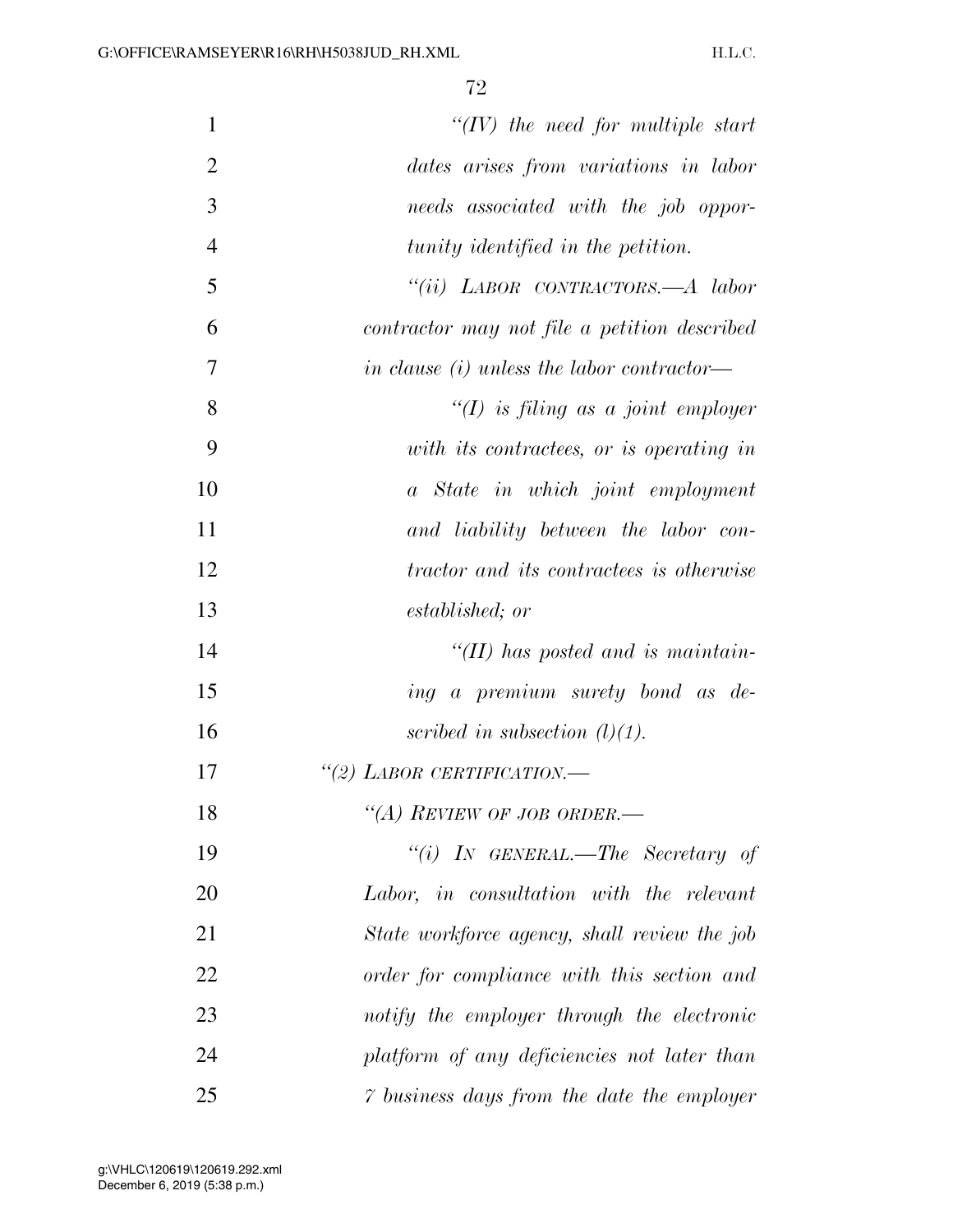| $\mathbf{1}$   | submits the necessary information required        |
|----------------|---------------------------------------------------|
| $\overline{2}$ | under paragraph $(1)(A)$ . The employer shall     |
| 3              | be provided 5 business days to respond to         |
| $\overline{4}$ | any such notice of deficiency.                    |
| 5              | "(ii) $STANDARD$ —The job order must              |
| 6              | include all material terms and conditions of      |
| 7              | employment, including the requirements of         |
| 8              | this section, and must be otherwise con-          |
| 9              | sistent with the minimum standards pro-           |
| 10             | vided under Federal, State or local law. In       |
| 11             | considering the question of whether a spe-        |
| 12             | cific qualification is appropriate in a job       |
| 13             | order, the Secretary of Labor shall apply         |
| 14             | the normal and accepted qualification re-         |
| 15             | quired by non- $H$ -2A employers in the same      |
| 16             | or comparable occupations and crops.              |
| 17             | "(iii) EMERGENCY PROCEDURES.—The                  |
| 18             | Secretary of Labor shall establish emergency      |
| 19             | procedures for the curing of deficiencies that    |
| 20             | cannot be resolved during the period de-          |
| 21             | scribed in clause (i).                            |
| 22             | "(B) APPROVAL OF JOB ORDER.-                      |
| 23             | "(i) IN GENERAL.—Upon approval of                 |
| 24             | the job order, the Secretary of Labor shall       |
| 25             | <i>immediately place for public examination a</i> |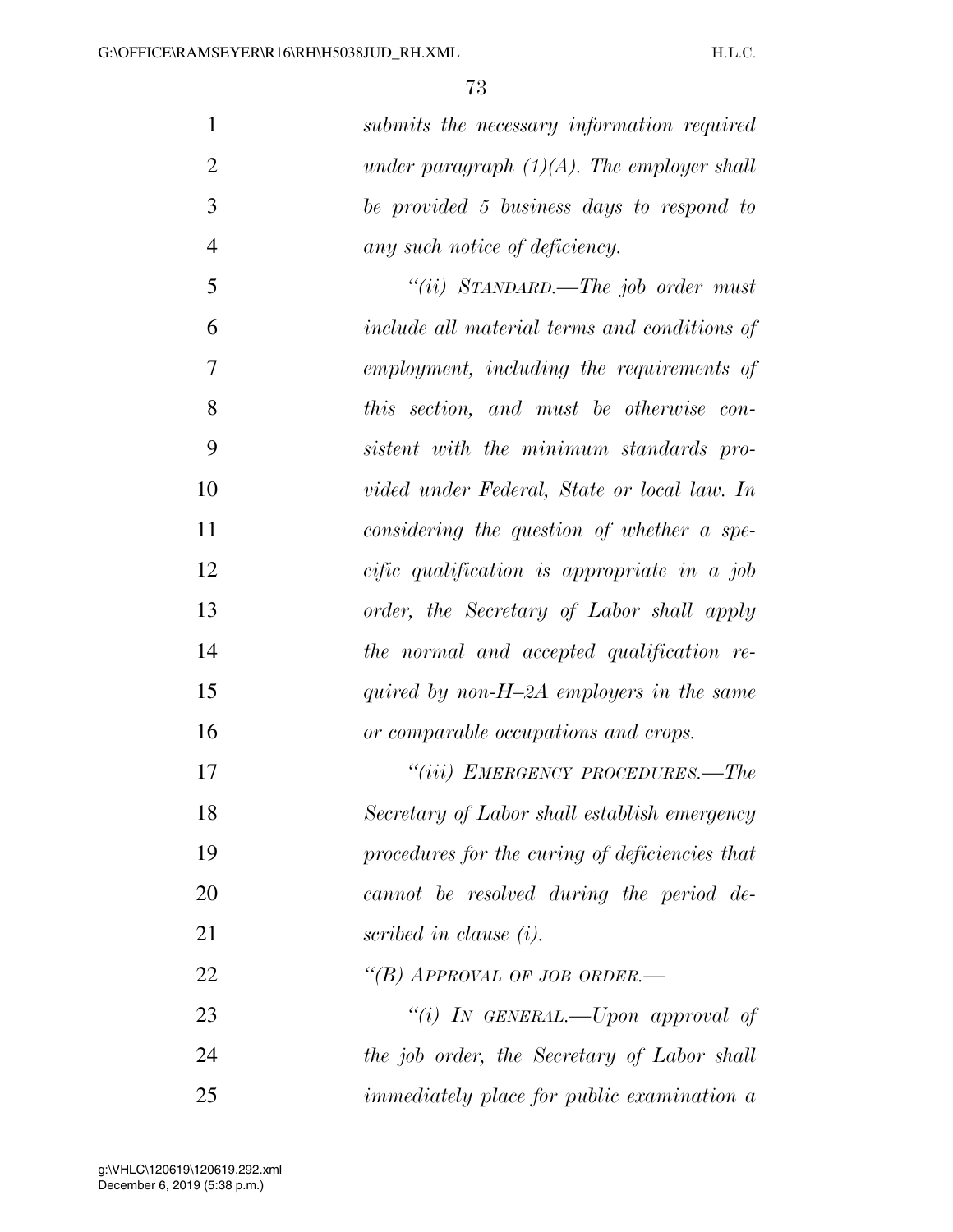| $\mathbf{1}$   | copy of the job order on the online job reg-       |
|----------------|----------------------------------------------------|
| $\overline{2}$ | istry, and the State workforce agency serv-        |
| 3              | ing the area of intended employment shall          |
| $\overline{4}$ | commence the recruitment of United States          |
| 5              | <i>workers.</i>                                    |
| 6              | "(ii) REFERRAL OF UNITED STATES                    |
| 7              | WORKERS.—The Secretary of Labor and                |
| 8              | State workforce agency shall keep the job          |
| 9              | order active until the end of the period de-       |
| 10             | scribed in subsection $(c)(2)$ and shall refer     |
| 11             | to the employer each United States worker          |
| 12             | who applies for the job opportunity.               |
| 13             | "(C) REVIEW OF INFORMATION FOR DEFI-               |
| 14             | CIENCIES.—Within $\gamma$ business days of the ap- |
| 15             | proval of the job order, the Secretary of Labor    |
| 16             | shall review the information necessary to make a   |
| 17             | labor certification and notify the employer        |
| 18             | through the electronic platform if such informa-   |
| 19             | tion does not meet the standards for approval.     |
| 20             | Such notification shall include a description of   |
| 21             | any deficiency, and the employer shall be pro-     |
| 22             | vided 5 business days to cure such deficiency.     |
| 23             | "(D) CERTIFICATION AND AUTHORIZATION               |
| 24             | OF WORKERS.—Not later than 30 days before the      |
| 25             | date that labor or services are first required to  |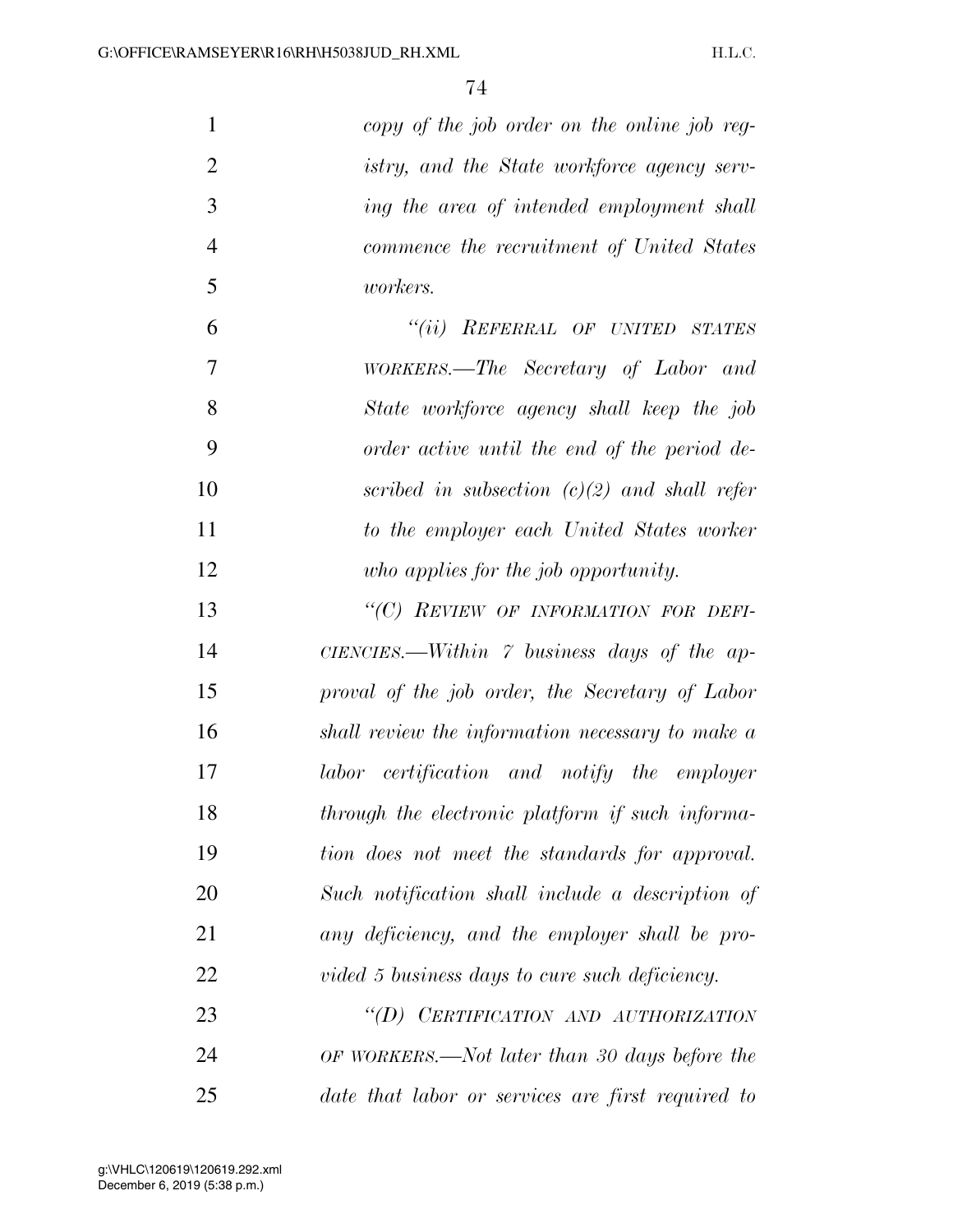*be performed, the Secretary of Labor shall issue the requested labor certification if the Secretary determines that the requirements for certification set forth in this section have been met.* 

 *''(E) EXPEDITED ADMINISTRATIVE APPEALS OF CERTAIN DETERMINATIONS.—The Secretary of Labor shall by regulation establish a proce- dure for an employer to request the expedited re- view of a denial of a labor certification under this section, or the revocation of such a certifi- cation. Such procedure shall require the Sec- retary to expeditiously, but no later than 72 hours after expedited review is requested, issue a de novo determination on a labor certification that was denied in whole or in part because of the availability of able, willing and qualified workers if the employer demonstrates, consistent with subsection (c)(3)(B), that such workers are not actually available at the time or place such labor or services are required.* 

*''(3) PETITION DECISION.—* 

 *''(A) IN GENERAL.—Not later than 7 busi- ness days after the Secretary of Labor issues the certification, the Secretary of Homeland Security shall issue a decision on the petition and shall*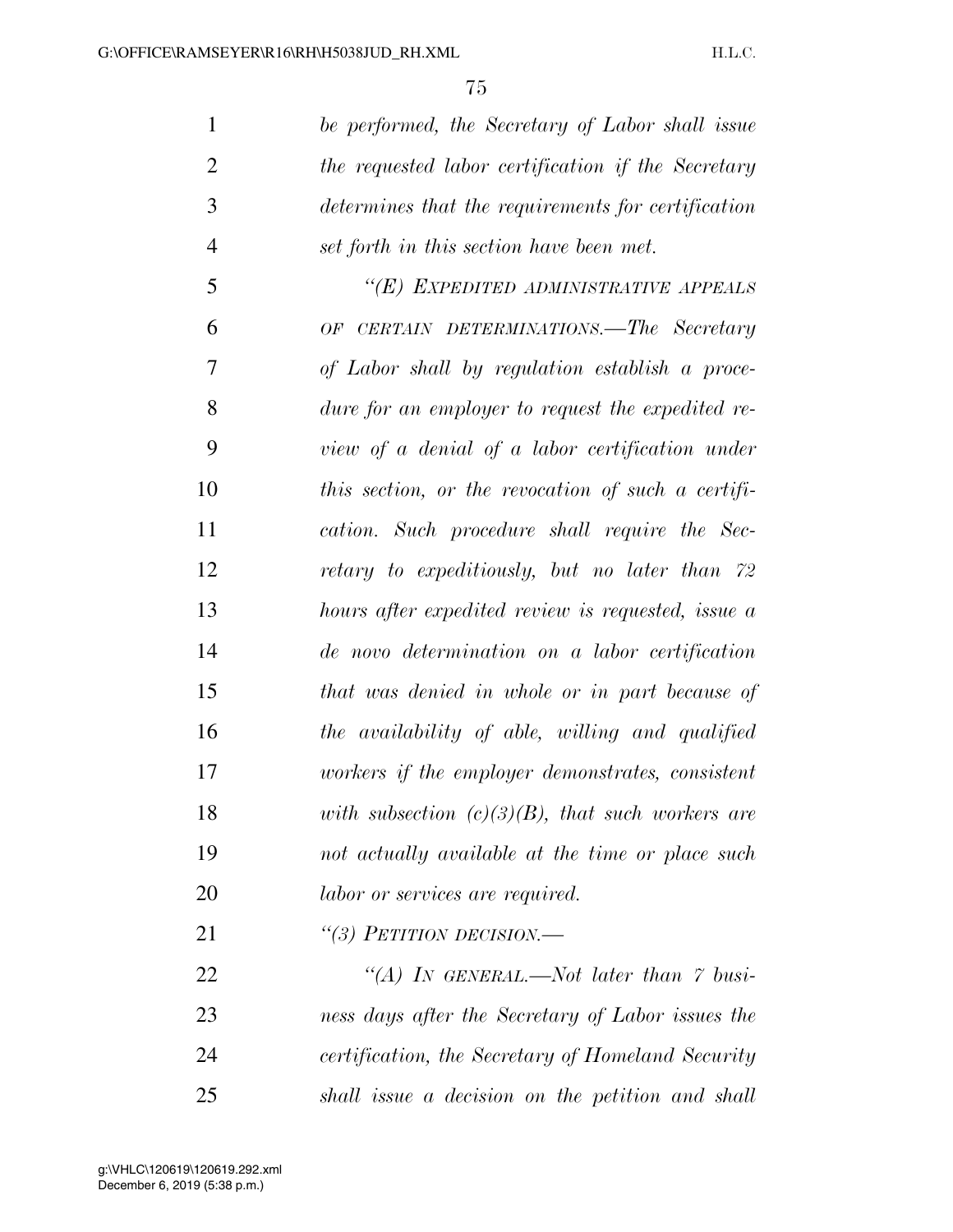| 1              | transmit a notice of action to the petitioner via       |
|----------------|---------------------------------------------------------|
| $\overline{2}$ | the electronic platform.                                |
| 3              | "(B) APPROVAL.—Upon approval of a peti-                 |
| $\overline{4}$ | tion under this section, the Secretary of Home-         |
| 5              | land Security shall ensure that such approval is        |
| 6              | noted in the electronic platform and is available       |
| 7              | to the Secretary of State and U.S. Customs and          |
| 8              | Border Protection, as necessary, to facilitate visa     |
| 9              | <i>issuance and admission.</i>                          |
| 10             | "(C) PARTIAL APPROVAL.—A petition for                   |
| 11             | multiple named beneficiaries may be partially           |
| 12             | approved with respect to eligible beneficiaries         |
| 13             | notwithstanding the ineligibility, or potential in-     |
| 14             | <i>eligibility, of one or more other beneficiaries.</i> |
| 15             | "(D) POST-CERTIFICATION AMENDMENTS.-                    |
| 16             | The Secretary of Labor shall provide a process          |
| 17             | for amending a request for labor certification in       |
| 18             | conjunction with an $H$ -2A petition, subsequent        |
| 19             | to certification by the Secretary of Labor, in          |
| 20             | cases in which the requested amendment does not         |
| 21             | materially change the petition (including the job       |
| 22             | order).                                                 |
| 23             | "(4) ROLES OF AGRICULTURAL ASSOCIATIONS.-               |
| 24             | "(A) MEMBER'S VIOLATION DOES NOT NEC-                   |
| 25             | ESSARILY DISQUALIFY ASSOCIATION OR OTHER                |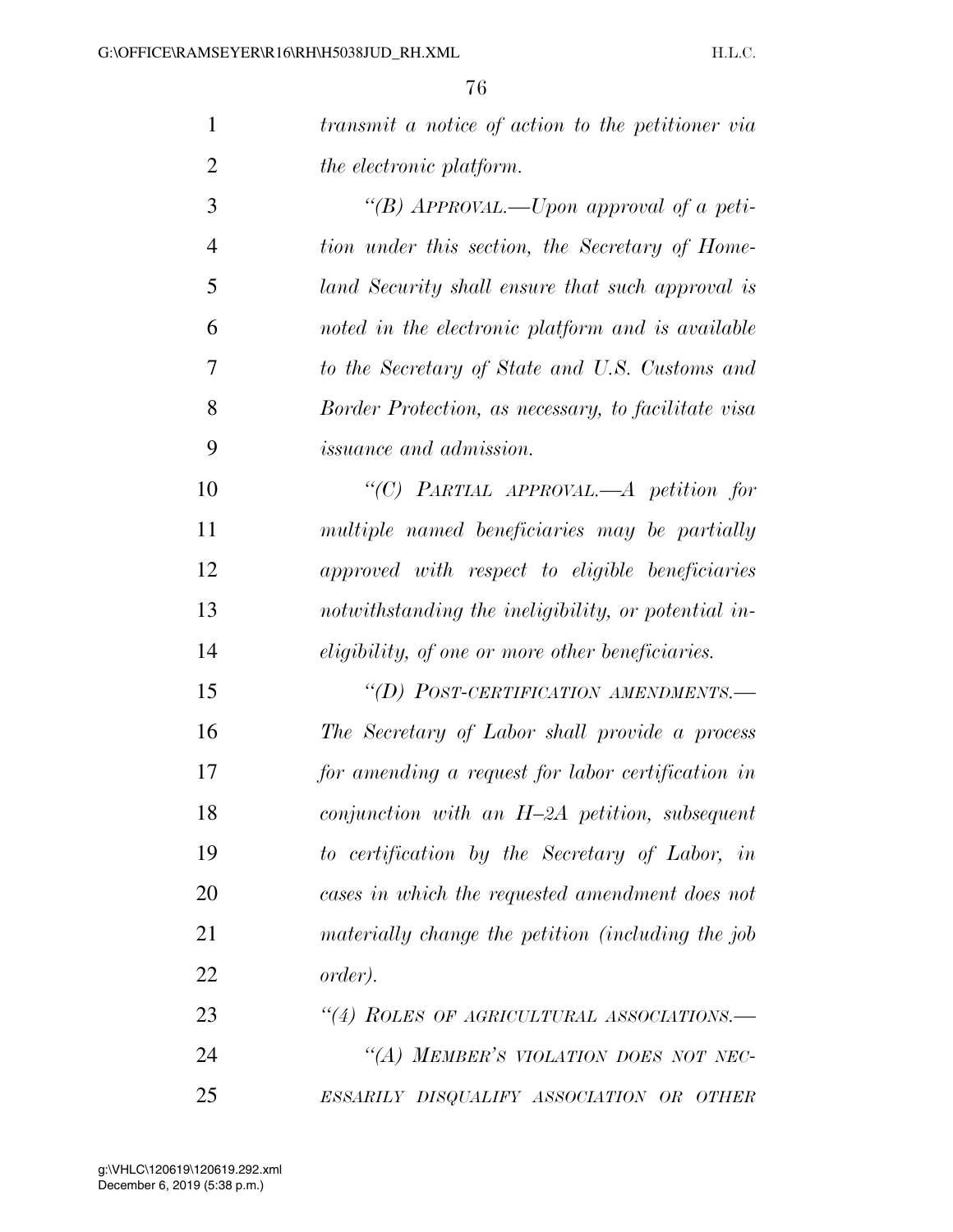| $\mathbf{1}$   | MEMBERS.—If an individual producer member         |
|----------------|---------------------------------------------------|
| $\overline{2}$ | of a joint employer association is determined to  |
| 3              | have committed an act that results in the denial  |
| $\overline{4}$ | of a petition with respect to the member, the de- |
| 5              | nial shall apply only to that member of the asso- |
| 6              | ciation unless the Secretary of Labor determines  |
| 7              | that the association or other member partici-     |
| 8              | pated in, had knowledge of, or reason to know of, |
| 9              | <i>the violation.</i>                             |
| 10             | "(B) ASSOCIATION'S VIOLATION DOES NOT             |
| 11             | NECESSARILY DISQUALIFY MEMBERS.-                  |
| 12             | "(i) If an association representing ag-           |
| 13             | ricultural producers as a joint employer is       |
| 14             | determined to have committed an act that          |
| 15             | results in the denial of a petition with re-      |
| 16             | spect to the association, the denial shall        |
| 17             | apply only to the association and does not        |
| 18             | apply to any individual producer member           |
| 19             | of the association unless the Secretary of        |
| 20             | Labor determines that the member partici-         |
| 21             | pated in, had knowledge of, or reason to          |
| 22             | know of, the violation.                           |
| 23             | "(ii) If an association of agricultural           |
| 24             | producers certified as a sole employer is de-     |
| 25             | termined to have committed an act that re-        |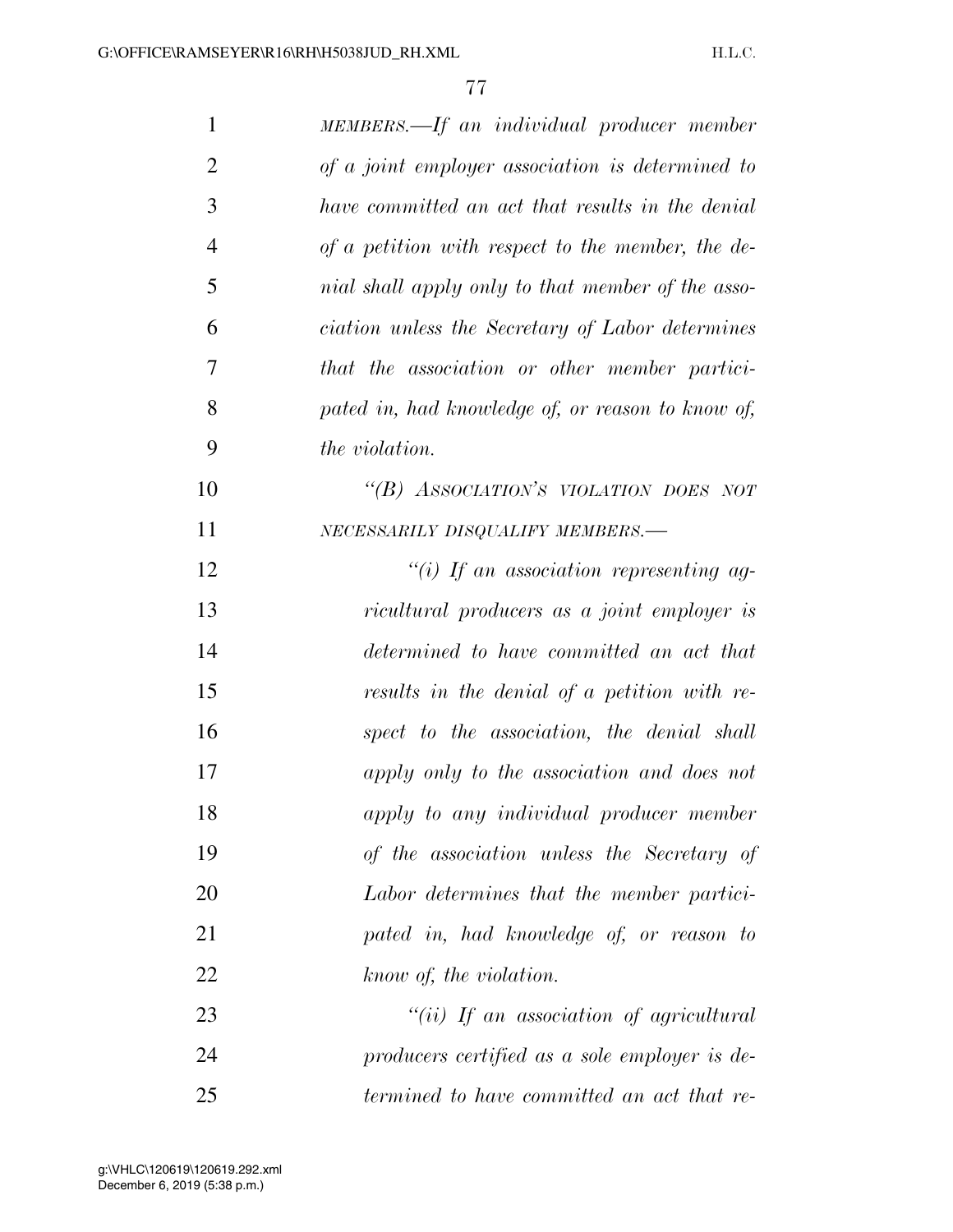| $\mathbf{1}$   | sults in the denial of a petition with respect     |
|----------------|----------------------------------------------------|
| $\sqrt{2}$     | to the association, no individual producer         |
| 3              | member of such association may be the ben-         |
| $\overline{4}$ | <i>eficiary of the services of H-2A workers in</i> |
| 5              | the commodity and occupation in which              |
| 6              | such aliens were employed by the associa-          |
| 7              | tion which was denied during the period            |
| 8              | such denial is in force, unless such producer      |
| 9              | member employs such aliens in the com-             |
| 10             | modity and occupation in question directly         |
| 11             | or through an association which is a joint         |
| 12             | employer of such workers with the producer         |
| 13             | member.                                            |
| 14             | "(5) SPECIAL PROCEDURES.—The Secretary of          |
| 15             | Labor, in consultation with the Secretary of Agri- |
| 16             | orthrop and Constant of Homeland Coquity may by    |

 *culture and Secretary of Homeland Security, may by regulation establish alternate procedures that reason- ably modify program requirements under this section, when the Secretary determines that such modifica- tions are required due to the unique nature of the work involved.* 

 *''(6) CONSTRUCTION OCCUPATIONS.—An em- ployer may not file a petition under this section on behalf of a worker if the majority of the worker's du-*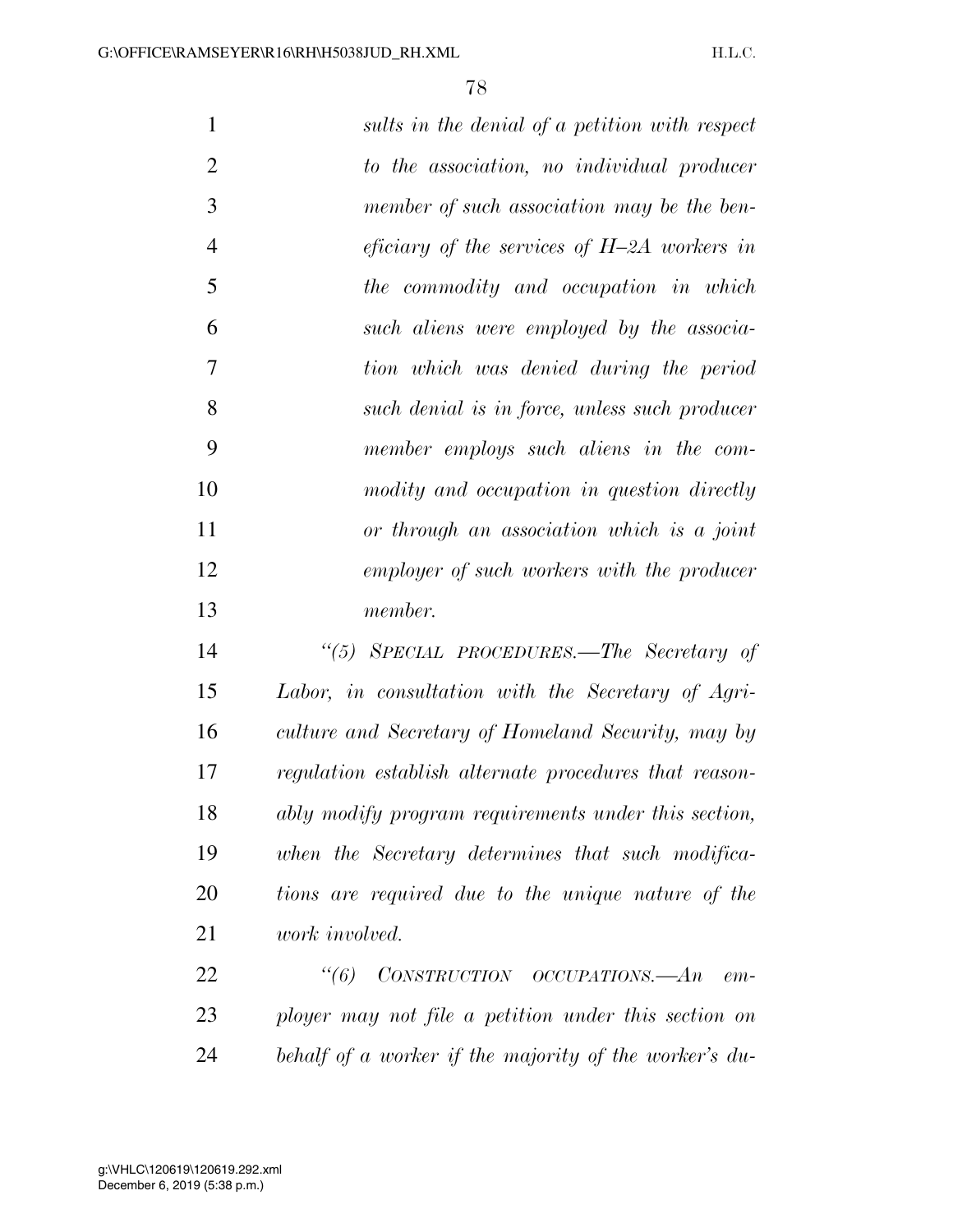| $\mathbf{1}$   | ties will fall within a construction or extraction occu- |
|----------------|----------------------------------------------------------|
| $\overline{2}$ | pational classification.                                 |
| 3              | "(i) NON-TEMPORARY OR -SEASONAL NEEDS.-                  |
| $\overline{4}$ | "(1) In GENERAL.—Notwithstanding the require-            |
| 5              | ment in section $101(a)(15)(H)(ii)(a)$ that the agricul- |
| 6              | tural labor or services performed by an $H$ -2A worker   |
| 7              | be of a temporary or seasonal nature, the Secretary      |
| 8              | of Homeland Security may, consistent with the provi-     |
| 9              | sions of this subsection, approve a petition for an $H-$ |
| 10             | 2A worker to perform agricultural services or labor      |
| 11             | that is not of a temporary or seasonal nature.           |
| 12             | "(2) NUMERICAL LIMITATIONS.-                             |
| 13             | "(A) FIRST 3 FISCAL YEARS.—The total                     |
| 14             | number of aliens who may be issued visas or oth-         |
| 15             | erwise provided H-2A nonimmigrant status                 |
| 16             | under paragraph $(1)$ for the first fiscal year dur-     |
| 17             | ing which the first visa is issued under such            |
| 18             | paragraph and for each of the following two fis-         |
| 19             | cal years may not exceed 20,000.                         |
| 20             | "(B) FISCAL YEARS 4 THROUGH 10.—                         |
| 21             | "(i) IN GENERAL.—The total number                        |
| 22             | of aliens who may be issued visas or other-              |
| 23             | wise provided H-2A nonimmigrant status                   |
| 24             | under paragraph $(1)$ for the first fiscal year          |
| 25             | following the fiscal years referred to in sub-           |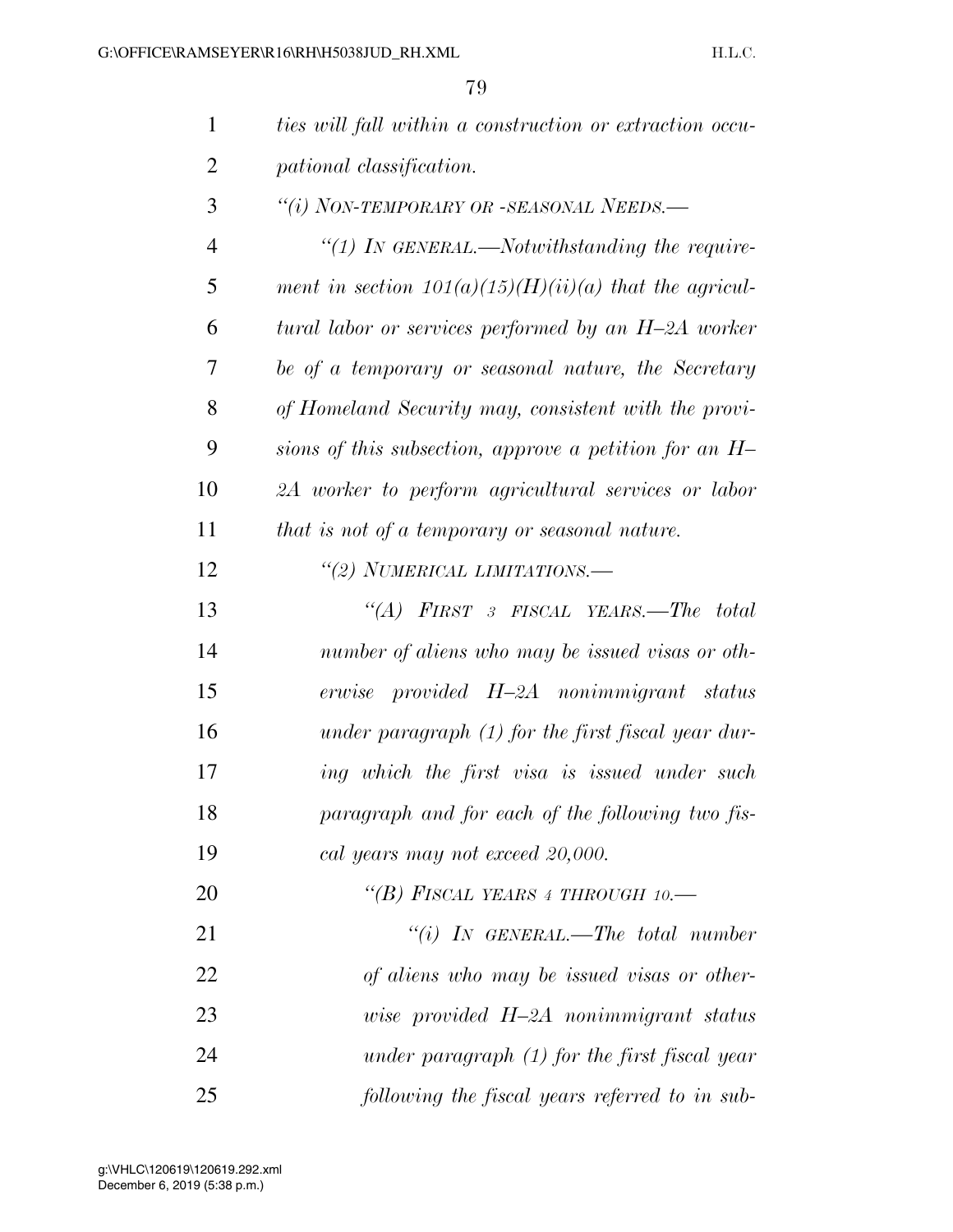| $\mathbf{1}$   | paragraph $(A)$ and for each of the following      |
|----------------|----------------------------------------------------|
| $\overline{2}$ | six fiscal years may not exceed a numerical        |
| 3              | <i>limitation jointly imposed by the Secretary</i> |
| $\overline{4}$ | of Agriculture and Secretary of Labor in           |
| 5              | accordance with clause (ii).                       |
| 6              | ``(ii)<br>ANNUAL ADJUSTMENTS.-For                  |
| 7              | each fiscal year referred to in clause $(i)$ , the |
| 8              | Secretary of Agriculture and Secretary of          |
| 9              | Labor, in consultation with the Secretary of       |
| 10             | Homeland Security, shall establish a nu-           |
| 11             | merical limitation for purposes of clause (i).     |
| 12             | Such numerical limitation may not be               |
| 13             | lower 20,000 and may not vary by more              |
| 14             | than 12.5 percent compared to the numer-           |
| 15             | <i>ical</i> limitation applicable to the imme-     |
| 16             | diately preceding fiscal year. In establishing     |
| 17             | such numerical limitation, the Secretaries         |
| 18             | shall consider appropriate factors, includ-        |
| 19             | $ing-$                                             |
| 20             | $\lq (I)$ a demonstrated shortage of               |
| 21             | <i>agricultural workers;</i>                       |
| 22             | $``(II)$ the level of unemployment                 |
| 23             | and underemployment of agricultural                |
| 24             | workers during the preceding fiscal                |
| 25             | year;                                              |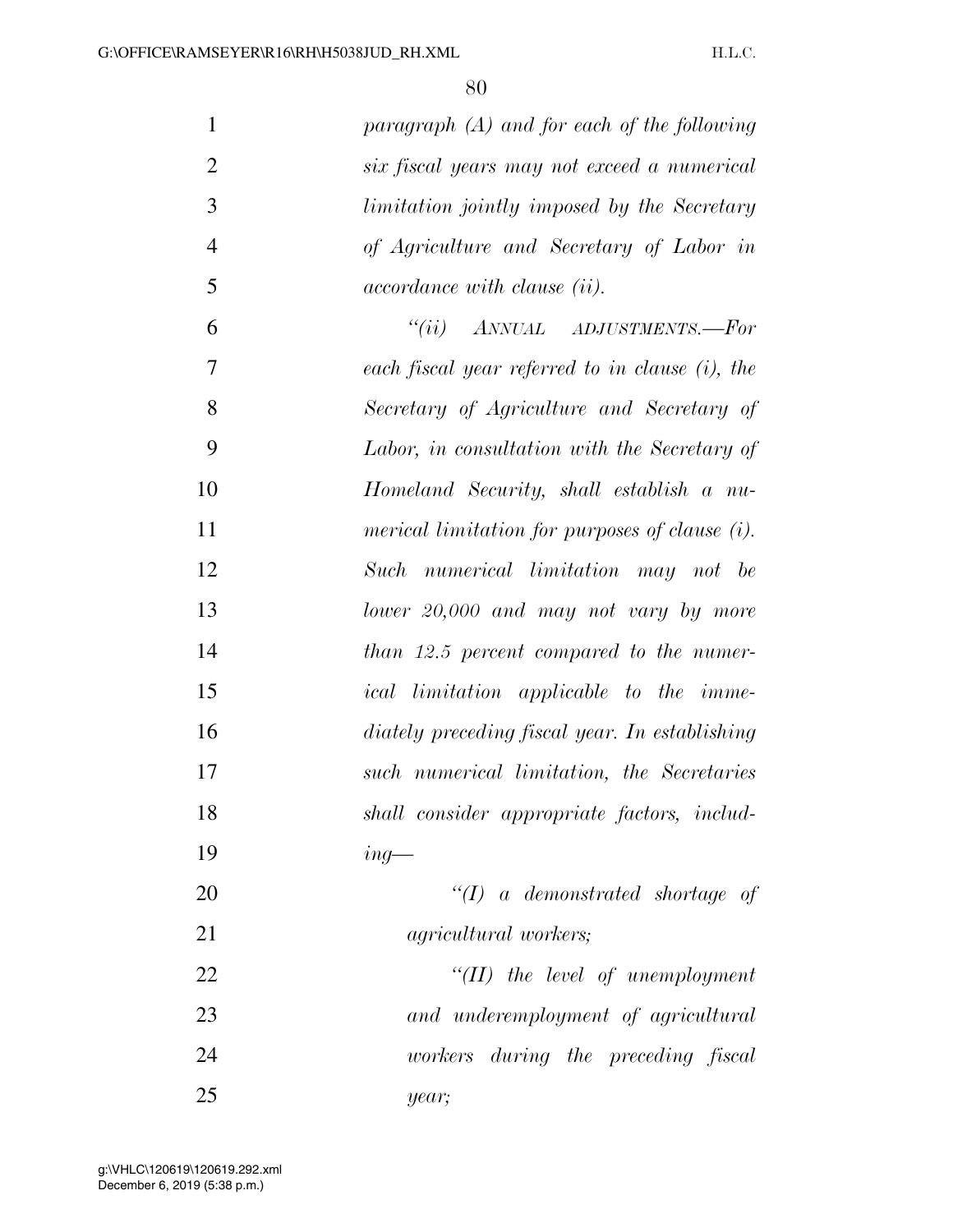| "(III) the number of $H$ -2A work-       | $\mathbf{1}$   |
|------------------------------------------|----------------|
| sought by employers during the<br>ers    | $\overline{2}$ |
| preceding fiscal year to engage in agri- | 3              |
| cultural labor or services not of a tem- | $\overline{4}$ |
| porary or seasonal nature;               | 5              |
| "(IV) the number of such $H$ -2A         | 6              |
| workers issued a visa in the most re-    | 7              |
| cent fiscal year who remain in the       | 8              |
| United States in compliance with the     | 9              |
| <i>terms of such visa</i> ;              | 10             |
| $\lq\lq V$ the estimated number<br>of    | 11             |
| United States workers, including work-   | 12             |
| ers who obtained certified agricultural  | 13             |
| worker status under title I of the Farm  | 14             |
| Workforce Modernization Act of 2019,     | 15             |
| who worked during the preceding fiscal   | 16             |
| year in agricultural labor or services   | 17             |
| not of a temporary or seasonal nature;   | 18             |
| "(VI) the number of such United          | 19             |
| States workers who accepted jobs of-     | 20             |
| fered by employers using the online job  | 21             |
| registry during the preceding fiscal     | 22             |
| year;                                    | 23             |
| "(VII) any growth or contraction         | 24             |
| of the United States agricultural in-    | 25             |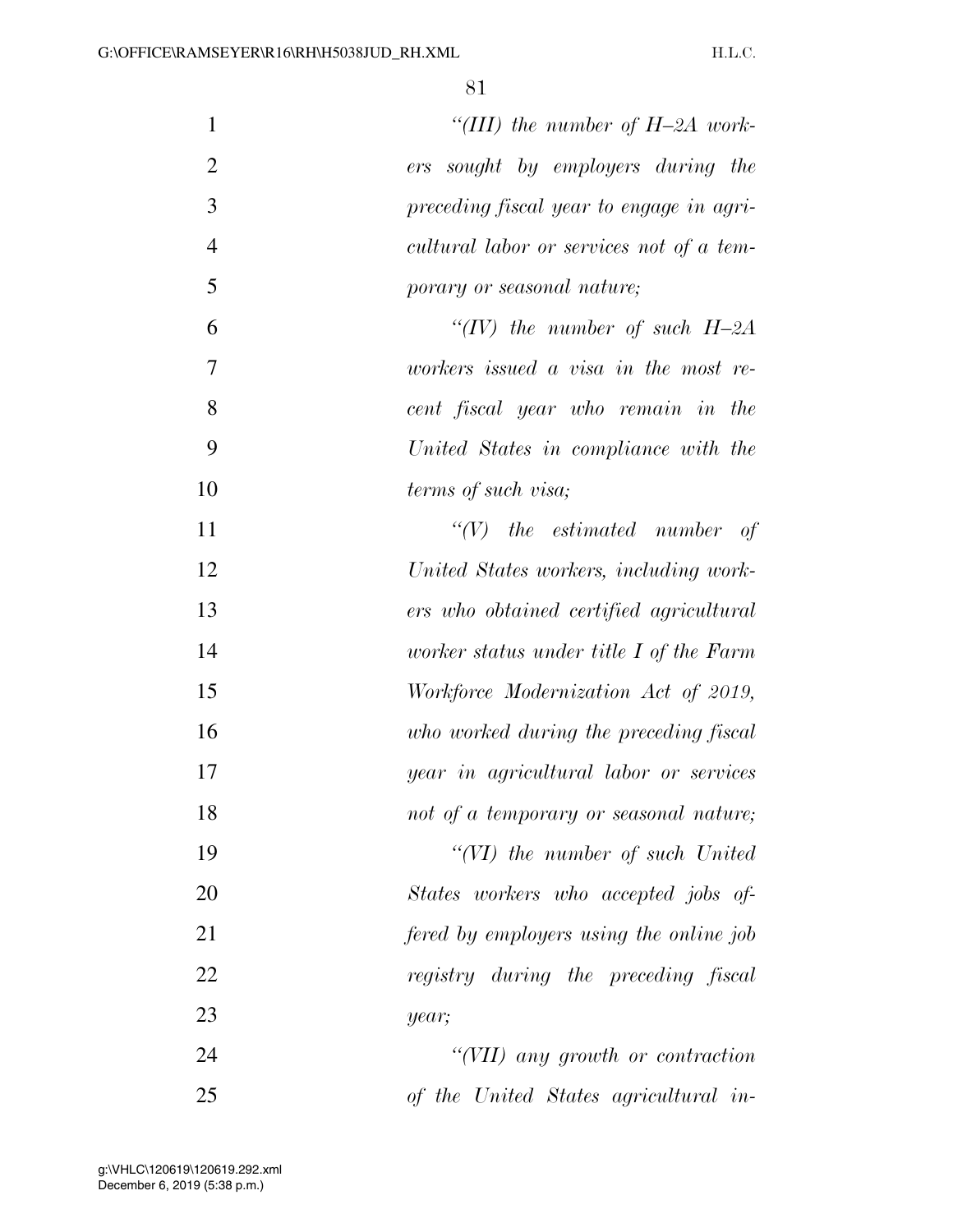| $\mathbf{1}$   | dustry that has increased or decreased               |
|----------------|------------------------------------------------------|
| $\overline{2}$ | the demand for agricultural workers;                 |
| 3              | and                                                  |
| $\overline{4}$ | "(VIII) any changes in the real                      |
| 5              | wages paid to agricultural workers in                |
| 6              | the United States as an indication of                |
| 7              | a shortage or surplus of agricultural                |
| 8              | labor.                                               |
| 9              | "(C) SUBSEQUENT FISCAL YEARS.-For                    |
| 10             | each fiscal year following the fiscal years referred |
| 11             | to in subparagraph $(B)$ , the Secretary of Agri-    |
| 12             | culture and Secretary of Labor shall jointly de-     |
| 13             | termine, in consultation with the Secretary of       |
| 14             | Homeland Security, and after considering ap-         |
| 15             | propriate factors, including those factors listed    |
| 16             | in subclauses $(I)$ through $(VIII)$ of subparagraph |
| 17             | $(B)(ii)$ , whether to establish a numerical limita- |
| 18             | tion for that fiscal year. If a numerical limita-    |
| 19             | tion is so established—                              |
| 20             | $\tilde{f}(i)$ such numerical limitation may         |
| 21             | not be lower than highest number of aliens           |
| 22             | admitted under this subsection in any of the         |
| 23             | three fiscal years immediately preceding the         |
| 24             | fiscal year for which the numerical limita-          |
| 25             | tion is to be established; and                       |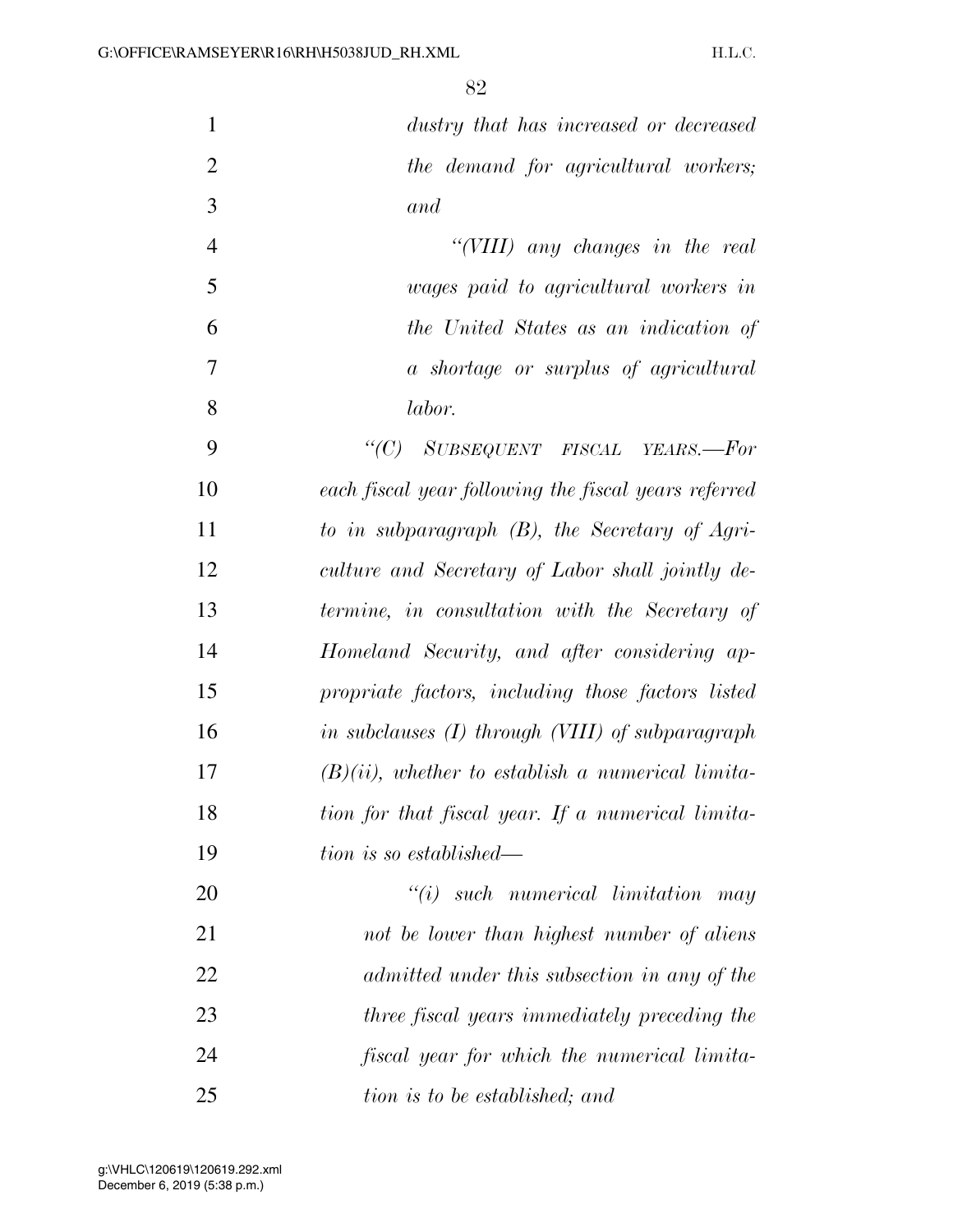| $\mathbf{1}$   | $``(ii)$ the total number of aliens who             |
|----------------|-----------------------------------------------------|
| $\overline{2}$ | may be issued visas or otherwise provided           |
| 3              | H-2A nonimmigrant status under para-                |
| $\overline{4}$ | graph $(1)$ for that fiscal year may not ex-        |
| 5              | ceed such numerical limitation.                     |
| 6              | "(D) EMERGENCY PROCEDURES.—The Sec-                 |
| 7              | retary of Agriculture and Secretary of Labor, in    |
| 8              | consultation with the Secretary of Homeland Se-     |
| 9              | curity, shall jointly establish by regulation pro-  |
| 10             | cedures for immediately adjusting a numerical       |
| 11             | $limitation$ imposed under subparagraph $(B)$ or    |
| 12             | $(C)$ to account for significant labor shortages.   |
| 13             | "(3) ALLOCATION OF VISAS.-                          |
| 14             | "(A) BI-ANNUAL ALLOCATION.—The annual               |
| 15             | allocation of visas described in paragraph $(2)$    |
| 16             | shall be evenly allocated between two halves of     |
| 17             | the fiscal year unless the Secretary of Homeland    |
| 18             | Security, in consultation with the Secretary of     |
| 19             | Agriculture and Secretary of Labor, determines      |
| 20             | that an alternative allocation would better ac-     |
| 21             | commodate demand for visas. Any unused visas        |
| 22             | in the first half of the fiscal year shall be added |
| 23             | to the allocation for the subsequent half of the    |
| 24             | same fiscal year.                                   |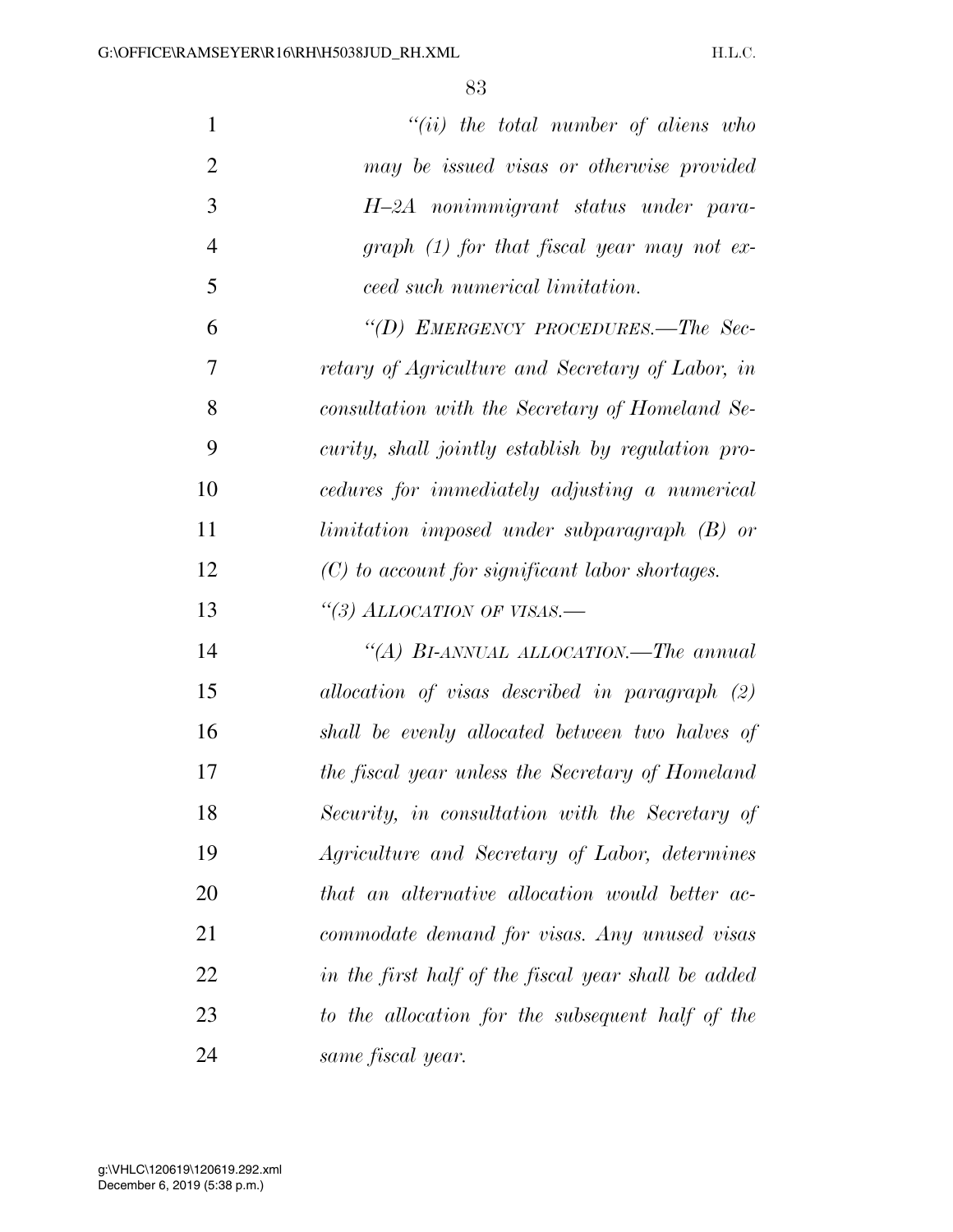| $\mathbf{1}$   | "(B) RESERVE FOR DAIRY LABOR OR SERV-              |
|----------------|----------------------------------------------------|
| $\overline{2}$ | ICES.                                              |
| 3              | "(i) IN GENERAL.—Of the visa num-                  |
| $\overline{4}$ | bers made available in each half of the fiscal     |
| 5              | year pursuant to subparagraph $(A)$ , 50 per-      |
| 6              | cent of such visas shall be reserved for em-       |
| 7              | ployers filing petitions seeking H-2A work-        |
| 8              | ers to engage in agricultural labor or serv-       |
| 9              | ices in the dairy industry.                        |
| 10             | "(ii) $EXCEPTION$ —If, after four                  |
| 11             | months have elapsed in one half of the fiscal      |
| 12             | year, the Secretary of Homeland Security           |
| 13             | determines that application of clause (i)          |
| 14             | will result in visas going unused during           |
| 15             | that half of the fiscal year, clause (i) shall     |
| 16             | not apply to visas under this paragraph            |
| 17             | during the remainder of such calendar half.        |
| 18             | "(4) ANNUAL ROUND TRIP HOME.-                      |
| 19             | "(A) In GENERAL.—In addition to the other          |
| 20             | requirements of this section, an employer shall    |
| 21             | provide $H$ -2A workers employed under this sub-   |
| 22             | section, at no cost to such workers, with annual   |
| 23             | round trip travel, including transportation and    |
| 24             | subsistence during travel, to their homes in their |
| 25             | communities of origin. The employer must pro-      |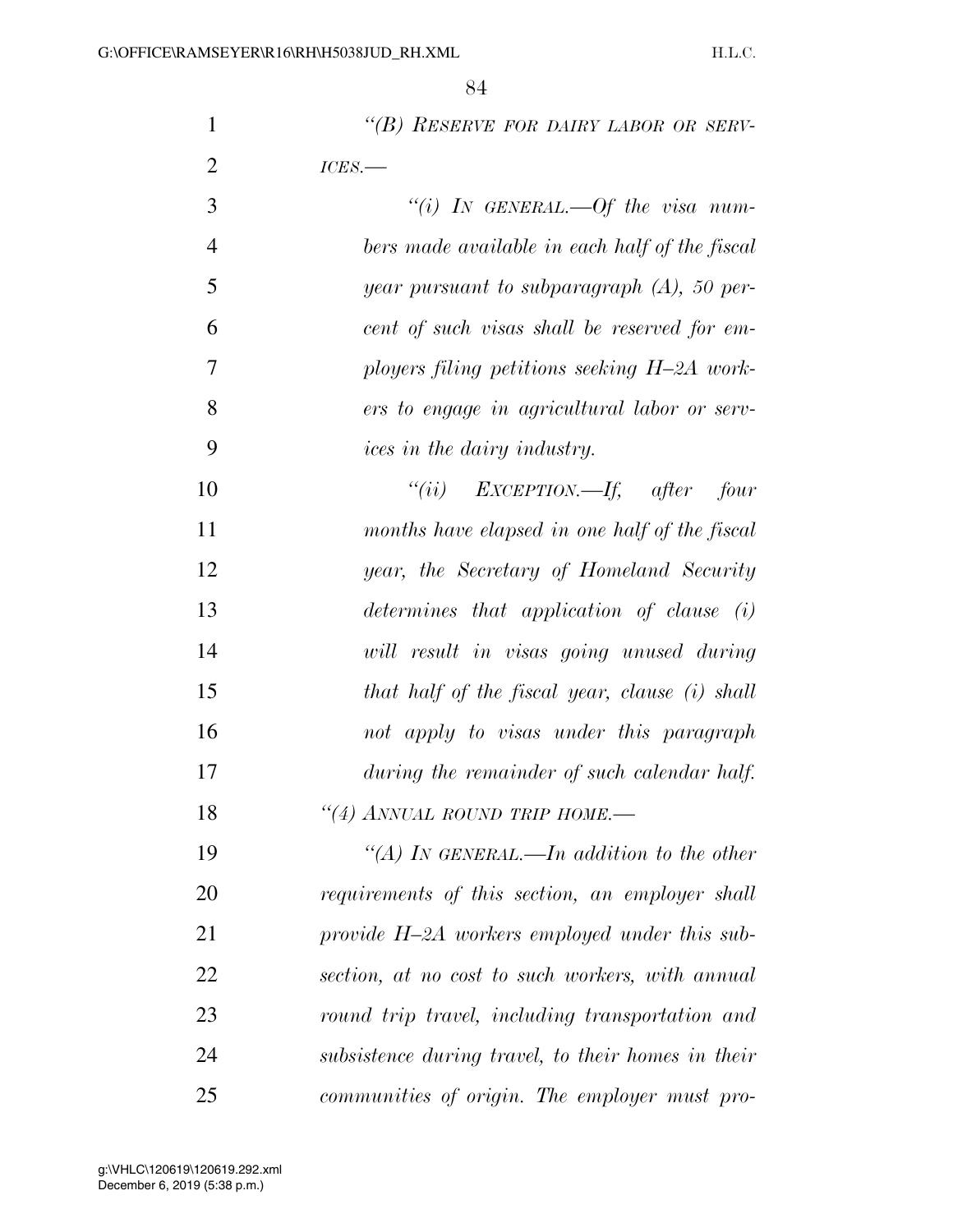| 1              | vide such travel within 14 months of the initi-        |
|----------------|--------------------------------------------------------|
| $\overline{2}$ | ation of the worker's employment, and no more          |
| 3              | than 14 months can elapse between each required        |
| $\overline{4}$ | period of travel.                                      |
| 5              | "(B) LIMITATION.—The cost of travel under              |
| 6              | subparagraph $(A)$ need not exceed the lesser of-      |
| 7              | $``(i)$ the actual cost to the worker of the           |
| 8              | transportation and subsistence involved; or            |
| 9              | $``(ii)$ the most economical and reason-               |
| 10             | able common carrier transportation charges             |
| 11             | and subsistence costs for the distance in-             |
| 12             | volved.                                                |
| 13             | "(5) FAMILY HOUSING.—An employer seeking to            |
| 14             | employ an $H$ -2A worker pursuant to this subsection   |
| 15             | shall offer family housing to workers with families if |
| 16             | such workers are engaged in agricultural employment    |
| 17             | that is not of a seasonal or temporary nature. The     |
| 18             | worker may reject such an offer. The employer may      |
| 19             | not charge the worker for the worker's housing, except |
| 20             | that if the worker accepts family housing, a prorated  |
| 21             | rent based on the fair market value for such housing   |
| 22             | may be charged for the worker's family members.        |
| 23             | "(6) WORKPLACE SAFETY PLAN FOR DAIRY EM-               |
| 24             | PLOYEES.-                                              |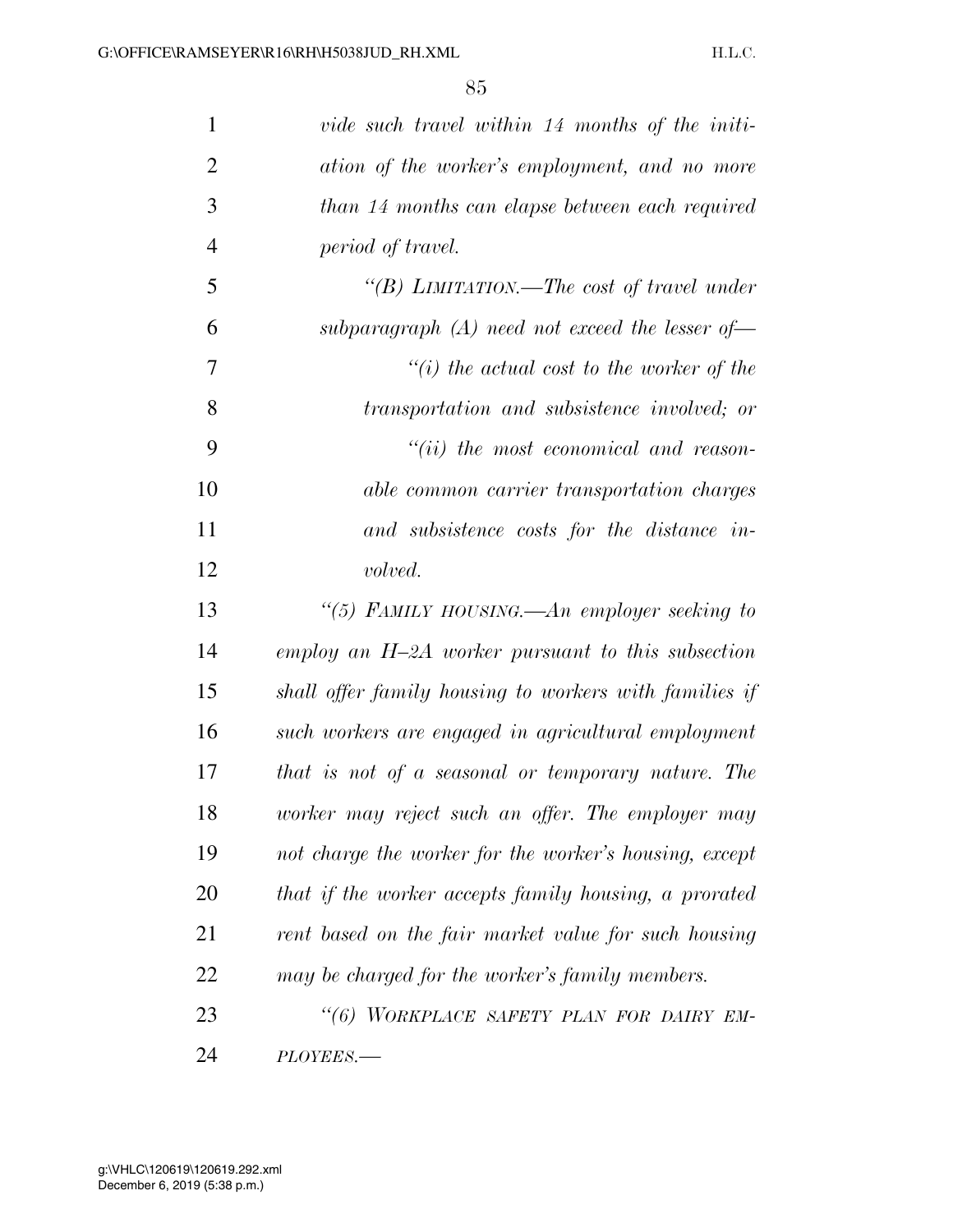| $\mathbf{1}$   | "(A) IN GENERAL.—If an employer is seek-           |
|----------------|----------------------------------------------------|
| $\overline{2}$ | ing to employ a worker in agricultural labor or    |
| 3              | services in the dairy industry pursuant to this    |
| $\overline{4}$ | subsection, the employer must report incidents     |
| 5              | consistent with the requirements under section     |
| 6              | 1904.39 of title 29, Code of Federal Regulations,  |
| 7              | and maintain an effective worksite safety and      |
| 8              | compliance plan to prevent workplace accidents     |
| 9              | and otherwise ensure safety. Such plan shall—      |
| 10             | $\lq\lq(i)$ be in writing in English and, to       |
| 11             | the extent necessary, any language common          |
| 12             | to a significant portion of the workers if         |
| 13             | they are not fluent in English; and                |
| 14             | $``(ii)$ be posted at a conspicuous loca-          |
| 15             | tion at the worksite and provided to em-           |
| 16             | ployees prior to the commencement of labor         |
| 17             | or services.                                       |
| 18             | "(B) CONTENTS OF PLAN.—The Secretary of            |
| 19             | Labor, in consultation with the Secretary of Ag-   |
| 20             | riculture, shall establish by regulation the min-  |
| 21             | imum requirements for the plan described in        |
| 22             | subparagraph $(A)$ . Such plan shall include meas- |
| 23             | $ures\ to$ —                                       |
| 24             | $"(i)$ require workers (other than the             |
| 25             | employer's family members) whose positions         |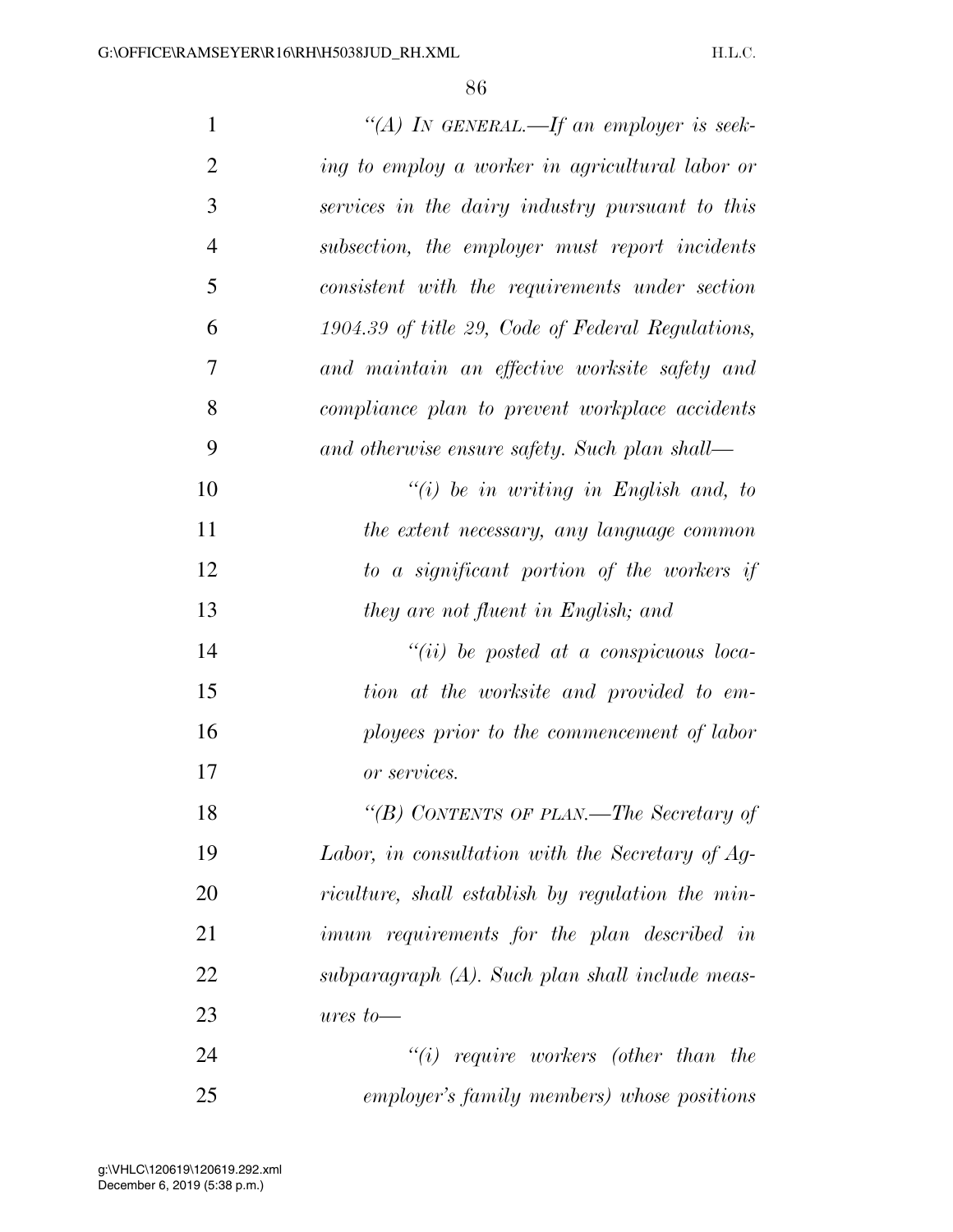| $\mathbf{1}$   | require contact with animals to complete               |
|----------------|--------------------------------------------------------|
| $\overline{2}$ | animal care training, including animal                 |
| 3              | handling and job-specific animal care;                 |
| $\overline{4}$ | $``(ii)$ protect against sexual harassment             |
| 5              | and violence, resolve complaints involving             |
| 6              | harassment or violence, and protect against            |
| 7              | retaliation against workers reporting har-             |
| 8              | assment or violence; and                               |
| 9              | $``(iii)$ contain other provisions nec-                |
| 10             | essary for ensuring workplace safety, as de-           |
| 11             | termined by the Secretary of Labor, in con-            |
| 12             | sultation with the Secretary of Agriculture.           |
| 13             | "(i) ELIGIBILITY FOR H-2A STATUS AND ADMISSION         |
| 14             | TO THE UNITED STATES.-                                 |
| 15             | "(1) DISQUALIFICATION.—An alien shall be in-           |
| 16             | eligible for admission to the United States as an H-   |
| 17             | 2A worker pursuant to a petition filed under this sec- |
| 18             | tion if the alien was admitted to the United States    |
| 19             | as an $H$ -2A worker within the past 5 years of the    |
| 20             | date the petition was filed and—                       |
| 21             | $\lq (A)$ violated a material provision of this        |
| 22             | section, including the requirement to promptly         |
|                |                                                        |
| 23             | depart the United States when the alien's au-          |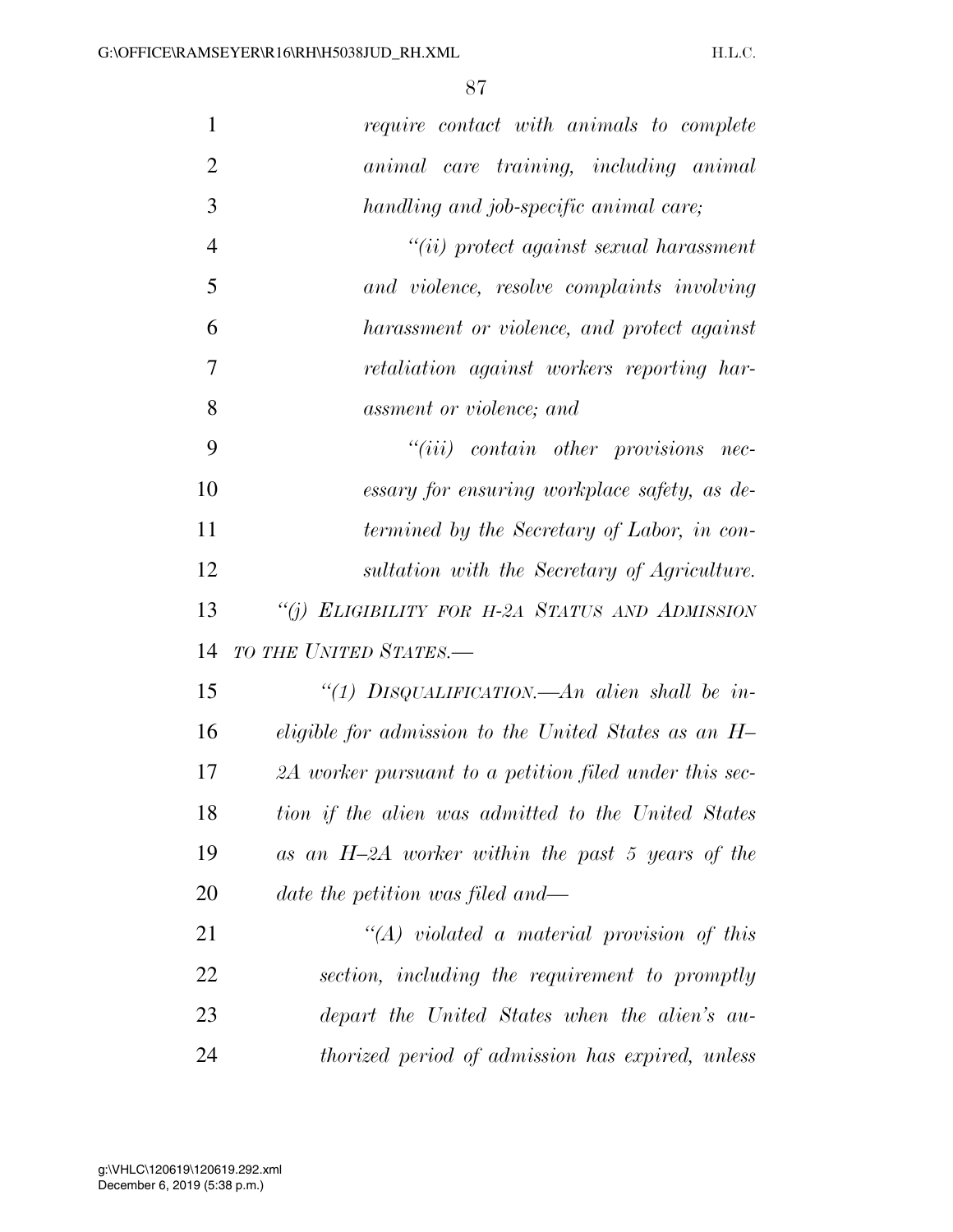| $\mathbf{1}$   | the alien has good cause for such failure to de-       |
|----------------|--------------------------------------------------------|
| $\overline{2}$ | part; or                                               |
| 3              | $\lq\lq B$ otherwise violated a term or condition      |
| $\overline{4}$ | of admission into the United States as an $H$ -2A      |
| 5              | <i>worker.</i>                                         |
| 6              | "(2) VISA VALIDITY.—A visa issued to an $H$ -2A        |
| 7              | worker shall be valid for three years and shall allow  |
| 8              | for multiple entries during the approved period of ad- |
| 9              | mission.                                               |
| 10             | (3)<br>PERIOD OF AUTHORIZED STAY; ADMIS-               |
| 11             | $SION$ —                                               |
| 12             | "(A) In GENERAL.—An alien admissible as                |
| 13             | an $H$ -2A worker shall be authorized to stay in       |
| 14             | the United States for the period of employment         |
| 15             | specified in the petition approved by the Sec-         |
| 16             | retary of Homeland Security under this section.        |
| 17             | The maximum continuous period of authorized            |
| 18             | stay for an $H$ -2A worker is 36 months.               |
| 19             | "(B) REQUIREMENT TO REMAIN OUTSIDE                     |
| 20             | THE UNITED STATES.—In the case of an $H$ -2A           |
| 21             | worker whose maximum continuous period of au-          |
| 22             | thorized stay (including any extensions) has ex-       |
| 23             | pired, the alien may not again be eligible for         |
| 24             | such stay until the alien remains outside the          |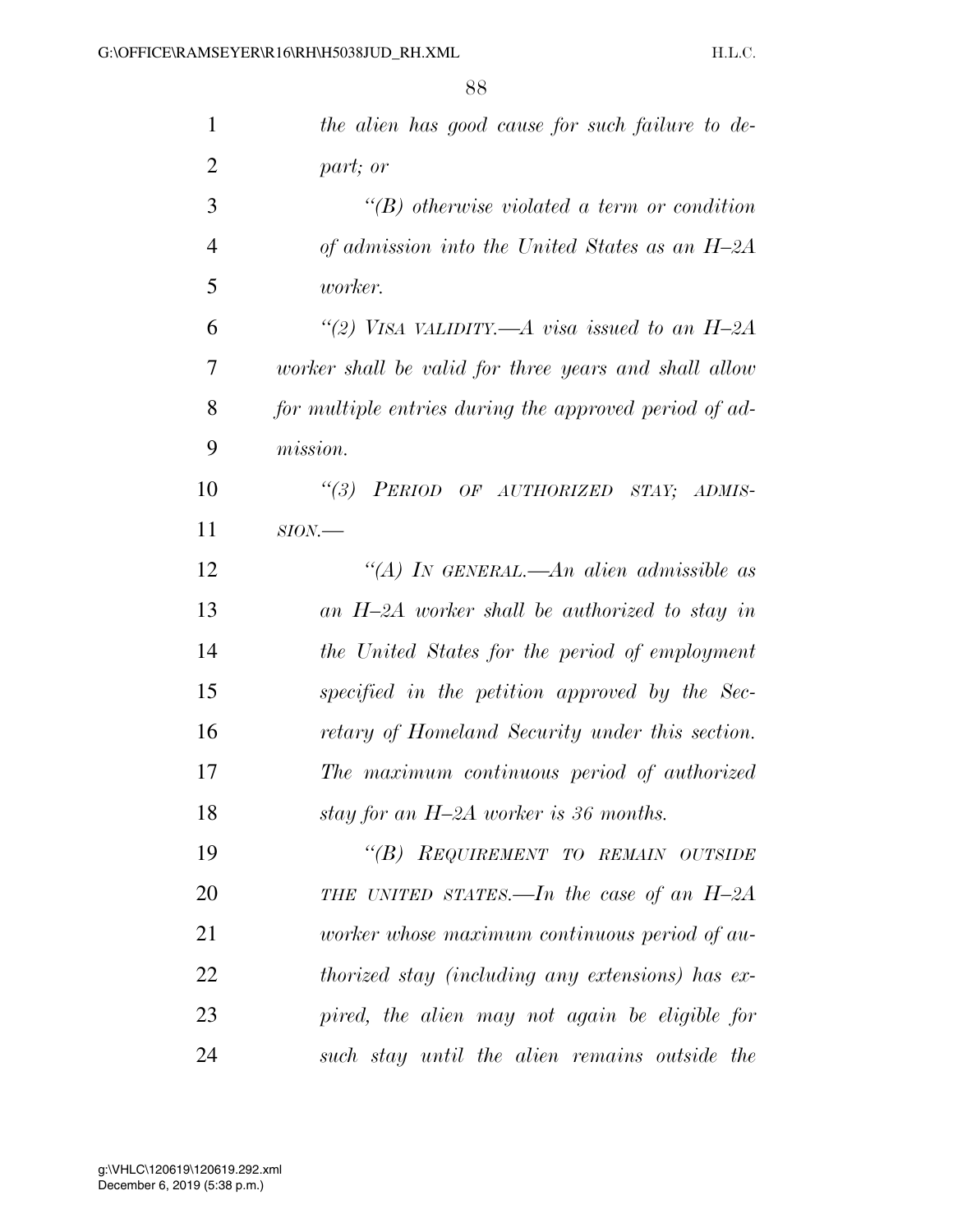*United States for a cumulative period of at least 45 days.* 

 *''(C) EXCEPTIONS.—The Secretary of Homeland Security shall deduct absences from the United States that take place during an H– 2A worker's period of authorized stay from the period that the alien is required to remain out- side the United States under subparagraph (B), if the alien or the alien's employer requests such a deduction, and provides clear and convincing proof that the alien qualifies for such a deduc- tion. Such proof shall consist of evidence includ- ing, but not limited to, arrival and departure records, copies of tax returns, and records of em-ployment abroad.* 

 *''(D) ADMISSION.—In addition to the max- imum continuous period of authorized stay, an H–2A worker's authorized period of admission shall include an additional period of 10 days prior to the beginning of the period of employ- ment for the purpose of traveling to the place of employment and 45 days at the end of the period of employment for the purpose of traveling home or seeking an extension of status based on a sub-sequent offer of employment if the worker has not*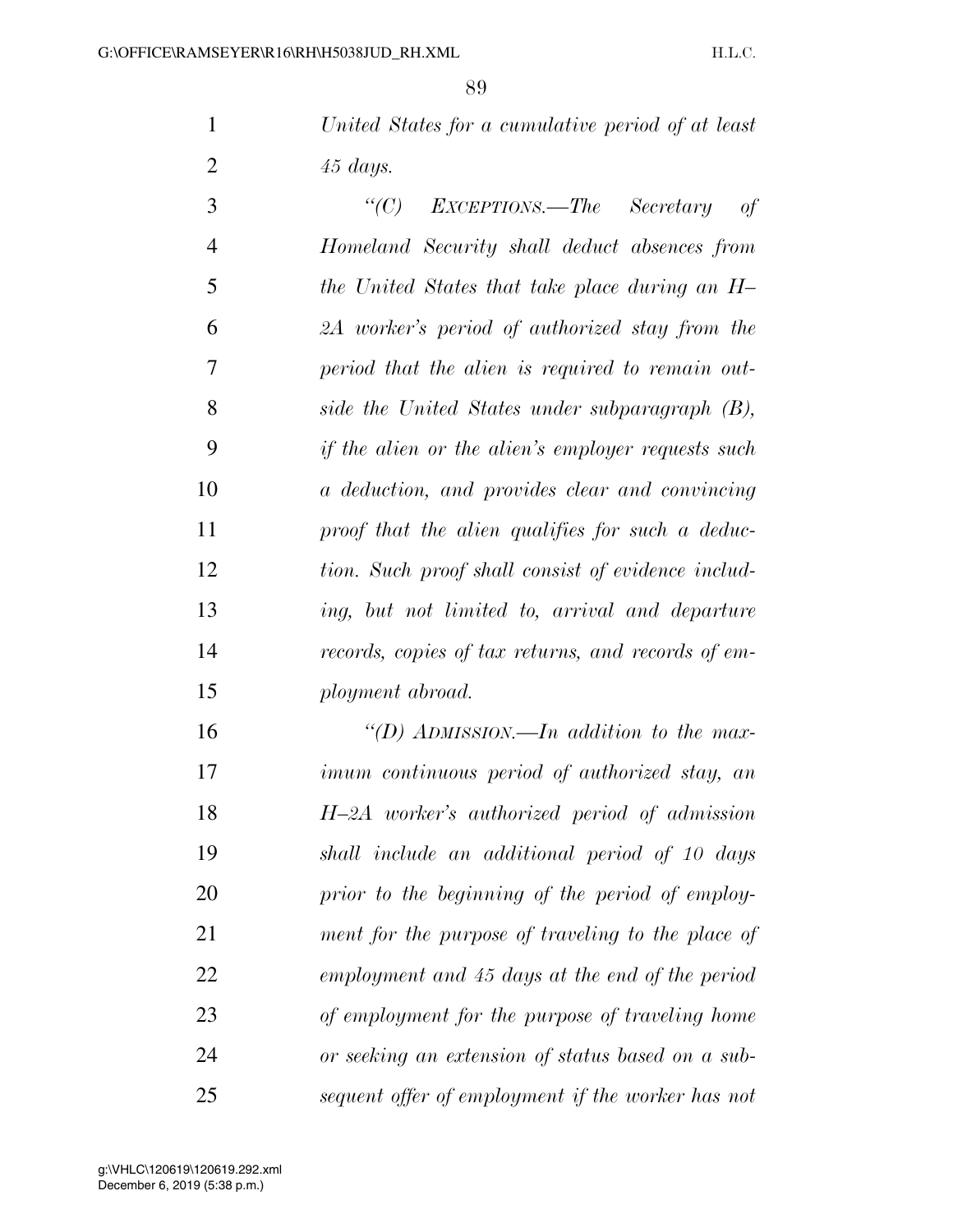| $\mathbf{1}$   | reached the maximum continuous period of au-       |
|----------------|----------------------------------------------------|
| $\overline{2}$ | thorized stay under subparagraph $(A)$ (subject to |
| 3              | the exceptions in subparagraph $(C)$ ).            |
| $\overline{4}$ | "(4) CONTINUING H-2A WORKERS.-                     |
| 5              | "(A) SUCCESSIVE EMPLOYMENT.—An H-2A                |
| 6              | worker is authorized to start new or concurrent    |
| 7              | employment upon the filing of a nonfrivolous $H-$  |
| 8              | 2A petition, or as of the requested start date,    |
| 9              | whichever is later if-                             |
| 10             | $``(i)$ the petition to start new or con-          |
| 11             | current employment was filed prior to the          |
| 12             | expiration of the $H$ -2A worker's period of       |
| 13             | admission as defined in paragraph $(3)(D)$ ;       |
| 14             | and                                                |
| 15             | "(ii) the $H$ -2A worker has not been              |
| 16             | employed without authorization in the              |
| 17             | United States from the time of last admis-         |
| 18             | sion to the United States in H-2A status           |
| 19             | through the filing of the petition for new         |
| 20             | employment.                                        |
| 21             | "(B) PROTECTION DUE TO IMMIGRANT VISA              |
| 22             | BACKLOGS.—Notwithstanding the limitations on       |
| 23             | the period of authorized stay described in para-   |
| 24             | graph $(3)$ , any H-2A worker who-                 |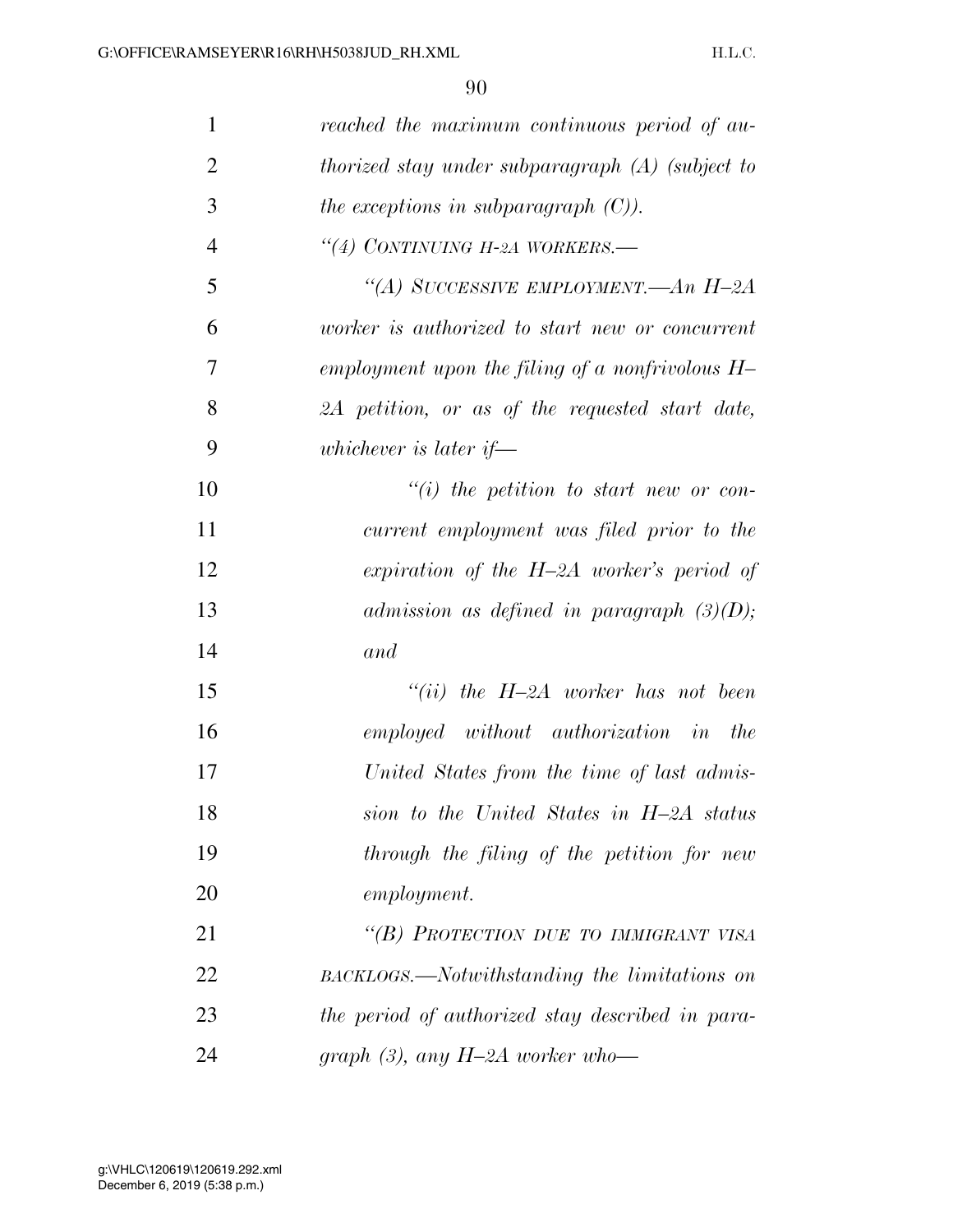| $\mathbf{1}$   | $``(i)$ is the beneficiary of an approved           |
|----------------|-----------------------------------------------------|
| $\overline{2}$ | petition, filed under section $204(a)(1)(E)$ or     |
| 3              | $(F)$ for preference status under section           |
| $\overline{4}$ | $(203(b)(3)(A)(iii);$ and                           |
| 5              | $``(ii)$ is eligible to be granted such sta-        |
| 6              | tus but for the annual limitations on visas         |
| 7              | under section $203(b)(3)(A)$ ,                      |
| 8              | may apply for, and the Secretary of Homeland        |
| 9              | Security may grant, an extension of such non-       |
| 10             | immigrant status until the Secretary of Home-       |
| 11             | land Security issues a final administrative deci-   |
| 12             | sion on the alien's application for adjustment of   |
| 13             | status or the Secretary of State issues a final de- |
| 14             | cision on the alien's application for an immi-      |
| 15             | grant visa.                                         |
| 16             | "(5) ABANDONMENT OF EMPLOYMENT.-                    |
| 17             | "(A) IN GENERAL.—Except as provided in              |
| 18             | subparagraph $(B)$ , an $H$ -2A worker who aban-    |
| 19             | dons the employment which was the basis for the     |
| 20             | worker's authorized stay, without good cause,       |
| 21             | shall be considered to have failed to maintain      |
| 22             | H-2A status and shall depart the United States      |
| 23             | subject<br>be<br>to removal under<br>section<br>or  |
| 24             | 237(a)(1)(C)(i).                                    |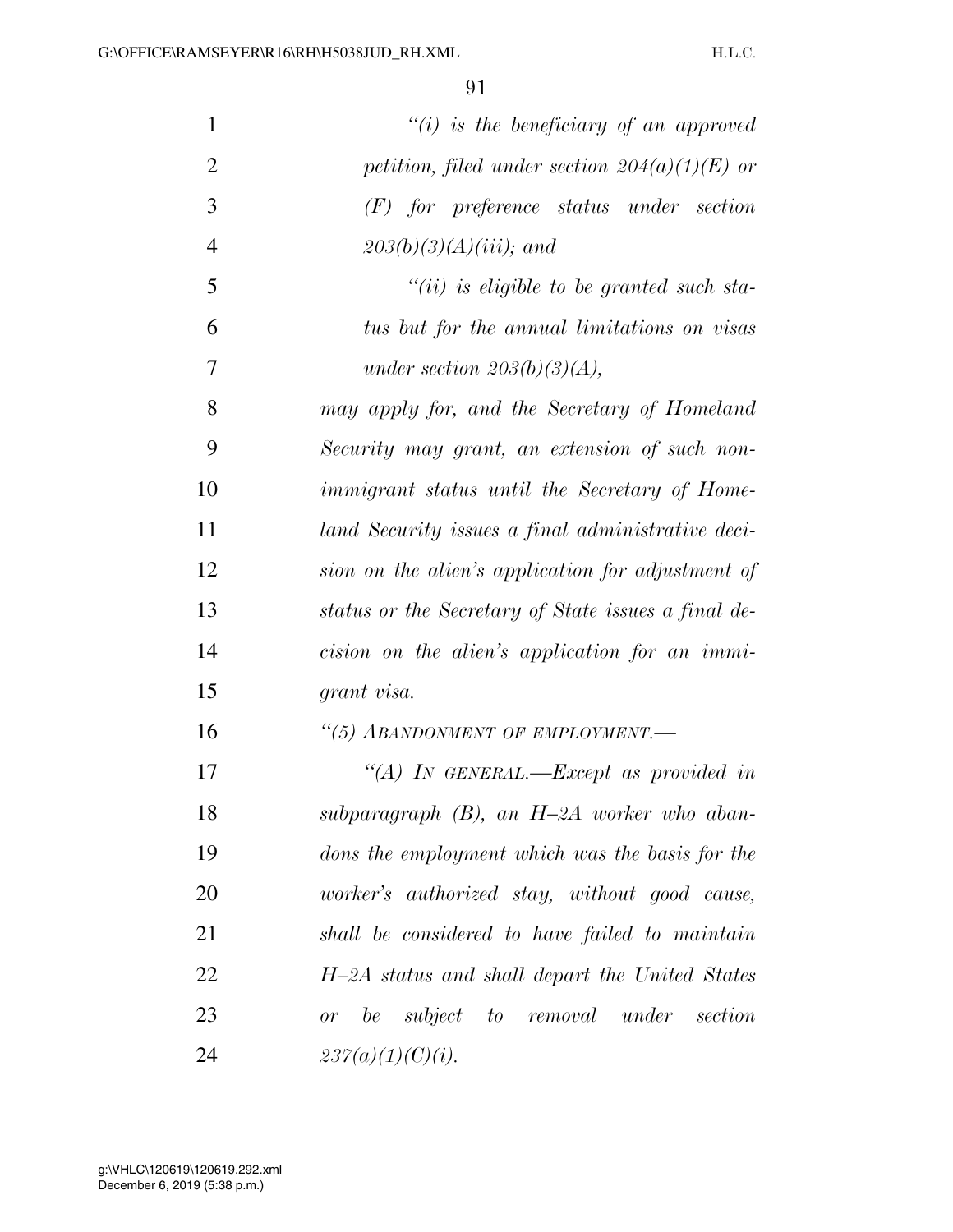| 1              | "(B) GRACE PERIOD TO SECURE NEW EM-                                                      |
|----------------|------------------------------------------------------------------------------------------|
| $\overline{2}$ | $PLOYMENT.$ $\longrightarrow$ $A_n$ $H$ $\longrightarrow$ $A_n$ worker shall not be con- |
| 3              | sidered to have failed to maintain H-2A status                                           |
| 4              | solely on the basis of a cessation of the employ-                                        |
| 5              | ment on which the alien's classification was                                             |
| 6              | based for a period of 45 consecutive days, or                                            |
| 7              | until the end of the authorized validity period,                                         |
| 8              | whichever is shorter, once during each authorized                                        |
| 9              | <i>validity period.</i>                                                                  |
| 10             | "(k) REQUIRED DISCLOSURES.—                                                              |
| 11             | "(1) DISCLOSURE OF WORK CONTRACT.—Not                                                    |
| 12             | later than the time the $H$ -2A worker applies for a                                     |
| 13             | visa, the employer shall provide the worker with a                                       |
| 14             | copy of the work contract that includes the disclosures                                  |
|                |                                                                                          |

| 14 | copy of the work contract that includes the disclosures |
|----|---------------------------------------------------------|
| 15 | and rights under this section (or in the absence of     |
| 16 | such a contract, a copy of the job order and proof of   |
| 17 | the certification described in subparagraphs (B) and    |
| 18 | (D) of subsection (h)(2)). An H-2A worker moving        |
| 19 | from one $H$ -2A employer to a subsequent $H$ -2A em-   |
| 20 | ployer shall be provided with a copy of the new em-     |
| 21 | ployment contract no later than the time an offer of    |
| 22 | employment is made by the subsequent employer.          |
| 23 | "(2) HOURS AND EARNINGS STATEMENTS.—The                 |

 *employer shall furnish to H–2A workers, on or before each payday, in 1 or more written statements—*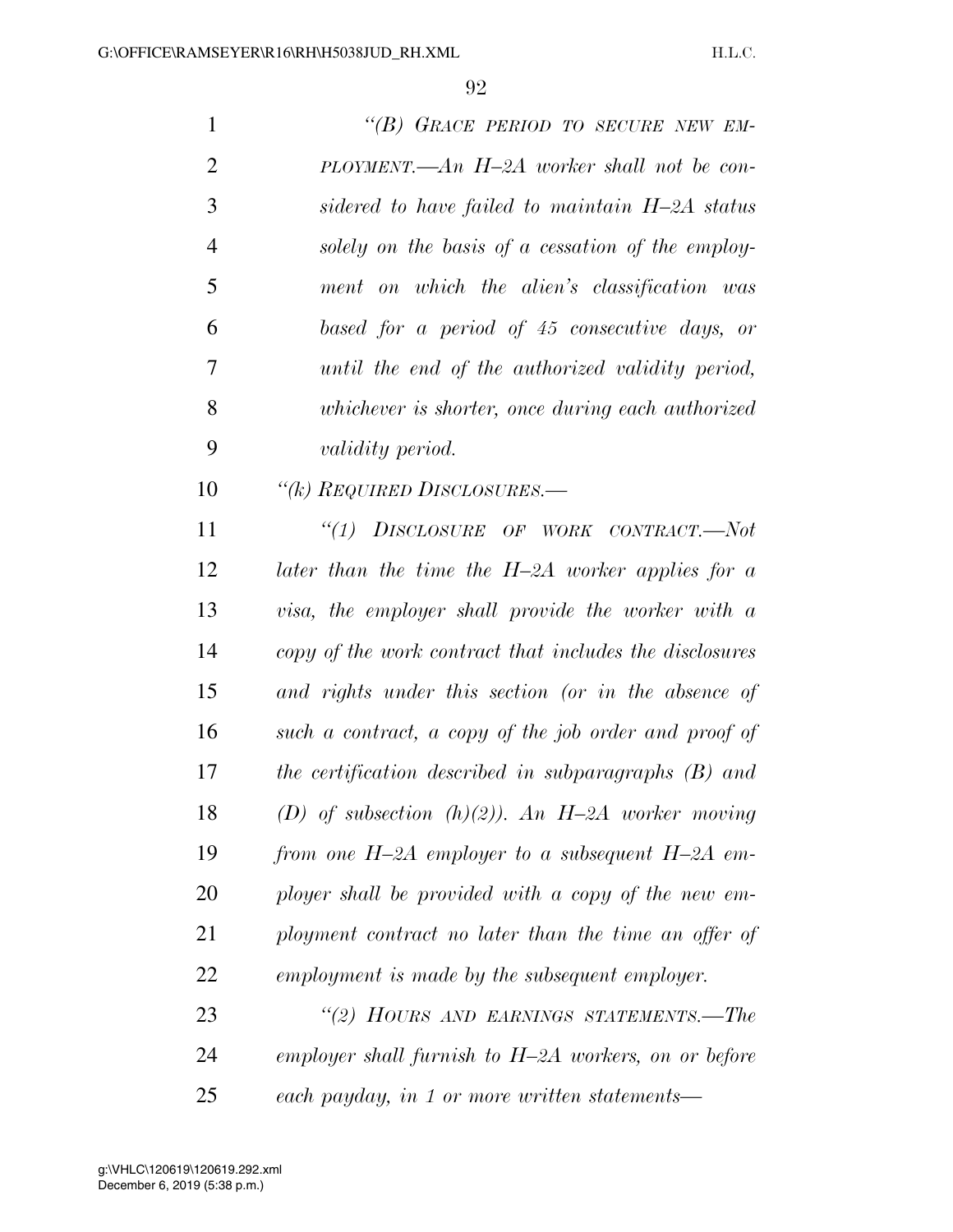| $\mathbf{1}$   | "(A) the worker's total earnings for the pay           |
|----------------|--------------------------------------------------------|
| $\overline{2}$ | period;                                                |
| 3              | "(B) the worker's hourly rate of pay, piece            |
| $\overline{4}$ | rate of pay, or both;                                  |
| 5              | $\lq\lq C$ the hours of employment offered to the      |
| 6              | worker and the hours of employment actually            |
| 7              | <i>worked</i> ;                                        |
| 8              | "(D) if piece rates of pay are used, the               |
| 9              | <i>units produced daily;</i>                           |
| 10             | $\lq\lq(E)$ an itemization of the deductions made      |
| 11             | from the worker's wages; and                           |
| 12             | $H(F)$ any other information required by               |
| 13             | Federal, State or local law.                           |
| 14             | "(3) NOTICE OF WORKER RIGHTS.—The em-                  |
| 15             | ployer must post and maintain in a conspicuous lo-     |
| 16             | cation at the place of employment, a poster provided   |
| 17             | by the Secretary of Labor in English, and, to the ex-  |
| 18             | tent necessary, any language common to a significant   |
| 19             | portion of the workers if they are not fluent in       |
| 20             | English, which sets out the rights and protections for |
| 21             | <i>workers</i> employed pursuant to this section.      |
| 22             | "(1) LABOR CONTRACTORS; FOREIGN LABOR RECRUIT-         |
| 23             | <b>ERS; PROHIBITION ON FEES.</b>                       |
| 24             | "(1) LABOR CONTRACTORS.—                               |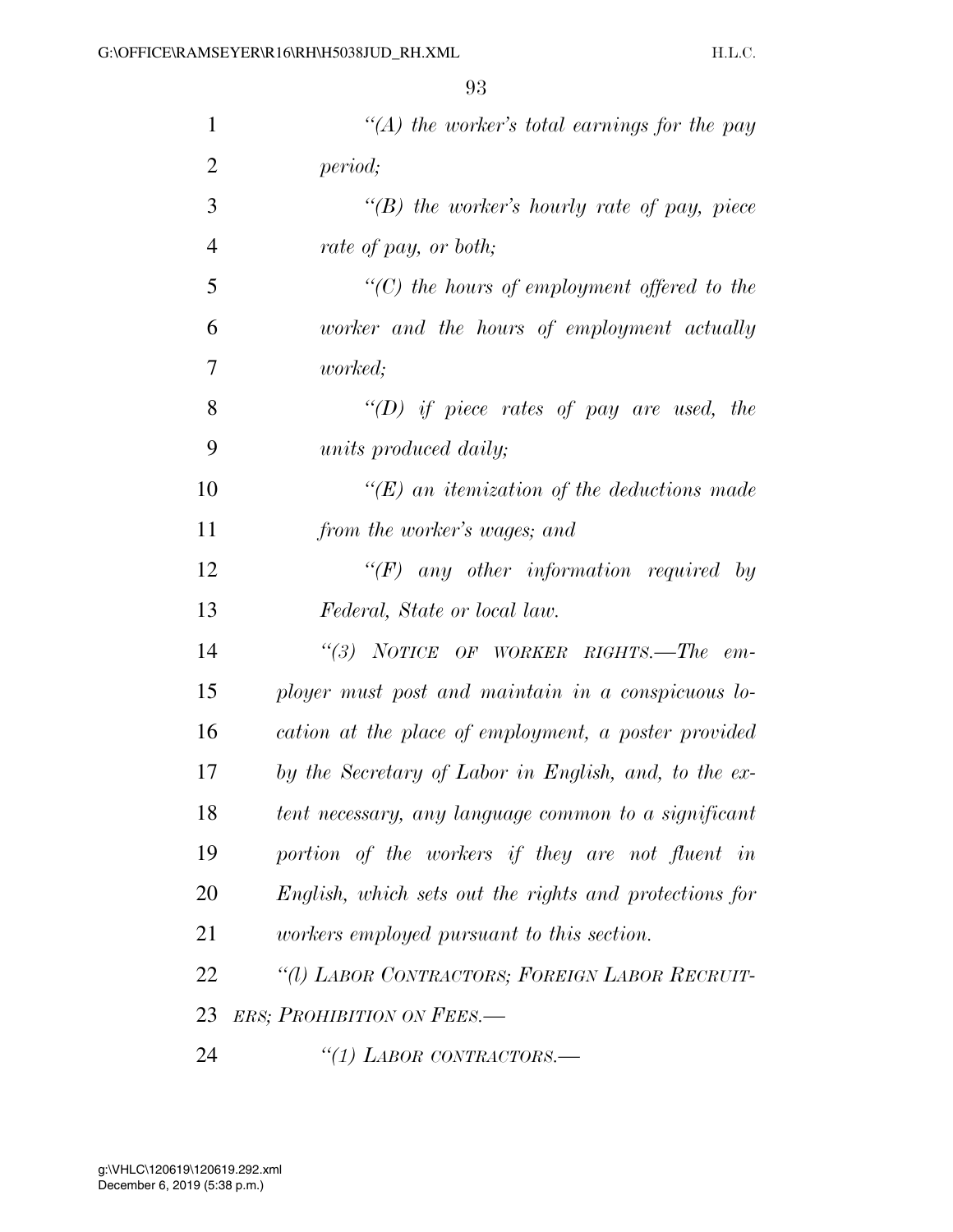| $\mathbf{1}$   | "(A) SURETY BOND.—An employer that is a            |
|----------------|----------------------------------------------------|
| $\overline{2}$ | labor contractor who seeks to employ $H$ -2A       |
| 3              | workers shall maintain a surety bond in an         |
| $\overline{4}$ | amount required under subparagraph (B). Such       |
| 5              | bond shall be payable to the Secretary of Labor    |
| 6              | or pursuant to the resolution of a civil or crimi- |
| 7              | nal proceeding, for the payment of wages and       |
| 8              | benefits, including any assessment of interest,    |
| 9              | owed to an H-2A worker or a similarly em-          |
| 10             | ployed United States worker, or a United States    |
| 11             | worker who has been rejected or displaced in vio-  |
| 12             | lation of this section.                            |
| 13             | "(B) AMOUNT OF BOND.—The Secretary of              |
| 14             | Labor shall annually publish in the Federal Reg-   |
| 15             | ister a schedule of required bond amounts that     |
| 16             | are determined by such Secretary to be sufficient  |
| 17             | for labor contractors to discharge financial obli- |
| 18             | gations under this section based on the number     |
| 19             | of workers the labor contractor seeks to employ    |
| 20             | and the wages such workers are required to be      |
| 21             | paid.                                              |
| 22             | "(C) PREMIUM BOND.—A labor contractor              |
| 23             | seeking to file a petition involving more than 1   |
|                |                                                    |

 *start date under subsection (h)(1)(C) shall main-tain a surety bond that is at least 15 percent*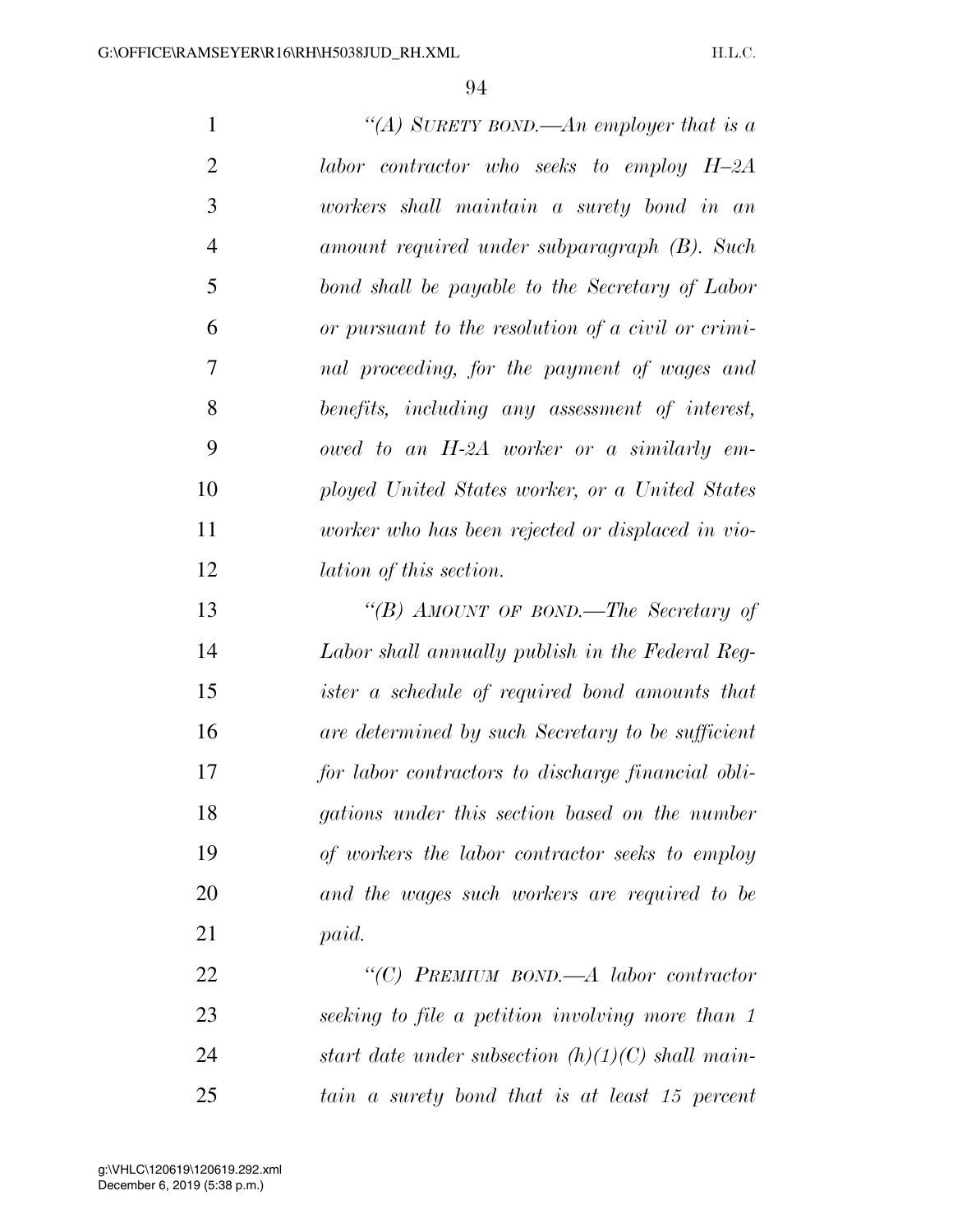| 1              | higher than the applicable bond amount deter-           |
|----------------|---------------------------------------------------------|
| $\overline{2}$ | mined by the Secretary under subparagraph $(B)$ .       |
| 3              | "(D) USE OF FUNDS. $\longrightarrow$ Any sums paid to   |
| $\overline{4}$ | the Secretary under subparagraph (A) that are           |
| 5              | not paid to a worker because of the inability to        |
| 6              | $\omega$ as within a period of 5 years following the    |
| 7              | date of a violation giving rise to the obligation       |
| 8              | to pay shall remain available to the Secretary          |
| 9              | without further appropriation until expended to         |
| 10             | support the enforcement of this section.                |
| 11             | "(2) FOREIGN LABOR RECRUITING. If the em-               |
| 12             | ployer has retained the services of a foreign labor re- |
| 13             | cruiter, the employer shall use a foreign labor re-     |
| 14             | cruiter registered under section 251 of the Farm        |
| 15             | Workforce Modernization Act of 2019.                    |
| 16             | "(3) PROHIBITION AGAINST EMPLOYEES PAYING               |
| 17             | FEES.—Neither the employer nor its agents shall seek    |
| 18             | or receive payment of any kind from any worker for      |
| 19             | any activity related to the $H$ -2A process, including  |
| 20             | payment of the employer's attorneys' fees, application  |
| 21             | fees, or recruitment costs. An employer and its agents  |
| 22             | may receive reimbursement for costs that are the re-    |
| 23             | sponsibility and primarily for the benefit of the work- |
| 24             | er, such as government-required passport fees.          |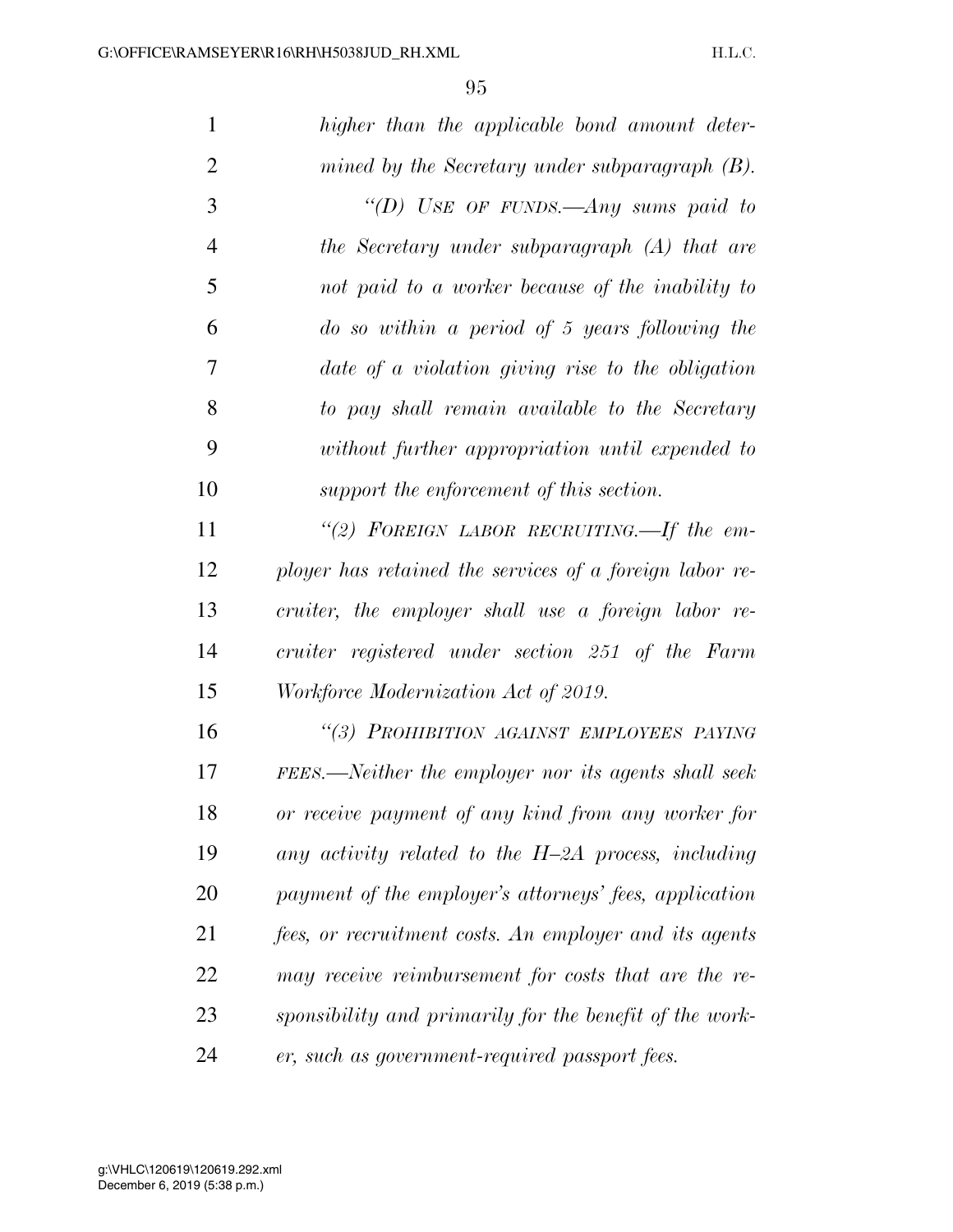*''(4) THIRD PARTY CONTRACTS.—The contract between an employer and any labor contractor or any foreign labor recruiter (or any agent of such labor contractor or foreign labor recruiter) whom the em- ployer engages shall include a term providing for the termination of such contract for cause if the con- tractor or recruiter, either directly or indirectly, in the placement or recruitment of H–2A workers seeks or receives payments or other compensation from pro- spective employees. Upon learning that a labor con- tractor or foreign labor recruiter has sought or col- lected such payments, the employer shall so terminate any contracts with such contractor or recruiter.* 

*''(m) ENFORCEMENT AUTHORITY.—* 

 *''(1) IN GENERAL.—The Secretary of Labor is authorized to take such actions against employers, in- cluding imposing appropriate penalties and seeking monetary and injunctive relief and specific perform- ance of contractual obligations, as may be necessary to ensure compliance with the requirements of this section and with the applicable terms and conditions of employment.* 

*''(2) COMPLAINT PROCESS.—* 

 *''(A) PROCESS.—The Secretary of Labor shall establish a process for the receipt, investiga-*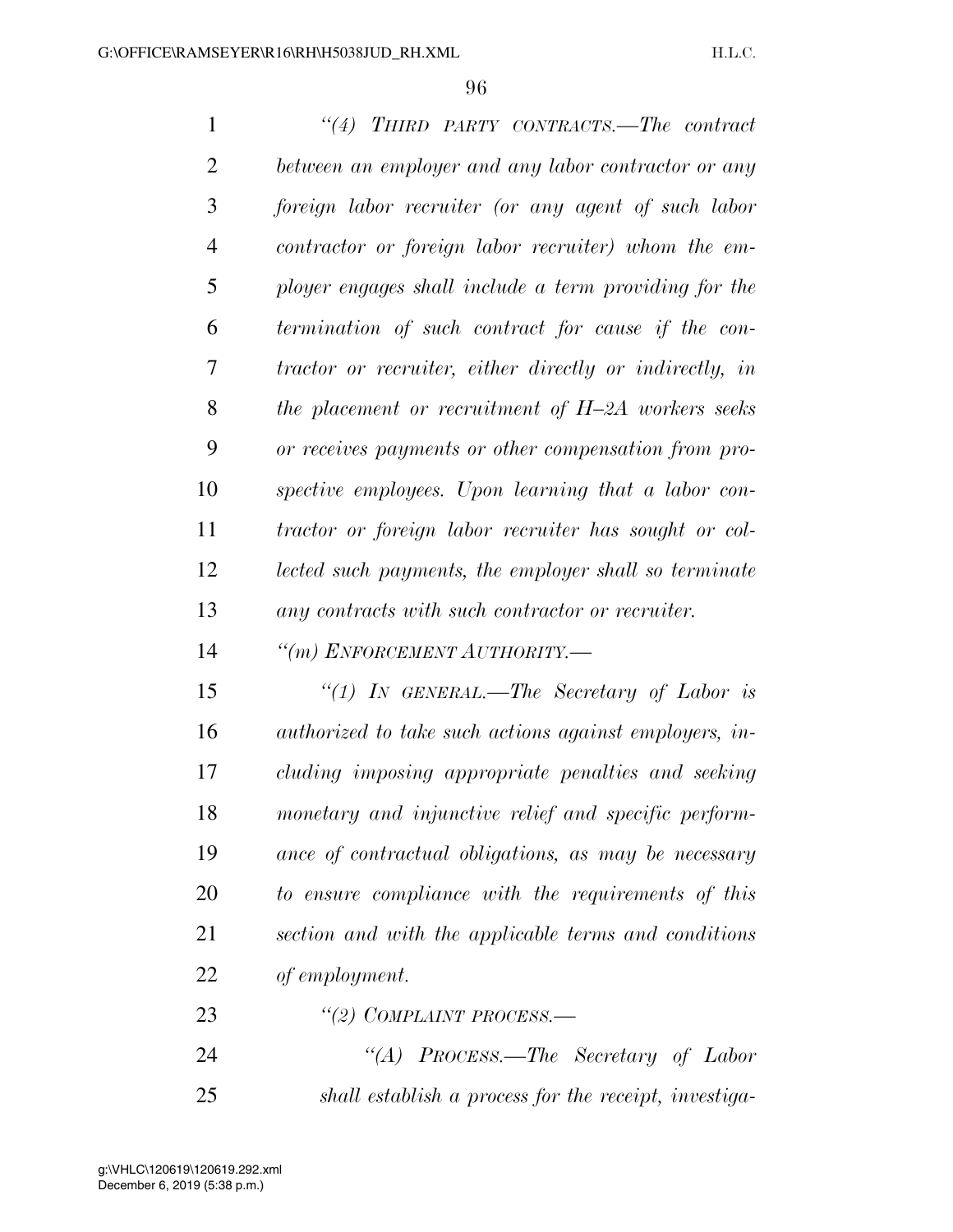| $\mathbf{1}$   | tion, and disposition of complaints alleging fail-    |
|----------------|-------------------------------------------------------|
| $\overline{2}$ | <i>ure of an employer to comply with the require-</i> |
| 3              | ments under this section and with the applicable      |
| $\overline{4}$ | terms and conditions of employment.                   |
| 5              | "(B) FILING.—A complaint referred to in               |
| 6              | subparagraph $(A)$ may be filed not later than 2      |
| 7              | years after the date of the conduct that is the       |
| 8              | subject of the complaint.                             |
| 9              | "(C) COMPLAINT NOT EXCLUSIVE.- A com-                 |
| 10             | plaint filed under this paragraph is not an ex-       |
| 11             | clusive remedy and the filing of such a com-          |
| 12             | plaint does not waive any rights or remedies of       |
| 13             | the aggrieved party under this law or other laws.     |
| 14             | "(D) DECISION AND REMEDIES.—If the Sec-               |
| 15             | retary of Labor finds, after notice and oppor-        |
| 16             | tunity for a hearing, that the employer failed to     |
| 17             | comply with the requirements of this section or       |
| 18             | the terms and conditions of employment, the Sec-      |
| 19             | retary of Labor may require payment of unpaid         |
| 20             | wages, unpaid benefits, fees assessed in violation    |
| 21             | of this section, damages, and civil money pen-        |
| 22             | alties. The Secretary is also authorized to impose    |
| 23             | other administrative remedies, including dis-         |
| 24             | qualification of the employer from utilizing the      |
| 25             | $H$ -2A program for a period of up to 5 years in      |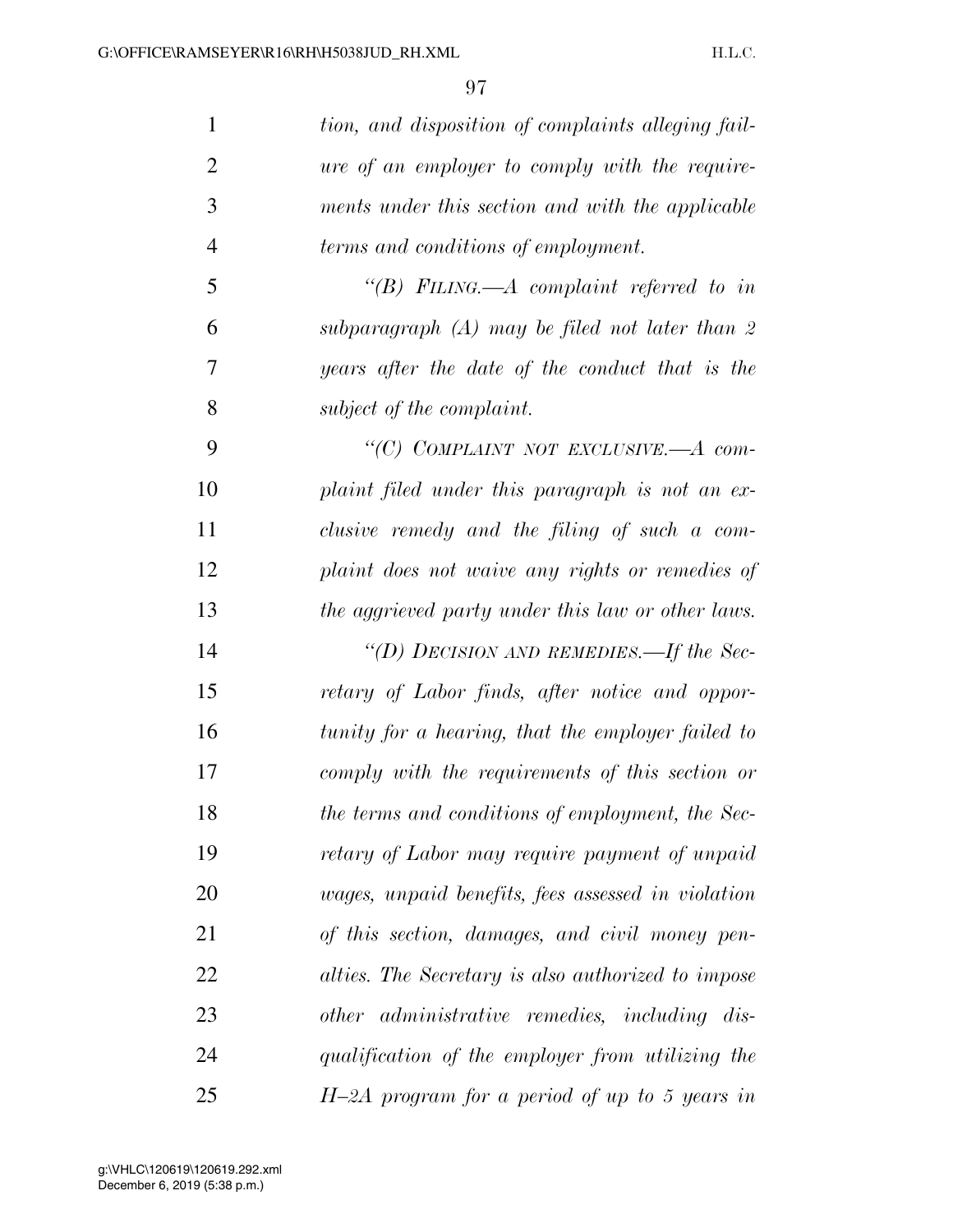| $\mathbf{1}$   | the event of willful or multiple material viola-         |
|----------------|----------------------------------------------------------|
| $\overline{2}$ | tions. The Secretary is authorized to perma-             |
| 3              | nently disqualify an employer from utilizing the         |
| $\overline{4}$ | $H$ -2A program upon a subsequent finding in-            |
| 5              | volving willful or multiple material violations.         |
| 6              | " $(E)$ DISPOSITION OF PENALTIES.— $Civil$               |
| 7              | penalties collected under this paragraph shall be        |
| 8              | deposited into the H-2A Labor Certification Fee          |
| 9              | Account established under section 203 of the             |
| 10             | Farm Workforce Modernization Act of 2019.                |
| 11             | "(3) STATUTORY CONSTRUCTION.—Nothing in                  |
| 12             | this subsection may be construed as limiting the au-     |
| 13             | thority of the Secretary of Labor to conduct an inves-   |
| 14             | tigation—                                                |
| 15             | $\lq (A)$ under any other law, including any             |
| 16             | law affecting migrant and seasonal agricultural          |
| 17             | <i>workers</i> ; or                                      |
| 18             | "(B) in the absence of a complaint.                      |
| 19             | "(4) RETALIATION PROHIBITED.—It is a viola-              |
| 20             | tion of this subsection for any person who has filed     |
| 21             | a petition under this section to intimidate, threaten,   |
| 22             | restrain, coerce, blacklist, discharge, or in any other  |
| 23             | manner discriminate against, or to cause any person      |
| 24             | to intimidate, threaten, restrain, coerce, blacklist, or |
| 25             | in any manner discriminate against, an employee,         |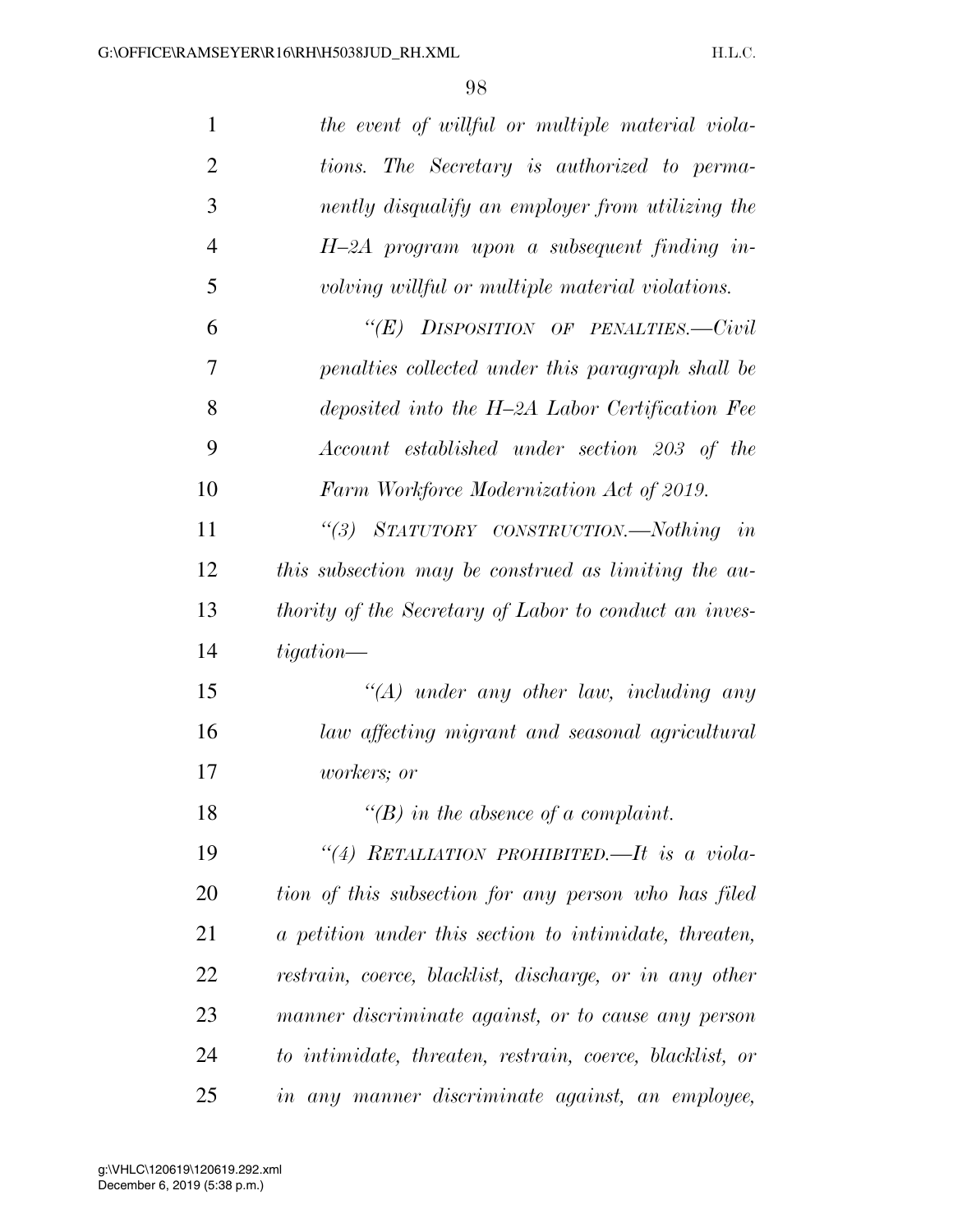| 1              | including a former employee or an applicant for em-       |
|----------------|-----------------------------------------------------------|
| $\overline{2}$ | ployment, because the employee—                           |
| 3              | $\lq (A)$ has disclosed information to the em-            |
| $\overline{4}$ | ployer, or to any other person, that the employee         |
| 5              | reasonably believes evidences a violation under           |
| 6              | this section, or any rule or regulation relating to       |
| 7              | <i>this section;</i>                                      |
| 8              | $\lq\lq(B)$ has filed a complaint concerning the          |
| 9              | employer's compliance with the requirements               |
| 10             | under this section or any rule or regulation per-         |
| 11             | <i>taining to this section;</i>                           |
| 12             | $\lq\lq C$ cooperates or seeks to cooperate in an         |
| 13             | investigation or other proceeding concerning the          |
| 14             | employer's compliance with the requirements               |
| 15             | under this section or any rule or regulation per-         |
| 16             | <i>taining to this section; or</i>                        |
| 17             | $\lq\lq(D)$ has taken steps to exercise or assert         |
| 18             | any right or protection under the provisions of           |
| 19             | this section, or any rule or regulation pertaining        |
| 20             | to this section, or any other relevant Federal,           |
| 21             | State, or local law.                                      |
| 22             | "(5) INTERAGENCY COMMUNICATION.—The Sec-                  |
| 23             | retary of Labor, in consultation with the Secretary of    |
| 24             | Homeland Security, Secretary of State and the Equal       |
| 25             | <i>Employment Opportunity Commission, shall establish</i> |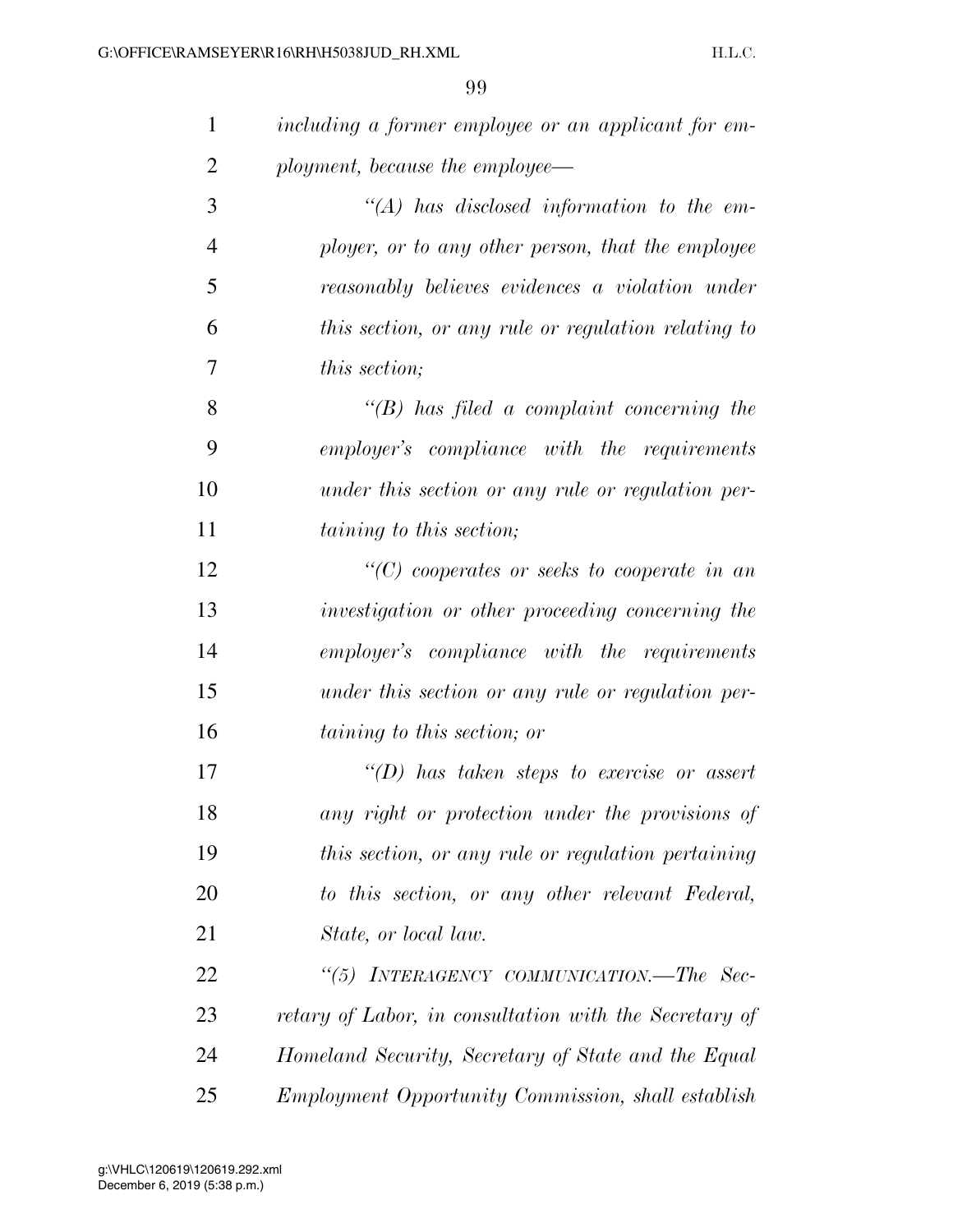| $\mathbf{1}$   | mechanisms by which the agencies and their compo-                 |
|----------------|-------------------------------------------------------------------|
| $\overline{2}$ | nents share information, including by public elec-                |
| 3              | <i>tronic means, regarding complaints, studies, inves-</i>        |
| 4              | tigations, findings and remedies regarding compli-                |
| 5              | ance by employers with the requirements of the $H$ -2A            |
| 6              | program and other employment-related laws and reg-                |
| 7              | <i>ulations.</i>                                                  |
| 8              | "(n) DEFINITIONS.—In this section:                                |
| 9              | "(1) $DISPLACE.$ The term 'displace' means to                     |
| 10             | lay off a similarly employed United States worker,                |
| 11             | other than for lawful job-related reasons, in the occu-           |
| 12             | pation and area of intended employment for the job                |
| 13             | for which $H$ -2A workers are sought.                             |
| 14             | "(2) $H$ -2A WORKER.—The term $H$ -2A worker'                     |
| 15             | nonimmigrant described in<br>section<br>$\boldsymbol{a}$<br>means |
| 16             | 101(a)(15)(H)(ii)(a).                                             |
| 17             | "(3) $JOB$ $ORDER.$ The term 'job order' means                    |
| 18             | the document containing the material terms and con-               |
| 19             | ditions of employment, including obligations and as-              |
| 20             | surances required under this section or any other law.            |
| 21             | "(4) ONLINE JOB REGISTRY.—The term 'online                        |
| 22             | job registry' means the online job registry of the Sec-           |
| 23             | retary of Labor required under section $201(b)$ of the            |
| 24             | Farm Workforce Modernization Act of 2019 (or simi-                |
| 25             | <i>lar successor registry).</i>                                   |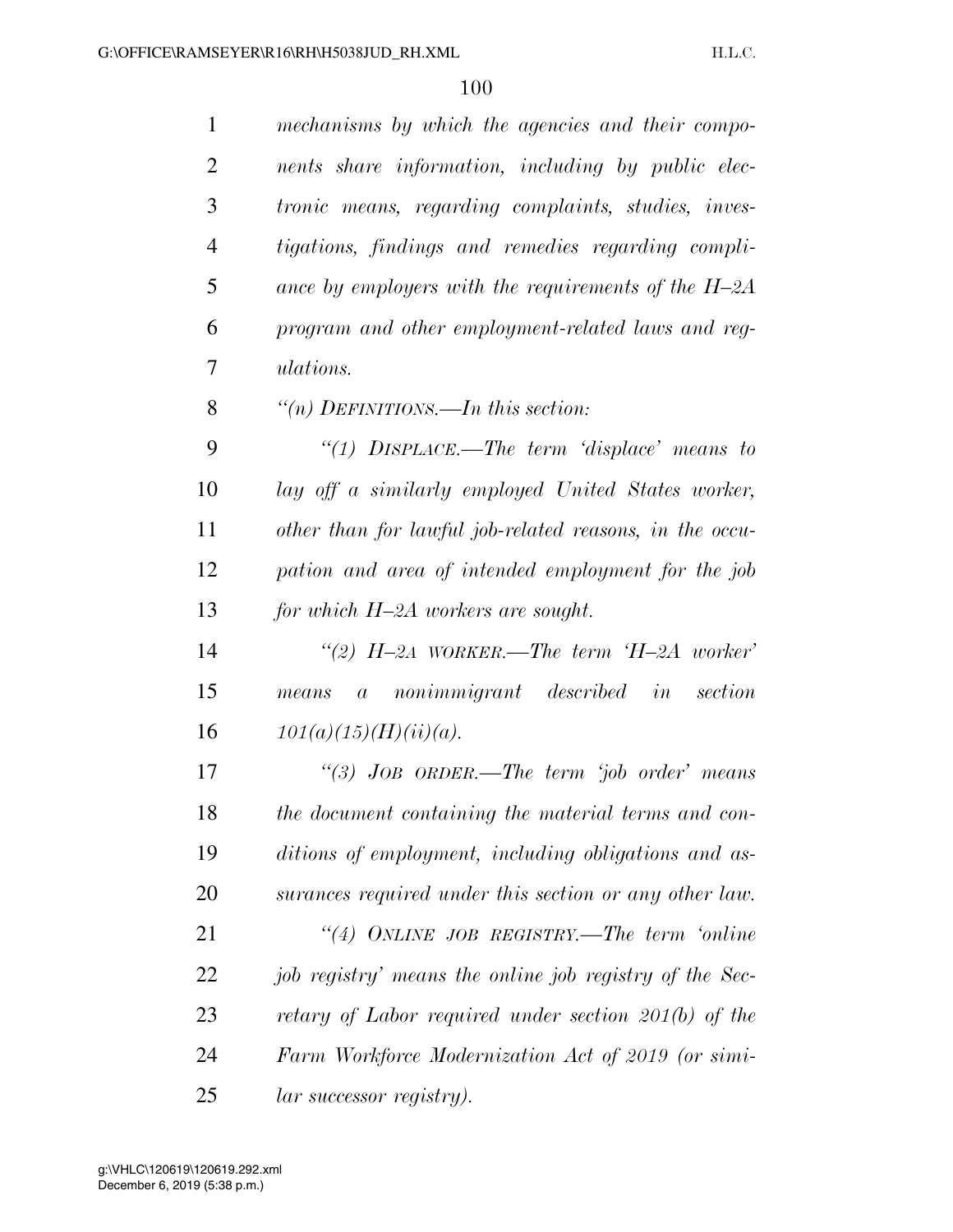| $\mathbf{1}$   | "(5) SIMILARLY EMPLOYED.—The term 'simi-                                                                  |
|----------------|-----------------------------------------------------------------------------------------------------------|
| $\overline{2}$ | $larly \, \, employed', \, \, in \, \, the \, \, case \, \, of \, \, a \, \, worker, \, \, means \, \, a$ |
| 3              | worker in the same occupational classification as the                                                     |
| $\overline{4}$ | classification or classifications for which the $H$ -2A                                                   |
| 5              | <i>worker</i> is sought.                                                                                  |
| 6              | "(6) UNITED STATES WORKER.—The term                                                                       |
| 7              | 'United States worker' means any worker who is—                                                           |
| 8              | $\lq\lq (A)$ a citizen or national of the United                                                          |
| 9              | States;                                                                                                   |
| 10             | $\lq\lq(B)$ an alien who is lawfully admitted for                                                         |
| 11             | permanent residence, is admitted as a refugee                                                             |
| 12             | under section 207, is granted asylum under sec-                                                           |
| 13             | tion 208, or is an immigrant otherwise author-                                                            |
| 14             | ized to be employed in the United States;                                                                 |
| 15             | $\lq\lq C$ an alien granted certified agricultural                                                        |
| 16             | worker status under title I of the Farm Work-                                                             |
| 17             | force Modernization Act of 2019; or                                                                       |
| 18             | $\lq\lq D$ an individual who is not an unau-                                                              |
| 19             | thorized alien (as defined in section $274A(h)(3)$ )                                                      |
| 20             | with respect to the employment in which the                                                               |
| 21             | <i>worker</i> is engaging.                                                                                |
| 22             | "(o) FEES; AUTHORIZATION OF APPROPRIATIONS.-                                                              |
| 23             | $\lq(1)$ FEES.                                                                                            |
| 24             | "(A) In GENERAL.—The Secretary of Home-                                                                   |
| 25             | land Security shall impose a fee to process peti-                                                         |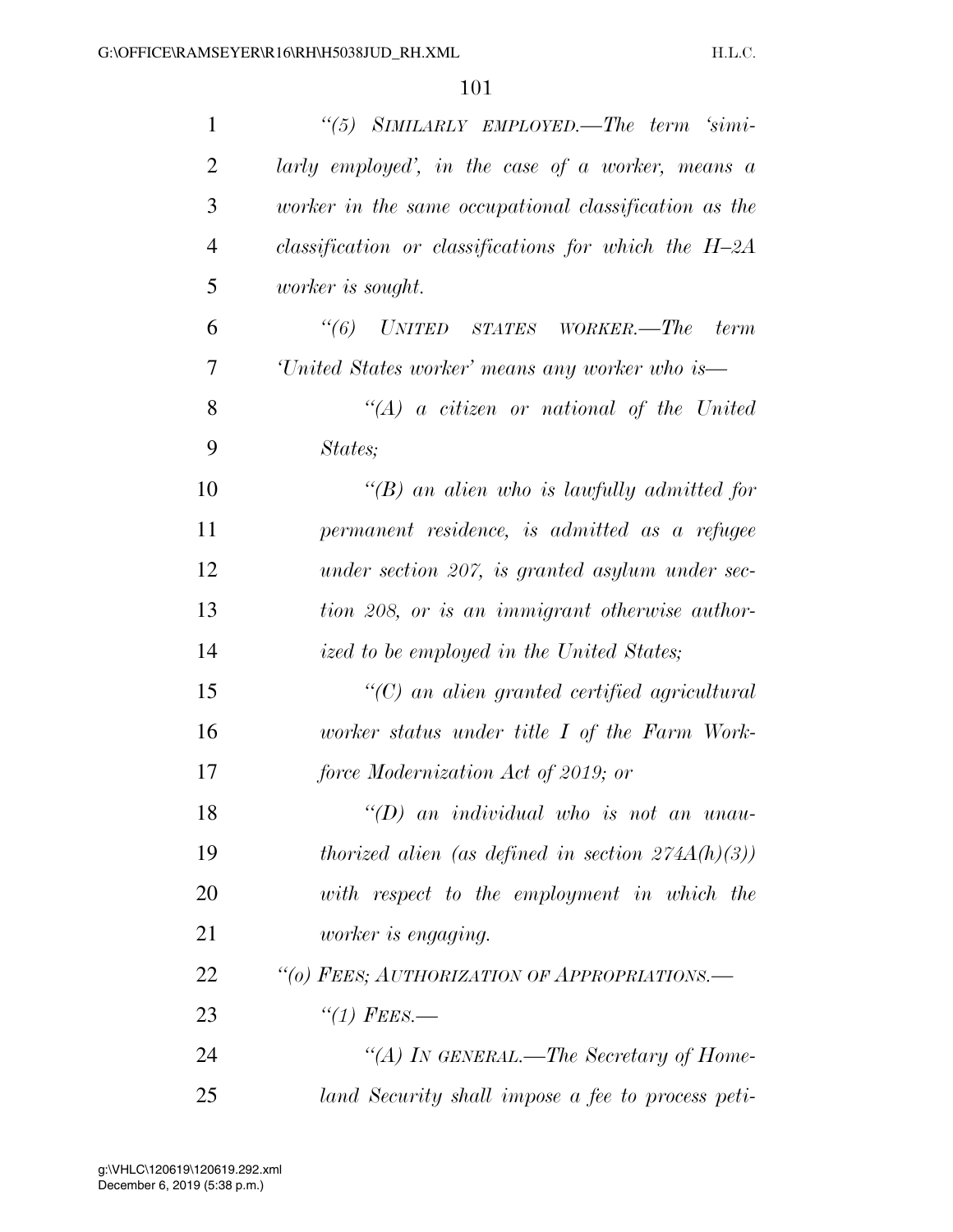| $\mathbf{1}$   | tions under this section. Such fee shall be set at                                                               |
|----------------|------------------------------------------------------------------------------------------------------------------|
| $\overline{2}$ | a level that is sufficient to recover the reasonable                                                             |
| 3              | costs of processing the petition, including the                                                                  |
| $\overline{4}$ | reasonable costs of providing labor certification                                                                |
| 5              | by the Secretary of Labor.                                                                                       |
| 6              | "(B) DISTRIBUTION.—Fees collected under                                                                          |
| 7              | subparagraph $(A)$ shall be deposited as offsetting                                                              |
| 8              | receipts into the immigration examinations fee                                                                   |
| 9              | $account \text{ } in \text{ } section \text{ } 286(m), \text{ } except \text{ } that \text{ } the \text{ } por-$ |
| 10             | tion of fees assessed for the Secretary of Labor                                                                 |
| 11             | shall be deposited into the $H$ -2A Labor Certifi-                                                               |
| 12             | cation Fee Account established pursuant to sec-                                                                  |
| 13             | tion $203(c)$ of the Farm Workforce Modernization                                                                |
| 14             | Act of $2019$ .                                                                                                  |
| 15             | "(2) APPROPRIATIONS.—There are authorized to                                                                     |
| 16             | be appropriated for each fiscal year such sums as nec-                                                           |
| 17             | $\emph{essary for the purposes of}\text{---}$                                                                    |
| 18             | $\lq\lq (A)$ recruiting United States workers for                                                                |
| 19             | labor or services which might otherwise be per-                                                                  |
| 20             | formed by $H$ -2A workers, including by ensuring                                                                 |
| 21             | that State workforce agencies are sufficiently                                                                   |
| 22             | funded to fulfill their functions under this sec-                                                                |
| 23             | tion;                                                                                                            |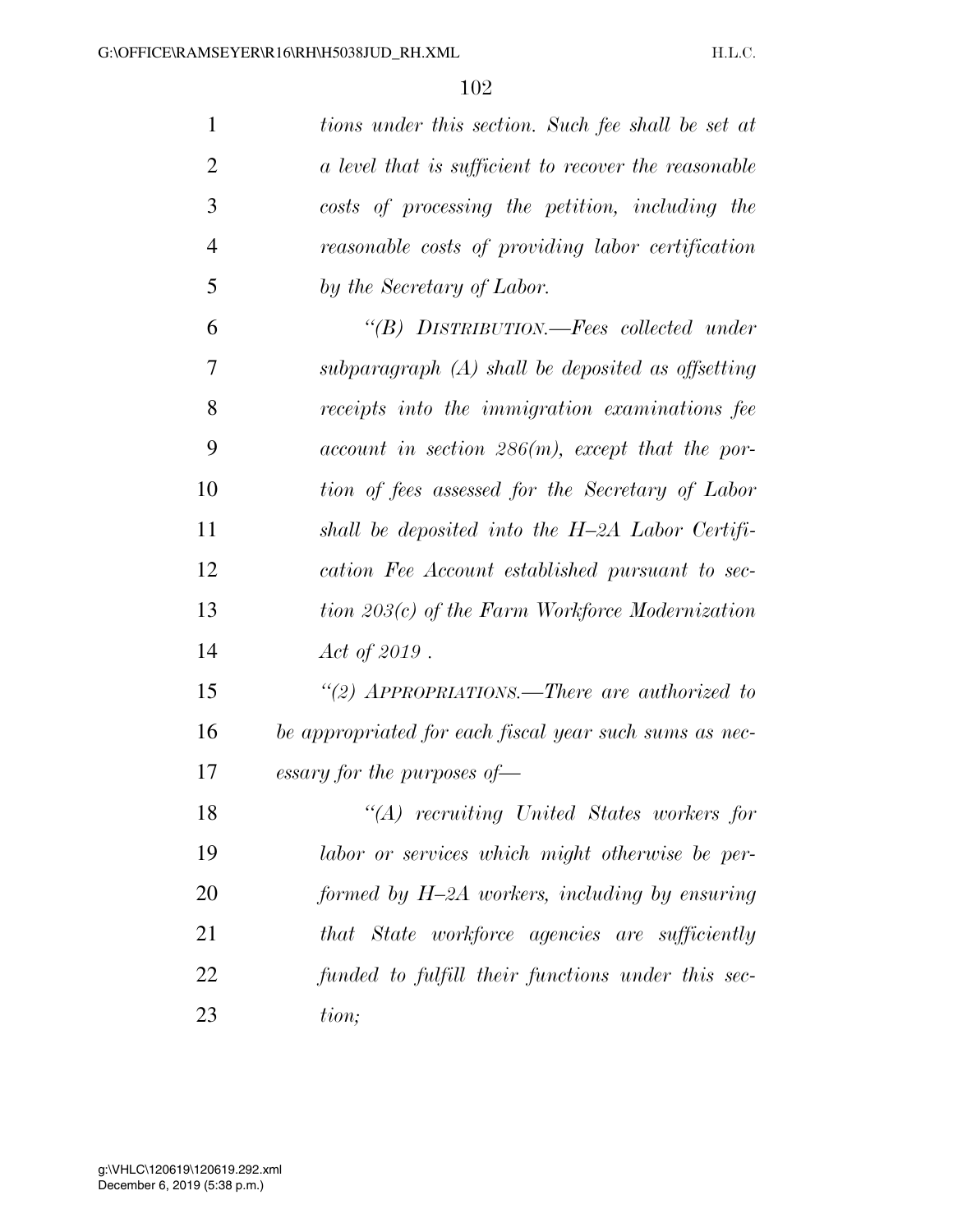| $\mathbf{1}$   | " $(B)$ enabling the Secretary of Labor to                      |
|----------------|-----------------------------------------------------------------|
| $\overline{2}$ | make determinations and certifications under                    |
| 3              | this section and under section $212(a)(5)(A)(i)$ ;              |
| $\overline{4}$ | $"$ (C) monitoring the terms and conditions                     |
| 5              | under which H-2A workers (and United States                     |
| 6              | workers employed by the same employers) are                     |
| 7              | employed in the United States; and                              |
| 8              | "(D) enabling the Secretary of Agriculture"                     |
| 9              | to carry out the Secretary of Agriculture's duties              |
| 10             | and responsibilities under this section.".                      |
| 11             | SEC. 203. AGENCY ROLES AND RESPONSIBILITIES.                    |
| 12             | SECRETARY<br>$\left( a\right)$<br>RESPONSIBILITIES OF THE<br>OF |
| 13             | $LABOR$ —With respect to the administration of the H-2A         |
| 14             | program, the Secretary of Labor shall be responsible for-       |
| 15             | $(1)$ consulting with State workforce agencies to —             |
| 16             | $(A)$ review and process job orders;                            |
| 17             | $(B)$ facilitate the recruitment and referral of                |
| 18             | able, willing and qualified United States workers               |
| 19             | who will be available at the time and place need-               |
| 20             | ed;                                                             |
| 21             | (C) determine prevailing wages and prac-                        |
| 22             | tices; and                                                      |
| 23             | $(D)$ conduct timely inspections to ensure                      |
| 24             | compliance with applicable Federal, State, or                   |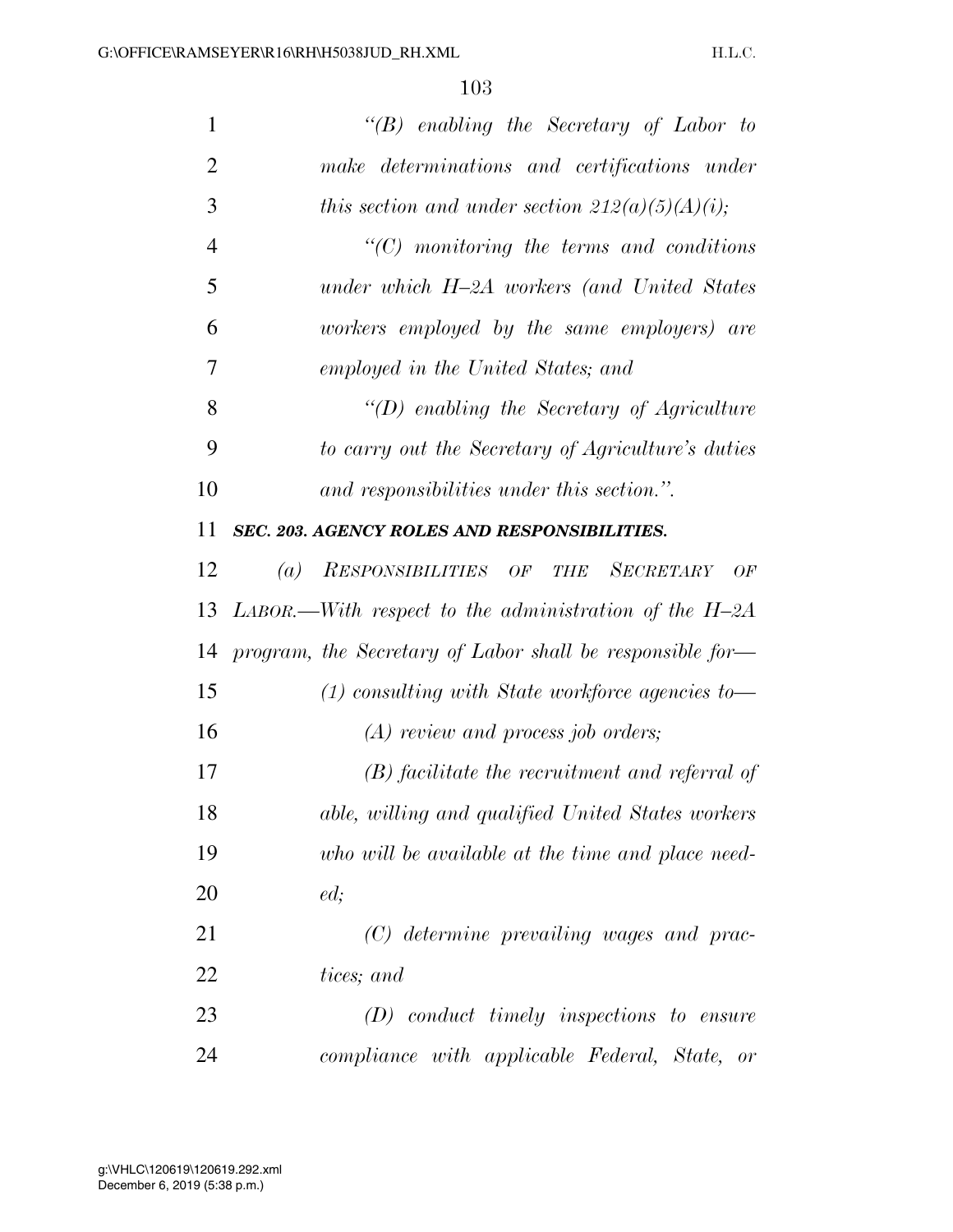| $\mathbf{1}$   | local housing standards and Federal regulations          |
|----------------|----------------------------------------------------------|
| $\overline{2}$ | for $H$ -2A housing;                                     |
| 3              | $(2)$ determining whether the employer has met           |
| $\overline{4}$ | the conditions for approval of the $H$ -2A petition de-  |
| 5              | scribed in section $218(a)$ of the Immigration and Na-   |
| 6              | tionality Act $(8 \text{ U.S.C. } 1188(a));$             |
| 7              | $(3)$ determining, in consultation with the Sec-         |
| 8              | retary of Agriculture, whether a job opportunity is of   |
| 9              | a seasonal or temporary nature;                          |
| 10             | $(4)$ determining whether the employer has com-          |
| 11             | plied or will comply with the $H$ -2A program require-   |
| 12             | ments set forth in section 218 of the Immigration and    |
| 13             | Nationality Act (8 U.S.C. 1188);                         |
| 14             | $(5)$ processing and investigating complaints con-       |
| 15             | sistent with section $218(m)$ of the Immigration and     |
| 16             | Nationality Act $(8 \text{ U.S.C. } 1188(m))$ ; and      |
| 17             | (6) ensuring that guidance to State workforce            |
| 18             | agencies to conduct wage surveys is regularly up-        |
| 19             | dated.                                                   |
| 20             | (b) RESPONSIBILITIES OF THE SECRETARY OF HOME-           |
| 21             | LAND SECURITY.—With respect to the administration of the |
| 22             | H-2A program, the Secretary of Homeland Security shall   |
| 23             | be responsible for—                                      |
| 24             | $(1)$ adjudicating petitions for the admission of        |
| 25             | H-2A workers, which shall include an assessment as       |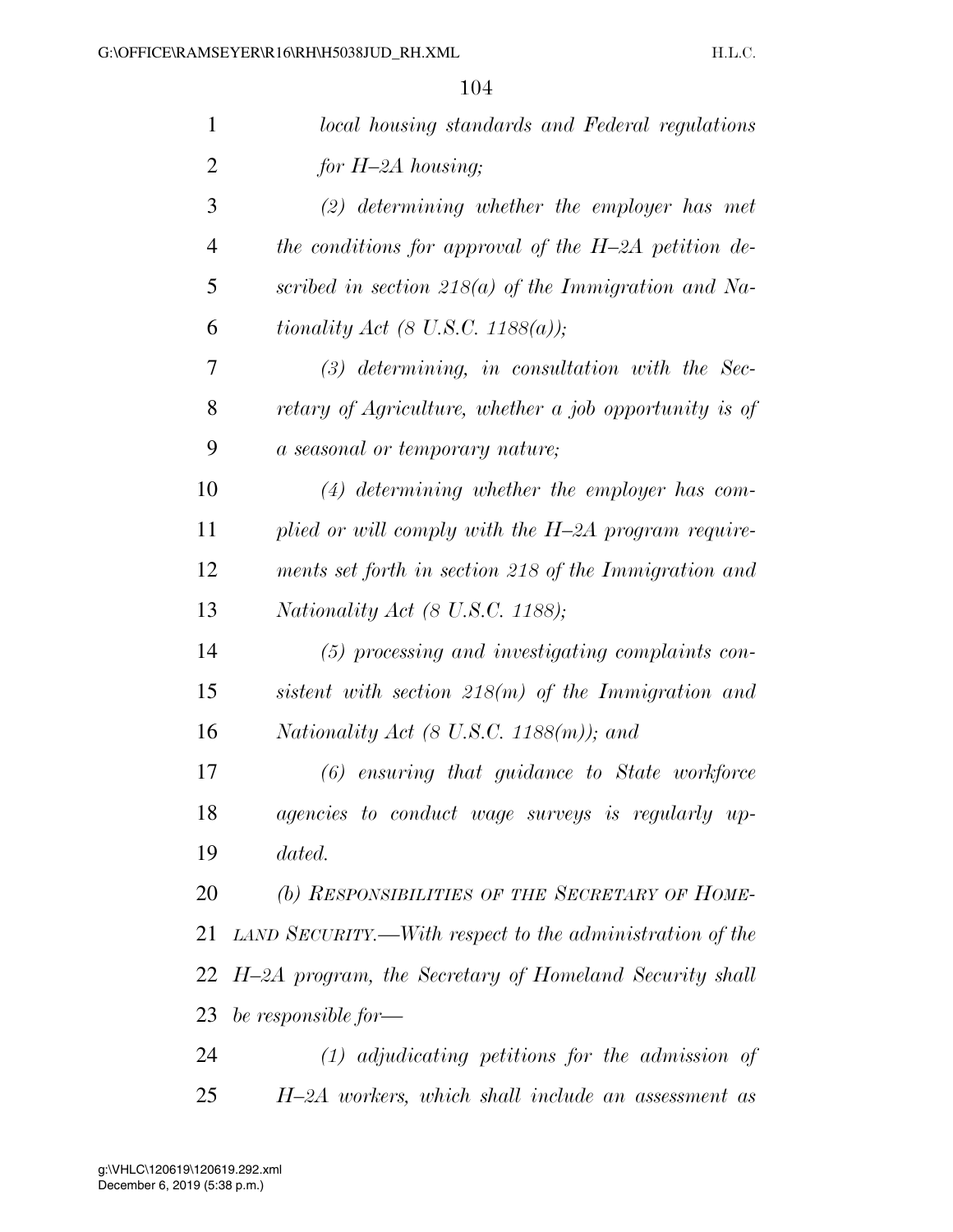*to whether each beneficiary will be employed in ac- cordance with the terms and conditions of the certifi- cation and whether any named beneficiaries qualify for such employment;* 

 *(2) transmitting a copy of the final decision on the petition to the employer, and in the case of ap- proved petitions, ensuring that the petition approval is reflected in the electronic platform to facilitate the prompt issuance of a visa by the Department of State (if required) and the admission of the H–2A workers to the United States; and* 

 *(3) establishing a reliable and secure method through which H–2A workers can access information about their H–2A visa status, including information on pending, approved, or denied petitions to extend such status.* 

 *(c) ESTABLISHMENT OF ACCOUNT AND USE OF FUNDS.—* 

 *(1) ESTABLISHMENT OF ACCOUNT.—There is es- tablished in the general fund of the Treasury a sepa- rate account, which shall be known as the ''H–2A Labor Certification Fee Account''. Notwithstanding any other provisions of law, there shall be deposited as offsetting receipts into the account all amounts—*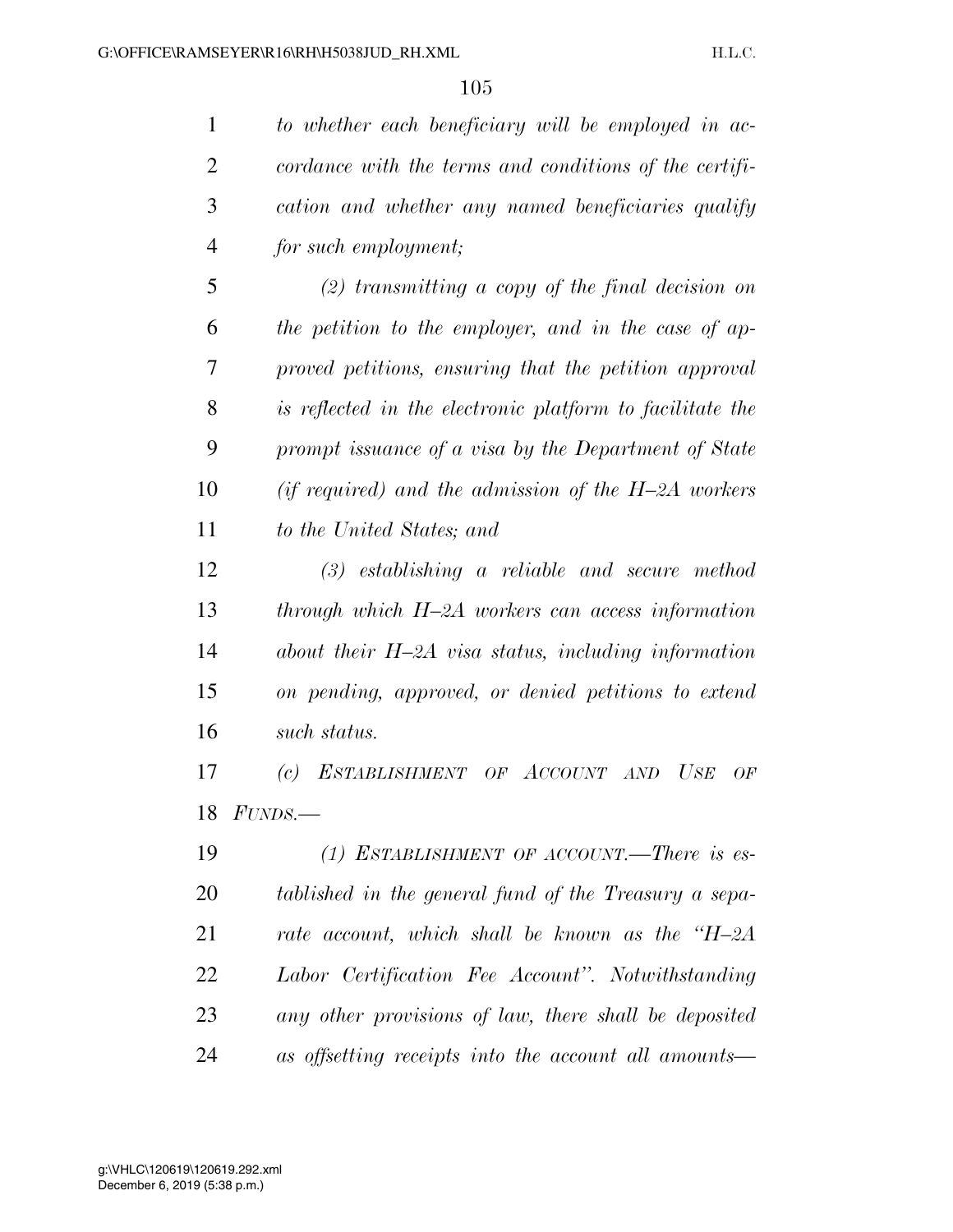| $\mathbf{1}$   | $(A)$ collected as a civil penalty under sec-          |
|----------------|--------------------------------------------------------|
| $\overline{2}$ | tion $218(m)(2)(E)$ of the Immigration and Na-         |
| 3              | tionality Act; and                                     |
| $\overline{4}$ | collected as a fee under section<br>(B)                |
| 5              | $218(0)(1)(B)$ of the Immigration and Nation-          |
| 6              | ality Act.                                             |
| 7              | $(2)$ USE OF FEES.—Amounts deposited into the          |
| 8              | H-2A Labor Certification Fee Account shall be avail-   |
| 9              | able (except as otherwise provided in this paragraph)  |
| 10             | without fiscal year limitation and without the re-     |
| 11             | quirement for specification in appropriations Acts to  |
| 12             | the Secretary of Labor for use, directly or through    |
| 13             | grants, contracts, or other arrangements, in such      |
| 14             | amounts as the Secretary of Labor determines are       |
| 15             | necessary for the costs of Federal and State adminis-  |
| 16             | tration in carrying out activities in connection with  |
| 17             | labor certification under section 218 of the Immigra-  |
| 18             | tion and Nationality Act. Such costs may include       |
| 19             | personnel salaries and benefits, equipment and infra-  |
| 20             | structure for adjudication and customer service proc-  |
| 21             | esses, the operation and maintenance of an on-line job |
| 22             | registry, and program integrity activities. The Sec-   |
| 23             | retary, in determining what amounts to transfer to     |
| 24             | States for State administration in carrying out ac-    |
| 25             | tivities in connection with labor certification under  |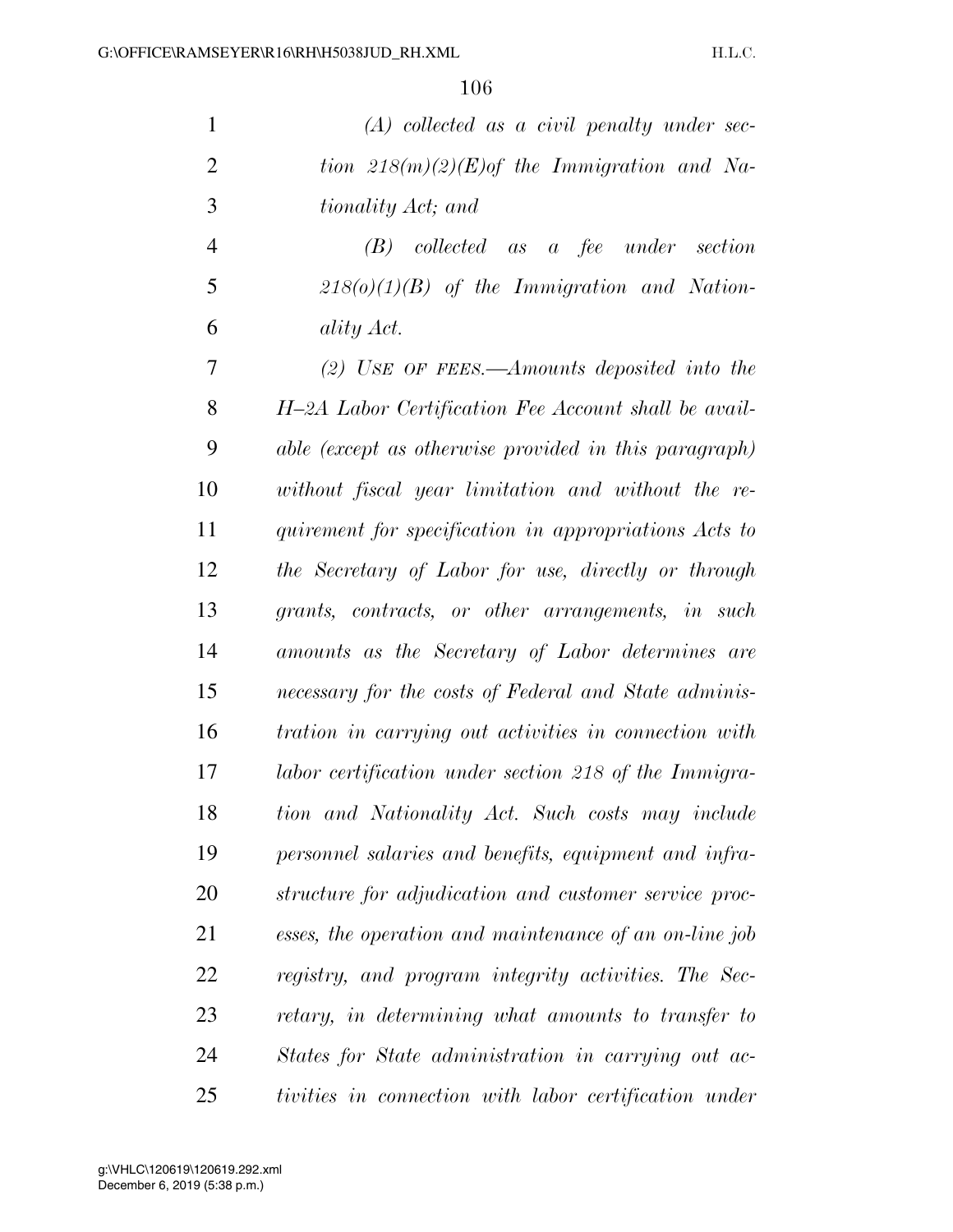| 1              | section 218 of the Immigration and Nationality Act     |
|----------------|--------------------------------------------------------|
| 2              | shall consider the number of $H$ -2A workers employed  |
| 3              | in that State and shall adjust the amount transferred  |
| $\overline{4}$ | to that State accordingly. In addition, 10 percent of  |
| 5              | the amounts deposited into the H-2A Labor Certifi-     |
| 6              | cation Fee Account shall be available to the Office of |
| 7              | Inspector General of the Department of Labor to con-   |
| 8              | duct audits and criminal investigations relating to    |
| 9              | such foreign labor certification programs.             |

 *(3) ADDITIONAL FUNDS.—Amounts available under paragraph (1) shall be available in addition to any other funds appropriated or made available to the Department of Labor under other laws, including section 218(o)(2) of the Immigration and Nationality Act.* 

## *SEC. 204. WORKER PROTECTION AND COMPLIANCE.*

 *(a) EQUALITY OF TREATMENT.—H–2A workers shall not be denied any right or remedy under any Federal, State, or local labor or employment law applicable to United States workers engaged in agricultural employment.* 

*(b) APPLICABILITY OF OTHER LAWS.—* 

 *(1) MIGRANT AND SEASONAL AGRICULTURAL WORKER PROTECTION ACT.—H–2A workers shall be considered migrant agricultural workers for purposes*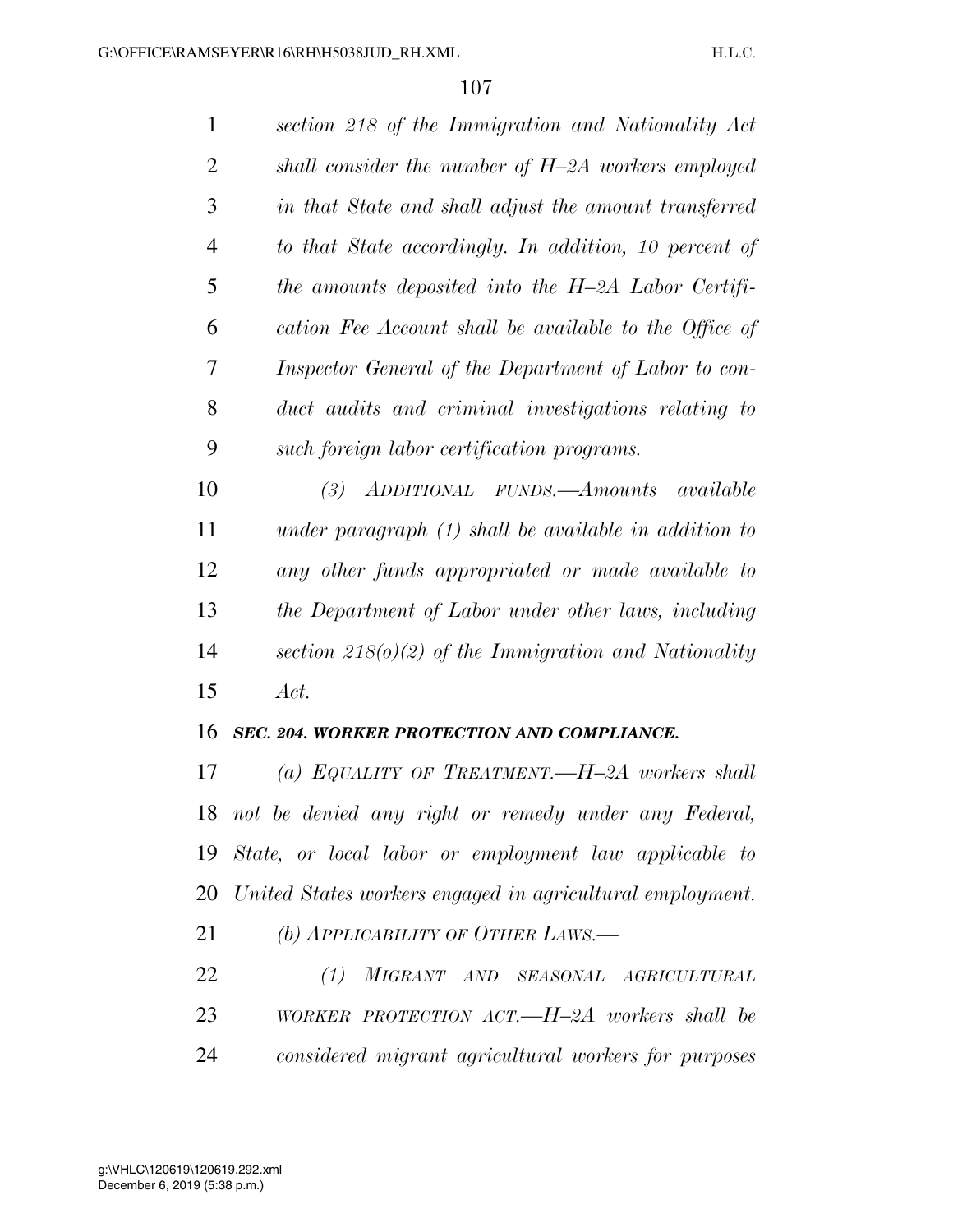| $\mathbf{1}$   | of the Migrant and Seasonal Agricultural Worker                      |
|----------------|----------------------------------------------------------------------|
| $\overline{2}$ | Protection Act $(29 \text{ U.S.C. } 1801 \text{ et seq.}).$          |
| 3              | (2) WAIVER OF RIGHTS PROHIBITED. $\longrightarrow$ Agree-            |
| $\overline{4}$ | ments by H-2A workers to waive or modify any                         |
| 5              | rights or protections under this Act or section 218 of               |
| 6              | the Immigration and Nationality Act (8 U.S.C. 1188)                  |
| 7              | shall be considered void or contrary to public policy                |
| 8              | except as provided in a collective bargaining agree-                 |
| 9              | ment with a bona fide labor organization.                            |
| 10             | (3) MEDIATION.—                                                      |
| 11             | (A) FREE MEDIATION SERVICES.—The Fed-                                |
| 12             | eral Mediation and Conciliation Service shall be                     |
| 13             | <i>available to assist in resolving disputes arising</i>             |
| 14             | under this section between H-2A workers and                          |
| 15             | agricultural employers without charge to the                         |
| 16             | parties.                                                             |
| 17             | $(B)$ COMPLAINT.—If an H-2A worker files                             |
| 18             | a civil lawsuit alleging one or more violations of                   |
| 19             | section 218 of the Immigration and Nationality                       |
| 20             | Act (8 U.S.C. 1188), the Fair Labor Standards                        |
| 21             | Act of 1938 (29 U.S.C. 201 et seq.), or the Mi-                      |
| 22             | grant and Seasonal Agricultural Worker Protec-                       |
| 23             | tion Act $(29 \text{ U.S.C. } 1801 \text{ et seq.}),$ not later than |
| 24             | 60 days after the filing of proof of service of the                  |
| 25             | complaint, a party to the lawsuit may file a re-                     |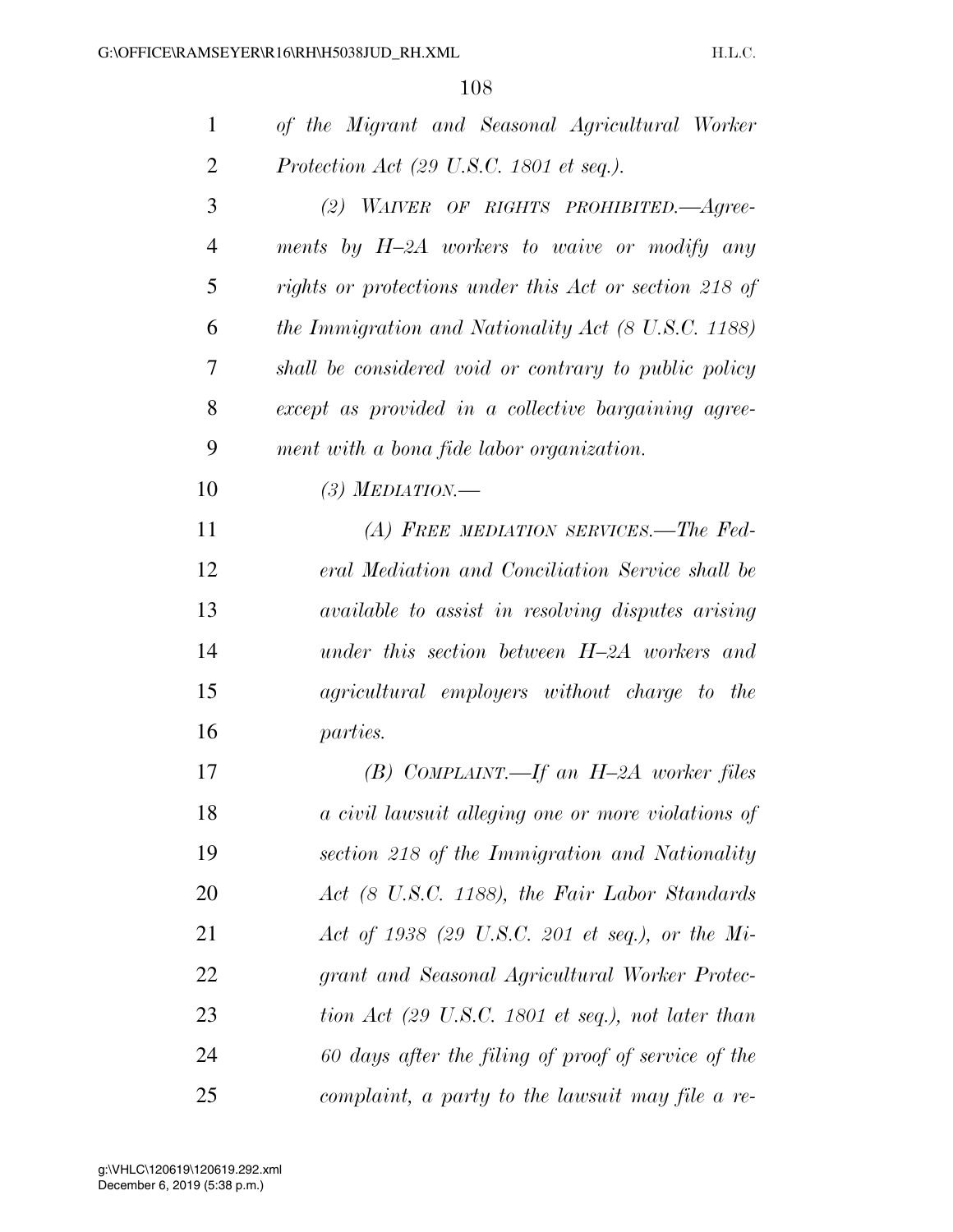| 1              | quest with the Federal Mediation and Concilia-      |
|----------------|-----------------------------------------------------|
| $\overline{2}$ | tion Service to assist the parties in reaching a    |
| 3              | satisfactory resolution of all issues involving all |
| $\overline{4}$ | parties to the dispute.                             |
| 5              | $(C)$ NOTICE.—Upon filing a request under           |
| 6              | $subparagnph$ $(B)$ and giving of notice to the     |
| 7              | parties, the parties shall attempt mediation        |
| 8              | within the period specified in subparagraph $(D)$ , |
| 9              | except that nothing in this paragraph shall limit   |
| 10             | the ability of a court to order preliminary in-     |
| 11             | junctive relief to protect health and safety.       |
| 12             | (D) 90-DAY LIMIT.—The Federal Mediation             |
| 13             | and Conciliation Service may conduct mediation      |
| 14             | or other nonbinding dispute resolution activities   |
| 15             | for a period not to exceed 90 days beginning on     |
| 16             | the date on which the Federal Mediation and         |
| 17             | Conciliation Service receives a request for assist- |
| 18             | ance under subparagraph $(B)$ unless the parties    |
| 19             | agree to an extension of such period.               |
| 20             | (E)<br>AUTHORIZATION OF APPROPRIA-                  |
| 21             | $TIONS$ .                                           |
| 22             | $(i)$ IN GENERAL.—Subject to clause                 |
| 23             | (ii), there is authorized to be appropriated        |
| 24             | to the Federal Mediation and Conciliation           |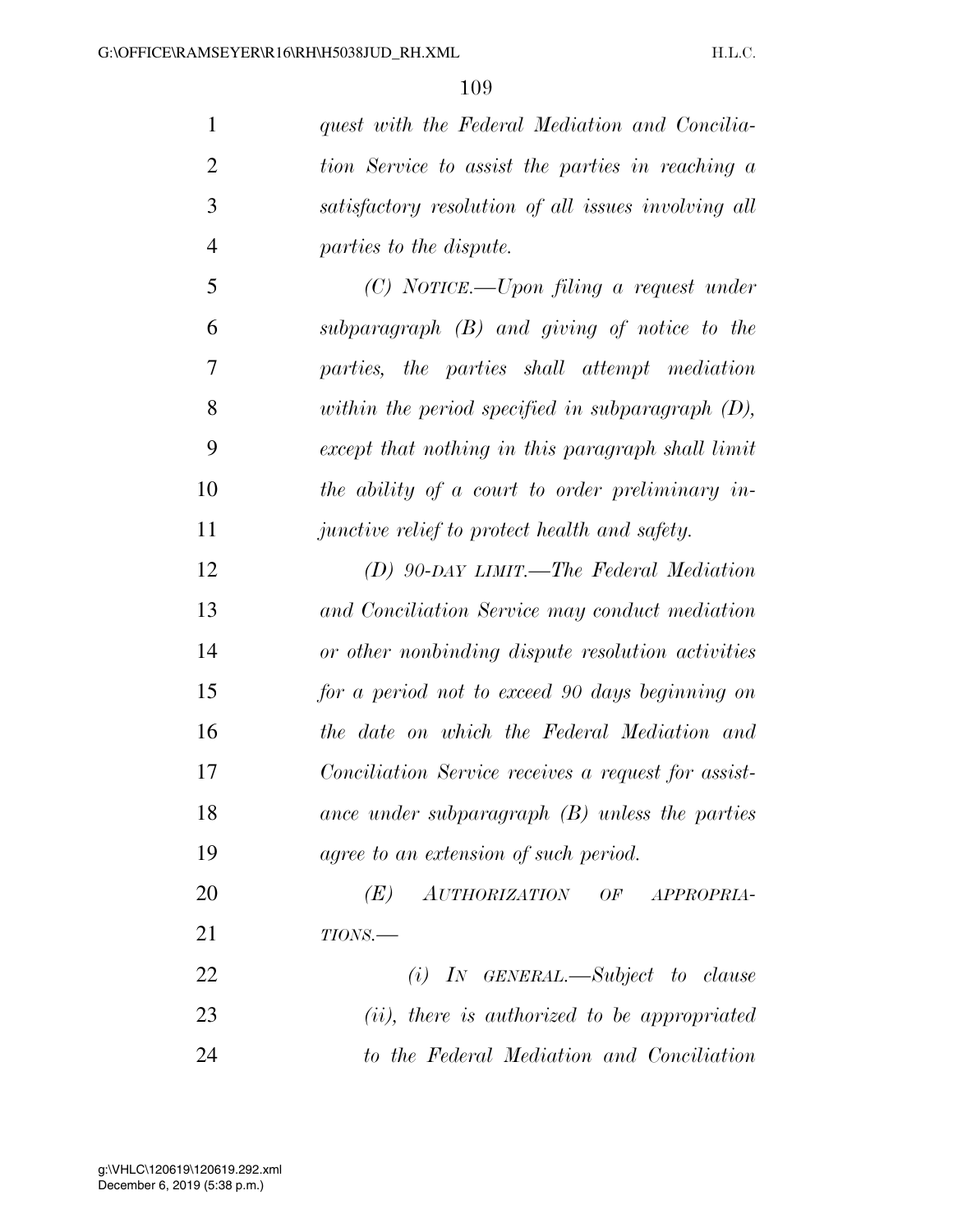| $\mathbf{1}$   | Service, \$500,000 for each fiscal year to                   |
|----------------|--------------------------------------------------------------|
| $\overline{2}$ | carry out this subparagraph.                                 |
| 3              | MEDIATION.—Notwithstanding<br>(ii)                           |
| $\overline{4}$ | any other provision of law, the Director of                  |
| 5              | the Federal Mediation and Conciliation                       |
| 6              | Service is authorized—                                       |
| $\overline{7}$ | $(I)$ to conduct the mediation or                            |
| 8              | other dispute resolution activities from                     |
| 9              | any other account containing amounts                         |
| 10             | <i>available to the Director; and</i>                        |
| 11             | $(II)$ to reimburse such account                             |
| 12             | with amounts appropriated pursuant                           |
| 13             | to clause $(i)$ .                                            |
| 14             | $(F)$ PRIVATE MEDIATION.—If all parties                      |
| 15             | agree, a private mediator may be employed as                 |
| 16             | an alternative to the Federal Mediation and                  |
| 17             | Conciliation Service.                                        |
| 18             | (c) FARM LABOR CONTRACTOR REQUIREMENTS.-                     |
| 19             | $(1)$ SURETY BONDS.-                                         |
| 20             | (A) REQUIREMENT.—Section 101 of the Mi-                      |
| 21             | grant and Seasonal Agricultural Worker Protec-               |
| 22             | tion Act $(29 \text{ U.S.C. } 1811)$ , is amended by adding  |
| 23             | at the end the following:                                    |
| 24             | "(e) $\Lambda$ farm labor contractor shall maintain a surety |
| 25             | bond in an amount determined by the Secretary to be suffi-   |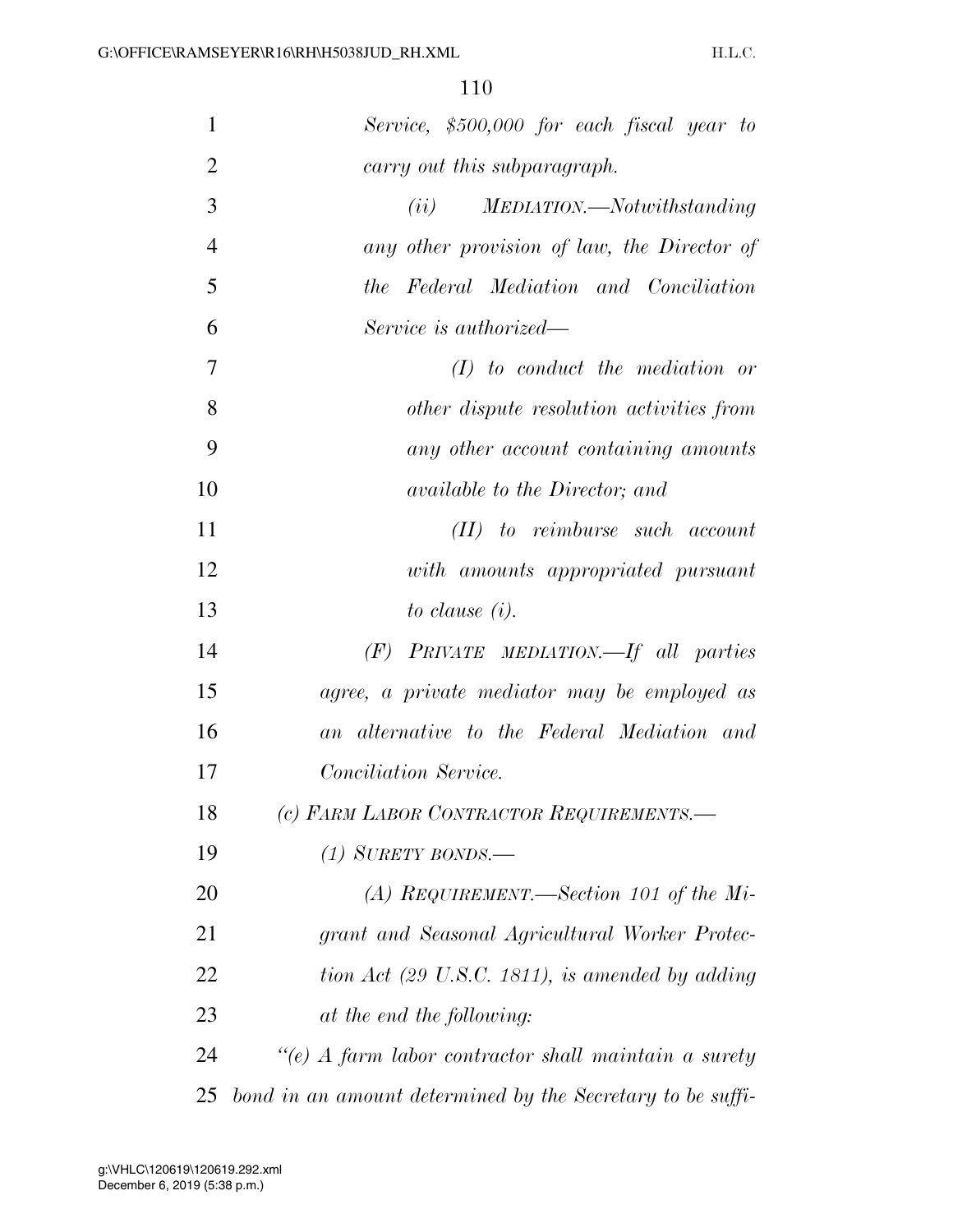| $\mathbf{1}$ | cient for ensuring the ability of the farm labor contractor  |  |
|--------------|--------------------------------------------------------------|--|
| 2            | to discharge its financial obligations, including payment    |  |
| 3            | of wages and benefits to employees. Such a bond shall be     |  |
| 4            | available to satisfy any amounts ordered to be paid by the   |  |
| 5            | Secretary or by court order for failure to comply with the   |  |
| 6            | obligations of this Act. The Secretary of Labor shall annu-  |  |
| 7            | ally publish in the Federal Register a schedule of required  |  |
| 8            | bond amounts that are determined by such Secretary to be     |  |
| 9            | sufficient for farm labor contractors to discharge financial |  |
| 10           | obligations based on the number of workers to be covered.".  |  |
| 11           | (B) REGISTRATION DETERMINATIONS.-Sec-                        |  |
| 12           | tion 103(a) of the Migrant and Seasonal Agri-                |  |
| 13           | Worker Protection Act (29 U.S.C.<br>cultural                 |  |
| 14           | $1813(a)$ , is amended—                                      |  |
| 15           | (i) in paragraph $(4)$ , by striking "or"                    |  |
| 16           | at the end;                                                  |  |
| 17           | (ii) in paragraph $(5)(B)$ , by striking                     |  |
| 18           | "or" at the end;                                             |  |
| 19           | $(iii)$ in paragraph $(6)$ , by striking the                 |  |
| 20           | period at the end and inserting ";"; and                     |  |
| 21           | $(iv)$ by adding at the end the following:                   |  |
| 22           | $\lq(7)$ has failed to maintain a surety bond in             |  |
| 23           | compliance with section $101(e)$ ; or                        |  |
| 24           | $\lq(8)$ has been disqualified by the Secretary of           |  |
| 25           | Labor from importing nonimmigrants described in              |  |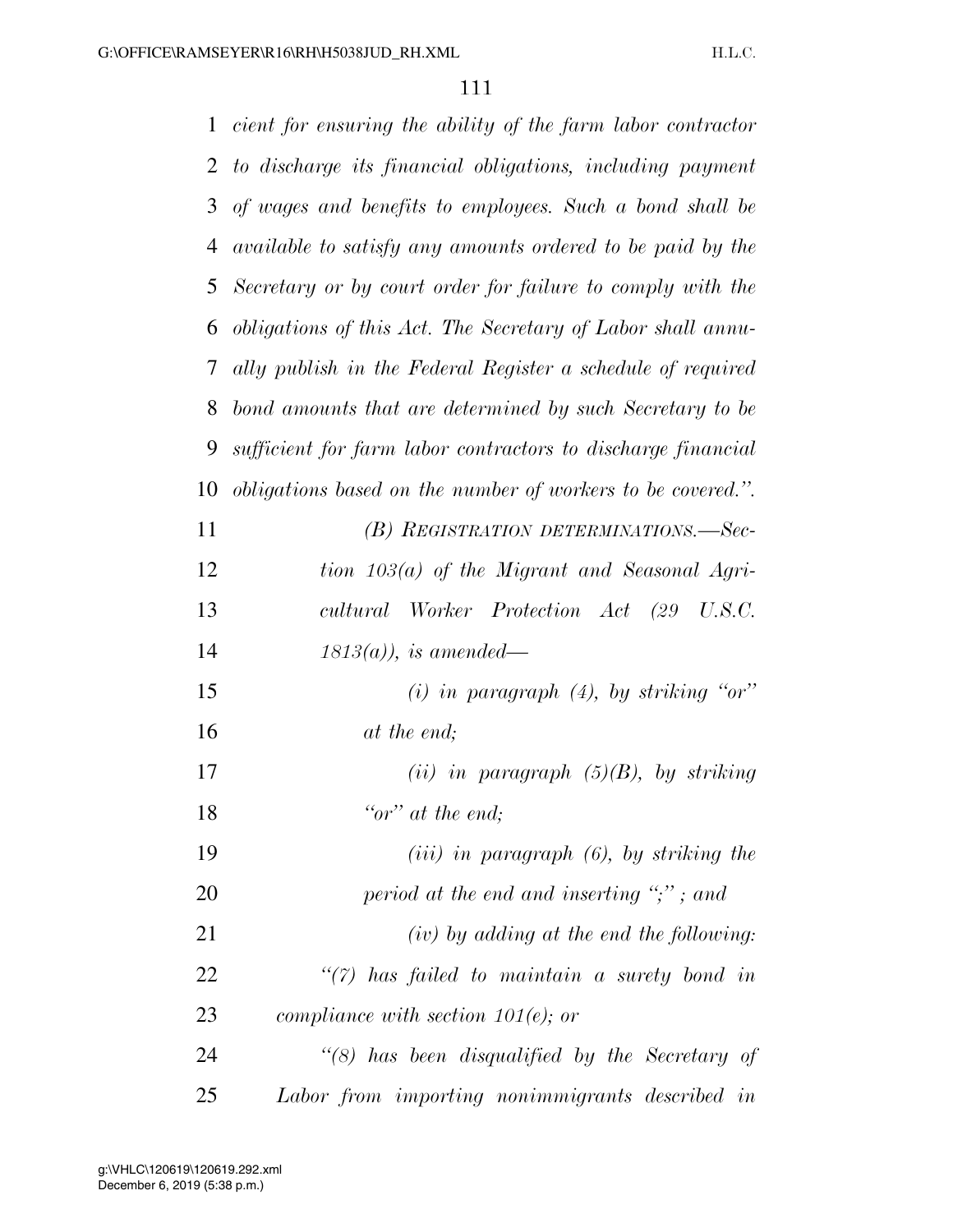| $\mathbf{1}$   | section $101(a)(15)(H)(ii)$ of the Immigration and Na- |
|----------------|--------------------------------------------------------|
| $\overline{2}$ | <i>tionality Act.</i> ".                               |
| 3              | (2) SUCCESSORS IN INTEREST.                            |
| $\overline{4}$ | (A) DECLARATION.—Section 102 of the Mi-                |
| 5              | grant and Seasonal Agricultural Worker Protec-         |
| 6              | tion Act (29 U.S.C. 1812), is amended—                 |
| 7              | $(i)$ in paragraph $(4)$ , by striking                 |
| 8              | "and" at the end;                                      |
| 9              | $(ii)$ in paragraph $(5)$ , by striking the            |
| 10             | period at the end and inserting "; and";               |
| 11             | and                                                    |
| 12             | $(iii)$ by adding at the end the fol-                  |
| 13             | lowing:                                                |
| 14             | $\lq(6)$ a declaration, subscribed and sworn to by     |
| 15             | the applicant, stating whether the applicant has a fa- |
| 16             | milial, contractual, or employment relationship with,  |
| 17             | or shares vehicles, facilities, property, or employees |
| 18             | with, a person who has been refused issuance or re-    |
| 19             | newal of a certificate, or has had a certificate sus-  |
| 20             | pended or revoked, pursuant to section 103.".          |
| 21             | (B) REBUTTABLE PRESUMPTION.—Section                    |
| 22             | 103 of the Migrant and Seasonal Agricultural           |
| 23             | Worker Protection Act (29 U.S.C. 1813), as             |
| 24             | amended by this Act, is further amended by in-         |
| 25             | serting after subsection $(a)$ the following new       |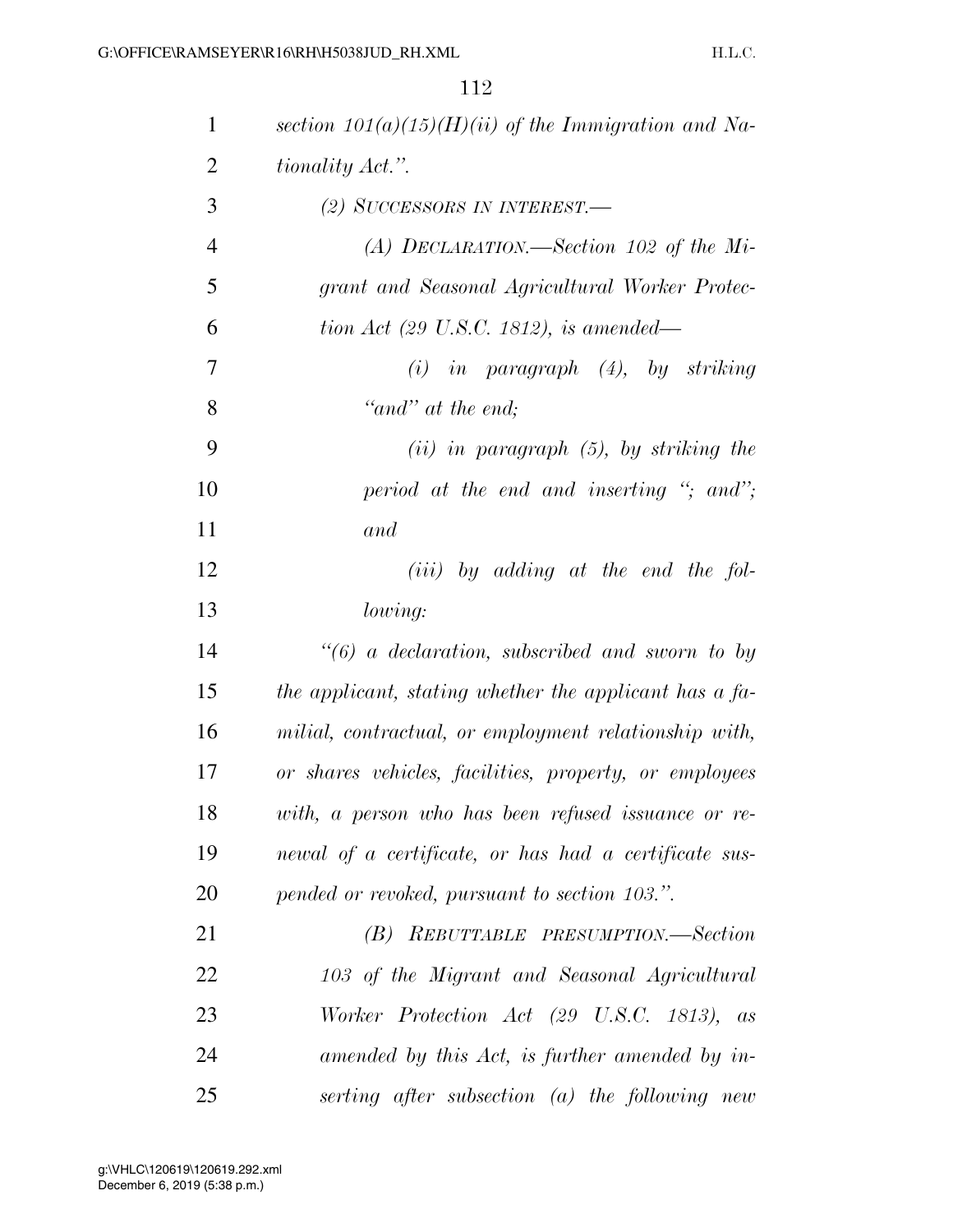*subsection (and by redesignating the subsequent subsections accordingly):* 

 *''(b)(1) There shall be a rebuttable presumption that an applicant for issuance or renewal of a certificate is not the real party in interest in the application if the appli-cant—* 

 *''(A) is the immediate family member of any person who has been refused issuance or renewal of a certificate, or has had a certificate suspended or re-voked; and* 

 *''(B) identifies a vehicle, facility, or real prop- erty under paragraph (2) or (3) of section 102 that has been previously listed by a person who has been refused issuance or renewal of a certificate, or has had a certificate suspended or revoked.* 

 *''(2) An applicant described in paragraph (1) bears the burden of demonstrating to the Secretary's satisfaction that the applicant is the real party in interest in the appli-cation.''.* 

#### *SEC. 205. REPORT ON WAGE PROTECTIONS.*

 *(a) Not later than 3 years after the date of the enact- ment of this Act, and every 3 years thereafter, the Secretary of Labor and Secretary of Agriculture shall prepare and transmit to the Committees on the Judiciary of the House of Representatives and Senate, a report that addresses—*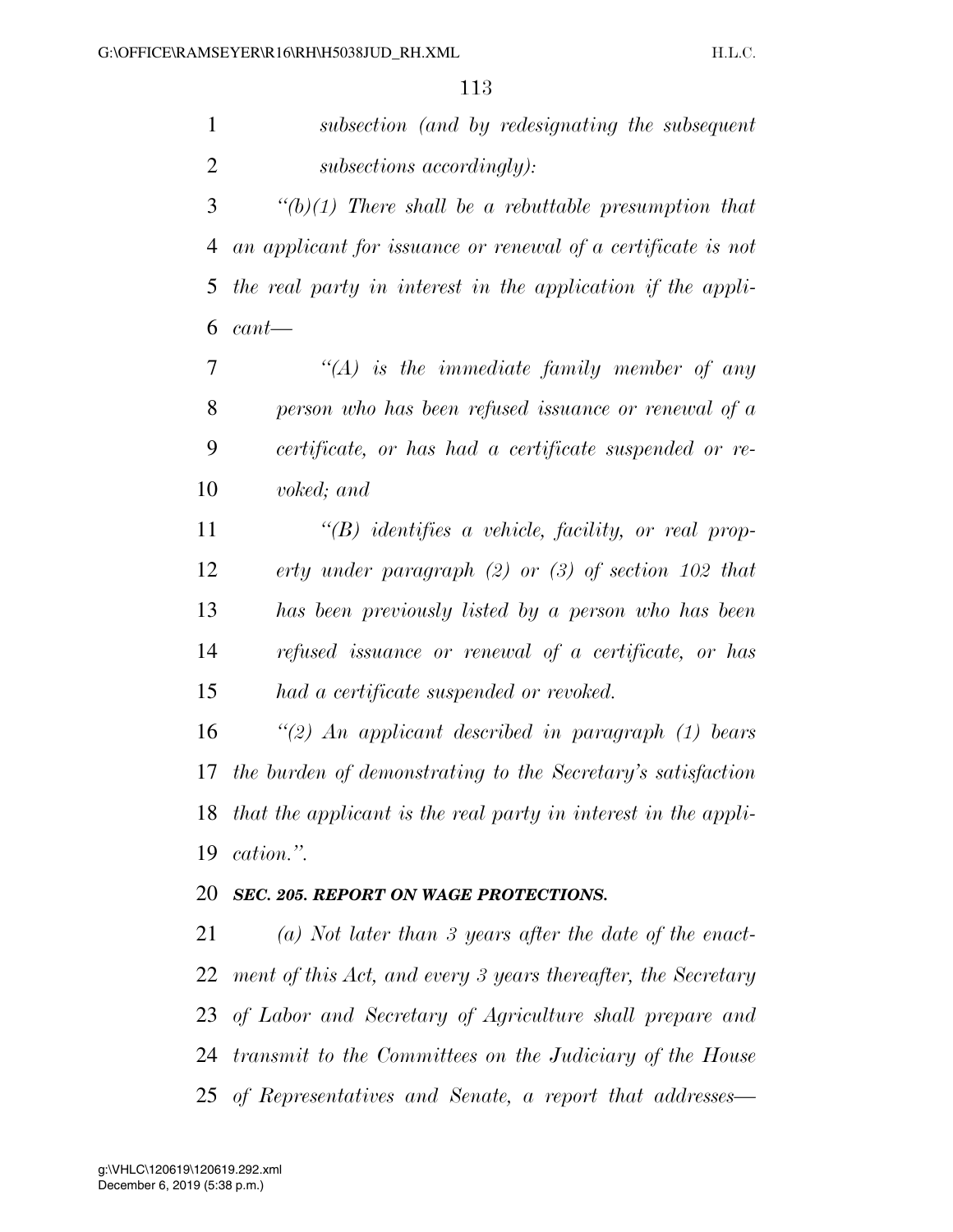| $\mathbf{1}$   | $(1)$ whether, and the manner in which, the em-        |
|----------------|--------------------------------------------------------|
| $\overline{2}$ | ployment of H-2A workers in the United States has      |
| 3              | impacted the wages, working conditions, or job oppor-  |
| $\overline{4}$ | tunities of United States farm workers;                |
| 5              | $(2)$ whether, and the manner in which, the ad-        |
| 6              | verse effect wage rate increases or decreases wages on |
| 7              | United States farms, broken down by geographic re-     |
| 8              | gion and farm size;                                    |
| 9              | $(3)$ whether any potential impact of the adverse      |
| 10             | effect wage rate varies based on the percentage of     |
| 11             | workers in a geographic region that are $H$ -2A work-  |
| 12             | ers;                                                   |
| 13             | $(4)$ the degree to which the adverse effect wage      |
| 14             | rate is affected by the inclusion in wage surveys of   |
| 15             | piece rate compensation, bonus payments, and other     |
| 16             | pay incentives, and whether such forms of incentive    |
| 17             | compensation should be surveyed and reported sepa-     |
| 18             | rately from hourly base rates;                         |
| 19             | $(5)$ whether, and the manner in which, other fac-     |
| 20             | tors may artificially affect the adverse effect wage   |
| 21             | rate, including factors that may be specific to a re-  |
| 22             | gion, State, or region within a State;                 |
| 23             | $(6)$ whether, and the manner in which, the H-         |
| 24             | 2A program affects the ability of United States farms  |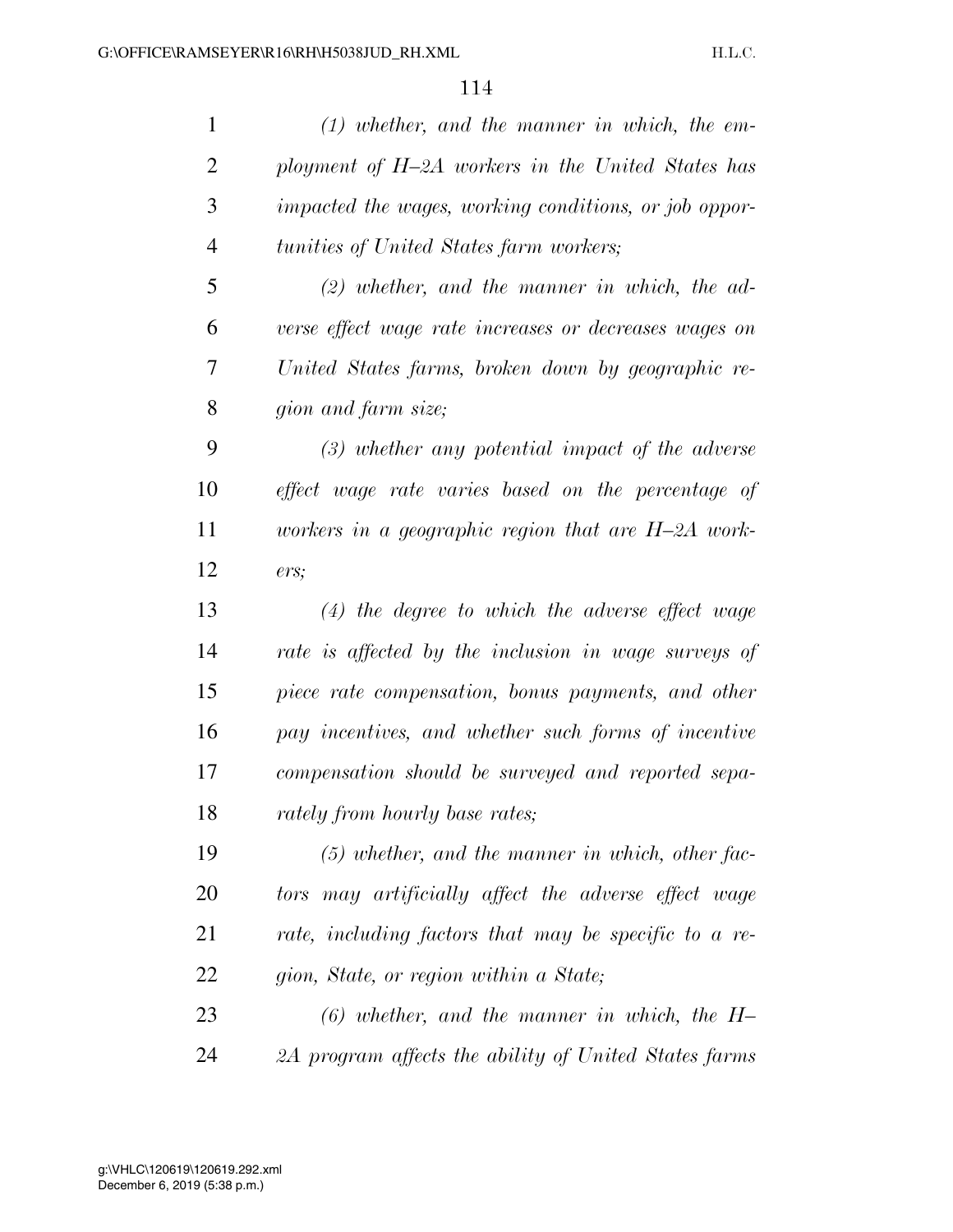| $\mathbf{1}$   | to compete with agricultural commodities imported           |  |
|----------------|-------------------------------------------------------------|--|
| $\overline{2}$ | from outside the United States;                             |  |
| 3              | $(7)$ the number and percentage of farmworkers in           |  |
| $\overline{4}$ | the United States whose incomes are below the pov-          |  |
| 5              | erty line;                                                  |  |
| 6              | $(8)$ whether alternative wage standards would be           |  |
| 7              | sufficient to prevent wages in occupations in which         |  |
| 8              | H-2A workers are employed from falling below the            |  |
| 9              | wage level that would have prevailed in the absence         |  |
| 10             | of the $H$ -2A program;                                     |  |
| 11             | $(9)$ whether any changes are warranted in the              |  |
| 12             | current methodologies for calculating the adverse effect    |  |
| 13             | wage rate and the prevailing wage; and                      |  |
| 14             | $(10)$ recommendations for future wage protection           |  |
| 15             | under this section.                                         |  |
| 16             | (b) In preparing the report described in subsection $(a)$ , |  |
| 17             | the Secretary of Labor and Secretary of Agriculture shall   |  |
| 18             | engage with equal numbers of representatives of agricul-    |  |
| 19             | tural employers and agricultural workers, both locally and  |  |
| 20             | nationally.                                                 |  |
| 21             | SEC. 206. PORTABLE H-2A VISA PILOT PROGRAM.                 |  |
| 22             | (a) ESTABLISHMENT OF PILOT PROGRAM.—                        |  |
| 23             | $(1)$ IN GENERAL.—Not later than 18 months                  |  |
| 24             | after the date of the enactment of this Act, the Sec-       |  |
| 25             | retary of Homeland Security, in consultation with           |  |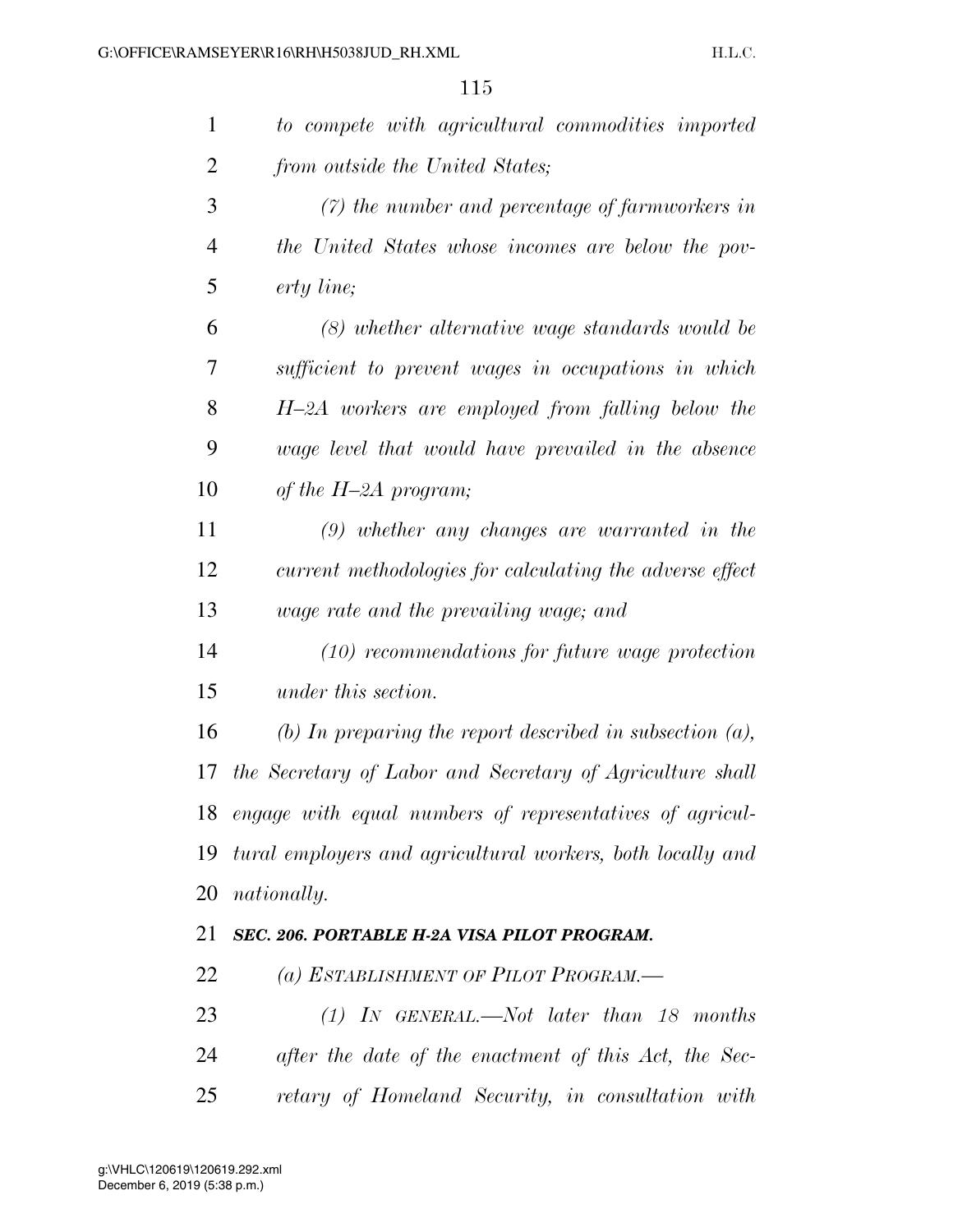*the Secretary of Labor and Secretary of Agriculture, shall establish through regulation a 6-year pilot pro- gram to facilitate the free movement and employment of temporary or seasonal H–2A workers to perform agricultural labor or services for agricultural employ- ers registered with the Secretary of Agriculture. Not- withstanding the requirements of section 218 of the Immigration and Nationality Act, such regulation shall establish the requirements for the pilot program, consistent with subsection (b). For purposes of this section, such a worker shall be referred to as a port- able H–2A worker, and status as such a worker shall be referred to as portable H–2A status.* 

 *(2) ONLINE PLATFORM.—The Secretary of Homeland Security, in consultation with the Sec- retary of Labor and the Secretary of Agriculture, shall maintain an online electronic platform to con- nect portable H–2A workers with registered agricul- tural employers seeking workers to perform temporary or seasonal agricultural labor or services. Employers shall post on the platform available job opportunities, including a description of the nature and location of the work to be performed, the anticipated period or periods of need, and the terms and conditions of em-ployment. Such platform shall allow portable H–2A*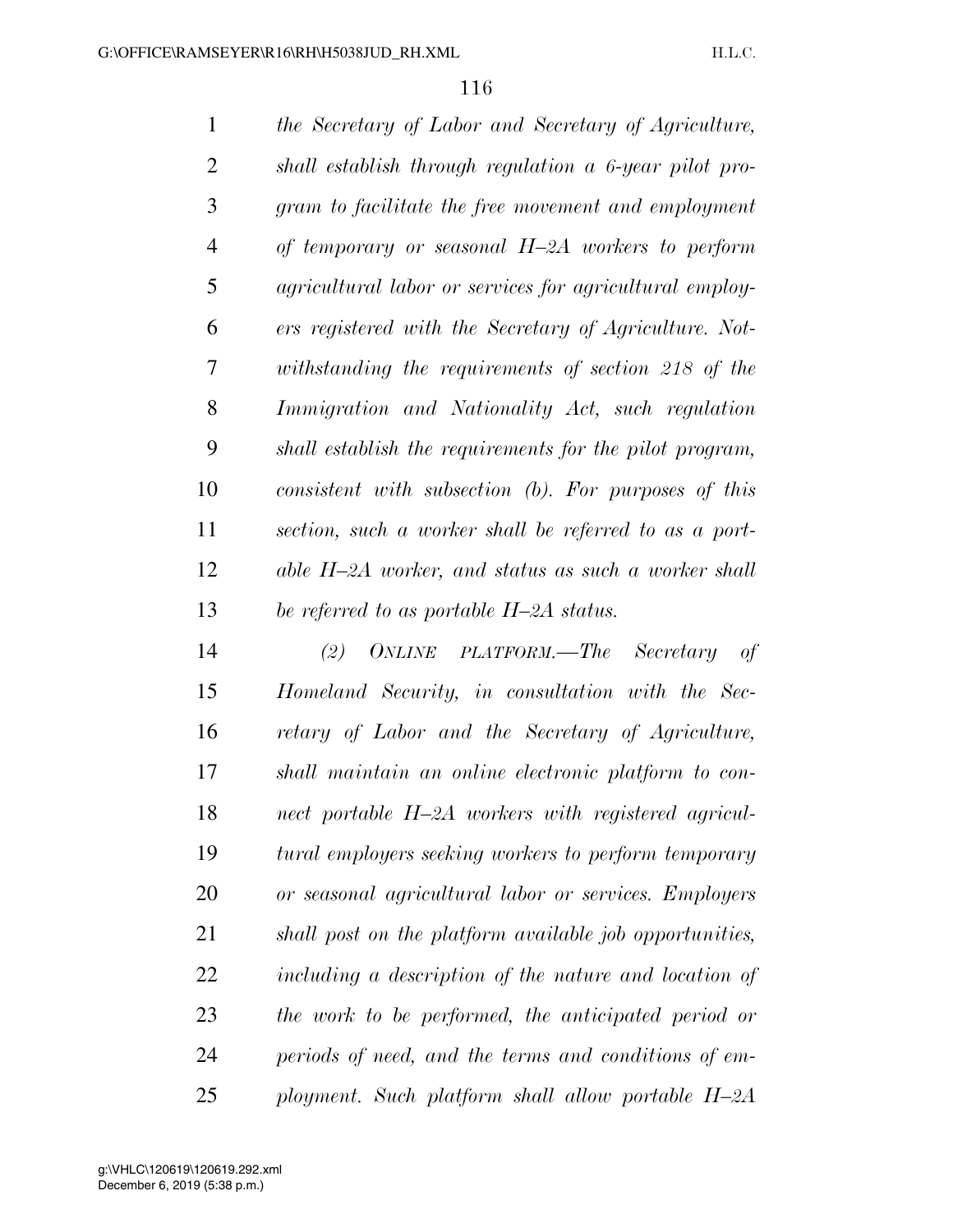|   | workers to search for available job opportunities using  |
|---|----------------------------------------------------------|
| 2 | relevant criteria, including the types of jobs needed to |
| 3 | be filled and the dates and locations of need.           |
|   | $(3)$ LIMITATION.—Notwithstanding the issuance           |

 *of the regulation described in paragraph (1), the Sec- retary of State may not issue a portable H–2A visa and the Secretary of Homeland Security may not confer portable H–2A status on any alien until the Secretary of Homeland Security, in consultation with the Secretary of Labor and Secretary of Agriculture, has determined that a sufficient number of employers have been designated as registered agricultural em- ployers under subsection (b)(1) and that such employ- ers have sufficient job opportunities to employ a rea- sonable number of portable H–2A workers to initiate the pilot program.* 

 *(b) PILOT PROGRAM ELEMENTS.—The pilot program in subsection (a) shall contain the following elements:* 

| 19        | (1) REGISTERED AGRICULTURAL EMPLOYERS.-                |
|-----------|--------------------------------------------------------|
| <b>20</b> | (A) DESIGNATION.—Agricultural employers                |
| 21        | shall be provided the ability to seek designation      |
| 22        | as registered agricultural employers. Reasonable       |
| 23        | fees may be assessed commensurate with the cost        |
| 24        | of processing applications for designation. A des-     |
| 25        | <i>ignation shall be valid for a period of up to 3</i> |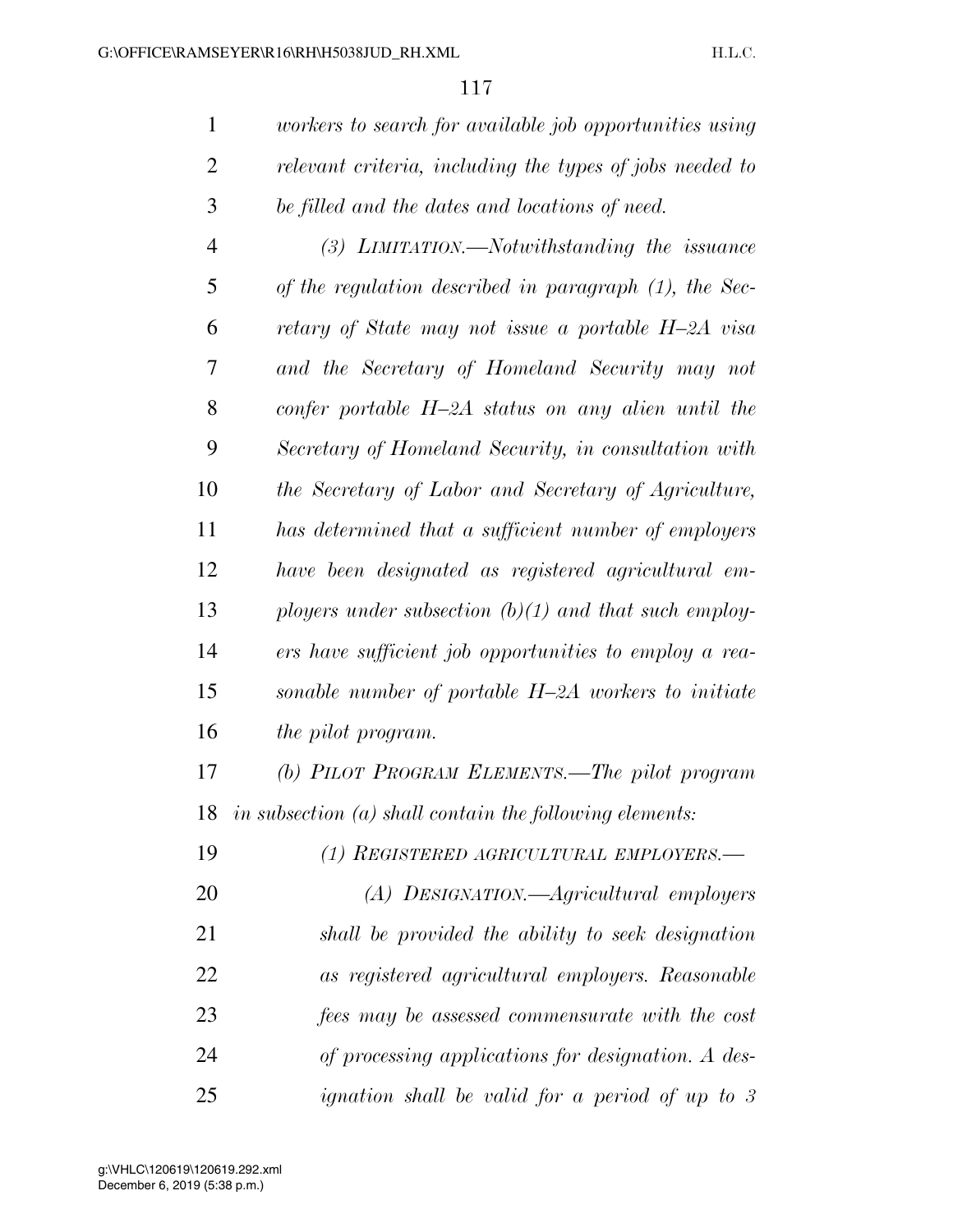| $\mathbf{1}$   | years unless revoked for failure to comply with         |
|----------------|---------------------------------------------------------|
| $\overline{2}$ | program requirements. Registered employers that         |
| 3              | comply with program requirements may apply              |
| $\overline{4}$ | to renew such designation for additional periods        |
| 5              | of up to 3 years for the duration of the pilot pro-     |
| 6              | gram.                                                   |
| 7              | (B) LIMITATIONS.—Registered agricultural                |
| 8              | employers may employ aliens with portable $H-$          |
| 9              | 2A status without filing a petition. Such em-           |
| 10             | ployers shall pay such aliens at least the wage         |
| 11             | required under section $218(d)$ of the Immigra-         |
| 12             | tion and Nationality Act $(8 \text{ U.S.C. } 1188(d)).$ |
| 13             | (C) WORKERS' COMPENSATION.—If a job                     |
| 14             | opportunity is not covered by or is exempt from         |
| 15             | the State workers' compensation law, a registered       |
| 16             | agricultural employer shall provide, at no cost to      |
| 17             | the worker, insurance covering injury and dis-          |
| 18             | ease arising out of, and in the course of, the          |
| 19             | worker's employment, which will provide benefits        |
| 20             | at least equal to those provided under the State        |
| 21             | <i>workers'</i> compensation law.                       |
| 22             | (2) DESIGNATED WORKERS.-                                |
| 23             | $(A)$ IN GENERAL.—Individuals who have                  |
| 24             | been previously admitted to the United States in        |
| 25             | H-2A status, and maintained such status during          |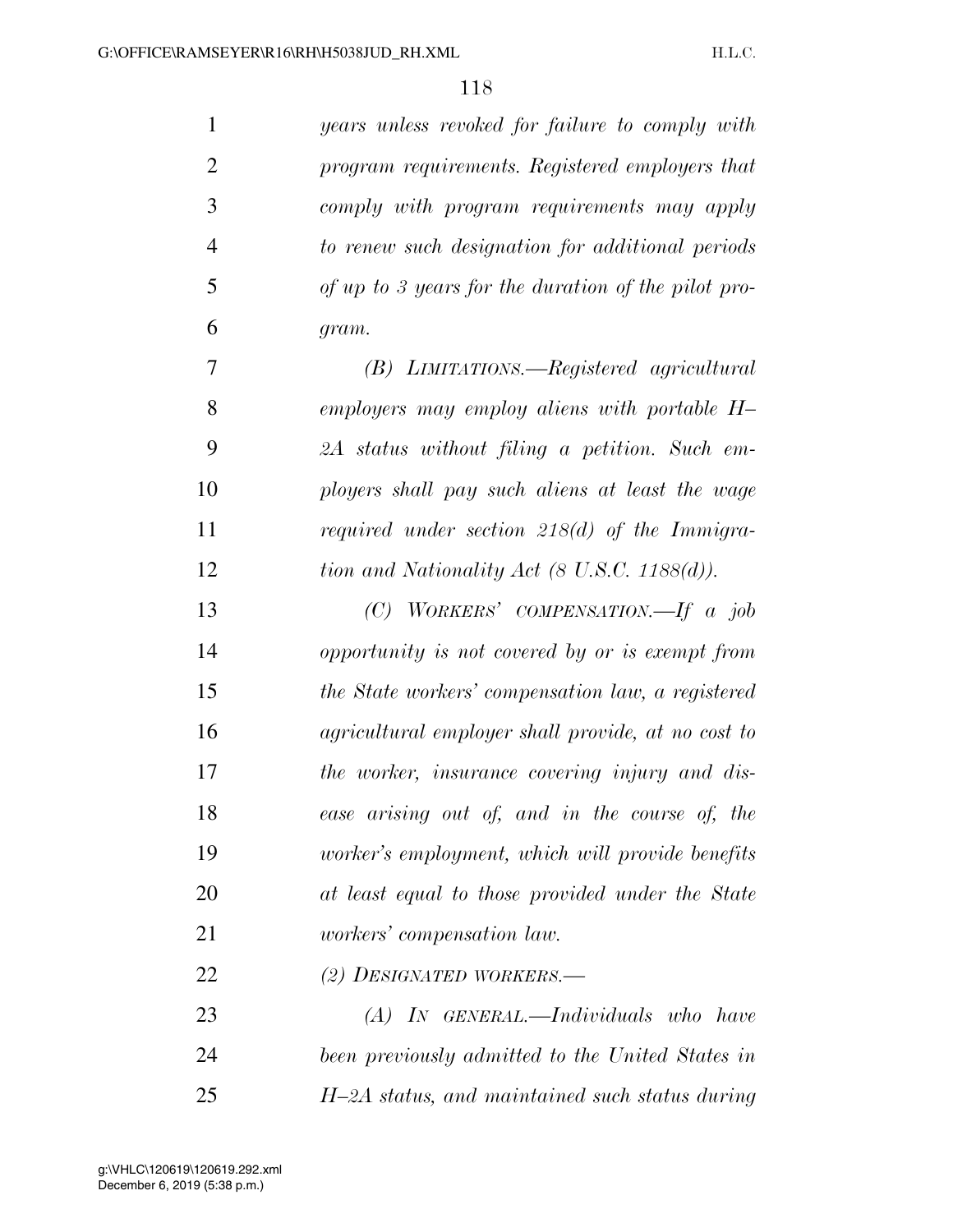| $\mathbf{1}$   | the period of admission, shall be provided the op-  |
|----------------|-----------------------------------------------------|
| $\overline{2}$ | portunity to apply for portable H-2A status.        |
| 3              | Portable $H$ -2A workers shall be subject to the    |
| $\overline{4}$ | provisions on visa validity and periods of au-      |
| 5              | <i>thorized stay and admission for H-2A workers</i> |
| 6              | described in paragraphs $(2)$ and $(3)$ of section  |
| 7              | $218(j)$ of the Immigration and Nationality Act     |
| 8              | $(8 \text{ U.S.C. } 1188(j)(2) \text{ and } (3)).$  |
| 9              | (B)<br>LIMITATIONS ON AVAILABILITY<br>OF            |
| 10             | PORTABLE H-2A STATUS.-                              |
| 11             | (i) INITIAL OFFER OF EMPLOYMENT                     |
| 12             | $REQUIRED.$ No alien may be granted port-           |
| 13             | able H-2A status without an initial valid           |
| 14             | offer of employment to perform temporary            |
| 15             | or agricultural labor or services from a reg-       |
| 16             | <i>istered agricultural employer.</i>               |
| 17             | (ii)<br>NUMERICAL LIMITATIONS.—The                  |
| 18             | total number of aliens who may hold valid           |
| 19             | portable H-2A status at any one time may            |
| 20             | not exceed 10,000. Notwithstanding such             |
| 21             | limitation, the Secretary of Homeland Se-           |
| 22             | curity may further limit the number of              |
| 23             | aliens with valid portable H-2A status if           |
| 24             | the Secretary determines that there are an          |
| 25             | insufficient number of registered agricul-          |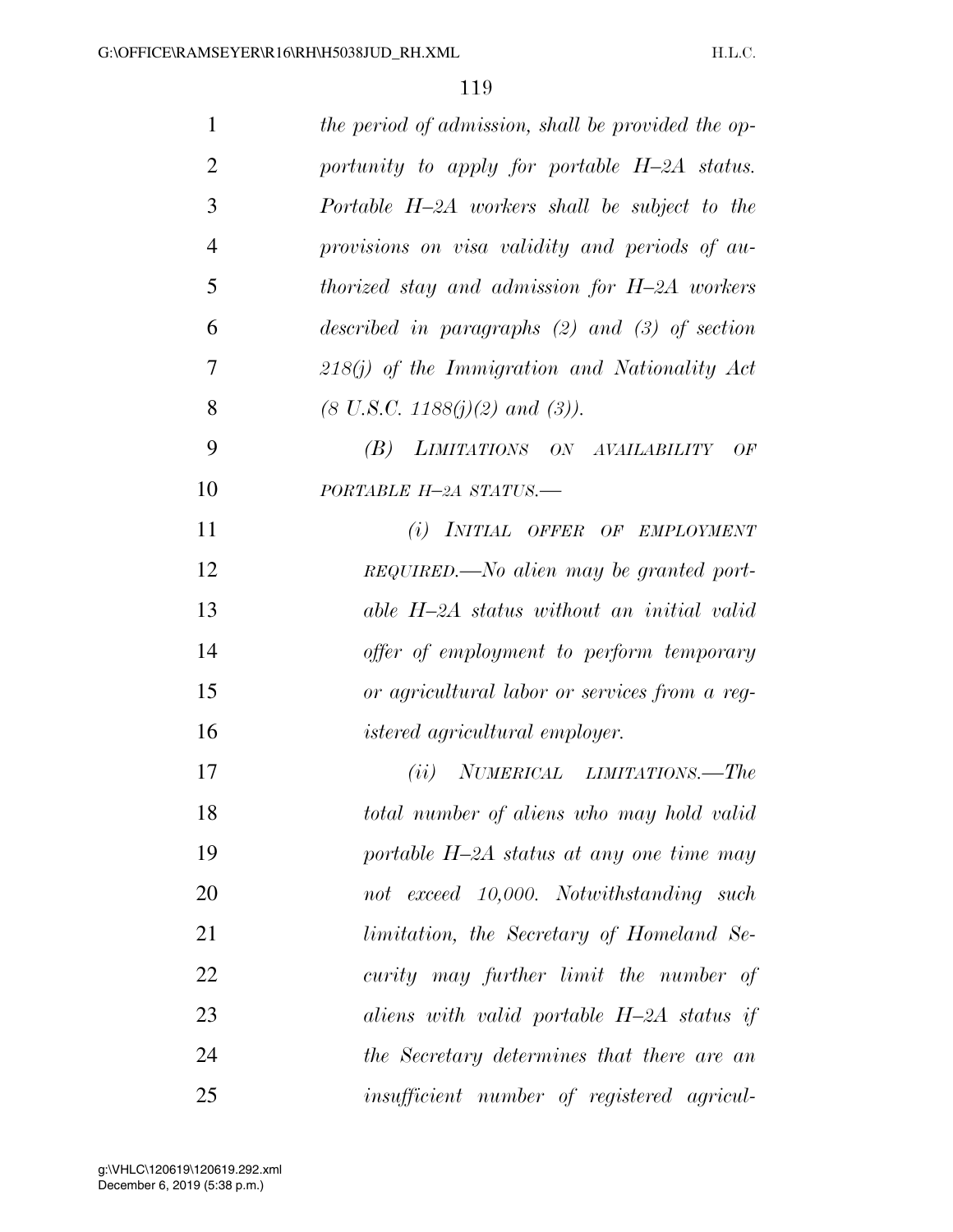| tural employers or job opportunities to sup- |
|----------------------------------------------|
| port the employment of all such portable H-  |
| 2A workers.                                  |

 *(C) SCOPE OF EMPLOYMENT.—During the period of admission, a portable H–2A worker may perform temporary or seasonal agricultural labor or services for any employer in the United States that is designated as a registered agricul- tural employer pursuant to paragraph (1). An employment arrangement under this section may be terminated by either the portable H–2A work- er or the registered agricultural employer at any time.* 

 *(D) TRANSFER TO NEW EMPLOYMENT.—At the cessation of employment with a registered ag- ricultural employer, a portable H–2A worker shall have 60 days to secure new employment with a registered agricultural employer.* 

 *(E) MAINTENANCE OF STATUS.—A portable H–2A worker who does not secure new employ- ment with a registered agricultural employer within 60 days shall be considered to have failed to maintain such status and shall depart the United States or be subject to removal under sec-*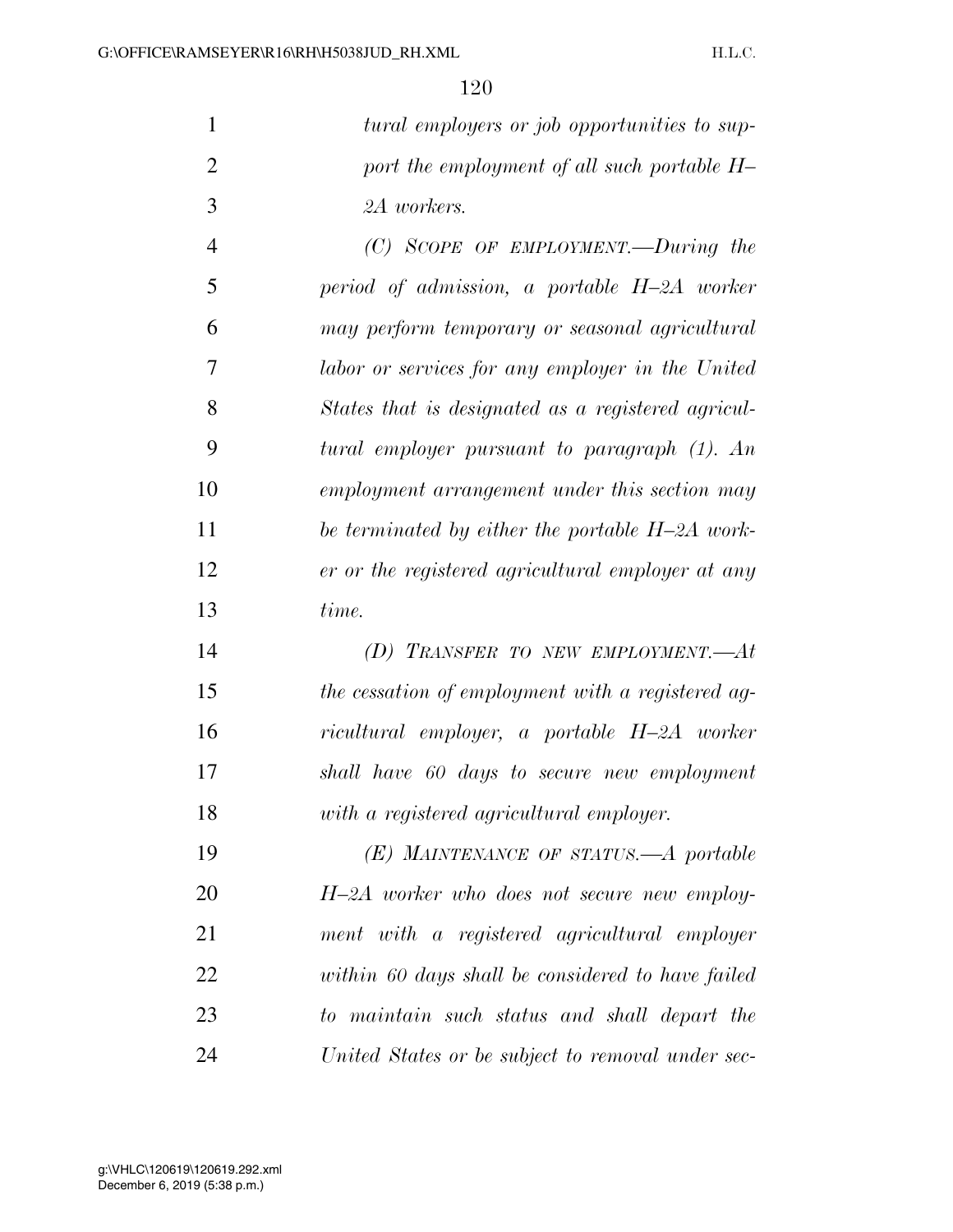| tion $237(a)(1)(C)(i)$ of the Immigration and Na- |
|---------------------------------------------------|
| <i>tionality Act</i> (8 U.S.C. 1188(a)(1)(C)(i)). |

 *(3) ENFORCEMENT.—The Secretary of Labor shall be responsible for conducting investigations and random audits of employers to ensure compliance with the employment-related requirements of this sec- tion, consistent with section 218(m) of the Immigra- tion and Nationality Act (8 U.S.C. 1188(m)). The Secretary of Labor shall have the authority to collect reasonable civil penalties for violations, which shall be utilized by the Secretary for the administration and enforcement of the provisions of this section.* 

 *(4) ELIGIBILITY FOR SERVICES.—Section 305 of Public Law 99–603 (100 Stat. 3434) is amended by striking ''other employment rights as provided in the worker's specific contract under which the non- immigrant was admitted'' and inserting ''employ-ment-related rights''.* 

 *(c) REPORT.—Not later than 6 months before the end of the third fiscal year of the pilot program, the Secretary of Homeland Security, in consultation with the Secretary of Labor and the Secretary of Agriculture, shall prepare and submit to the Committees on the Judiciary of the House of Representatives and the Senate, a report that provides—*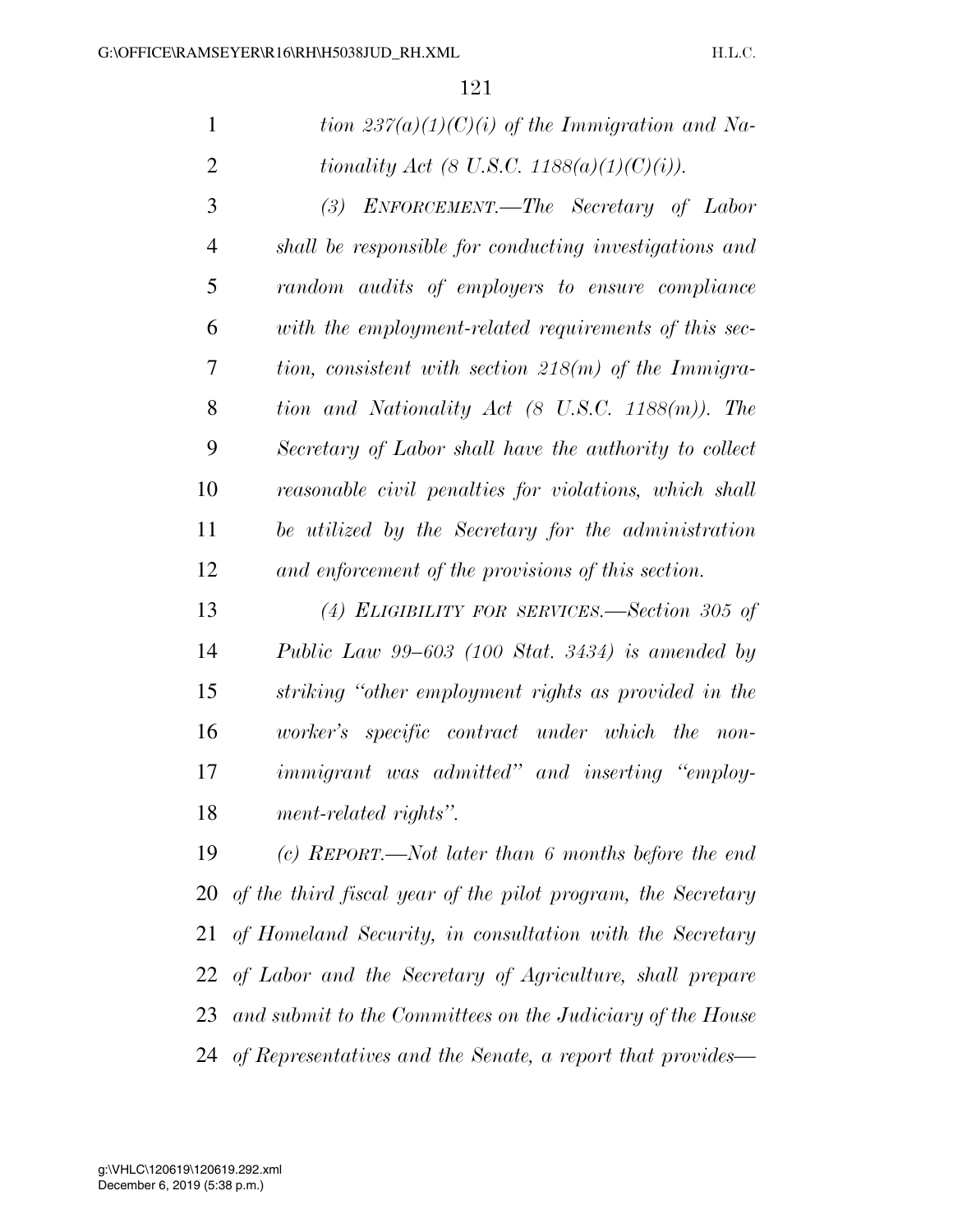| $\mathbf{1}$   | $(1)$ the number of employers designated as reg-          |
|----------------|-----------------------------------------------------------|
| 2              | istered agricultural employers, broken down by geo-       |
| 3              | graphic region, farm size, and the number of job op-      |
| $\overline{4}$ | portunities offered by such employers;                    |
| 5              | $(2)$ the number of employers whose designation           |
| 6              | as a registered agricultural employer was revoked;        |
| 7              | $(3)$ the number of individuals granted portable          |
| 8              | $H$ -2A status in each fiscal year, along with the num-   |
| 9              | ber of such individuals who maintained portable H-        |
| 10             | 2A status during all or a portion of the 3-year period    |
| 11             | of the pilot program;                                     |
| 12             | $(4)$ an assessment of the impact of the pilot pro-       |
| 13             | gram on the wages and working conditions of United        |
| 14             | States farm workers;                                      |
| 15             | $(5)$ the results of a survey of individuals granted      |
| 16             | portable $H$ -2A status, detailing their experiences with |
| 17             | and feedback on the pilot program;                        |
| 18             | $(6)$ the results of a survey of registered agricul-      |
| 19             | tural employers, detailing their experiences with and     |
| 20             | feedback on the pilot program;                            |
| 21             | $(7)$ an assessment as to whether the program             |
| 22             | should be continued and if so, any recommendations        |
| 23             | for improving the program; and                            |
| 24             | $(8)$ findings and recommendations regarding ef-          |
| 25             | fective recruitment mechanisms, including use of new      |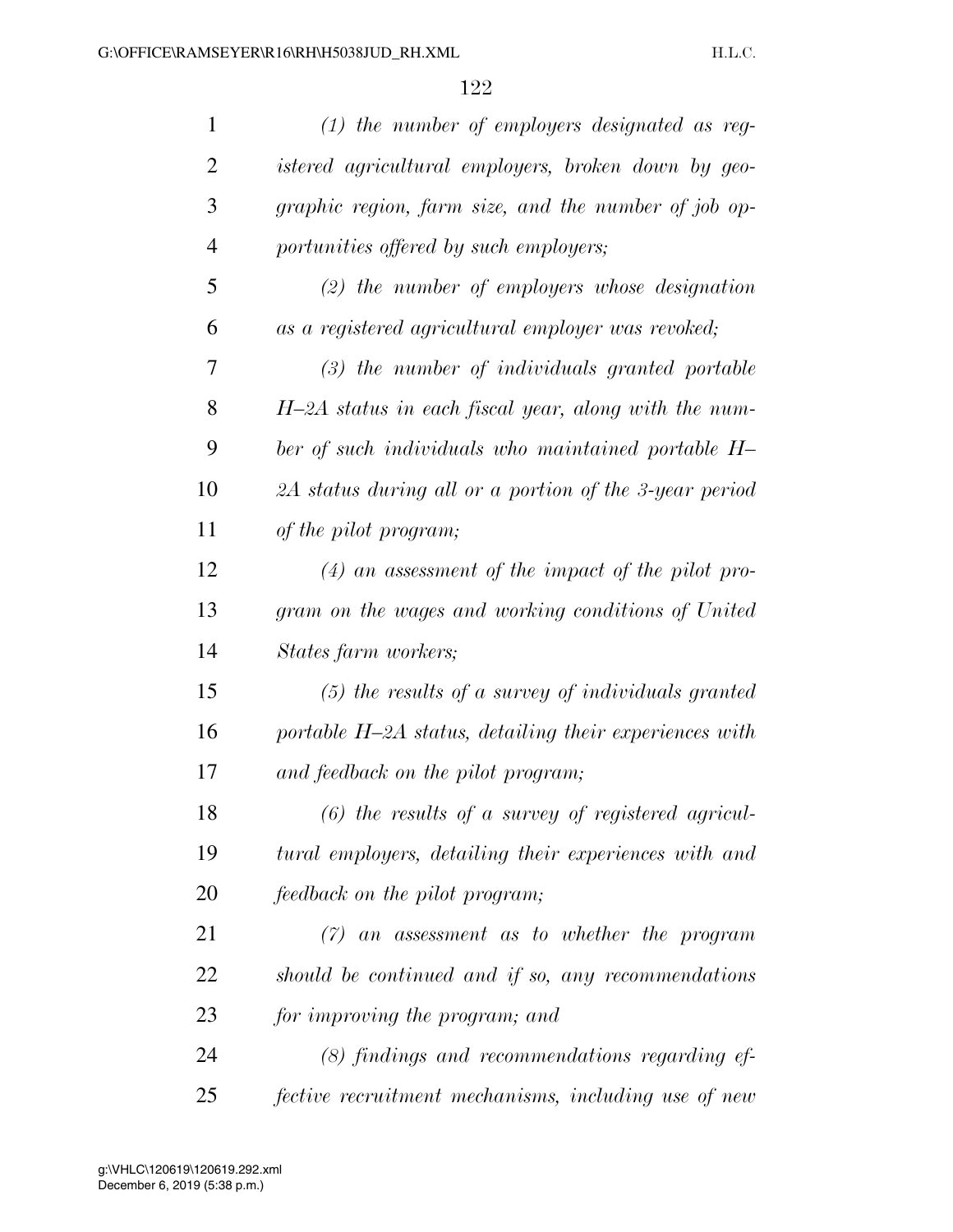| $\mathbf{1}$   | technology to match workers with employers and en-           |
|----------------|--------------------------------------------------------------|
| $\overline{2}$ | sure compliance with applicable labor and employ-            |
| 3              | ment laws and regulations.                                   |
| 4              | SEC. 207. IMPROVING ACCESS TO PERMANENT RESIDENCE.           |
| 5              | (a) WORLDWIDE LEVEL.—Section $201(d)(1)(A)$ of the           |
| 6              | Immigration and Nationality Act (8 U.S.C. 1151(d)(1)(A))     |
| 7              | is amended by striking "140,000" and inserting "180,000".    |
| 8              | (b) VISAS FOR FARMWORKERS.—Section $203(b)$ of the           |
| 9              | <i>Immigration and Nationality Act (8 U.S.C. 1153(b)) is</i> |
| 10             | $amended -$                                                  |
| 11             | $(1)$ in paragraph $(1)$ by striking "28.6 percent           |
| 12             | of such worldwide level" and inserting "40,040";             |
| 13             | (2) in paragraph $(2)(A)$ by striking "28.6 per-             |
| 14             | cent of such worldwide level" and inserting "40,040";        |
| 15             | $(3)$ in paragraph $(3)$ —                                   |
| 16             | $(A)$ in subparagraph $(A)$ —                                |
| 17             | $(i)$ in the matter before clause $(i)$ , by                 |
| 18             | striking "28.6 percent of such worldwide                     |
| 19             | level" and inserting "80,040"; and                           |
| 20             | $(ii)$ by amending clause $(iii)$ to read as                 |
| 21             | follows:                                                     |
| 22             | "(iii) OTHER WORKERS.—Other quali-                           |
| 23             | fied immigrants who, at the time of peti-                    |
| 24             | tioning for classification under this para-                  |
| 25             | $graph$ —                                                    |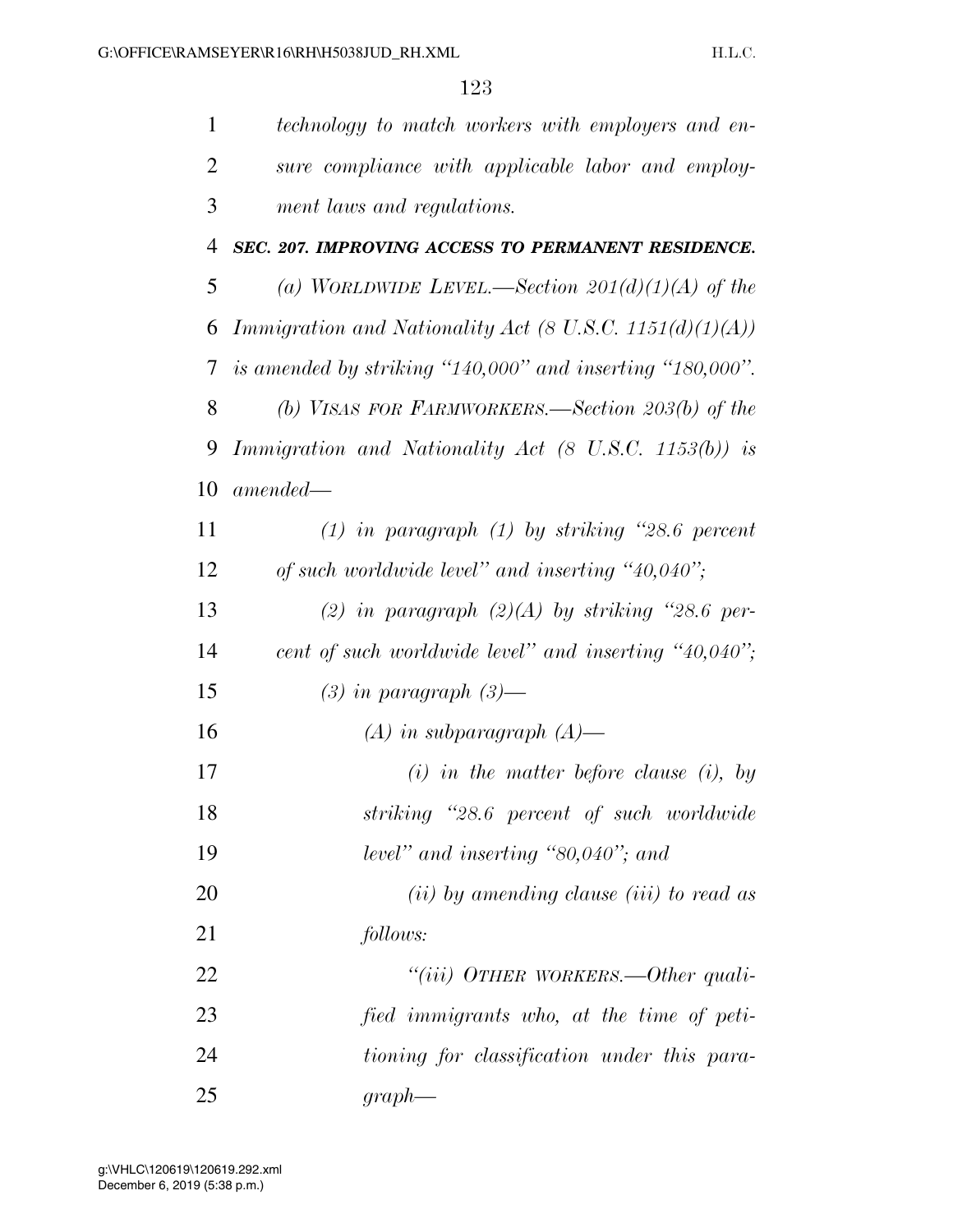| $\mathbf{1}$   | "(I) are capable of performing un-                  |
|----------------|-----------------------------------------------------|
| $\overline{2}$ | skilled labor, not of a temporary or                |
| 3              | seasonal nature, for which qualified                |
| $\overline{4}$ | workers are not available in the United             |
| 5              | States; or                                          |
| 6              | $\lq(T)$<br>can demonstrate employ-                 |
| 7              | ment in the United States as an H-2A                |
| 8              | nonimmigrant worker for at least 100                |
| 9              | days in each of at least 10 years.";                |
| 10             | $(B)$ by amending subparagraph $(B)$ to read        |
| 11             | as follows:                                         |
| 12             | "(B) VISAS ALLOCATED FOR OTHER WORK-                |
| 13             | ERS.                                                |
| 14             | "(i) IN GENERAL.—Except as provided                 |
| 15             | in clauses $(ii)$ and $(iii)$ , 50,000 of the visas |
| 16             | made available under this paragraph shall           |
| 17             | be reserved for qualified immigrants de-            |
| 18             | scribed in subparagraph $(A)(iii)$ .                |
| 19             | "(ii) PREFERENCE FOR AGRICULTURAL                   |
| 20             | WORKERS.—Subject to clause (iii), not less          |
| 21             | than four-fifths of the visas described in          |
| 22             | clause $(i)$ shall be reserved for-                 |
| 23             | $``(I)$ qualified immigrants de-                    |
| 24             | scribed in subparagraph $(A)(iii)(I)$               |
| 25             | who will be performing agricultural                 |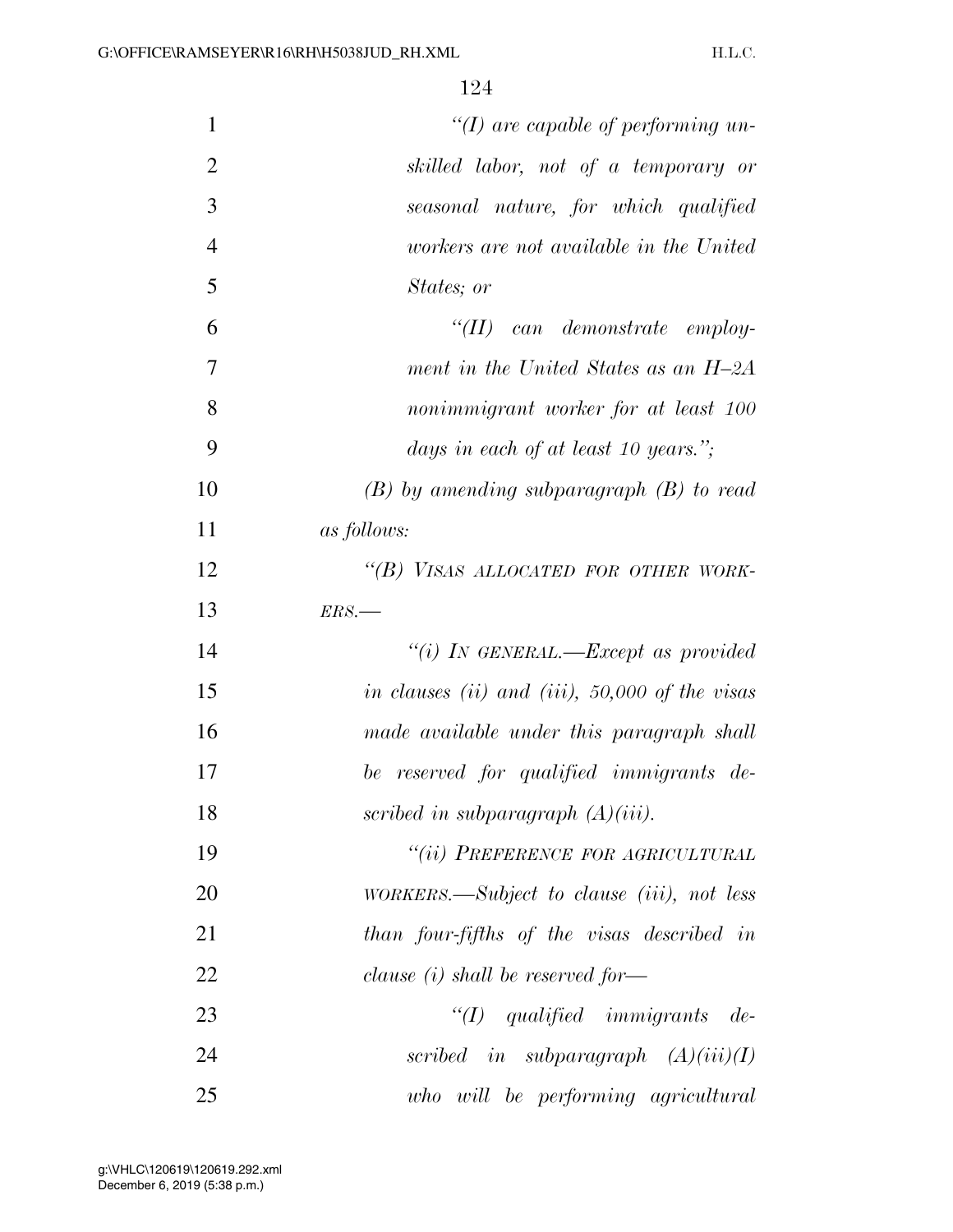| $\mathbf{1}$   | labor or services in the United States;                |
|----------------|--------------------------------------------------------|
| $\overline{2}$ | and                                                    |
| 3              | " $(II)$ qualified immigrants de-                      |
| $\overline{4}$ | scribed in subparagraph $(A)(iii)(II)$ .               |
| 5              | "(iii) $EXCEPTION$ —If because of the                  |
| 6              | application of clause (ii), the total number           |
| 7              | of visas available under this paragraph for            |
| 8              | a calendar quarter exceeds the number of               |
| 9              | qualified immigrants who otherwise may be              |
| 10             | issued such a visa, clause (ii) shall not              |
| 11             | apply to visas under this paragraph during             |
| 12             | the remainder of such calendar quarter.                |
| 13             | "(iv) NO PER COUNTRY LIMITS.—Visas                     |
| 14             | described under clause (ii) shall be issued            |
| 15             | without regard to the numerical limitation             |
| 16             | under section $202(a)(2)$ ,"; and                      |
| 17             | $(C)$ by amending subparagraph $(C)$ by                |
| 18             | striking "An immigrant visa" and inserting             |
| 19             | "Except for qualified immigrants petitioning for       |
| 20             | $classification$ under subparagraph $(A)(iii)(II)$ ,   |
| 21             | an immigrant visa";                                    |
| 22             | $(4)$ in paragraph $(4)$ , by striking "7.1 percent of |
| 23             | such worldwide level" and inserting "9,940"; and       |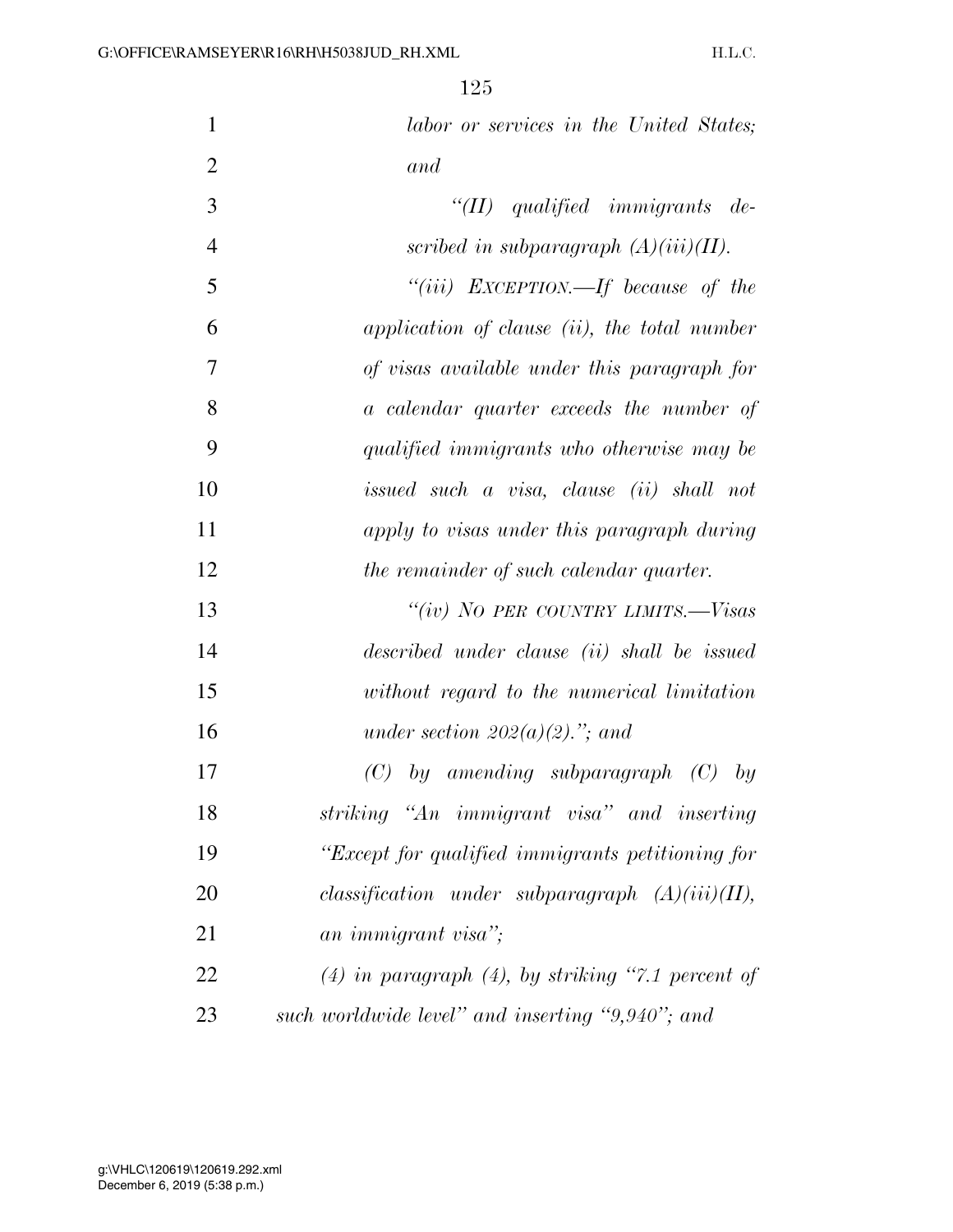*(5) in paragraph (5)(A), in the matter before clause (i), by striking ''7.1 percent of such worldwide level'' and inserting ''9,940''.* 

 *(c) PETITIONING PROCEDURE.—Section 204(a)(1)(E) of the Immigration and Nationality Act (8 U.S.C. 1154(a)(1)(E)) is amended by inserting ''or 203(b)(3)(A)(iii)(II)'' after ''203(b)(1)(A)''.* 

 *(d) DUAL INTENT.—Section 214(b) of the Immigration and Nationality Act (8 U.S.C. 1184(b)) is amended by striking ''section 101(a)(15)(H)(i) except subclause (b1) of such section'' and inserting ''clause (i), except subclause (b1), or (ii)(a) of section*  $101(a)(15)(H)$ *".* 

## *Subtitle B—Preservation and Con- struction of Farmworker Hous-ing*

*SEC. 220. SHORT TITLE.* 

 *This subtitle may be cited as the ''Strategy and Invest-ment in Rural Housing Preservation Act of 2019''.* 

*SEC. 221. PERMANENT ESTABLISHMENT OF HOUSING PRES-*

*ERVATION AND REVITALIZATION PROGRAM.* 

*Title V of the Housing Act of 1949 (42 U.S.C. 1471* 

- *et seq.) is amended by adding at the end the following new*
- *section:*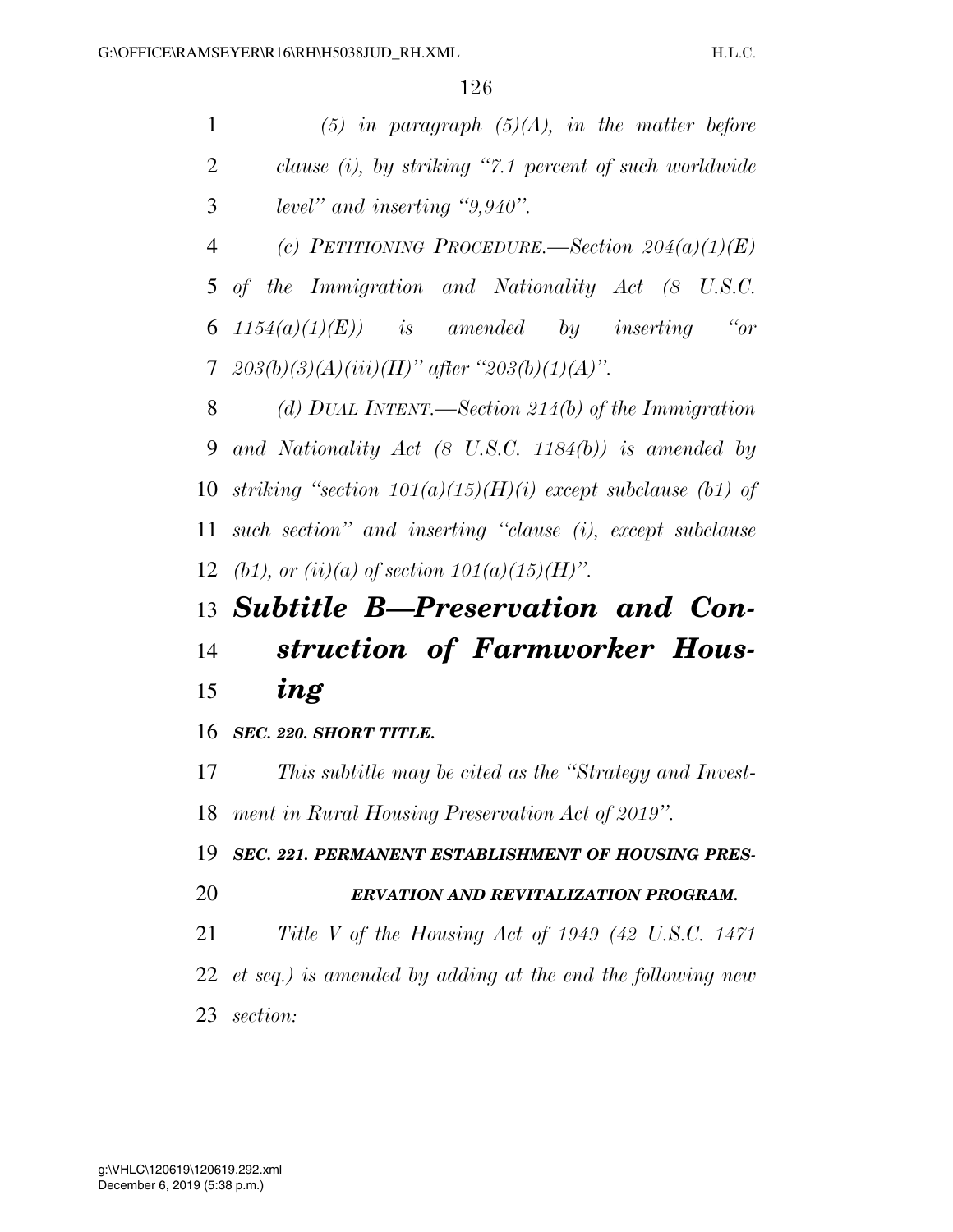# *''SEC. 545. HOUSING PRESERVATION AND REVITALIZATION PROGRAM. ''(a) ESTABLISHMENT.—The Secretary shall carry out a program under this section for the preservation and revi- talization of multifamily rental housing projects financed under section 515 or both sections 514 and 516. ''(b) NOTICE OF MATURING LOANS.— ''(1) TO OWNERS.—On an annual basis, the Sec- retary shall provide written notice to each owner of a property financed under section 515 or both sec- tions 514 and 516 that will mature within the 4-year period beginning upon the provision of such notice, setting forth the options and financial incentives that are available to facilitate the extension of the loan term or the option to decouple a rental assistance con- tract pursuant to subsection (f). ''(2) TO TENANTS.— ''(A) IN GENERAL.—For each property fi- nanced under section 515 or both sections 514 and 516, not later than the date that is 2 years before the date that such loan will mature, the Secretary shall provide written notice to each household residing in such property that informs them of the date of the loan maturity, the pos-sible actions that may happen with respect to the*

*property upon such maturity, and how to protect* 

December 6, 2019 (5:38 p.m.)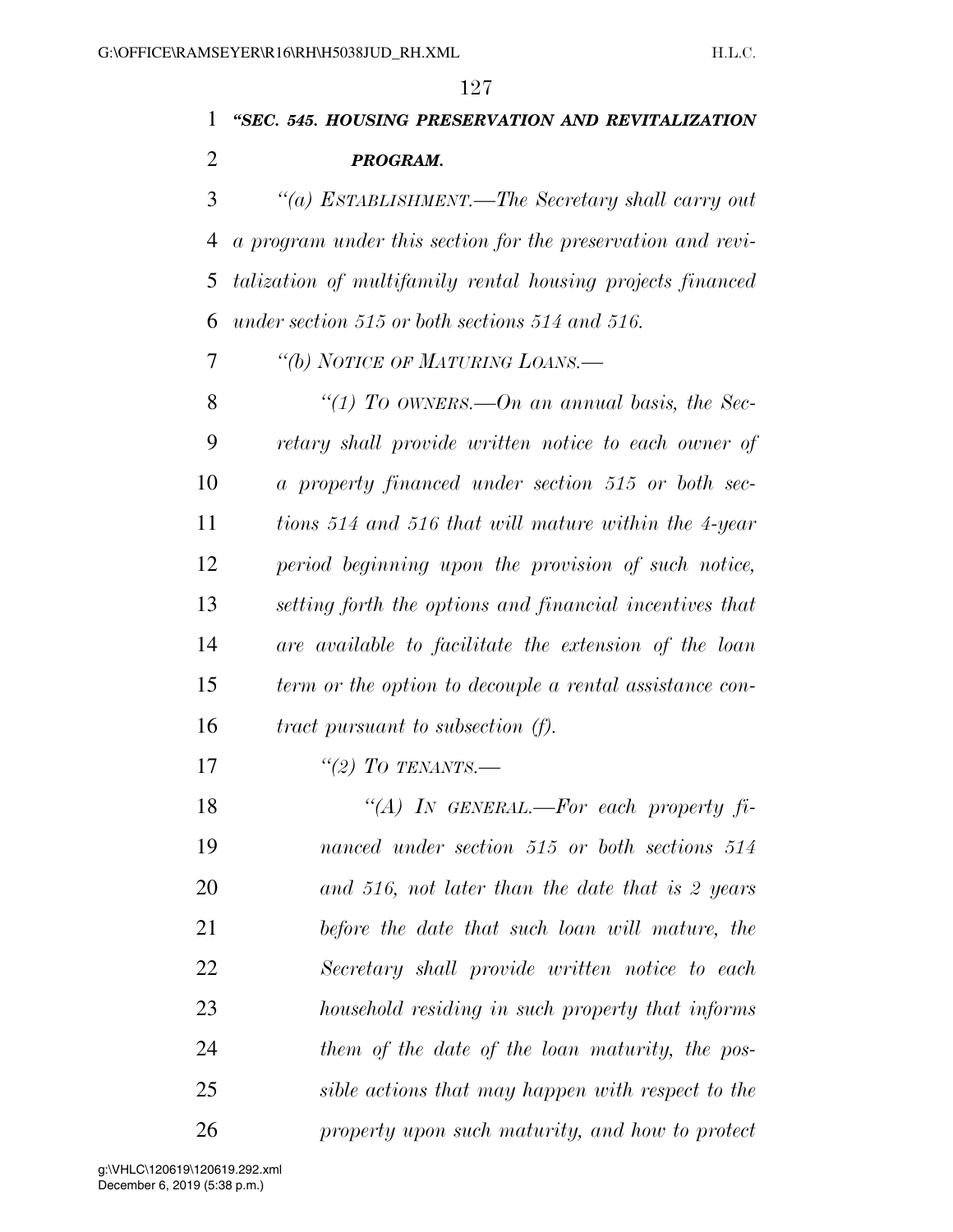| $\mathbf{1}$   | their right to reside in Federally assisted housing               |
|----------------|-------------------------------------------------------------------|
| $\overline{2}$ | <i>after such maturity.</i>                                       |
| 3              | "(B) LANGUAGE.—Notice under this para-                            |
| $\overline{4}$ | graph shall be provided in plain English and                      |
| 5              | shall be translated to other languages in the case                |
| 6              | of any property located in an area in which a                     |
| 7              | significant number of residents speak such other                  |
| 8              | languages.                                                        |
| 9              | LOAN RESTRUCTURING.—Under the program<br>``(c)                    |
| 10             | under this section, the Secretary may restructure such exist-     |
| 11             | ing housing loans, as the Secretary considers appropriate,        |
|                | 12 for the purpose of ensuring that such projects have sufficient |
| 13             | resources to preserve the projects to provide safe and afford-    |
| 14             | able housing for low-income residents and farm laborers,          |
| 15             | $by-$                                                             |
| 16             | $\lq(1)$ reducing or eliminating interest;                        |
| 17             | $\lq(2)$ deferring loan payments;                                 |
| 18             | $\lq(3)$ subordinating, reducing, or reamortizing                 |
| 19             | loan debt; and                                                    |
| 20             | $\lq(4)$ providing other financial assistance, includ-            |
| 21             | ing advances, payments, and incentives (including                 |
| 22             | the ability of owners to obtain reasonable returns on             |
| 23             | <i>investment</i> ) required by the Secretary.                    |
| 24             | "(d) RENEWAL OF RENTAL ASSISTANCE.—When the                       |
| 25             | Secretary offers to restructure a loan pursuant to subsection     |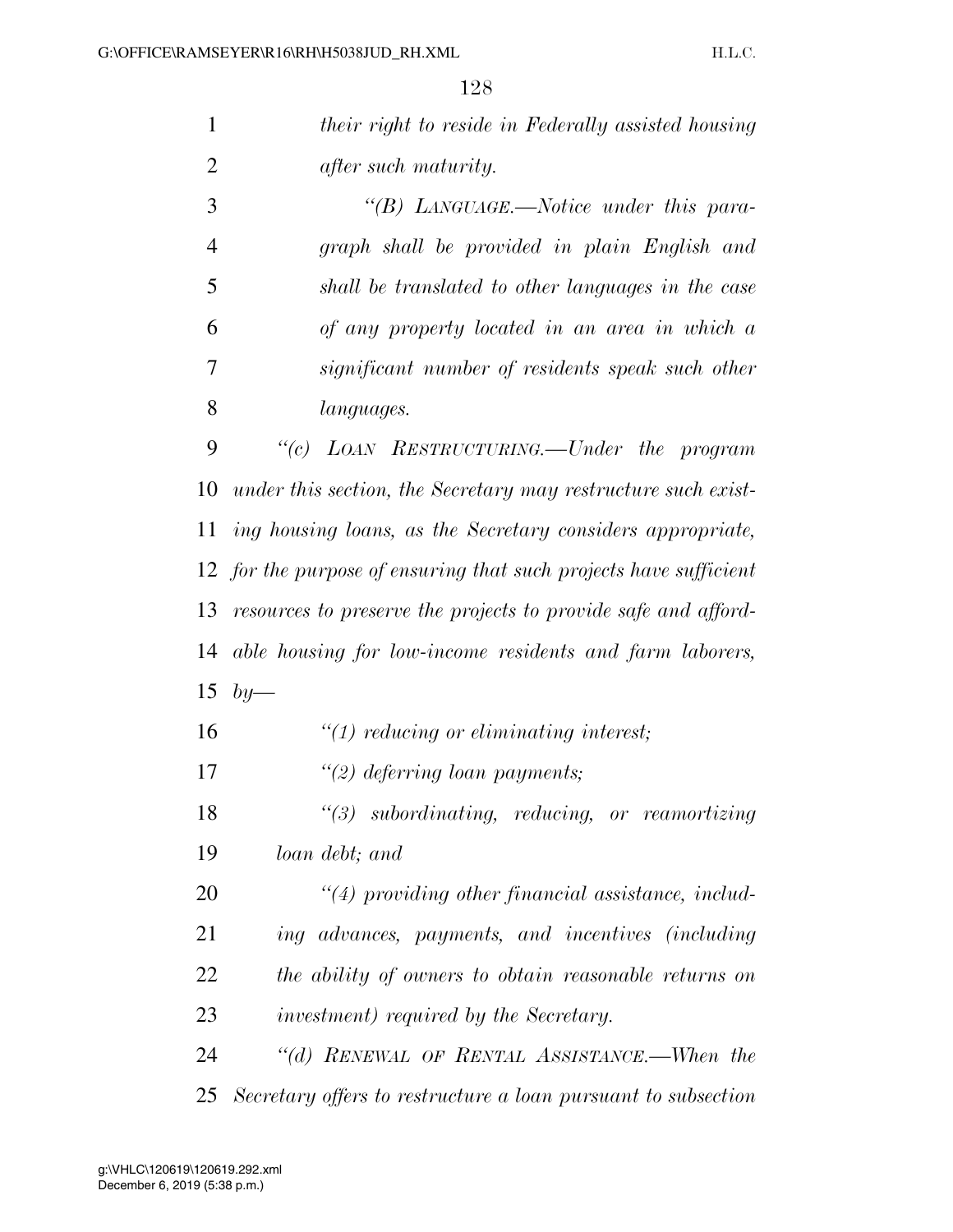*(c), the Secretary shall offer to renew the rental assistance contract under section 521(a)(2) for a 20-year term that is subject to annual appropriations, provided that the owner agrees to bring the property up to such standards that will ensure its maintenance as decent, safe, and sani- tary housing for the full term of the rental assistance con-tract.* 

*''(e) RESTRICTIVE USE AGREEMENTS.—* 

 *''(1) REQUIREMENT.—As part of the preserva- tion and revitalization agreement for a project, the Secretary shall obtain a restrictive use agreement that obligates the owner to operate the project in accord-ance with this title.* 

*''(2) TERM.—* 

 *''(A) NO EXTENSION OF RENTAL ASSIST- ANCE CONTRACT.—Except when the Secretary enters into a 20-year extension of the rental as- sistance contract for the project, the term of the restrictive use agreement for the project shall be consistent with the term of the restructured loan for the project.* 

 *''(B) EXTENSION OF RENTAL ASSISTANCE CONTRACT.—If the Secretary enters into a 20- year extension of the rental assistance contract* 

December 6, 2019 (5:38 p.m.) g:\VHLC\120619\120619.292.xml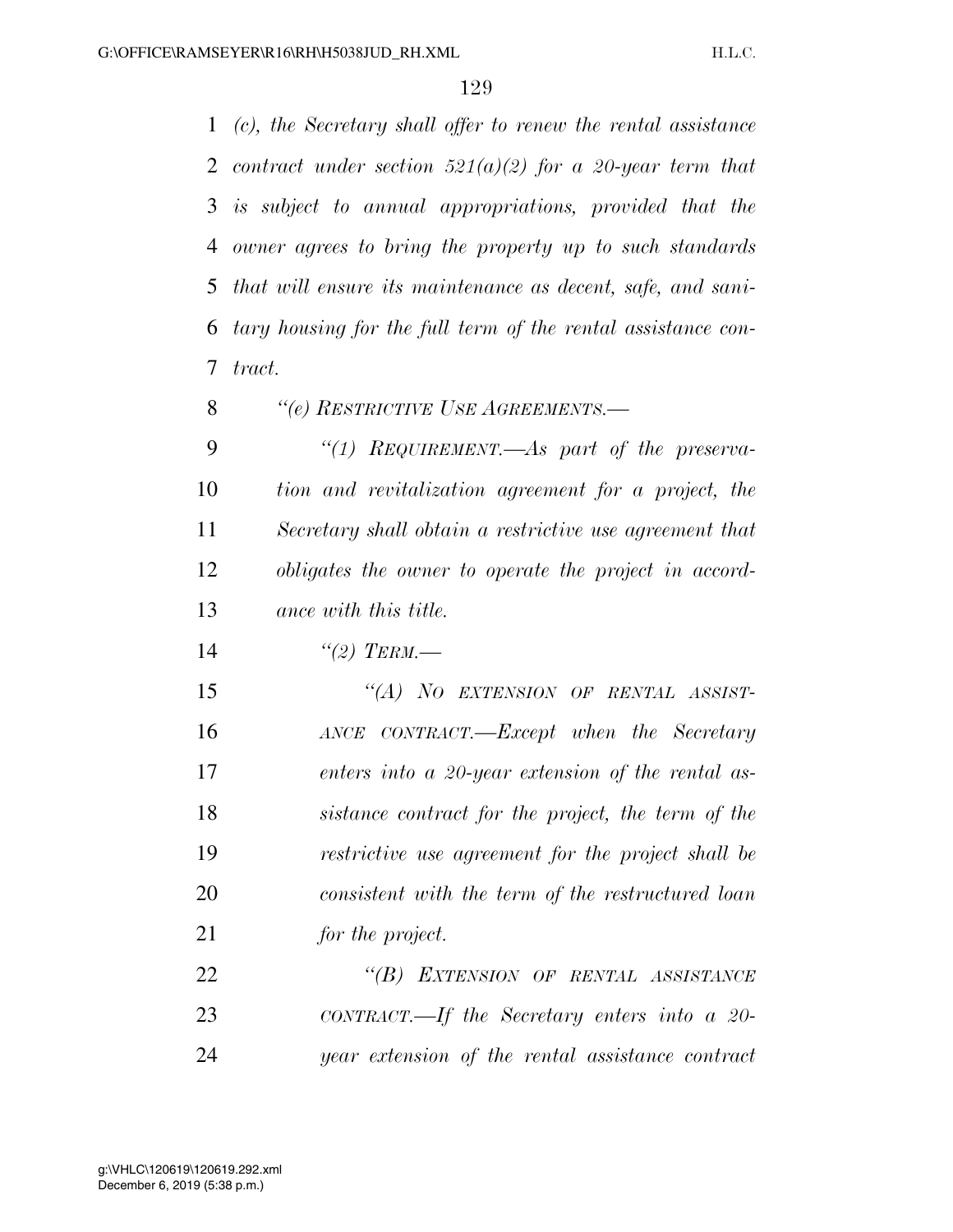| $\mathbf{1}$   | for a project, the term of the restrictive use agree-      |
|----------------|------------------------------------------------------------|
| $\overline{2}$ | ment for the project shall be for 20 years.                |
| 3              | "(C) TERMINATION.—The Secretary may                        |
| $\overline{4}$ | terminate the 20-year use restrictive use agree-           |
| 5              | ment for a project prior to the end of its term            |
| 6              | if the 20-year rental assistance contract for the          |
| 7              | project with the owner is terminated at any time           |
| 8              | for reasons outside the owner's control.                   |
| 9              | "(f) DECOUPLING OF RENTAL ASSISTANCE.-                     |
| 10             | "(1) RENEWAL OF RENTAL ASSISTANCE CON-                     |
| 11             | <b>TRACT.—If the Secretary determines that a maturing</b>  |
| 12             | loan for a project cannot reasonably be restructured       |
| 13             | in accordance with subsection (c) and the project was      |
| 14             | operating with rental assistance under section 521,        |
| 15             | the Secretary may renew the rental assistance con-         |
| 16             | tract, notwithstanding any provision of section 521,       |
| 17             | for a term, subject to annual appropriations, of at        |
| 18             | least 10 years but not more than 20 years.                 |
| 19             | "(2) RENTS.—Any agreement to extend the term               |
| 20             | of the rental assistance contract under section 521 for    |
| 21             | a project shall obligate the owner to continue to main-    |
| 22             | tain the project as decent, safe and sanitary housing      |
| 23             | and to operate the development in accordance with          |
| 24             | this title, except that rents shall be based on the lesser |
| 25             | $of-$                                                      |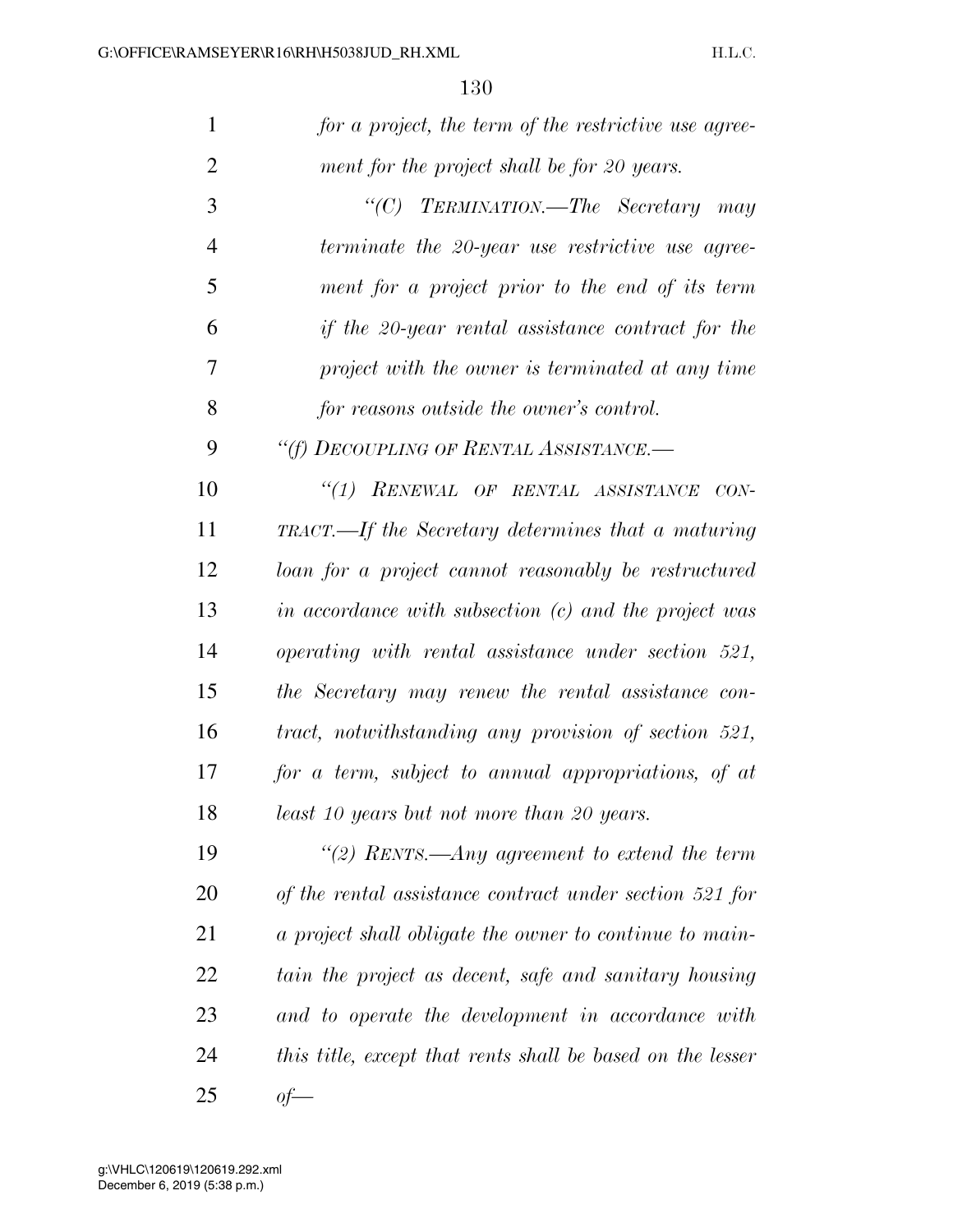|               |            | "(A) the budget-based needs of the project;         |
|---------------|------------|-----------------------------------------------------|
|               | $\alpha r$ |                                                     |
| $\mathcal{R}$ |            | $\lq\lq(B)$ the operating cost adjustment factor as |
|               |            |                                                     |

 *a payment standard as provided under section 524 of the Multifamily Assisted Housing Reform and Affordability Act of 1997 (42 U.S.C. 1437 note).* 

 *''(g) MULTIFAMILY HOUSING TRANSFER TECHNICAL ASSISTANCE.—Under the program under this section, the Secretary may provide grants to qualified non-profit orga- nizations and public housing agencies to provide technical assistance, including financial and legal services, to bor- rowers under loans under this title for multifamily housing to facilitate the acquisition of such multifamily housing properties in areas where the Secretary determines there is a risk of loss of affordable housing.* 

 *''(h) TRANSFER OF RENTAL ASSISTANCE.—After the loan or loans for a rental project originally financed under section 515 or both sections 514 and 516 have matured or have been prepaid and the owner has chosen not to restruc- ture the loan pursuant to subsection (c), a tenant residing in such project shall have 18 months prior to loan matura- tion or prepayment to transfer the rental assistance as- signed to the tenant's unit to another rental project origi-nally financed under section 515 or both sections 514 and*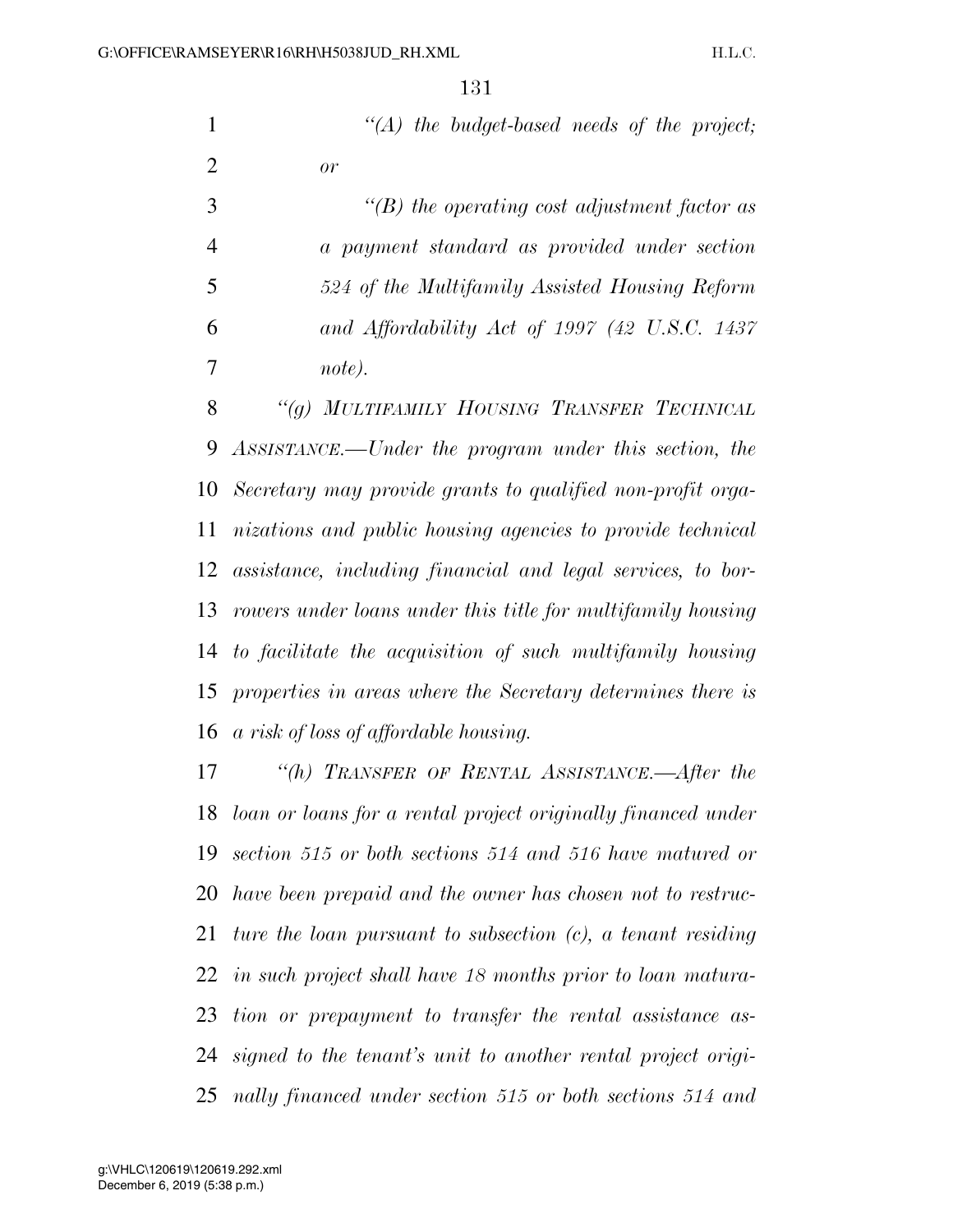*516, and the owner of the initial project may rent the ten- ant's previous unit to a new tenant without income restric-tions.* 

 *''(i) ADMINISTRATIVE EXPENSES.—Of any amounts made available for the program under this section for any fiscal year, the Secretary may use not more than \$1,000,000 for administrative expenses for carrying out such program. ''(j) AUTHORIZATION OF APPROPRIATIONS.—There is authorized to be appropriated for the program under this section \$200,000,000 for each of fiscal years 2020 through 2024.''.* 

#### *SEC. 222. ELIGIBILITY FOR RURAL HOUSING VOUCHERS.*

 *Section 542 of the Housing Act of 1949 (42 U.S.C. 1490r) is amended by adding at the end the following new subsection:* 

 *''(c) ELIGIBILITY OF HOUSEHOLDS IN SECTIONS 514, 515, AND 516 PROJECTS.—The Secretary may provide rural housing vouchers under this section for any low-in- come household (including those not receiving rental assist- ance) residing, for a term longer than the remaining term of their lease in effect just prior to prepayment, in a prop- erty financed with a loan made or insured under section 514 or 515 (42 U.S.C. 1484, 1485) which has been prepaid without restrictions imposed by the Secretary pursuant to section 502(c)(5)(G)(ii)(I) (42 U.S.C. 1472(c)(5)(G)(ii)(I)),*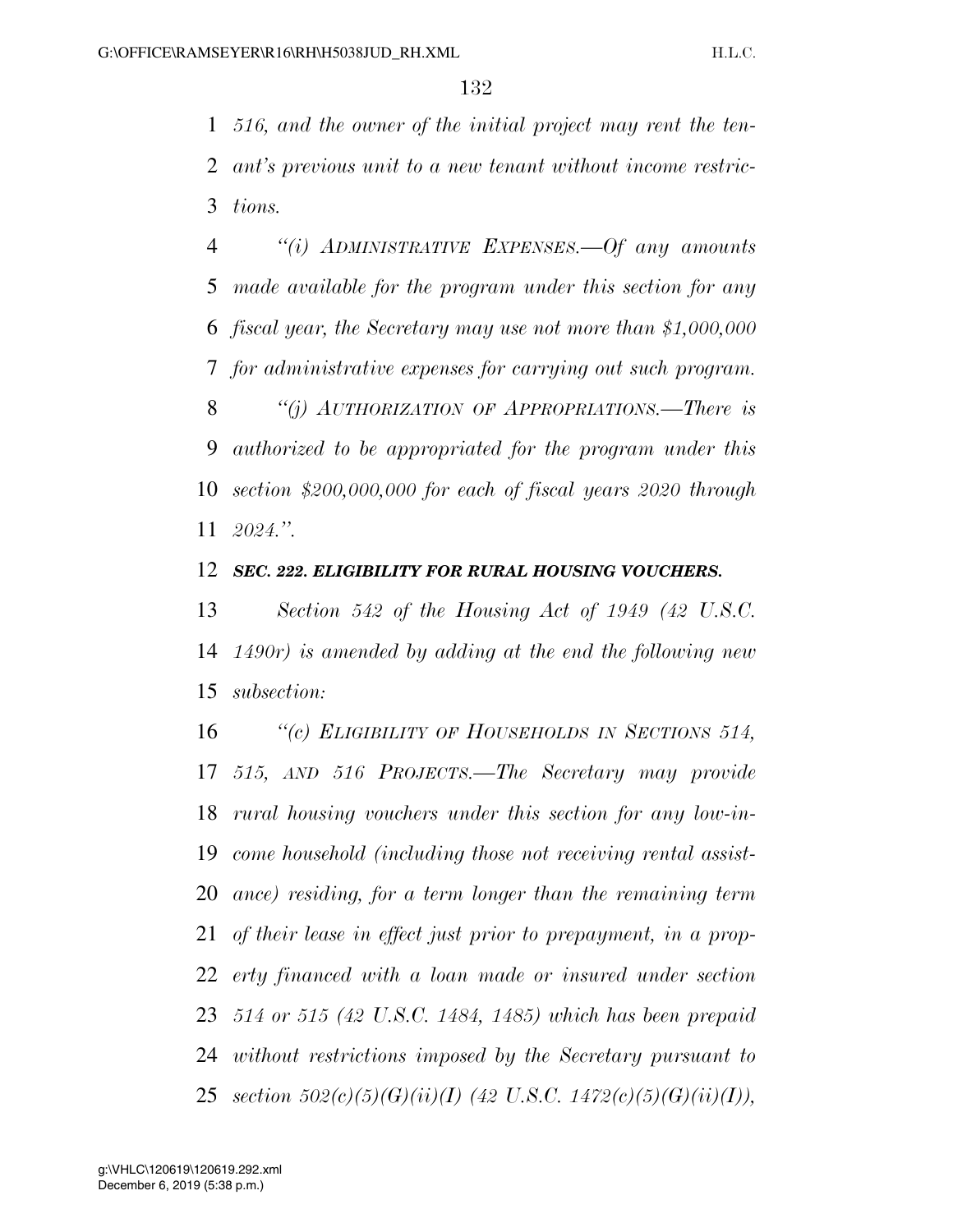*has been foreclosed, or has matured after September 30, 2005, or residing in a property assisted under section 514 or 516 that is owned by a nonprofit organization or public agency.''.* 

#### *SEC. 223. AMOUNT OF VOUCHER ASSISTANCE.*

 *Notwithstanding any other provision of law, in the case of any rural housing voucher provided pursuant to sec- tion 542 of the Housing Act of 1949 (42 U.S.C. 1490r), the amount of the monthly assistance payment for the household on whose behalf such assistance is provided shall be determined as provided in subsection (a) of such section 542.* 

#### *SEC. 224. RENTAL ASSISTANCE CONTRACT AUTHORITY.*

 *Subsection (d) of section 521 of the Housing Act of 1949 (42 U.S.C. 1490a(d)) is amended—* 

 *(1) in paragraph (1), by inserting after subpara- graph (A) the following new subparagraph (and by redesignating the subsequent subparagraphs accord-ingly):* 

 *''(B) upon request of an owner of a project fi- nanced under section 514 or 515, the Secretary is au- thorized to enter into renewal of such agreements for a period of 20 years or the term of the loan, which- ever is shorter, subject to amounts made available in appropriations Acts;''; and*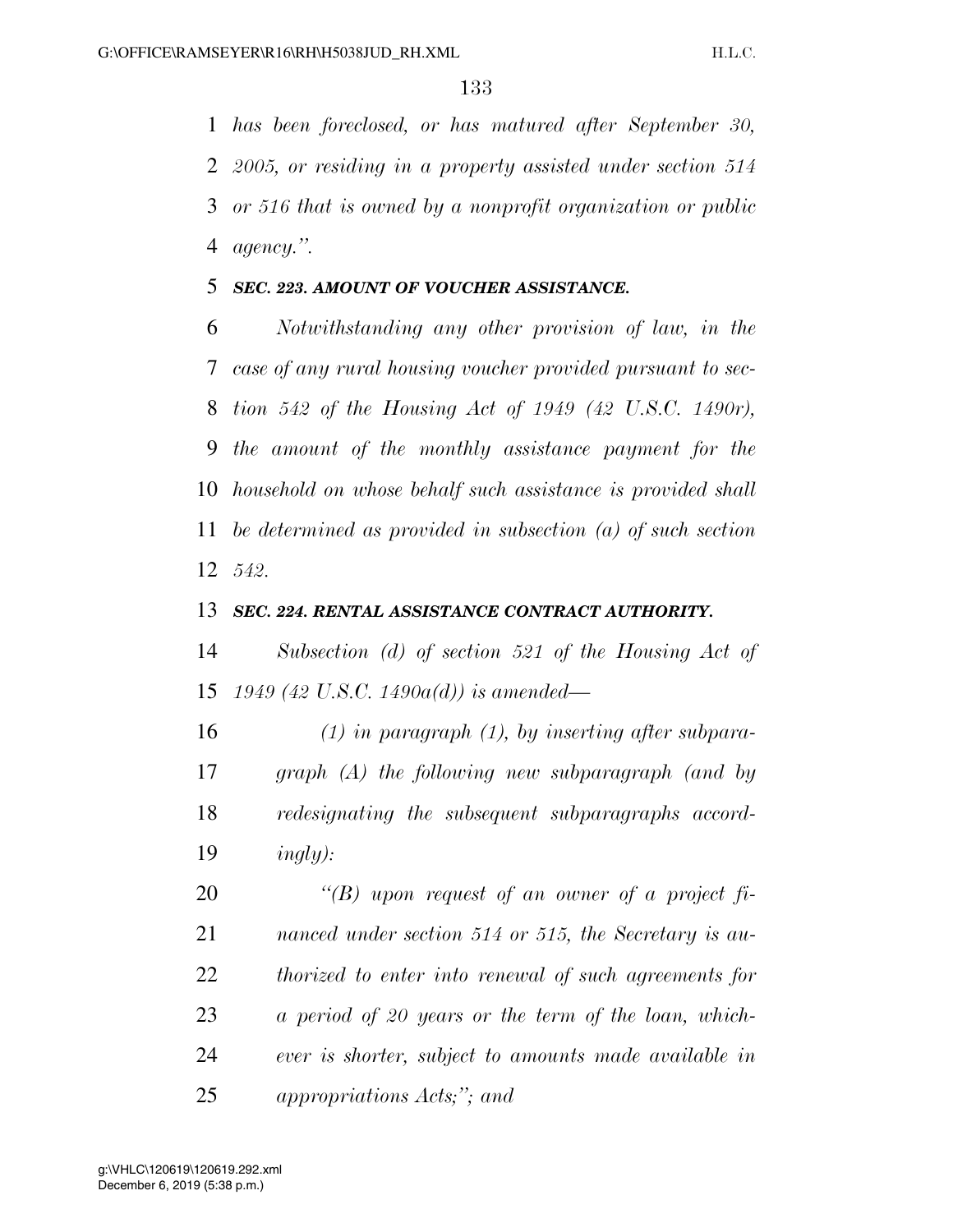*(2) by adding at the end the following new para-graph:* 

 *''(3) In the case of any rental assistance contract au- thority that becomes available because of the termination of assistance on behalf of an assisted family—* 

 *''(A) at the option of the owner of the rental project, the Secretary shall provide the owner a period of 6 months before such assistance is made available pursuant to subparagraph (B) during which the owner may use such assistance authority to provide assistance of behalf of an eligible unassisted family that—* 

 *''(i) is residing in the same rental project that the assisted family resided in prior to such termination; or* 

 *''(ii) newly occupies a dwelling unit in such rental project during such period; and* 

 *''(B) except for assistance used as provided in subparagraph (A), the Secretary shall use such re- maining authority to provide such assistance on be- half of eligible families residing in other rental projects originally financed under section 515 or both sections 514 and 516 of this Act.''.*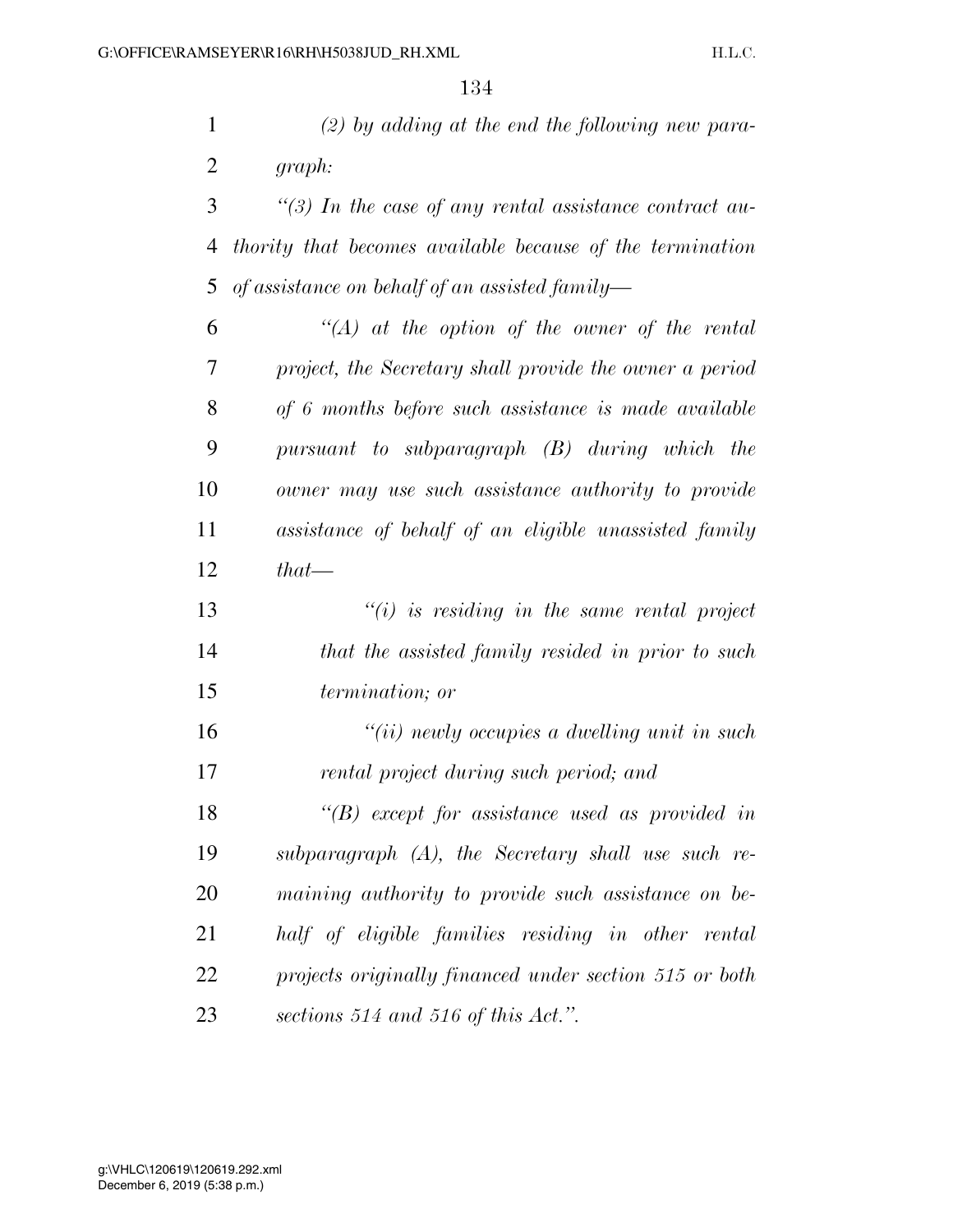### *SEC. 225. FUNDING FOR MULTIFAMILY TECHNICAL IM-PROVEMENTS.*

 *There is authorized to be appropriated to the Secretary of Agriculture \$50,000,000 for fiscal year 2020 for improv- ing the technology of the Department of Agriculture used to process loans for multifamily housing and otherwise managing such housing. Such improvements shall be made within the 5-year period beginning upon the appropriation of such amounts and such amount shall remain available until the expiration of such 5-year period.* 

## *SEC. 226. PLAN FOR PRESERVING AFFORDABILITY OF RENTAL PROJECTS.*

 *(a) PLAN.—The Secretary of Agriculture (in this sec- tion referred to as the ''Secretary'') shall submit a written plan to the Congress, not later than the expiration of the 6-month period beginning on the date of the enactment of this Act, for preserving the affordability for low-income families of rental projects for which loans were made under section 515 or made to nonprofit or public agencies under section 514 and avoiding the displacement of tenant house-holds, which shall—* 

- *(1) set forth specific performance goals and measures;*
- *(2) set forth the specific actions and mechanisms by which such goals will be achieved;*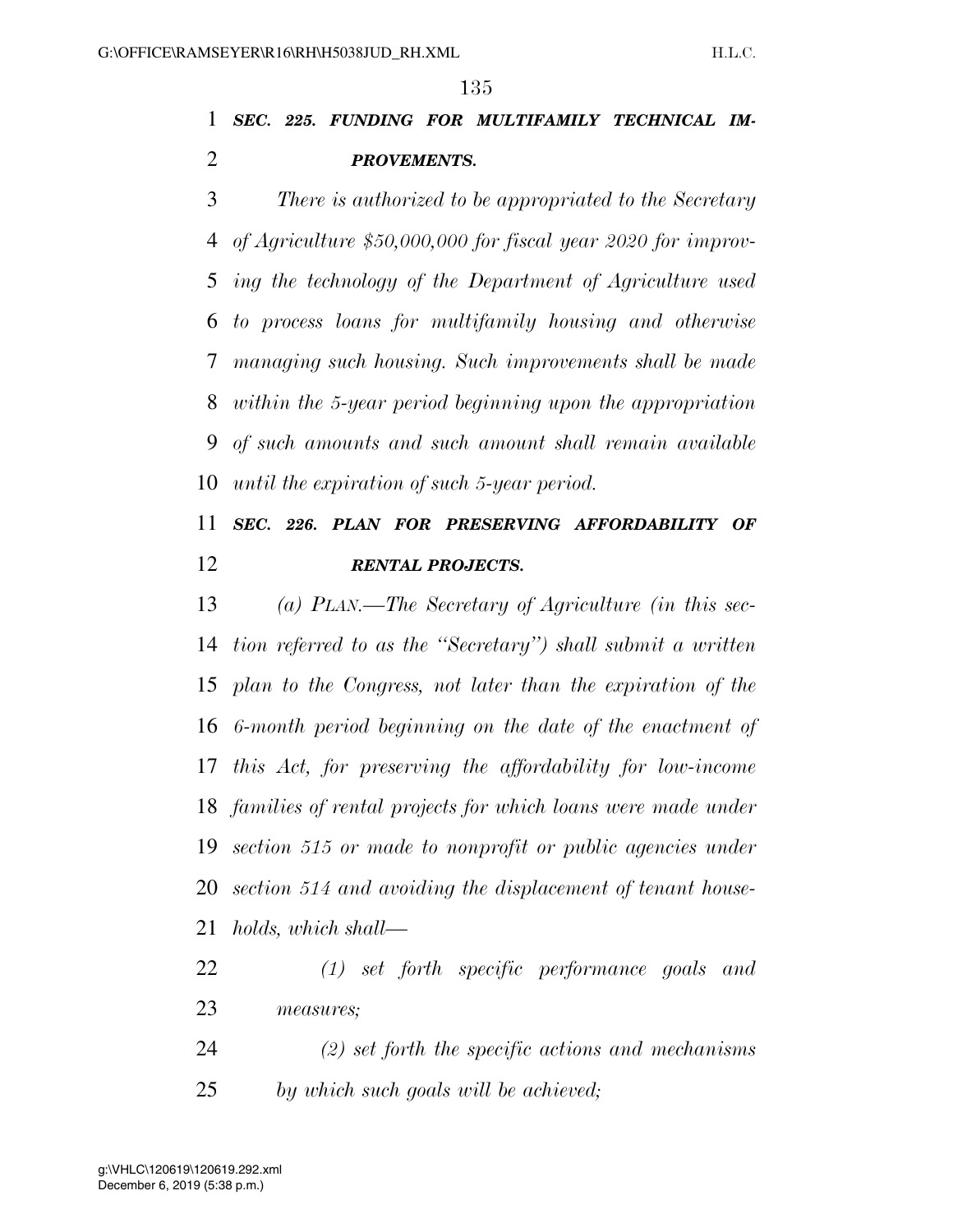| $\mathbf{1}$   | $(3)$ set forth specific measurements by which         |
|----------------|--------------------------------------------------------|
| $\overline{2}$ | progress towards achievement of each goal can be       |
| 3              | <i>measured</i> ;                                      |
| $\overline{4}$ | (4) provide for detailed reporting on outcomes;        |
| 5              | and                                                    |
| 6              | $(5)$ include any legislative recommendations to       |
| 7              | assist in achievement of the goals under the plan.     |
| 8              | (b) ADVISORY COMMITTEE.—                               |
| 9              | (1) ESTABLISHMENT; PURPOSE.—The Secretary              |
| 10             | shall establish an advisory committee whose purpose    |
| 11             | shall be to assist the Secretary in preserving section |
| 12             | 515 properties and section 514 properties owned by     |
| 13             | nonprofit or public agencies through the multifamily   |
| 14             | housing preservation and revitalization program        |
| 15             | under section 545 and in implementing the plan re-     |
| 16             | quired under subsection $(a)$ .                        |
| 17             | MEMBER.—The advisory committee shall<br>(2)            |
| 18             | consist of 16 members, appointed by the Secretary, as  |
| 19             | follows:                                               |
| 20             | (A) A State Director of Rural Development              |
| 21             | for the Department of Agriculture.                     |
| 22             | (B) The Administrator for Rural Housing                |
| 23             | Service of the Department of Agriculture.              |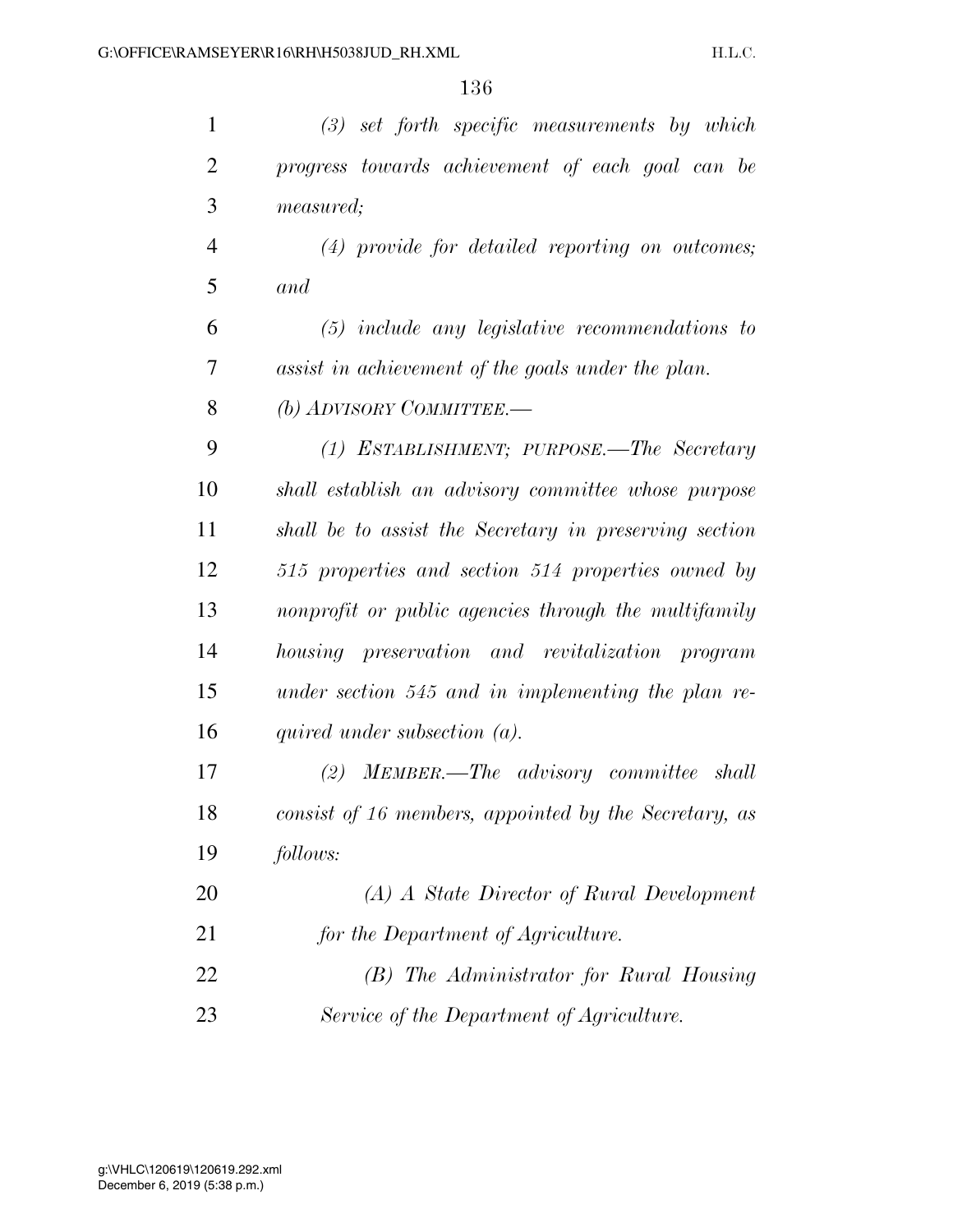| $\mathbf{1}$   | $(C)$ Two representatives of for-profit devel-     |
|----------------|----------------------------------------------------|
| $\overline{2}$ | opers or owners of multifamily rural rental        |
| 3              | <i>housing.</i>                                    |
| $\overline{4}$ | $(D)$ Two representatives of non-profit devel-     |
| 5              | opers or owners of multifamily rural rental        |
| 6              | housing.                                           |
| 7              | $(E)$ Two representatives of State housing fi-     |
| 8              | nance agencies.                                    |
| 9              | $(F)$ Two representatives of tenants of multi-     |
| 10             | family rural rental housing.                       |
| 11             | $(G)$ One representative of a community de-        |
| 12             | velopment financial institution that is involved   |
| 13             | in preserving the affordability of housing as-     |
| 14             | sisted under sections 514, 515, and 516 of the     |
| 15             | Housing Act of 1949.                               |
| 16             | $(H)$ One representative of a nonprofit orga-      |
| 17             | nization that operates nationally and has ac-      |
| 18             | tively participated in the preservation of housing |
| 19             | assisted by the Rural Housing Service by con-      |
| 20             | ducting research regarding, and providing fi-      |
| 21             | nancing and technical assistance for, preserving   |
| 22             | the affordability of such housing.                 |
| 23             | $(I)$ One representative of low-income hous-       |
| 24             | ing tax credit investors.                          |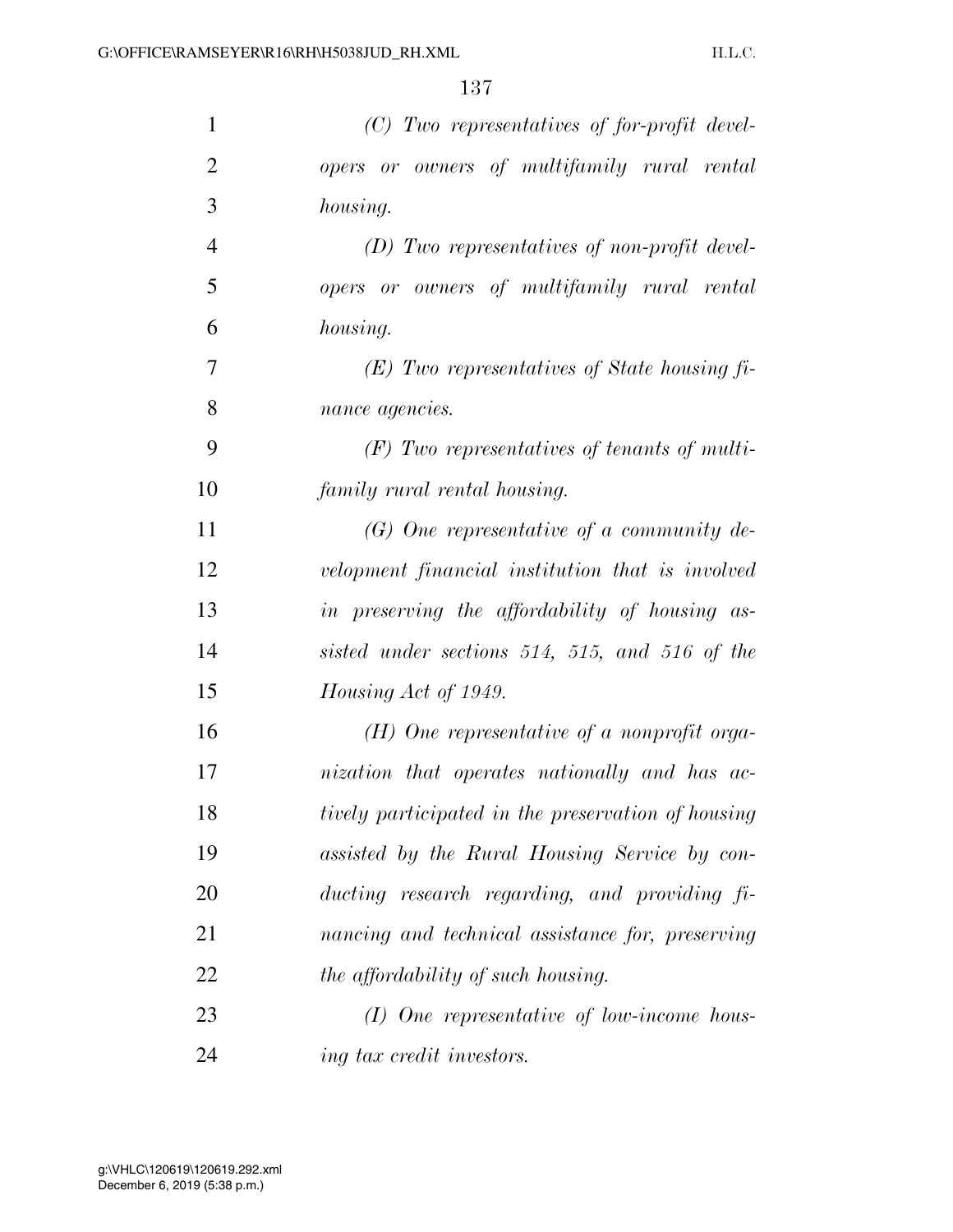| $\mathbf{1}$   | $(J)$ One representative of regulated finan-              |
|----------------|-----------------------------------------------------------|
| $\overline{2}$ | cial institutions that finance affordable multi-          |
| 3              | family rural rental housing developments.                 |
| $\overline{4}$ | $(K)$ Two representatives from non-profit or-             |
| 5              | <i>ganizations representing farmworkers, including</i>    |
| 6              | <i>organization</i> representing farmworker<br><i>one</i> |
| 7              | women.                                                    |
| 8              | (3) MEETINGS.—The advisory committee shall                |
| 9              | meet not less often than once each calendar quarter.      |
| 10             | $(4)$ FUNCTIONS.—In providing assistance to the           |
| 11             | Secretary to carry out its purpose, the advisory com-     |
| 12             | mittee shall carry out the following functions:           |
| 13             | (A) Assisting the Rural Housing Service of                |
| 14             | the Department of Agriculture to improve esti-            |
| 15             | mates of the size, scope, and condition of rental         |
| 16             | housing portfolio of the Service, including the           |
| 17             | time frames for maturity of mortgages and costs           |
| 18             | for preserving the portfolio as affordable housing.       |
| 19             | (B) Reviewing current policies and proce-                 |
| 20             | dures of the Rural Housing Service regarding              |
| 21             | preservation of affordable rental housing fi-             |
| 22             | nanced under sections 514, 515, 516, and 538 of           |
| 23             | the Housing Act of 1949, the Multifamily Preser-          |
| 24             | vation and Revitalization Demonstration pro-              |
| 25             | gram (MPR), and the rental assistance program             |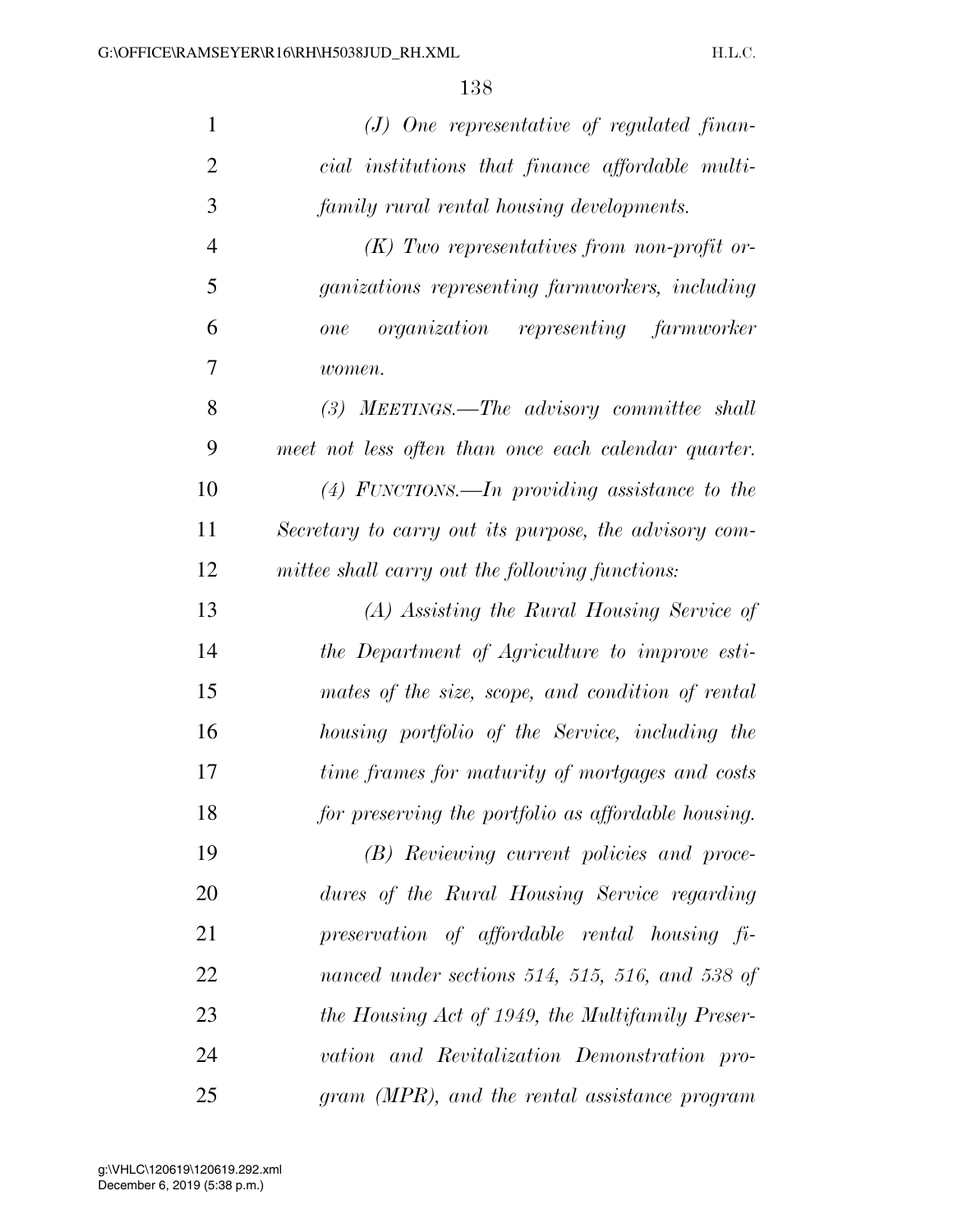| and making recommendations regarding im-                |
|---------------------------------------------------------|
| provements and modifications to such policies           |
| and procedures.                                         |
| (C) Providing ongoing review of Rural                   |
| Housing Service program results.                        |
| (D) Providing reports to the Congress and               |
| the public on meetings, recommendations, and            |
| other findings of the advisory committee.               |
| $(5)$ TRAVEL COSTS.—Any amounts made avail-             |
| able for administrative costs of the Department of Ag-  |
| riculture may be used for costs of travel by members    |
|                                                         |
| of the advisory committee to meetings of the com-       |
| mittee.                                                 |
| <b>SEC. 227. COVERED HOUSING PROGRAMS.</b>              |
| Paragraph $(3)$ of section $41411(a)$ of the Violence   |
| 16 Against Women Act of 1994 (34 U.S.C. 12491(a)(3)) is |
| 17<br>$amended-$                                        |
| $(1)$ in subparagraph $(I)$ , by striking "and" at      |
| the end;                                                |
| (2) by redesignating subparagraph $(J)$ as sub-         |
| paragraph $(K)$ ; and                                   |
| $(3)$ by inserting after subparagraph $(I)$ the fol-    |
| lowing new subparagraph:                                |
| $\lq (J)$ rural development housing voucher as-         |
|                                                         |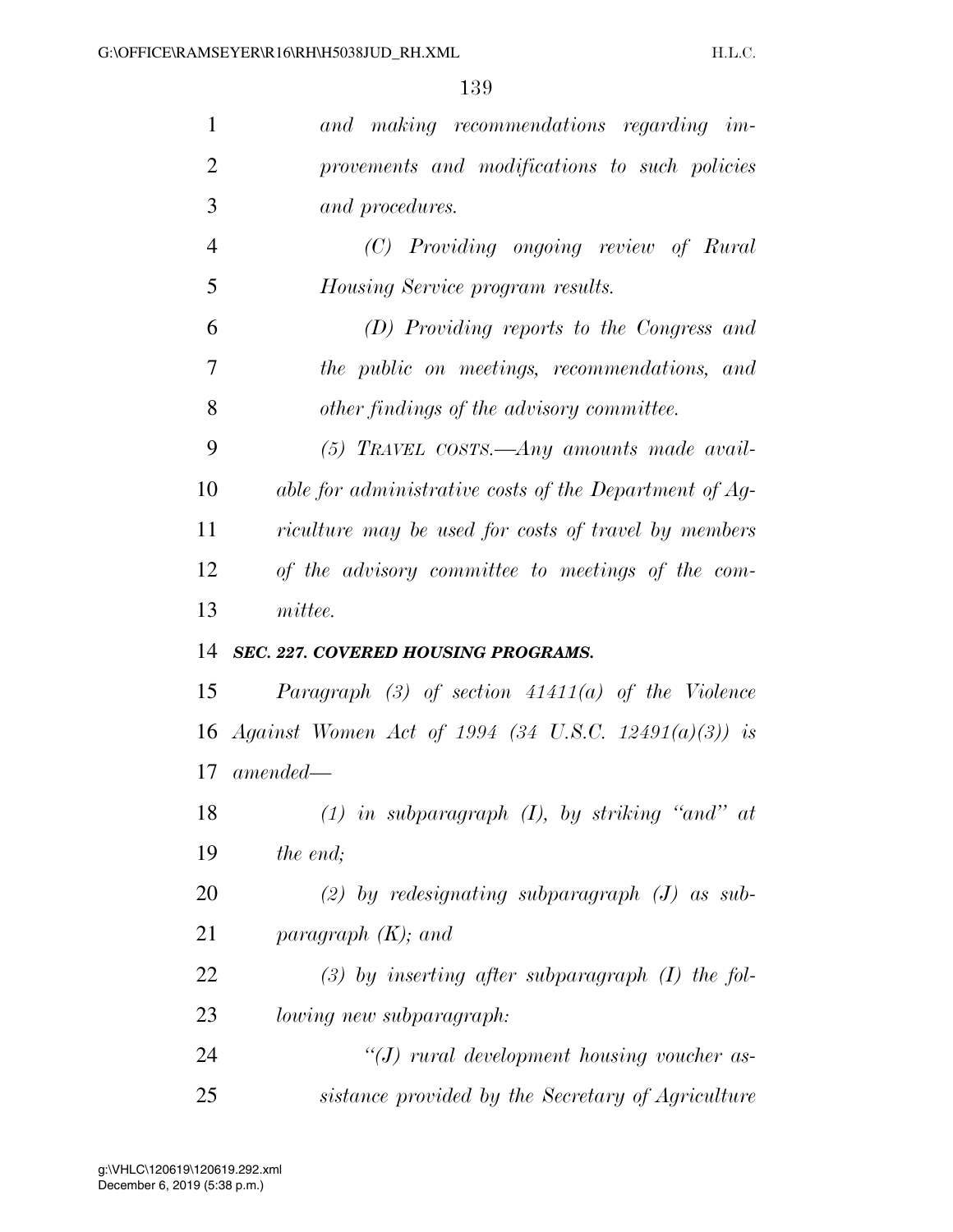| 1              | pursuant to section 542 of the Housing Act of                |
|----------------|--------------------------------------------------------------|
| $\overline{2}$ | $1949$ (42 U.S.C. 1490r), without regard to sub-             |
| 3              | section (b) of such section, and applicable appro-           |
| $\overline{4}$ | priation Acts; and".                                         |
| 5              | <b>SEC. 228. NEW FARMWORKER HOUSING.</b>                     |
| 6              | Section 513 of the Housing Act of 1949 $(42 \text{ U.S.C.})$ |
| 7              | $(1483)$ is amended by adding at the end the following new   |
| 8              | subsection:                                                  |
| 9              | "(f) FUNDING FOR FARMWORKER HOUSING.—                        |
| 10             | $``(1)$ SECTION 514<br>FARMWORKER HOUSING                    |
| 11             | LOANS.                                                       |
| 12             | INSURANCE AUTHORITY.—The Sec-<br>$\lq(A)$                    |
| 13             | retary of Agriculture may, to the extent ap-                 |
| 14             | proved in appropriation Acts, insure loans                   |
| 15             | under section 514 (42 U.S.C. 1484) during each               |
| 16             | of fiscal years 2020 through 2029 in an aggre-               |
| 17             | <i>gate amount not to exceed \$200,000,000.</i>              |
| 18             | "(B) AUTHORIZATION OF APPROPRIATIONS                         |
| 19             | FOR COSTS.—There is authorized to be appro-                  |
| 20             | priated $$75,000,000$ for each of fiscal years $2020$        |
| 21             | through 2029 for costs (as such term is defined              |
| 22             | in section 502 of the Congressional Budget Act               |
| 23             | of 1974 $(2 \text{ U.S.C. } 661a)$ of loans insured pursu-   |
| 24             | ant the authority under subparagraph $(A)$ .                 |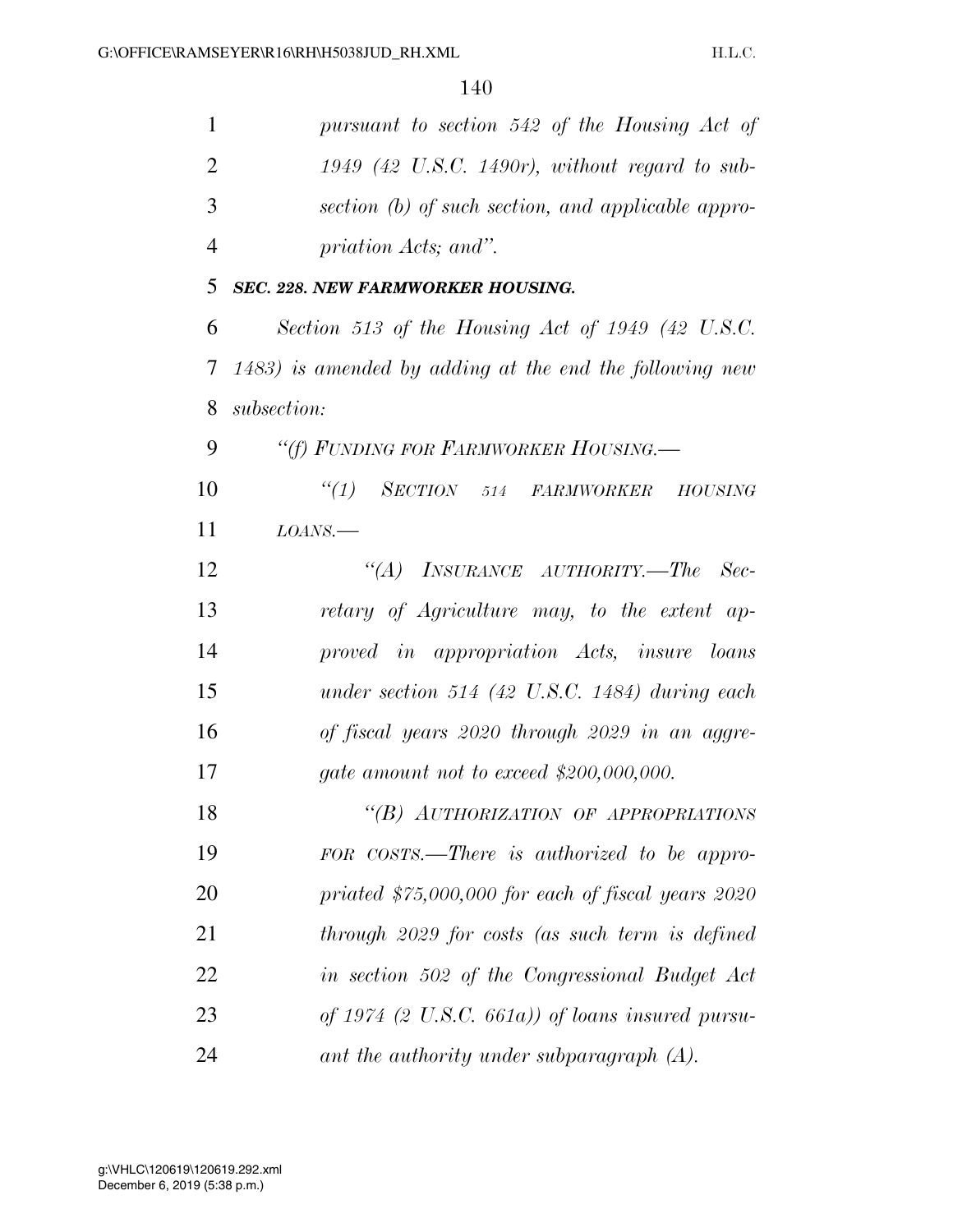| $\mathbf{1}$   | "(2) SECTION 516 GRANTS FOR FARMWORKER                       |
|----------------|--------------------------------------------------------------|
| $\overline{2}$ | HOUSING.—There is authorized to be appropriated              |
| 3              | $$30,000,000$ for each of fiscal years $2020$ through        |
| $\overline{4}$ | $2029$ for financial assistance under section 516 (42)       |
| 5              | U.S.C. 1486).                                                |
| 6              | "(3) SECTION 521 HOUSING ASSISTANCE.—There                   |
| 7              | is authorized to be appropriated $$2,700,000,000$ for        |
| 8              | each of fiscal years 2020 through 2029 for rental as-        |
| 9              | sistance agreements entered into or renewed pursuant         |
| 10             | to section 521(a)(2) (42 U.S.C. 1490a(a)(2)) or agree-       |
| 11             | ments entered into in lieu of debt forgiveness or pay-       |
| 12             | ments for eligible households as authorized by section       |
| 13             | $502(c)(5)(D)$ .".                                           |
| 14             | SEC. 229. LOAN AND GRANT LIMITATIONS.                        |
| 15             | Section 514 of the Housing Act of 1949 (42 U.S.C.            |
| 16             | $1484$ ) is amended by adding at the end the following:      |
| 17             | "(j) PER PROJECT LIMITATIONS ON ASSISTANCE.-If               |
|                | 18 the Secretary, in making available assistance in any area |
| 19             | under this section or section 516 (42 U.S.C. 1486), estab-   |
| 20             | lishes a limitation on the amount of assistance available    |
| 21             | per project, the limitation on a grant or loan award per     |
|                | 22 project shall not be less than \$5 million.".             |

### *SEC. 230. OPERATING ASSISTANCE SUBSIDIES.*

 *Subsection (a)(5) of section 521 of the Housing Act of 1949 (42 U.S.C. 1490a(a)(5)) is amended—*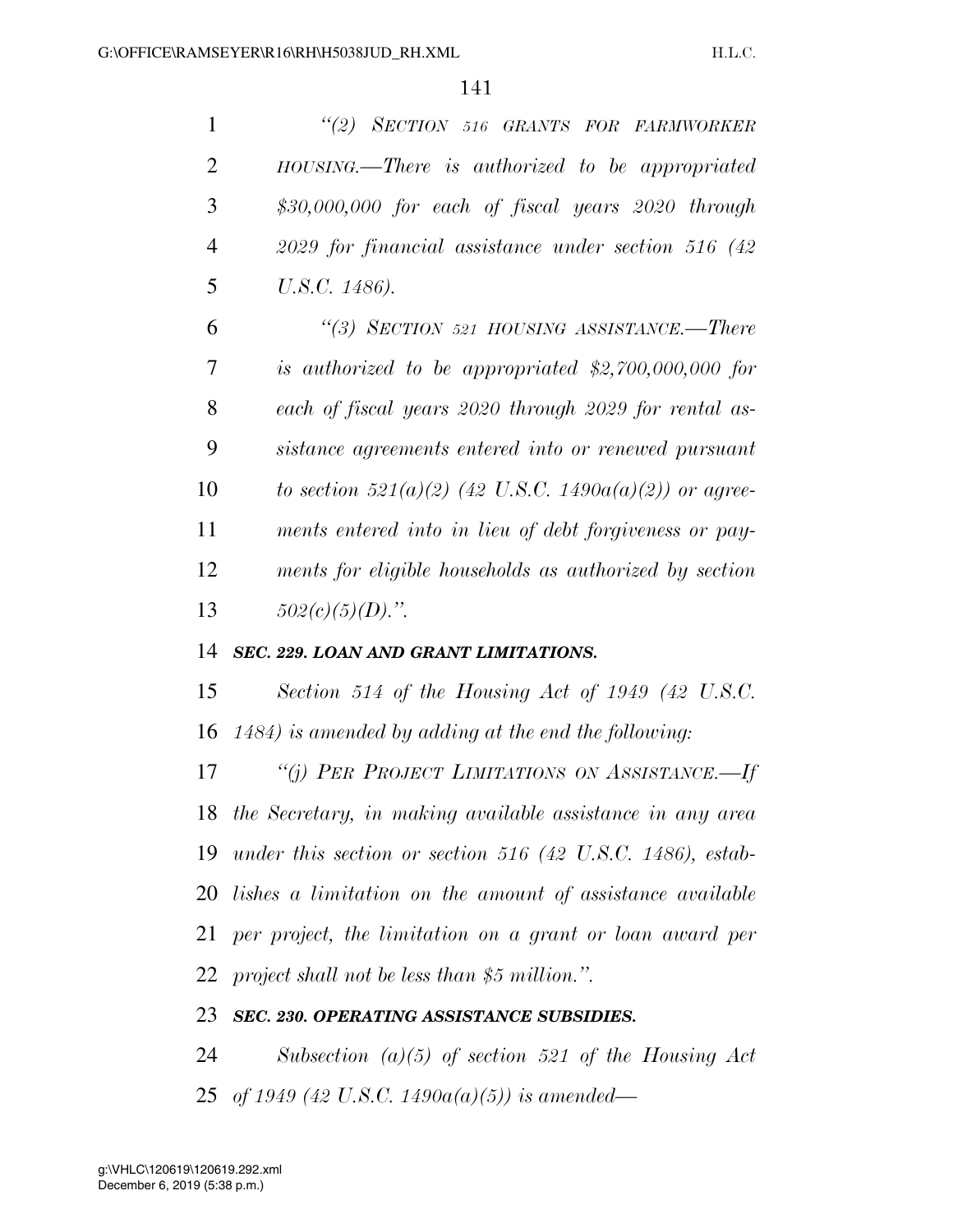| $\mathbf{1}$   | $(1)$ in subparagraph $(A)$ by inserting "or domes-  |
|----------------|------------------------------------------------------|
| $\overline{2}$ | tic farm labor legally admitted to the United States |
| 3              | and authorized to work in agriculture" after "mi-    |
| $\overline{4}$ | grant farmworkers";                                  |
| 5              | $(2)$ in subparagraph $(B)$ —                        |
| 6              | $(A)$ by striking "AMOUNT.—In any fiscal             |
| 7              | year" and inserting "AMOUNT.—                        |
| 8              | "(i) HOUSING FOR MIGRANT FARM-                       |
| 9              | $WORKERS.$ —In any fiscal year";                     |
| 10             | $(B)$ by inserting "providing housing for mi-        |
| 11             | grant farmworkers" after "any project"; and          |
| 12             | $(C)$ by inserting at the end the following:         |
| 13             | "(ii) HOUSING FOR OTHER<br><b>FARM</b>               |
| 14             | $LABOR$ —In any fiscal year, the assistance          |
| 15             | provided under this paragraph for any                |
| 16             | project providing housing for domestic farm          |
| 17             | labor legally admitted to the United States          |
| 18             | and authorized to work in agriculture shall          |
| 19             | not exceed an amount equal to 50 percent of          |
| 20             | the operating costs for the project for the          |
| 21             | year, as determined by the Secretary. The            |
| 22             | owner of such project shall not qualify for          |
| 23             | <i>operating assistance unless the Secretary</i>     |
| 24             | certifies that the project was unoccupied or         |
| 25             | underutilized before making units available          |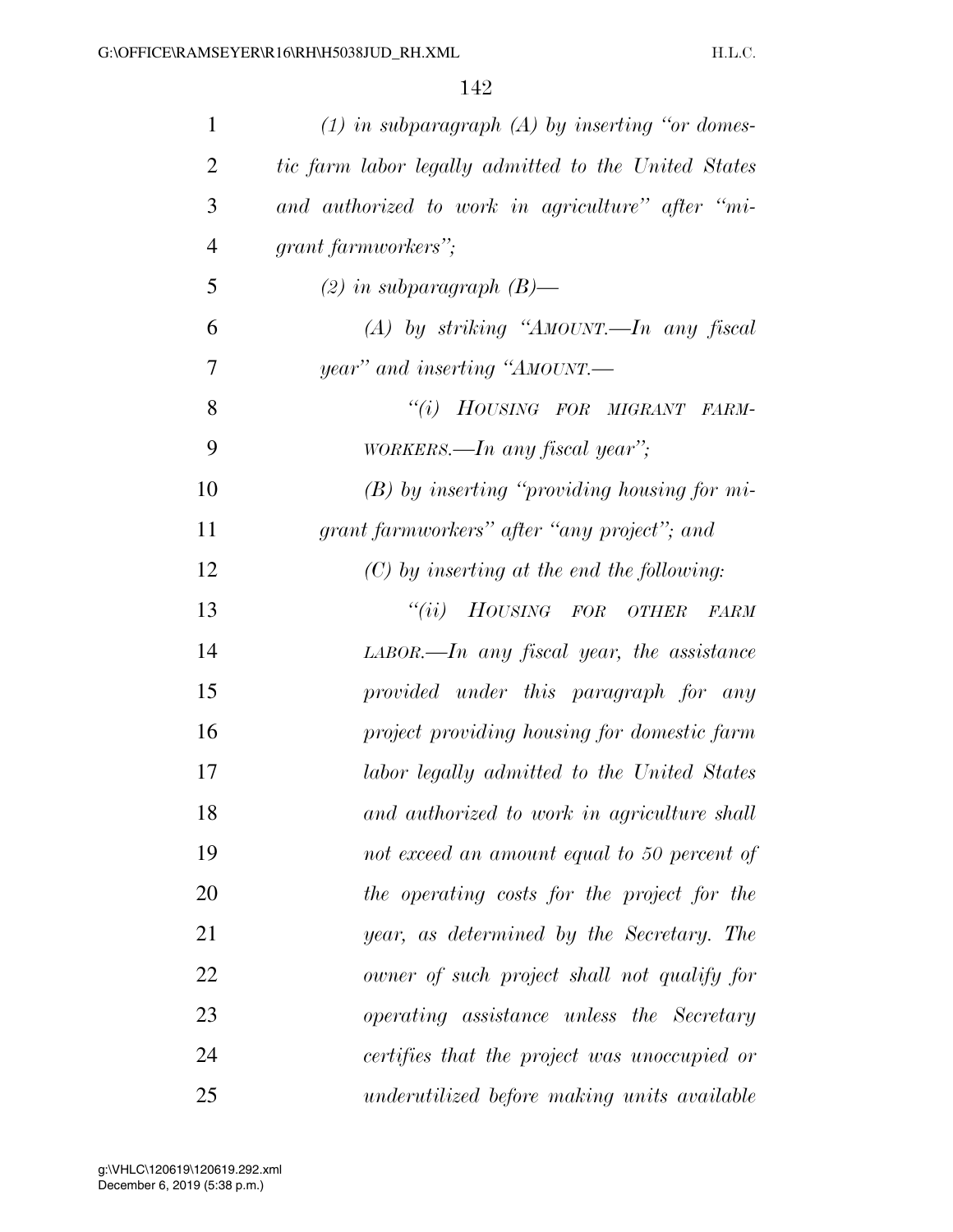| $\mathbf{1}$   | to such farm labor, and that a grant under            |
|----------------|-------------------------------------------------------|
| $\overline{2}$ | this section will not displace any farm               |
| 3              | worker who is a United States worker.";               |
| $\overline{4}$ | and                                                   |
| 5              | $(3)$ in subparagraph $(D)$ , by adding at the end    |
| 6              | <i>the following:</i>                                 |
| 7              | "(iii) The term 'domestic farm labor' has             |
| 8              | the same meaning given such term in section           |
| 9              | 514(f)(3) (42 U.S.C. 1484(f)(3)), except that sub-    |
| 10             | paragraph $(A)$ of such section shall not apply for   |
| 11             | purposes this section.".                              |
| 12             | <b>SEC. 231. ELIGIBILITY OF CERTIFIED WORKERS.</b>    |
| 13             | Subsection (a) of section 214 of the Housing and Com- |
| 14             | munity Development Act of $1980$ (42 U.S.C. 1436a) is |
| 15             | $amended-$                                            |
| 16             | $(1)$ in paragraph $(6)$ , by striking "or" at the    |
| 17             | end;                                                  |
| 18             | $(2)$ by redesignating paragraph $(7)$ as para-       |
| 19             | graph $(8)$ ; and                                     |
| 20             | $(3)$ by inserting after paragraph $(6)$ the fol-     |
| 21             | <i>lowing:</i>                                        |
| 22             | "(7) an alien granted certified agricultural          |
| 23             | worker or certified agricultural dependent status     |
| 24             | under title I of the Farm Workforce Modernization     |
| 25             | Act of 2019, but solely for financial assistance made |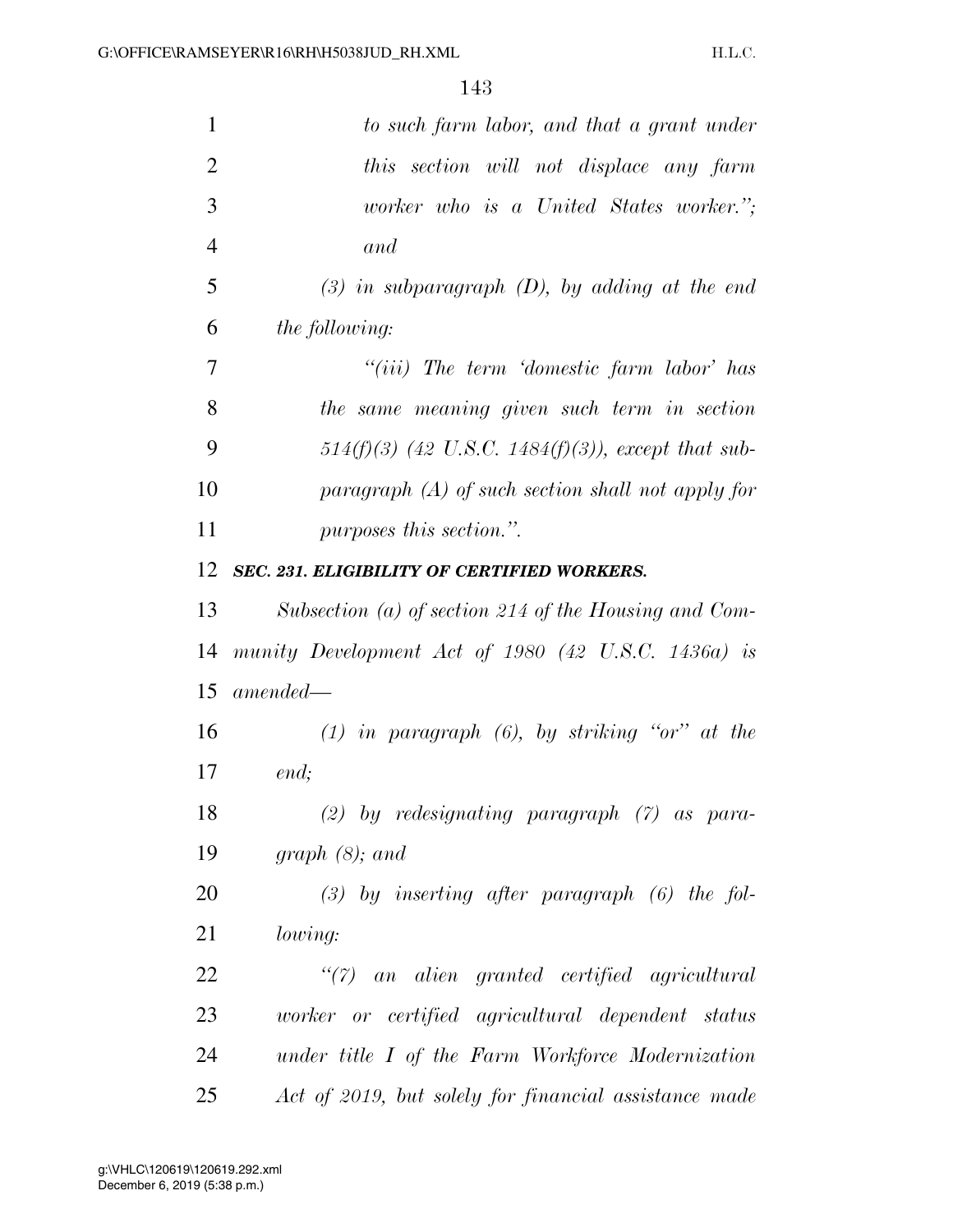| $\mathbf{1}$   | <i>available pursuant to section 521 or 542 of the Hous-</i>          |
|----------------|-----------------------------------------------------------------------|
| $\overline{2}$ | ing Act of 1949 (42 U.S.C. 1490a, 1490r); or".                        |
| 3              | <b>Subtitle C—Foreign Labor</b>                                       |
| $\overline{4}$ | <b>Recruiter Accountability</b>                                       |
| 5              | SEC. 251. REGISTRATION OF FOREIGN LABOR RECRUITERS.                   |
| 6              | (a) IN GENERAL.—Not later than 1 year after the date                  |
| 7              | of the enactment of this Act, the Secretary of Labor, in con-         |
| 8              | sultation with the Secretary of State and the Secretary of            |
| 9              | Homeland Security, shall establish procedures for the elec-           |
| 10             | <i>tronic registration of foreign labor recruiters engaged in the</i> |
| 11             | recruitment of nonimmigrant workers described in section              |
| 12             | $101(a)(15)(H)(ii)(a)$ of the Immigration and Nationality             |
|                | 13 Act (8 U.S.C. 1101(a)(15)(H)(ii)(a)) to perform agricul-           |
| 14             | tural labor or services in the United States.                         |
| 15             | (b) PROCEDURAL REQUIREMENTS.—The procedures                           |
| 16             | described in subsection $(a)$ shall—                                  |
| 17             | $(1)$ require the applicant to submit a sworn dec-                    |
| 18             | $laration-$                                                           |
| 19             | $(A)$ stating the applicant's permanent place                         |
| 20             | of residence or principal place of business, as ap-                   |
| 21             | plicable;                                                             |
| 22             | $(B)$ describing the foreign labor recruiting                         |
| 23             | activities in which the applicant is engaged; and                     |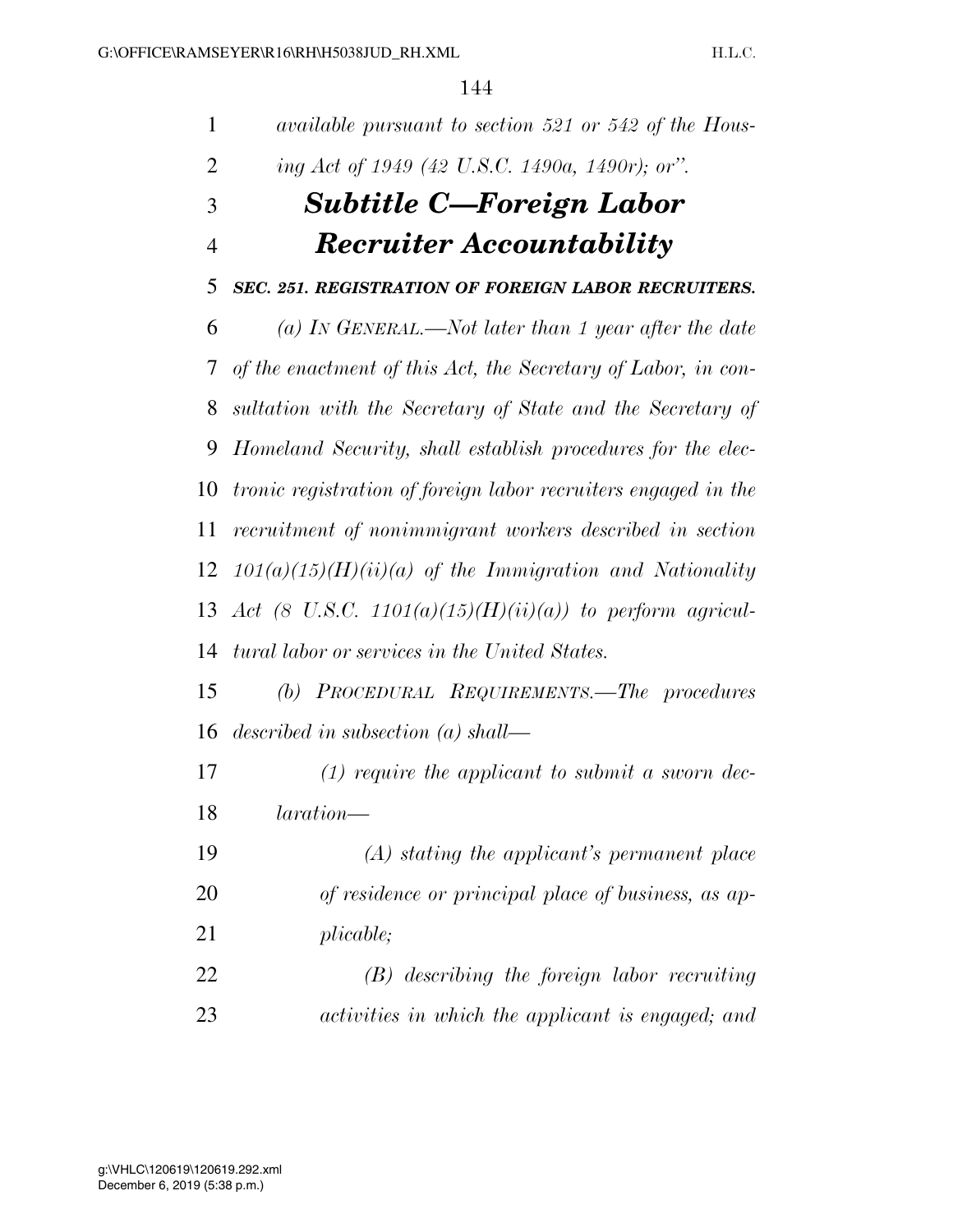| $\mathbf{1}$   | $(C)$ including such other relevant informa-              |
|----------------|-----------------------------------------------------------|
| $\overline{2}$ | tion as the Secretary of Labor and the Secretary          |
| 3              | of State may require;                                     |
| $\overline{4}$ | $(2)$ include an expeditious means to update and          |
| 5              | <i>renew registrations;</i>                               |
| 6              | $(3)$ include a process, which shall include the          |
| 7              | placement of personnel at each United States diplo-       |
| 8              | matic mission in accordance with subsection $(g)(2)$ , to |
| 9              | receive information from the public regarding foreign     |
| 10             | labor recruiters who have allegedly engaged in a for-     |
| 11             | eign labor recruiting activity that is prohibited under   |
| 12             | <i>this subtitle;</i>                                     |
| 13             | $(4)$ include procedures for the receipt and proc-        |
| 14             | essing of complaints against foreign labor recruiters     |
| 15             | and for remedies, including the revocation of a reg-      |
| 16             | istration or the assessment of fines upon a determina-    |
| 17             | tion by the Secretary of Labor that the foreign labor     |
| 18             | recruiter has violated the requirements of this subtitle; |
| 19             | $(5)$ require the applicant to post a bond in an          |
| 20             | amount sufficient to ensure the ability of the appli-     |
| 21             | cant to discharge its responsibilities and ensure pro-    |
| 22             | tection of workers, including payment of wages; and       |
| 23             | $(6)$ allow the Secretary of Labor and the Sec-           |
| 24             | retary of State to consult with other appropriate Fed-    |
| 25             | eral agencies to determine whether any reason exists      |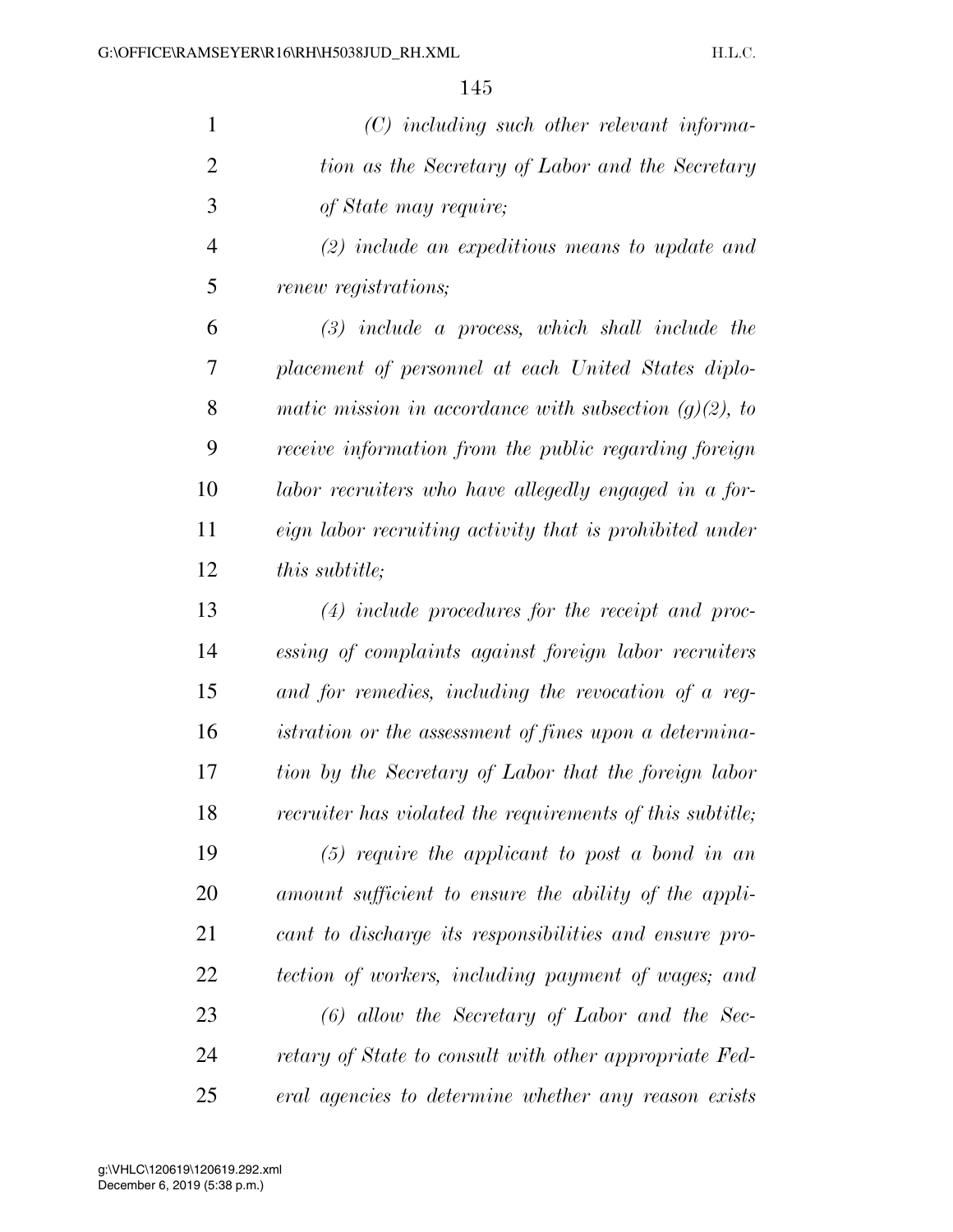*to deny registration to a foreign labor recruiter or re-voke such registration.* 

 *(c) ATTESTATIONS.—Foreign labor recruiters reg- istering under this subtitle shall attest and agree to abide by the following requirements:* 

 *(1) PROHIBITED FEES.—The foreign labor re- cruiter, including any agent or employee of such for- eign labor recruiter, shall not assess any recruitment fees on a worker for any foreign labor recruiting ac-tivity.* 

 *(2) PROHIBITION ON FALSE AND MISLEADING IN- FORMATION.—The foreign labor recruiter shall not knowingly provide materially false or misleading in- formation to any worker concerning any matter re-quired to be disclosed under this subtitle.* 

 *(3) REQUIRED DISCLOSURES.—The foreign labor recruiter shall ascertain and disclose to the worker in writing in English and in the primary language of the worker at the time of the worker's recruitment, the following information:* 

 *(A) The identity and address of the em- ployer and the identity and address of the person conducting the recruiting on behalf of the em- ployer, including each subcontractor or agent in-volved in such recruiting.* 

December 6, 2019 (5:38 p.m.) g:\VHLC\120619\120619.292.xml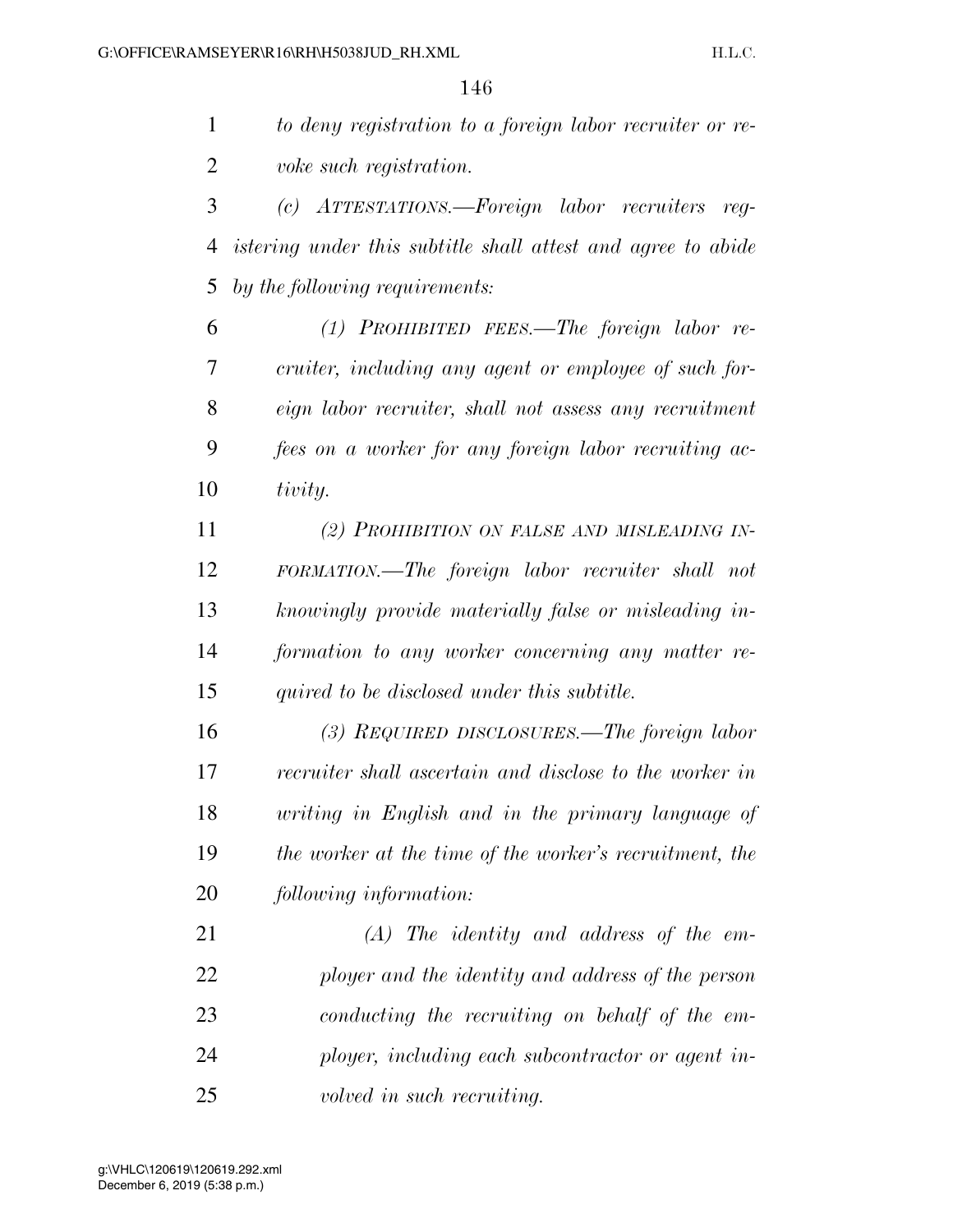| $\mathbf{1}$   | $(B)$ A copy of the approved job order or          |
|----------------|----------------------------------------------------|
| $\overline{2}$ | work contract under section 218 of the Immigra-    |
| 3              | tion and Nationality Act, including all assur-     |
| $\overline{4}$ | ances and terms and conditions of employment.      |
| 5              | $(C)$ A statement, in a form specified by the      |
| 6              | $Secretary-$                                       |
| 7              | $(i)$ describing the general terms and             |
| 8              | conditions associated with obtaining an $H-$       |
| 9              | 2A visa and maintaining $H$ -2A status;            |
| 10             | $(ii)$ affirming the prohibition on the            |
| 11             | assessment of fees described in paragraph          |
| 12             | $(1)$ , and explaining that such fees, if paid     |
| 13             | by the employer, may not be passed on to           |
| 14             | the worker;                                        |
| 15             | ( <i>iii</i> ) describing the protections afforded |
| 16             | the worker under this subtitle, including          |
| 17             | procedures for reporting violations to the         |
| 18             | Secretary of State, filing a complaint with        |
| 19             | the Secretary of Labor, or filing a civil ac-      |
| 20             | tion; and                                          |
| 21             | (iv) describing the protections afforded           |
| 22             | the worker by section 202 of the William           |
| 23             | Wilberforce Trafficking Victims Protection         |
| 24             | Reauthorization Act of 2008 (8 U.S.C.              |
| 25             | 1375b), including the telephone number for         |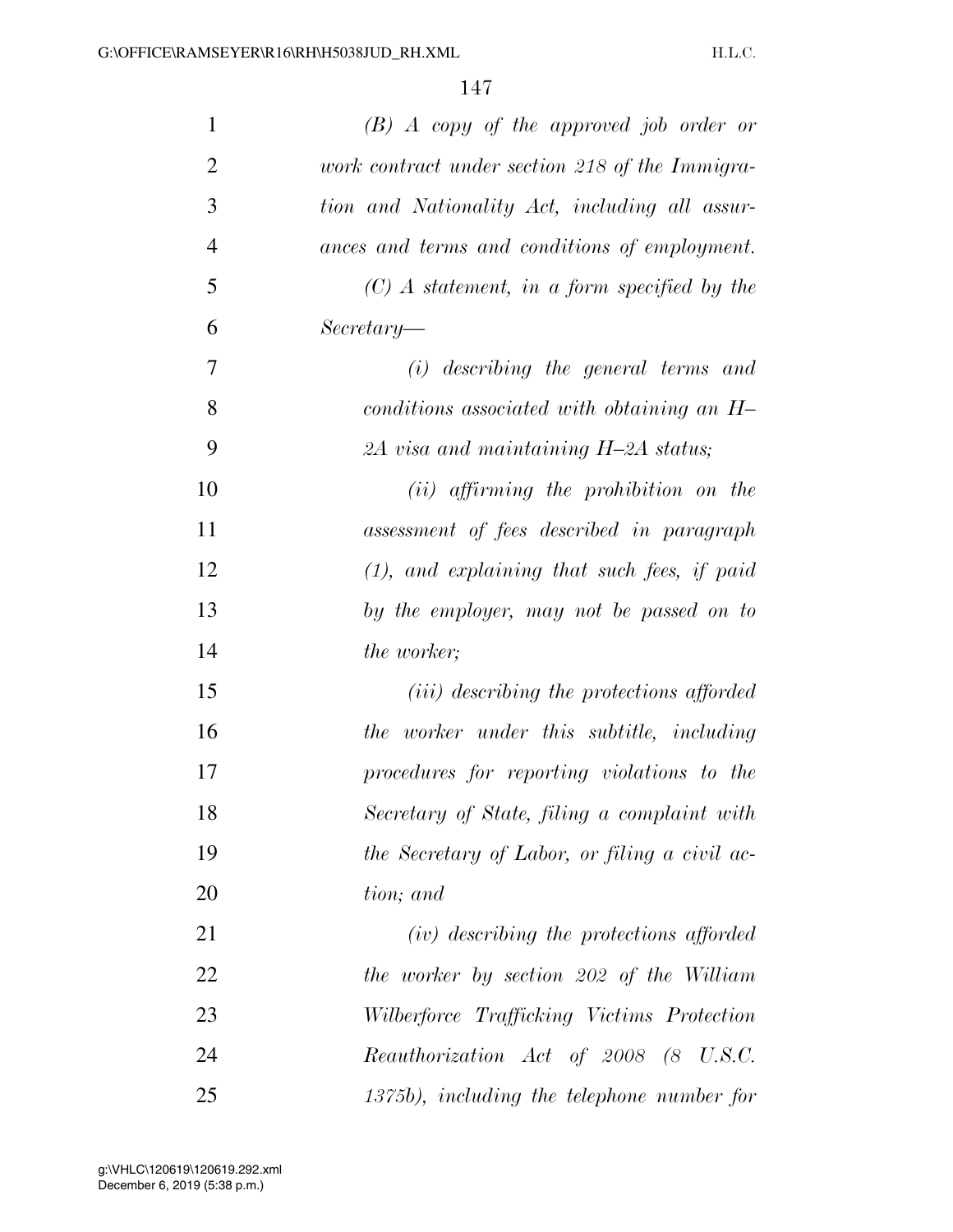|                | the national human trafficking resource                 |
|----------------|---------------------------------------------------------|
| 2              | center hotline number.                                  |
| 3              | $(4)$ BOND.—The foreign labor recruiter shall           |
| $\overline{4}$ | agree to maintain a bond sufficient to ensure the abil- |
| 5              | ity of the foreign labor recruiter to discharge its re- |

 *sponsibilities and ensure protection of workers, and to forfeit such bond in an amount determined by the Secretary under subsections (b)(1)(C)(ii) or (c)(2)(C) of section 252 for failure to comply with the provi-sions of this subtitle.* 

 *(5) COOPERATION IN INVESTIGATION.—The for- eign labor recruiter shall agree to cooperate in any investigation under section 252 of this subtitle by the Secretary or other appropriate authorities.* 

 *(6) NO RETALIATION.—The foreign labor re- cruiter shall agree to refrain from intimidating, threatening, restraining, coercing, discharging, black- listing or in any other manner discriminating or re- taliating against any worker or their family members (including a former worker or an applicant for em- ployment) because such worker disclosed information to any person based on a reason to believe that the foreign labor recruiter, or any agent or subcontractee of such foreign labor recruiter, is engaging or has en-*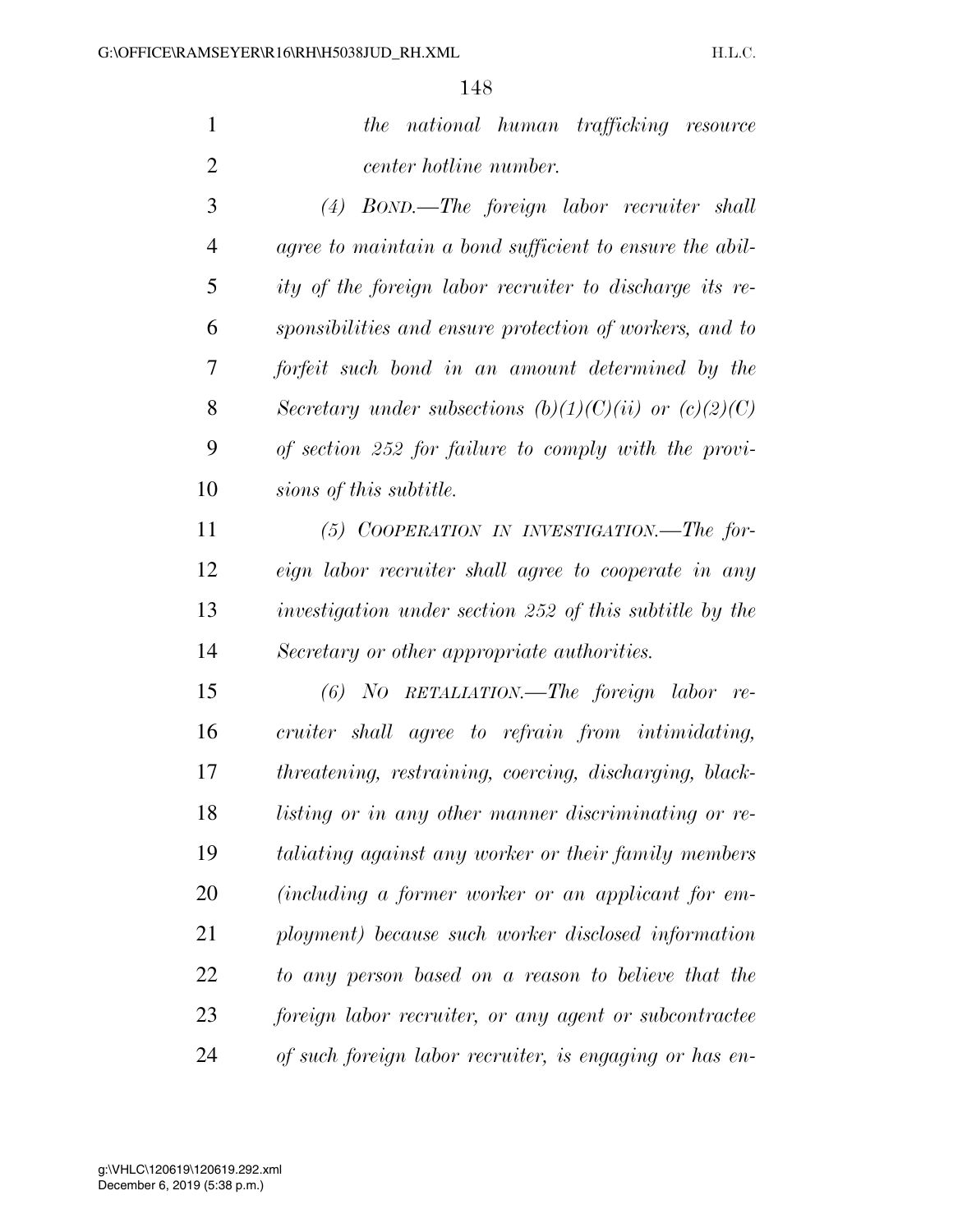|   | gaged in a foreign labor recruiting activity that does |
|---|--------------------------------------------------------|
| 2 | not comply with this subtitle.                         |

 *(7) EMPLOYEES, AGENTS, AND SUBCONTRACTEES.—The foreign labor recruiter shall consent to be liable for the conduct of any agents or subcontractees of any level in relation to the foreign labor recruiting activity of the agent or subcontractee to the same extent as if the foreign labor recruiter had engaged in such conduct.* 

 *(8) ENFORCEMENT.—If the foreign labor re- cruiter is conducting foreign labor recruiting activity wholly outside the United States, such foreign labor recruiter shall establish a registered agent in the United States who is authorized to accept service of process on behalf of the foreign labor recruiter for the purpose of any administrative proceeding under this title or any Federal court civil action, if such service is made in accordance with the appropriate Federal rules for service of process.* 

 *(d) TERM OF REGISTRATION.—Unless suspended or re- voked, a registration under this section shall be valid for 2 years.* 

 *(e) APPLICATION FEE.—The Secretary shall require a foreign labor recruiter that submits an application for reg-istration under this section to pay a reasonable fee, suffi-*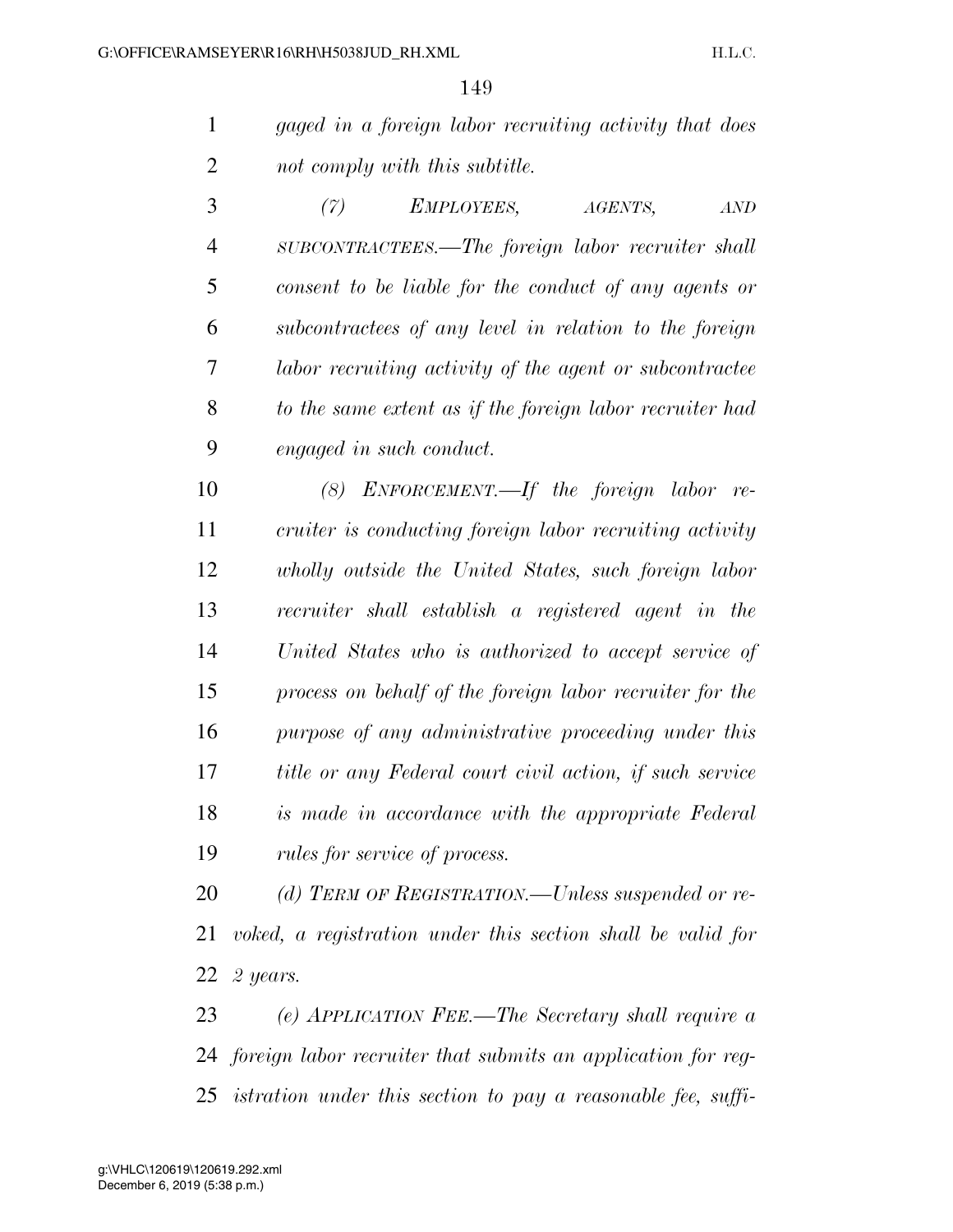*cient to cover the full costs of carrying out the registration activities under this subtitle.* 

- *(f) NOTIFICATION.—*
- *(1) EMPLOYER NOTIFICATION.—*

 *(A) IN GENERAL.—Not less frequently than once every year, an employer of H–2A workers shall provide the Secretary with the names and addresses of all foreign labor recruiters engaged to perform foreign labor recruiting activity on behalf of the employer, whether the foreign labor recruiter is to receive any economic compensa- tion for such services, and, if so, the identity of the person or entity who is paying for the serv-ices.* 

 *(B) AGREEMENT TO COOPERATE.—In addi- tion to the requirements of subparagraph (A), the employer shall—* 

 *(i) provide to the Secretary the iden- tity of any foreign labor recruiter whom the employer has reason to believe is engaging in foreign labor recruiting activities that do not comply with this subtitle; and (ii) promptly respond to any request* 

 *by the Secretary for information regarding the identity of a foreign labor recruiter with*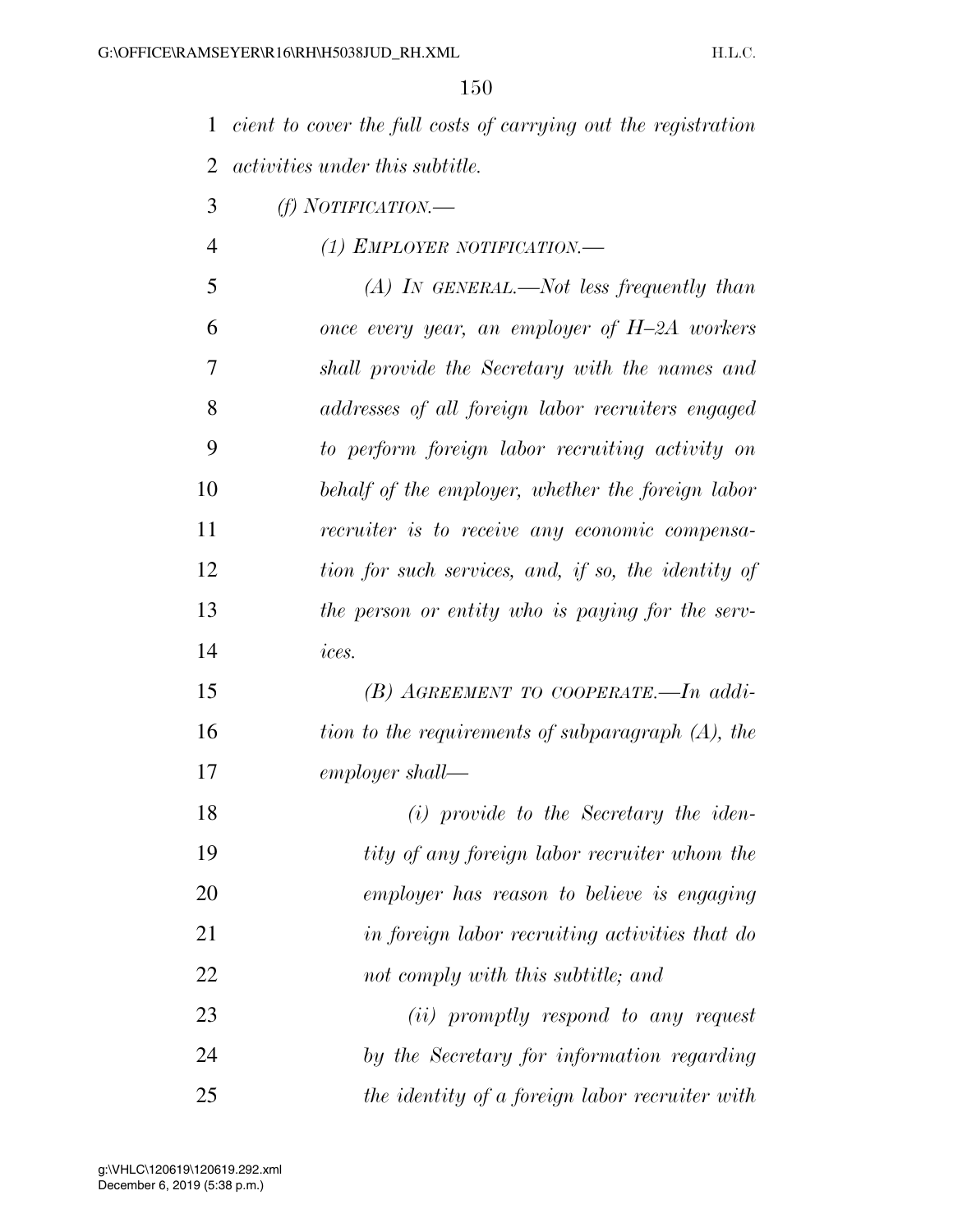|                | whom the employer has a contract or other               |
|----------------|---------------------------------------------------------|
| 2              | <i>agreement.</i>                                       |
| 3              | FOREIGN LABOR RECRUITER NOTIFICA-<br>(2)                |
| $\overline{4}$ | TION.—A registered foreign labor recruiter shall no-    |
| 5              | tify the Secretary, not less frequently than once every |

 *year, of the identity of any subcontractee, agent, or foreign labor recruiter employee involved in any for- eign labor recruiting activity for, or on behalf of, the foreign labor recruiter.* 

 *(g) ADDITIONAL RESPONSIBILITIES OF THE SEC-RETARY OF STATE.—* 

 *(1) LISTS.—The Secretary of State, in consulta- tion with the Secretary of Labor shall maintain and make publicly available in written form and on the websites of United States embassies in the official lan- guage of that country, and on websites maintained by the Secretary of Labor, regularly updated lists—* 

 *(A) of foreign labor recruiters who hold valid registrations under this section, includ-ing—* 

 *(i) the name and address of the foreign labor recruiter;* 

 *(ii) the countries in which such re-cruiters conduct recruitment;*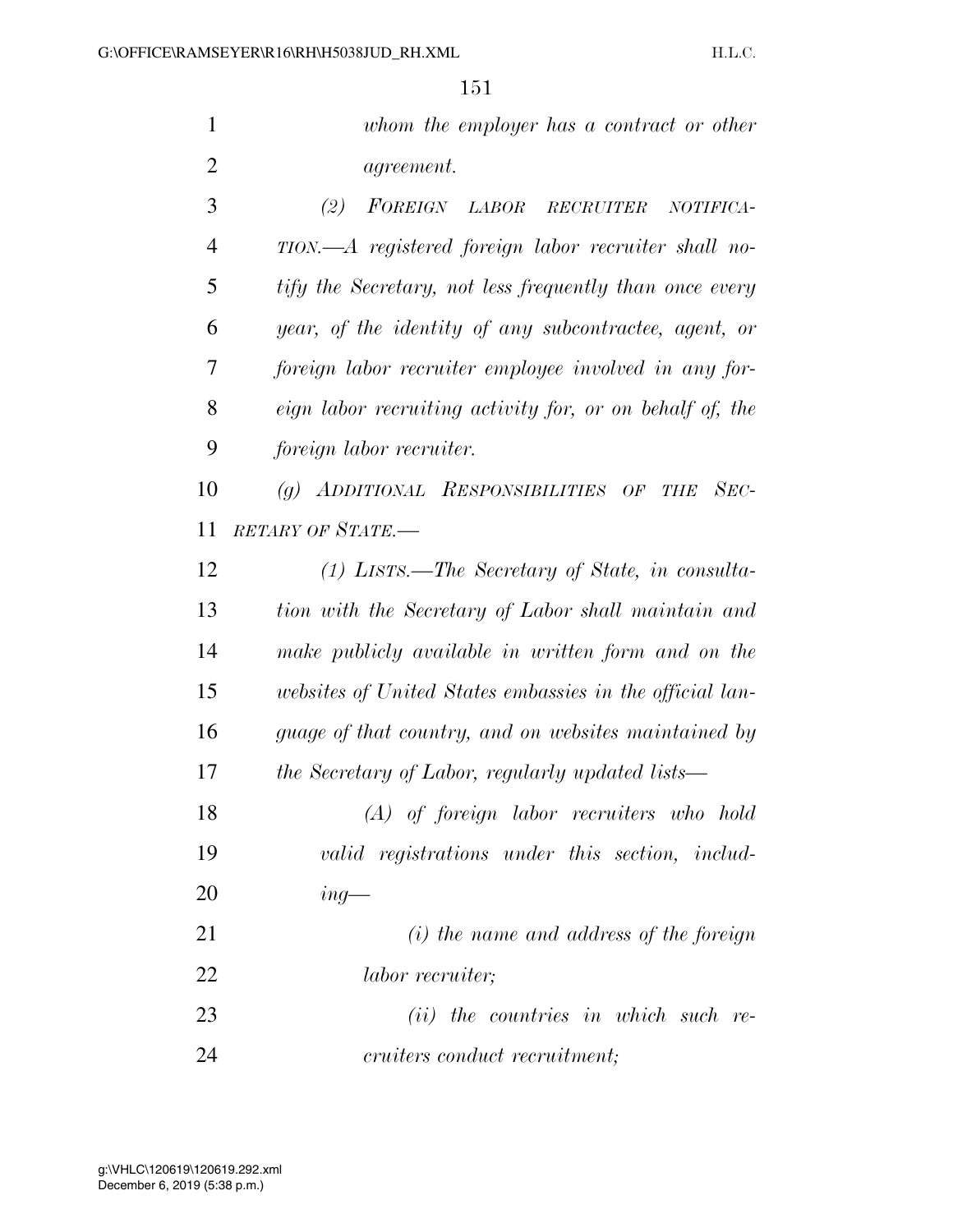| $\mathbf{1}$   | ( <i>iii</i> ) the employers for whom recruiting          |
|----------------|-----------------------------------------------------------|
| $\overline{2}$ | <i>is conducted</i> ;                                     |
| 3              | $(iv)$ the occupations that are the subject               |
| $\overline{4}$ | of recruitment;                                           |
| 5              | $(v)$ the States where recruited workers                  |
| 6              | are employed; and                                         |
| 7              | $(vi)$ the name and address of the reg-                   |
| 8              | istered agent in the United States who is                 |
| 9              | <i>authorized to accept service of process on be-</i>     |
| 10             | half of the foreign labor recruiter; and                  |
| 11             | $(B)$ of foreign labor recruiters whose reg-              |
| 12             | <i>istration the Secretary has revoked.</i>               |
| 13             | (2) PERSONNEL.—The Secretary of State shall               |
| 14             | ensure that each United States diplomatic mission is      |
| 15             | staffed with a person who shall be responsible for re-    |
| 16             | <i>ceiving information from members of the public re-</i> |
| 17             | garding potential violations of the requirements ap-      |
| 18             | plicable to registered foreign labor recruiters and en-   |
| 19             | suring that such information is conveyed to the Sec-      |
| 20             | retary of Labor for evaluation and initiation of an       |
| 21             | enforcement action, if appropriate.                       |
| 22             | (3) VISA APPLICATION PROCEDURES.—The Sec-                 |
| 23             | retary shall ensure that consular officers issuing visas  |
| 24             | to nonimmigrants under section $101(a)(1)(H)(ii)(a)$      |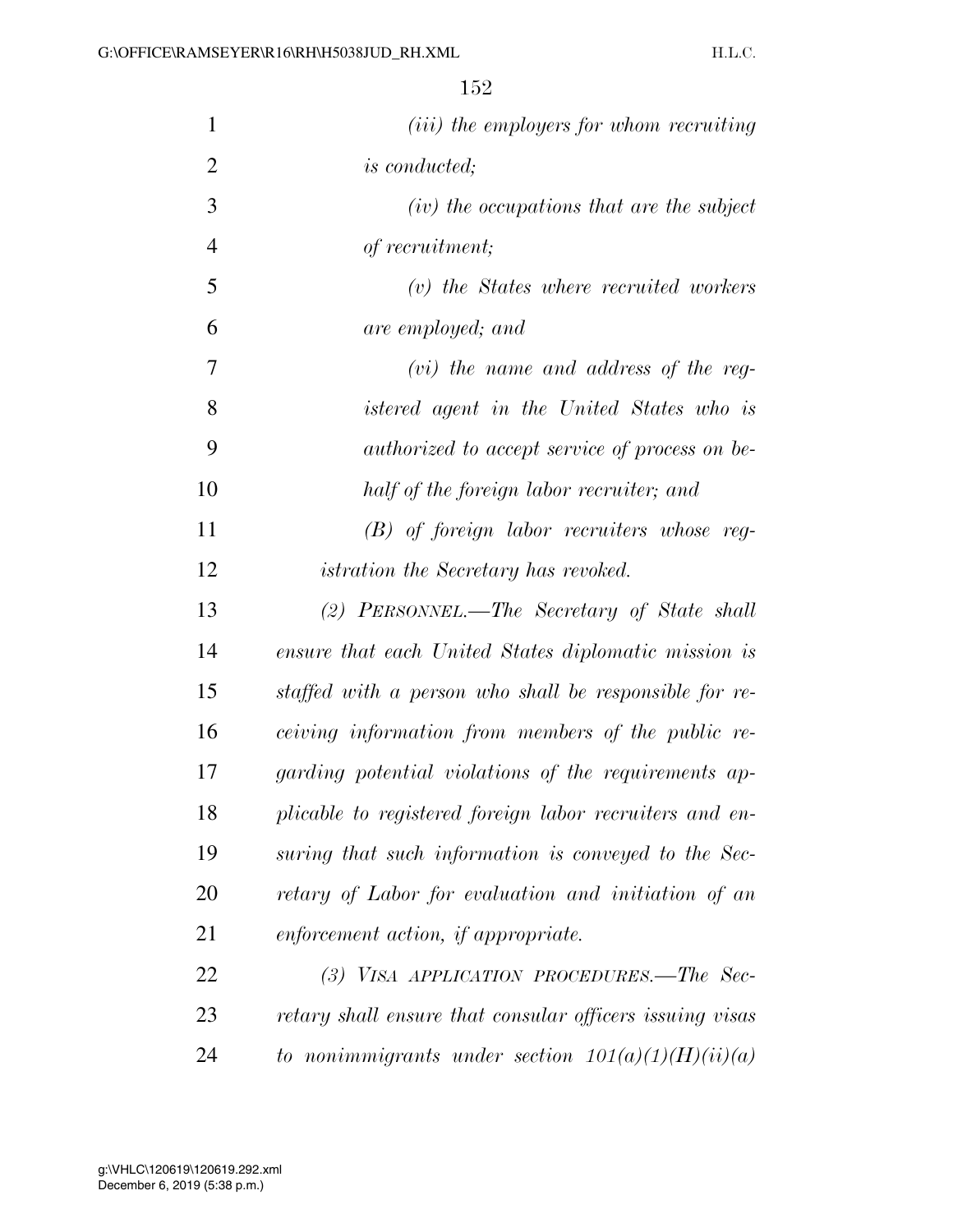| 1              | of the Immigration and Nationality Act (8 U.S.C.        |
|----------------|---------------------------------------------------------|
| $\overline{2}$ | $11001(a)(1)(H)(ii)(a)$ —                               |
| 3              | $(A)$ provide to and review with the appli-             |
| $\overline{4}$ | cant, in the applicant's language (or a language        |
| 5              | the applicant understands), a copy of the infor-        |
| 6              | mation and resources pamphlet required by sec-          |
| 7              | tion 202 of the William Wilberforce Trafficking         |
| 8              | Victims Protection Reauthorization Act of 2008          |
| 9              | $(8 \text{ U.S. C. } 1375b);$                           |
| 10             | $(B)$ ensure that the applicant has a copy of           |
| 11             | the approved job offer or work contract;                |
| 12             | $(C)$ note in the visa application file whether         |
| 13             | the foreign labor recruiter has a valid registra-       |
| 14             | tion under this section; and                            |
| 15             | $(D)$ if the foreign labor recruiter holds a            |
| 16             | valid registration, review and include in the visa      |
| 17             | application file, the foreign labor recruiter's dis-    |
| 18             | closures required by subsection $(c)(3)$ .              |
| 19             | (4) DATA.—The Secretary of State shall make             |
| 20             | publicly available online, on an annual basis, data     |
| 21             | disclosing the gender, country of origin (and State,    |
| 22             | county, or province, if available), age, wage, level of |
| 23             | training, and occupational classification,              |
| 24             | disaggregated by State, of nonimmigrant workers de-     |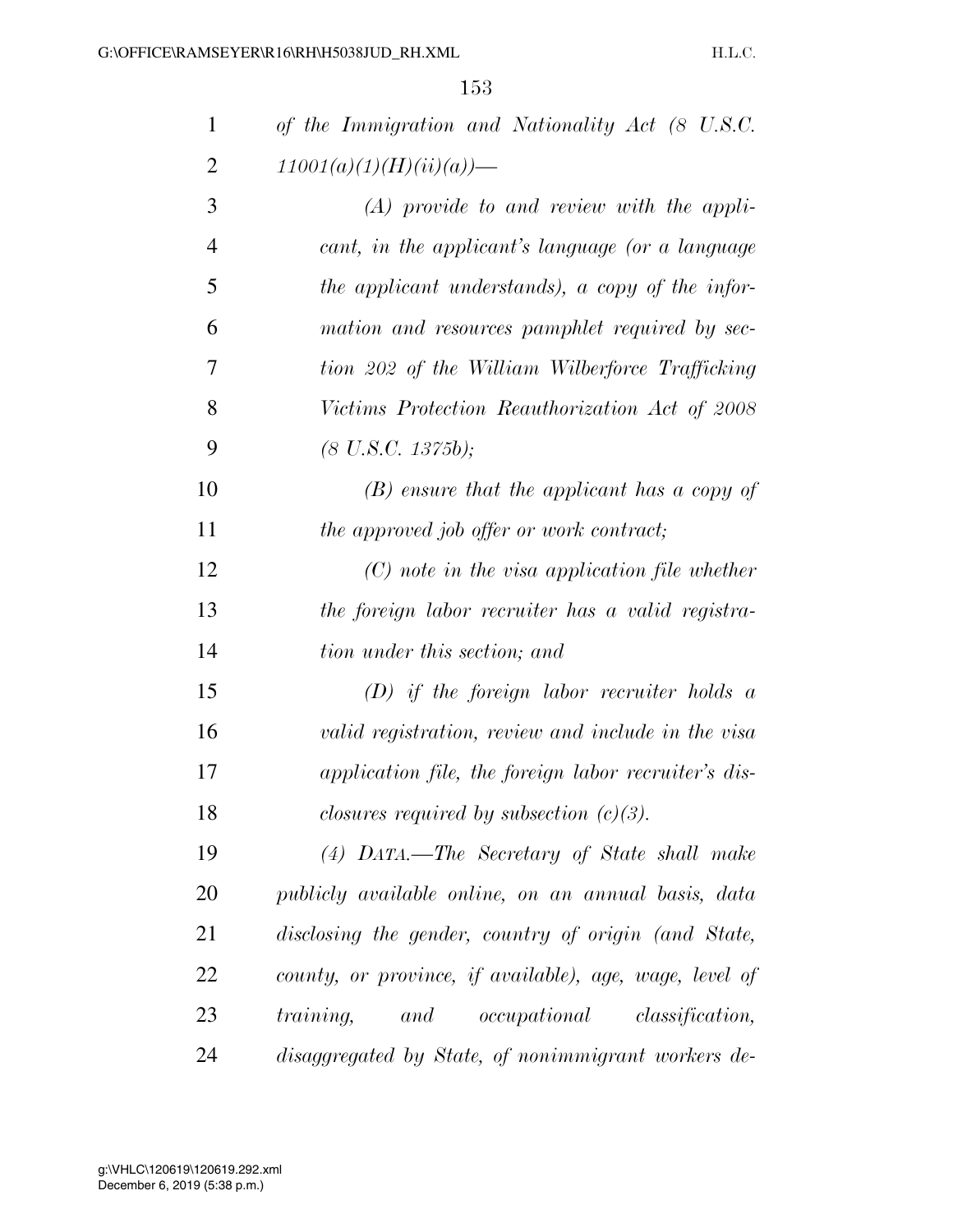| $\mathbf{1}$   | scribed in section $101(a)(15)(H)(ii)(a)$ of the Immi-  |
|----------------|---------------------------------------------------------|
| $\overline{2}$ | gration and Nationality Act.                            |
| 3              | SEC. 252. ENFORCEMENT.                                  |
| 4              | (a) DENIAL OR REVOCATION OF REGISTRATION.               |
| 5              | (1) GROUNDS FOR DENIAL OR REVOCATION.                   |
| 6              | The Secretary shall deny an application for registra-   |
| 7              | tion, or revoke a registration, if the Secretary deter- |
| 8              | mines that the foreign labor recruiter, or any agent    |
| 9              | or subcontractee of such foreign labor recruiter—       |
| 10             | $(A)$ knowingly made a material misrepre-               |
| 11             | sentation in the registration application;              |
| 12             | (B) materially failed to comply with one or             |
| 13             | more of the attestations provided under section         |
| 14             | $251(c)$ ; or                                           |
| 15             | $(C)$ is not the real party in interest.                |
| 16             | (2) NOTICE.—Prior to denying an application             |
| 17             | for registration or revoking a registration under this  |
| 18             | subsection, the Secretary shall provide written notice  |
| 19             | of the intent to deny or revoke the registration to the |
| 20             | foreign labor recruiter. Such notice shall—             |
| 21             | $(A)$ articulate with specificity all grounds           |
| 22             | for denial or revocation; and                           |
| 23             | $(B)$ provide the foreign labor recruiter with          |
| 24             | not less than 60 days to respond.                       |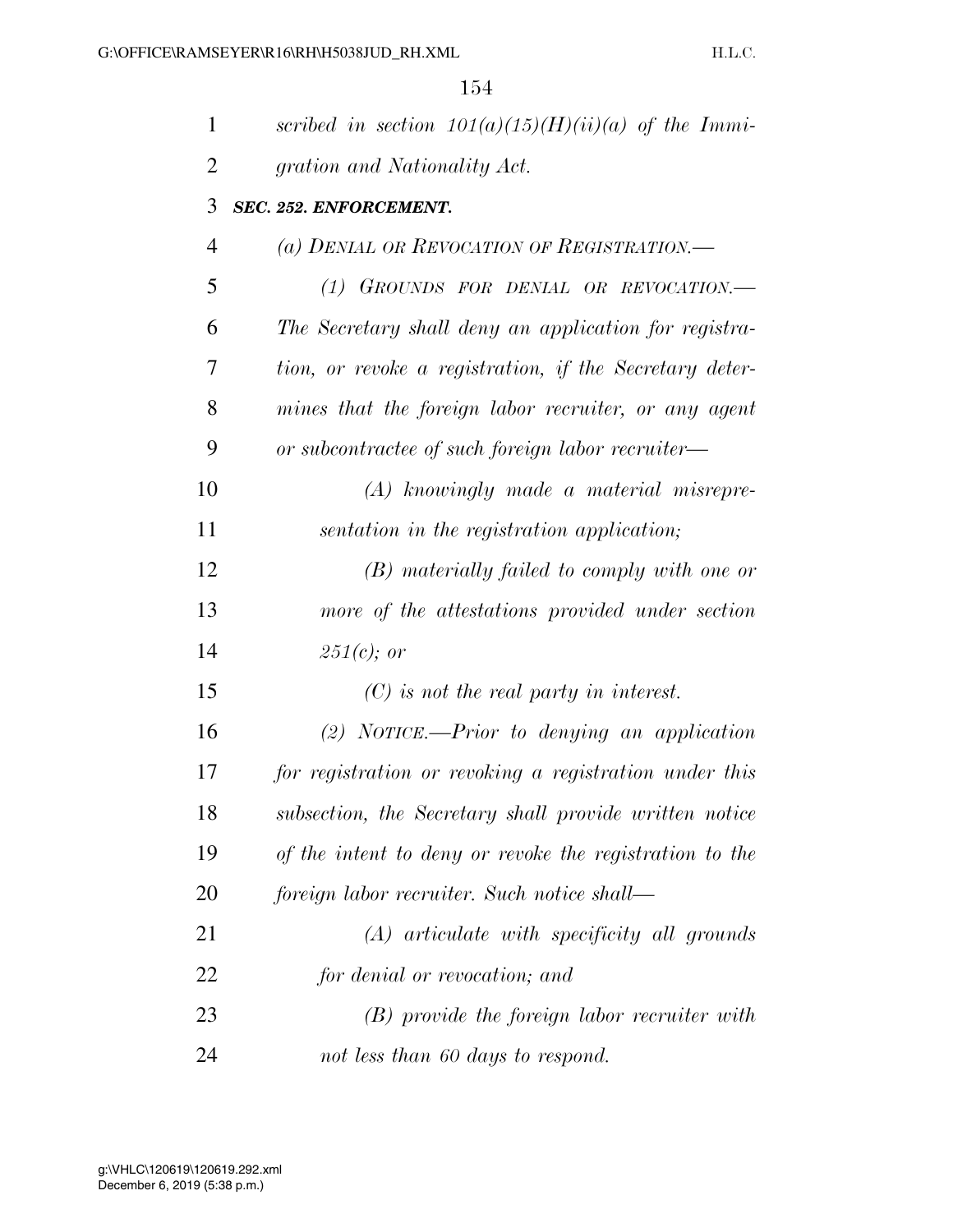| $\mathbf{1}$   | $(3)$ RE-REGISTRATION.—A foreign labor re-              |
|----------------|---------------------------------------------------------|
| $\overline{2}$ | cruiter whose registration was revoked under sub-       |
| 3              | section (a) may re-register if the foreign labor re-    |
| $\overline{4}$ | cruiter demonstrates to the Secretary's satisfaction    |
| 5              | that the foreign labor recruiter has not violated this  |
| 6              | subtitle in the 5 years preceding the date an applica-  |
| 7              | tion for registration is filed and has taken sufficient |
| 8              | steps to prevent future violations of this subtitle.    |
| 9              | (b) ADMINISTRATIVE ENFORCEMENT.-                        |
| 10             | (1) COMPLAINT PROCESS.-                                 |
| 11             | $(A)$ FILING.— $A$ complaint may be filed               |
| 12             | with the Secretary of Labor, in accordance with         |
| 13             | procedures established under section<br>the             |
| 14             | $251(b)(4)$ not later than 2 years after the earlier    |
| 15             | $of-$                                                   |
| 16             | $(i)$ the date of the last action which                 |
| 17             | constituted the conduct that is the subject of          |
| 18             | the complaint took place; or                            |
| 19             | (ii) the date on which the aggrieved                    |
| 20             | party had actual knowledge of such conduct.             |
| 21             | $(B)$ DECISION AND PENALTIES.—If the Sec-               |
| 22             | retary of Labor finds, after notice and an oppor-       |
| 23             | tunity for a hearing, that a foreign labor re-          |
| 24             | cruiter failed to comply with any of the require-       |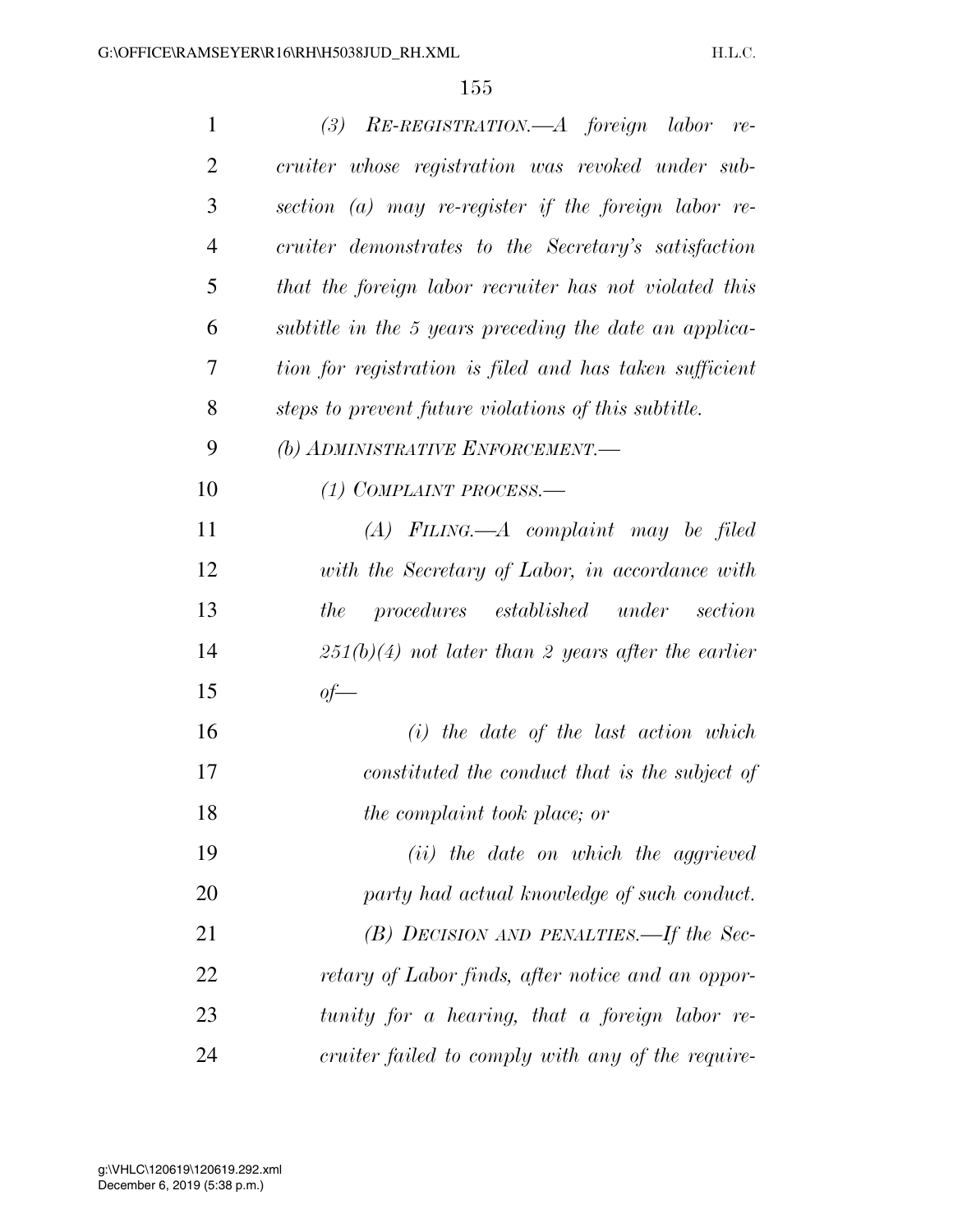| 1              | ments of this subtitle, the Secretary of Labor          |
|----------------|---------------------------------------------------------|
| $\overline{2}$ | $may-$                                                  |
| 3              | $(i)$ levy a fine against the foreign labor             |
| $\overline{4}$ | recruiter in an amount not more than—                   |
| 5              | $(I)$ \$10,000 per violation; and                       |
| 6              | $(II)$ \$25,000 per violation, upon                     |
| 7              | the third violation;                                    |
| 8              | $(ii)$ order the forfeiture (or partial for-            |
| 9              | feiture) of the bond and release of as much             |
| 10             | of the bond as the Secretary determines is              |
| 11             | necessary for the worker to recover prohib-             |
| 12             | <i>ited recruitment fees;</i>                           |
| 13             | ( <i>iii</i> ) refuse to issue or renew a registra-     |
| 14             | tion, or revoke a registration; or                      |
| 15             | $(iv)$ disqualify the foreign labor re-                 |
| 16             | cruiter from registration for a period of up            |
| 17             | to 5 years, or in the case of a subsequent              |
| 18             | finding involving willful or multiple mate-             |
| 19             | rial violations, permanently disqualify the             |
| 20             | foreign labor recruiter from registration.              |
| 21             | (2) AUTHORITY TO ENSURE COMPLIANCE.-The                 |
| 22             | Secretary of Labor is authorized to take other such     |
| 23             | actions, including issuing subpoenas and seeking ap-    |
| 24             | propriate injunctive relief, as may be necessary to as- |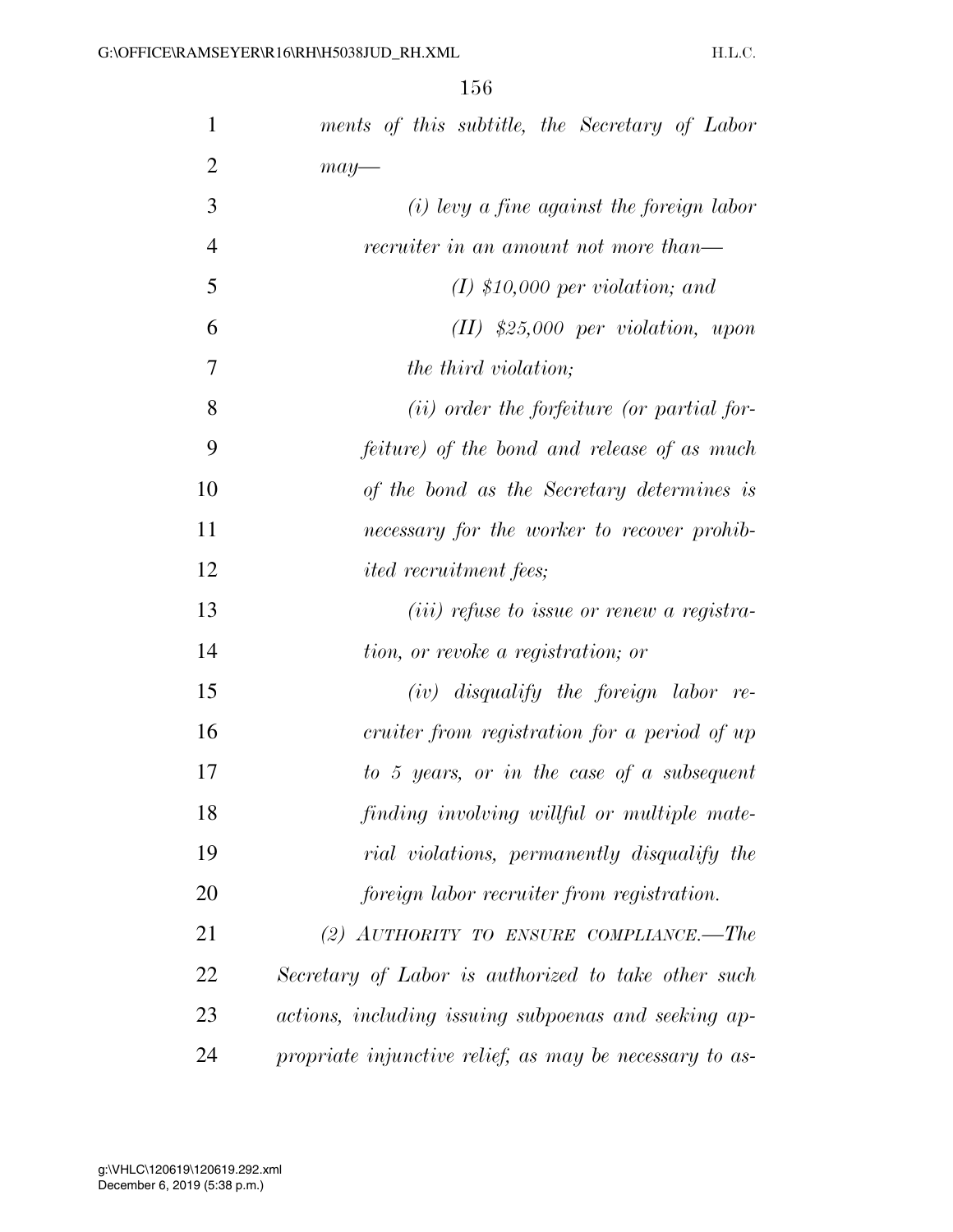| $\mathbf{1}$   | sure compliance with the terms and conditions of this  |
|----------------|--------------------------------------------------------|
| $\overline{2}$ | <i>subtitle.</i>                                       |
| 3              | (3) STATUTORY CONSTRUCTION.—Nothing in this            |
| $\overline{4}$ | subsection may be construed as limiting the authority  |
| 5              | of the Secretary of Labor to conduct an investiga-     |
| 6              | $tion$ —                                               |
| 7              | $(A)$ under any other law, including any law           |
| 8              | affecting migrant and seasonal agricultural            |
| 9              | <i>workers</i> ; or                                    |
| 10             | $(B)$ in the absence of a complaint.                   |
| 11             | (c) CIVIL ACTION.—                                     |
| 12             | $(1)$ IN GENERAL.—The Secretary of Labor or            |
| 13             | any person aggrieved by a violation of this subtitle   |
| 14             | may bring a civil action against any foreign labor re- |
| 15             | cruiter, or any employer that does not meet the re-    |
| 16             | quirements under subsection $(d)(1)$ , in any court of |
| 17             | competent jurisdiction—                                |
| 18             | $(A)$ to seek remedial action, including in-           |
| 19             | <i>junctive relief; and</i>                            |
| 20             | $(B)$ for damages in accordance with the               |
| 21             | provisions of this subsection.                         |
| 22             | (2) AWARD FOR CIVIL ACTION FILED BY AN INDI-           |
| 23             | VIDUAL.-                                               |
| 24             | (A) IN GENERAL.—If the court finds in $a$              |
| 25             | civil action filed by an individual under this         |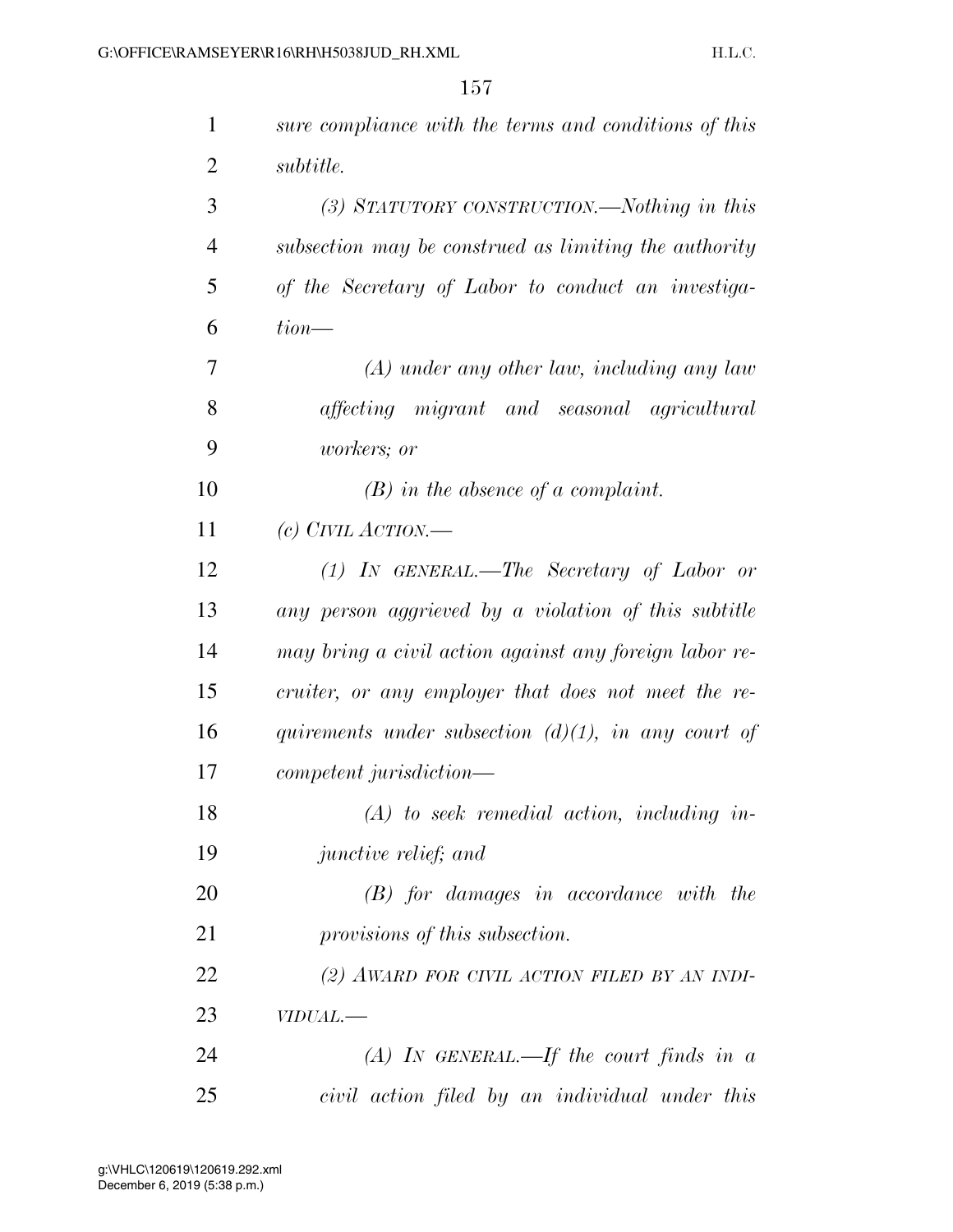| $\mathbf{1}$   | section that the defendant has violated any pro-     |
|----------------|------------------------------------------------------|
| $\overline{2}$ | vision of this subtitle, the court may award—        |
| 3              | $(i)$ damages, up to and including an                |
| $\overline{4}$ | amount equal to the amount of actual dam-            |
| 5              | ages, and statutory damages of up to $$1,000$        |
| 6              | per plaintiff per violation, or other equi-          |
| 7              | table relief, except that with respect to stat-      |
| 8              | utory damages—                                       |
| 9              | $(I)$ multiple infractions of a single               |
| 10             | provision of this subtitle (or of a regu-            |
| 11             | lation under this subtitle) shall con-               |
| 12             | stitute only 1 violation for purposes of             |
| 13             | subsection to determine<br><i>this</i><br><i>the</i> |
| 14             | amount of statutory damages due a                    |
| 15             | plaintiff; and                                       |
| 16             | $(II)$ if such complaint is certified                |
| 17             | class action the court may<br>$\alpha$<br>as         |
| 18             | $award-$                                             |
| 19             | $(aa)$ damages up to an                              |
| 20             | amount equal to the amount of                        |
| 21             | actual damages; and                                  |
| 22             | (bb) statutory damages of not                        |
| 23             | more than the lesser of up to                        |
| 24             | $$1,000$ per class member per vio-                   |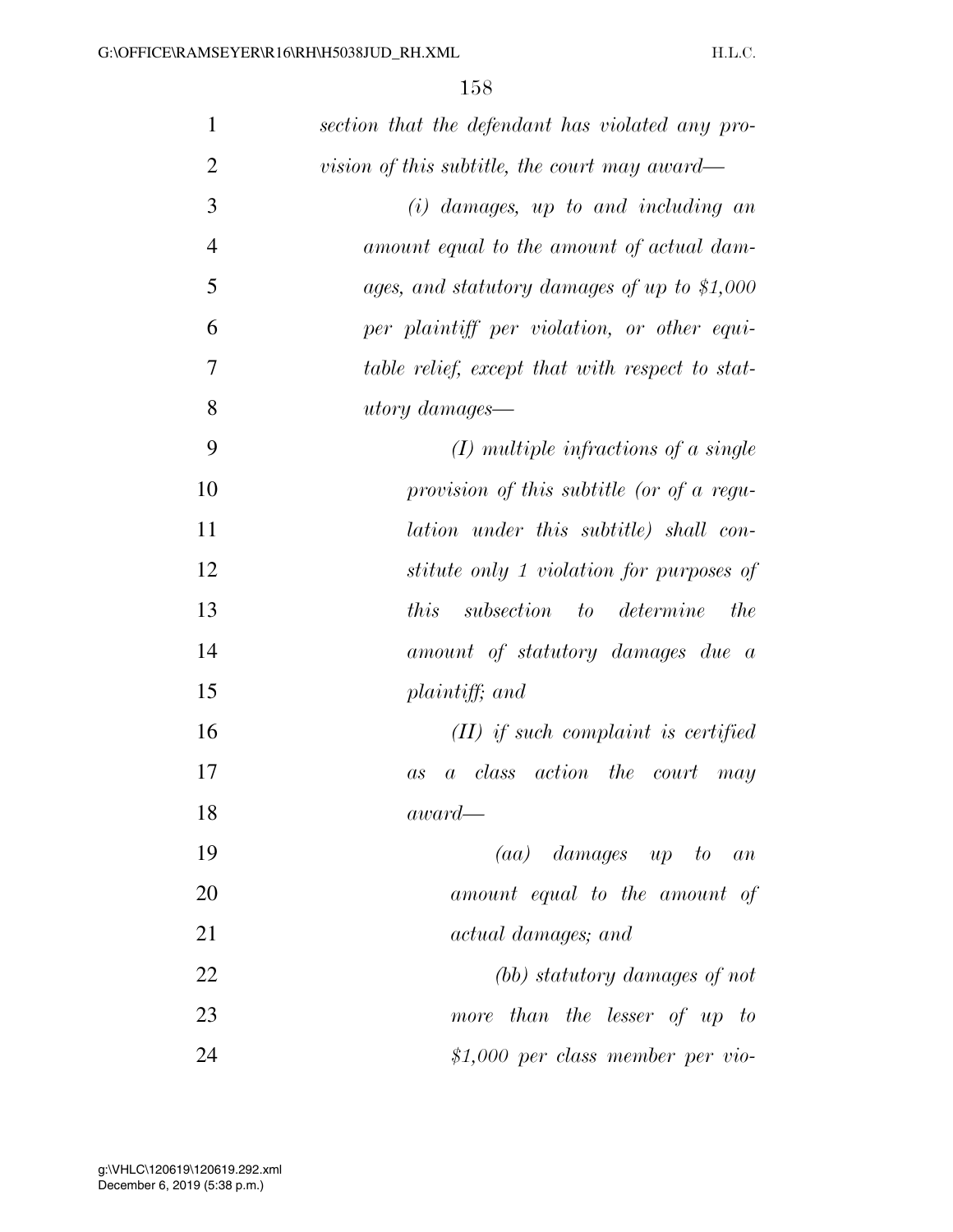| $\mathbf{1}$   | lation, or up to $$500,000;$ and                   |
|----------------|----------------------------------------------------|
| $\overline{2}$ | <i>other equitable relief;</i>                     |
| 3              | $(ii)$ reasonable attorneys' fees<br>and           |
| $\overline{4}$ | costs; and                                         |
| 5              | ( <i>iii</i> ) such other and further relief as    |
| 6              | necessary to effectuate the purposes of this       |
| 7              | <i>subtitle.</i>                                   |
| 8              | $(B)$ CRITERIA.—In determining the amount          |
| 9              | of statutory damages to be awarded under sub-      |
| 10             | paragraph $(A)$ , the court is authorized to con-  |
| 11             | sider whether an attempt was made to resolve the   |
| 12             | issues in dispute before the resort to litigation. |
| 13             | $(C)$ BOND.—To satisfy the damages, fees,          |
| 14             | and costs found owing under this paragraph, the    |
| 15             | Secretary shall release as much of the bond held   |
| 16             | pursuant to section $251(c)(4)$ as necessary.      |
| 17             | (3) SUMS RECOVERED IN ACTIONS BY THE SEC-          |
| 18             | RETARY OF LABOR.-                                  |
| 19             | (A) ESTABLISHMENT OF ACCOUNT.—There                |
| 20             | is established in the general fund of the Treasury |
| 21             | a separate account, which shall be known as the    |
| 22             | "H-2A Foreign Labor Recruiter Compensation         |
| 23             | Account". Notwithstanding any other provisions     |
| 24             | of law, there shall be deposited as offsetting re- |
| 25             | ceipts into the account, all sums recovered in an  |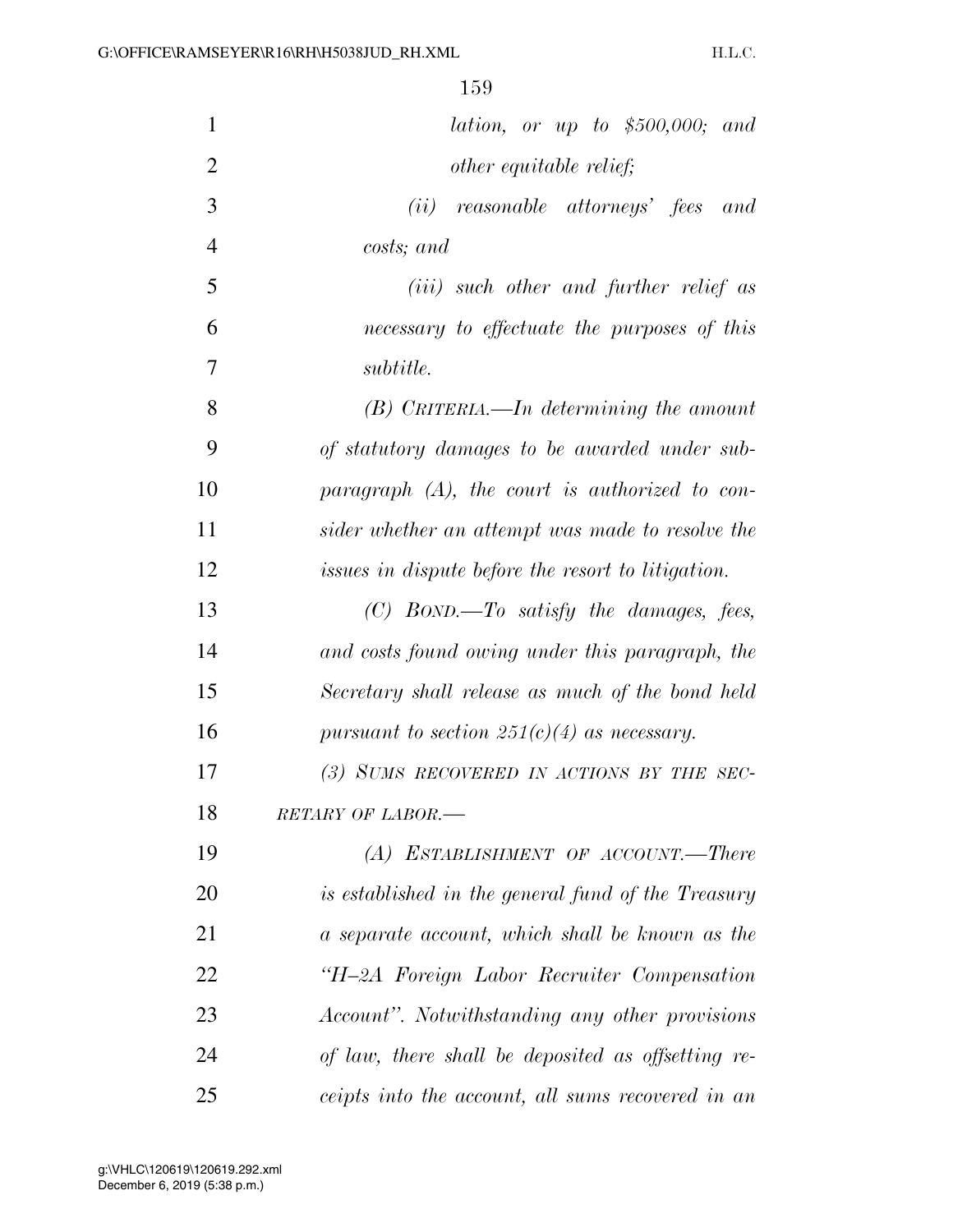*action by the Secretary of Labor under this sub-section.* 

 *(B) USE OF FUNDS.—Amounts deposited into the H–2A Foreign Labor Recruiter Com- pensation Account and shall be paid directly to each worker affected. Any such sums not paid to a worker because of inability to do so within a period of 5 years following the date such funds are deposited into the account shall remain available to the Secretary until expended. The Secretary may transfer all or a portion of such remaining sums to appropriate agencies to sup- port the enforcement of the laws prohibiting the trafficking and exploitation of persons or pro-grams that aid trafficking victims.* 

*(d) EMPLOYER SAFE HARBOR.—* 

 *(1) IN GENERAL.—An employer that hires work- ers referred by a foreign labor recruiter with a valid registration at the time of hiring shall not be held jointly liable for a violation committed solely by a foreign labor recruiter under this subtitle—* 

 *(A) in any administrative action initiated by the Secretary concerning such violation; or (B) in any Federal or State civil court ac-tion filed against the foreign labor recruiter by*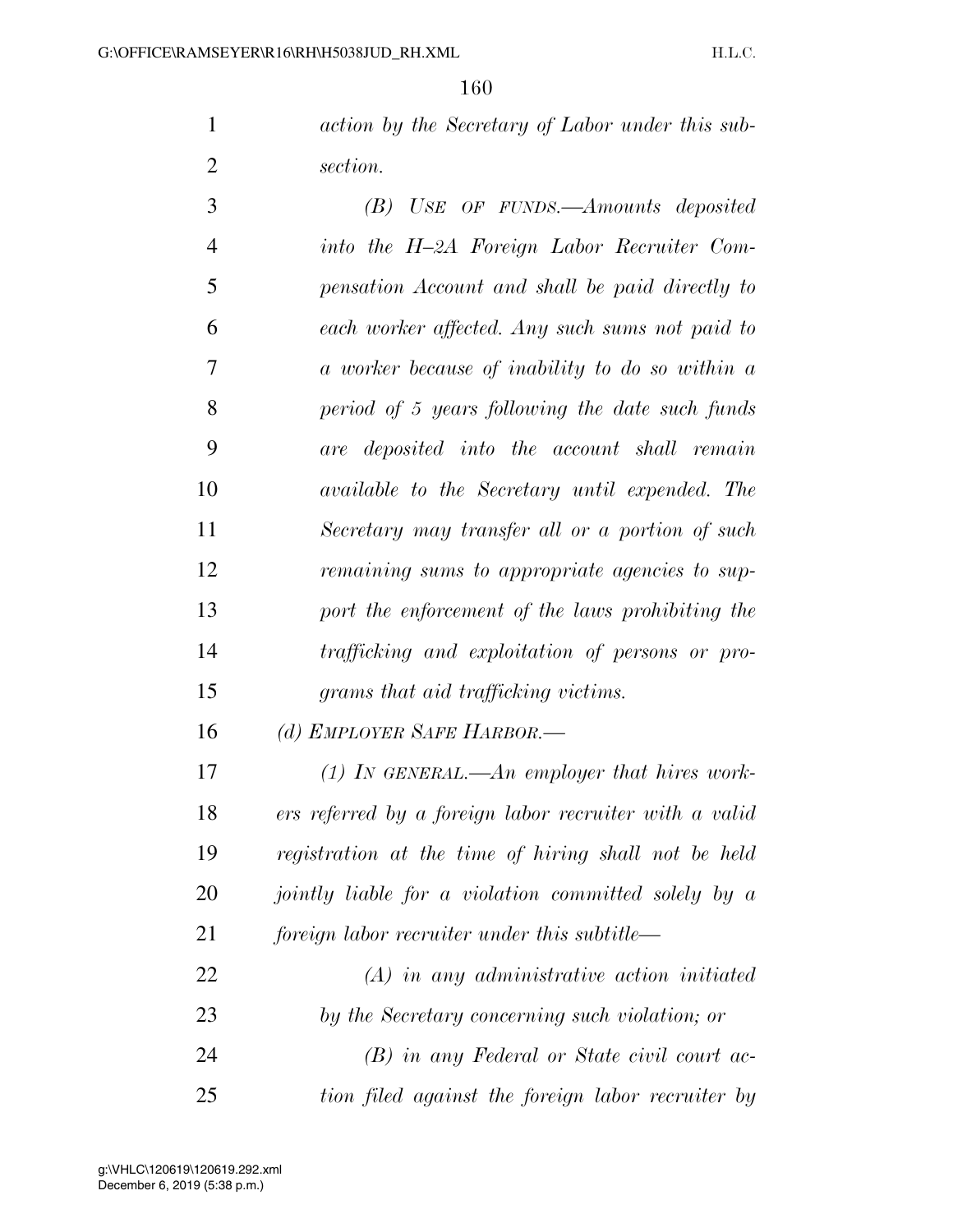| $\mathbf{1}$   | or on behalf of such workers or other aggrieved                   |
|----------------|-------------------------------------------------------------------|
| $\overline{2}$ | party under this subtitle.                                        |
| 3              | $(2)$ CLARIFICATION.—Nothing in this subtitle                     |
| $\overline{4}$ | shall be construed to prohibit an aggrieved party or              |
| 5              | parties from bringing a civil action for violations of            |
| 6              | this subtitle or any other Federal or State law                   |
| $\tau$         | against any employer who hired workers referred by                |
| 8              | a foreign labor recruiter—                                        |
| 9              | $(A)$ without a valid registration at the time                    |
| 10             | of hire; or                                                       |
| 11             | $(B)$ with a valid registration if the em-                        |
| 12             | ployer knew or learned of the violation and                       |
| 13             | failed to report such violation to the Secretary.                 |
| 14             | (e) PAROLE TO PURSUE RELIEF.—If other immigra-                    |
| 15             | tion relief is not available, the Secretary of Homeland Secu-     |
| 16             | rity may grant parole to permit an individual to remain           |
| 17             | legally in the United States for time sufficient to fully and     |
| 18             | effectively participate in all legal proceedings related to any   |
| 19             | $action$ taken pursuant to subsection (b) or (c).                 |
| 20             | $(f)$ WAIVER OF RIGHTS.—Agreements by employees                   |
| 21             | purporting to waive or to modify their rights under this          |
| 22             | subtitle shall be void as contrary to public policy.              |
| 23             | (g) LIABILITY FOR AGENTS.—Foreign labor recruiters                |
| 24             | shall be subject to the provisions of this section for violations |
| 25             | committed by the foreign labor recruiter's agents or              |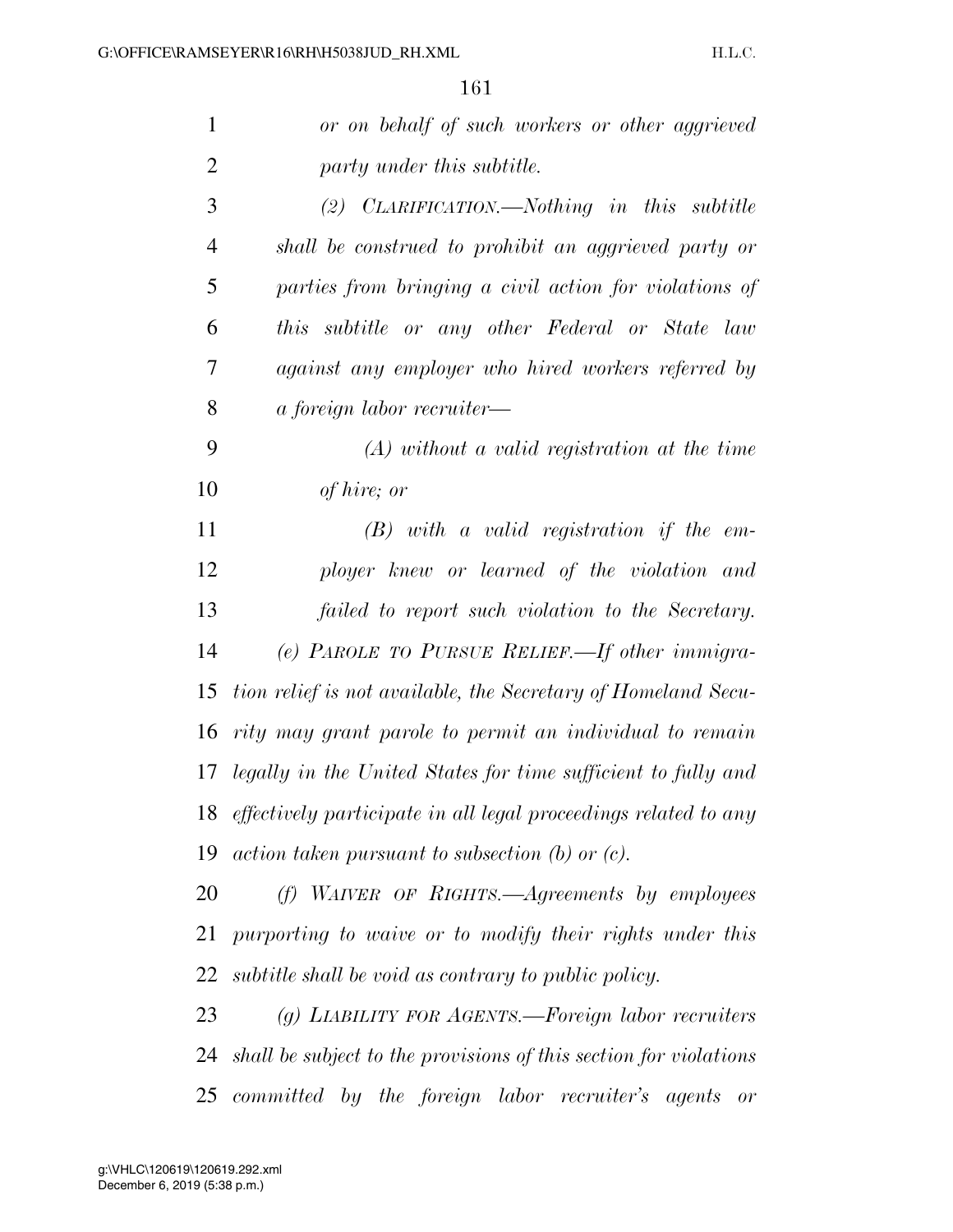*subcontractees of any level in relation to their foreign labor* 

*recruiting activity to the same extent as if the foreign labor* 

*recruiter had committed the violation.* 

## *SEC. 253. APPROPRIATIONS.*

 *There is authorized to be appropriated such sums as may be necessary for the Secretary of Labor and Secretary of State to carry out the provisions of this subtitle.* 

## *SEC. 254. DEFINITIONS.*

*For purposes of this subtitle:* 

 *(1) FOREIGN LABOR RECRUITER.—The term ''foreign labor recruiter'' means any person who per- forms foreign labor recruiting activity in exchange for money or other valuable consideration paid or prom- ised to be paid, to recruit individuals to work as non- immigrant workers described in section 101(a)(15)(H)(ii)(a) of the Immigration and Nation- ality Act (8 U.S.C. 1101(a)(15)(H)(ii)(a)), including any person who performs foreign labor recruiting ac- tivity wholly outside of the United States. Such term does not include any entity of the United States Gov- ernment or an employer, or employee of an employer, who engages in foreign labor recruiting activity solely to find employees for that employer's own use, and without the participation of any other foreign labor recruiter.*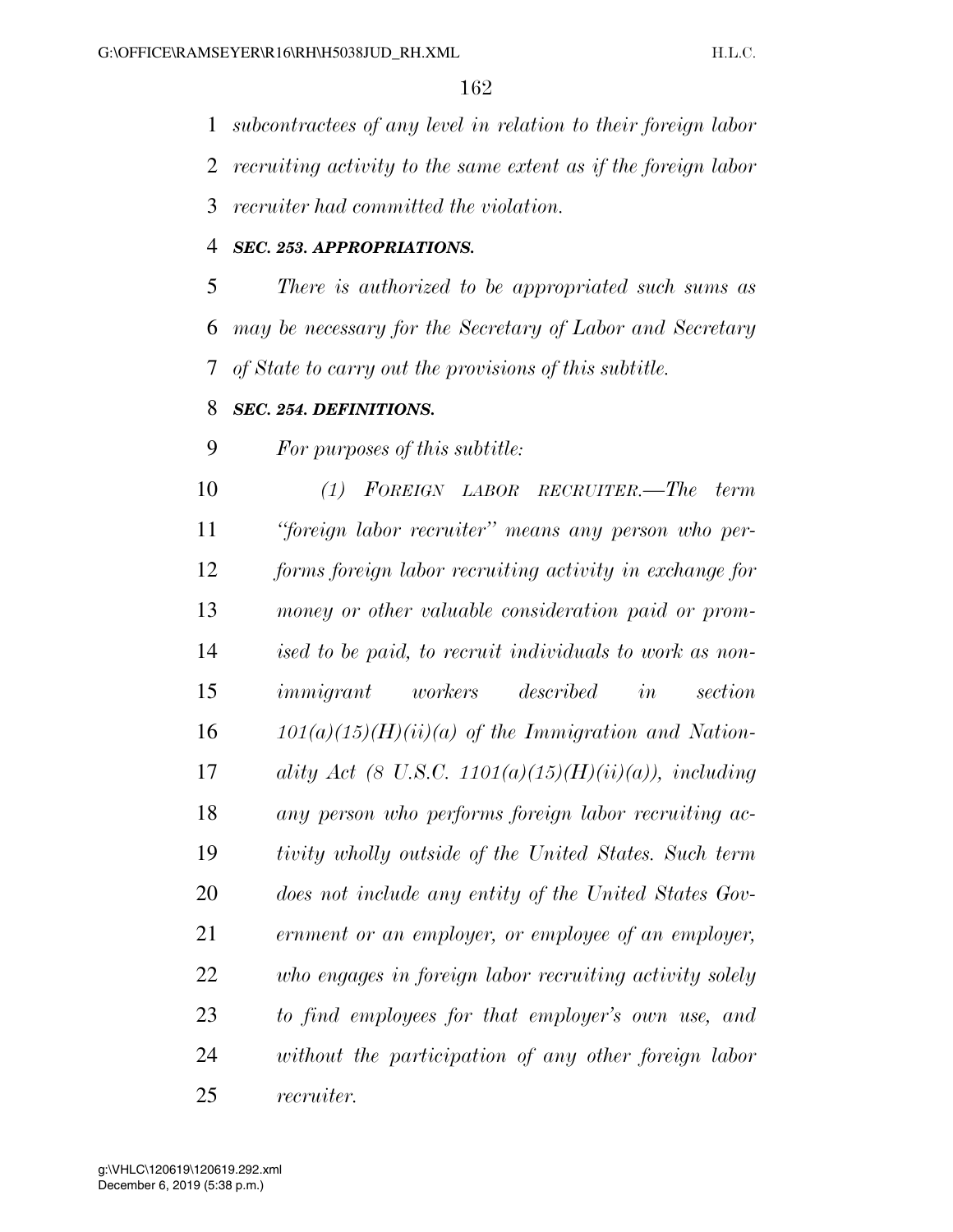*(2) FOREIGN LABOR RECRUITING ACTIVITY.—The term ''foreign labor recruiting activity'' means re- cruiting, soliciting, or related activities with respect to an individual who resides outside of the United States in furtherance of employment in the United States, including when such activity occurs wholly outside of the United States. (3) RECRUITMENT FEES.—The term ''recruit- ment fees'' has the meaning given to such term under section 22.1702 of title 22 of the Code of Federal Reg- ulations, as in effect on the date of enactment of this Act. (4) PERSON.—The term ''person'' means any natural person or any corporation, company, firm, partnership, joint stock company or association or other organization or entity (whether organized under law or not), including municipal corporations.*  **TITLE III—ELECTRONIC**  *VERIFICATION OF EMPLOY- MENT ELIGIBILITY SEC. 301. ELECTRONIC EMPLOYMENT ELIGIBILITY VERIFICATION SYSTEM. (a) IN GENERAL.—Chapter 8 of title II of the Immi-gration and Nationality Act (8 U.S.C. 1321 et seq.) is* 

*amended by inserting after section 274D the following:*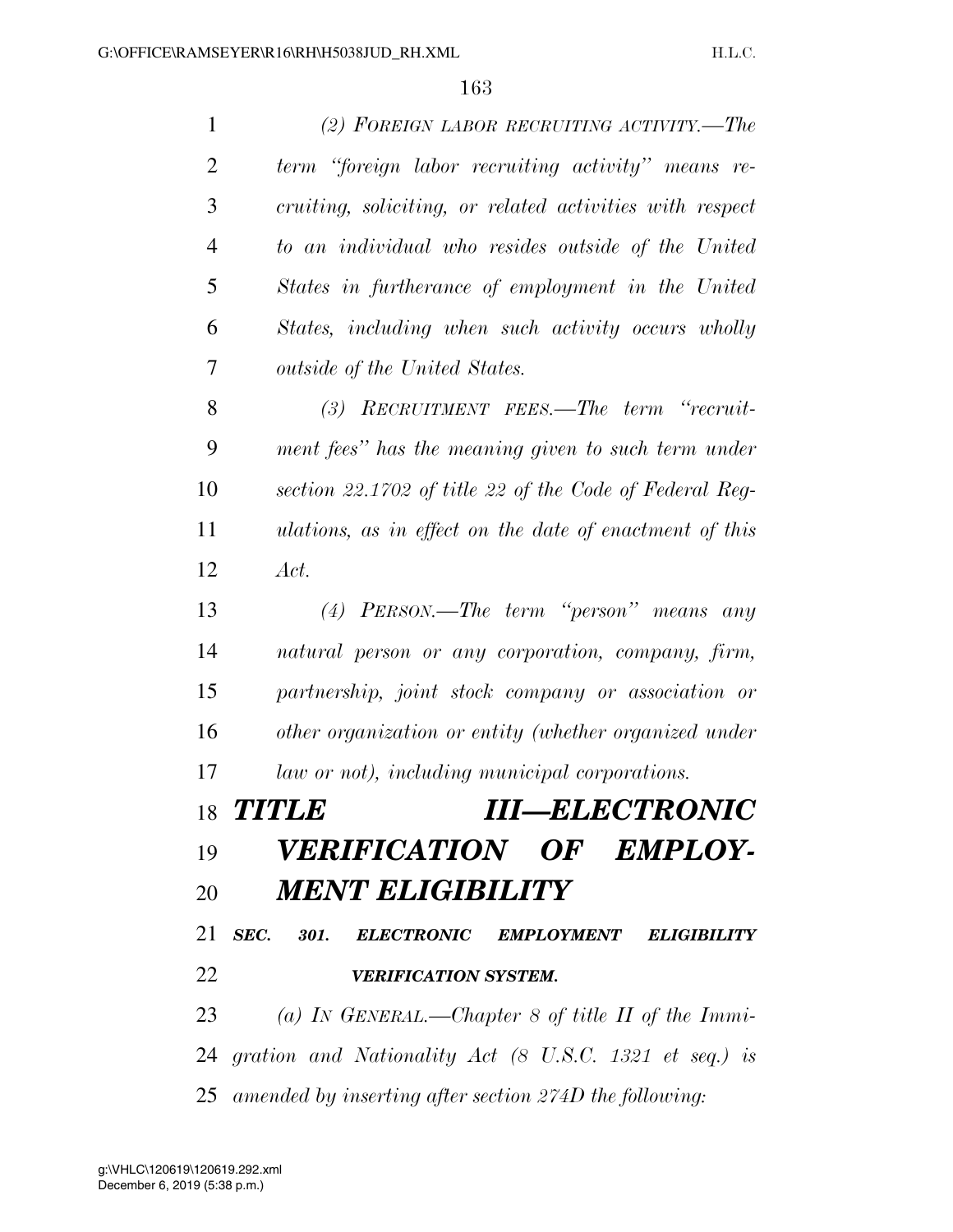*''SEC. 274E. REQUIREMENTS FOR THE ELECTRONIC VERIFICATION OF EMPLOYMENT ELIGIBILITY. ''(a) EMPLOYMENT ELIGIBILITY VERIFICATION SYS-TEM.—* 

 *''(1) IN GENERAL.—The Secretary of Homeland Security (referred to in this section as the 'Secretary') shall establish and administer an electronic verification system (referred to in this section as the 'System'), patterned on the E–Verify Program de- scribed in section 403(a) of the Illegal Immigration Reform and Immigrant Responsibility Act of 1996 (8 U.S.C. 1324a note) (as in effect on the day before the effective date described in section 303(a)(4) of the Farm Workforce Modernization Act of 2019), and using the employment eligibility confirmation system established under section 404 of such Act (8 U.S.C. 1324a note) (as so in effect) as a foundation, through which the Secretary shall—* 

 *''(A) respond to inquiries made by persons or entities seeking to verify the identity and em- ployment authorization of individuals that such persons or entities seek to hire, or to recruit or refer for a fee, for employment in the United States; and* 

 *''(B) maintain records of the inquiries that were made, and of verifications provided (or not*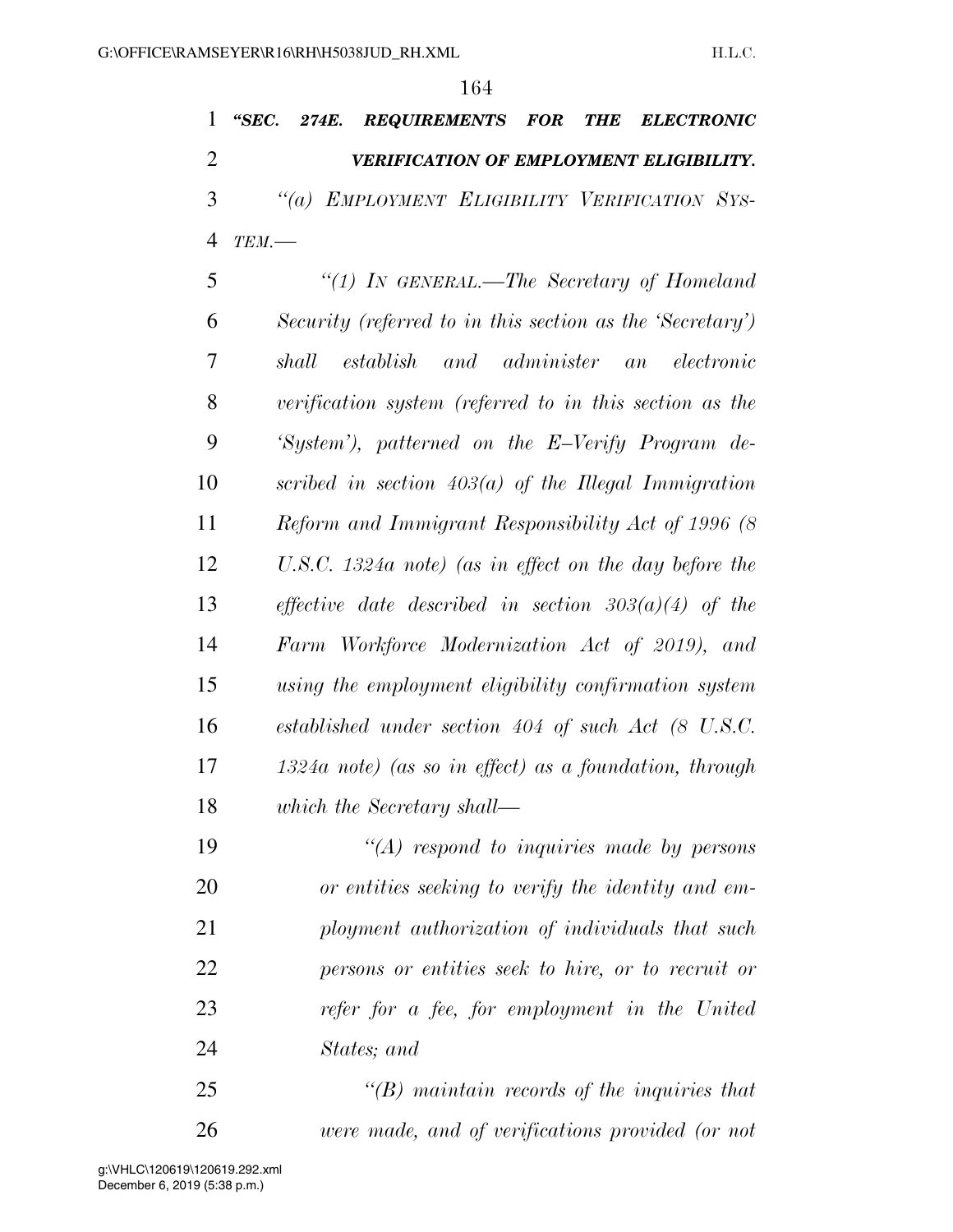| $\mathbf{1}$   | provided) to such persons or entities as evidence          |
|----------------|------------------------------------------------------------|
| $\overline{2}$ | of compliance with the requirements of this sec-           |
| 3              | tion.                                                      |
| $\overline{4}$ | "(2) INITIAL RESPONSE DEADLINE.—The System                 |
| 5              | shall provide confirmation or a tentative noncon-          |
| 6              | firmation of an individual's identity and employment       |
| 7              | <i>authorization</i> as soon as practicable, but not later |
| 8              | than 3 calendar days after the initial inquiry.            |
| 9              | "(3) GENERAL DESIGN AND OPERATION OF SYS-                  |
| 10             | TEM.—The Secretary shall design and operate the            |
| 11             | $System-$                                                  |
| 12             | $\lq (A)$ using responsive web design and other            |
| 13             | technologies to maximize its ease of use and ac-           |
| 14             | cessibility for users on a variety of electronic de-       |
| 15             | vices and screen sizes, and in remote locations;           |
| 16             | $\lq (B)$ to maximize the accuracy of responses            |
| 17             | to inquiries submitted by persons or entities;             |
| 18             | $\lq\lq C$ to maximize the reliability of the Sys-         |
| 19             | tem and to register each instance when the Sys-            |
| 20             | tem is unable to receive inquiries;                        |
| 21             | "(D) to protect the privacy and security of                |
| 22             | the personally identifiable information main-              |
| 23             | tained by or submitted to the System;                      |
| 24             | "(E) to provide direct notification of an in-              |
| 25             | quiry to an individual with respect to whom the            |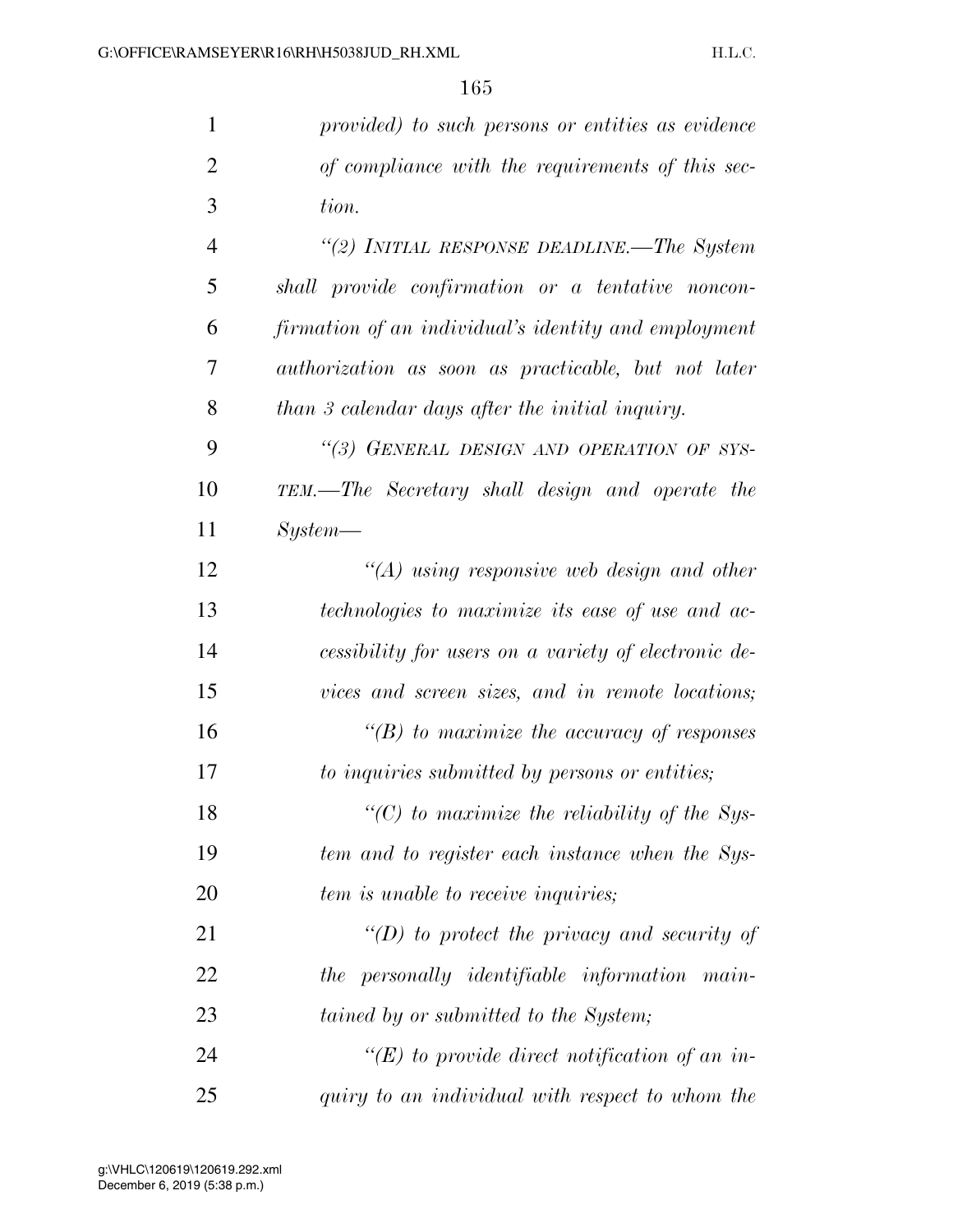| $\mathbf{1}$   | <i>inquiry is made, including the results of such in-</i> |
|----------------|-----------------------------------------------------------|
| $\overline{2}$ | quiry, and information related to the process for         |
| 3              | challenging the results; and                              |
| $\overline{4}$ | $\lq (F)$ to maintain appropriate administra-             |
| 5              | tive, technical, and physical safeguards to pre-          |
| 6              | vent misuse of the System and unfair immigra-             |
| 7              | tion-related employment practices.                        |
| 8              | "(4) MEASURES TO PREVENT IDENTITY THEFT                   |
| 9              | AND OTHER FORMS OF FRAUD.—To prevent identity             |
| 10             | theft and other forms of fraud, the Secretary shall de-   |
| 11             | sign and operate the System with the following at-        |
| 12             | <i>tributes:</i>                                          |
| 13             | "(A) PHOTO MATCHING TOOL.—The System                      |
| 14             | shall display the digital photograph of the indi-         |
| 15             | vidual, if any, that corresponds to the document          |
| 16             | presented by an individual to establish identity          |
| 17             | and employment authorization so that the person           |
| 18             | or entity that makes an inquiry can compare the           |
| 19             | photograph displayed by the System to the pho-            |
| 20             | tograph on the document presented by the indi-            |
| 21             | <i>vidual.</i>                                            |
| 22             | "(B) INDIVIDUAL MONITORING AND SUSPEN-                    |
| 23             | SION OF IDENTIFYING INFORMATION.—The Sys-                 |
| 24             | tem shall enable individuals to establish user ac-        |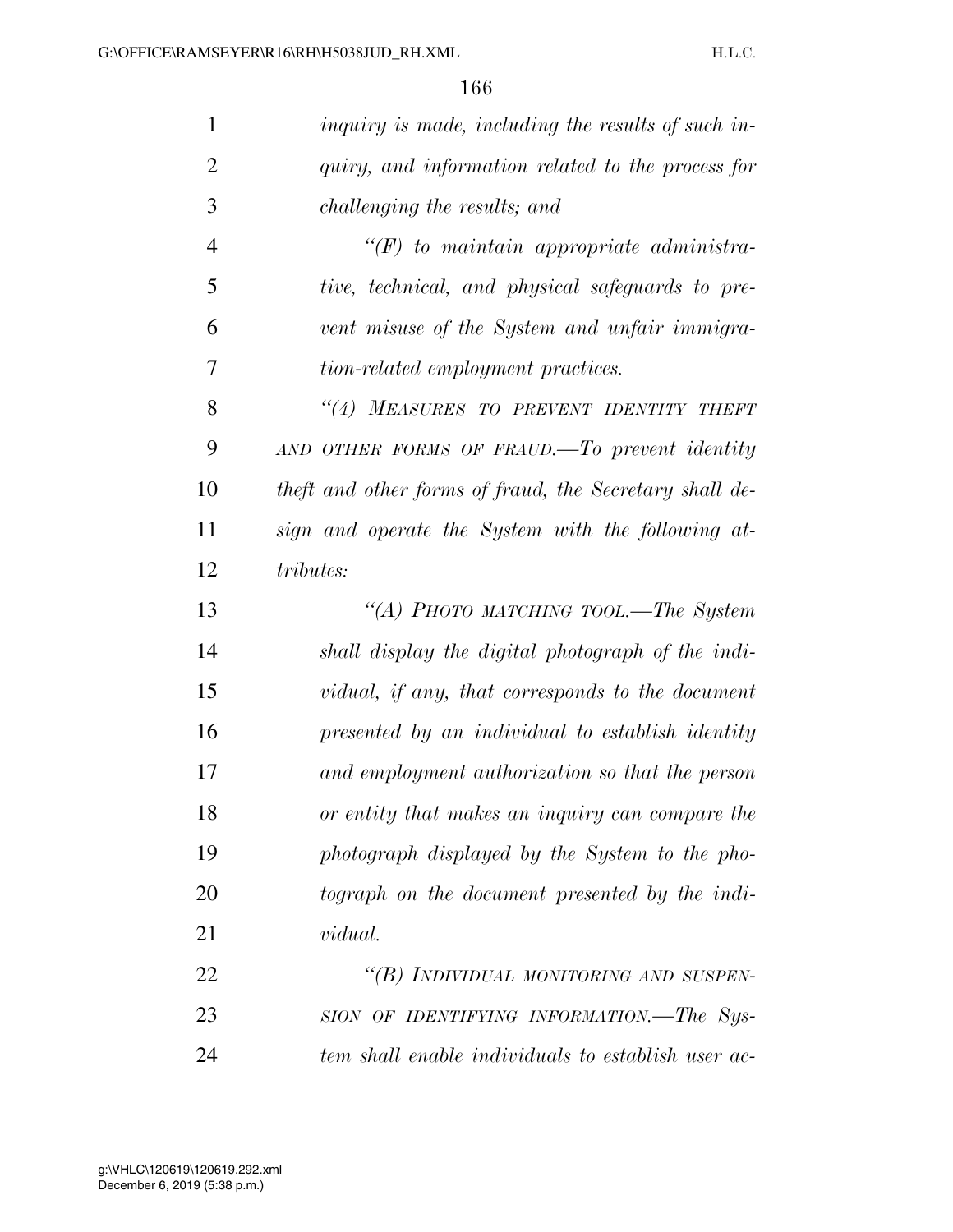| 1              | counts, after authentication of an individual's      |
|----------------|------------------------------------------------------|
| $\overline{2}$ | <i>identity, that would allow an individual to</i> — |
| 3              | $\lq\lq(i)$ confirm the individual's own em-         |
| $\overline{4}$ | ployment authorization;                              |
| 5              | $``(ii)$ receive electronic notification             |
| 6              | when the individual's social security ac-            |
| 7              | count number or other personally identi-             |
| 8              | fying information has been submitted to the          |
| 9              | System;                                              |
| 10             | "( <i>iii</i> ) monitor the use history of the in-   |
| 11             | dividual's personally identifying informa-           |
| 12             | tion in the System, including the identities         |
| 13             | of all persons or entities that have sub-            |
| 14             | mitted such identifying information to the           |
| 15             | System, the date of each query run, and the          |
| 16             | System response for each query run;                  |
| 17             | "(iv) suspend or limit the use of the                |
| 18             | <i>individual's social security account number</i>   |
| 19             | or other personally identifying information          |
| 20             | for purposes of the System; and                      |
| 21             | $``(v)$ provide notice to the Department             |
| 22             | of Homeland Security of any suspected                |
| 23             | <i>identity fraud or other improper use of per-</i>  |
| 24             | sonally identifying information.                     |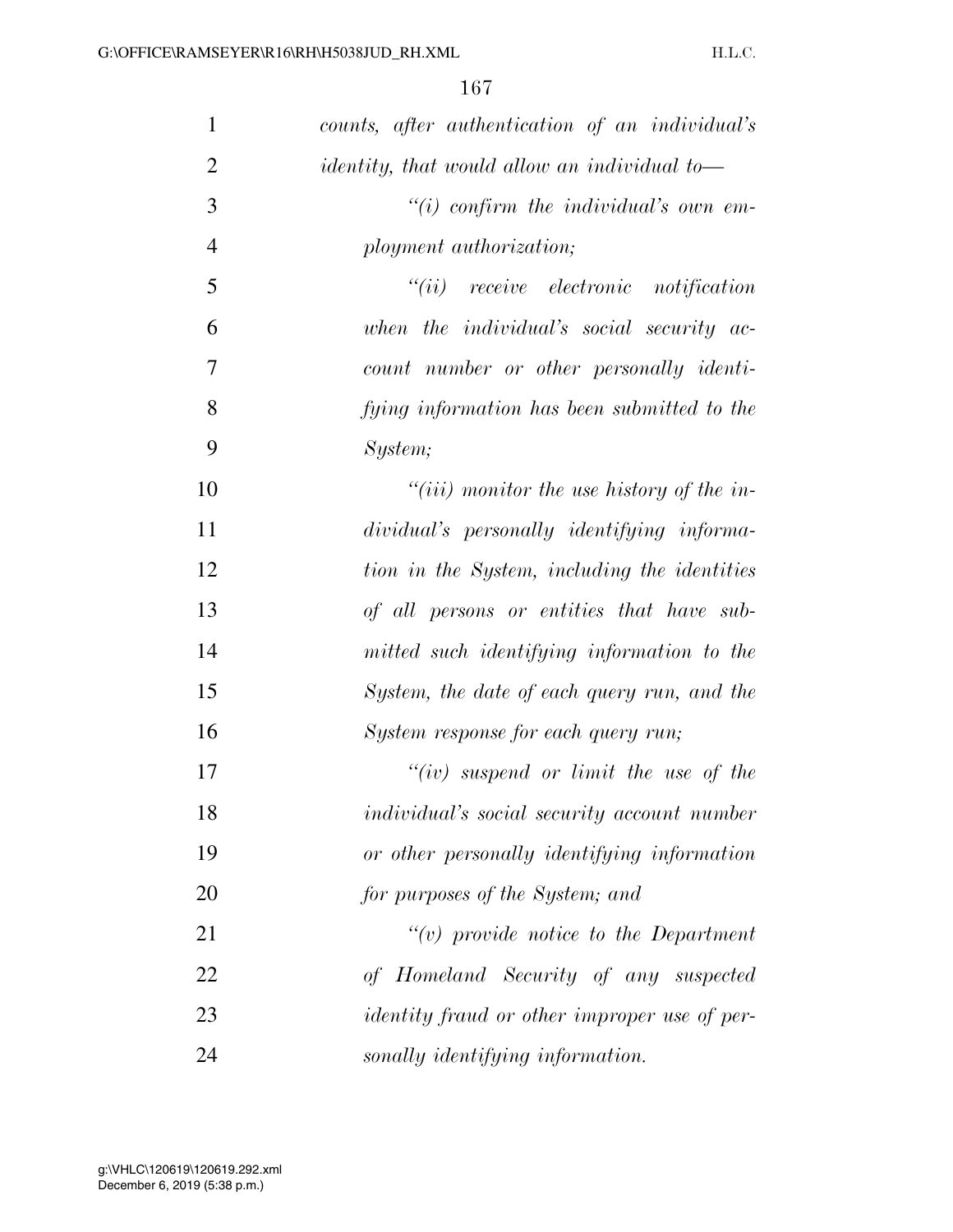| "(C) BLOCKING MISUSED SOCIAL SECURITY |  |
|---------------------------------------|--|
| ACCOUNT NUMBERS.—                     |  |

 *''(i) IN GENERAL.—The Secretary, in consultation with the Commissioner of So- cial Security (referred to in this section as the 'Commissioner'), shall develop, after publication in the Federal Register and an opportunity for public comment, a process in which social security account numbers that have been identified to be subject to un- usual multiple use in the System or that are otherwise suspected or determined to have been compromised by identity fraud or other misuse, shall be blocked from use in the System unless the individual using such number is able to establish, through secure and fair procedures, that the individual is the legitimate holder of the number. ''(ii) NOTICE.—If the Secretary blocks* 

 *or suspends a social security account num- ber under this subparagraph, the Secretary shall provide notice to the persons or enti- ties that have made inquiries to the System using such account number that the identity and employment authorization of the indi-*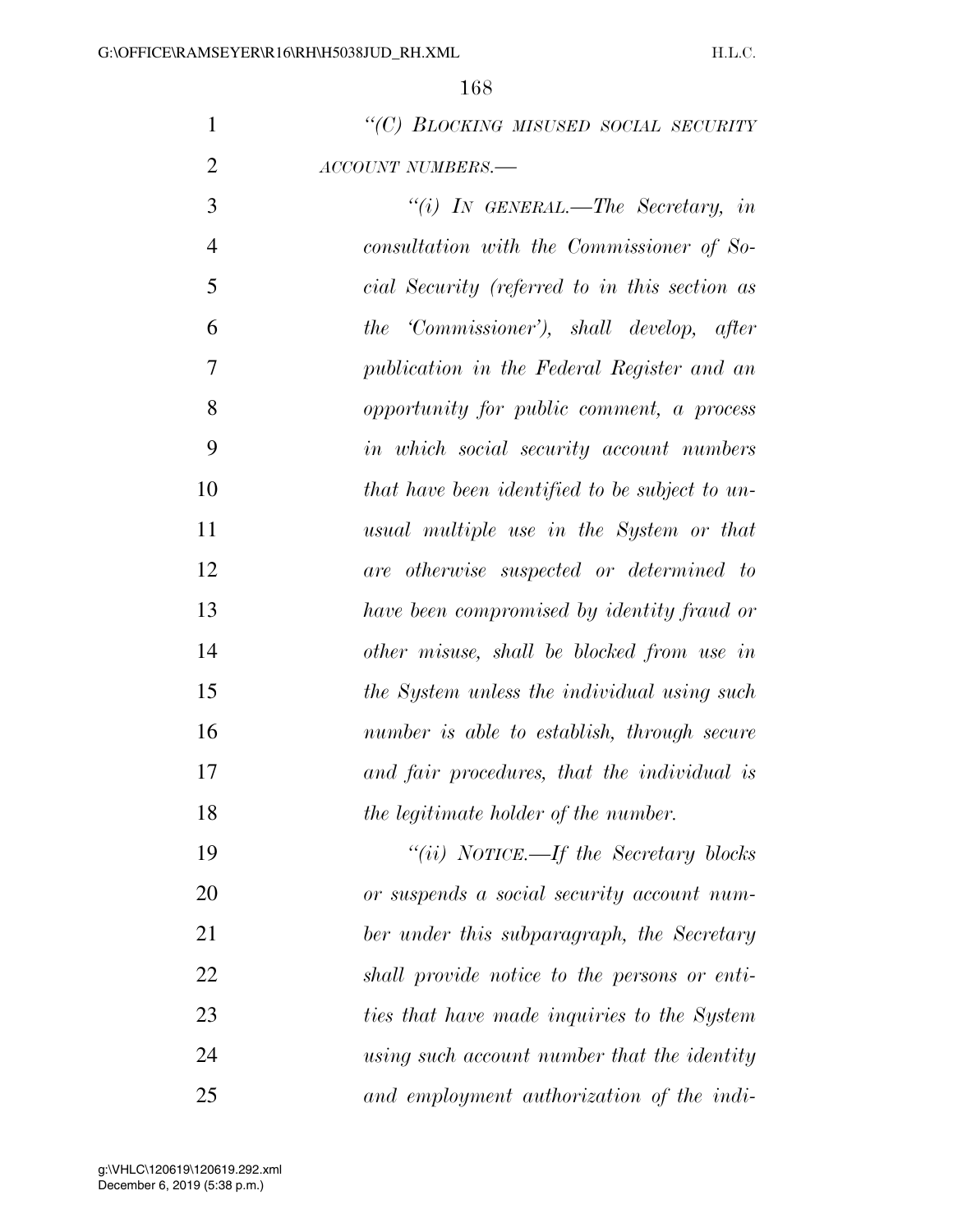| $\mathbf{1}$   | vidual who provided such account number             |
|----------------|-----------------------------------------------------|
| $\overline{2}$ | must be re-verified.                                |
| 3              | "(D) ADDITIONAL IDENTITY AUTHENTICA-                |
| $\overline{4}$ | TION TOOL.—The Secretary shall develop, after       |
| 5              | publication in the Federal Register and an op-      |
| 6              | portunity for public comment, additional secu-      |
| 7              | rity measures to adequately verify the identity of  |
| 8              | an individual whose identity may not be verified    |
| 9              | using the photo tool described in subparagraph      |
| 10             | $(A)$ . Such additional security measures—          |
| 11             | $\lq\lq(i)$ shall be kept up-to-date with tech-     |
| 12             | nological advances; and                             |
| 13             | $``(ii)$ shall be designed to provide a             |
| 14             | high level of certainty with respect to iden-       |
| 15             | <i>tity authentication</i> .                        |
| 16             | " $(E)$ CHILD-LOCK PILOT PROGRAM.—The               |
| 17             | Secretary, in consultation with the Commis-         |
| 18             | sioner, shall establish a reliable, secure program  |
| 19             | through which parents or legal guardians may        |
| 20             | suspend or limit the use of the social security ac- |
| 21             | count number or other personally identifying in-    |
| 22             | formation of a minor under their care for pur-      |
| 23             | poses of the System. The Secretary may imple-       |
| 24             | ment the program on a limited pilot basis before    |
| 25             | making it fully available to all individuals.       |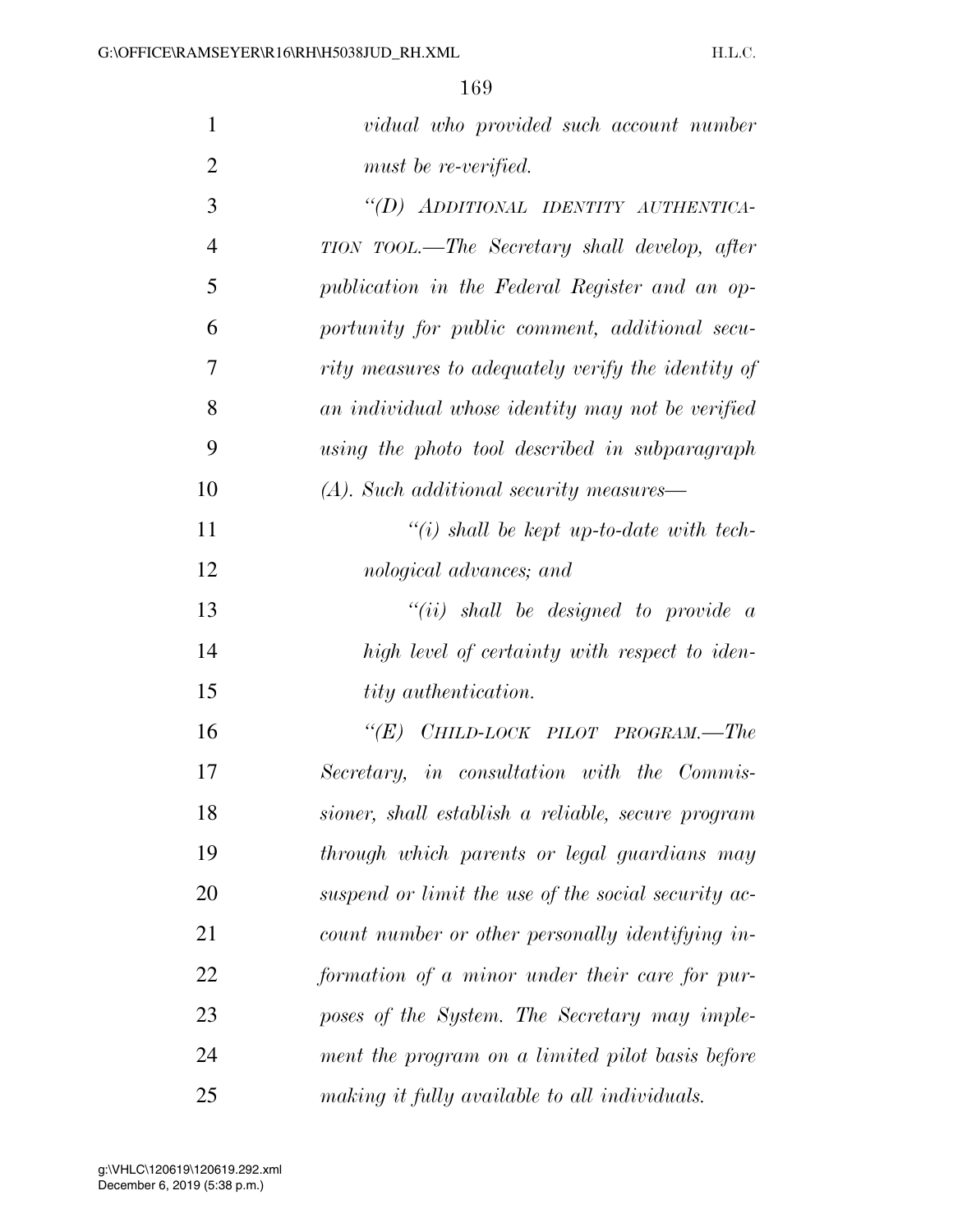*''(5) RESPONSIBILITIES OF THE COMMISSIONER OF SOCIAL SECURITY.—The Commissioner, in con- sultation with the Secretary, shall establish a reliable, secure method, which, within the time periods speci- fied in paragraph (2) and subsection (b)(4)(D)(i)(II), compares the name and social security account num- ber provided in an inquiry against such information maintained by the Commissioner in order to validate (or not validate) the information provided by the per- son or entity with respect to an individual whose identity and employment authorization the person or entity seeks to confirm, the correspondence of the name and number, and whether the individual has presented a social security account number that is not valid for employment. The Commissioner shall not disclose or release social security information (other than such confirmation or nonconfirmation) under the System except as provided under this section or section 205(c)(2)(I) of the Social Security Act (42 U.S.C. 405). ''(6) RESPONSIBILITIES OF THE SECRETARY OF HOMELAND SECURITY.— ''(A) IN GENERAL.—The Secretary of Home- land Security shall establish a reliable, secure method, which, within the time periods specified*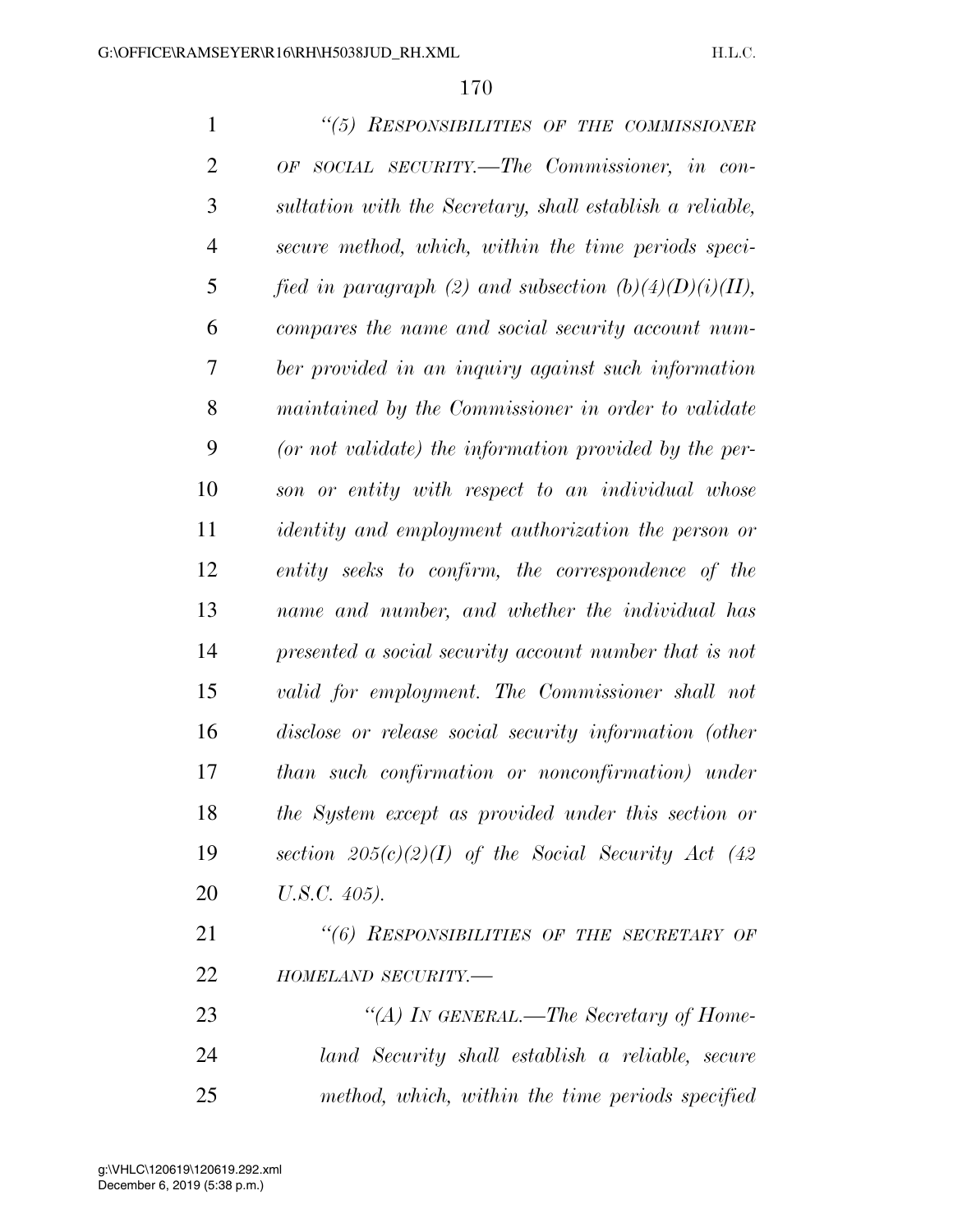| $\mathbf{1}$   | in paragraph (2) and subsection $(b)(4)(D)(i)(II)$ ,  |
|----------------|-------------------------------------------------------|
| $\overline{2}$ | compares the name and identification or other         |
| 3              | <i>authorization number (or any other information</i> |
| $\overline{4}$ | determined relevant by the Secretary) which are       |
| 5              | provided in an inquiry against such information       |
| 6              | maintained or accessed by the Secretary in order      |
| 7              | to validate (or not validate) the information pro-    |
| 8              | vided, the correspondence of the name and num-        |
| 9              | ber, and whether the individual is authorized to      |
| 10             | be employed in the United States.                     |
| 11             | "(B) TRAINING.—The Secretary shall pro-               |
| 12             | vide and regularly update training materials on       |
| 13             | the use of the System for persons and entities        |
| 14             | making inquiries.                                     |
| 15             | "(C) AUDIT.—The Secretary shall provide               |
| 16             | for periodic auditing of the System to detect and     |
| 17             | prevent misuse, discrimination, fraud, and iden-      |
| 18             | tity theft, to protect privacy and assess System      |
| 19             | accuracy, and to preserve the integrity and secu-     |
| 20             | rity of the information in the System.                |
| 21             | "(D) NOTICE OF SYSTEM CHANGES.—The                    |
| 22             | Secretary shall provide appropriate notification      |
| 23             | to persons and entities registered in the System      |
| 24             | of any change made by the Secretary or the            |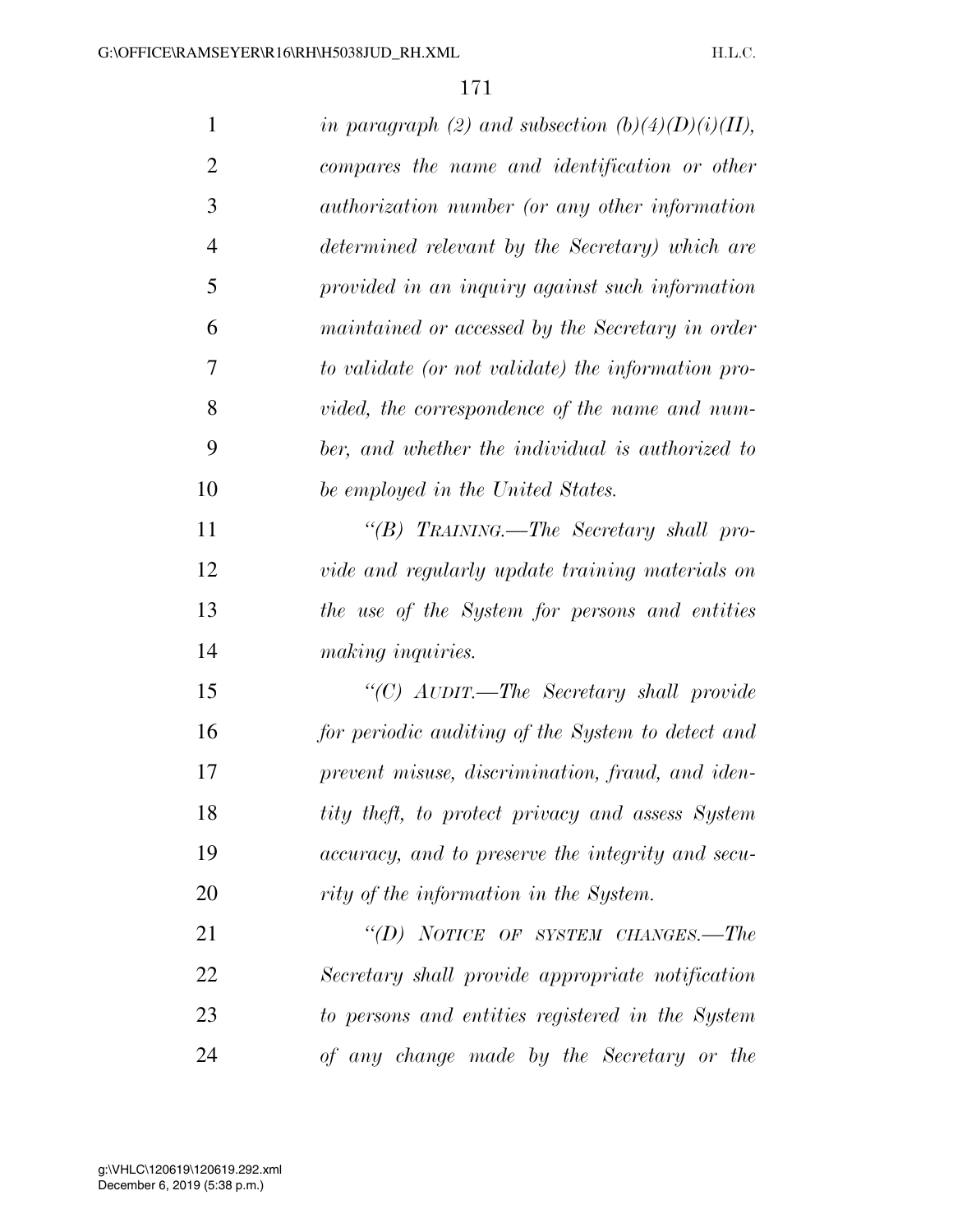|                             | Commissioner related to permitted and prohib-        |
|-----------------------------|------------------------------------------------------|
| $\mathcal{D}_{\mathcal{L}}$ | <i>ited documents, and use of the System.</i>        |
| 3                           | "(7) RESPONSIBILITIES OF THE SECRETARY OF            |
| $\overline{4}$              | STATE.—As part of the System, the Secretary of State |
| 5                           | shall provide to the Secretary of Homeland Security  |
| 6                           | access to passport and visa information as needed to |

 *confirm that a passport or passport card presented under subsection (b)(3)(A)(i) confirms the employ- ment authorization and identity of the individual presenting such document, and that a passport, pass- port card, or visa photograph matches the Secretary of State's records, and shall provide such assistance as the Secretary of Homeland Security may request in order to resolve tentative nonconfirmations or final nonconfirmations relating to such information.* 

 *''(8) UPDATING INFORMATION.—The Commis- sioner, the Secretary of Homeland Security, and the Secretary of State shall update records in their cus- tody in a manner that promotes maximum accuracy of the System and shall provide a process for the prompt correction of erroneous information, including instances in which it is brought to their attention through the secondary verification process under sub-section (b)(4)(D).*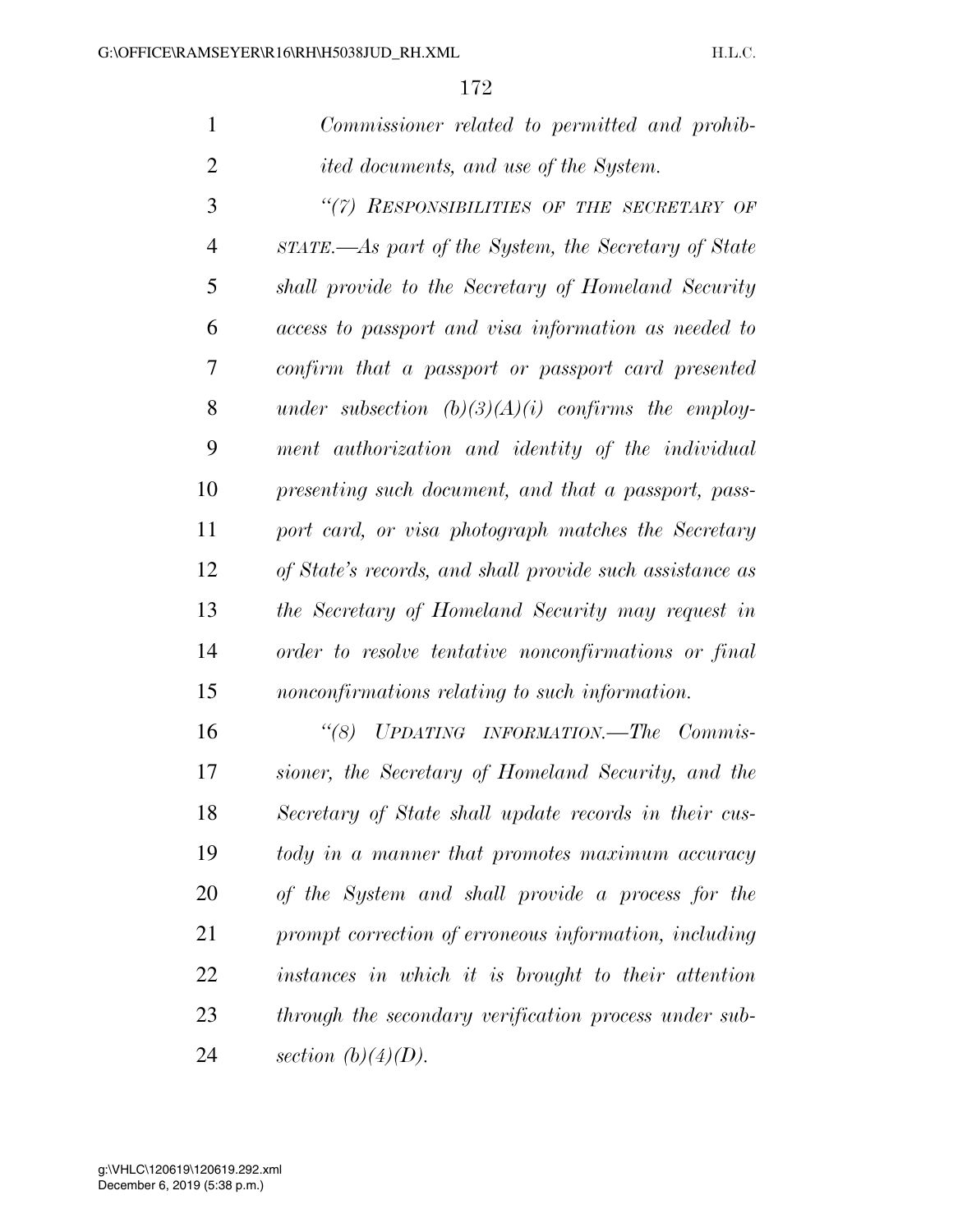*''(9) MANDATORY AND VOLUNTARY SYSTEM USES.—* 

| 3  | "(A) MANDATORY USERS.—Except as other-              |
|----|-----------------------------------------------------|
| 4  | wise provided under Federal or State law, such      |
| 5  | as sections 302 and 303 of the Farm Workforce       |
| 6  | Modernization Act of 2019, nothing in this sec-     |
| 7  | tion shall be construed as requiring the use of the |
| 8  | System by any person or entity hiring, recruit-     |
| 9  | ing, or referring for a fee, an individual for em-  |
| 10 | ployment in the United States.                      |
|    |                                                     |

 *''(B) VOLUNTARY USERS.—Beginning after the date that is 30 days after the date on which final rules are published under section 309(a) of the Farm Workforce Modernization Act of 2019, a person or entity may use the System on a vol- untary basis to seek verification of the identity and employment authorization of individuals the person or entity is hiring, recruiting, or refer- ring for a fee for employment in the United States* 

 *''(C) PROCESS FOR NON-USERS.—The em- ployment verification process for any person or entity hiring, recruiting, or referring for a fee, an individual for employment in the United*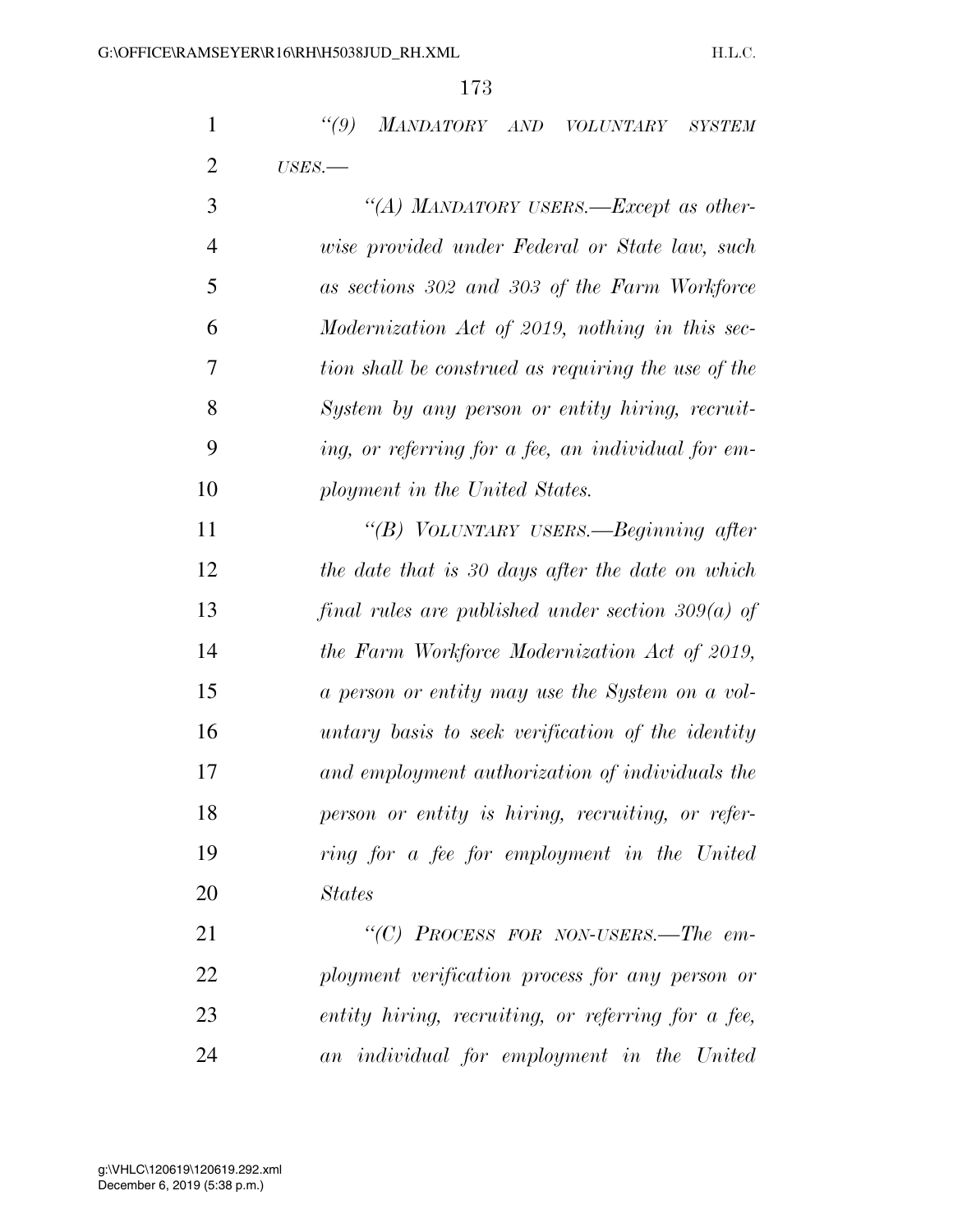| $\mathbf{1}$   | States shall be governed by section $274A(b)$ un-             |
|----------------|---------------------------------------------------------------|
| $\overline{2}$ | less the person or entity—                                    |
| 3              | $``(i)$ is required by Federal or State                       |
| $\overline{4}$ | law to use the System; or                                     |
| 5              | $``(ii)$ has opted to use the System vol-                     |
| 6              | untarily in accordance with subparagraph                      |
| 7              | (B).                                                          |
| 8              | "(10) NO FEE FOR USE.—The Secretary may not                   |
| 9              | charge a fee to an individual, person, or entity re-          |
| 10             | lated to the use of the System.                               |
| 11             | "(b) NEW HIRES, RECRUITMENT, AND REFERRAL.-                   |
| 12             | Notwithstanding section $274A(b)$ , the requirements referred |
| 13             | to in paragraphs $(1)(B)$ and $(3)$ of section $274A(a)$ are, |
|                | 14 in the case of a person or entity that uses the System for |
| 15             | the hiring, recruiting, or referring for a fee, an individual |
|                | 16 for employment in the United States, the following:        |
| 17             | "(1) INDIVIDUAL ATTESTATION OF EMPLOYMENT                     |
| 18             | AUTHORIZATION.—During the period beginning on                 |
| 19             | the date on which an offer of employment is accepted          |
| 20             | and ending on the date of hire, the individual shall          |
| 21             | attest, under penalty of perjury on a form designated         |
| 22             | by the Secretary, that the individual is authorized to        |
| 23             | be employed in the United States by providing on              |
| 24             | such form—                                                    |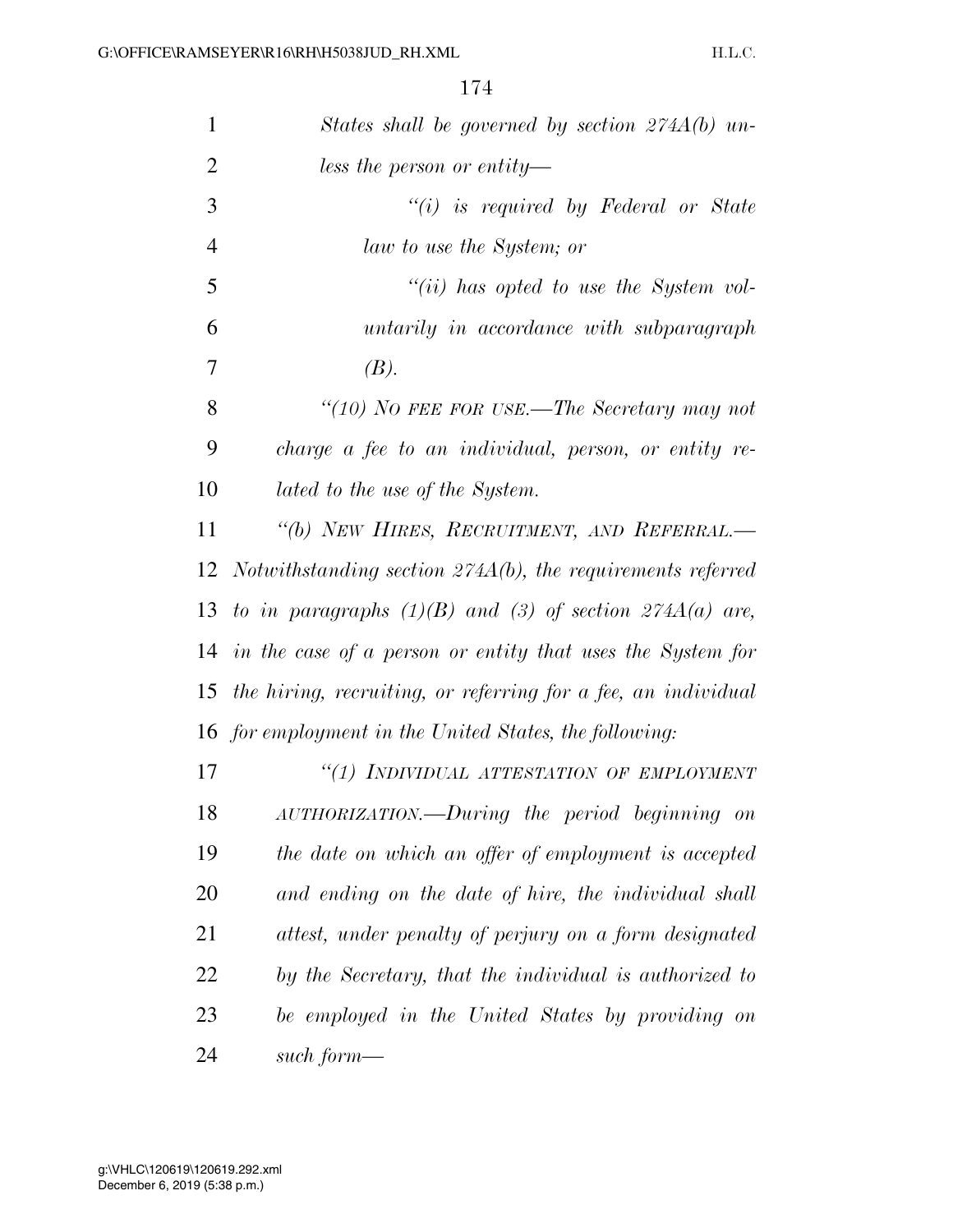| $\mathbf{1}$   | " $(A)$ the individual's name and date of                  |
|----------------|------------------------------------------------------------|
| $\overline{2}$ | birth;                                                     |
| 3              | $\lq (B)$ the individual's social security account         |
| $\overline{4}$ | number (unless the individual has applied for              |
| 5              | and not yet been issued such a number);                    |
| 6              | $\lq$ <sup>"</sup> (C) whether the individual is —         |
| 7              | "(i) a citizen or national of the United                   |
| 8              | States;                                                    |
| 9              | $``(ii)$ an alien lawfully admitted for                    |
| 10             | permanent residence; or                                    |
| 11             | $``(iii)$ an alien who is otherwise au-                    |
| 12             | thorized by the Secretary to be hired, re-                 |
| 13             | cruited, or referred for employment in the                 |
| 14             | United States; and                                         |
| 15             | $\lq (D)$ if the individual does not attest to             |
| 16             | United States citizenship or nationality, such             |
| 17             | <i>identification or other authorization number es-</i>    |
| 18             | tablished by the Department of Homeland Secu-              |
| 19             | rity for the alien as the Secretary may specify.           |
| 20             | "(2) EMPLOYER ATTESTATION AFTER EXAMINA-                   |
| 21             | TION OF DOCUMENTS.—Not later than 3 business days          |
| 22             | after the date of hire, the person or entity shall attest, |
| 23             | under penalty of perjury on the form designated by         |
| 24             | the Secretary for purposes of paragraph (1), that it       |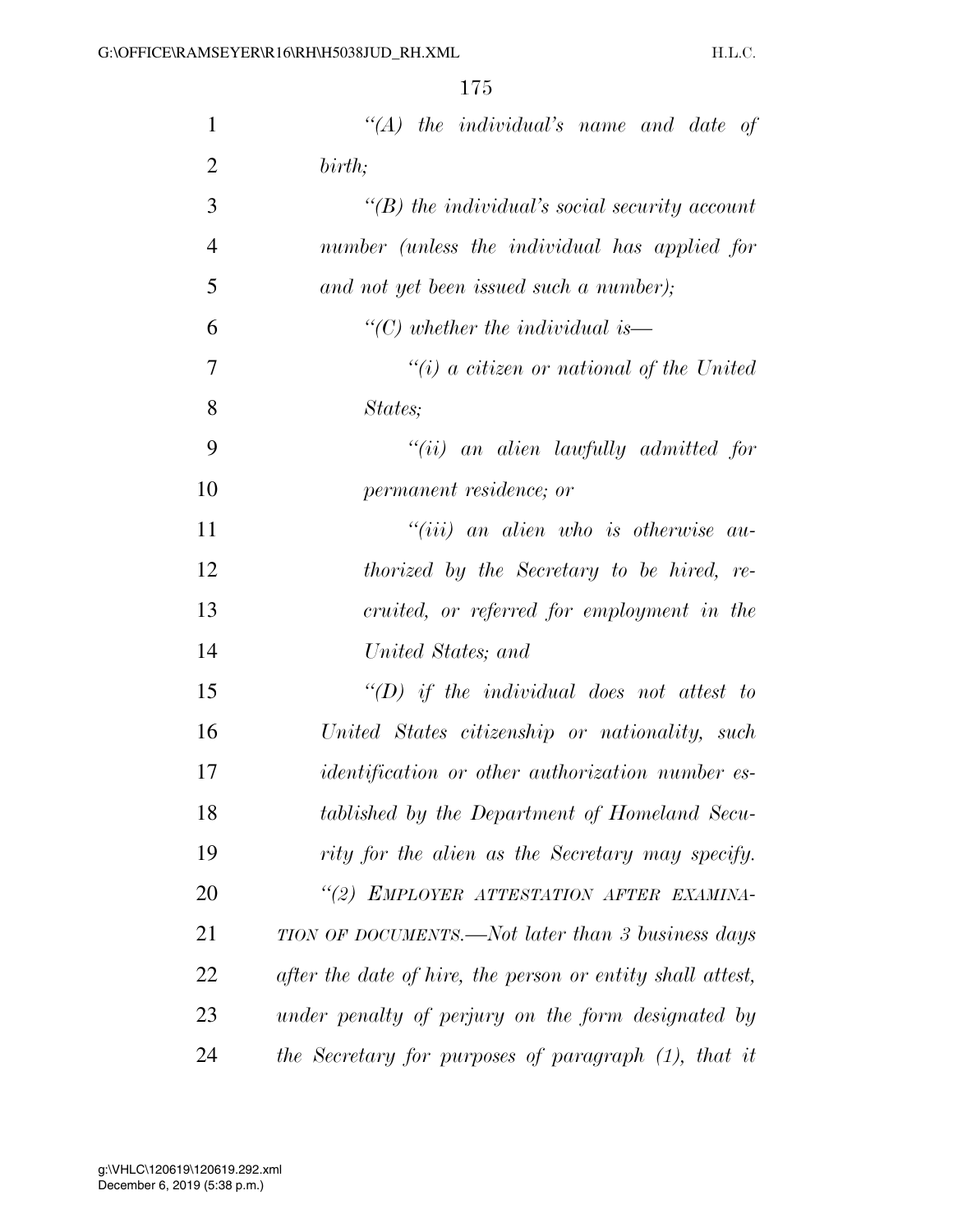| $\mathbf{1}$   | has verified that the individual is not an unauthor- |
|----------------|------------------------------------------------------|
| $\overline{2}$ | ized alien by—                                       |
| 3              | $\lq (A)$ obtaining from the individual the in-      |
| $\overline{4}$ | formation described in paragraph (1) and re-         |
| 5              | cording such information on the form;                |
| 6              | "(B) examining—                                      |
| 7              | $``(i)$ a document described in para-                |
| 8              | graph $(3)(A)$ ; or                                  |
| 9              | $``(ii)$ a document described in para-               |
| 10             | graph $(3)(B)$ and a document described in           |
| 11             | paragraph $(3)(C)$ ; and                             |
| 12             | $\lq$ (C) attesting that the information recorded    |
| 13             | on the form is consistent with the documents ex-     |
| 14             | amined.                                              |
| 15             | "(3) ACCEPTABLE DOCUMENTS.-                          |
| 16             | "(A) DOCUMENTS ESTABLISHING EMPLOY-                  |
| 17             | MENT AUTHORIZATION AND IDENTITY.—A docu-             |
| 18             | ment described in this subparagraph is an indi-      |
| 19             | $vidual's$ —                                         |
| 20             | "(i) United States passport or passport              |
| 21             | card;                                                |
| 22             | $``(ii)$ permanent resident card that con-           |
| 23             | tains a photograph;                                  |
| 24             | "(iii) foreign passport containing tem-              |
| 25             | porary evidence of lawful permanent resi-            |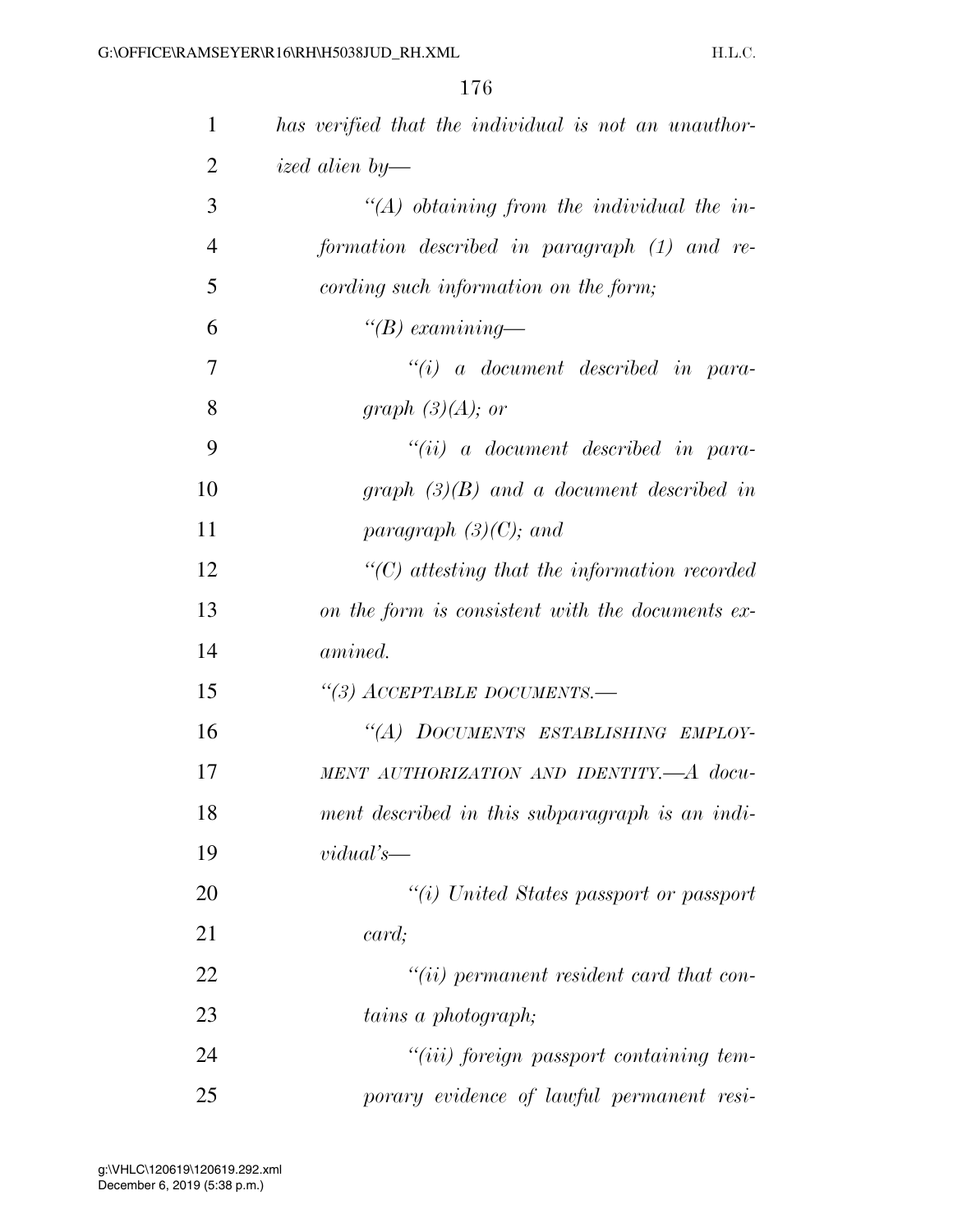| $\mathbf{1}$   | dence in the form of an official $I$ -551 (or      |
|----------------|----------------------------------------------------|
| $\overline{2}$ | successor) stamp from the Department of            |
| 3              | Homeland Security or a printed notation            |
| $\overline{4}$ | on a machine-readable immigrant visa;              |
| 5              | $``(iv)$ unexpired employment authoriza-           |
| 6              | tion card that contains a photograph;              |
| 7              | $\tilde{f}(v)$ in the case of a nonimmigrant       |
| 8              | alien authorized to engage in employment           |
| 9              | for a specific employer incident to status, a      |
| 10             | foreign passport with Form I-94, Form I-           |
| 11             | 94A, or other documentation as designated          |
| 12             | by the Secretary specifying the alien's non-       |
| 13             | <i>immigrant status as long as such status has</i> |
| 14             | not yet expired and the proposed employ-           |
| 15             | ment is not in conflict with any restrictions      |
| 16             | or limitations identified in the documenta-        |
| 17             | tion;                                              |
| 18             | $``(vi)$ passport from the Federated               |
| 19             | States of Micronesia or the Republic of the        |
| 20             | Marshall Islands with Form I–94, Form I–           |
| 21             | 94A, or other documentation as designated          |
| 22             | by the Secretary, indicating nonimmigrant          |
| 23             | admission under the Compact of Free Asso-          |
| 24             | ciation Between the United States and the          |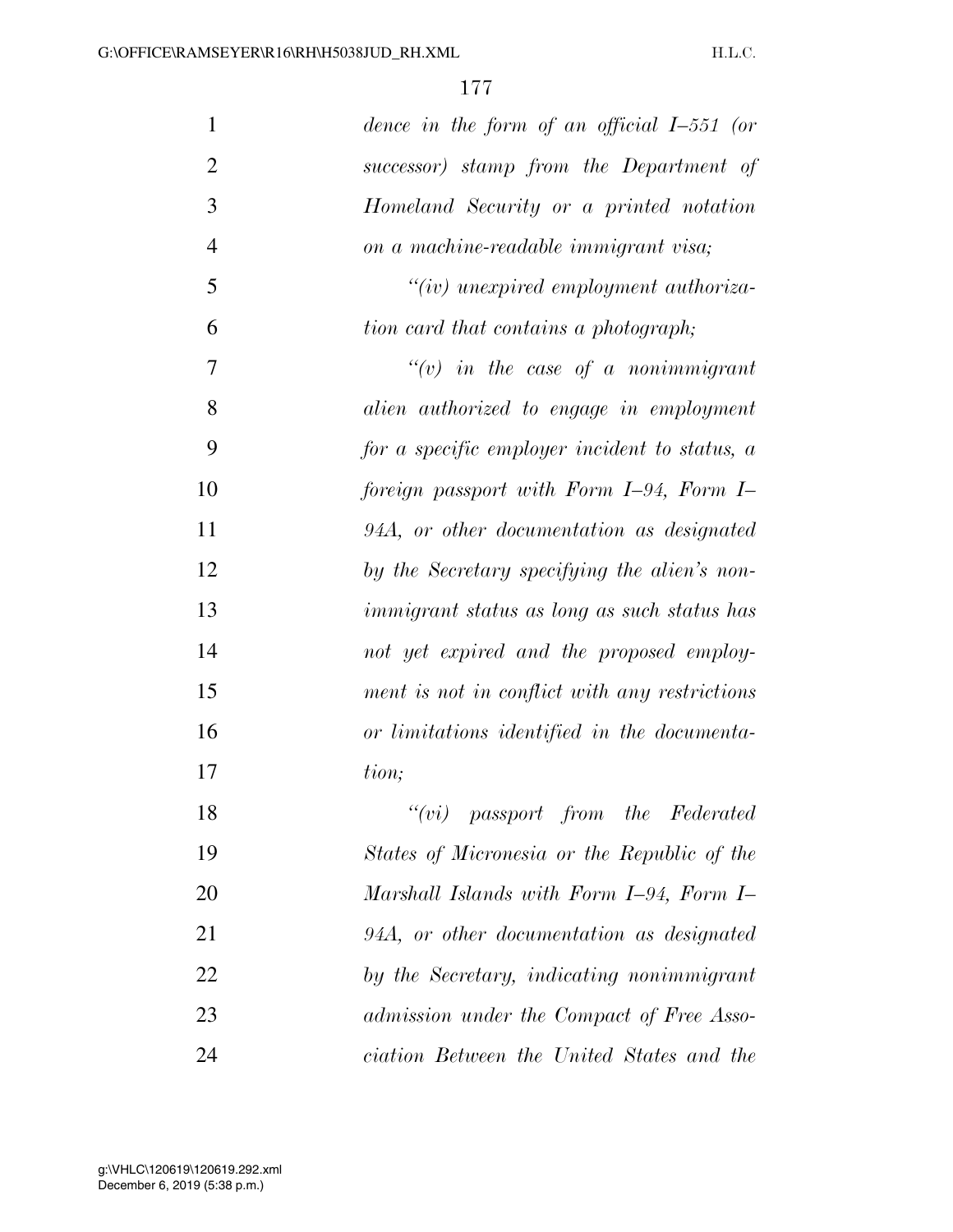| $\mathbf{1}$   | Federated States of Micronesia or the Re-           |
|----------------|-----------------------------------------------------|
| $\overline{2}$ | <i>public of the Marshall Islands; or</i>           |
| 3              | $``(vii)$ other document designated by              |
| $\overline{4}$ | the Secretary, by notice published in the           |
| 5              | Federal Register, if the document-                  |
| 6              | "(I) contains a photograph of the                   |
| 7              | <i>individual</i> , <i>biometric identification</i> |
| 8              | data, and other personal identifying                |
| 9              | information relating to the individual;             |
| 10             | $H(H)$ is evidence of authorization                 |
| 11             | for employment in the United States;                |
| 12             | and                                                 |
| 13             | "(III) contains security features                   |
| 14             | make it resistant to tampering,<br>to               |
| 15             | counterfeiting, and fraudulent use.                 |
| 16             | "(B) DOCUMENTS ESTABLISHING EMPLOY-                 |
| 17             | MENT AUTHORIZATION.—A document described            |
| 18             | in this subparagraph is—                            |
| 19             | $``(i)$ an individual's social security ac-         |
| 20             | count number card (other than such a card           |
| 21             | which specifies on the face that the issuance       |
| 22             | of the card does not authorize employment           |
| 23             | in the United States); or                           |
| 24             | $``(ii)$ a document establishing employ-            |
| 25             | ment authorization that the Secretary deter-        |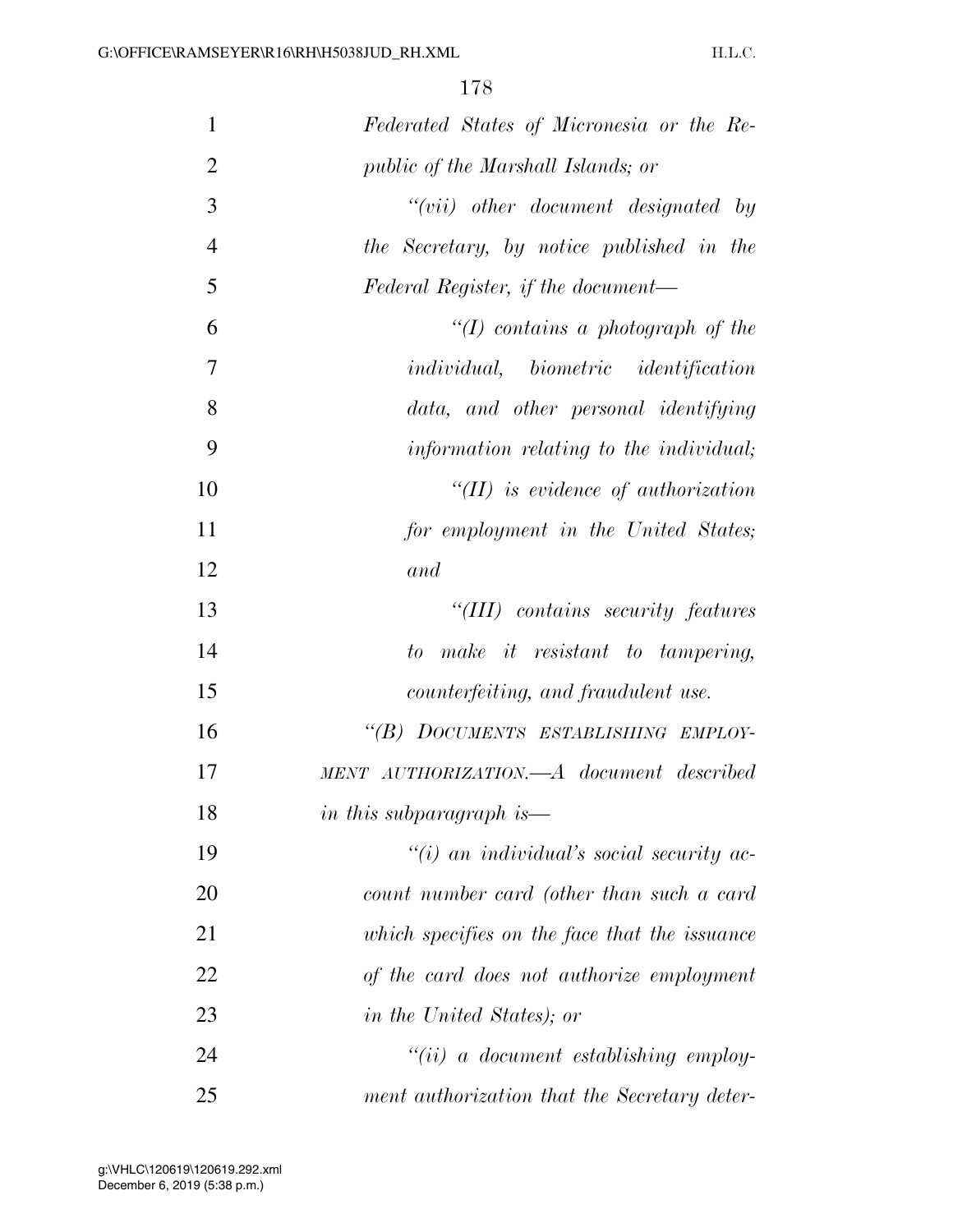| $\mathbf{1}$   | mines, by notice published in the Federal                     |
|----------------|---------------------------------------------------------------|
| $\overline{2}$ | Register, to be acceptable for purposes of                    |
| 3              | this subparagraph, provided that such docu-                   |
| $\overline{4}$ | mentation contains security features to                       |
| 5              | make it resistant to tampering, counter-                      |
| 6              | feiting, and fraudulent use.                                  |
| 7              | DOCUMENTS ESTABLISHING IDEN-<br>$\lq C$ )                     |
| 8              | $TITY. \longrightarrow A$ document described in this subpara- |
| 9              | $graph$ is—                                                   |
| 10             | $\lq\lq(i)$ an individual's driver's license or               |
| 11             | <i>identification card if it was issued by a</i>              |
| 12             | State or one of the outlying possessions of                   |
| 13             | the United States and contains a photo-                       |
| 14             | graph and personal identifying information                    |
| 15             | <i>relating to the individual</i> ;                           |
| 16             | "(ii) an individual's unexpired United                        |
| 17             | States military identification card;                          |
| 18             | "(iii) an individual's unexpired Native                       |
| 19             | American tribal identification document                       |
| 20             | issued by a tribal entity recognized by the                   |
| 21             | Bureau of Indian Affairs;                                     |
| 22             | $``(iv)$ in the case of an individual                         |
| 23             | under 18 years of age, a parent or legal                      |
| 24             | <i>guardian's attestation under penalty of law</i>            |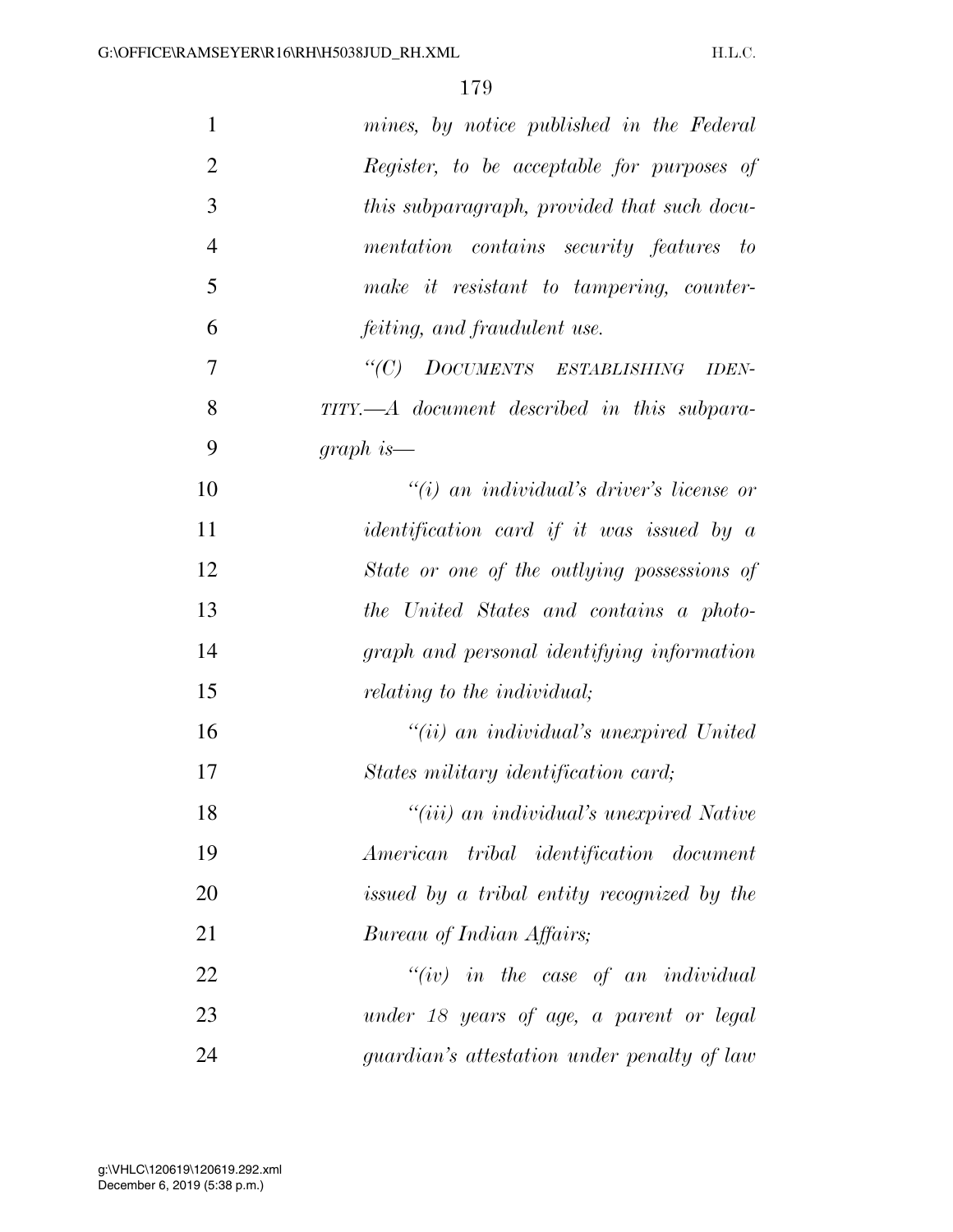*as to the identity and age of the individual; or* 

 *''(v) a document establishing identity that the Secretary determines, by notice published in the Federal Register, to be ac- ceptable for purposes of this subparagraph, if such documentation contains a photo- graph of the individual, biometric identi- fication data, and other personal identi- fying information relating to the indi- vidual, and security features to make it re- sistant to tampering, counterfeiting, and fraudulent use.* 

 *''(D) AUTHORITY TO PROHIBIT USE OF CER- TAIN DOCUMENTS.—If the Secretary finds that any document or class of documents described in subparagraph (A), (B), or (C) does not reliably establish identity or employment authorization or is being used fraudulently to an unacceptable degree, the Secretary may, by notice published in the Federal Register, prohibit or place conditions on the use of such document or class of docu-ments for purposes of this section.* 

 *''(4) USE OF THE SYSTEM TO SCREEN IDENTITY AND EMPLOYMENT AUTHORIZATION.—*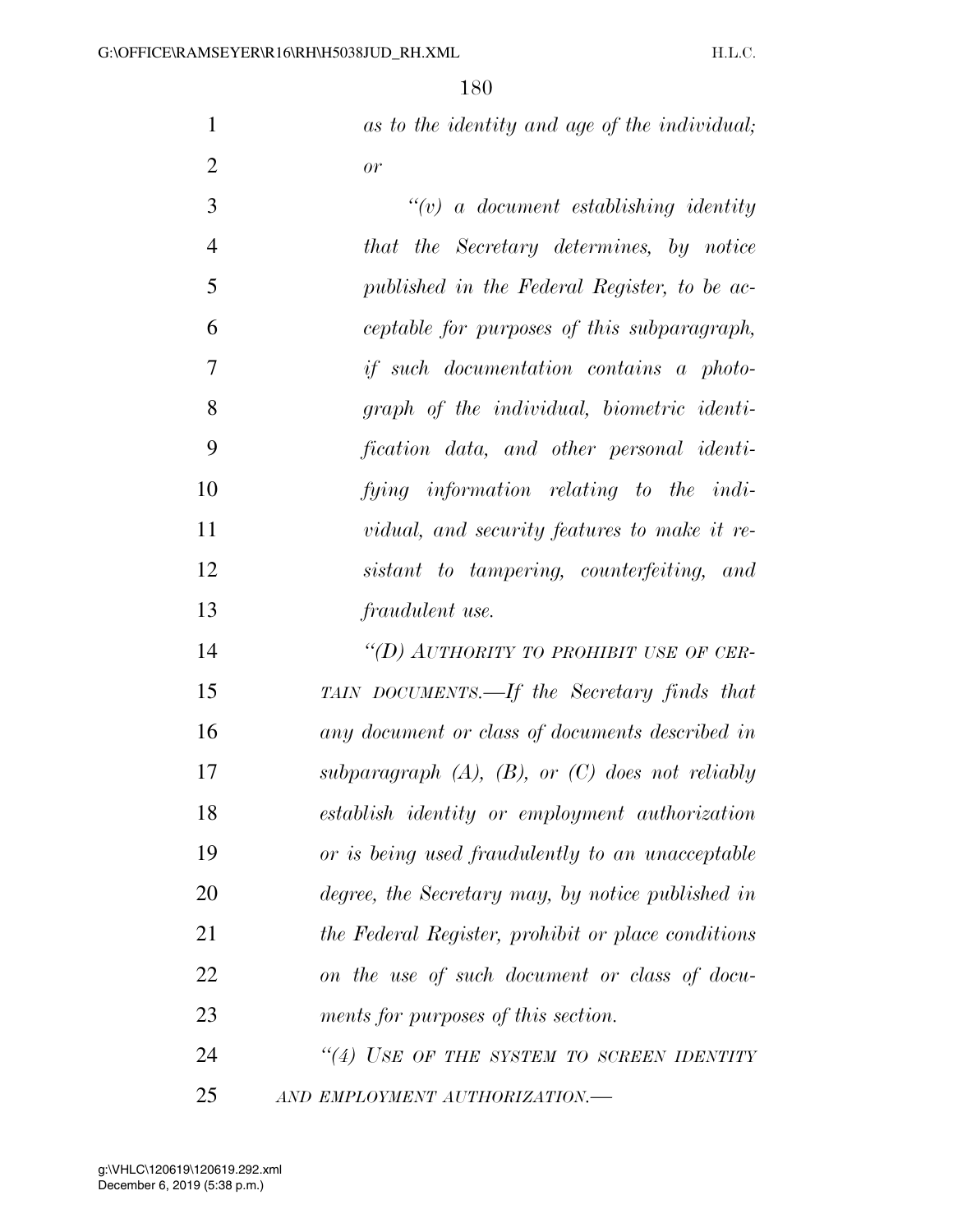| $\mathbf{1}$   | "(A) IN GENERAL.—In the case of a person           |
|----------------|----------------------------------------------------|
| $\overline{2}$ | or entity that uses the System for the hiring, re- |
| 3              | cruiting, or referring for a fee an individual for |
| $\overline{4}$ | employment in the United States, during the pe-    |
| 5              | riod described in subparagraph $(B)$ , the person  |
| 6              | or entity shall submit an inquiry through the      |
| 7              | $System$ described in subsection (a) to seek       |
| 8              | verification of the identity and employment au-    |
| 9              | <i>thorization of the individual.</i>              |
| 10             | "(B) VERIFICATION PERIOD.—                         |
| 11             | "(i) IN GENERAL.—Except as provided                |
| 12             | in clause (ii), and subject to subsection $(d)$ ,  |
| 13             | the verification period shall begin on the         |
| 14             | date of hire and end on the date that is 3         |
| 15             | business days after the date of hire, or such      |
| 16             | other reasonable period as the Secretary           |
| 17             | may prescribe.                                     |
| 18             | "(ii) SPECIAL RULE.—In the case of                 |
| 19             | an alien who is authorized to be employed          |
| 20             | in the United States and who provides evi-         |
| 21             | dence from the Social Security Administra-         |
| 22             | tion that the alien has applied for a social       |
| 23             | security account number, the verification          |
| 24             | period shall end 3 business days after the         |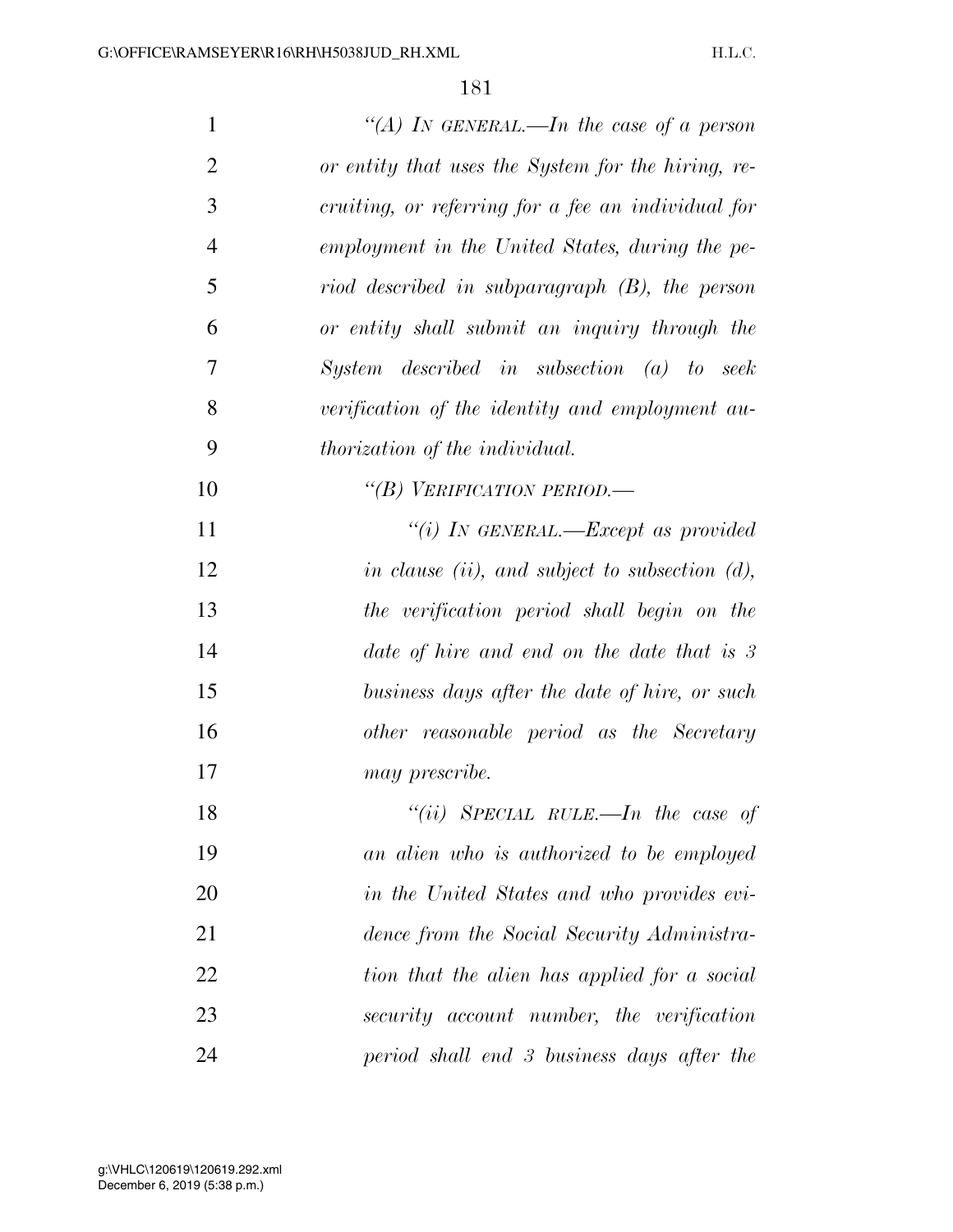| $\mathbf{1}$   | alien receives the social security account        |
|----------------|---------------------------------------------------|
| $\overline{2}$ | number.                                           |
| 3              | "(C) CONFIRMATION.—If a person or entity          |
| $\overline{4}$ | receives confirmation of an individual's identity |
| 5              | and employment authorization, the person or en-   |
| 6              | tity shall record such confirmation on the form   |
| 7              | designated by the Secretary for purposes of para- |
| 8              | graph(1).                                         |
| 9              | "(D) TENTATIVE NONCONFIRMATION.-                  |
| 10             | "(i) IN GENERAL.—In cases of ten-                 |
| 11             | tative nonconfirmation, the Secretary shall       |
| 12             | provide, in consultation with the Commis-         |
| 13             | sioner, a process for-                            |
| 14             | $\lq (I)$ an individual to contest the            |
| 15             | <i>tentative</i> nonconfirmation not later        |
| 16             | than 10 business days after the date of           |
| 17             | the receipt of the notice described in            |
| 18             | clause (ii); and                                  |
| 19             | "(II) the Secretary to issue a con-               |
| 20             | firmation or final nonconfirmation of             |
| 21             | an individual's identity and employ-              |
| 22             | ment authorization not later than 30              |
| 23             | calendar days after the Secretary re-             |
| 24             | ceives notice from the individual con-            |
| 25             | testing a tentative nonconfirmation.              |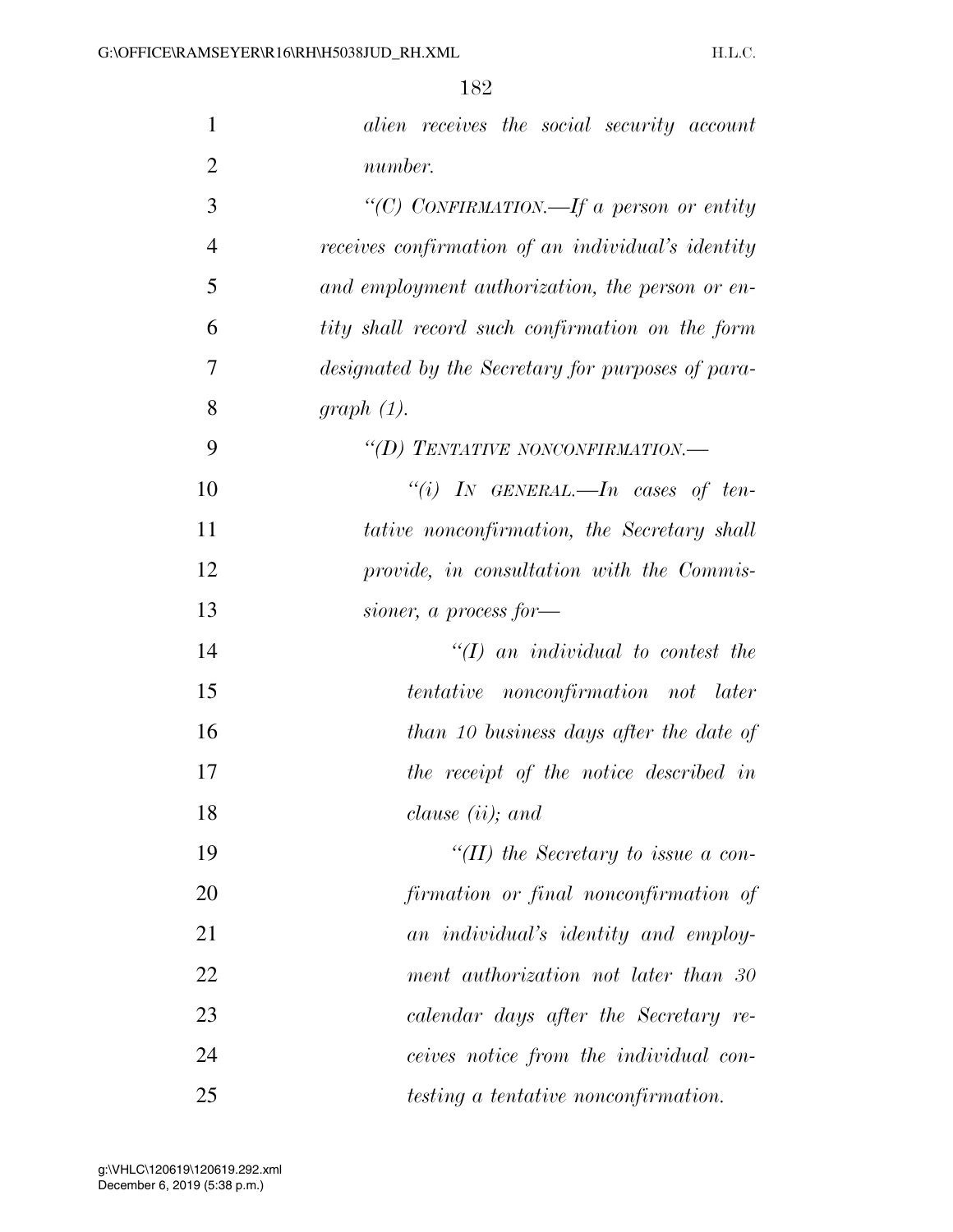| $\mathbf{1}$   | "(ii) NOTICE.—If a person or entity                   |
|----------------|-------------------------------------------------------|
| $\overline{2}$ | receives a tentative nonconfirmation of an            |
| 3              | <i>individual's identity or employment author-</i>    |
| $\overline{4}$ | <i>ization, the person or entity shall, not later</i> |
| 5              | than 3 business days after receipt, notify            |
| 6              | such individual in writing in a language              |
| 7              | understood by the individual and on a form            |
| 8              | designated by the Secretary, that shall in-           |
| 9              | clude a description of the individual's right         |
| 10             | to contest the tentative nonconfirmation.             |
| 11             | The person or entity shall attest, under pen-         |
| 12             | alty of perjury, that the person or entity            |
| 13             | provided (or attempted to provide) such no-           |
| 14             | tice to the individual, and the individual            |
| 15             | shall acknowledge receipt of such notice in           |
| 16             | a manner specified by the Secretary.                  |
| 17             | "(iii) NO CONTEST.—                                   |
| 18             | $``(I)$ IN GENERAL.—A tentative                       |
| 19             | nonconfirmation shall become final if,                |
| 20             | upon receiving the notice described in                |
| 21             | clause $(ii)$ , the individual—                       |
| 22             | $\lq\lq (aa)$ refuses to acknowledge                  |
| 23             | receipt of such notice;                               |
| 24             | $"(bb)$ acknowledges in writ-                         |
| 25             | ing, in a manner specified by the                     |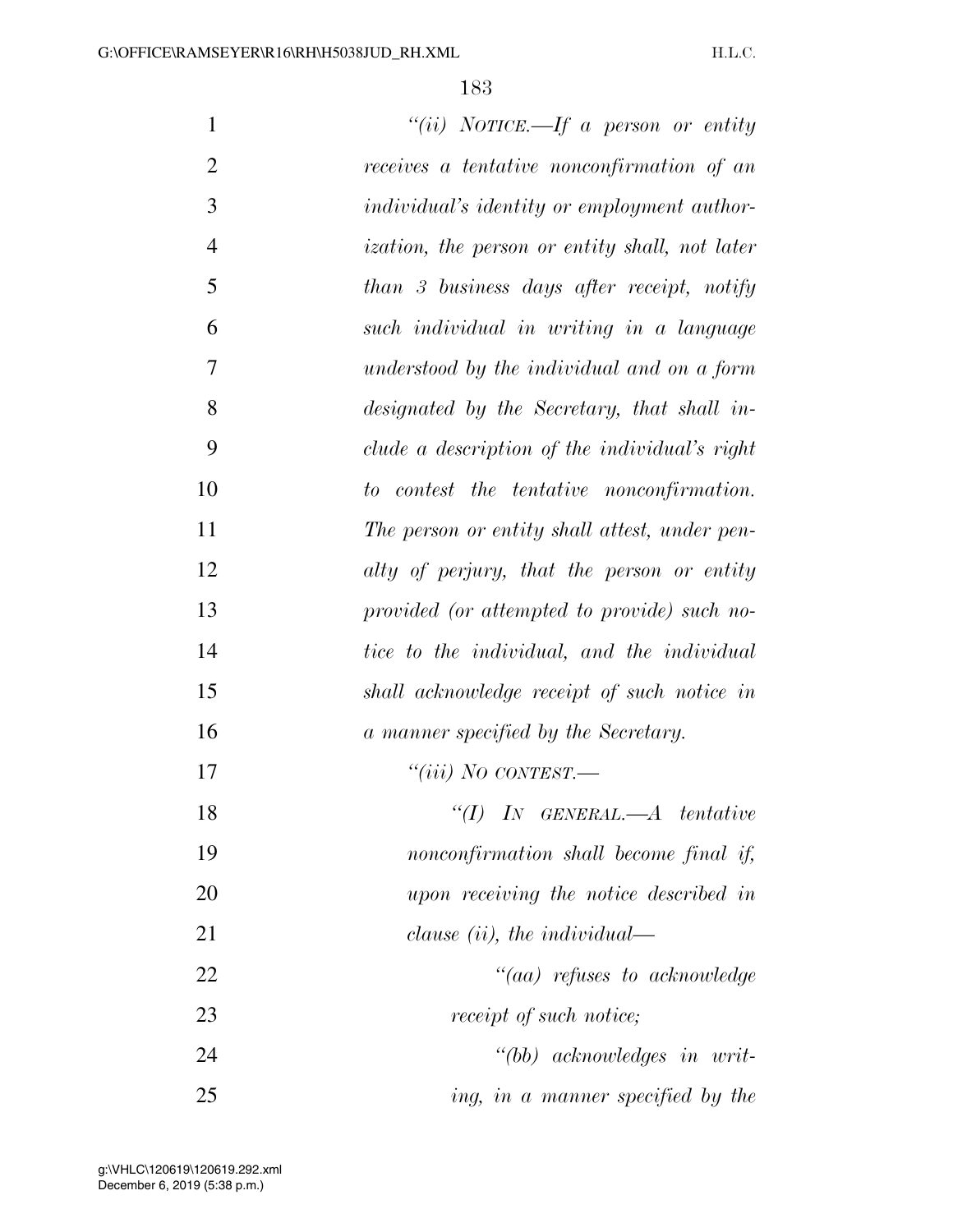| $\mathbf{1}$   | Secretary, that the individual will                           |
|----------------|---------------------------------------------------------------|
| $\overline{2}$ | not contest the tentative noncon-                             |
| 3              | firmation; or                                                 |
| $\overline{4}$ | $\lq\lq (cc)$ fails to contest the ten-                       |
| 5              | <i>tative nonconfirmation within the</i>                      |
| 6              | 10-business-day period beginning                              |
| $\overline{7}$ | on the date the individual received                           |
| 8              | such notice.                                                  |
| 9              | "(II) RECORD OF NO CONTEST.-                                  |
| 10             | The person or entity shall indicate in                        |
| 11             | the System that the individual did not                        |
| 12             | contest the tentative nonconfirmation                         |
| 13             | and shall specify the reason the ten-                         |
| 14             | tative nonconfirmation became final                           |
| 15             | under subclause $(I)$ .                                       |
| 16             | "(III) EFFECT OF FAILURE TO                                   |
| 17             | $CONTEST.$ <i>An</i> individual's failure to                  |
| 18             | $\,contest$ $\,a$ $\,$ $\,tentative$ $\,$ $\,nonconfirmation$ |
| 19             | shall not be considered an admission of                       |
| 20             | any fact with respect to any violation                        |
| 21             | of this Act or any other provision of                         |
| 22             | law.                                                          |
| 23             | "(iv) $CONTEST$ .                                             |
| 24             | "(I) In GENERAL.—An individual                                |
| 25             | may contest a tentative nonconfirma-                          |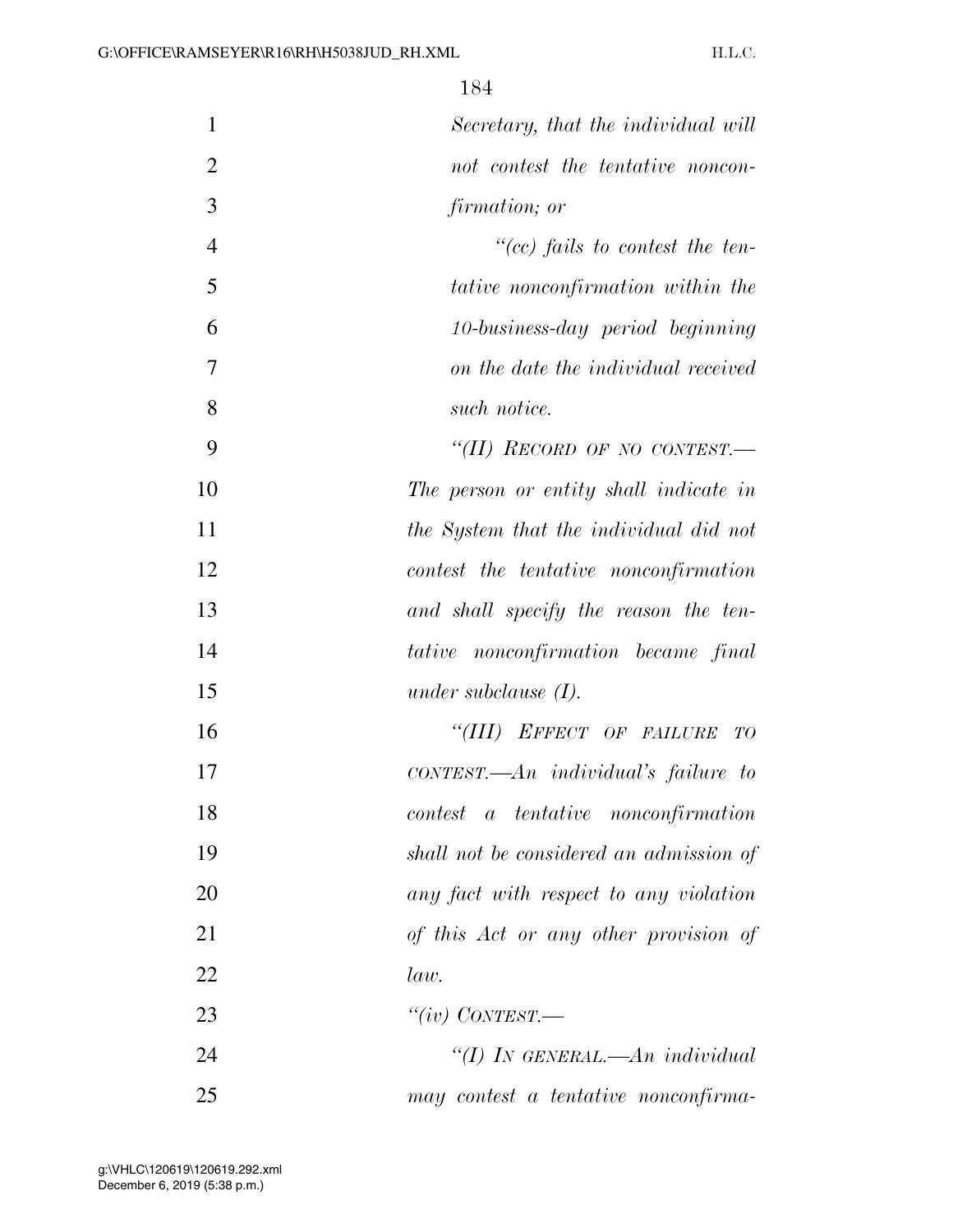| $\mathbf{1}$   | tion by using the process for secondary         |
|----------------|-------------------------------------------------|
| $\overline{2}$ | verification under clause $(i)$ , not later     |
| 3              | than 10 business days after receiving           |
| $\overline{4}$ | the notice described in clause (ii). $Ex$       |
| 5              | cept as provided in clause (iii), the           |
| 6              | nonconfirmation shall remain tentative          |
| 7              | until a confirmation or final noncon-           |
| 8              | firmation is provided by the System.            |
| 9              | "(II) PROHIBITION ON TERMI-                     |
| 10             | $NATION$ —In no case shall a person or          |
| 11             | entity terminate employment or take             |
| 12             | <i>adverse employment action</i><br>any         |
| 13             | <i>against an individual for failure to ob-</i> |
| 14             | tain confirmation of the individual's           |
| 15             | <i>identity</i> and employment authorization    |
| 16             | until the person or entity receives a           |
| 17             | notice of final nonconfirmation from            |
| 18             | the System. Nothing in this subclause           |
| 19             | shall prohibit an employer from termi-          |
| 20             | nating the employment of the indi-              |
| 21             | vidual for any other lawful reason.             |
| 22             | "(III) CONFIRMATION OR FINAL                    |
| 23             | NONCONFIRMATION.—The Secretary, in              |
| 24             | consultation with the Commissioner,             |
| 25             | shall issue notice of a confirmation or         |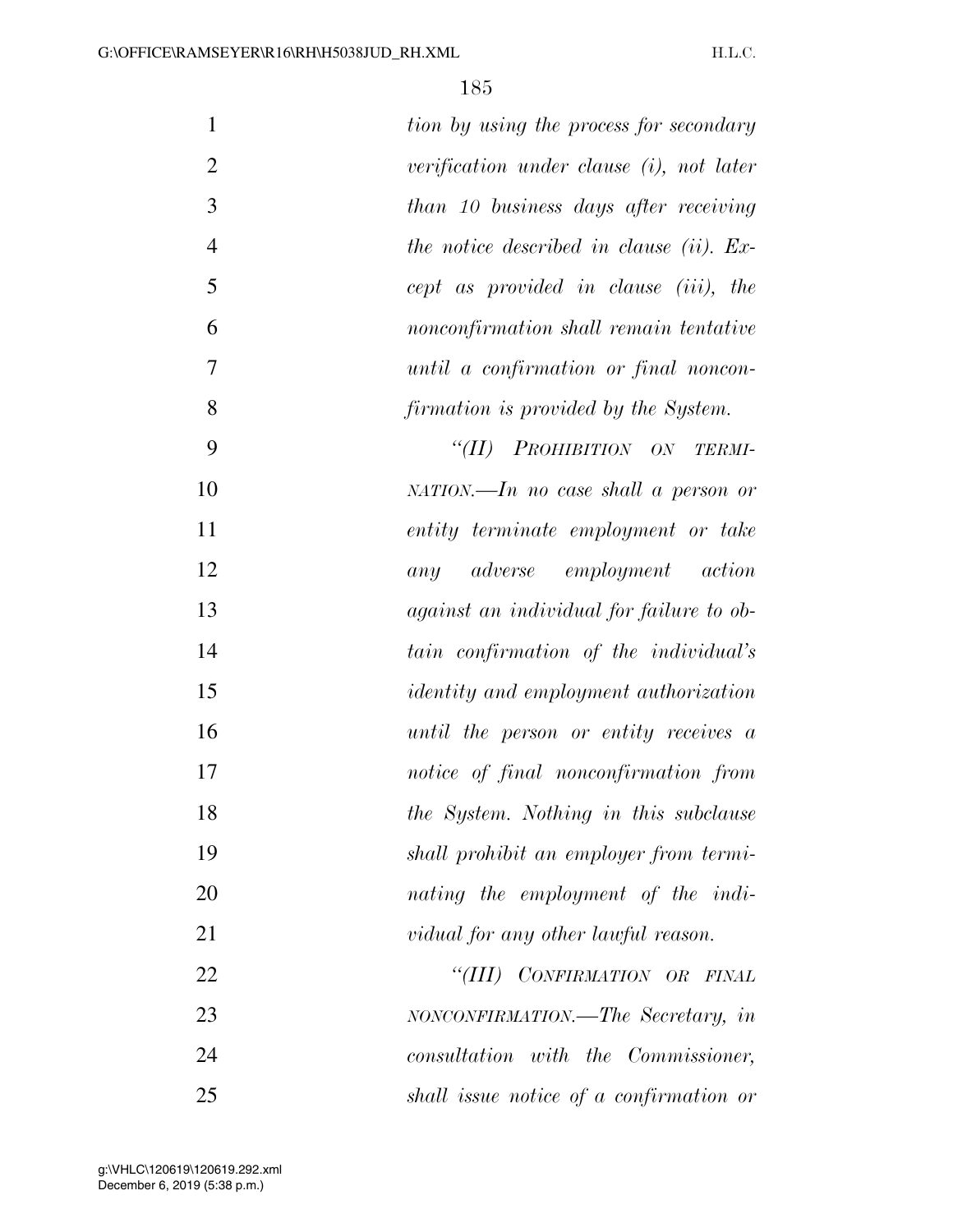| $\mathbf{1}$   | final nonconfirmation of the individ-          |
|----------------|------------------------------------------------|
| $\overline{2}$ | <i>ual's identity and employment author-</i>   |
| 3              | <i>ization not later than 30 calendar days</i> |
| $\overline{4}$ | after the date the Secretary receives no-      |
| 5              | tice from the individual contesting the        |
| 6              | <i>tentative nonconfirmation.</i>              |
| 7              | "(E) FINAL NONCONFIRMATION.-                   |
| 8              | "(i) NOTICE.—If a person or entity re-         |
| 9              | ceives a final nonconfirmation of an indi-     |
| 10             | vidual's identity or employment authoriza-     |
| 11             | tion, the person or entity shall, not later    |
| 12             | than 3 business days after receipt, notify     |
| 13             | such individual of the final nonconfirma-      |
| 14             | tion in writing, on a form designated by the   |
| 15             | Secretary, which shall include information     |
| 16             | regarding the individual's right to appeal     |
| 17             | the final nonconfirmation as provided          |
| 18             | under subparagraph $(F)$ . The person or en-   |
| 19             | tity shall attest, under penalty of perjury,   |
| 20             | that the person or entity provided (or at-     |
| 21             | tempted to provide) the notice to the indi-    |
| 22             | vidual, and the individual shall acknowl-      |
| 23             | edge receipt of such notice in a manner des-   |
| 24             | <i>ignated by the Secretary.</i>               |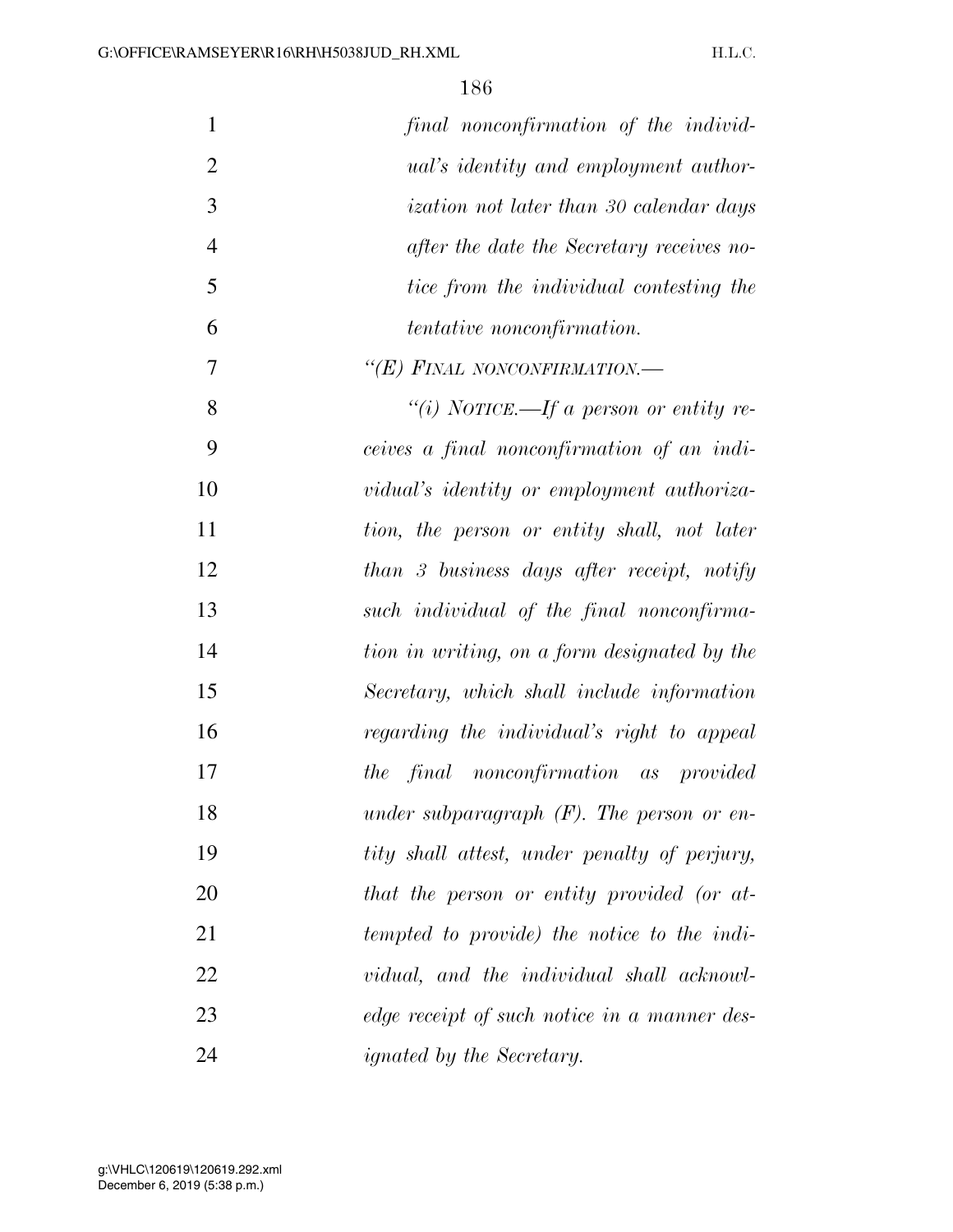| $\mathbf{1}$   | "(ii) TERMINATION OR NOTIFICATION             |
|----------------|-----------------------------------------------|
| $\overline{2}$ | OF CONTINUED EMPLOYMENT.—If a person          |
| 3              | or entity receives a final nonconfirmation    |
| $\overline{4}$ | regarding an individual, the person or enti-  |
| 5              | ty may terminate employment of the indi-      |
| 6              | vidual. If the person or entity does not ter- |
| 7              | minate such employment pending appeal of      |
| 8              | the final nonconfirmation, the person or en-  |
| 9              | tity shall notify the Secretary of such fact  |
| 10             | through the System. Failure to notify the     |
| 11             | Secretary in accordance with this clause      |
| 12             | shall be deemed a violation of section        |
| 13             | 274A(a)(1)(A).                                |
| 14             | "(iii) PRESUMPTION OF VIOLATION               |
| 15             | FOR CONTINUED EMPLOYMENT.—If a person         |
| 16             | or entity continues to employ an individual   |
| 17             | after receipt of a final nonconfirmation,     |
| 18             | there shall be a rebuttable presumption that  |
| 19             | the person or entity has violated paragraphs  |
| 20             | $(1)(A)$ and $(a)(2)$ of section $274A(a)$ .  |
| 21             | "(F) APPEAL OF FINAL NONCONFIRMA-             |
| 22             | $TION$ —                                      |
| 23             | $``(i)$ ADMINISTRATIVE APPEAL.—The            |
| 24             | Secretary, in consultation with the Commis-   |
| 25             | sioner, shall develop a process by which an   |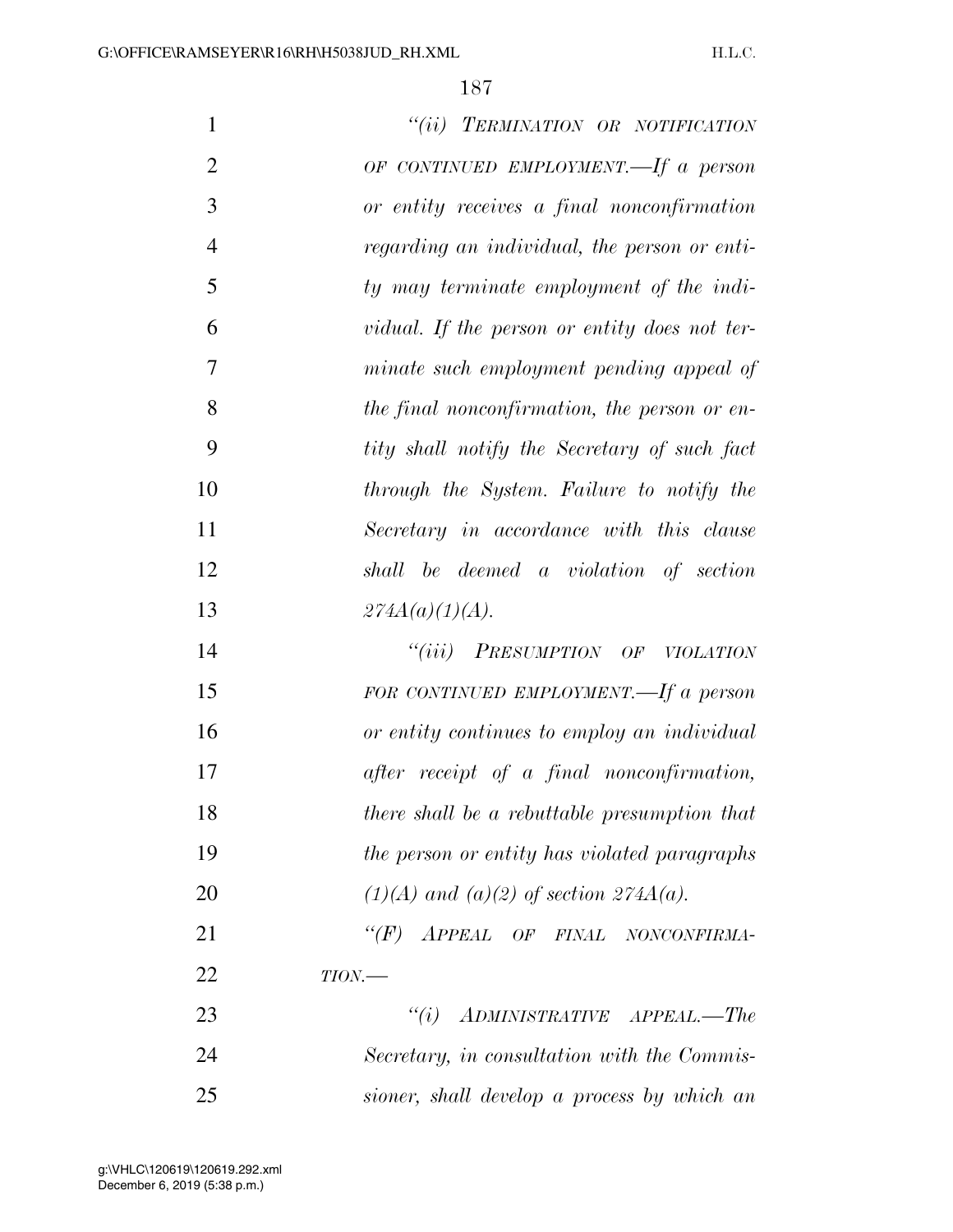| $\mathbf{1}$   | individual may seek administrative review     |
|----------------|-----------------------------------------------|
| $\overline{2}$ | of a final nonconfirmation. Such process      |
| 3              | shall                                         |
| $\overline{4}$ | $\lq (I)$ permit the individual to sub-       |
| 5              | mit additional evidence establishing          |
| 6              | <i>identity</i> or employment authorization;  |
| 7              | $\lq$ (II) ensure prompt resolution of        |
| 8              | an appeal (but in no event shall there        |
| 9              | be a failure to respond to an appeal          |
| 10             | within 30 days); and                          |
| 11             | "(III) permit the Secretary to im-            |
| 12             | pose a civil money penalty (not to ex-        |
| 13             | ceed \$500) on an individual upon             |
| 14             | finding that an appeal was frivolous or       |
| 15             | filed for purposes of delay.                  |
| 16             | "(ii) COMPENSATION FOR LOST WAGES             |
| 17             | RESULTING FROM GOVERNMENT ERROR OR            |
| 18             | OMISSION.-                                    |
| 19             | "(I) IN GENERAL.—If, upon con-                |
| 20             | sideration of an appeal of a final non-       |
| 21             | <i>confirmation, the Secretary determines</i> |
| 22             | that the final nonconfirmation<br>was         |
| 23             | issued in error, the Secretary shall fur-     |
| 24             | ther determine whether the final non-         |
| 25             | confirmation was the result of govern-        |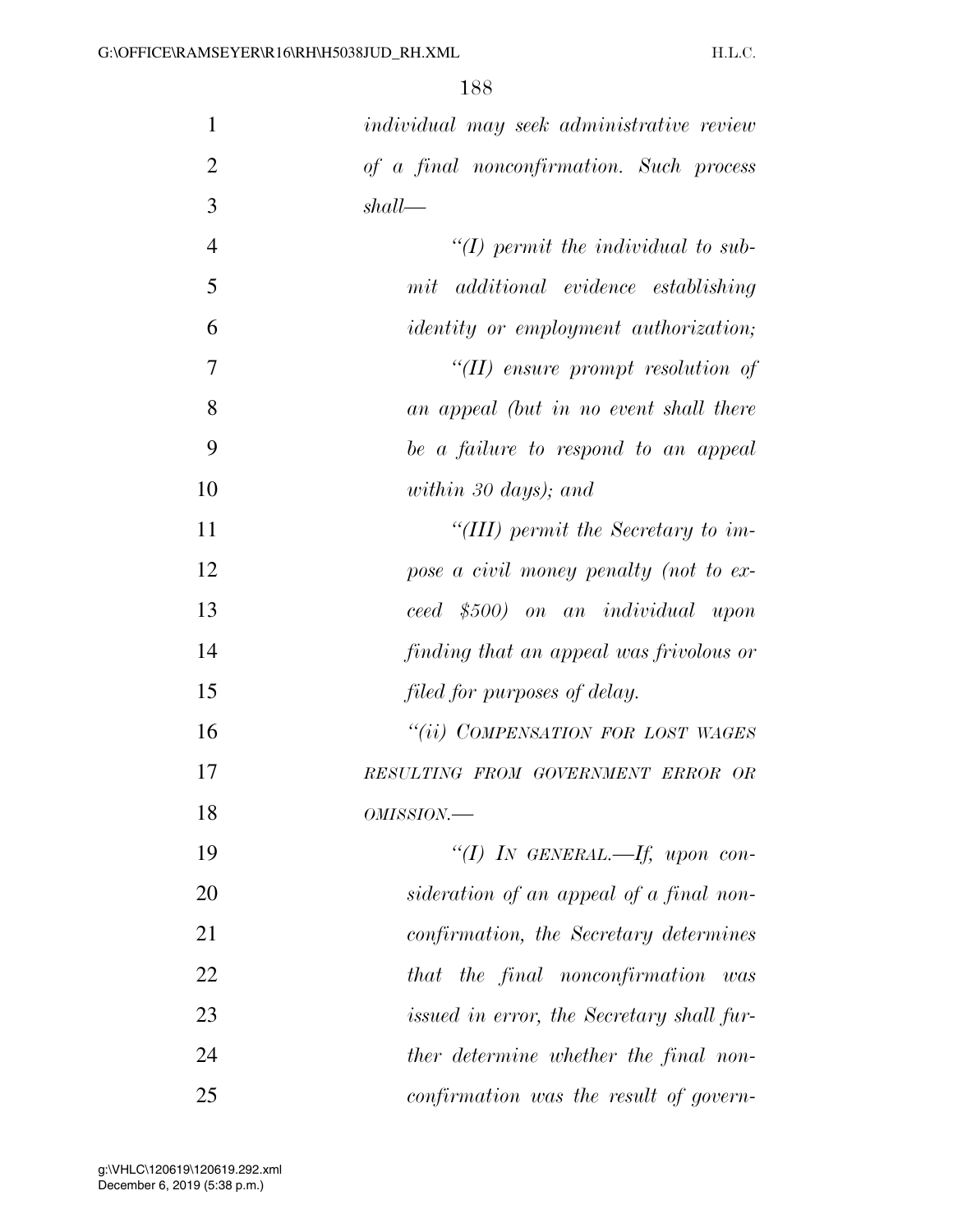| $\mathbf{1}$   | ment error or omission. If the Sec-       |
|----------------|-------------------------------------------|
| $\overline{2}$ | retary determines that the final non-     |
| 3              | confirmation was solely the result of     |
| $\overline{4}$ | government error or omission and the      |
| 5              | <i>individual</i> was terminated from em- |
| 6              | ployment, the Secretary shall com-        |
| 7              | pensate the individual for lost wages.    |
| 8              | CALCULATION OF<br>$\lq(T)$<br><b>LOST</b> |
| 9              | WAGES.—Lost wages shall be calculated     |
| 10             | based on the wage rate and work sched-    |
| 11             | ule that were in effect prior to the in-  |
| 12             | dividual's termination. The individual    |
| 13             | shall be compensated for lost wages be-   |
| 14             | ginning on the first scheduled work       |
| 15             | day after employment was terminated       |
| 16             | and ending 90 days after completion of    |
| 17             | the administrative review process de-     |
| 18             | scribed in this subparagraph or the       |
| 19             | day the individual is reinstated or ob-   |
| 20             | tains other employment, whichever oc-     |
| 21             | curs first.                               |
| 22             | "(III) LIMITATION ON COMPENSA-            |
| 23             | TION.—No compensation for lost wages      |
| 24             | shall be awarded for any period during    |
| 25             | which the individual was not author-      |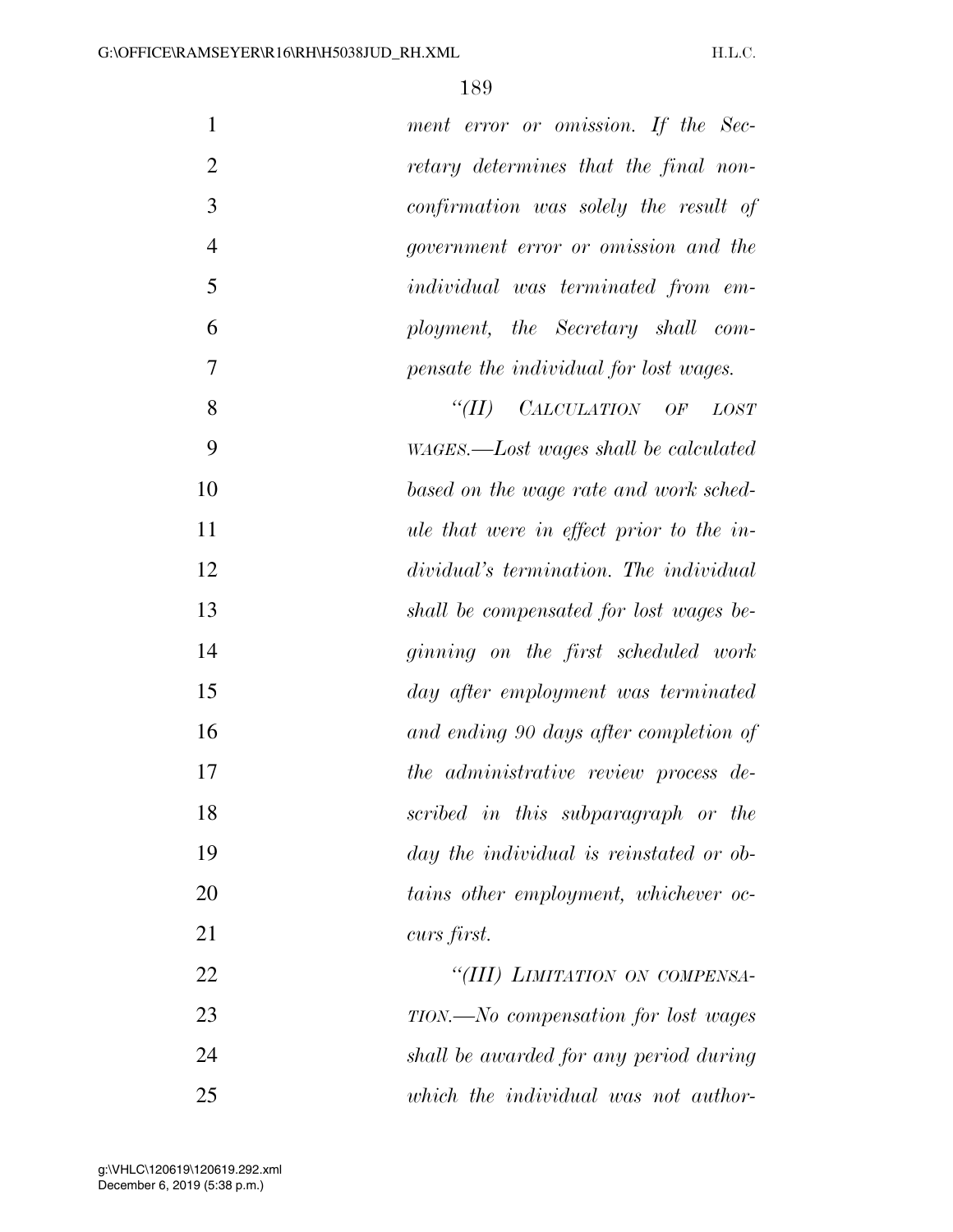*ized for employment in the United States.* 

| 3              | "(IV) SOURCE OF FUNDS.—There                 |
|----------------|----------------------------------------------|
| $\overline{4}$ | is established in the general fund of the    |
| 5              | Treasury, a separate account which           |
| 6              | shall be known as the Electronic             |
| $\overline{7}$ | Verification Compensation Account'.          |
| 8              | Fees collected under subsections (f) and     |
| 9              | $(g)$ shall be deposited in the Electronic   |
| 10             | Verification Compensation Account            |
| 11             | and shall remain available for pur-          |
| 12             | poses of providing compensation for          |
| 13             | lost wages under this subclause.             |
| 14             | "(iii) JUDICIAL REVIEW.—Not later            |
| 15             | than 30 days after the dismissal of an ap-   |
| 16             | peal under this subparagraph, an indi-       |
| 17             | vidual may seek judicial review of such dis- |
| 18             | missal in the United States District Court   |

 *missal in the United States District Court in the jurisdiction in which the employer resides or conducts business.* 

 *''(5) RETENTION OF VERIFICATION RECORDS.— ''(A) IN GENERAL.—After completing the form designated by the Secretary in accordance with paragraphs (1) and (2), the person or enti-ty shall retain the form in paper, microfiche,*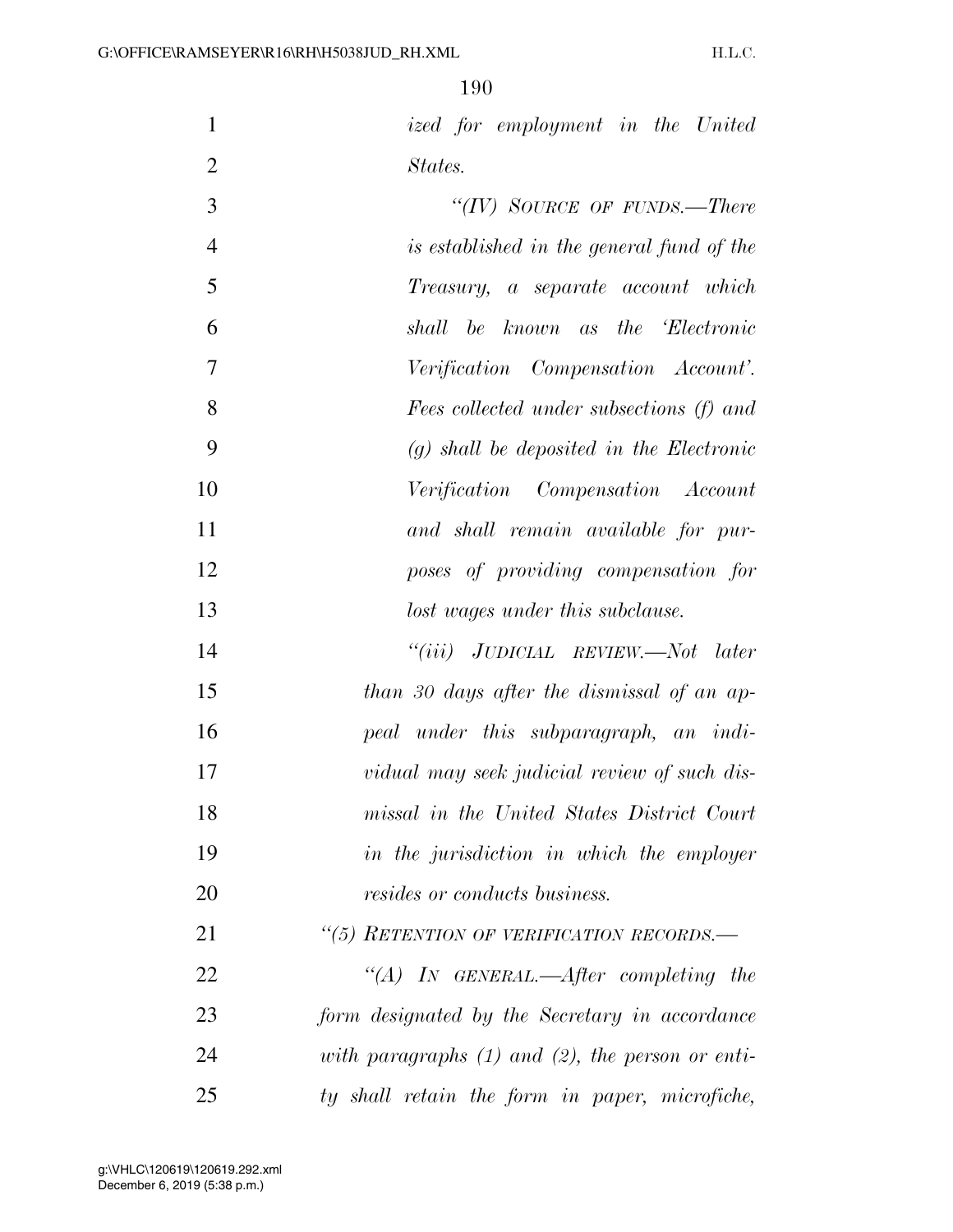| $\mathbf{1}$   | microfilm, electronic, or other format deemed ac-       |
|----------------|---------------------------------------------------------|
| $\overline{2}$ | ceptable by the Secretary, and make it available        |
| 3              | for inspection by officers of the Department of         |
| $\overline{4}$ | Homeland Security, the Department of Justice,           |
| 5              | or the Department of Labor during the period            |
| 6              | beginning on the date the verification is com-          |
| $\tau$         | pleted and ending on the later of-                      |
| 8              | "(i) the date that is 3 years after the                 |
| 9              | date of hire; or                                        |
| 10             | $``(ii)$ the date that is 1 year after the              |
| 11             | date on which the individual's employment               |
| 12             | <i>is terminated.</i>                                   |
| 13             | "(B) COPYING OF DOCUMENTATION PER-                      |
| 14             | MITTED.—Notwithstanding any other provision             |
| 15             | of law, a person or entity may copy a document          |
| 16             | presented by an individual pursuant to this sec-        |
| 17             | tion and may retain the copy, but only for the          |
| 18             | purpose of complying with the requirements of           |
| 19             | this section.                                           |
| 20             | "(c) REVERIFICATION OF PREVIOUSLY HIRED INDI-           |
| 21             | VIDUALS.-                                               |
| 22             | "(1) MANDATORY REVERIFICATION.—In the case              |
| 23             | of a person or entity that uses the System for the hir- |
| 24             | ing, recruiting, or referring for a fee an individual   |
| 25             | for employment in the United States, the person or      |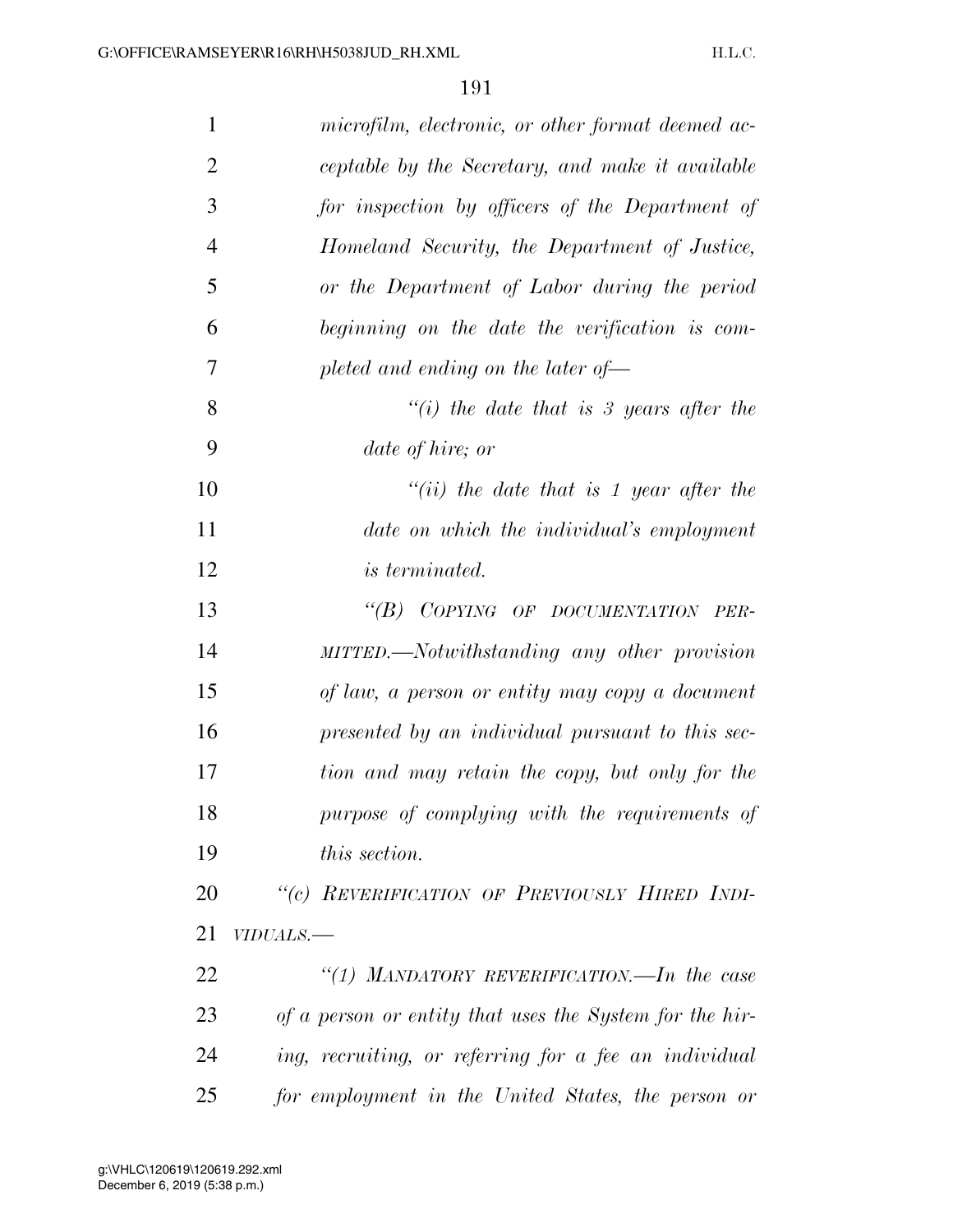| $\mathbf{1}$   | entity shall submit an inquiry using the System to     |
|----------------|--------------------------------------------------------|
| $\overline{2}$ | verify the identity and employment authorization       |
| 3              | $of$ —                                                 |
| $\overline{4}$ | $\lq (A)$ an individual with a limited period of       |
| 5              | employment authorization, within 3 business            |
| 6              | days before the date on which such employment          |
| 7              | <i>authorization expires; and</i>                      |
| 8              | "(B) an individual, not later than 10 days             |
| 9              | after receiving a notification from the Secretary      |
| 10             | requiring the verification of such individual pur-     |
| 11             | suant to subsection $(a)(4)(C)$ .                      |
| 12             | (2)<br>REVERIFICATION PROCEDURES.—The                  |
| 13             | verification procedures under subsection (b) shall     |
| 14             | apply to reverifications under this subsection, except |
| 15             | that employers shall—                                  |
| 16             | $\lq (A)$ use a form designated by the Secretary       |
| 17             | for purposes of this paragraph; and                    |
| 18             | $\lq\lq(B)$ retain the form in paper, microfiche,      |
| 19             | microfilm, electronic, or other format deemed ac-      |
| 20             | ceptable by the Secretary, and make it available       |
| 21             | for inspection by officers of the Department of        |
| 22             | Homeland Security, the Department of Justice,          |
| 23             | or the Department of Labor during the period           |
| 24             | beginning on the date the reverification com-          |
| 25             | mences and ending on the later of-                     |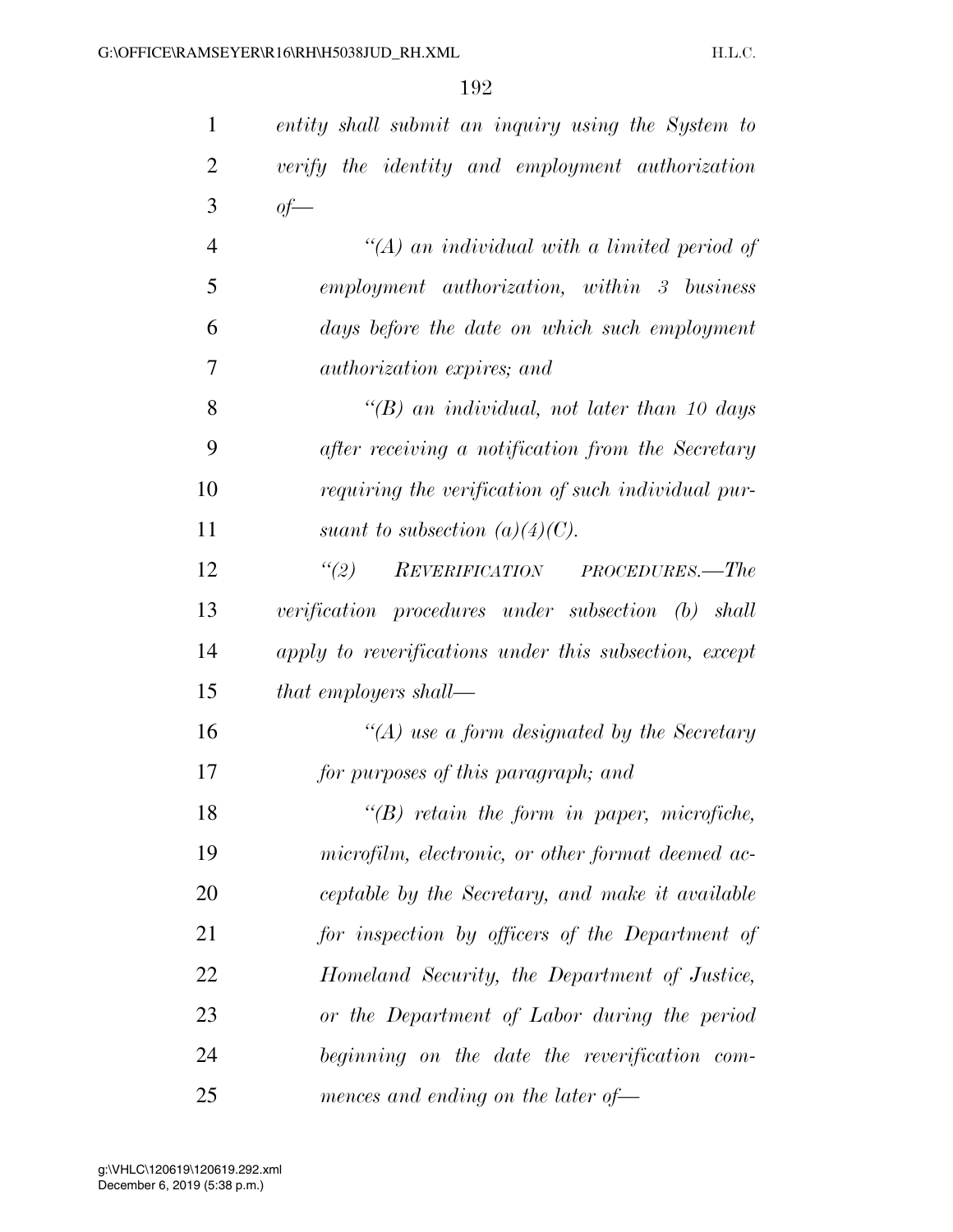| $\mathbf{1}$   | "(i) the date that is 3 years after the                 |
|----------------|---------------------------------------------------------|
| $\overline{2}$ | date of reverification; or                              |
| 3              | "(ii) the date that is 1 year after the                 |
| $\overline{4}$ | date on which the individual's employment               |
| 5              | <i>is terminated.</i>                                   |
| 6              | "(3) LIMITATION ON REVERIFICATION.-Except               |
| 7              | as provided in paragraph $(1)$ , a person or entity may |
| 8              | not otherwise reverify the identity and employment      |
| 9              | authorization of a current employee, including an       |
| 10             | employee continuing in employment.                      |
| 11             | "(d) GOOD FAITH COMPLIANCE.-                            |
| 12             | "(1) IN GENERAL.—Except as otherwise provided           |
| 13             | in this subsection, a person or entity that uses the    |
| 14             | System is considered to have complied with the re-      |
| 15             | quirements of this section notwithstanding a technical  |
| 16             | failure of the System, or other technical or procedural |
| 17             | failure to meet such requirement if there was a good    |
| 18             | faith attempt to comply with the requirement.           |
| 19             | "(2) EXCEPTION FOR FAILURE TO CORRECT                   |
| 20             | AFTER NOTICE.—Paragraph $(1)$ shall not apply if—       |
| 21             | "(A) the failure is not de minimis;                     |
| 22             | $\lq\lq B$ the Secretary has provided notice to         |
| 23             | the person or entity of the failure, including an       |
| 24             | explanation as to why it is not de minimis;             |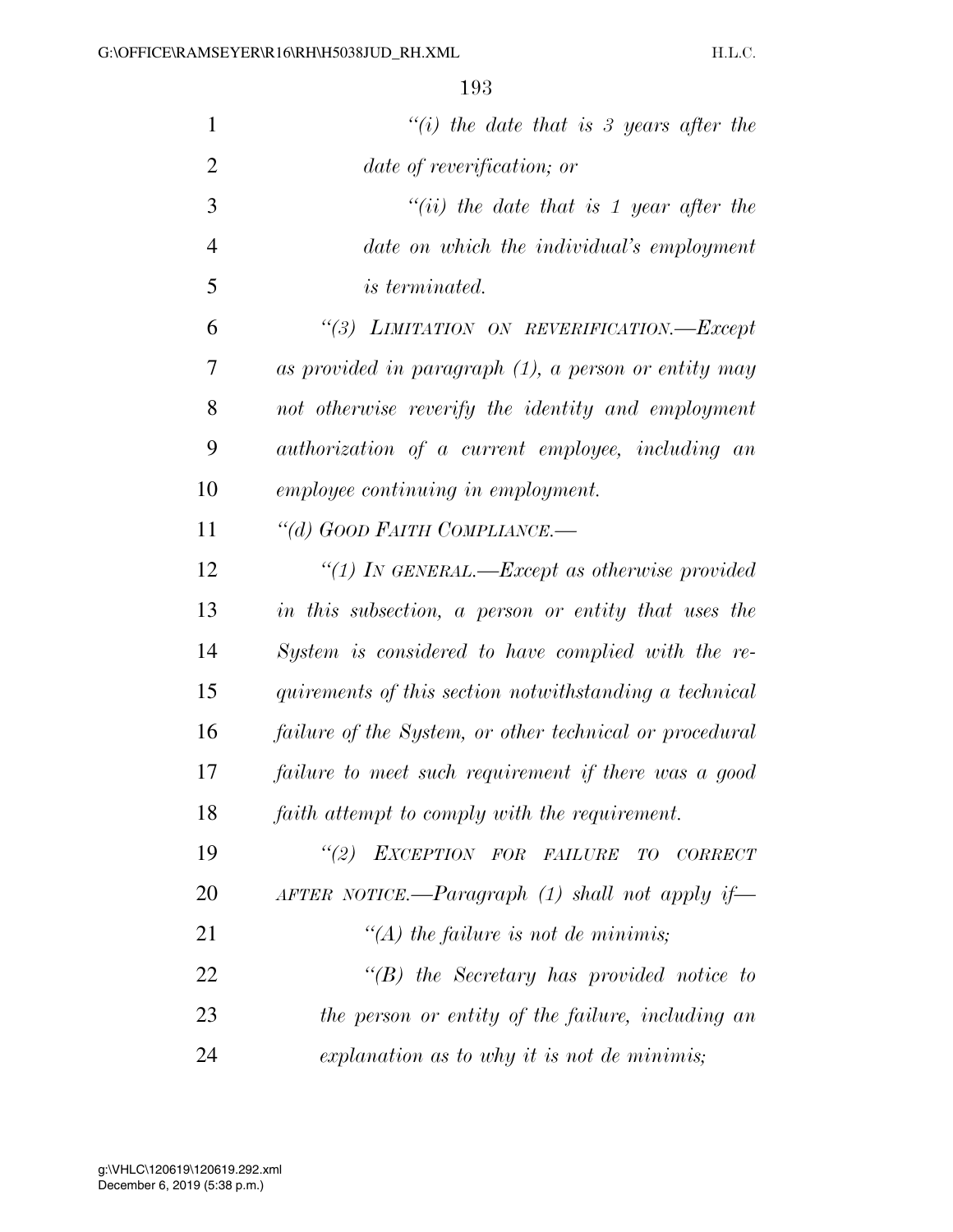| $\mathbf{1}$   | $\lq\lq C$ the person or entity has been provided       |
|----------------|---------------------------------------------------------|
| $\overline{2}$ | a period of not less than 30 days (beginning            |
| 3              | after the date of the notice) to correct the failure;   |
| $\overline{4}$ | and                                                     |
| 5              | "(D) the person or entity has not corrected             |
| 6              | the failure voluntarily within such period.             |
| 7              | "(3) EXCEPTION FOR PATTERN OR PRACTICE                  |
| 8              | VIOLATORS.—Paragraph $(1)$ shall not apply to a per-    |
| 9              | son or entity that has engaged or is engaging in a      |
| 10             | pattern or practice of violations of paragraph $(1)(A)$ |
| 11             | or (2) of section $274A(a)$ .                           |
| 12             | "(4) DEFENSE.—In the case of a person or enti-          |
| 13             | ty that uses the System for the hiring, recruiting, or  |
| 14             | referring for a fee an individual for employment in     |
| 15             | the United States, the person or entity shall not be    |
| 16             | liable to a job applicant, an employee, the Federal     |
| 17             | Government, or a State or local government, under       |
| 18             | Federal, State, or local criminal or civil law, for any |
| 19             | employment-related action taken with respect to an      |
| 20             | employee in good-faith reliance on information pro-     |
| 21             | vided by the System. Such person or entity shall be     |
| 22             | deemed to have established compliance with its obliga-  |
| 23             | tions under this section, absent a showing by the Sec-  |
| 24             | retary, by clear and convincing evidence, that the em-  |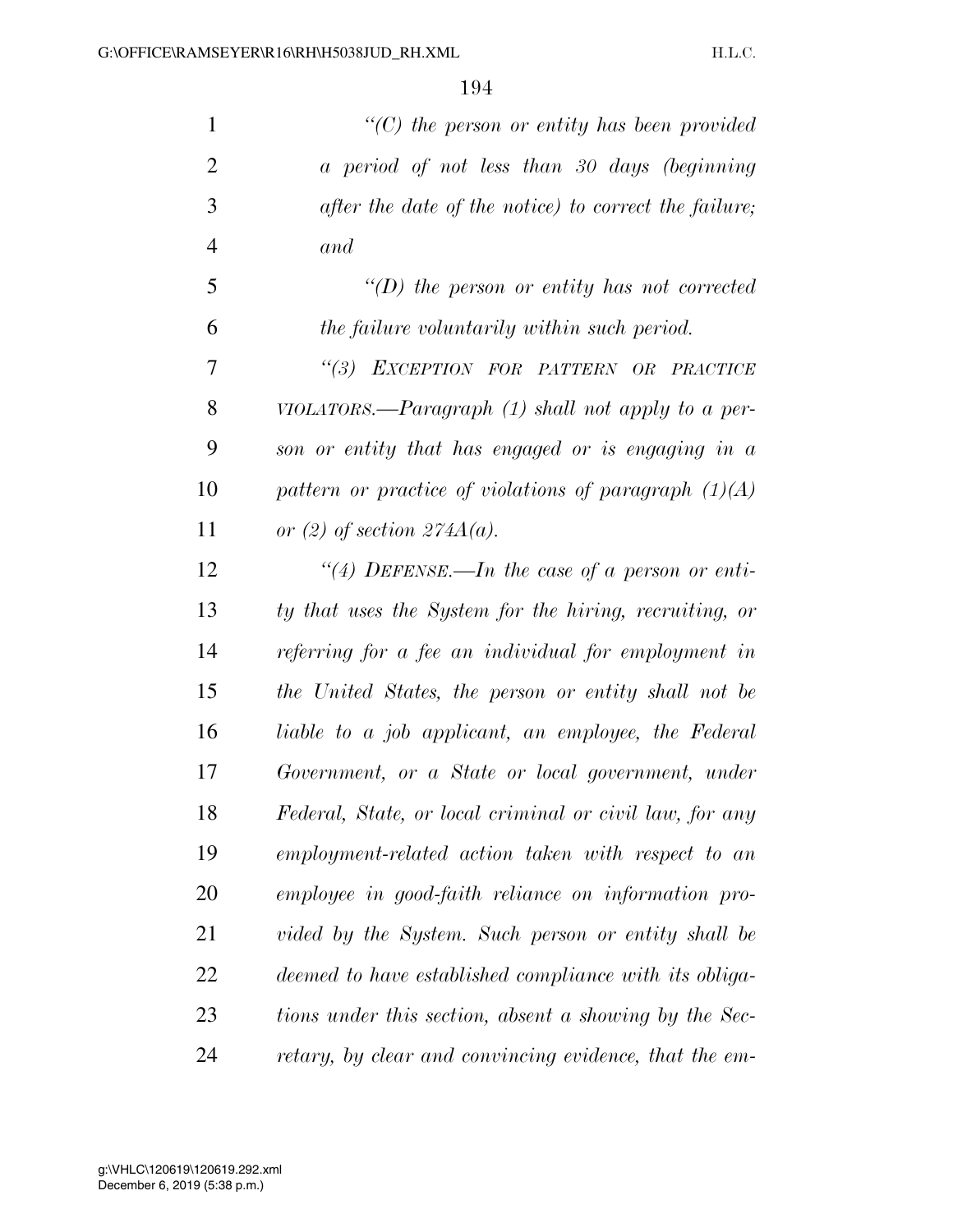|                | 199                                                     |
|----------------|---------------------------------------------------------|
| $\mathbf{1}$   | ployer had knowledge that an employee is an unau-       |
| $\overline{2}$ | thorized alien.                                         |
| 3              | "(e) LIMITATIONS.—                                      |
| $\overline{4}$ | "(1) NO NATIONAL IDENTIFICATION CARD.-                  |
| 5              | Nothing in this section shall be construed to author-   |
| 6              | ize, directly or indirectly, the issuance or use of na- |
| 7              | tional identification cards or the establishment of a   |
| 8              | national identification card.                           |
| 9              | "(2) USE OF RECORDS.—Notwithstanding any                |
| 10             | other provision of law, nothing in this section shall   |
| 11             | be construed to permit or allow any department, bu-     |
| 12             | reau, or other agency of the United States Govern-      |
| 13             | ment to utilize any information, database, or other     |
| 14             | records assembled under this section for any purpose    |
| 15             | other than the verification of identity and employ-     |
| 16             | ment authorization of an individual or to ensure the    |
| 17             | secure, appropriate, and non-discriminatory use of      |
| 18             | the System.                                             |
| 19             | "(f) PENALTIES.-                                        |

 *''(1) IN GENERAL.—Except as provided in this subsection, the provisions of subsections (e) through (g) of section 274A shall apply with respect to com- pliance with the provisions of this section and pen- alties for non-compliance for persons or entitles that use the System.*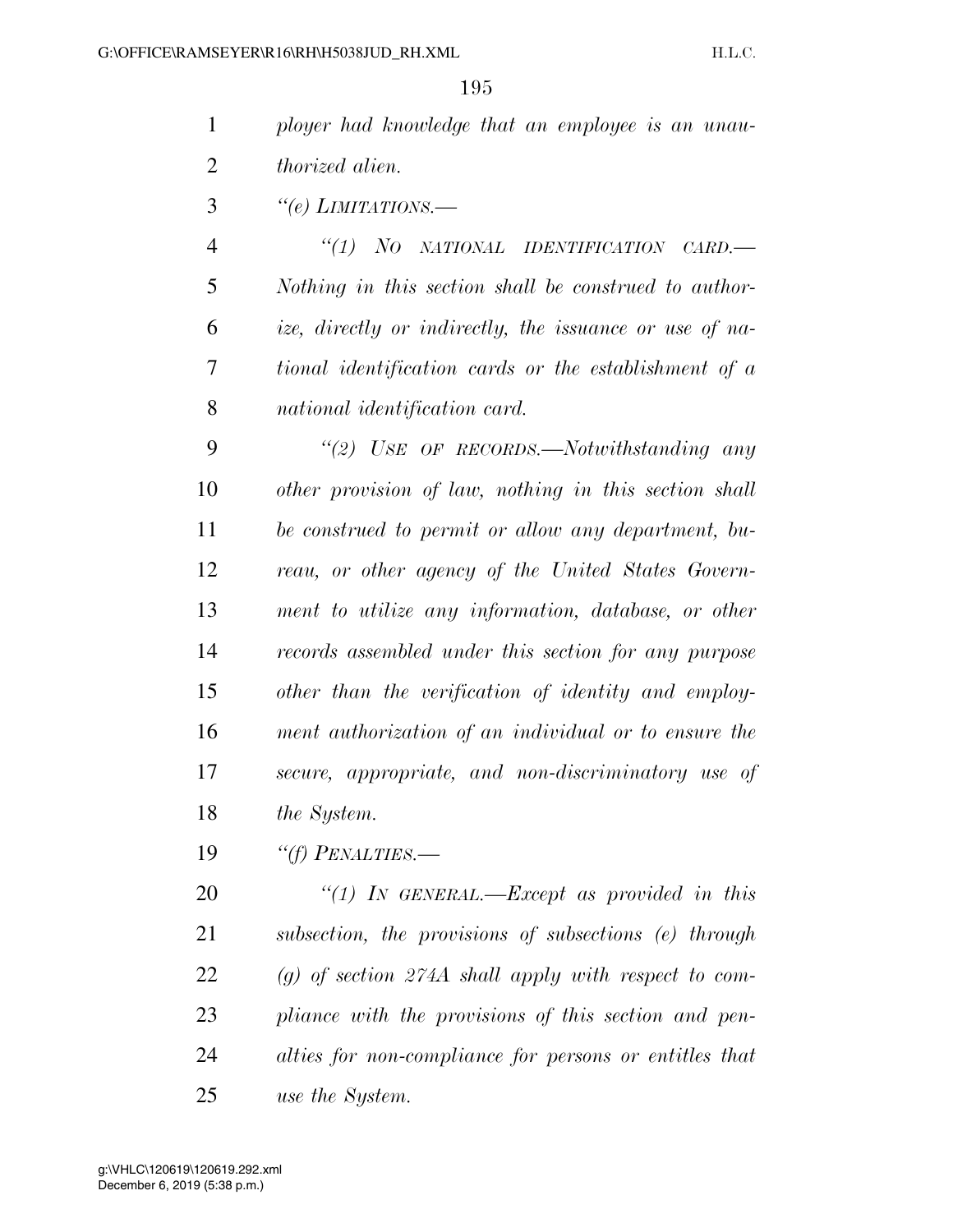| $\mathbf{1}$   | "(2) CEASE AND DESIST ORDER<br>WITH CIVIL                |
|----------------|----------------------------------------------------------|
| $\overline{2}$ | MONEY PENALTIES FOR HIRING, RECRUITING, AND RE-          |
| 3              | FERRAL VIOLATIONS.—Notwithstanding the civil             |
| $\overline{4}$ | money penalties set forth in section $274A(e)(4)$ , with |
| 5              | respect to a violation of paragraph $(1)(A)$ or $(2)$ of |
| 6              | section $274A(a)$ by a person or entity that has hired,  |
| 7              | recruited, or referred for a fee, an individual for em-  |
| 8              | ployment in the United States, a cease and desist        |
| 9              | $order -$                                                |
| 10             | $\lq (A)$ shall require the person or entity to          |
| 11             | pay a civil penalty in an amount, subject to sub-        |
| 12             | section $(d)$ , of-                                      |
| 13             | "(i) not less than \$2,500 and not more                  |
| 14             | than \$5,000 for each unauthorized alien                 |
| 15             | with respect to whom a violation of either               |
| 16             | such subsection occurred;                                |
| 17             | "(ii) not less than \$5,000 and not more                 |
| 18             | than \$10,000 for each such alien in the case            |
| 19             | of a person or entity previously subject to              |
| 20             | one order under this paragraph; or                       |
| 21             | "(iii) not less than \$10,000 and not                    |
| 22             | more than $$25,000$ for each such alien in               |
| 23             | the case of a person or entity previously                |
| 24             | subject to more than one order under this                |
| 25             | paragraph; and                                           |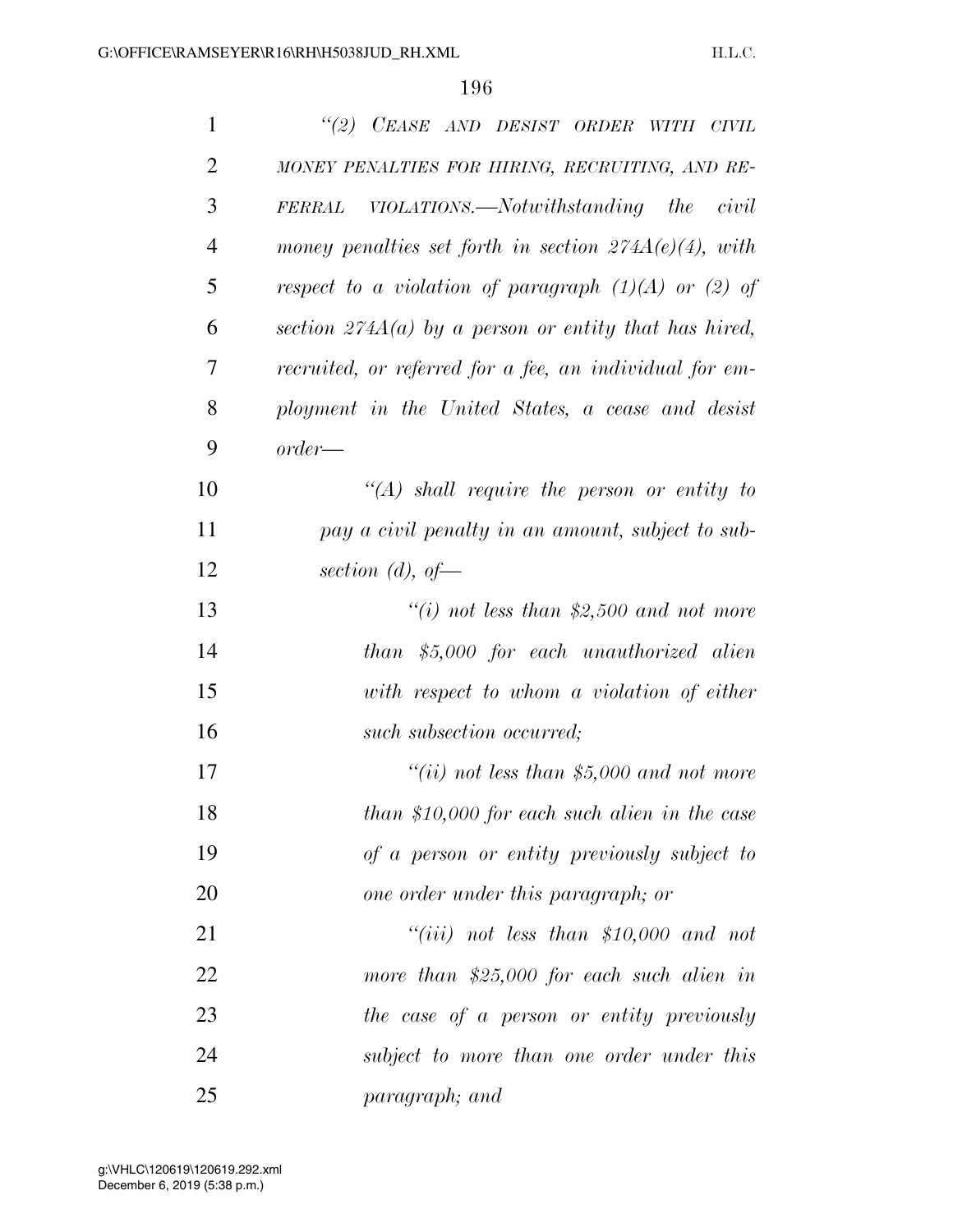| $\mathbf{1}$   | "(B) may require the person or entity to                     |
|----------------|--------------------------------------------------------------|
| $\overline{2}$ | take such other remedial action as appropriate.              |
| 3              | "(3) ORDER FOR CIVIL MONEY PENALTY FOR VIO-                  |
| $\overline{4}$ | $LATIONS$ . With respect to a violation of section           |
| 5              | $274A(a)(1)(B)$ , the order under this paragraph shall       |
| 6              | require the person or entity to pay a civil penalty in       |
| 7              | an amount, subject to paragraphs $(4)$ , $(5)$ , and $(6)$ , |
| 8              | of not less than \$1,000 and not more than \$25,000 for      |
| 9              | each individual with respect to whom such violation          |
| 10             | occurred. Failure by a person or entity to utilize the       |
| 11             | System as required by law or providing information           |
| 12             | to the System that the person or entity knows or rea-        |
| 13             | sonably believes to be false, shall be treated as a viola-   |
| 14             | tion of section $274A(a)(1)(A)$ .                            |
| 15             | EXEMPTION FROM PENALTY FOR<br>``(4)<br>GOOD                  |
| 16             | <b>FAITH VIOLATION.-</b>                                     |
| 17             | "(A) IN GENERAL.—A person or entity that                     |
| 18             | uses the System is presumed to have acted with               |
| 19             | knowledge for purposes of paragraphs $(1)(A)$ and            |
| 20             | (2) of section $274A(a)$ if the person or entity             |
| 21             | fails to make an inquiry to verify the identity              |
| 22             | and employment authorization of the individual               |
| 23             | through the System.                                          |
| 24             | "(B) GOOD FAITH EXEMPTION.—In the case                       |
| 25             | of imposition of a civil penalty under paragraph             |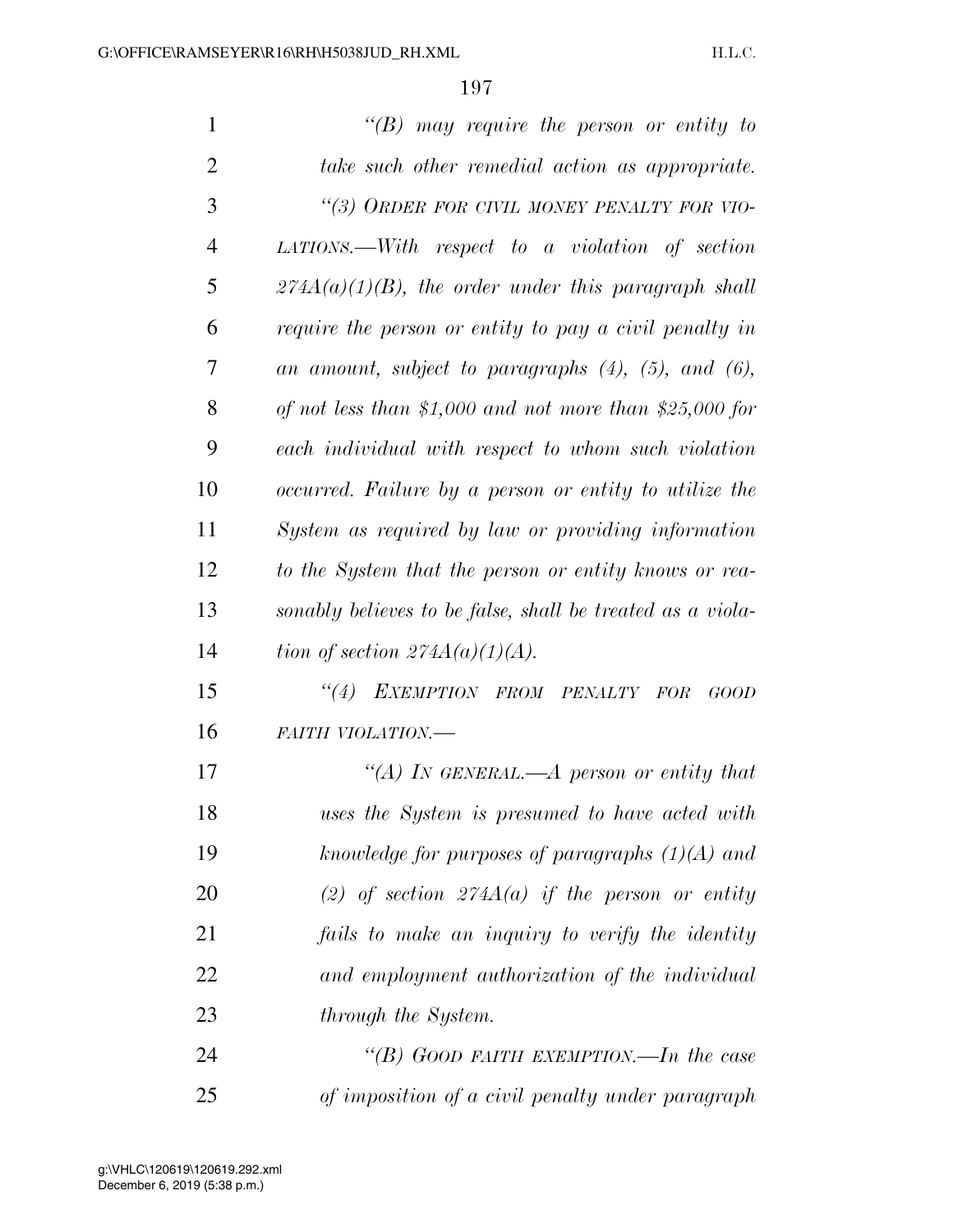*(2)(A) with respect to a violation of paragraph (1)(A) or (2) of section 274A(a) for hiring or continuation of employment or recruitment or referral by a person or entity, and in the case of imposition of a civil penalty under paragraph*   $(3)$  for a violation of section  $274A(a)(1)(B)$  for *hiring or recruitment or referral by a person or entity, the penalty otherwise imposed may be waived or reduced if the person or entity estab- lishes that the person or entity acted in good faith.* 

 *''(5) MITIGATION ELEMENTS.—For purposes of paragraphs (2)(A) and (3), when assessing the level of civil money penalties, in addition to the good faith of the person or entity being charged, due consider- ation shall be given to the size of the business, the se- riousness of the violation, whether or not the indi- vidual was an unauthorized alien, and the history of previous violations.* 

 *''(6) CRIMINAL PENALTY.—Notwithstanding sec- tion 274A(f)(1) and the provisions of any other Fed- eral law relating to fine levels, any person or entity that is required to comply with the provisions of this section and that engages in a pattern or practice of violations of paragraph (1) or (2) of section 274A(a),*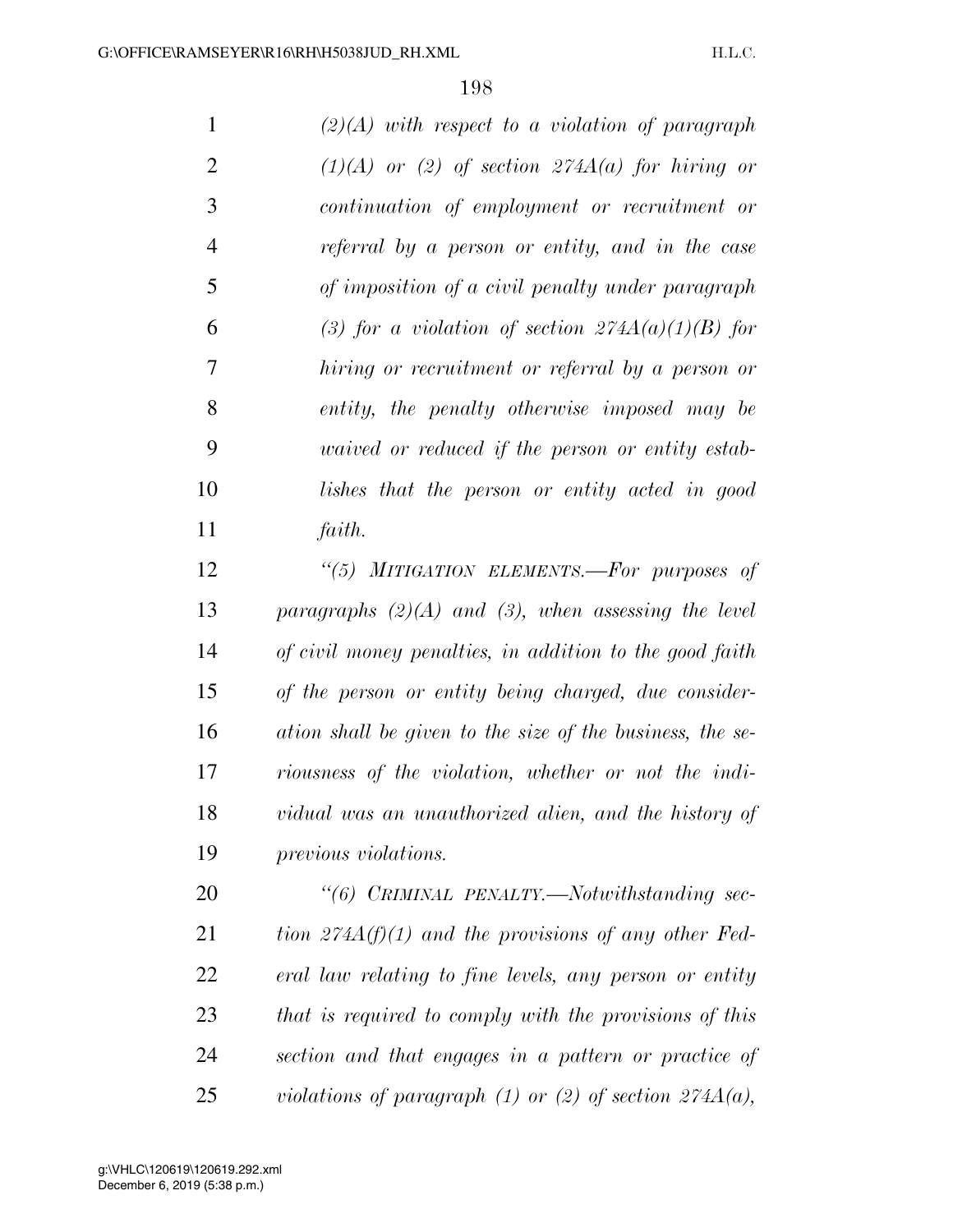*shall be fined not more than \$5,000 for each unau- thorized alien with respect to whom such a violation occurs, imprisoned for not more than 18 months, or both.* 

 *''(7) ELECTRONIC VERIFICATION COMPENSATION ACCOUNT.—Civil money penalties collected under this subsection shall be deposited in the Electronic Verification Compensation Account for the purpose of compensating individuals for lost wages as a result of a final nonconfirmation issued by the System that was based on government or employer error or omis-sion, as set forth in subsection (b)(4)(F)(ii)(IV).* 

*''(8) DEBARMENT.—* 

 *''(A) IN GENERAL.—If a person or entity is determined by the Secretary to be a repeat viola- tor of paragraph (1)(A) or (2) of section 274A(a) or is convicted of a crime under section 274A, such person or entity may be considered for de- barment from the receipt of Federal contracts, grants, or cooperative agreements in accordance with the debarment standards and pursuant to the debarment procedures set forth in the Federal Acquisition Regulation.* 

 *''(B) NO CONTRACT, GRANT, AGREEMENT.— If the Secretary or the Attorney General wishes*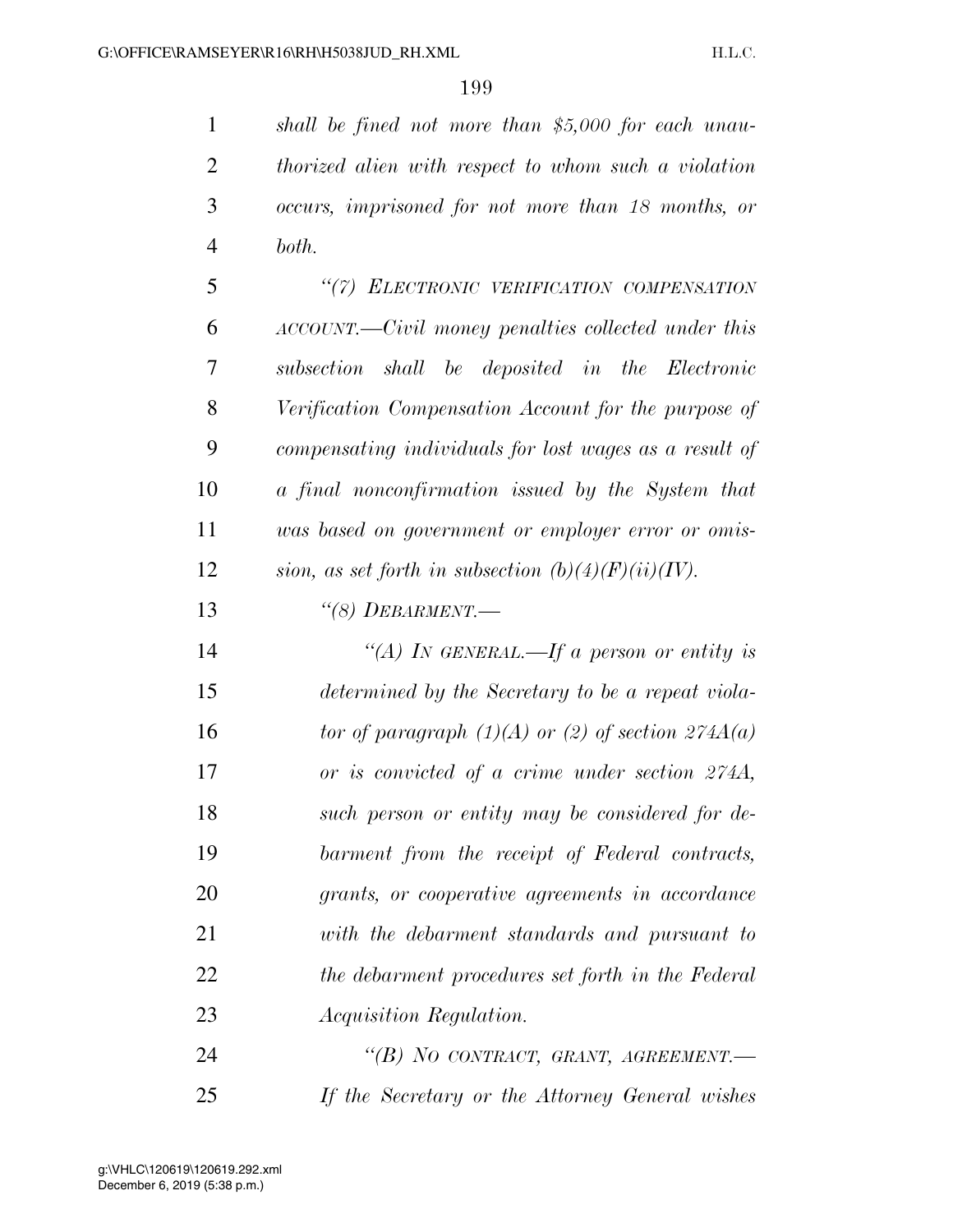| $\mathbf{1}$   | to have a person or entity considered for debar-  |
|----------------|---------------------------------------------------|
| $\overline{2}$ | ment in accordance with this paragraph, and       |
| 3              | such a person or entity does not hold a Federal   |
| $\overline{4}$ | contract, grant or cooperative agreement, the     |
| 5              | Secretary or Attorney General shall refer the     |
| 6              | matter to the Administrator of General Services   |
| $\overline{7}$ | to determine whether to list the person or entity |
| 8              | on the List of Parties Excluded from Federal      |
| 9              | Procurement, and if so, for what duration and     |
| 10             | under what scope.                                 |
| 11             | "(C) CONTRACT, GRANT, AGREEMENT.-If               |
| 12             | the Secretary or the Attorney General wishes to   |
| 13             | have a person or entity considered for debarment  |
| 14             | in accordance with this paragraph, and such       |
| 15             | person or entity holds a Federal contract, grant, |
| 16             | or cooperative agreement, the Secretary or Attor- |
| 17             | ney General shall advise all agencies or depart-  |
| 18             | ments holding a contract, grant, or cooperative   |
| 19             | agreement with the person or entity of the Gov-   |
| 20             | ernment's interest in having the person or entity |
| 21             | considered for debarment, and after soliciting    |
| 22             | and considering the views of all such agencies    |
| 23             | and departments, the Secretary or Attorney Gen-   |
| 24             | eral may refer the matter to the appropriate lead |
| 25             | agency to determine whether to list the person or |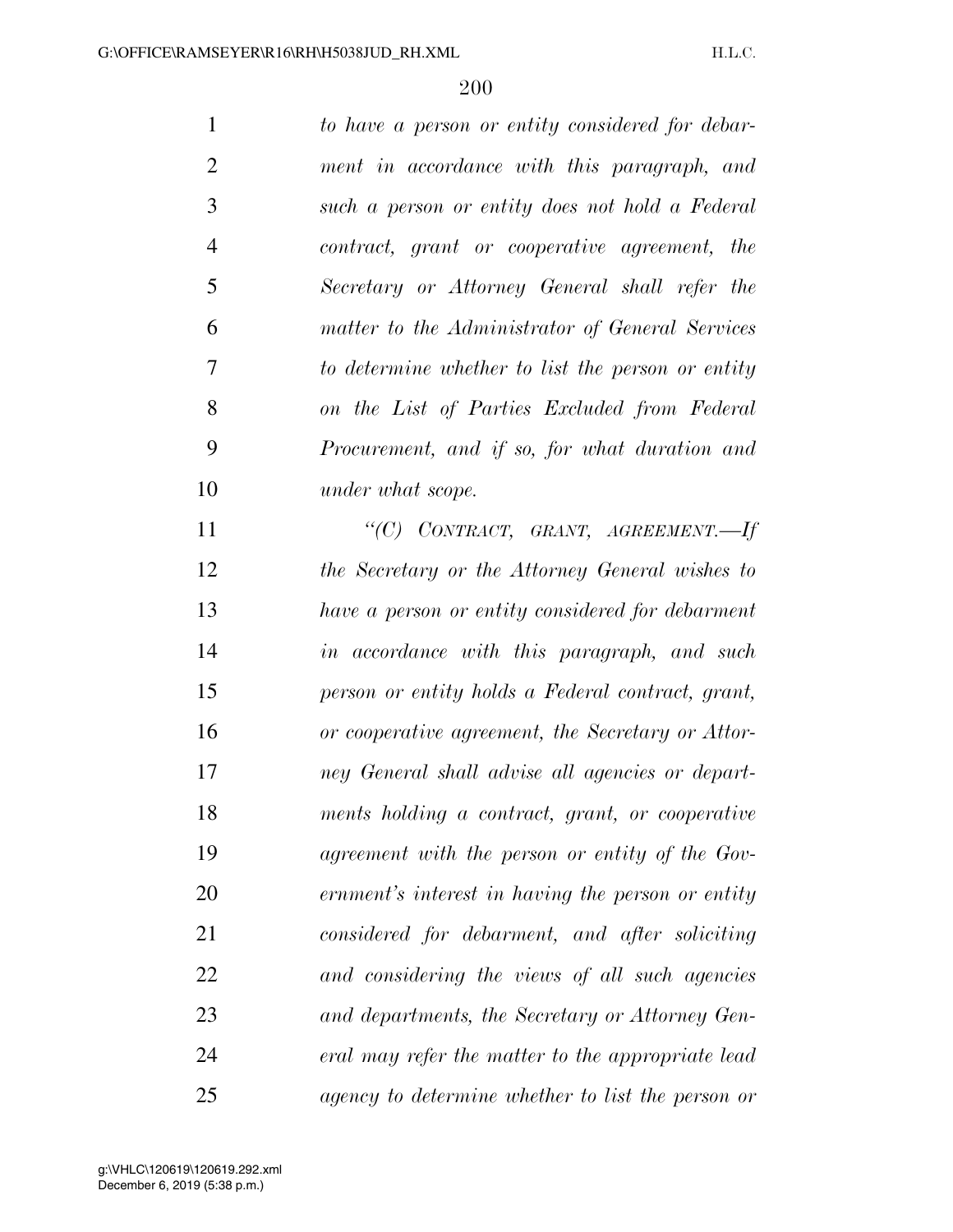| $\mathbf{1}$   | entity on the List of Parties Excluded from Fed-        |
|----------------|---------------------------------------------------------|
| $\overline{2}$ | eral Procurement, and if so, for what duration          |
| 3              | and under what scope.                                   |
| $\overline{4}$ | "(D) REVIEW.—Any decision to debar a                    |
| 5              | person or entity in accordance with this sub-           |
| 6              | section shall be reviewable pursuant to part 9.4        |
| 7              | of the Federal Acquisition Regulation.                  |
| 8              | "(9) PREEMPTION.—The provisions of this sec-            |
| 9              | tion preempt any State or local law, ordinance, pol-    |
| 10             | icy, or rule, including any criminal or civil fine or   |
| 11             | penalty structure, relating to the hiring, continued    |
| 12             | employment, or status verification for employment       |
| 13             | eligibility purposes, of unauthorized aliens, except    |
| 14             | that a State, locality, municipality, or political sub- |
| 15             | division may exercise its authority over business li-   |
| 16             | censing and similar laws as a penalty for failure to    |
| 17             | use the System as required under this section.          |
| 18             | "(g) UNFAIR IMMIGRATION-RELATED EMPLOYMENT              |
| 19             | PRACTICES AND THE SYSTEM.-                              |
| 20             | "(1) IN GENERAL.—In addition to the prohibi-            |
| 21             | tions on discrimination set forth in section 274B, it   |
| 22             | is an unfair immigration-related employment prac-       |
| 23             | tice for a person or entity, in the course of utilizing |

*the System—*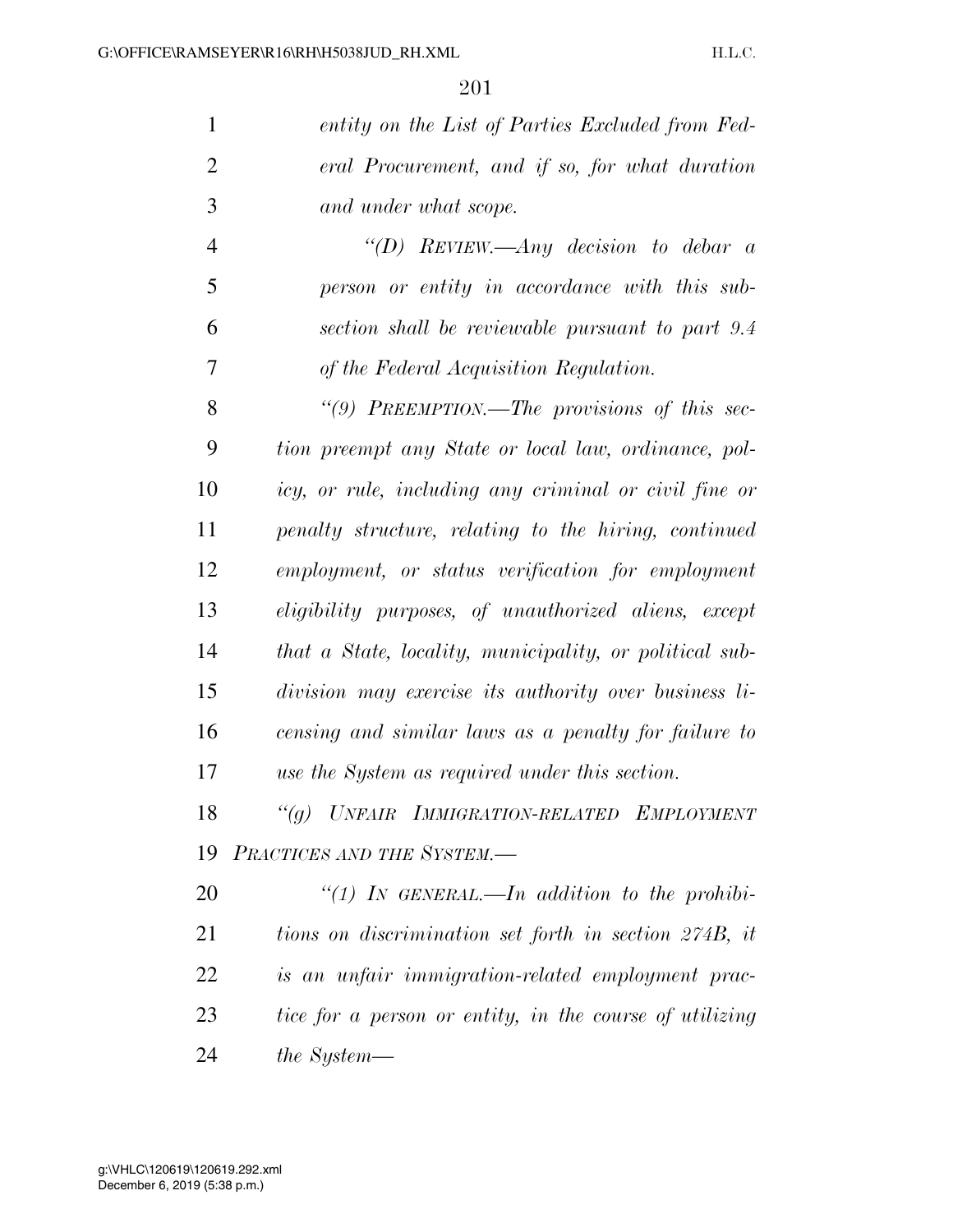| $\mathbf{1}$   | " $(A)$ to use the System for screening an ap-      |
|----------------|-----------------------------------------------------|
| $\overline{2}$ | plicant prior to the date of hire;                  |
| 3              | $\lq\lq(B)$ to terminate the employment of an in-   |
| $\overline{4}$ | dividual or take any adverse employment action      |
| 5              | with respect to that individual due to a tentative  |
| 6              | nonconfirmation issued by the System;               |
| 7              | $\lq\lq C$ to use the System to screen any indi-    |
| 8              | vidual for any purpose other than confirmation      |
| 9              | of identity and employment authorization as         |
| 10             | provided in this section;                           |
| 11             | "(D) to use the System to verify the identity       |
| 12             | and employment authorization of a current em-       |
| 13             | ployee, including an employee continuing in em-     |
| 14             | ployment, other than reverification authorized      |
| 15             | under subsection $(c)$ ;                            |
| 16             | $\lq\lq (E)$ to use the System to discriminate      |
| 17             | based on national origin or citizenship status;     |
| 18             | " $(F)$ to willfully fail to provide an indi-       |
| 19             | vidual with any notice required under this title;   |
| 20             | $\lq\lq(G)$ to require an individual to make an     |
| 21             | inquiry under the self-verification procedures de-  |
| 22             | scribed in subsection $(a)(4)(B)$ or to provide the |
| 23             | results of such an inquiry as a condition of em-    |
| 24             | ployment, or hiring, recruiting, or referring; or   |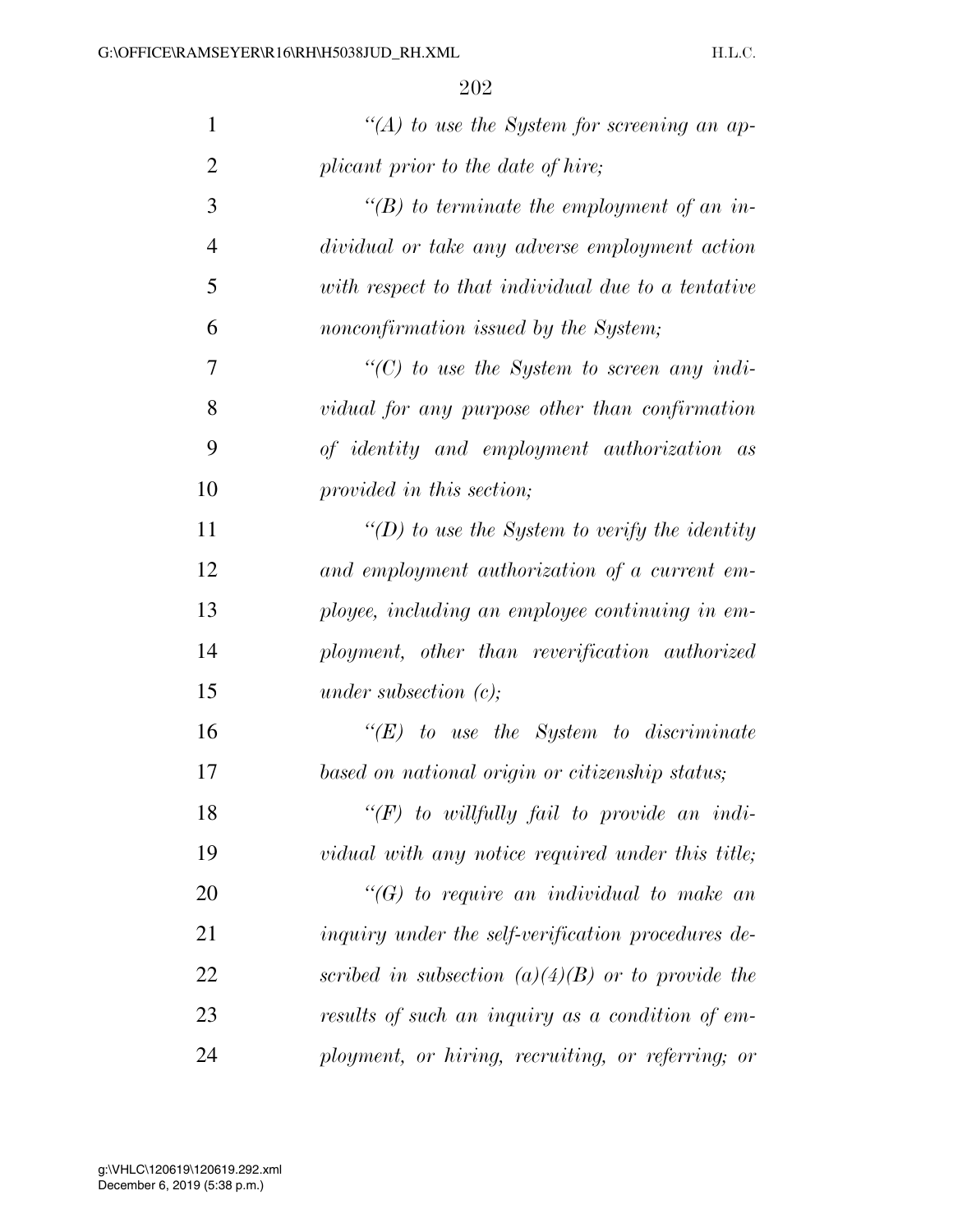| $\mathbf{1}$   | "(H) to terminate the employment of an in-                                                  |
|----------------|---------------------------------------------------------------------------------------------|
| $\overline{2}$ | dividual or take any adverse employment action                                              |
| 3              | with respect to that individual based upon the                                              |
| $\overline{4}$ | need to verify the identity and employment au-                                              |
| 5              | thorization of the individual as required by sub-                                           |
| 6              | section $(b)$ .                                                                             |
| 7              | "(2) PREEMPLOYMENT SCREENING AND BACK-                                                      |
| 8              | GROUND CHECK.—Nothing in paragraph $(1)(A)$ shall                                           |
| 9              | be construed to preclude a preemployment screening                                          |
| 10             | or background check that is required or permitted                                           |
| 11             | under any other provision of law.                                                           |
| 12             | "(3) CIVIL MONEY PENALTIES FOR DISCRIMINA-                                                  |
| 13             | $CONDUCT. \longrightarrow \longrightarrow$ <i>Notwithstanding</i><br>section<br><b>TORY</b> |
| 14             | $274B(g)(2)(B)(iv)$ , the penalties that may be imposed                                     |
| 15             | by an administrative law judge with respect to a                                            |
| 16             | finding that a person or entity has engaged in an un-                                       |
| 17             | <i>immigration-related employment practice de-</i><br>fair                                  |
| 18             | scribed in paragraph $(1)$ are-                                                             |
| 19             | $\lq\lq (A)$ not less than \$1,000 and not more                                             |
| 20             | than \$4,000 for each individual discriminated                                              |
| 21             | <i>against</i> ;                                                                            |
| 22             | "(B) in the case of a person or entity pre-                                                 |
| 23             | viously subject to a single order under this para-                                          |
| 24             | graph, not less than $$4,000$ and not more than                                             |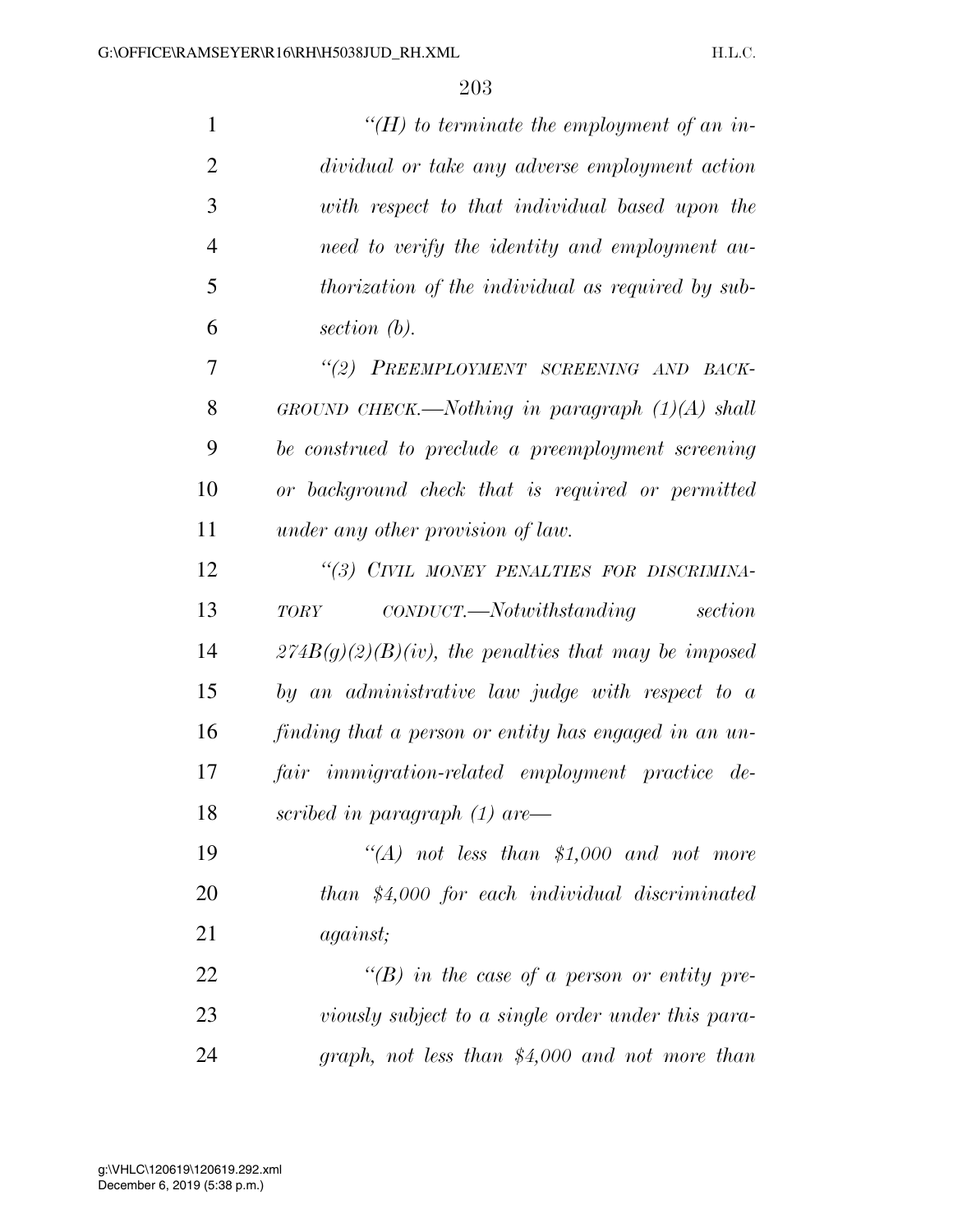|                      |  | $$10,000$ for each individual discriminated |
|----------------------|--|---------------------------------------------|
| <i>against</i> ; and |  |                                             |

 *''(C) in the case of a person or entity pre- viously subject to more than one order under this paragraph, not less than \$6,000 and not more than \$20,000 for each individual discriminated against.* 

 *''(4) ELECTRONIC VERIFICATION COMPENSATION ACCOUNT.—Civil money penalties collected under this subsection shall be deposited in the Electronic Verification Compensation Account for the purpose of compensating individuals for lost wages as a result of a final nonconfirmation issued by the System that was based on government error or omission, as set forth in subsection*  $(b)(4)(F)(ii)(IV)$ *.* 

 *''(h) CLARIFICATION.—All rights and remedies pro- vided under any Federal, State, or local law relating to workplace rights, including but not limited to back pay, are available to an employee despite—* 

 *''(1) the employee's status as an unauthorized alien during or after the period of employment; or* 

 *''(2) the employer's or employee's failure to com-ply with the requirements of this section.*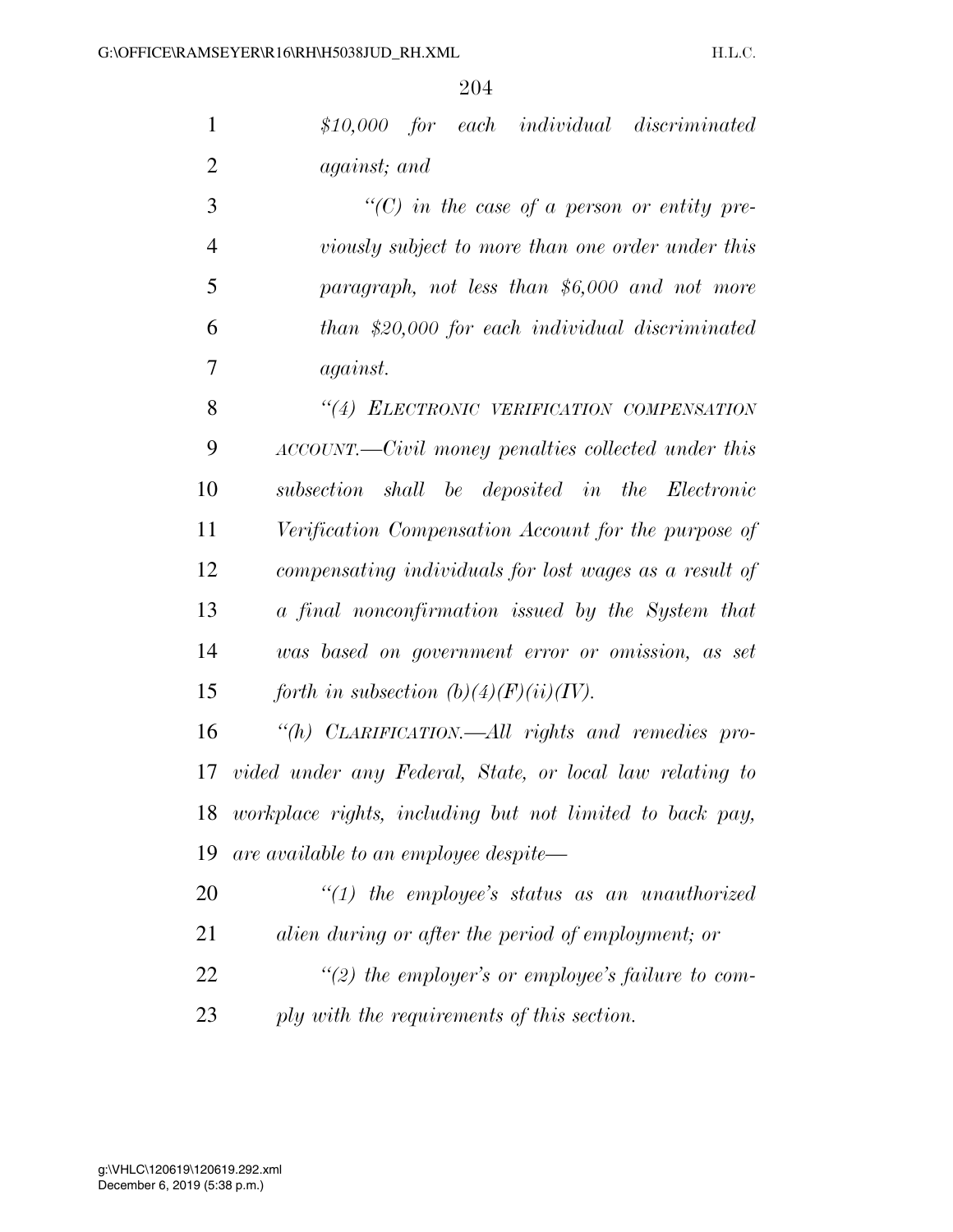*''(i) DEFINITION.—In this section, the term 'date of hire' means the date on which employment for pay or other remuneration commences.''.* 

 *(b) CONFORMING AMENDMENT.—The table of contents for the Immigration and Nationality Act is amended by inserting after the item relating to section 274D the fol-lowing:* 

## *SEC. 302. MANDATORY ELECTRONIC VERIFICATION FOR THE AGRICULTURAL INDUSTRY.*

 *(a) IN GENERAL.—The requirements for the electronic verification of identity and employment authorization de- scribed in section 274E of the Immigration and Nationality Act, as inserted by section 301 of this Act, shall apply to a person or entity hiring, recruiting, or referring for a fee an individual for agricultural employment in the United States in accordance with the effective dates set forth in subsection (b).* 

*(b) EFFECTIVE DATES.—* 

 *(1) HIRING.—Subsection (a) shall apply to a person or entity hiring an individual for agricultural employment in the United States as follows:* 

*<sup>&#</sup>x27;'Sec. 274E. Requirements for the electronic verification of employment eligibility.''.* 

 *(A) With respect to employers having 500 or more employees in the United States on the date of the enactment of this Act, on the date that is*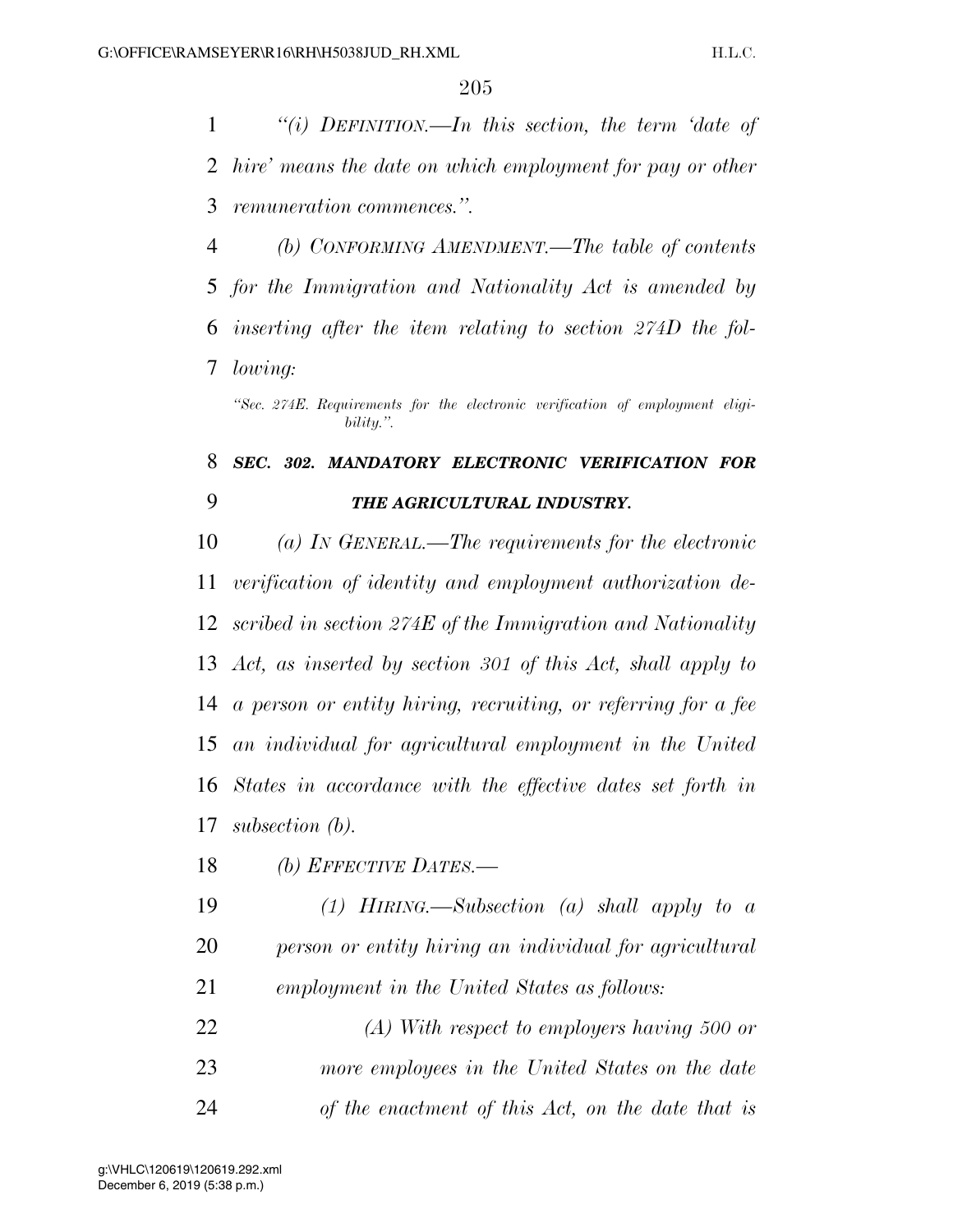| $\mathbf{1}$   | 6 months after completion of the application pe-        |
|----------------|---------------------------------------------------------|
| $\overline{2}$ | riod described in section $101(c)$ .                    |
| 3              | $(B)$ With respect to employers having 100              |
| $\overline{4}$ | or more employees in the United States (but less        |
| 5              | than 500 such employees) on the date of the en-         |
| 6              | actment of this Act, on the date that is 9 months       |
| 7              | after completion of the application period de-          |
| 8              | scribed in section $101(c)$ .                           |
| 9              | $(C)$ With respect to employers having 20 or            |
| 10             | more employees in the United States (but less           |
| 11             | than 100 such employees) on the date of the en-         |
| 12             | actment of this Act, on the date that is 12             |
| 13             | months after completion of the application pe-          |
| 14             | riod described in section $101(c)$ .                    |
| 15             | $(D)$ With respect to employers having 1 or             |
| 16             | more employees in the United States, (but less          |
| 17             | than 20 such employees) on the date of the enact-       |
| 18             | ment of this Act, on the date that is 15 months         |
| 19             | after completion of the application period de-          |
| 20             | scribed in section $101(c)$ .                           |
| 21             | (2) RECRUITING AND REFERRING.—Subsection                |
| 22             | (a) shall apply to a person or entity recruiting or re- |
| 23             | ferring an individual for agricultural employment in    |
| 24             | the United States on the date that is 12 months after   |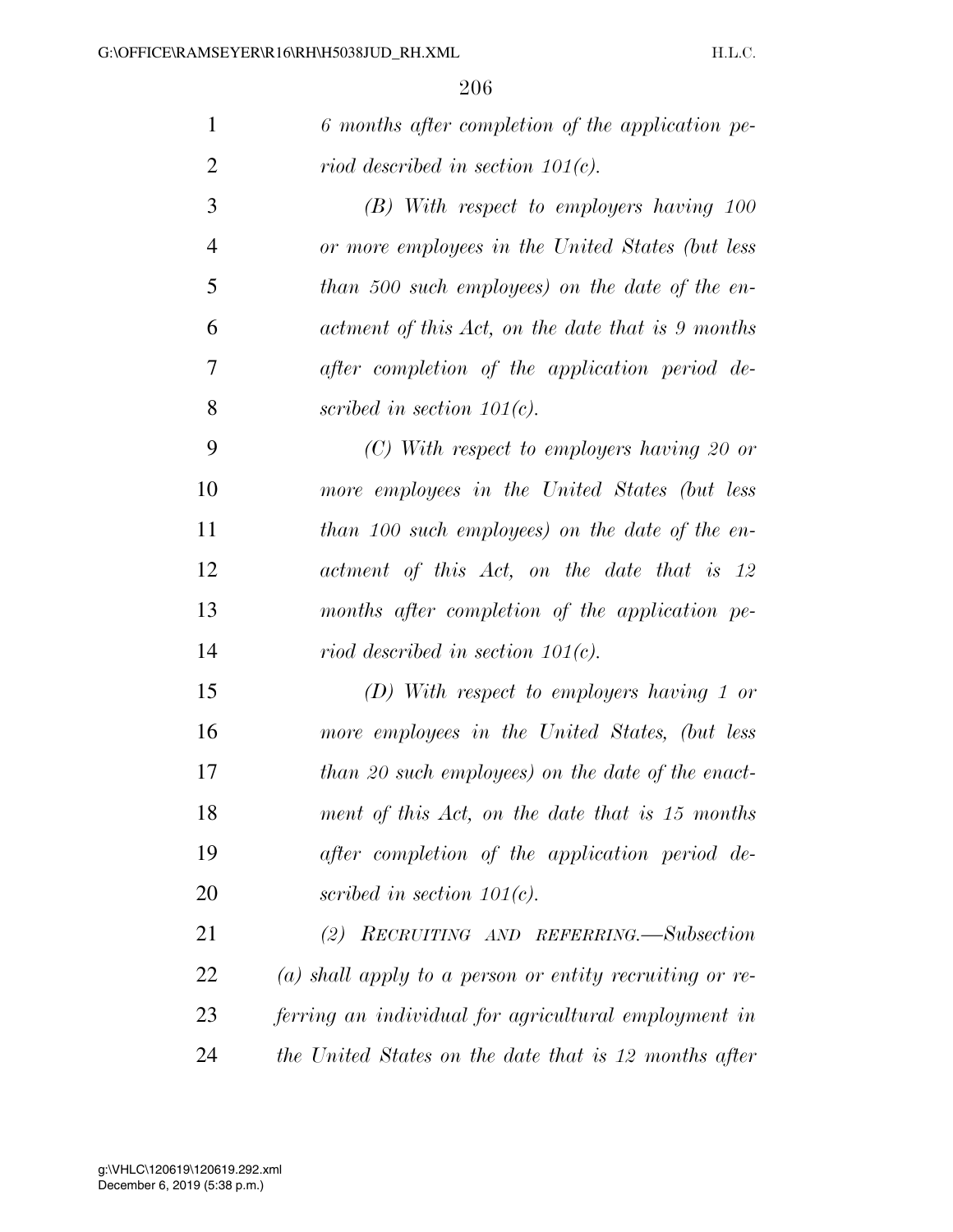*completion of the application period described in sec-tion 101(c).* 

 *(3) TRANSITION RULE.—Except as required under subtitle A of title IV of the Illegal Immigration Reform and Immigrant Responsibility Act of 1996 (8 U.S.C. 1324a note) (as in effect on the day before the effective date described in section 303(a)(4)), Execu- tive Order 13465 (8 U.S.C. 1324a note; relating to Government procurement), or any State law requir- ing persons or entities to use the E–Verify Program described in section 403(a) of the Illegal Immigration Reform and Immigrant Responsibility Act of 1996 (8 U.S.C. 1324a note) (as in effect on the day before the effective date described in section 303(a)(4)), sections 274A and 274B of the Immigration and Nationality Act (8 U.S.C. 1324a and 1324b) shall apply to a per- son or entity hiring, recruiting, or referring an indi- vidual for employment in the United States until the applicable effective date under this subsection.* 

 *(4) E–VERIFY VOLUNTARY USERS AND OTHERS DESIRING EARLY COMPLIANCE.—Nothing in this sub- section shall be construed to prohibit persons or enti- ties, including persons or entities that have volun- tarily elected to participate in the E–Verify Program described in section 403(a) of the Illegal Immigration*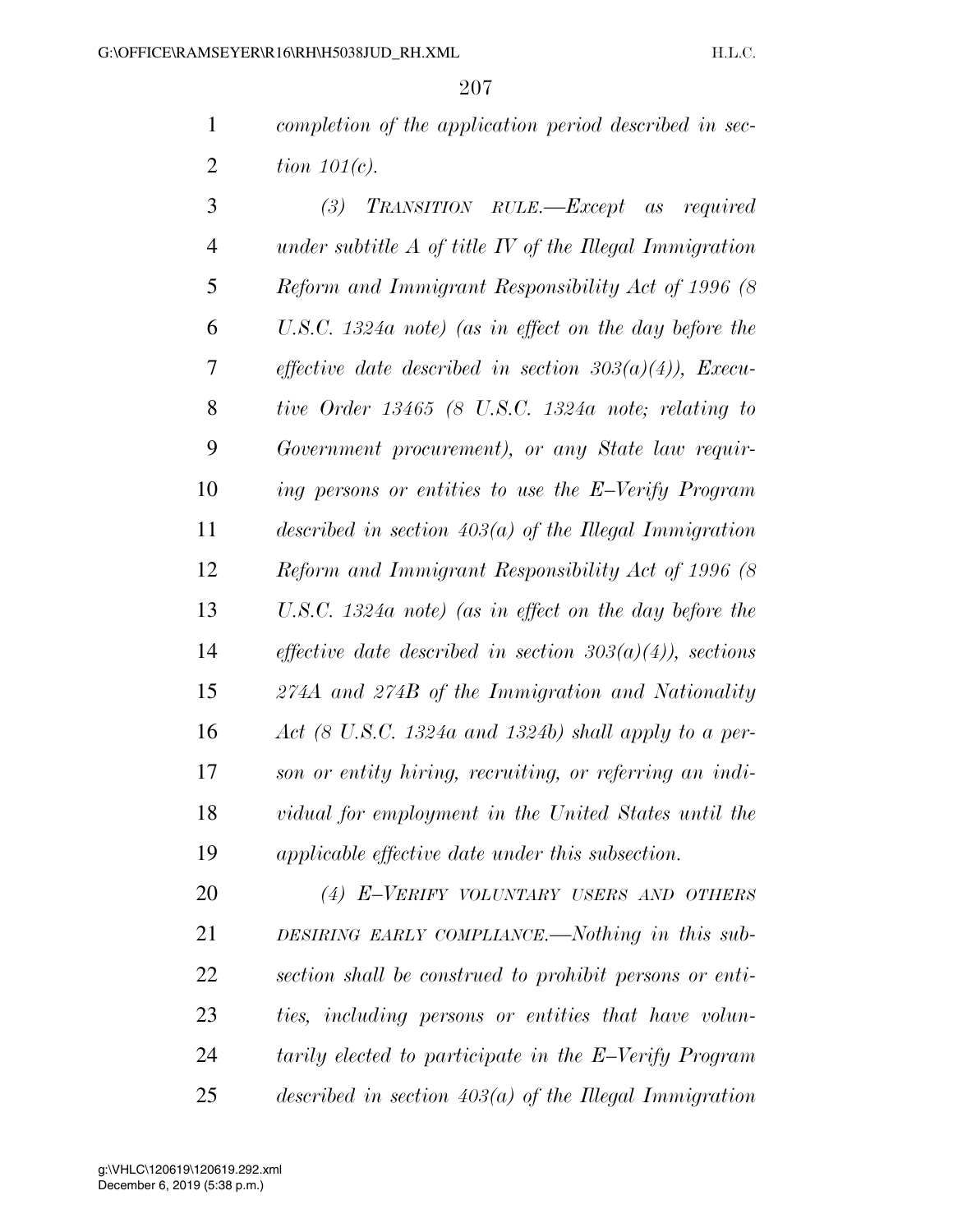*ESS.—* 

 *Reform and Immigrant Responsibility Act of 1996 (8 U.S.C. 1324a note) (as in effect on the day before the effective date described in section 303(a)(4)), from seeking early compliance on a voluntary basis. (c) RURAL ACCESS TO SECONDARY REVIEW PROC-*

 *(1) IN GENERAL.—The Secretary of Homeland Security and the Commissioner of Social Security shall coordinate with the Secretary of Agriculture to create an alternate process for an individual to con- test a tentative nonconfirmation as described in sec- tion 274E(b)(4)(D) of the Immigration and Nation- ality Act, as inserted by section 301 of this Act, by appearing in-person at a local office or service center of the U.S. Department of Agriculture or at a local office of the U.S. Social Security Administration.* 

 *(2) STAFFING AND RESOURCES.—The Secretary of Agriculture and Commissioner of Social Security shall ensure that local offices and service centers of the U.S. Department of Agriculture and local offices of the U.S. Social Security Administration are staffed appropriately and have the resources necessary to re- ceive in-person requests for secondary review of a ten- tative nonconfirmation under paragraph (1) from in-dividuals and to facilitate the secondary review proc-*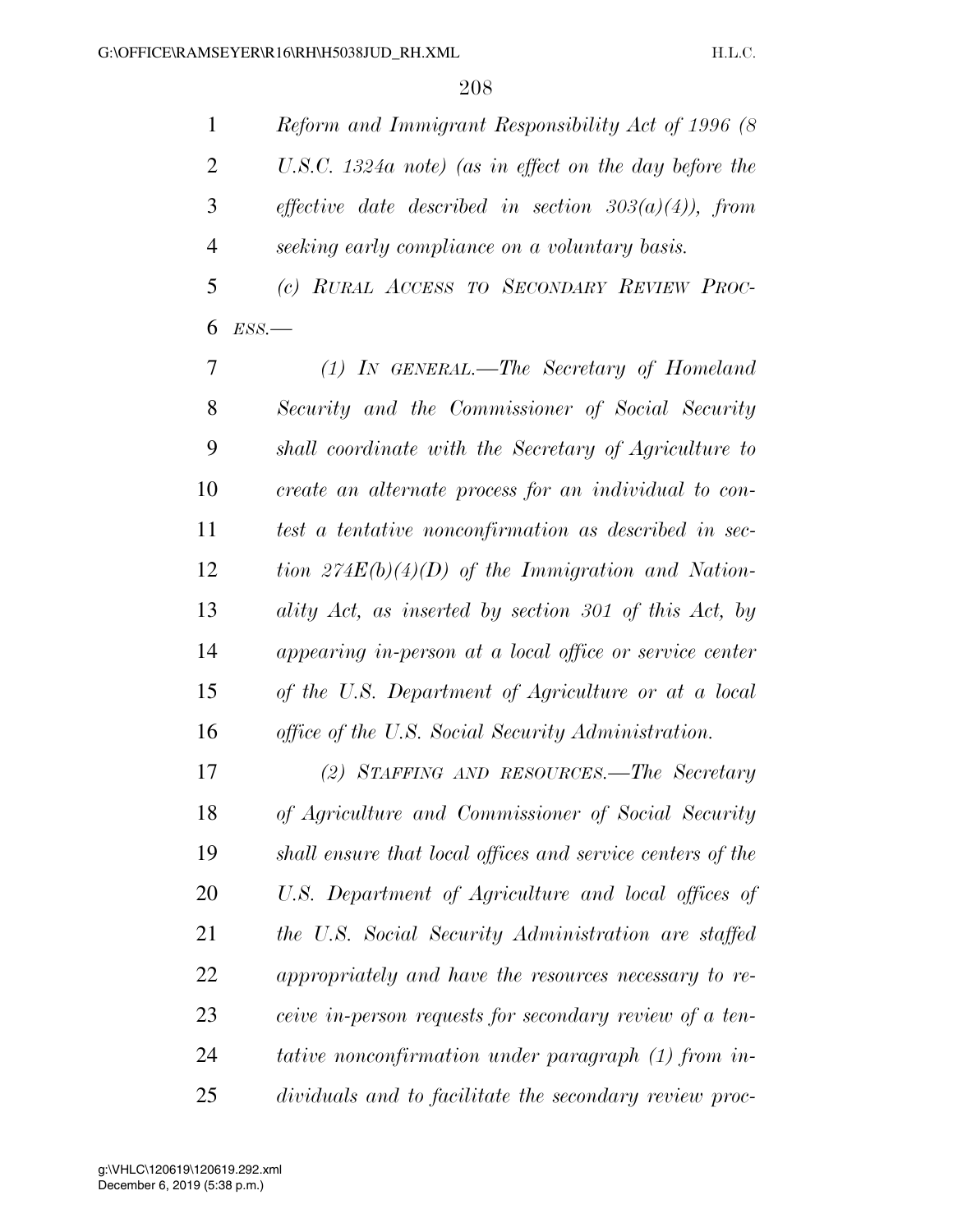*ess by serving as a single point of contact between the individual and the Department of Homeland Security and the Social Security Administration.* 

 *(d) DOCUMENT ESTABLISHING EMPLOYMENT AU- THORIZATION AND IDENTITY.—In accordance with section 274E(b)(3)(A)(vii) of the Immigration and Nationality Act, as inserted by section 301 of this Act, and not later than 12 months after the completion of the application pe- riod described in section 101(c) of this Act, the Secretary of Homeland Security shall recognize documentary evidence of certified agricultural worker status described in section 102(a)(2) of this Act as valid proof of employment author- ization and identity for purposes of section 274E(b)(3)(A) of the Immigration and Nationality Act, as inserted by sec-tion 301 of this Act.* 

 *(e) AGRICULTURAL EMPLOYMENT.—For purposes of this section, the term ''agricultural employment'' means ag- ricultural labor or services, as defined by section 101(a)(15)(H)(ii) of the Immigration and Nationality Act (8 U.S.C. 1101(a)(15)(H)(ii)), as amended by this Act.* 

*SEC. 303. COORDINATION WITH E–VERIFY PROGRAM.* 

*(a) REPEAL.—* 

*(1) IN GENERAL.—Subtitle A of title IV of the Il-*

- *legal Immigration Reform and Immigrant Responsi-*
- *bility Act of 1996 (8 U.S.C. 1324a note) is repealed.*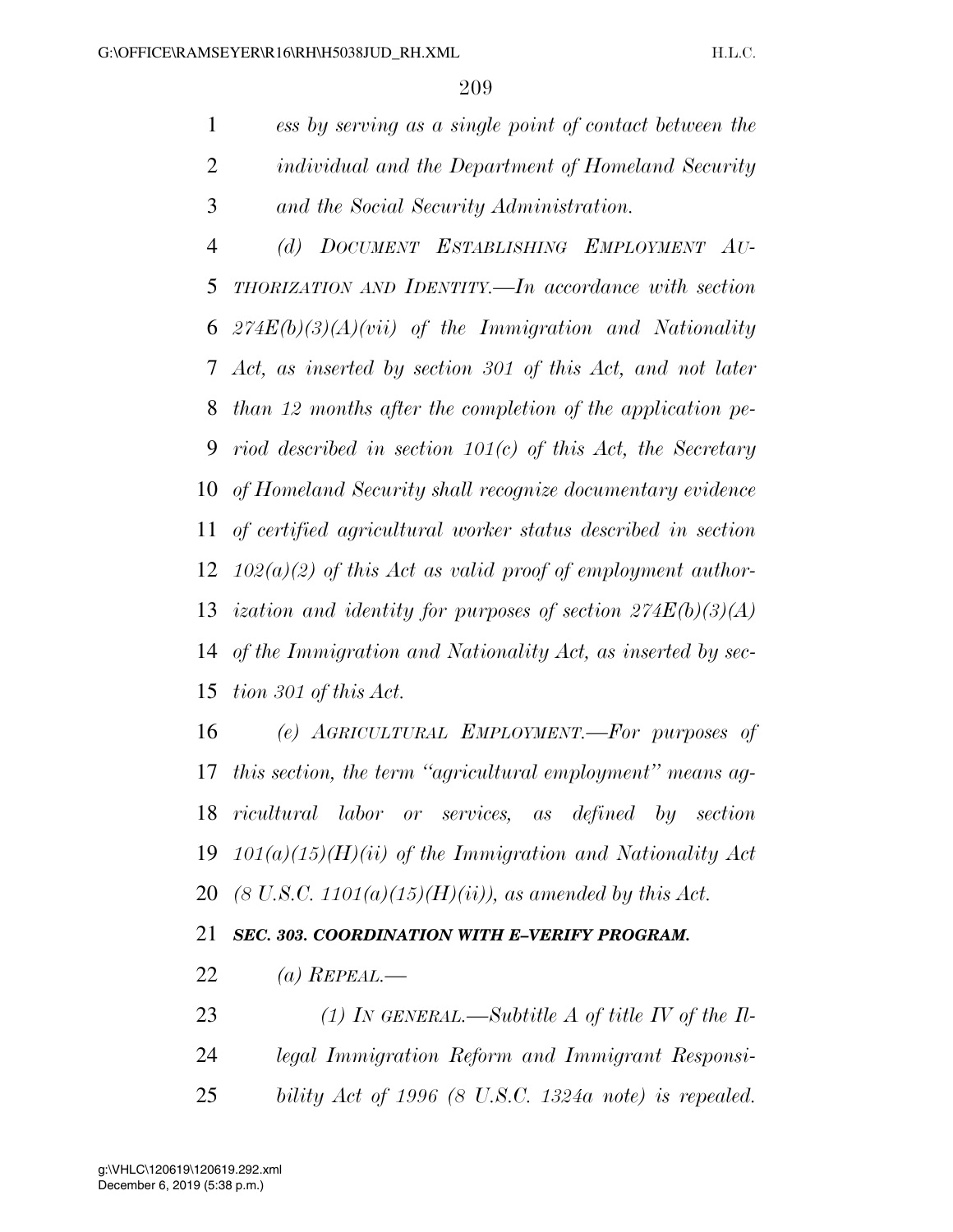*(2) CLERICAL AMENDMENT.—The table of sec- tions, in section 1(d) of the Illegal Immigration Re- form and Immigrant Responsibility Act of 1996, is amended by striking the items relating to subtitle A of title IV.* 

 *(3) REFERENCES.—Any reference in any Fed- eral, State, or local law, Executive order, rule, regula- tion, or delegation of authority, or any document of, or pertaining to, the Department of Homeland Secu- rity, Department of Justice, or the Social Security Administration, to the E–Verify Program described in section 403(a) of the Illegal Immigration Reform and Immigrant Responsibility Act of 1996 (8 U.S.C. 1324a note), or to the employment eligibility con- firmation system established under section 404 of the Illegal Immigration Reform and Immigrant Respon- sibility Act of 1996 (8 U.S.C. 1324a note), is deemed to refer to the employment eligibility confirmation system established under section 274E of the Immi- gration and Nationality Act, as inserted by section 301 of this Act.* 

 *(4) EFFECTIVE DATE.—This subsection, and the amendments made by this subsection, shall take effect on the date that is 30 days after the date on which final rules are published under section 309(a).*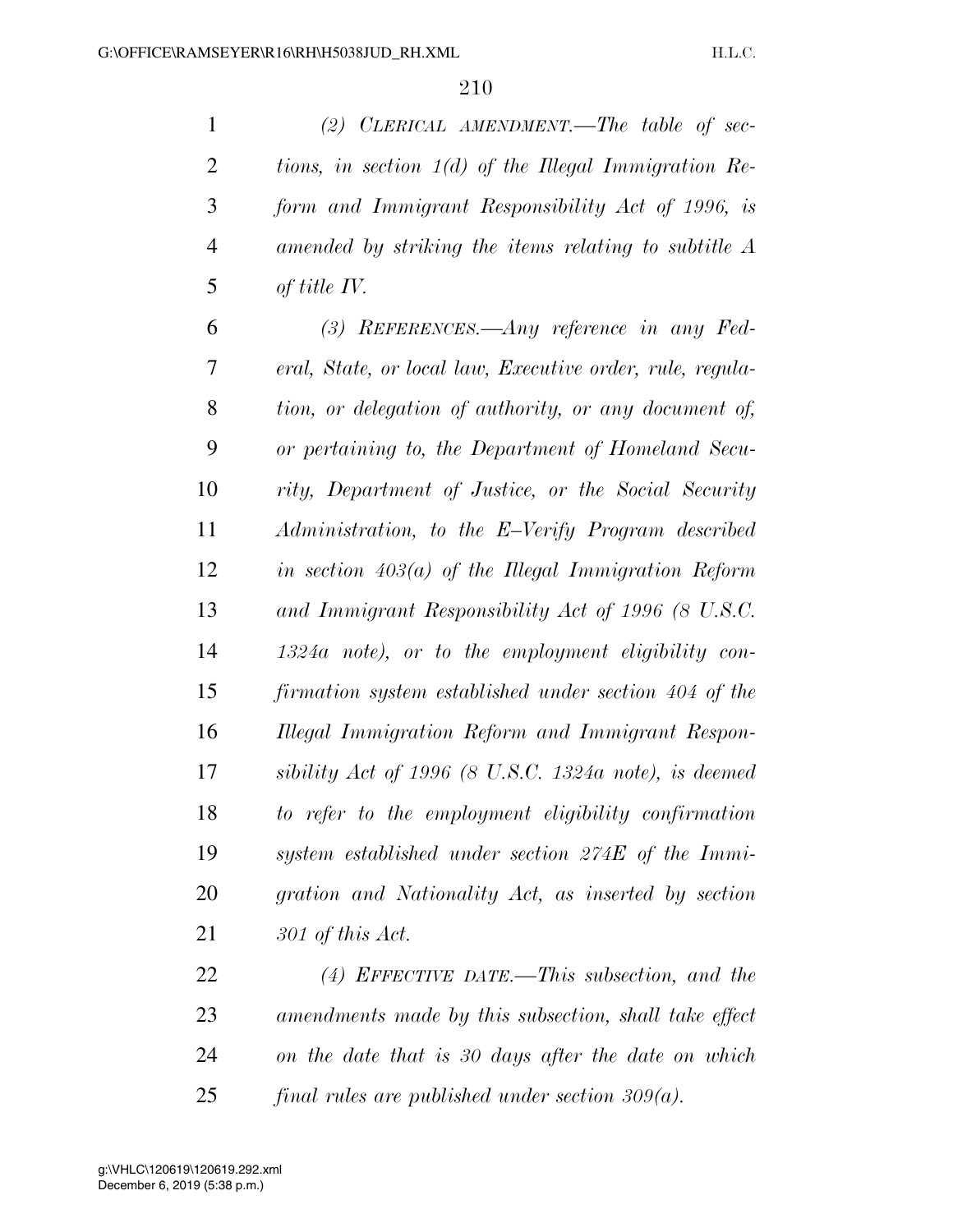*(b) FORMER E–VERIFY MANDATORY USERS, INCLUD- ING FEDERAL CONTRACTORS.—Beginning on the effective date in subsection (a)(4), the Secretary of Homeland Secu- rity shall require employers required to participate in the E–Verify Program described in section 403(a) of the Illegal Immigration Reform and Immigrant Responsibility Act of 1996 (8 U.S.C. 1324a note) by reason of any Federal, State, or local law, Executive order, rule, regulation, or delegation of authority, including employers required to participate in such program by reason of Federal acquisition laws (and regulations promulgated under those laws, including the Federal Acquisition Regulation), to comply with the re- quirements of section 274E of the Immigration and Nation- ality Act, as inserted by section 301 of this Act (and any additional requirements of such Federal acquisition laws and regulation) in lieu of any requirement to participate in the E–Verify Program.* 

 *(c) FORMER E–VERIFY VOLUNTARY USERS.—Begin- ning on the effective date in subsection (a)(4), the Secretary of Homeland Security shall provide for the voluntary com- pliance with the requirements of section 274E of the Immi- gration and Nationality Act, as inserted by section 301 of this Act, by employers voluntarily electing to participate in the E–Verify Program described in section 403(a) of the*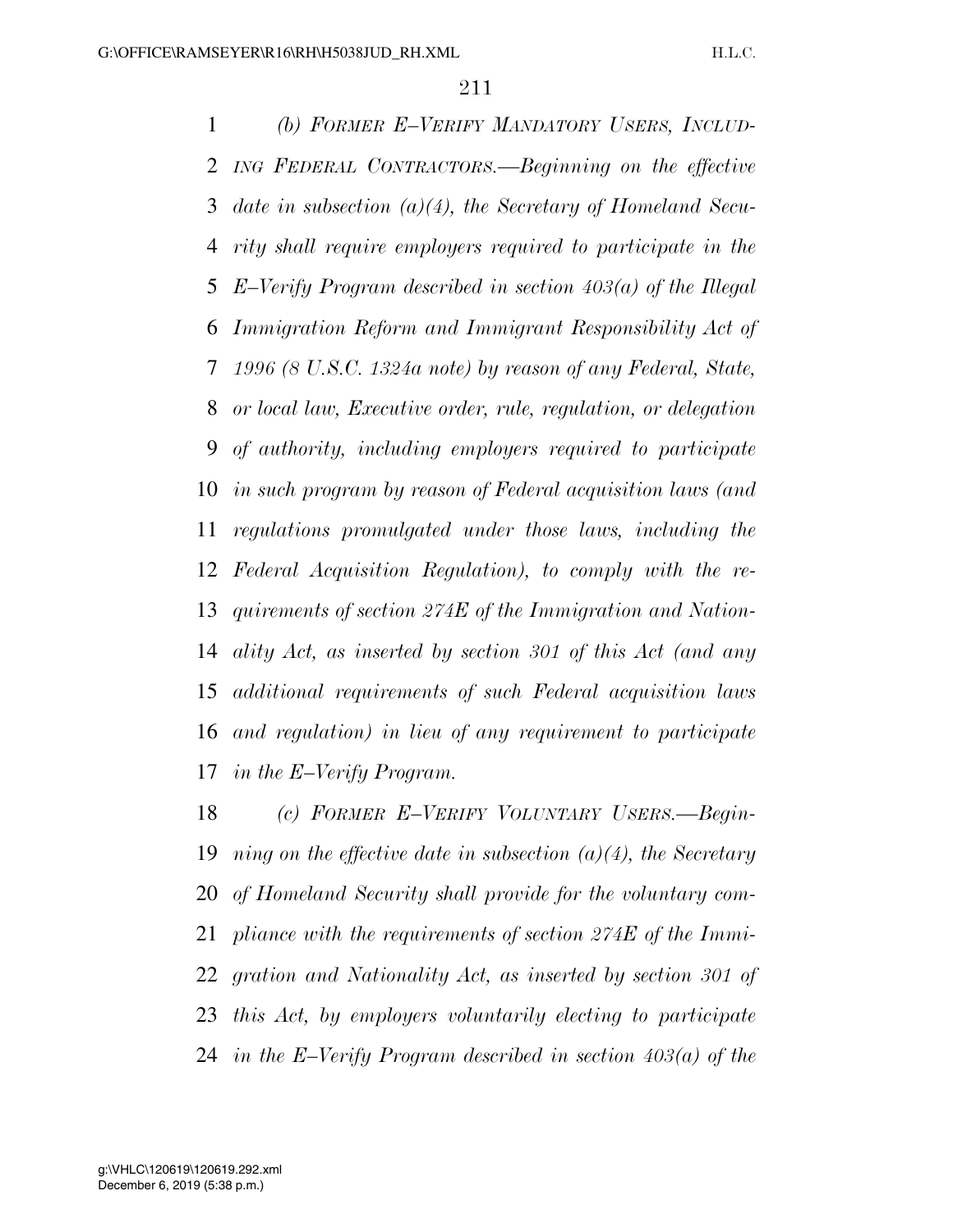*Illegal Immigration Reform and Immigrant Responsibility* 

*Act of 1996 (8 U.S.C. 1324a note) before such date.* 

## *SEC. 304. FRAUD AND MISUSE OF DOCUMENTS.*

 *Section 1546(b) of title 18, United States Code, is amended—* 

 *(1) in paragraph (1), by striking ''identification document,'' and inserting ''identification document or document meant to establish employment authoriza-tion,'';* 

 *(2) in paragraph (2), by striking ''identification document'' and inserting ''identification document or document meant to establish employment authoriza-tion,''; and* 

 *(3) in the matter following paragraph (3) by in-serting ''or section 274E(b)'' after ''section 274A(b)''.* 

*SEC. 305. TECHNICAL AND CONFORMING AMENDMENTS.* 

 *(a) UNLAWFUL EMPLOYMENT OF ALIENS.—Section 274A of the Immigration and Nationality Act (8 U.S.C. 1324a) is amended—* 

 *(1) in paragraph (1)(B)(ii) of subsection (a), by striking ''subsection (b).'' and inserting ''section 274B.''; and* 

 *(2) in the matter preceding paragraph (1) of subsection (b), by striking ''The requirements re-*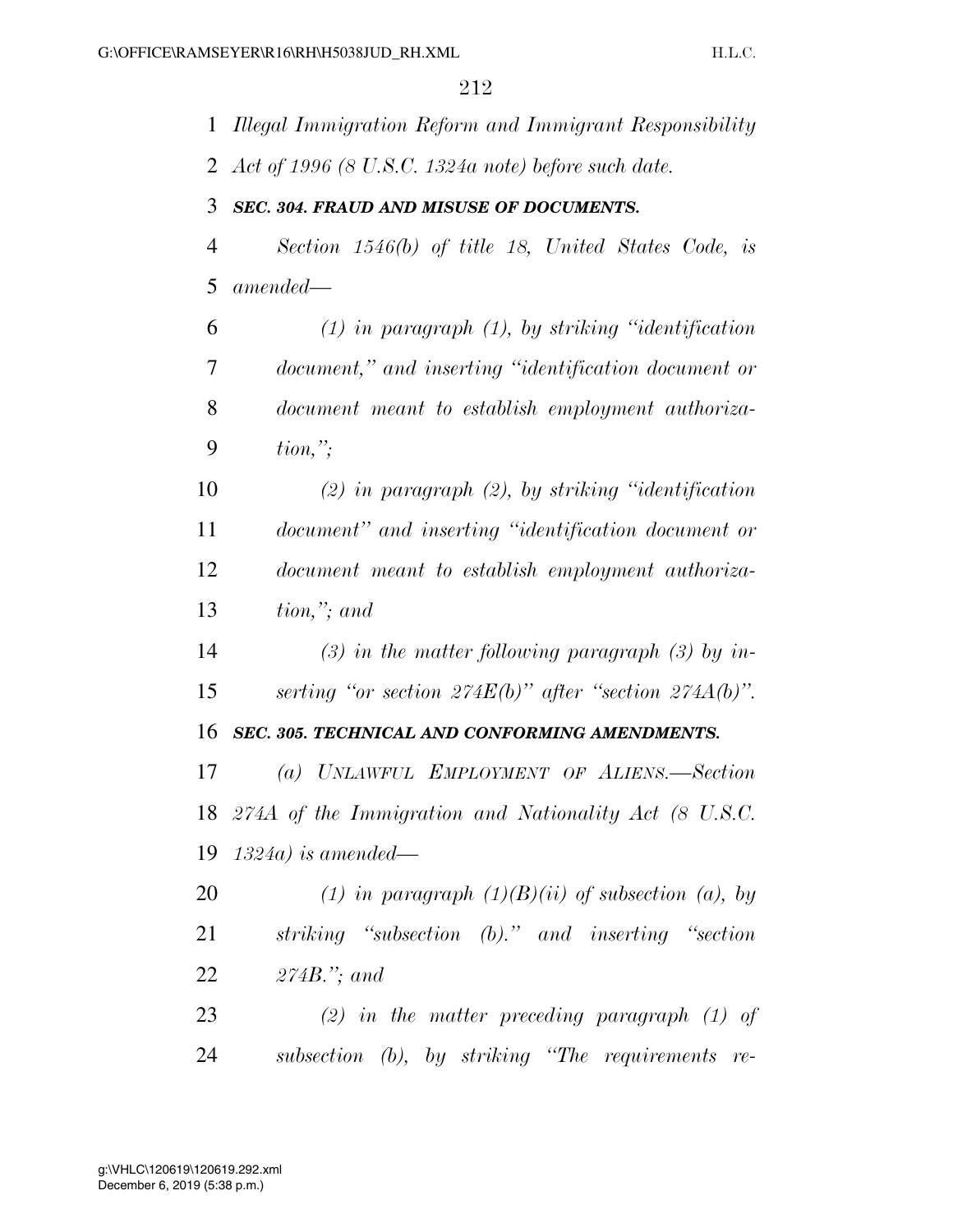*ferred'' and inserting ''Except as provided in section 274E, the requirements referred''.* 

 *(b) UNFAIR IMMIGRATION-RELATED EMPLOYMENT PRACTICES.—Section 274B(a)(1) of the Immigration and Nationality Act (8 U.S.C. 1324b(a)(1)) is amended in the matter preceding subparagraph (A), by inserting ''includ- ing misuse of the verification system as described in section*   $274E(q)$ " after "referral for a fee,".

## *SEC. 306. PROTECTION OF SOCIAL SECURITY ADMINISTRA-TION PROGRAMS.*

 *(a) FUNDING UNDER AGREEMENT.—Effective for fis- cal years beginning on or after October 1, 2020, the Com- missioner and the Secretary shall enter into and maintain an agreement which shall—* 

 *(1) provide funds to the Commissioner for the full costs of the responsibilities of the Commissioner under section 274E(a)(5) of the Immigration and Na- tionality Act, as inserted by section 301 of this Act, including—* 

 *(A) acquiring, installing, and maintaining technological equipment and systems necessary for the fulfillment of the responsibilities of the Commissioner under such section, but only that portion of such costs that are attributable exclu-sively to such responsibilities; and*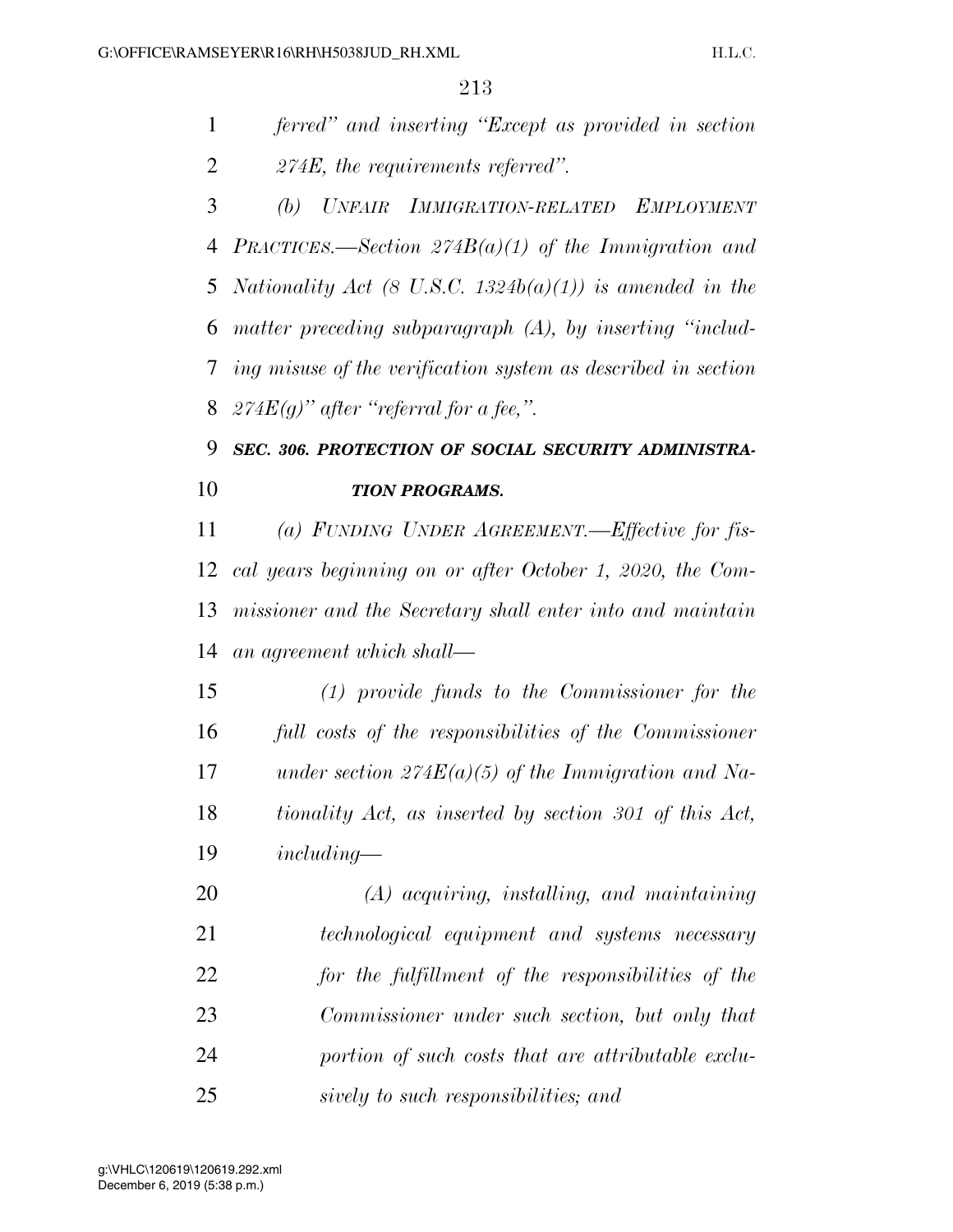| $\mathbf{1}$   | $(B)$ responding to individuals who contest $a$                |
|----------------|----------------------------------------------------------------|
| $\overline{2}$ | tentative nonconfirmation or administratively                  |
| 3              | appeal a final nonconfirmation provided by the                 |
| 4              | electronic employment eligibility verification sys-            |
| 5              | tem established under such section;                            |
| 6              | $(2)$ provide such funds annually in advance of                |
| 7              | the applicable quarter based on an estimating meth-            |
| 8              | odology agreed to by the Commissioner and the Sec-             |
| 9              | retary (except in such instances where the delayed en-         |
| 10             | actment of an annual appropriation may preclude                |
| 11             | such quarterly payments); and                                  |
| 12             | $(3)$ require an annual accounting and reconcili-              |
| 13             | ation of the actual costs incurred and the funds pro-          |
| 14             | vided under the agreement, which shall be reviewed by          |
| 15             | the Inspectors General of the Social Security Admin-           |
| 16             | istration and the Department of Homeland Security.             |
| 17             | (b) CONTINUATION OF EMPLOYMENT VERIFICATION IN                 |
| 18             | ABSENCE OF TIMELY AGREEMENT.—In any case in which              |
| 19             | the agreement required under subsection $(a)$ for any fiscal   |
| 20             | year beginning on or after October 1, 2020, has not been       |
| 21             | reached as of October 1 of such fiscal year, the latest agree- |
| 22             | ment between the Commissioner and the Secretary pro-           |
| 23             | viding for funding to cover the costs of the responsibilities  |
| 24             | of the Commissioner under section $274E(a)(5)$ of the Immi-    |
| 25             | gration and Nationality Act, as inserted by section 301 of     |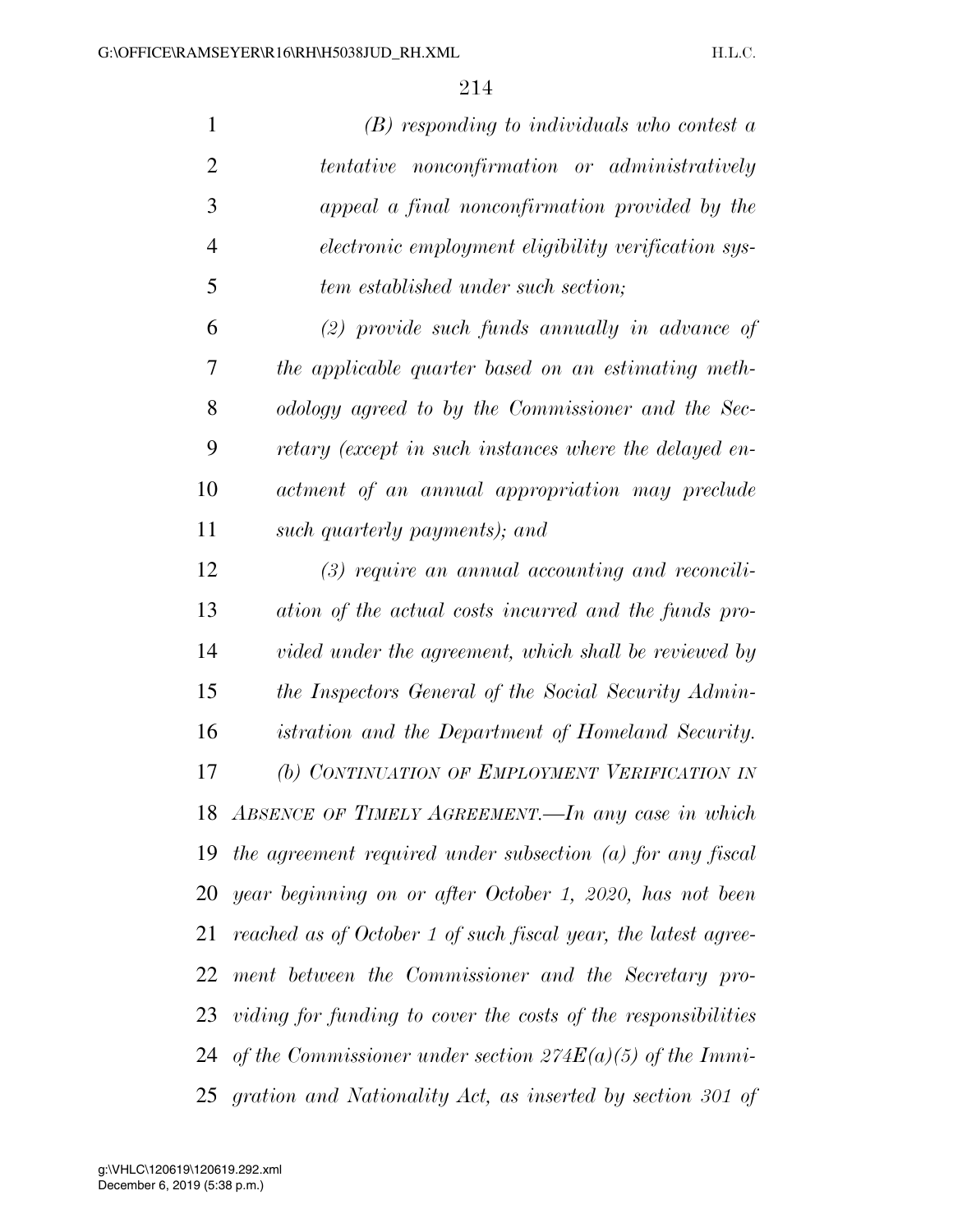*this Act, shall be deemed in effect on an interim basis for such fiscal year until such time as an agreement required under subsection (a) is subsequently reached, except that the terms of such interim agreement shall be modified by the Director of the Office of Management and Budget to adjust for inflation and any increase or decrease in the volume of requests under the employment eligibility verification system. In any case in which an interim agreement applies for any fiscal year under this subsection, the Commissioner and the Secretary shall, not later than October 1 of such fiscal year, notify the Committee on Ways and Means, the Committee on the Judiciary, and the Committee on Appro- priations of the House of Representatives and the Com- mittee on Finance, the Committee on the Judiciary, and the Committee on Appropriations of the Senate of the fail- ure to reach the agreement required under subsection (a) for such fiscal year. Until such time as the agreement re- quired under subsection (a) has been reached for such fiscal year, the Commissioner and the Secretary shall, not later than the end of each 90-day period after October 1 of such fiscal year, notify such Committees of the status of negotia- tions between the Commissioner and the Secretary in order to reach such an agreement.*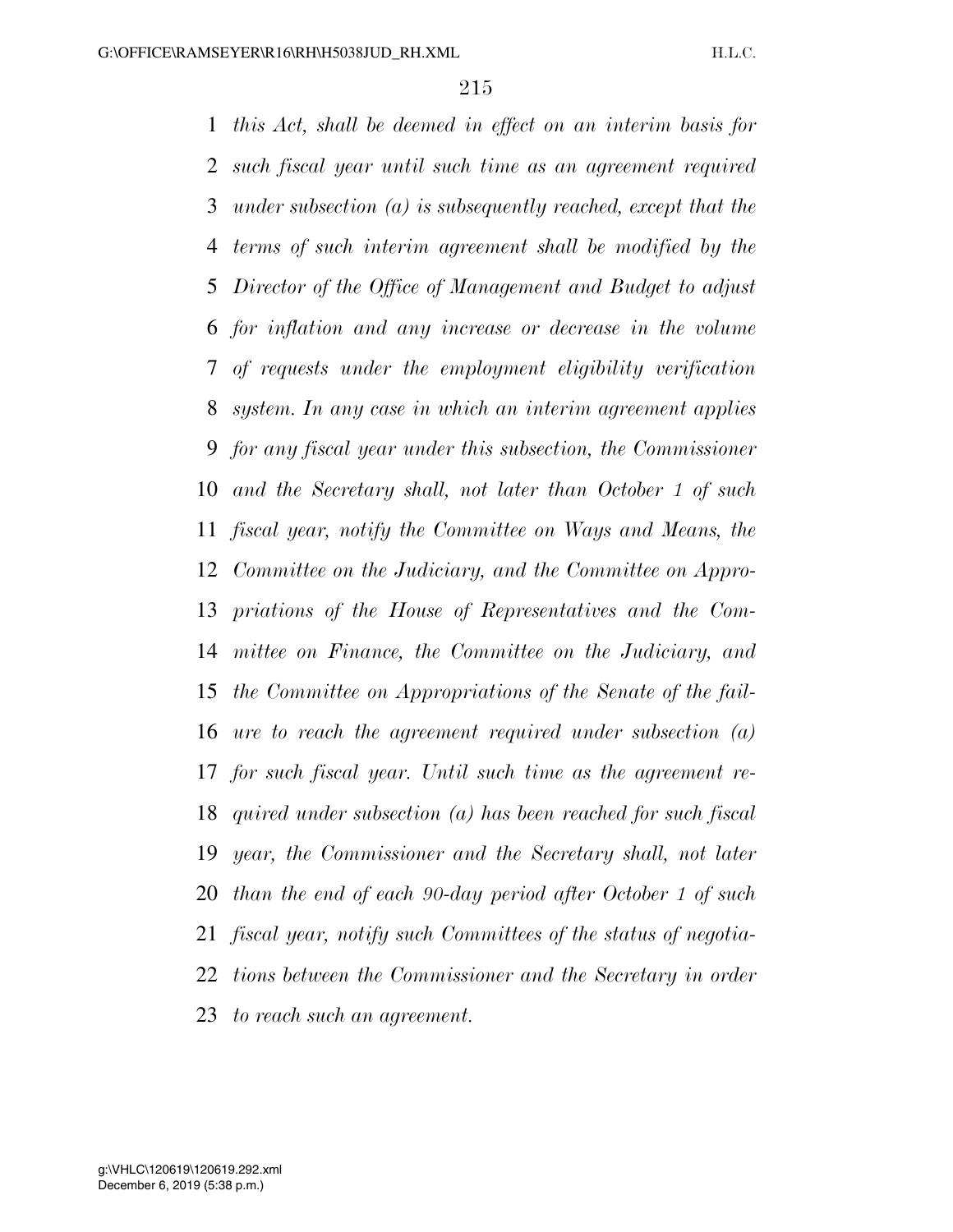## *SEC. 307. REPORT ON THE IMPLEMENTATION OF THE ELEC- TRONIC EMPLOYMENT VERIFICATION SYS-TEM.*

 *Not later than 24 months after the date on which final rules are published under section 309(a), and annually thereafter, the Secretary shall submit to Congress a report that includes the following:* 

 *(1) An assessment of the accuracy rates of the re- sponses of the electronic employment verification sys- tem established under section 274E of the Immigra- tion and Nationality Act, as inserted by section 301 of this Act (referred to in this section as the ''Sys- tem''), including tentative and final nonconfirmation notices issued to employment-authorized individuals and confirmation notices issued to individuals who are not employment-authorized.* 

 *(2) An assessment of any challenges faced by per- sons or entities (including small employers) in uti-lizing the System.* 

 *(3) An assessment of any challenges faced by em- ployment-authorized individuals who are issued ten-tative or final nonconfirmation notices.* 

 *(4) An assessment of the incidence of unfair im- migration-related employment practices, as described in section 274E(g) of the Immigration and Nation-*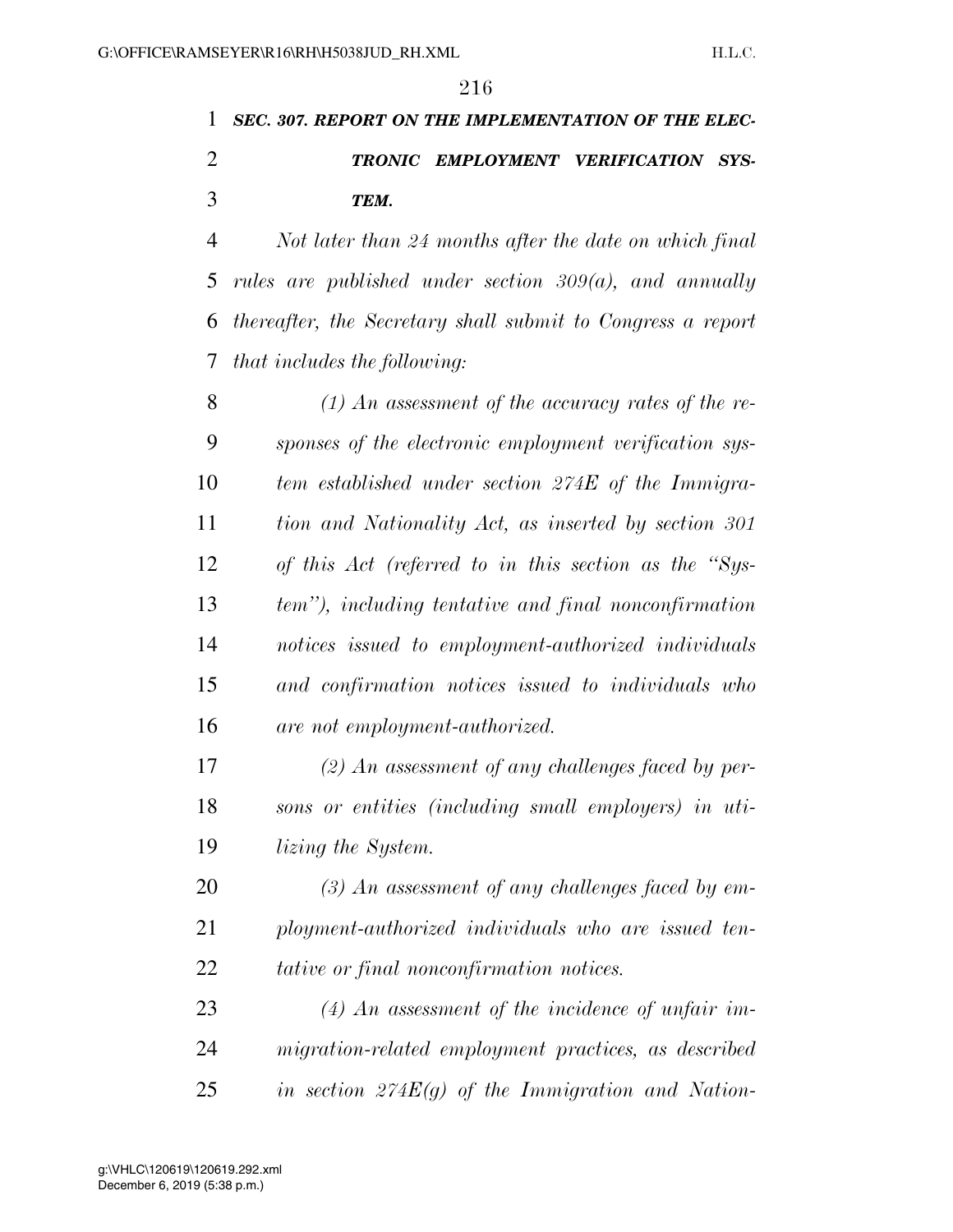| $\mathbf{1}$   | ality Act, as inserted by section 301 of this Act, re- |
|----------------|--------------------------------------------------------|
| $\overline{2}$ | lated to the use of the System.                        |
| 3              | $(5)$ An assessment of the photo matching and          |
| $\overline{4}$ | other identity authentication tools, as described in   |
| 5              | section $274E(a)(4)$ of the Immigration and Nation-    |
| 6              | ality Act, as inserted by section 301 of this Act, in- |
| 7              | cluding                                                |
| 8              | $(A)$ an assessment of the accuracy rates of           |
| 9              | such tools;                                            |
| 10             | $(B)$ an assessment of the effectiveness of such       |
| 11             | tools at preventing identity fraud and other mis-      |
| 12             | use of identifying information;                        |
| 13             | $(C)$ an assessment of any challenges faced            |
| 14             | by persons, entities, or individuals utilizing such    |
| 15             | tools; and                                             |
| 16             | $(D)$ an assessment of operation and mainte-           |
| 17             | nance costs associated with such tools.                |
| 18             | $(6)$ A summary of the activities and findings of      |
| 19             | the U.S. Citizenship and Immigrations Services $E-$    |
| 20             | Verify Monitoring and Compliance Branch, or any        |
| 21             | successor office, including-                           |
| 22             | $(A)$ the number, types and outcomes of au-            |
| 23             | dits, investigations, and other compliance activi-     |
| 24             | ties initiated by the Branch in the previous year;     |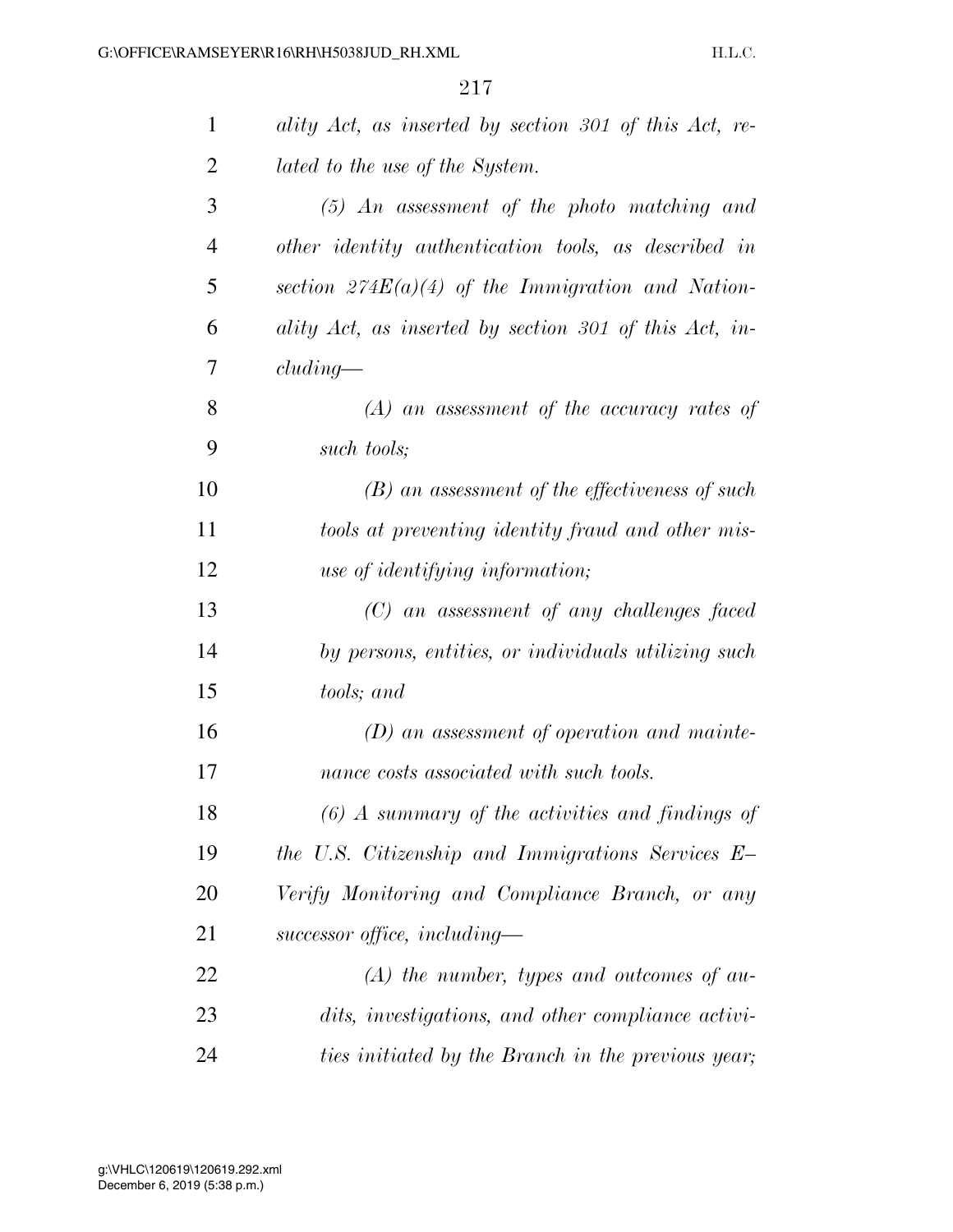| $\mathbf{1}$   | $(B)$ the capacity of the Branch to detect and            |
|----------------|-----------------------------------------------------------|
| $\overline{2}$ | prevent violations of section $274E(g)$ of the Im-        |
| 3              | migration and Nationality Act, as inserted by             |
| $\overline{4}$ | this Act; and                                             |
| 5              | $(C)$ an assessment of the degree to which                |
| 6              | persons and entities misuse the System, includ-           |
| 7              | $ing-$                                                    |
| 8              | $(i)$ use of the System before an individ-                |
| 9              | <i>ual's date of hire;</i>                                |
| 10             | ( <i>ii</i> ) failure to provide required notifi-         |
| 11             | <i>cations to individuals;</i>                            |
| 12             | ( <i>iii</i> ) use of the System to interfere with        |
| 13             | or otherwise impede individuals' assertions               |
| 14             | of their rights under other laws; and                     |
| 15             | $(iv)$ use of the System for unauthorized                 |
| 16             | purposes; and                                             |
| 17             | $(7)$ An assessment of the impact of implementa-          |
| 18             | tion of the System in the agricultural industry and       |
| 19             | the use of the verification system in agricultural in-    |
| 20             | dustry hiring and business practices.                     |
| 21             | SEC. 308. MODERNIZING AND STREAMLINING THE EMPLOY-        |
| 22             | <b>MENT ELIGIBILITY VERIFICATION PROCESS.</b>             |
| 23             | Not later than 12 months after the date of the enact-     |
| 24             | ment of this Act, the Secretary, in consultation with the |
|                | 25 Commissioner, shall submit to Congress a plan to mod-  |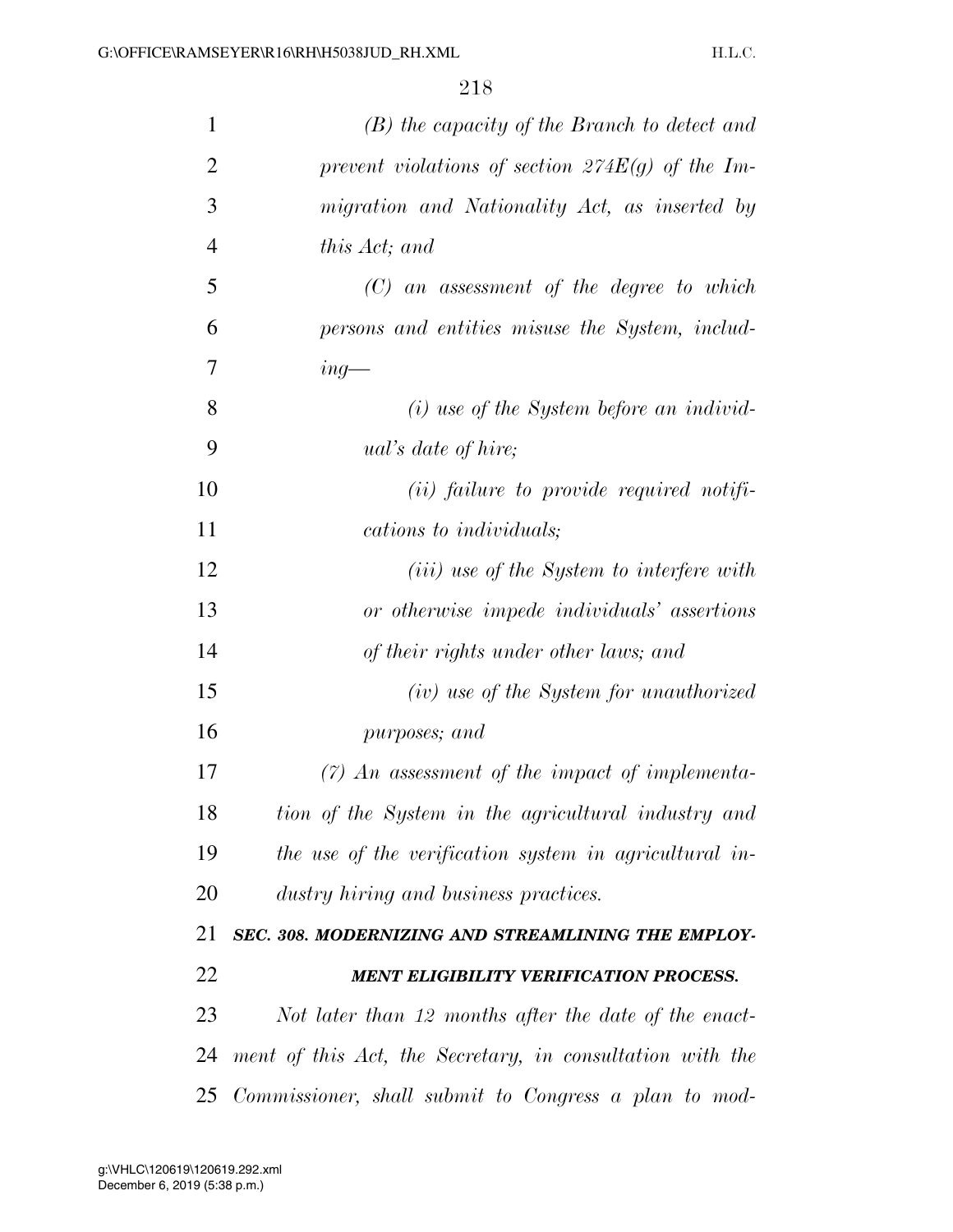*ernize and streamline the employment eligibility verification process that shall include—* 

 *(1) procedures to allow persons and entities to verify the identity and employment authorization of newly hired individuals where the in-person, physical examination of identity and employment authoriza-tion documents is not practicable;* 

 *(2) a proposal to create a simplified employment verification process that allows employers that utilize the employment eligibility verification system estab- lished under section 274E of the Immigration and Nationality Act, as inserted by section 301 of this Act, to verify the identity and employment authoriza- tion of individuals without also having to complete and retain Form I–9, Employment Eligibility Verification, or any subsequent replacement form; and (3) any other proposal that the Secretary deter- mines would simplify the employment eligibility verification process without compromising the integ-rity or security of the system.* 

 *SEC. 309. RULEMAKING AND PAPERWORK REDUCTION ACT. (a) IN GENERAL.—Not later than 180 days prior to the end of the application period defined in section 101(c)* 

*of this Act, the Secretary shall publish in the Federal Reg-*

*ister proposed rules implementing this title and the amend-*